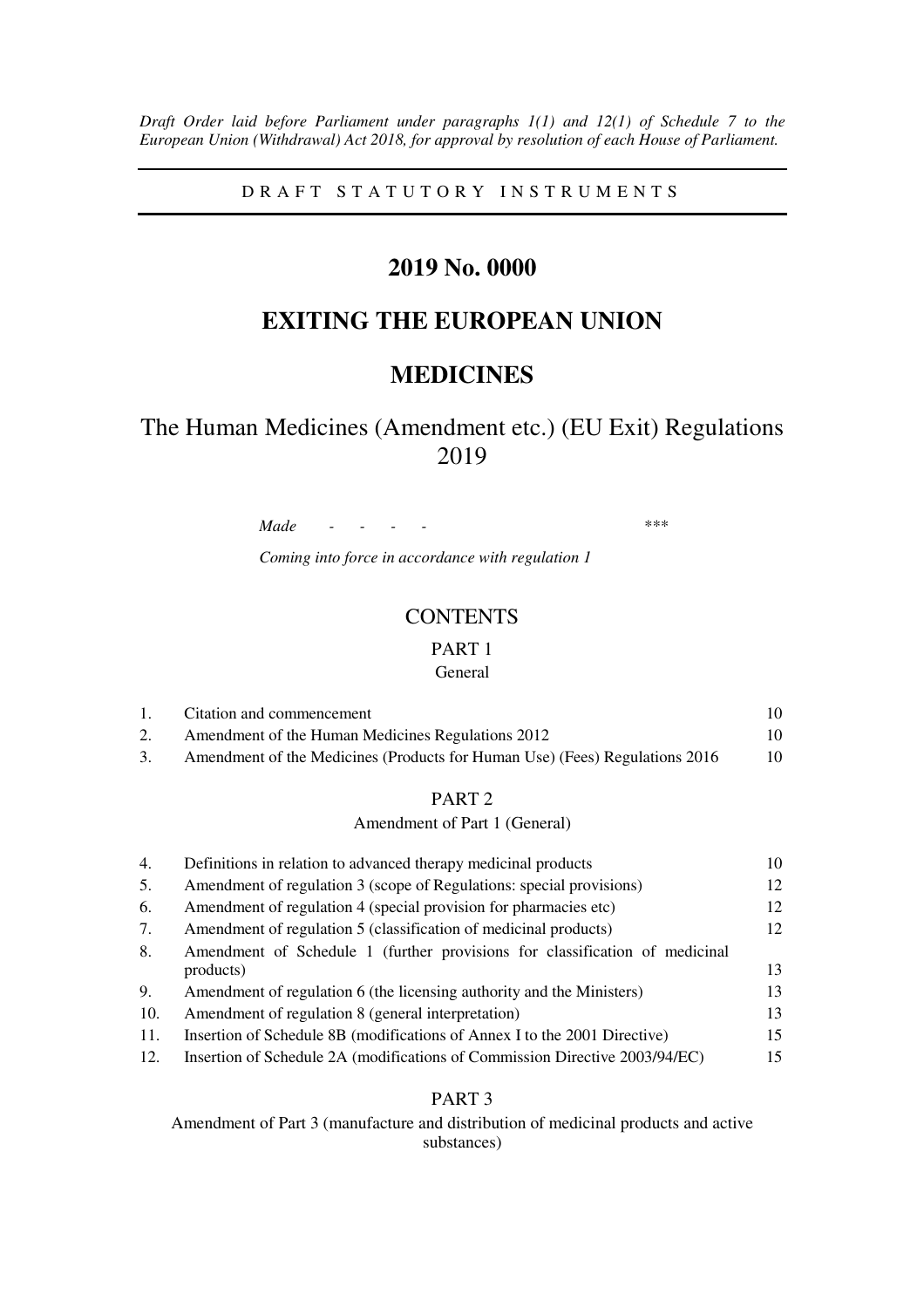| 13. | New regulation B17 and C17 (good manufacturing practice and good distribution<br>practice)                                                 | 16 |
|-----|--------------------------------------------------------------------------------------------------------------------------------------------|----|
| 14. | Amendment of regulation 17 (manufacturing of medicinal products)                                                                           | 17 |
| 15. | Amendment of regulation 18 (wholesale dealing in medicinal products)                                                                       | 17 |
| 16. | Insertion of new regulation 18A (approved country for import)                                                                              | 17 |
| 17. | Amendment of regulation 19 (exemptions from requirement for wholesale dealer's<br>licence)                                                 | 18 |
| 18. | Amendment of Schedule 3 (applications for licences under Part 3)                                                                           | 18 |
| 19. | Amendment of regulation 23 (grant or refusal of licence)                                                                                   | 19 |
| 20. | Amendment of Schedule 4 (standard provisions of licences under Part 3)                                                                     | 19 |
| 21. | Amendment of regulation 26 (general power to suspend, revoke or vary licences)                                                             | 19 |
| 22. | Amendment of Schedule 5 (review upon oral representations)                                                                                 | 20 |
| 23. | Amendment of regulation 29 (variation of licence on the application of the holder)                                                         | 20 |
| 24. | Amendment of regulation 31 (certification of manufacturer's licence)                                                                       | 20 |
| 25. | Amendment of regulation 33 (offence concerning data for advanced therapy<br>medicinal products)                                            | 20 |
| 26. | Amendment of Schedule 6 (manufacturer's and wholesale dealer's licences for<br>exempt advanced therapy medicinal products)                 | 20 |
| 27. | Amendment of regulation 36 (conditions for manufacturer's licence)                                                                         | 21 |
| 28. | Amendment of regulation 37 (manufacturing and assembly)                                                                                    | 21 |
| 29. | Amendment of regulation 38 (imports)                                                                                                       | 21 |
| 30. | Amendment of regulation 39 (further requirements for manufacturer's licence)                                                               | 22 |
| 31. | Amendment of regulation 42 (conditions for wholesale dealer's licence)                                                                     | 22 |
| 32. | Amendment of Schedule 7 (qualified persons)                                                                                                | 22 |
| 33. | Amendment of regulation 43 (obligations of licence holder)                                                                                 | 23 |
| 34. | Omission of regulation 43A (requirement for wholesale dealer to decommission<br>the unique identifier)                                     | 25 |
| 35. | Amendment of regulation 44 (requirement for wholesale dealers to deal only with<br>specified persons)                                      | 25 |
| 36. | Amendment of regulation 45 (requirement as to responsible persons)                                                                         | 25 |
| 37. | Insertion of new regulations 45AA and 45AB (responsible persons: import)                                                                   | 25 |
| 38. | Amendment of regulation 45A (brokering in medicinal products)                                                                              | 27 |
| 39. | Amendment of regulation 45D (grant or refusal of a broker's registration)                                                                  | 27 |
| 40. | Amendment of regulation 45E (criteria of broker's registration)                                                                            | 28 |
| 41. | Amendment of regulation 45F (provision of information)                                                                                     | 28 |
| 42. | Amendment of regulation 45M (criteria for importation, manufacture<br><sub>or</sub><br>distribution of an active substance)                | 28 |
| 43. | Amendment of Schedule 7A (information to be provided for registration as an<br>importer, manufacturer or distributor of active substances) | 28 |
| 44. | Amendment of regulation 450 (requirements for registration as an importer,<br>manufacturer or distributor of an active substance)          | 28 |

# Amendment of Part 4 (requirement for authorisation)

| 45. | Amendment of regulation 46 (requirement for authorisation) | 29. |
|-----|------------------------------------------------------------|-----|
| 46. | Amendment of regulation 47 (breach of requirement)         |     |

# PART 5

# Amendment of Part 5 (marketing authorisations)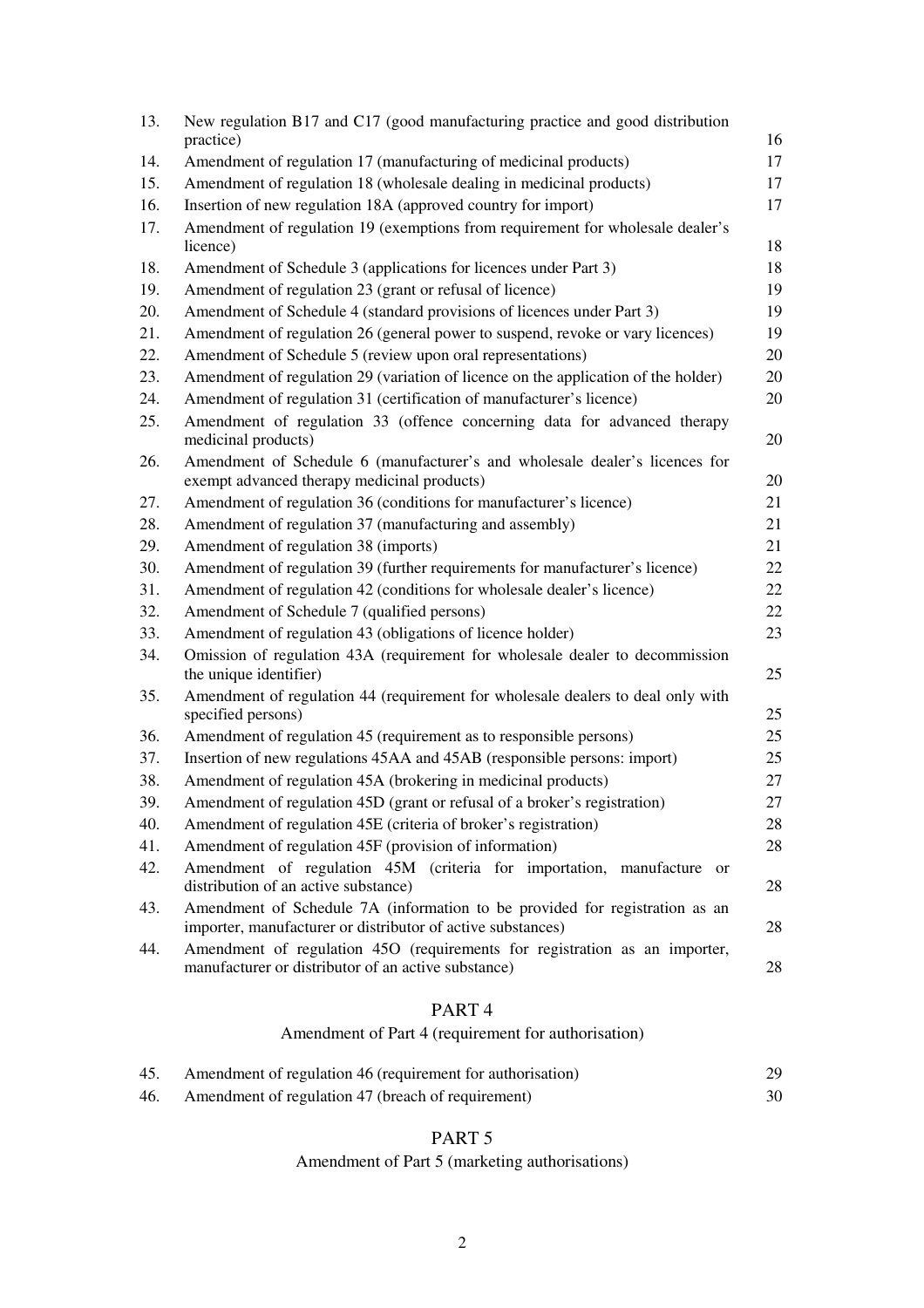| 47. | Amendment of regulation 48 (application of Part 5)                                                                            | 30 |
|-----|-------------------------------------------------------------------------------------------------------------------------------|----|
| 48. | Amendment of regulation 49 (application for grant of UK marketing authorisation<br>or parallel import licence)                | 32 |
| 49. | Amendment of regulation 50 (accompanying material)                                                                            | 32 |
| 50. | Amendment of Schedule 8 (material to accompany an application for a UK<br>marketing authorisation)                            | 33 |
| 51. | Amendment of Schedule 8A (material to accompany an application for a parallel<br>import licence)                              | 34 |
| 52. | Amendment of Schedule 9 (undertakings by non-United Kingdom manufacturers)                                                    | 34 |
| 53. | New regulation 50A to 50J (applications in relation to particular medicinal<br>products)                                      | 35 |
| 54. | Insertion of new Schedule in relation to orphan provisions                                                                    | 40 |
| 55. | Amendment of Schedule 10 (national homoeopathic products)                                                                     | 40 |
| 56. | Substitution of regulation 51 (applications relating to generic medicinal products)                                           | 40 |
| 57. | Amendment of regulation 52 (applications relating to certain medicinal products<br>that do not qualify as generic etc)        | 42 |
| 58. | Amendment of regulation 53 (applications relating to similar biological medicinal<br>products)                                | 43 |
| 59. | Amendment of regulation 54 (applications relating to products in well-established<br>medicinal use)                           | 43 |
| 60. | Amendment of regulation 55 (applications relating to new combinations of active<br>substances)                                | 44 |
| 61. | Amendment of regulation 56 (applications containing information supplied in<br>relation to another product with consent)      | 44 |
| 62. | Amendment of regulation 58 (consideration of application)                                                                     | 44 |
| 63. | Amendment of Schedule 11 (advice and representations)                                                                         | 44 |
| 64. | Insertion of provisions concerning consideration of certain applications for UK<br>marketing authorisations                   | 45 |
| 65. | Amendment of regulation 59 (conditions of UK marketing authorisation or parallel<br>import licence: general)                  | 49 |
| 66. | Amendment of regulation 60 (conditions of UK marketing authorisation:<br>exceptional circumstances)                           | 50 |
| 67. | Insertion of new regulations 60A (condition as to the submitting of samples and                                               |    |
|     | other information to the appropriate authority)                                                                               | 50 |
| 68. | Amendment of regulation 61 (conditions of UK marketing authorisation)                                                         | 53 |
| 69. | Amendment of regulation 64 (duties of licensing authority in connection with<br>determination)                                | 53 |
| 70. | Obligation of licensing authority in case of change of classification                                                         | 53 |
| 71. | Amendment of regulation 65 (validity of UK marketing authorisation)                                                           | 54 |
| 72. | Validity of conditional marketing authorisation and variation of a UK marketing<br>authorisation                              | 54 |
| 73. | Insertion of new Schedule 10A (variations to a UK marketing authorisation)                                                    | 55 |
| 74. | Amendment of regulation 66 (application for renewal of authorisation)                                                         | 55 |
| 75. | Amendment of regulation 66A (application for renewal of a parallel import<br>licence)                                         | 55 |
| 76. | Renewal of conditional marketing authorisation                                                                                | 55 |
| 77. | Amendment of regulation 68 (revocation, variation and suspension of UK<br>marketing authorisation or parallel import licence) | 55 |
| 78. | Amendment of regulation 69 (suspension of use etc of relevant medicinal product)                                              | 56 |
| 79. | Omission of regulation 70 (authorisations granted under Chapter 4 of Title III of<br>the 2001 Directive                       | 56 |
| 80. | Amendment of regulation 71 (withdrawal of medicinal product from the market)                                                  | 56 |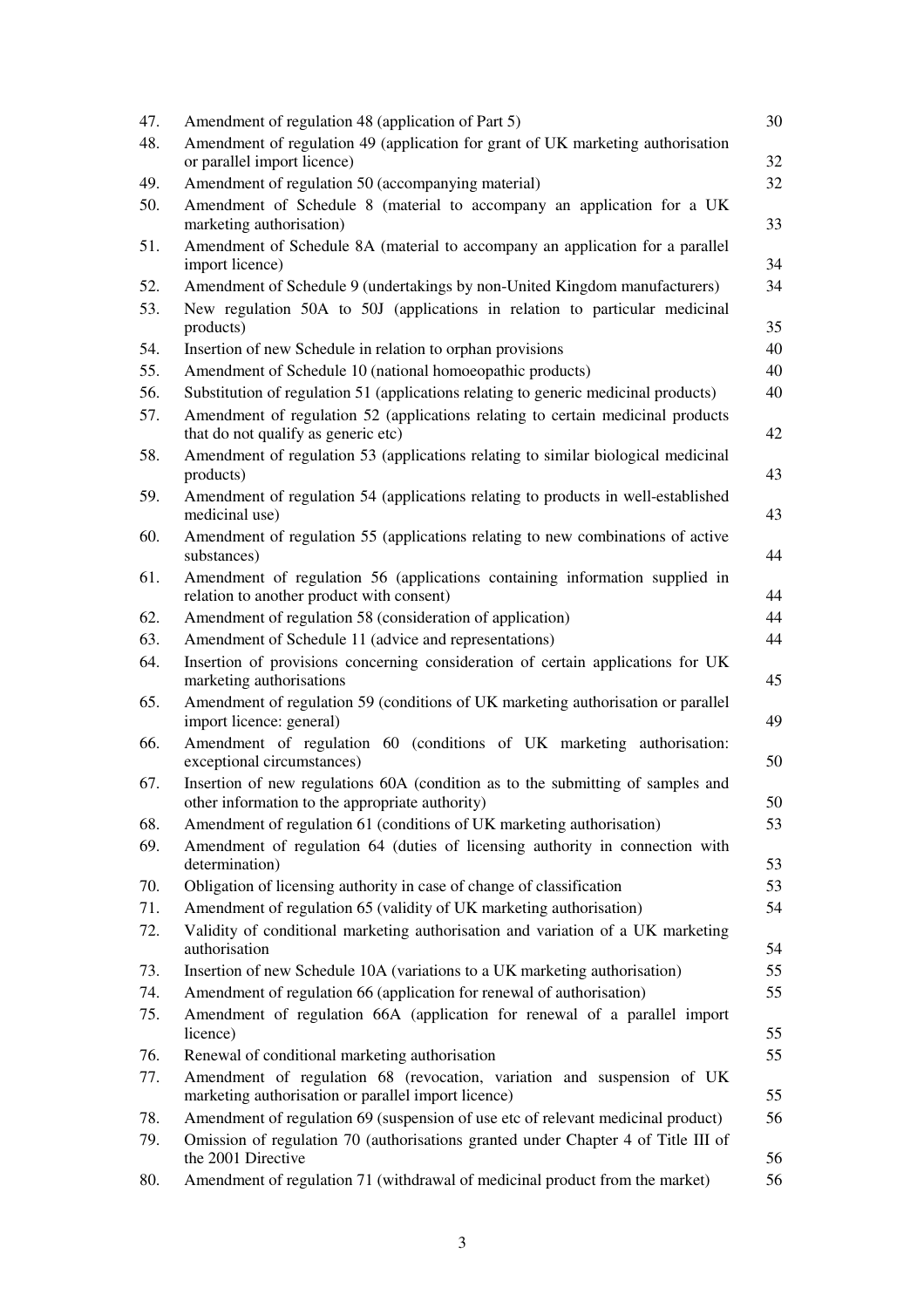| 81. | Amendment of regulation 72 (sale etc of suspended medicinal product)                    | 57 |
|-----|-----------------------------------------------------------------------------------------|----|
| 82. | Amendment of regulation 73 (obligation to notify placing on the market etc)             | 57 |
| 83. | Amendment of regulation 75 (obligation to provide information relating to safety        |    |
|     | etc)                                                                                    | 57 |
| 84. | Amendment of regulation 76 (obligation in relation to product information)              | 57 |
| 85. | Amendment of regulation 77 (record-keeping obligations)                                 | 57 |
| 86. | Amendment of regulation 78 (obligation to ensure appropriate and continued<br>supplies) | 57 |
| 87. | Post authorisation requirements in relation to UK marketing authorisations with         |    |
|     | paediatric aspects and advanced therapy medicinal products                              | 57 |
| 88. | Omission of regulation 79 (failure to provide information on marketing                  |    |
|     | authorisations to EMA)                                                                  | 60 |
| 89. | Amendment of regulation 80 (urgent safety restrictions)                                 | 60 |
| 90. | Omission of regulations 81 to 94 (offences relation to EU marketing<br>authorisations)  | 60 |
| 91. | Omission of regulation 94A (offences relating to Commission Regulation                  |    |
|     | 2016/161)                                                                               | 60 |
| 92. | Amendment of regulation 95 (offences in connection with application)                    | 60 |
| 93. | Amendment of regulation 96 (provision of misleading information)                        | 60 |
| 94. | Amendment of regulation 97 (breach of pharmacovigilance condition)                      | 61 |
| 95. | Amendment of regulation 98 (general offence of breach of Part 5)                        | 61 |
| 96. | Amendment of regulation 99 (penalties)                                                  | 61 |
| 97. | Amendment of regulation 101 (defences)                                                  | 61 |

# Amendment of Part 6 (certification of homoeopathic products)

| 98.  | Amendment of regulation 102 (regulation-making power to amend regulation                                |    |
|------|---------------------------------------------------------------------------------------------------------|----|
|      | $102(4)$ to $(6)$ )                                                                                     | 61 |
| 99.  | Amendment of regulation 103 (application for certificate of registration)                               | 61 |
| 100. | Amendment of regulation 104 (consideration of application)                                              | 62 |
| 101. | Amendment of regulation 108 (application for renewal of certificate)                                    | 62 |
| 102. | Amendment of regulation 110 (revocation, variation and suspension of certificate<br>of registration)    | 62 |
| 103. | Omission of regulation 111 (certificates granted under Chapter 4 of Title III of the<br>2001 Directive) | 62 |
| 104. | Amendment of regulation 112 (withdrawal of homoeopathic medicinal product<br>from the market)           | 62 |
| 105. | Amendment of regulation 113 (obligation to notify placing on the market etc)                            | 62 |
| 106. | Amendment of regulation 115 (obligation to provide information relating to safety                       |    |
|      | etc)                                                                                                    | 62 |
| 107. | Amendment of regulation 116 (obligation in relation to product information)                             | 62 |

# PART 7

# Amendment of Part 7 (Traditional Herbal Registrations)

|      | 108. Amendment of italic heading above regulation 125 (traditional herbal medicinal |    |
|------|-------------------------------------------------------------------------------------|----|
|      | products)                                                                           | 63 |
| 109. | Insertion of regulation 124A (interpretation)                                       | 63 |
|      | 110. Amendment of regulation 125 (traditional herbal medicinal products)            | 63 |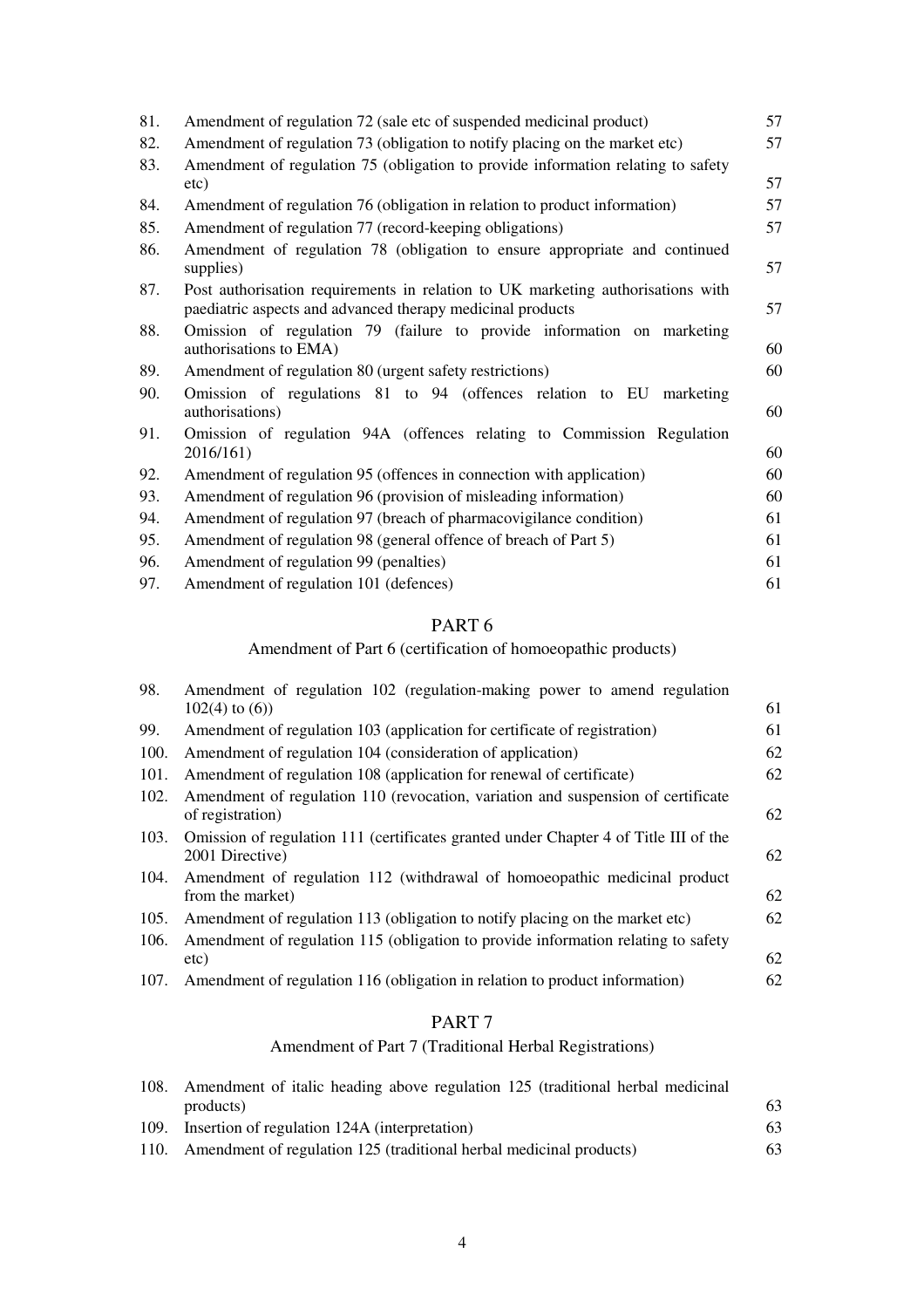| 111. | Insertion of regulation 125A (list of approved countries for herbal medicinal<br>products)                                                                         | 63 |
|------|--------------------------------------------------------------------------------------------------------------------------------------------------------------------|----|
| 112. | Insertion of new italic heading and regulation 126A (list of herbal substances,<br>preparations and combinations for use in traditional herbal medicinal products) | 63 |
| 113. | Amendment of regulation 127 (application for grant of traditional herbal<br>registration)                                                                          | 64 |
| 114. | Amendment of regulation 128 (accompanying material)                                                                                                                | 64 |
| 115. | Amendment of Schedule 12 (material to accompany an application for a traditional<br>herbal registration)                                                           | 64 |
| 116. | Amendment of regulation 130 (consideration of application)                                                                                                         | 64 |
| 117. | Insertion of regulation 130A (procedure where less than 15 years use of traditional<br>herbal medicinal product)                                                   | 65 |
| 118. | Amendment of regulation 133 (application for renewal of registration)                                                                                              | 65 |
| 119. | Amendment of regulation 135 (revocation, variation and suspension of traditional<br>herbal registration)                                                           | 65 |
| 120. | Amendment of regulation 136 (revocation by licensing authority: further<br>provisions)                                                                             | 65 |
| 121. | Amendment of regulation 138 (suspension of use etc of traditional herbal<br>medicinal product)                                                                     | 65 |
| 122. | Omission of regulation 139 (registrations granted under Chapter 4 of Title III of<br>the 2001 Directive)                                                           | 66 |
| 123. | Amendment of regulation 140 (withdrawal of traditional herbal medicinal product<br>from the market)                                                                | 66 |
| 124. | Amendment of regulation 141 (sale etc of suspended traditional herbal medicinal                                                                                    |    |
|      | product)                                                                                                                                                           | 66 |
| 125. | Amendment of regulation 142 (obligation to notify placing on the market etc)                                                                                       | 66 |
| 126. | Insertion of new regulation 143A (establishment of herbal monographs)                                                                                              | 66 |
| 127. | Amendment of regulation 144 (obligation following new herbal monograph)                                                                                            | 66 |
| 128. | Amendment of regulation 145 (obligation to provide information relating to safety<br>etc)                                                                          | 67 |
| 129. | Amendment of regulation 146 (obligation in relation to product information)                                                                                        | 67 |
| 130. | Insertion of regulation 148A (urgent safety restrictions)                                                                                                          | 67 |
| 131. | Amendment of regulation 149 (urgent safety restrictions)                                                                                                           | 67 |

# Omission of Part 8 (Article 126a authorisations)

| 132. Omission of Part 8 | 67 |  |
|-------------------------|----|--|
|                         |    |  |

## PART 9

# Amendment of Part 9 (borderline products)

| 133. Amendment of regulation 159 (provisional determination) | 68 |
|--------------------------------------------------------------|----|
| 134. Amendment of regulation 164 (effect of determination)   | 68 |

# PART 10

Amendment of Part 10 (exceptions to requirement for marketing authorisations etc)

| 135. | Amendment of regulation 168 (use of non-prescription medicines in the course of a |    |
|------|-----------------------------------------------------------------------------------|----|
|      | business)                                                                         | 68 |
| 136. | Amendment of regulation 169 (mixing of general sale medicinal products)           | 68 |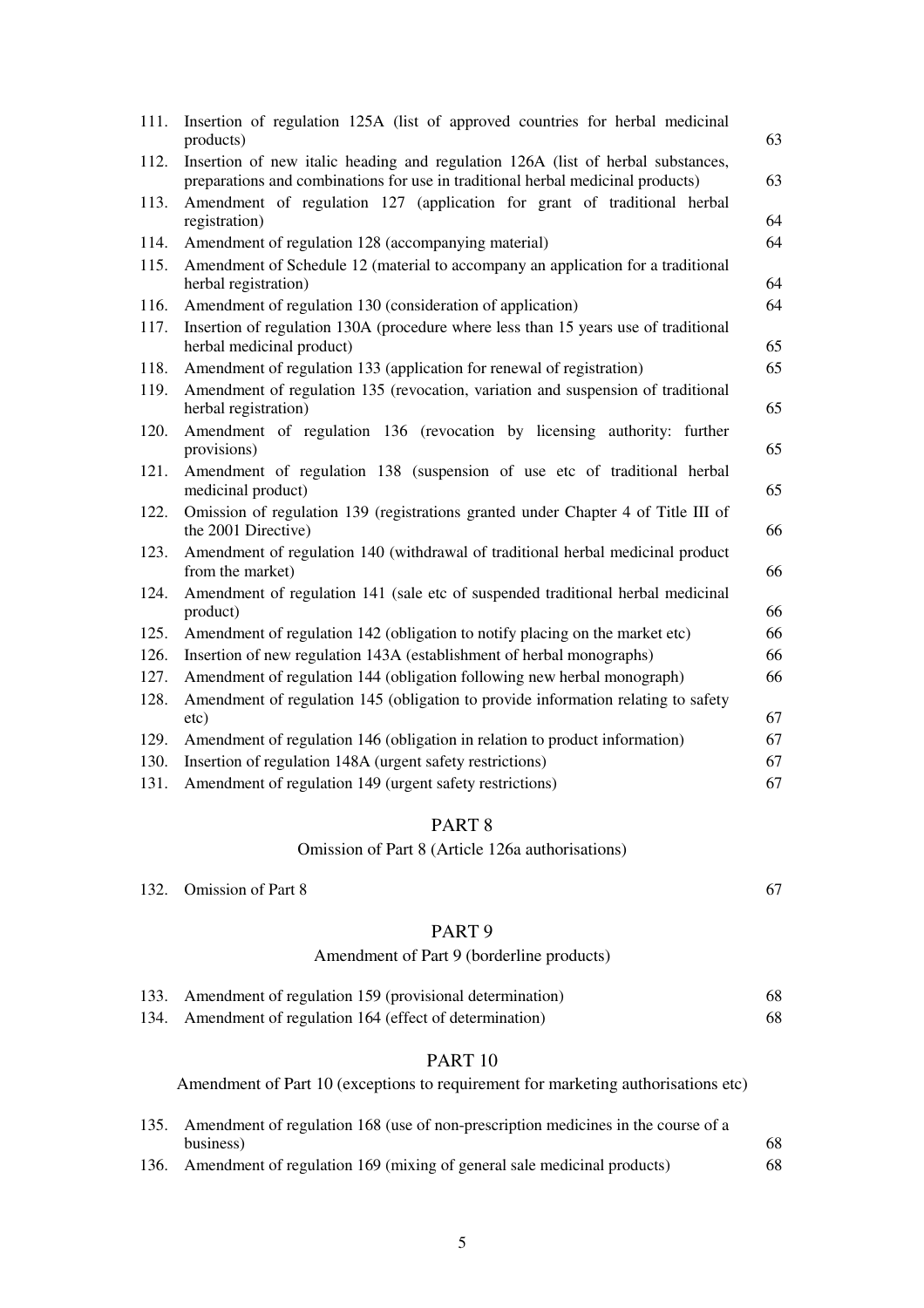| 137. Amendment of regulation 171 (exempt advanced therapy medicinal products) | 68 |
|-------------------------------------------------------------------------------|----|
| 138. Amendment of regulation 173 (exemption for certain radiopharmaceuticals) | 68 |

# Amendment of Part 11 (Pharmacovigilance)

| Amendment of regulation 177 (application of Part and interpretation)                                                 | 69                                                                                                   |
|----------------------------------------------------------------------------------------------------------------------|------------------------------------------------------------------------------------------------------|
| Amendment of regulation 180 (obligation on licensing authority to audit                                              |                                                                                                      |
| pharmacovigilance system)                                                                                            | 69                                                                                                   |
| Omission of regulation 181 (delegation of obligations under Part 11)                                                 | 69                                                                                                   |
| Amendment of regulation<br>182<br>(obligation)<br>on<br>holder<br>operate<br>to<br>a<br>pharmacovigilance system)    | 69                                                                                                   |
| Amendment of regulation 184 (obligation on holder to audit pharmacovigilance<br>system)                              | 70                                                                                                   |
| Amendment of regulation 185 (recording obligations on the licensing authority)                                       | 70                                                                                                   |
| Amendment of regulation 186 (reporting obligations on the licensing authority)                                       | 70                                                                                                   |
| Insertion of new regulation 187A (collaboration with the World Health<br>Organisation)                               | 70                                                                                                   |
| Amendment of regulation 187 (recording obligations on holders)                                                       | 70                                                                                                   |
| Amendment of regulation 188 (reporting obligations on holders)                                                       | 70                                                                                                   |
| Amendment of regulation 189 (signal detection: licensing authority obligations)                                      | 71                                                                                                   |
| Amendment of regulation 190 (signal detection: holder obligation)                                                    | 71                                                                                                   |
| Amendment of regulation 191 (obligation on holder to submit periodic safety<br>update reports: general requirements) | 71                                                                                                   |
| Amendment of regulation 192 (obligation to submit periodic safety reports:<br>derogation from general requirements)  | 71                                                                                                   |
| Amendment of regulation 193 (harmonisation of PSUR frequency or date of<br>submission)                               | 71                                                                                                   |
| Omission of regulation 194 (responding to a single assessment of PSUR under<br>Article 107e of the 2001 Directive)   | 72                                                                                                   |
| Amendment of regulation 195 (obligation on licensing authority to assess PSURs)                                      | 72                                                                                                   |
| Substitution of regulation 196 (urgent action)                                                                       | 73                                                                                                   |
| Omission of regulation 197 (EU urgent action procedure)                                                              | 74                                                                                                   |
| Amendment of regulation 198 (post-authorisation safety studies: general<br>provisions)                               | 74                                                                                                   |
| Amendment of regulation 199 (submission of draft study protocols for required<br>studies)                            | 74                                                                                                   |
| Amendment of regulation 200 (amendment to study protocols for required studies)                                      | 74                                                                                                   |
| Amendment of regulation 201 (submission and evaluation of final study reports for                                    | 74                                                                                                   |
|                                                                                                                      | 75                                                                                                   |
| Insertion of new regulation 202A (medicinal products subject to additional<br>monitoring)                            | 75                                                                                                   |
| Amendment of regulation 203 (obligations on licensing authority in relation to<br>national medicines web-portal)     | 75                                                                                                   |
| Omission of regulation 204 (obligation on licensing authority in relation to public<br>announcements)                | 76                                                                                                   |
| Amendment of regulation 205 (obligations on holders in relation to public                                            | 76                                                                                                   |
| Insertion of regulation 205A (further obligations in respect of pharmacovigilance<br>activities)                     | 76                                                                                                   |
|                                                                                                                      | required studies)<br>Omission of regulation 202 (follow up of final study reports)<br>announcements) |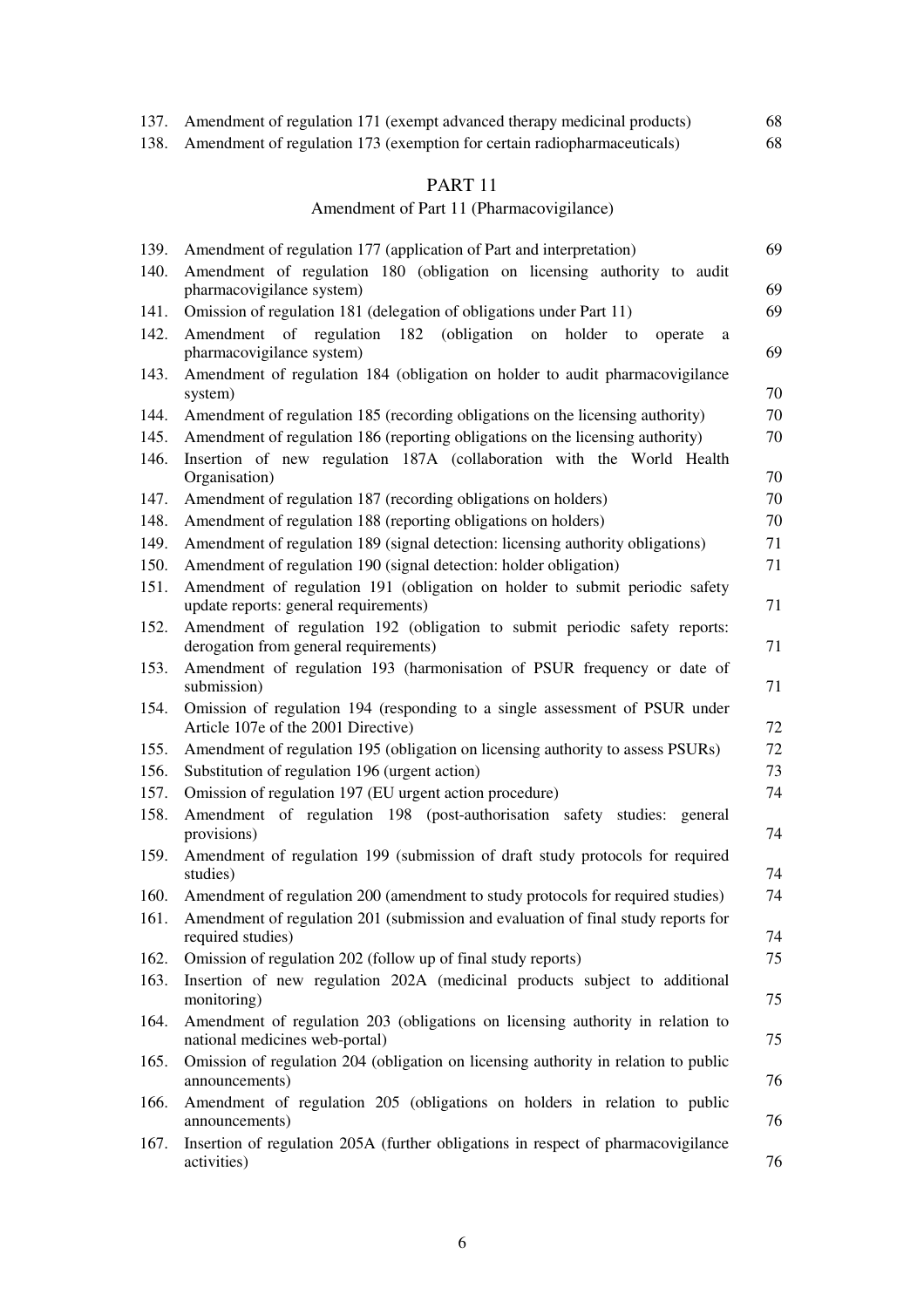| 168. | Insertion of new Schedule 12A (further provision as to performance of          |    |
|------|--------------------------------------------------------------------------------|----|
|      | pharmacovigilance activities)                                                  | 76 |
| 169. | Insertion of regulation 205B (guidance in respect of good pharmacovigilance    |    |
|      | practice and post authorisation efficacy studies)                              | 77 |
| 170. | Amendment of regulation 206 (infringement notices)                             | 77 |
| 171. | Amendment of regulation 207 (offences)                                         | 77 |
| 172. | Amendment of regulation 208 (false and misleading information)                 | 77 |
| 173. | Amendment of regulation 209 (penalties)                                        | 77 |
| 174. | Omission of regulation 210 (offences relating to pharmacovigilance obligations |    |
|      | under Regulation (EC) No 726/2004)                                             | 77 |
| 175. | Amendment of regulation 210A (offences in relation to pharmacovigilance        |    |
|      | obligations under the Implementing Regulation)                                 | 78 |
| 176. | Amendment of regulation 211 (persons liable)                                   | 78 |
| 177. | Amendment of regulation 212 (transitional arrangements)                        | 78 |
| 178. | Amendment of Schedule 33 (transitional arrangements: pharmacovigilance)        | 78 |
|      |                                                                                |    |

Amendment of Part 12 (dealings with medicinal products)

| 179. | Amendment of regulation 213 (interpretation of Part 12)                                                                     | 79 |
|------|-----------------------------------------------------------------------------------------------------------------------------|----|
| 180. | Amendment of regulation 214 (sale or supply of prescription only medicines)                                                 | 79 |
| 181. | Amendment of regulation 216 (exceptions to regulation 215)                                                                  | 80 |
| 182. | Amendment of regulation 217 (requirements for prescriptions: general)                                                       | 80 |
| 183. | Amendment of regulation 217A (requirements for prescriptions to be dispensed in<br>an EEA State)                            | 80 |
| 184. | Amendment of regulation 218 (requirements for prescriptions: EEA health<br>professionals)                                   | 80 |
| 185. | Amendment of regulation 219 (electronic prescriptions)                                                                      | 80 |
| 186. | Amendment of regulation 219A (electronic prescriptions:<br>EEA<br>health<br>professionals)                                  | 80 |
| 187. | Amendment of regulation 229 (exemption for supply by national health services<br>bodies and local authorities)              | 80 |
| 188. | Amendment of regulation 230 (exemption for supply etc under a PGD to assist<br>doctors or dentists)                         | 81 |
| 189. | Amendment of regulation 231 (exemption for supply etc under a PGD by<br>independent hospitals etc.)                         | 81 |
| 190. | Amendment of regulation 232 (exemption for supply etc under a PGD by dental<br>practices and clinics: England and Wales)    | 81 |
| 191. | Amendment of regulation 233 (exemption for supply etc under a PGD by a person<br>conducting a retail pharmacy business)     | 81 |
| 192. | Amendment of regulation 234 (exemption for supply etc of products under a PGD<br>to assist the police etc)                  | 81 |
| 193. | Amendment of Schedule 17 (exemptions for sale, supply or administration by<br>certain persons)                              | 81 |
| 194. | Amendment of regulation 249 (restrictions on persons to be supplied with<br>medicinal products)                             | 81 |
| 195. | Amendment of regulation 254 (prohibitions concerning traceability of treatment<br>with advanced therapy medicinal products) | 81 |
| 196. | Omission of regulation 255A to 255C (enforcement and offences relating to<br>Commission Regulation 2016/161)                | 82 |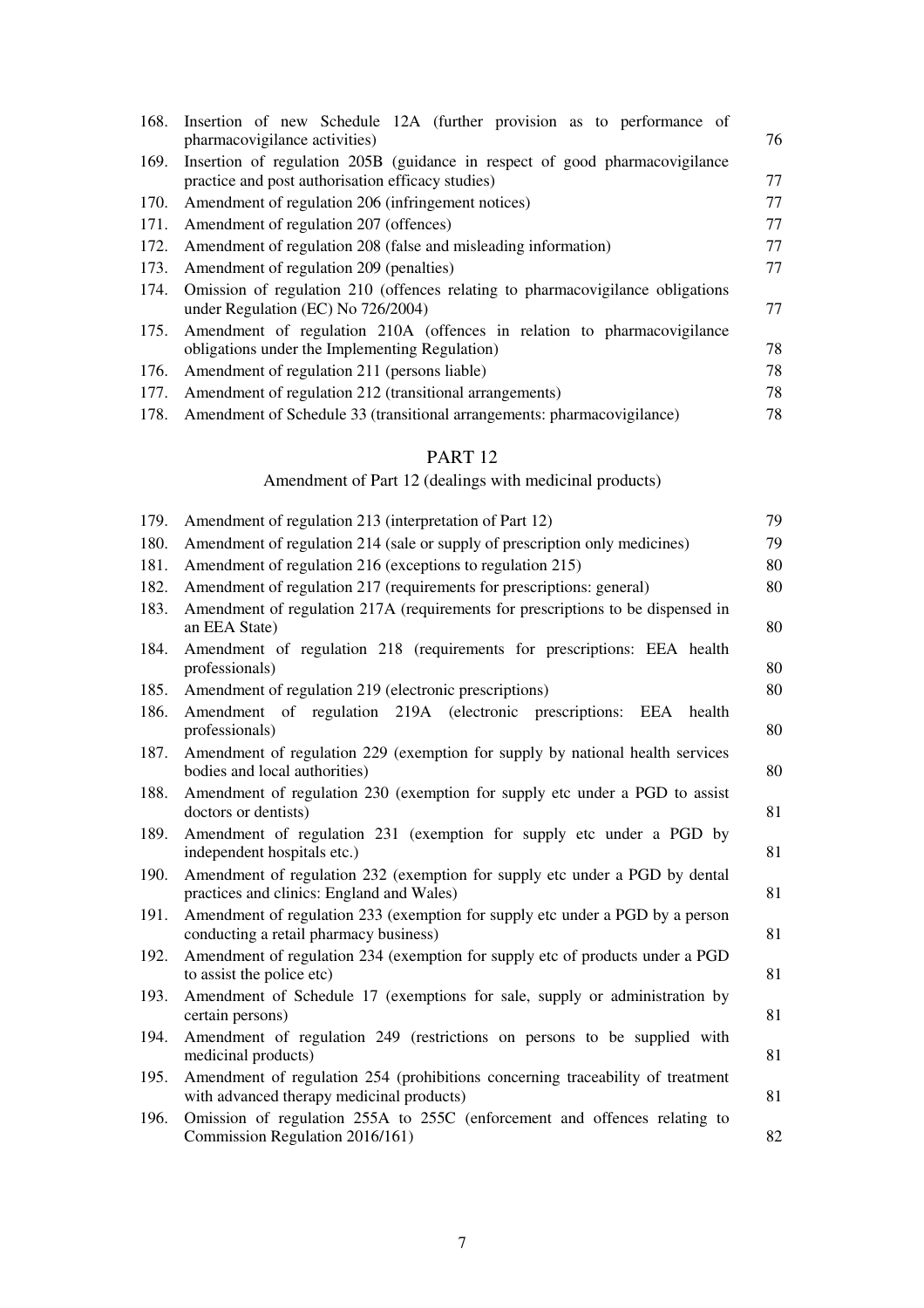### Omission of Part 12A (sale of medicines to the public at a distance)

### 197. Omission of Part 12A 82

### PART 14

# Amendment of Part 13 (packaging and leaflets)

| 198.        | Amendment of regulation 257 (packaging requirements: general)                                                                                                                                 | 82 |
|-------------|-----------------------------------------------------------------------------------------------------------------------------------------------------------------------------------------------|----|
| 199.        | Omission of regulations 257A and 257B (packaging requirements: medicinal<br>products required to bear safety features and associated transitionals)                                           | 82 |
| <b>200.</b> | Insertion of regulations 257C (packaging requirements: advanced therapy<br>medicinal products) and 257D and 257E (guidance and regulations in relation to<br>packing, leaflets and labelling) | 82 |
| 201.        |                                                                                                                                                                                               | 83 |
|             | Amendment of Schedule 24 (packaging information requirements)                                                                                                                                 |    |
| 202.        | Amendment of regulation 259 (packaging requirements: information for blind and<br>partially sighted patients)                                                                                 | 85 |
| 203.        | Amendment of regulation 260 (package leaflets)                                                                                                                                                | 85 |
| 204.        | Amendment of Schedule 27 (package leaflets)                                                                                                                                                   | 85 |
| 205.        | Amendment of regulation 266 (language requirements etc)                                                                                                                                       | 87 |
| 206.        | Amendment of regulation 267 (submission of mock-ups of packaging and leaflets                                                                                                                 |    |
|             | to licensing authority)                                                                                                                                                                       | 87 |
| 207.        | Amendment of regulation 268 (offence relating to packaging and package leaflets)                                                                                                              | 87 |
| 208.        | Amendment of regulation 269 (offences relating to packaging and package leaflets:                                                                                                             |    |
|             | other persons)                                                                                                                                                                                | 87 |
| <b>209.</b> | Amendment of regulation 270 (non-compliance with requirements of this Part)                                                                                                                   | 88 |
| 210.        | Amendment of regulation 273 (child resistant containers for regulated medicinal                                                                                                               |    |
|             | products)                                                                                                                                                                                     | 88 |

### PART 15

# Amendment of Part 14 (advertising)

| Amendment of regulation 279 (products without a marketing authorisation)                           | 88 |
|----------------------------------------------------------------------------------------------------|----|
| Amendment of regulation 280 (general principles)                                                   | 88 |
| Amendment of regulation 281 (duties of authorisation holders and registration<br>holders)          | 88 |
| 214. Amendment of regulation 293 (prohibition of supply to the public for promotional<br>purposes) | 88 |
| 215. Amendment of regulation 295 (abbreviated advertisements)                                      | 88 |
| Amendment of Schedule 30 (particulars for advertisements to persons qualified to                   |    |
| prescribe or supply)                                                                               | 89 |
| 217. Amendment of regulation 299 (medical sales representatives)                                   | 89 |
|                                                                                                    |    |

### PART 16

### Amendment of Part 15 (British Pharmacopoeia)

|  | 218. Amendment of regulation 321 (specified publications) |  | 89 |
|--|-----------------------------------------------------------|--|----|
|--|-----------------------------------------------------------|--|----|

# PART 17

# Amendment of Part 16 (enforcement)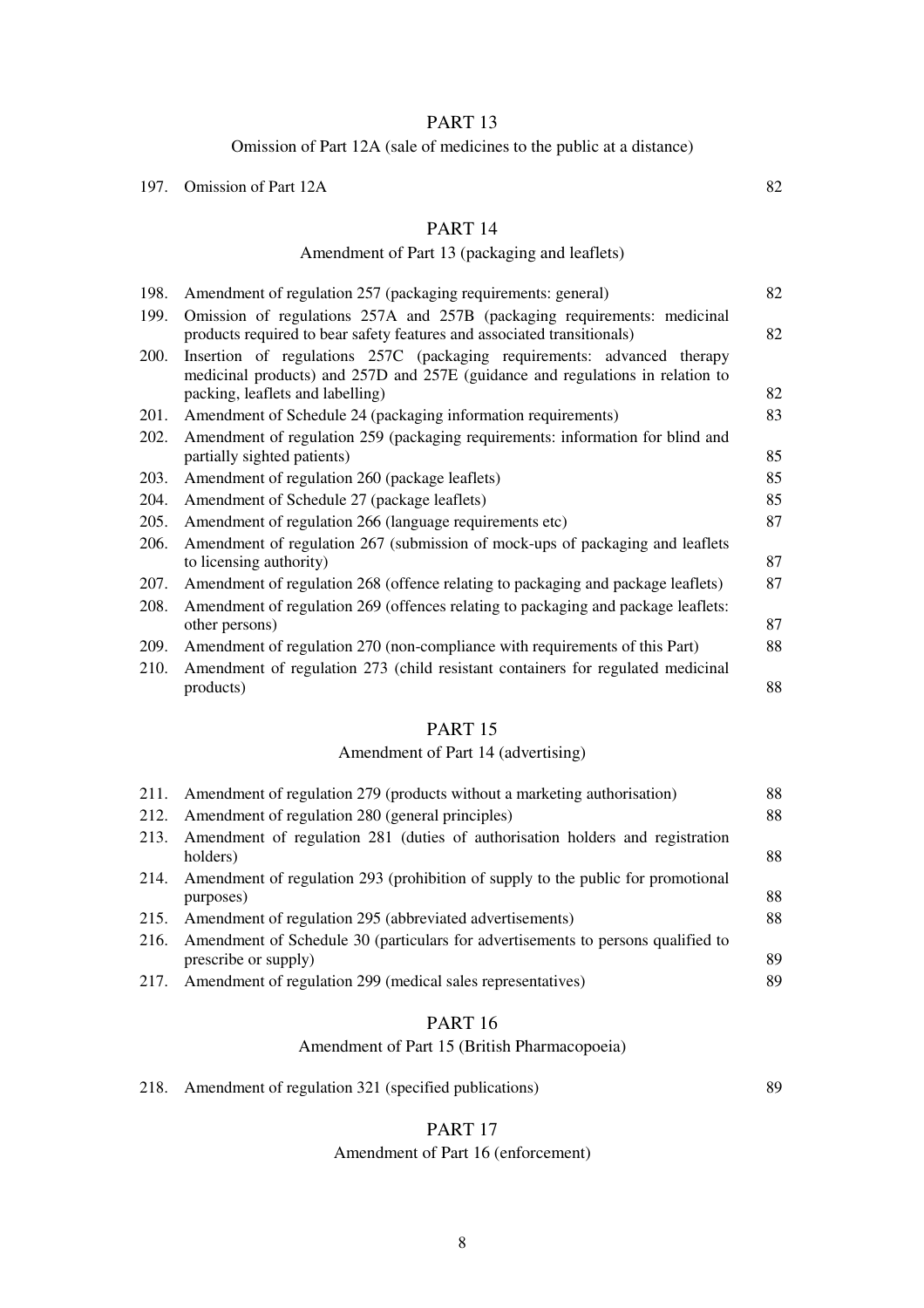| 219. | Amendment of regulation 322 (validity of proceedings)                               | 89. |
|------|-------------------------------------------------------------------------------------|-----|
| 220. | Amendment of regulation 323 (enforcement in England, Wales and Scotland)            | 89  |
| 221. | Amendment of regulation 327 (powers of inspection, sampling and seizure)            | 90. |
| 222. | Amendment of regulation 331 (findings and reports of inspections)                   | 90. |
|      | $222$ Transition of receptable $221$ A. (and $1.1$ in case the results of $\lambda$ | ΩΩ. |

223. Insertion of regulation 331A (guidelines on inspections) 90

# PART 18

# Amendment of Part 17 (miscellaneous and general)

| 224. | Amendment of regulation 341 (decisions under the Human Medicines Regulations<br>2012)                              | 91 |
|------|--------------------------------------------------------------------------------------------------------------------|----|
| 225. | Insertion of regulation 344A (modifications to deal with serious shortages) and<br>344B (regulation making powers) | 91 |
| 226. | Amendment of regulation 345 (immunity from civil liability)                                                        | 92 |
| 227. | Amendment of regulation 346 (Secretary of State to carry out a review of certain<br>provisions)                    | 92 |

# PART 19

# Transitional and consequential provision and revocations

| 228. Transitional provision in relation to EU exit | 92 |
|----------------------------------------------------|----|
| 229. Consequential amendments                      | 92 |
| 230. Revocations of retained direct EU law         |    |

|  | SCHEDULE 1 — Amendment of the Medicines (Products for Human Use) (Fees)<br>Regulations 2016                               | 93  |
|--|---------------------------------------------------------------------------------------------------------------------------|-----|
|  | SCHEDULE 2 — Insertion of new Schedule 8B (modifications of Annex I to the<br>2001 Directive)                             | 104 |
|  | SCHEDULE 3 — Insertion of new Schedule 2A (modifications of Commission<br>Directive 2003/94/EC)                           | 110 |
|  | SCHEDULE 4 — Insertion of new Schedule 9A                                                                                 | 112 |
|  | SCHEDULE 5 — Insertion of new Schedule 10A (variations to a UK marketing<br>authorisation)                                | 117 |
|  | SCHEDULE $6$ — Insertion of new Schedule 12A (further provision as to the<br>performance of pharmacovigilance activities) | 124 |
|  | SCHEDULE 7 — Insertion of new Schedule 33A (transitional provision)                                                       | 142 |
|  | $SCHEDULE 8$ — Consequential provision                                                                                    | 180 |
|  | PART 1 — Amendment of primary legislation                                                                                 | 180 |
|  | PART 2 — Amendment of secondary legislation                                                                               | 180 |
|  | $SCHEDULE 9$ — Retained EU law: revocations                                                                               | 184 |
|  |                                                                                                                           |     |

The Secretary of State makes these Regulations in exercise of the powers conferred by section  $8(1)$  of, and paragraphs  $1(1)$  and  $7(2)$  of Schedule 4 and paragraph 21 of Schedule 7 to, the European Union (Withdrawal) Act 2018(**a**).

<sup>-</sup>(**a**) 2018 c. 16.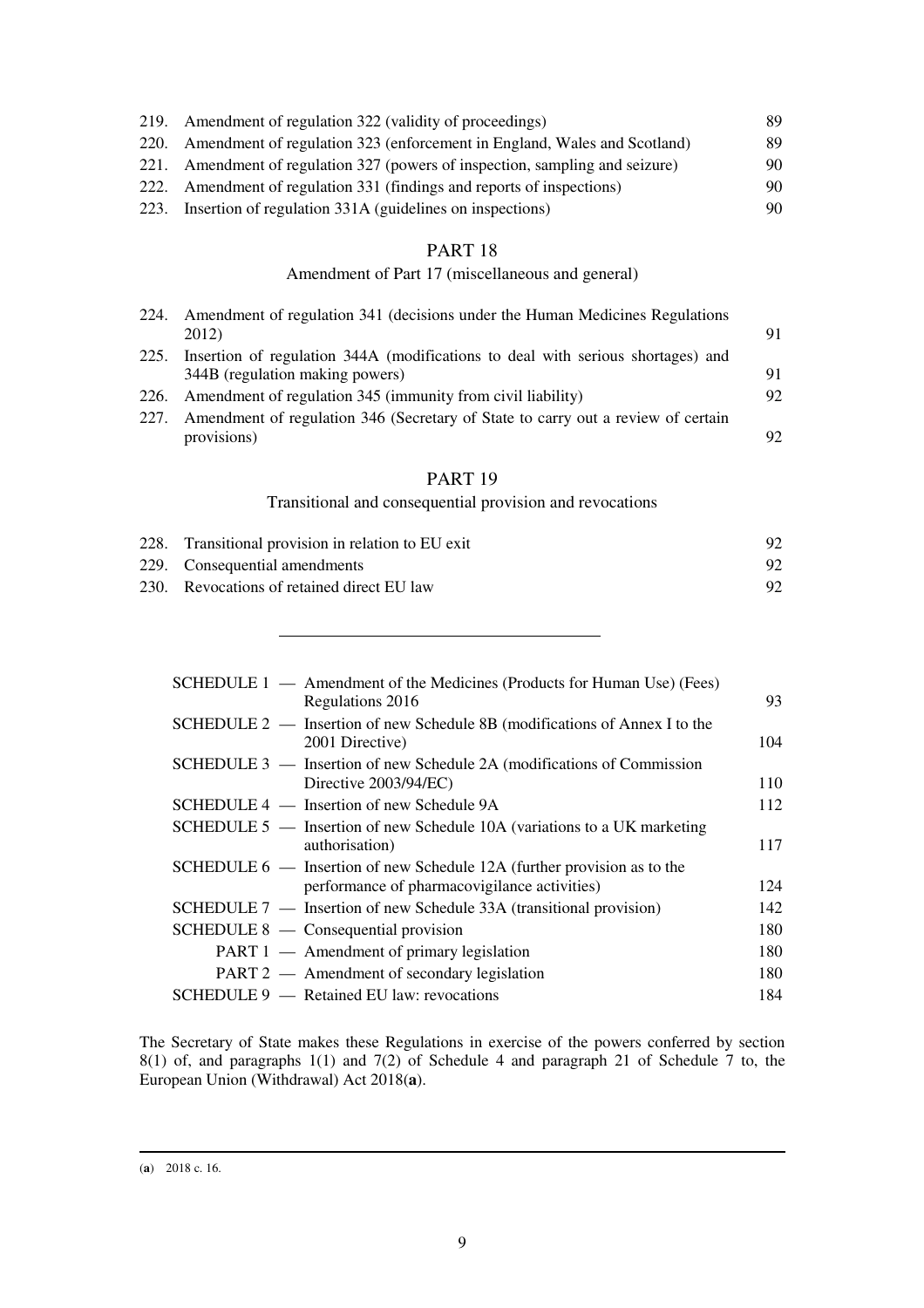The Treasury has consented to the making of these Regulations as required by paragraphs 3(1) and 10 of Schedule 4 to the European Union (Withdrawal) Act 2018.

In accordance with paragraphs 1(1) and 12(1) of Schedule 7 to the European Union (Withdrawal) Act 2018, a draft of these Regulations has been laid before and approved by a resolution of each House of Parliament.

# PART 1

### General

#### **Citation and commencement**

**1.** These Regulations may be cited as the Human Medicines (Amendment etc.) (EU Exit) Regulations 2019 and come into force on exit day.

#### **Amendment of the Human Medicines Regulations 2012**

**2.** The Human Medicines Regulations 2012(**a**) are amended in accordance with Parts 2 to 19.

#### **Amendment of the Medicines (Products for Human Use) (Fees) Regulations 2016**

**3.** Schedule 1 amends the Medicines (Products for Human Use) (Fees) Regulations 2016(**b**) and makes saving provision.

# PART 2

#### Amendment of Part 1 (General)

#### **Definitions in relation to advanced therapy medicinal products**

**4.** After regulation 2, insert—

### "**Definition of advanced therapy medicinal product etc.**

**2A.**—(1) In these Regulations, "advanced therapy medicinal product" means any of the following products—

- (a) a gene therapy medicinal product;
- (b) a somatic cell therapy medicinal product; or
- (c) a tissue engineered product.

(2) A "gene therapy medicinal product" is a biological medicinal product which has the following characteristics—

- (a) it contains an active substance which contains or consists of a recombinant nucleic acid used in or administered to human beings with a view to regulating, repairing, replacing, adding or deleting a genetic sequence; and
- (b) its therapeutic, prophylactic or diagnostic effect relates directly to the recombinant nucleic acid sequence it contains, or to the product of genetic expression of this sequence.

<sup>(</sup>**a**) S.I. 2012/1916.

<sup>(</sup>**b**) S.I. 2016/190.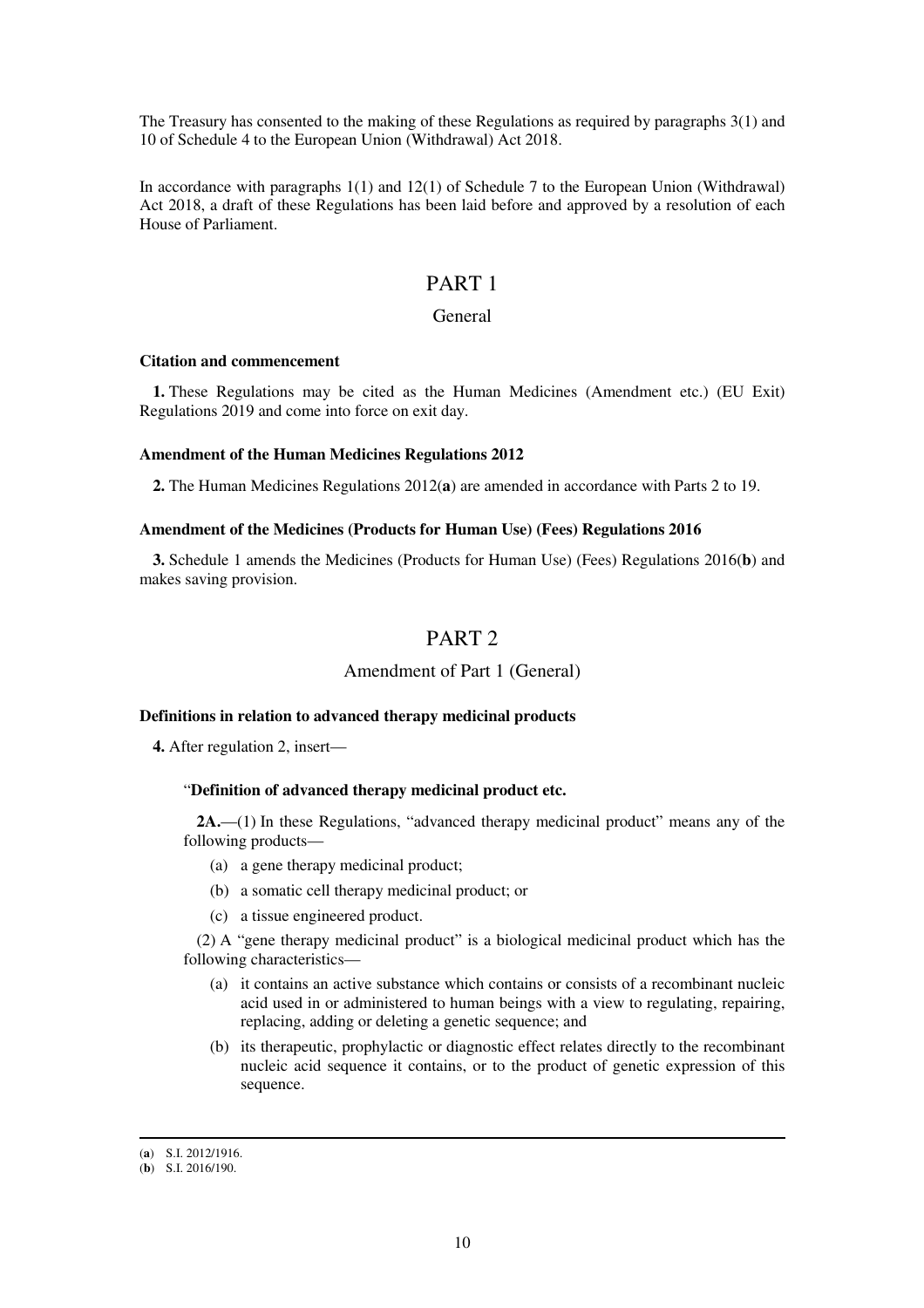(3) A vaccine against infectious diseases is not to be treated as a gene therapy medicinal product.

(4) A "somatic cell medicinal product" is a medicinal product which has the following characteristics—

- (a) it contains or consists of cells or tissues that—
	- (i) have been subject to substantial manipulation so that biological characteristics, physiological functions or structural properties relevant for the intended clinical use have been altered, or
	- (ii) are not intended to be used for the same essential function in the recipient as in the donor; and
- (b) it is presented as having properties for, or is used in or administered to human beings with a view to, treating, preventing or diagnosing a disease through the pharmacological, immunological or metabolic action of its cells or tissues.
- (5) A "tissue engineered product" is a medicinal product which—
	- (a) contains or consists of engineered cells or tissues; and
	- (b) is presented as having properties for, or is used in or administered to human beings with a view to, regenerating, repairing or replacing a human tissue.

(6) A tissue engineered product may contain—

- (a) cells or tissues of human or animal origin;
- (b) viable or non-viable cells or tissues; and
- (c) additional substances, including cellular products, bio-molecules, biomaterials, chemical substances, scaffolds or matrices.
- (7) A product is not a tissue engineered product if it—
	- (a) contains or consists exclusively of non-viable human or animal cells or tissues;
	- (b) does not contain any viable cells or tissues; and
	- (c) does not act principally by pharmacological, immunological or metabolic action.

(8) Cells or tissues are engineered if they—

- (a) have been subject to substantial manipulation, so that biological characteristics, physiological functions or structural properties relevant for the intended regeneration, repair or replacement are achieved; or
- (b) are not intended to be used for the same essential function in the recipient as in the donor.

(9) The following manipulations are not substantial manipulations for the purposes of paragraphs  $(4)(a)$  and  $(8)(a)$ —

- (a) cutting;
- (b) grinding;
- (c) shaping;
- (d) centrifugation;
- (e) soaking in antibiotic or antimicrobial solutions;
- (f) sterilisation;
- (g) irradiation;
- (h) cell separation, concentration or purification;
- (i) filtering;
- (j) lyophilisation;
- (k) freezing;
- (l) cryopreservation; and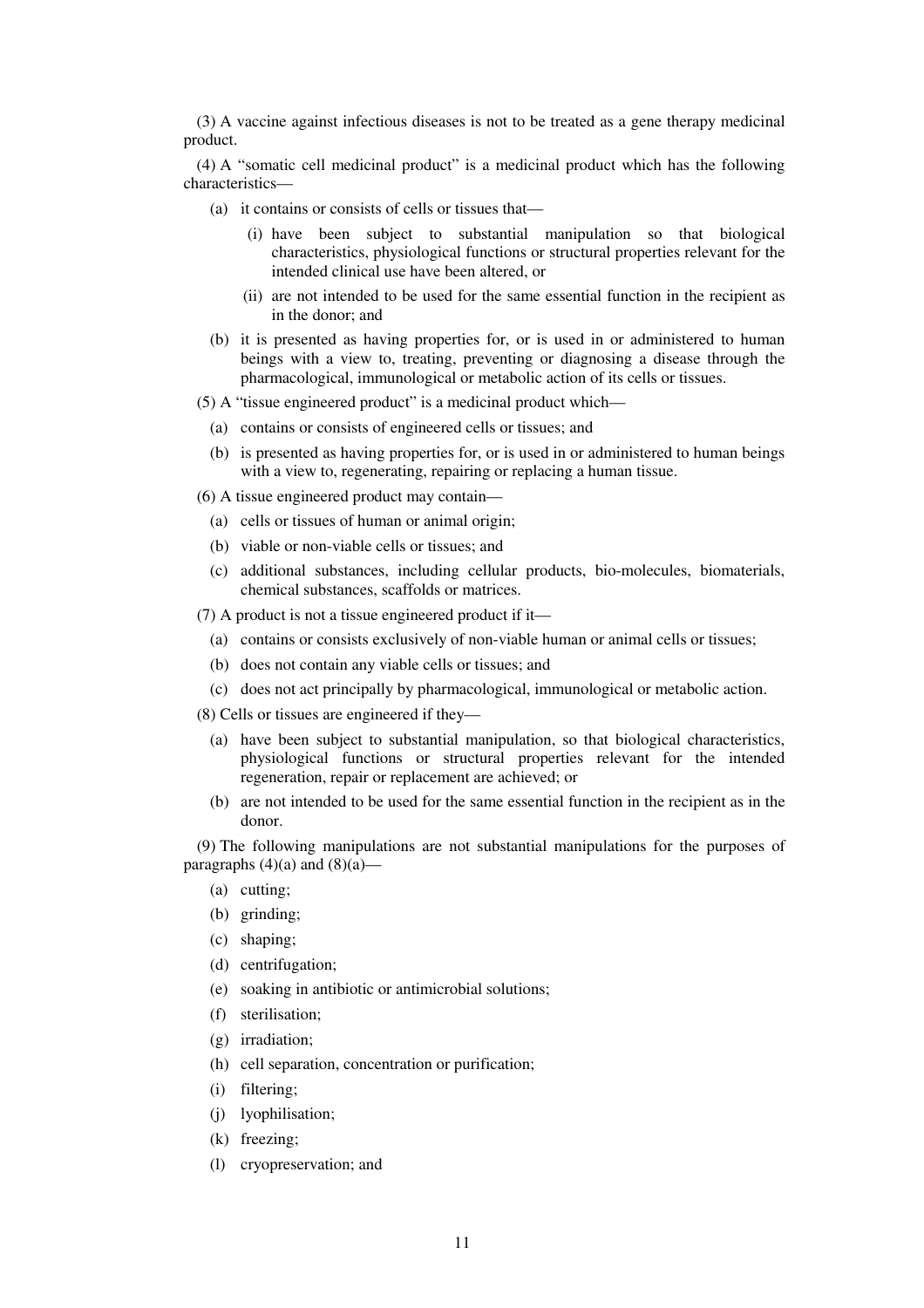(m) vitrification.

(10) In these Regulations, "combined advanced therapy medicinal product" means an advanced therapy medicinal product—

- (a) which incorporates, as an integral part of the product, one or more medical devices or one or more active implantable medical devices; and
- (b) the cellular part of which—
	- (i) contains viable cells or tissues; or
	- (ii) contains non-viable cells or tissues which are liable to act upon the human body with action that can be considered as primary to that of the medical devices.

(11) Where an advanced therapy medicinal product contains viable cells or tissues, the pharmacological, immunological or metabolic action of those cells or tissues is to be treated as the principal mode of action of the product.

(12) An advanced therapy medicinal product containing both autologous and allogeneic cells or tissues is to be treated as being for allogeneic use.

(13) A product which falls within the definition of a tissue engineered product and within the definition of a somatic cell therapy medicinal product is to be treated as a tissue engineered product.

(14) A product which falls within the definition of—

- (a) a somatic cell therapy medicinal product or a tissue engineered product; and
- (b) a gene therapy medicinal product,

is to be treated as a gene therapy medicinal product.".

#### **Amendment of regulation 3 (scope of Regulations: special provisions)**

**5.**—(1) Regulation 3 is amended as follows.

(2) In paragraph  $(12)(d)$ —

- (a) in paragraph (i) insert "UK" before "marketing authorisation";
- (b) at the end of paragraph (ii) insert "or"; and
- (c) omit paragraph (iv) (and "or" immediately preceding it).

(3) In paragraph  $(15)$ —

- (a) in sub-paragraph (a) insert "UK" before "marketing authorisation"; and
- (b) at the end of sub-paragraph (b) insert "or"; and
- (c) omit sub-paragraph (d) (and "or" immediately preceding it).

### **Amendment of regulation 4 (special provision for pharmacies etc)**

**6.** In regulation  $4(4)(d)$ —

- (a) in paragraph (i) insert "UK" before "marketing authorisation";
- (b) at the end of paragraph (ii) insert "or"; and
- (c) omit paragraph (iv) (and "or" immediately preceding it).

#### **Amendment of regulation 5 (classification of medicinal products)**

**7.**—(1) Regulation 5 is amended as follows.

- (2) Omit paragraph (1)(b) (and "or" immediately preceding it).
- (3) In paragraph  $(2)$ 
	- (a) at the end of sub-paragraph (b), insert "or"; and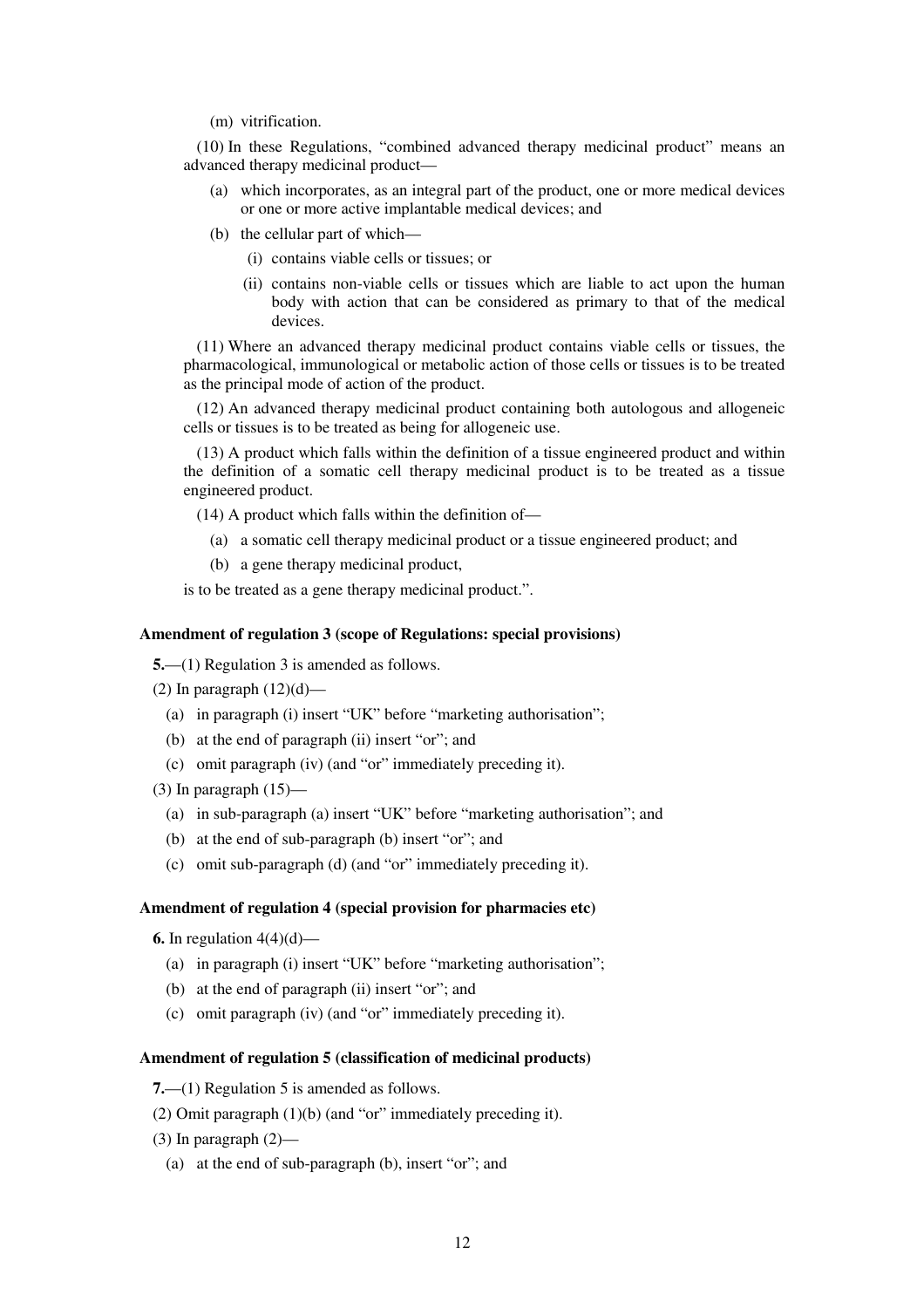- (b) omit sub-paragraph (d) (and "or" immediately preceding it).
- $(4)$  In paragraph  $(3)$ 
	- (a) omit sub-paragraph (b); and
	- (b) in paragraph (d), omit "or (b)".
- (5) In paragraph (4), omit sub-paragraph (b) (and "or" immediately preceding it).
- (6) In paragraph  $(5)$ 
	- (a) omit sub-paragraph (b); and
	- (b) in paragraph (d), omit "or (b)".

#### **Amendment of Schedule 1 (further provisions for classification of medicinal products)**

**8.** In Schedule 1(**a**), in each place where it occurs, insert "UK" before "marketing authorisation".

#### **Amendment of regulation 6 (the licensing authority and the Ministers)**

**9.** In regulation 6—

- (a) in paragraph (3) omit sub-paragraph (b) (and "or" immediately preceding it); and
- (b) omit paragraphs (4) and (5).

#### **Amendment of regulation 8 (general interpretation)**

**10.**—(1) Regulation 8(**b**) is amended as follows.

(2) In paragraph (1), at the appropriate places, insert—

""active implantable medical device"-

- (a) has the meaning given in regulation 2 of the Medical Devices Regulations 2002(**c**); or
- (b) to the extent necessary for the practical application of that definition, also or instead has the meaning given in regulation 137 of those Regulations(**d**);";

""agreed paediatric investigation plan" means a paediatric investigation plan which the licensing authority has agreed in accordance with regulation 50B;";

""Annex I to the 2001 Directive" means Annex I to the 2001 Directive, as modified in accordance with Schedule 8B;";

""approved country for batch testing list" means the list published by the licensing authority under paragraph 14(3) of Schedule 7 (obligations of qualified persons) and "approved country for batch testing" means a country included in that list;";

""approved country for import list" means the list published by the licensing authority under regulation 18A (approved country for import) and "approved country for import" means a country included in that list;";

""the Committee for Medicinal Products for Human Use" means the committee established under Article 5(1) of Regulation (EC) No 726/2004;";

""conditional marketing authorisation" means a UK marketing authorisation granted under regulation  $49(1)(a)$  in accordance with regulation 58F;";

"" country" means a country or territory;";

<sup>(</sup>**a**) Schedule 1 was amended by S.I. 2014/490.

<sup>(</sup>**b**) Regulation 8 was amended by S.I. 2013/1855 and 2593, 2015/1503, 2016/186, 190 and 696, 2017/715, 2018/199 and 2019/62.

<sup>(</sup>**c**) S.I. 2002/618. It was amended by S.I. 2008/2936.

<sup>(</sup>**d**) Regulation 137 is inserted by the Medical Devices (Amendment etc.) (EU Exit) Regulations 2019.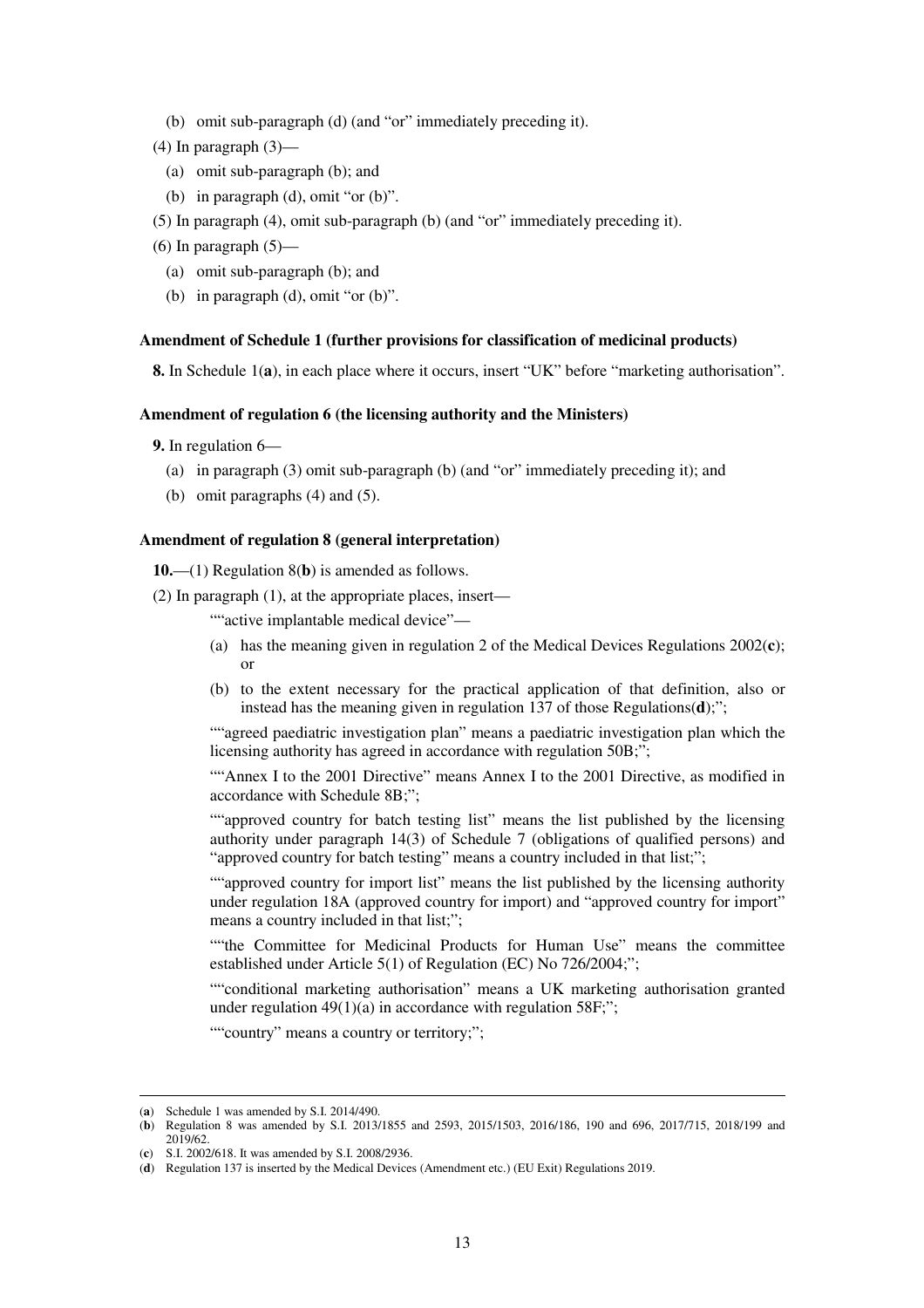""Directive 2001/18/EC" means Directive 2001/18/EC of the European Parliament and of the Council of 12 March 2001 on the deliberate release into the environment of genetically modified organisms and repealing Council Directive 90/220/EEC – Commission Declaration(**a**);";

""EU Exit Regulations" means the Human Medicines Regulations 2012 (Amendment etc.) (EU Exit) Regulations 2019;";

""medical device"-

- (a) has the meaning given in regulation 2 of the Medical Devices Regulations 2002; or
- (b) to the extent necessary for the practical application of that definition, also or instead has the meaning given in regulation 69 of those Regulations(**b**);";

""orphan criteria" means the criteria listed in regulation  $50G(2)$ ;";

""orphan marketing authorisation" means a UK marketing authorisation granted under regulation  $49(1)(a)$  in accordance with regulation  $58C$ ;";

""Orphan Regulation" means Regulation (EC) No 141/2000 of the European Parliament and of the Council of 16 December 1999 on orphan medicinal products(**c**) as it has effect in EU law;";

""paediatric indication" means a term of a UK marketing authorisation enabling the medicinal product to which the authorisation relates to be used by or administered to persons under the age of 18 years;";

""paediatric population" means that part of the population consisting of persons under the age of 18 years;";

""supplementary protection certificate" has the meaning given in section 128B(2) of the Patents Act 1977(**d**);"; and

""variation to the terms of a UK marketing authorisation" means any change to—

- (a) the information provided in accordance with regulations 50 to 57 and Schedule 8; or
- (b) the terms of the decision granting the UK marketing authorisation, including the summary of the product characteristics and any conditions, obligations, or restrictions affecting that UK marketing authorisation, or changes to the labelling or the package leaflet connected with changes to the summary of the product characteristics,

and "vary" and "variation" in relation to a UK marketing authorisation are to be construed accordingly;".

- (3) In paragraph (1), amend or substitute (as the case may be) the following definitions—
	- (a) in the definition of "the Good Manufacturing Practice Directive" insert at the end "as modified in accordance with Schedule 2A";
	- (b) in the definition of "homoeopathic medicinal product", in paragraph (b), for "in any pharmacopoeia used officially in an EEA State" substitute "the British Pharmacopoeia, or in any pharmacopoeia used officially in a country that is included in a list published by the licensing authority for this purpose";
	- (c) in the definition of "import"(**e**), insert at the end "and "imported" is to be construed accordingly";
	- (d) in the definition of "name", omit paragraphs (b) and (c);
	- (e) in the definition of "pharmacovigilance system", "pharmacovigilance system master file" and "post-authorisation safety study", for "marketing authorisation, traditional herbal

<sup>(</sup>**a**) OJ No. L 106, 17.4.2001, p. 1, as last amended by Commission Directive (EU) 2018/350.

<sup>(</sup>**b**) Regulation 69 is inserted by the Medical Devices (Amendment etc.) (EU Exit) Regulations 2019.

<sup>(</sup>**c**) OJ No. L 018, 22.01.2000, p. 1.

<sup>(</sup>**d**) 1977 c. 37. Section 128B was inserted by S.I. 2007/3293 and subsection (2) was amended by S.I.2014/2411.

<sup>(</sup>**e**) The definition of "import" was inserted by S.I. 2013/1855.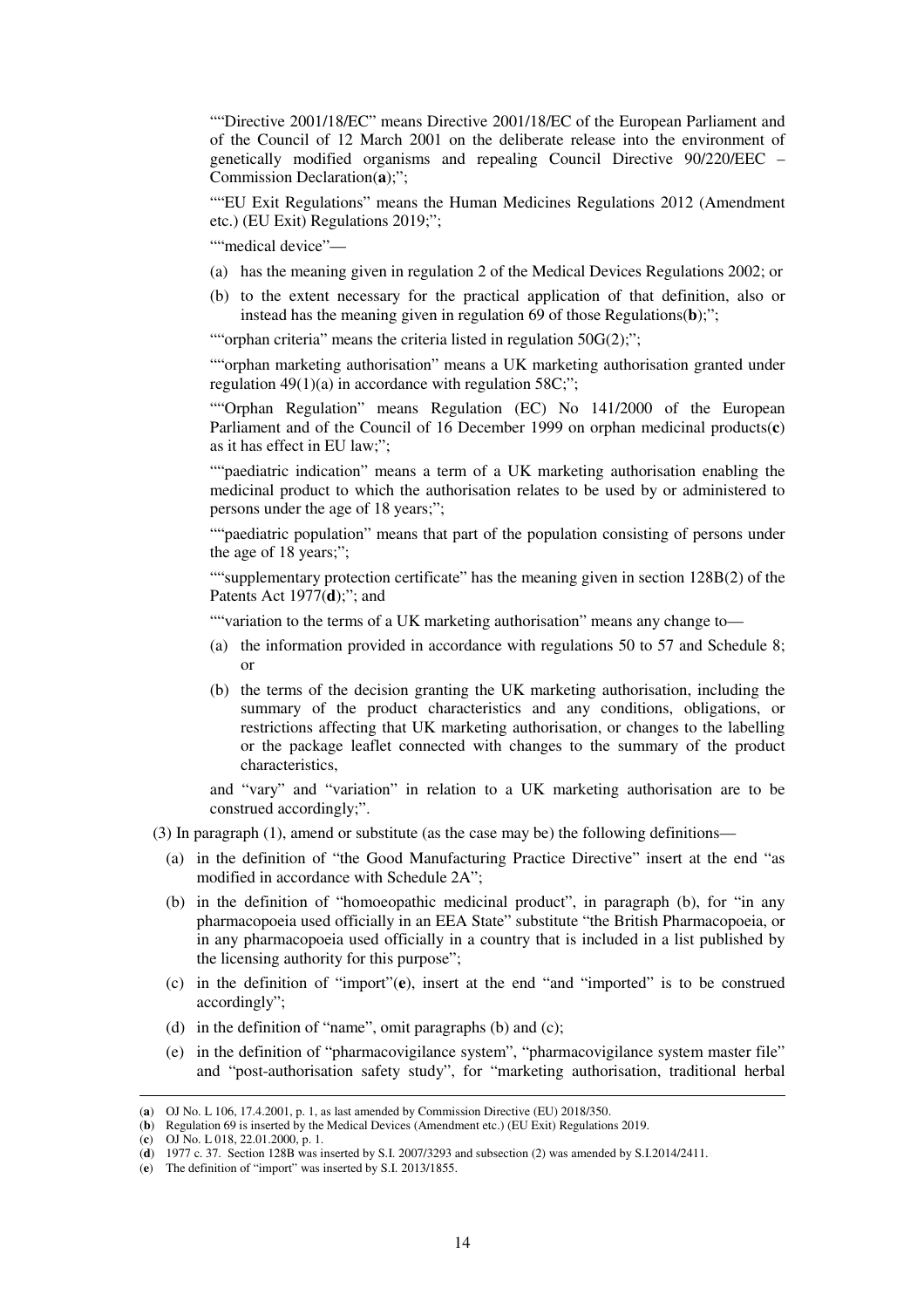registration or Article 126a authorisation" substitute "UK marketing authorisation or traditional herbal registration";

- (f) in the definition of "post-authorisation efficacy study", insert "UK" before "marketing authorisation";
- (g) at the end of the definition of "Regulation (EC) No 726/2004", insert ", as it has effect in EU law";
- (h) at the end of the definition of "Regulation (EC) No 1234/2008", insert ", as it has effect in EU law";
- (i) in the definition of "special medicinal product" for "an EEA State" substitute "a country";
- (j) in the definition of "the summary of the product characteristics", omit paragraph (b) (and "or" immediately preceding it); and
- (k) in the definition of "UK marketing authorisation", omit paragraph (b) (and "or" immediately preceding it).
- (4) In paragraph (1), omit the following definitions—
	- (i) "advanced therapy medicinal product",
	- (ii) "Article 126a authorisation",
	- (iii) "care home"(**a**),
	- (iv) "Commission Regulation 2016/161"(**b**),
	- (v) "Directive 2002/98/EC",
	- (vi) "Directive 2004/23/EC",
	- (vii) "healthcare institution"(**c**),
	- (viii) "hospice"(**d**),
		- (ix) "marketing authorisation",
		- (x) "Paediatric Regulation",
	- (xi) "the Pharmacovigilance Risk Assessment Committee",
	- (xii) "Regulation (EC) No 1394/2007", and
	- (xiii) "third country".
- (5) In paragraph (5)(a) insert "UK" before "marketing authorisation".
- (6) In paragraph  $(6)(a)$ 
	- (a) insert "UK" before "marketing authorisation"; and
	- (b) for "or  $60(1)$ " substitute ",  $60(1)$  or  $60A$ ".

(7) In paragraph (8)(**e**), for "References" substitute "Subject to regulation C17(6), references".

#### **Insertion of Schedule 8B (modifications of Annex I to the 2001 Directive)**

**11.** Schedule 2 inserts a new Schedule 8B after Schedule 8A.

#### **Insertion of Schedule 2A (modifications of Commission Directive 2003/94/EC)**

**12.** Schedule 3 inserts a new Schedule 2A after Schedule 2.

<sup>(</sup>**a**) The definition of "care home" was inserted by S.I. 2019/62.

<sup>(</sup>**b**) The definition of "Commission Regulation 2016/161" was inserted by S.I. 2019/62.

<sup>(</sup>**c**) The definition of "healthcare institution" was inserted by S.I. 2019/62.

<sup>(</sup>**d**) The definition of "hospice" was inserted by S.I. 2019/62.

<sup>(</sup>**e**) Paragraph (8) was inserted by S.I. 2013/1855.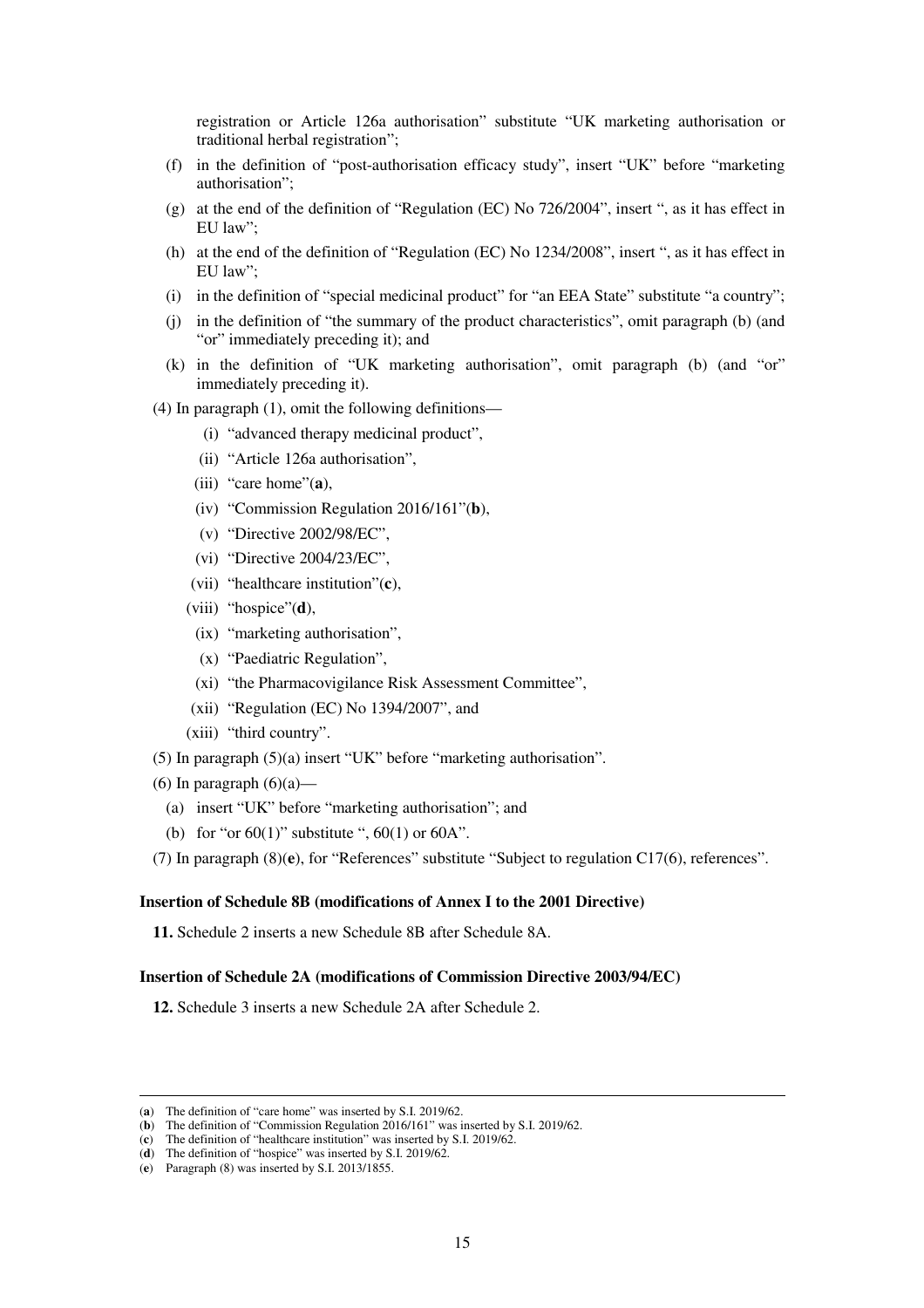## Amendment of Part 3 (manufacture and distribution of medicinal products and active substances)

#### **New regulation B17 and C17 (good manufacturing practice and good distribution practice)**

**13.**—(1) After regulation A17(**a**) insert—

### "Chapter 1A

*Good manufacturing practice and good distribution practice* 

#### **Regulations on good manufacturing practice**

**B17.**—(1) The Ministers may by regulations set out principles and guidelines of good manufacturing practice in respect of medicinal products and investigational medicinal products.

(2) Regulations under paragraph (1) may in particular make provisions as to—

- (a) inspections;
- (b) compliance with good manufacturing practice and, where relevant, the UK marketing authorisation;
- (c) quality assurance systems;
- (d) personnel;
- (e) premises and equipment;
- (f) documentation;
- (g) production;
- (h) quality control;
- (i) the contracting out of work;
- (j) complaints and product recall;
- (k) self-inspection.

(3) Subject to any provision made in regulations under paragraph (1), the principles and guidelines set out in the Good Manufacturing Practice Directive have effect on and after exit day as they had effect immediately before exit day, but subject to the modifications specified in Schedule 2A.

(4) The Ministers may by regulations amend or revoke Schedule 2A.

#### **Guidelines on good manufacturing practice and good distribution practice**

**C17.**—(1) The licensing authority may publish—

- (a) detailed guidelines of good manufacturing practice in respect of medicinal products, and investigational medicinal products, referred to in Article 46(f) of the 2001 Directive, including guidelines as to the formalised risk assessment for ascertaining the appropriate good manufacturing practice for excipients;
- (b) principles and guidelines of good manufacturing practice for active substances, referred to in the first paragraph of point (f) of Article 46 and in Article 46b of that Directive;
- (c) principles and guidelines of good distribution practice referred to in the first paragraph of point (f) of Article 46, and Article 84, of that Directive.

<sup>(</sup>**a**) Regulation A17 was inserted by S.I. 2013/1855.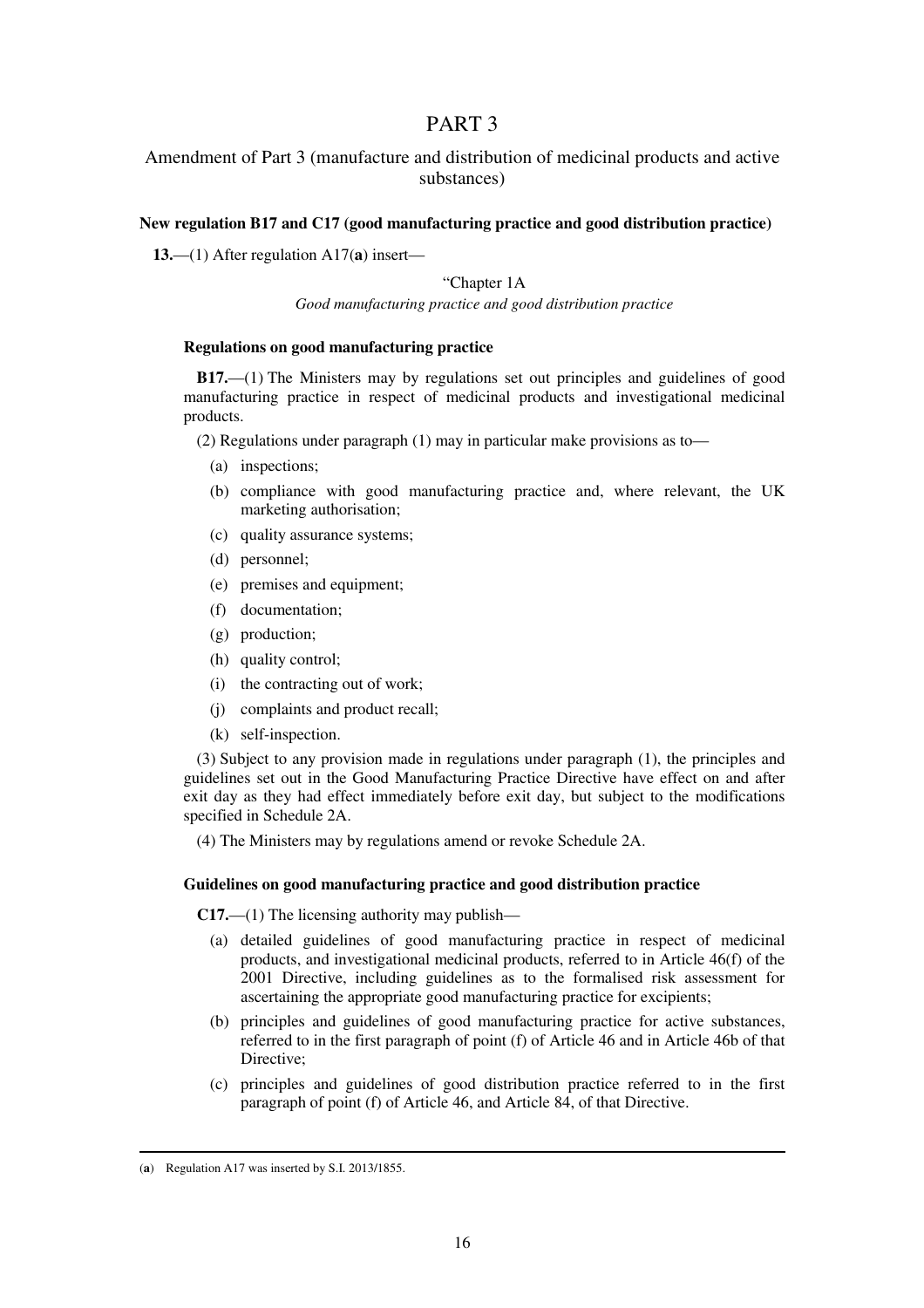(2) Guidelines or principles under paragraph (1) may replace, amend or otherwise modify any guidelines or principles published or adopted by the European Commission under the second, third, fourth or fifth paragraph of Article 47, or Article 84, of the 2001 Directive.

(3) Unless replaced by principles or guidelines published under paragraph (1), principles and guidelines published or adopted by the European Commission under the second, third, fourth or fifth paragraph of Article 47, or Article 84, of the 2001 Directive, as they applied immediately before exit day( $\bf{a}$ ), continue to apply on and after exit day (subject to any amendments or modifications published under paragraph (1)).

(4) Before exercising the power under paragraph (1), the licensing authority must consult such persons as it considers appropriate.

(5) The licensing authority may only exercise its power under paragraph (1) if it considers that it is necessary in order to take account of technical or scientific progress.

(6) If the licensing authority publishes principles and guidelines under paragraph (1), any reference in these Regulations to any principle or guideline adopted under the provisions of the 2001 Directive specified in those paragraphs is instead to be read as a reference to the principle or guideline published under paragraph (1), or that principle or guideline as amended or modified (as the case may be).".

#### **Amendment of regulation 17 (manufacturing of medicinal products)**

**14.**—(1) Regulation 17 is amended as follows.

(2) In paragraph  $(1)(a)$ , for "state other than an EEA State" substitute "country other than an approved country for import".

(3) In paragraph (3)(a), for "a marketing authorisation, Article 126a authorisation" substitute "a UK marketing authorisation".

(4) Omit paragraph (4).

(5) In paragraph (5), for "state other than EEA State" substitute "country other than an approved country for import".

#### **Amendment of regulation 18 (wholesale dealing in medicinal products)**

**15.**—(1) Regulation 18(**b**) is amended as follows.

(2) In paragraph  $(1)$ —

- (a) in sub-paragraph (a), omit "or";
- (b) in sub-paragraph (b) for "distribution." substitute "distribution; or";
- (c) insert at the end—
	- "(c) import a medicinal product from an approved country for import for either purpose.".

(3) In paragraph (6), for "a marketing authorisation, Article 126a authorisation" substitute "a UK marketing authorisation".

(4) Omit paragraph (7).

-

#### **Insertion of new regulation 18A (approved country for import)**

**16.** After regulation 18, insert—

<sup>(</sup>**a**) The principles and guidelines are available at: https://www.gov.uk/guidance/eu-guidance-documents-referred-to-in-thehuman-medicines-regulations-2012 and a hard copy may be obtained from the Medicines and Healthcare products Regulatory Agency at the address given in the Explanatory Note.

<sup>(</sup>**b**) Regulation 18 was substituted by S.I. 2013/1855 and further amended by S.I. 2016/186.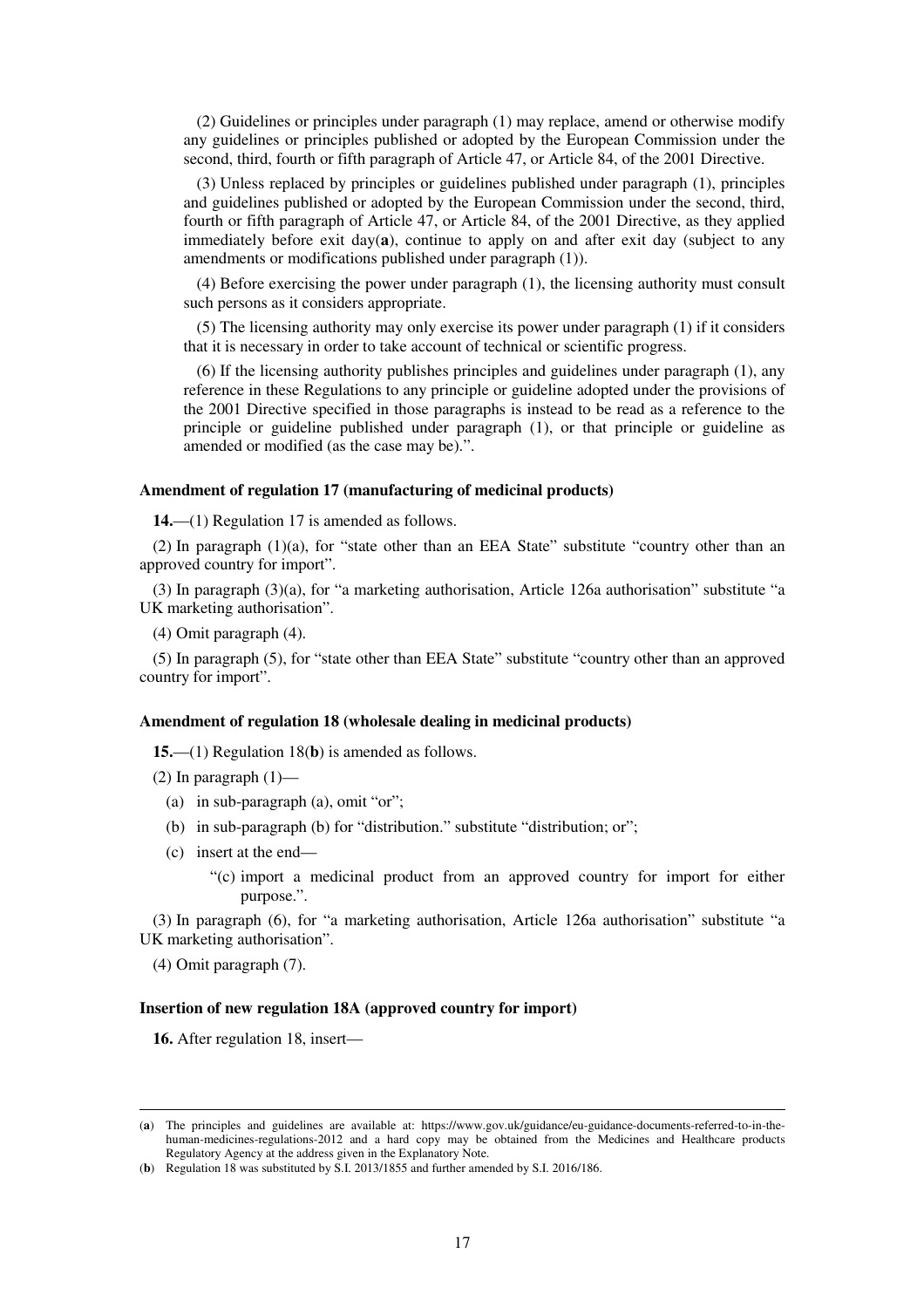#### "**Approved country for import**

**18A.—(1)** The licensing authority must—

- (a) publish a list of countries from which medicinal products may be imported under a wholesale dealing licence ("approved country for import list"); and
- (b) only include in that list a country which is included in the approved country for batch testing list.

(2) In order to determine whether a country should be included in the approved country for import list, the licensing authority may, in particular, take into account—

- (a) the country's system for ensuring that each batch of a medicinal product has been manufactured and checked in accordance with the requirements of its legislation and any authorisation in respect of that product;
- (b) the country's rules for good distribution practice;
- (c) the regularity of inspections to verify compliance with good distribution practice;
- (d) the effectiveness of enforcement of good distribution practice;
- (e) the regularity and rapidity of information provided by that country relating to noncompliant manufacturers and distributers of medicinal products;
- (f) any on-site review of that country's regulatory system undertaken by the licensing authority;
- (g) any on-site inspection of a manufacturing site in that country observed by the licensing authority; and
- (h) any other relevant documentation available to the licensing authority.

(3) The licensing authority must—

- (a) remove a country from the approved country for import list if that country is removed from the approved country for batch testing list;
- (b) in any event review the countries it has included in the approved country for import list to determine if it is still satisfied that the country should remain on that list, and if it is not so satisfied, remove that country from the list; and
- (c) undertake that review at least every three years beginning with the date on which that country is included in that list.".

#### **Amendment of regulation 19 (exemptions from requirement for wholesale dealer's licence)**

**17.**—(1) Regulation 19(**a**) is amended as follows.

(2) In paragraph (1)(a), for "marketing authorisation, Article 126a authorisation" substitute "UK marketing authorisation".

(3) In paragraph (1)(b), after "or assembled the product" insert "in the United Kingdom".

#### **Amendment of Schedule 3 (applications for licences under Part 3)**

**18.**—(1) Schedule 3 is amended as follows.

(2) In paragraph  $1(2)(g)$ , for "marketing authorisation, Article 126a authorisation," substitute "UK marketing authorisation".

(3) In paragraph 2(1), for "state other than an EEA state" substitute "country other than an approved country for import".

(4) In paragraph 3—

(a) in sub-paragraph (2)(d) at the end insert "or the responsible person (import)".

<sup>-</sup>(**a**) Regulation 19 was amended by S.I. 2013/1855.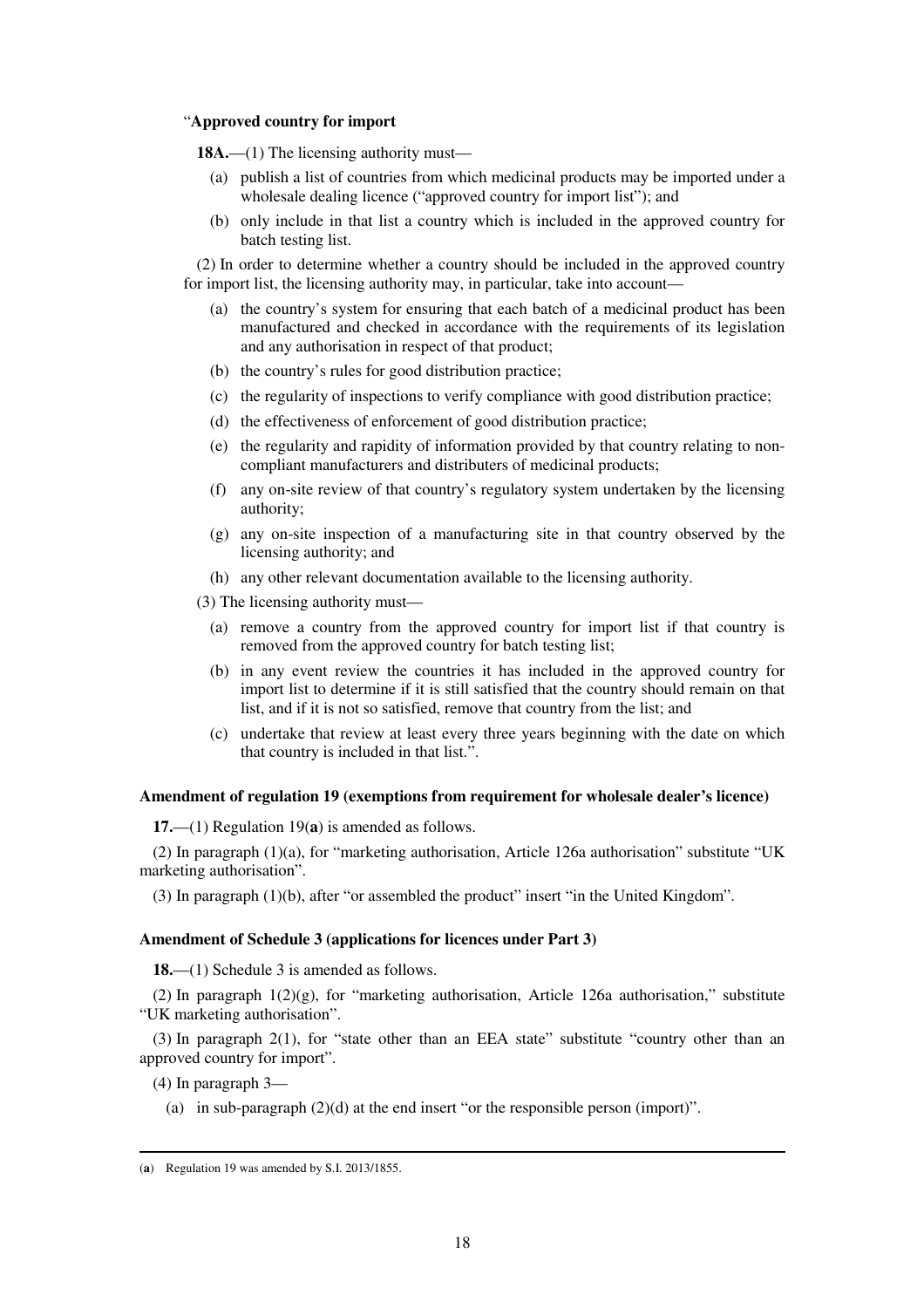- (b) in sub-paragraph  $(3)(b)$ 
	- (i) in paragraph (i), insert "UK" before "marketing authorisation",
	- (ii) omit paragraph (iv), and
	- (iii) after paragraph (iii) insert—
		- "(v) an authorisation granted by an authority in a country other than the United Kingdom to sell or supply the medicinal product in that other country;";
- (c) in sub-paragraph  $(3)(d)$ 
	- (i) in paragraph (i) omit "or",
	- (ii) in paragraph (ii) for "etc);" substitute "etc), or",
	- (iii) at the end insert—

"(iii) to be distributed by means of export to an approved country for import;"; and

(d) for sub-paragraph (4) substitute—

"(4) In sub-paragraph (2)(d)—

"the responsible person" means the person who has the functions described in regulation 45(2);

"the responsible person (import)" means the person who has the functions described in regulation 45AA(4).".

#### **Amendment of regulation 23 (grant or refusal of licence)**

**19.** In regulation 23(1)(b), omit "and any European Union obligation".

#### **Amendment of Schedule 4 (standard provisions of licences under Part 3)**

**20.**—(1) Schedule 4 is amended as follows.

(2) In paragraph 13(b), for "marketing authorisation, Article 126a authorisation" substitute "UK marketing authorisation".

(3) In the heading of Part 2, for "State Other Than an EEA State" substitute "Country other than an Approved Country for Import".

(4) In paragraphs 15, 22(1) and 23, for "state other than an EEA State" substitute "country other than an approved country for import".

(5) In paragraph 25(m), for the words "referred to in Article 8(2) of Directive 2004/23/EC", substitute—

"assigned by a tissue establishment pursuant to—

- (a) paragraph 1 of Schedule 3A to the Human Fertilisation and Embryology Act 1990(**a**), as regards human gametes and embryos; and
- (b) paragraph 1 of Schedule 2 to the Human Tissue (Quality and Safety for Human Application) Regulations 2007(**b**), as regards other human tissues and cells.".

(6) In paragraph 33, for "another EEA State" substitute "an approved country for import".

#### **Amendment of regulation 26 (general power to suspend, revoke or vary licences)**

**21.** In regulation 26(5)(a), for "marketing authorisation, Article 126a authorisation" substitute "UK marketing authorisation".

<sup>(</sup>**a**) 1990 c. 37. Schedule 3A was inserted by the Human Fertilisation and Embryology (Quality and Safety) Regulations 2007/1522, regulation 30.

<sup>(</sup>**b**) S.I. 2007/1523.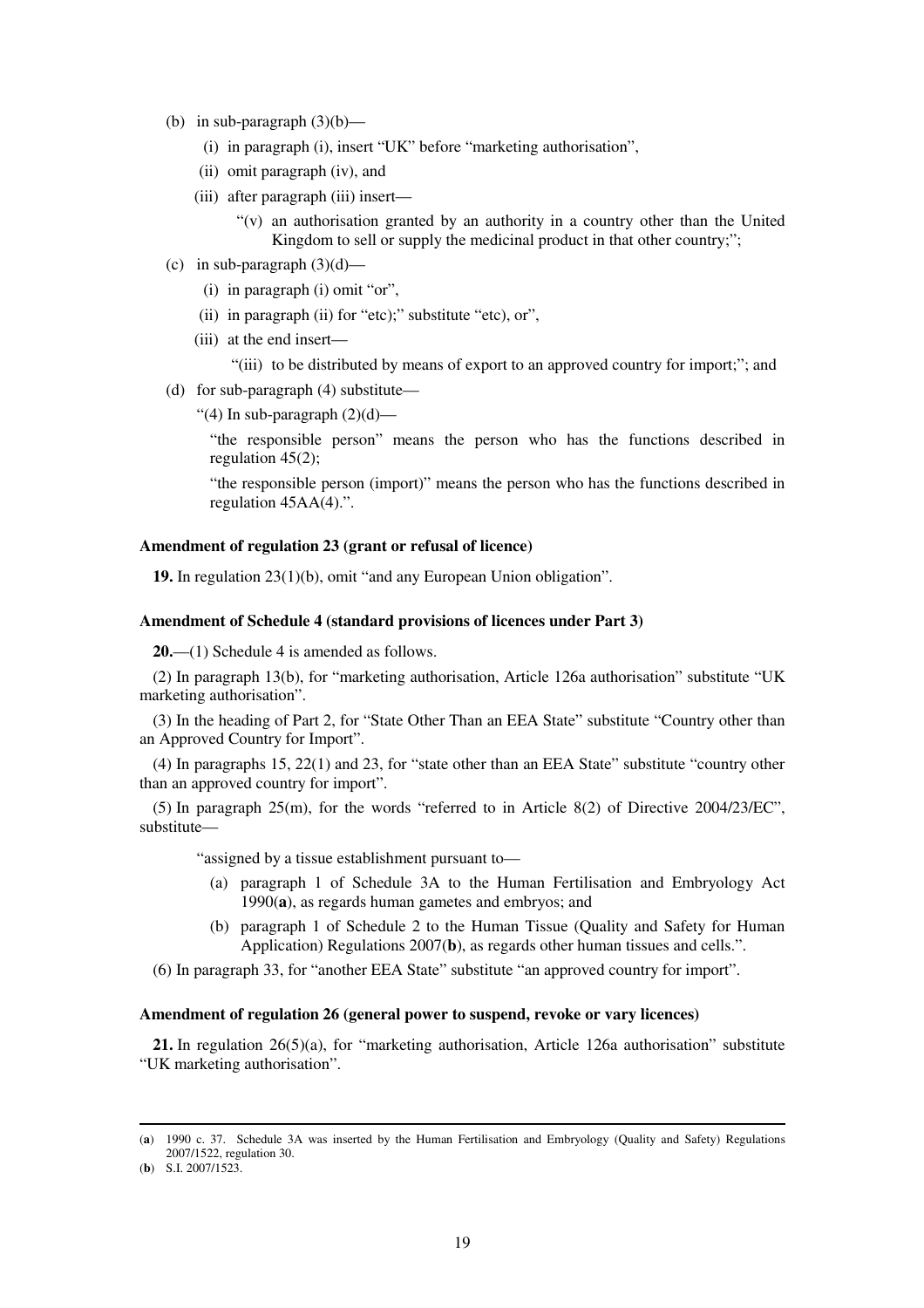#### **Amendment of Schedule 5 (review upon oral representations)**

**22.**—(1) Schedule 5(**a**) is amended as follows.

- (2) In paragraph  $1(2)(e)$ ,  $3(11)(b)$  and  $5(2)(d)$  after—
	- (a) "UK marketing authorisation," in each place it appears, insert "parallel import licence,"; and
	- (b) "an authorisation," or "the authorisation," in each place it appears, insert "licence,".
- (3) In paragraph 3 omit sub-paragraph (11)(b)(iii).
- (4) In paragraph 5 omit sub-paragraph (2)(c).

#### **Amendment of regulation 29 (variation of licence on the application of the holder)**

**23.** In regulation 29(5)—

- (a) in sub-paragraph (b) omit "or";
- (b) in sub-paragraph (c) for "granted." substitute "granted; or"; and
- (c) at the end insert—

"(d) the responsible person (import) under regulation 45AA.".

#### **Amendment of regulation 31 (certification of manufacturer's licence)**

**24.**—(1) Regulation 31 is amended as follows.

- (2) In paragraph (1)(c), for "an EEA State" substitute "the United Kingdom".
- (3) In paragraphs (3)(b), (5)(a) and (5)(b) insert "UK" before "marketing authorisation".

### **Amendment of regulation 33 (offence concerning data for advanced therapy medicinal products)**

**25.**—(1) Regulation 33 is amended as follows.

- (2) In paragraph  $(1)(a)$ 
	- (a) for "Article 15(1) of Regulation 1394/2007" substitute "paragraph 8 of Schedule 6"; and
	- (b) for "Article 15(4) of that Regulation" substitute "paragraph 9 of that Schedule".
- (3) In paragraph (1)(b), for "Article 15(1)" substitute "paragraph 8".
- (4) In paragraph (2) for "Article 15(4)" substitute "paragraph 9".

### **Amendment of Schedule 6 (manufacturer's and wholesale dealer's licences for exempt advanced therapy medicinal products)**

**26.**—(1) Schedule 6 is amended as follows.

(2) In paragraph 3, for "Directive 2004/23/EC", substitute—

"requirements imposed pursuant to—

- (a) paragraphs 6 to 9 of Schedule 3A to the Human Fertilisation and Embryology Act 1990, as regards gametes and embryos; and
- (b) paragraphs 9 to 12 of Schedule 2 to the Human Tissue (Quality and Safety for Human Application) Regulations 2007, as regards other tissues and cells.".
- (3) In paragraph 4, for the words "laid down in" to the end, substitute—

"imposed pursuant to—

<sup>-</sup>(**a**) Schedule 5 was amended by S.I. 2013/1855.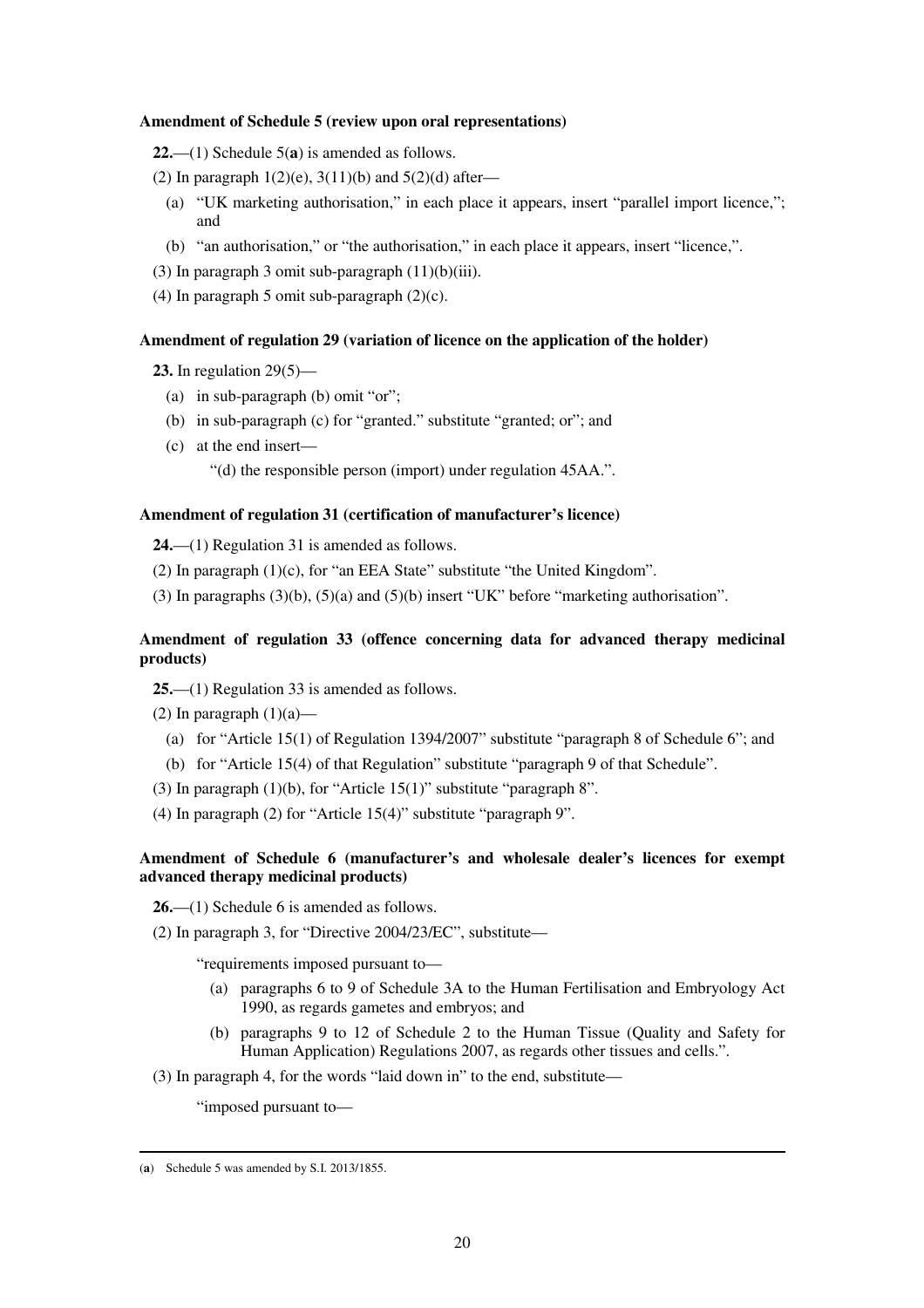- (a) Schedule 3A to the Human Fertilisation and Embryology Act 1990, as regards gametes and embryos; and
- (b) Schedule 2 to the Human Tissue (Quality and Safety for Human Application) Regulations 2007, as regards other tissues and cells.".

(4) In paragraph 5, for the words from "Commission" to the end substitute "the Blood Quality and Safety Regulations 2005(**a**)".

(5) In paragraph 11, for the words from "laid down in" to the end, substitute—

"imposed pursuant to—

- (a) as regards gametes and embryos, sections 12(3), and 33A to 33D of, and paragraph 1 of Schedule 3A to, the Human Fertilisation and Embryology Act 1990(**b**);
- (b) as regards blood cells, regulations 8, 9(e) and 14 of the Blood Safety and Quality Regulations 2005; and
- (c) as regards other cells and tissues, regulations 13 and 16 of, and paragraph 1 of Schedule 2 to, the Human Tissue (Quality and Safety for Human Application) Regulations 2007;".

#### **Amendment of regulation 36 (conditions for manufacturer's licence)**

**27.** In regulation 36(**c**), omit paragraphs (4) to (7).

#### **Amendment of regulation 37 (manufacturing and assembly)**

**28.**—(1) Regulation 37(**d**) is amended as follows.

- (2) In paragraph  $(4)(b)$ 
	- (a) for "third country" substitute "country other than an approved country for import"; and
	- (b) for "competent authority of a member State" substitute "appropriate authority for the registration of such persons in the approved country for import".

(3) In paragraph (5)(b), for "paragraph 5 of Article 47 of the 2001 Directive" substitute "the guidelines which apply under or by virtue of regulation C17".

(4) In paragraph (6)(b), for "marketing authorisations, Article 126a authorisations" substitute "UK marketing authorisations".

(5) In paragraph (9)(a), from "Commission" to the end substitute "the Blood Quality and Safety Regulations 2005(**e**); or".

(6) In paragraph  $(11)$ —

-

- (a) for "competent authority of a member State" substitute "licensing authority"; and
- (b) insert "UK" before "marketing authorisation".

### **Amendment of regulation 38 (imports)**

**29.**—(1) Regulation 38(**f**) is amended as follows.

(2) In the heading, for "states other than EEA states" substitute "countries other than approved countries for import".

<sup>(</sup>**a**) S.I. 2005/50. It was amended by S.I. 2005/1098 and 2898, 2006/2013, 2007/604, 2008/525 and 941, 2009/372 and 3307, 2010/554, 2016/604, 2017/1320 and 2018/231.

<sup>(</sup>**b**) Sections 33A to 33D were inserted by the Human Fertilisation and Embryology Act 2008, c. 22.

<sup>(</sup>**c**) Regulation 36 was amended by S.I. 2013/1855 and 2019/62.

<sup>(</sup>**d**) Regulation 37 was substituted by S.I. 2013/1855.

<sup>(</sup>**e**) S.I. 2005/50. It has been amended by S.I. 2005/1098 and 2898, 2006/2013, 2007/604, 2008/525 and 941, 2009/372 and 3307, 2010/554, 2016/604, 2017/1320 and 2018/231.

<sup>(</sup>**f**) Regulation 38 was amended by S.I. 2015/1503.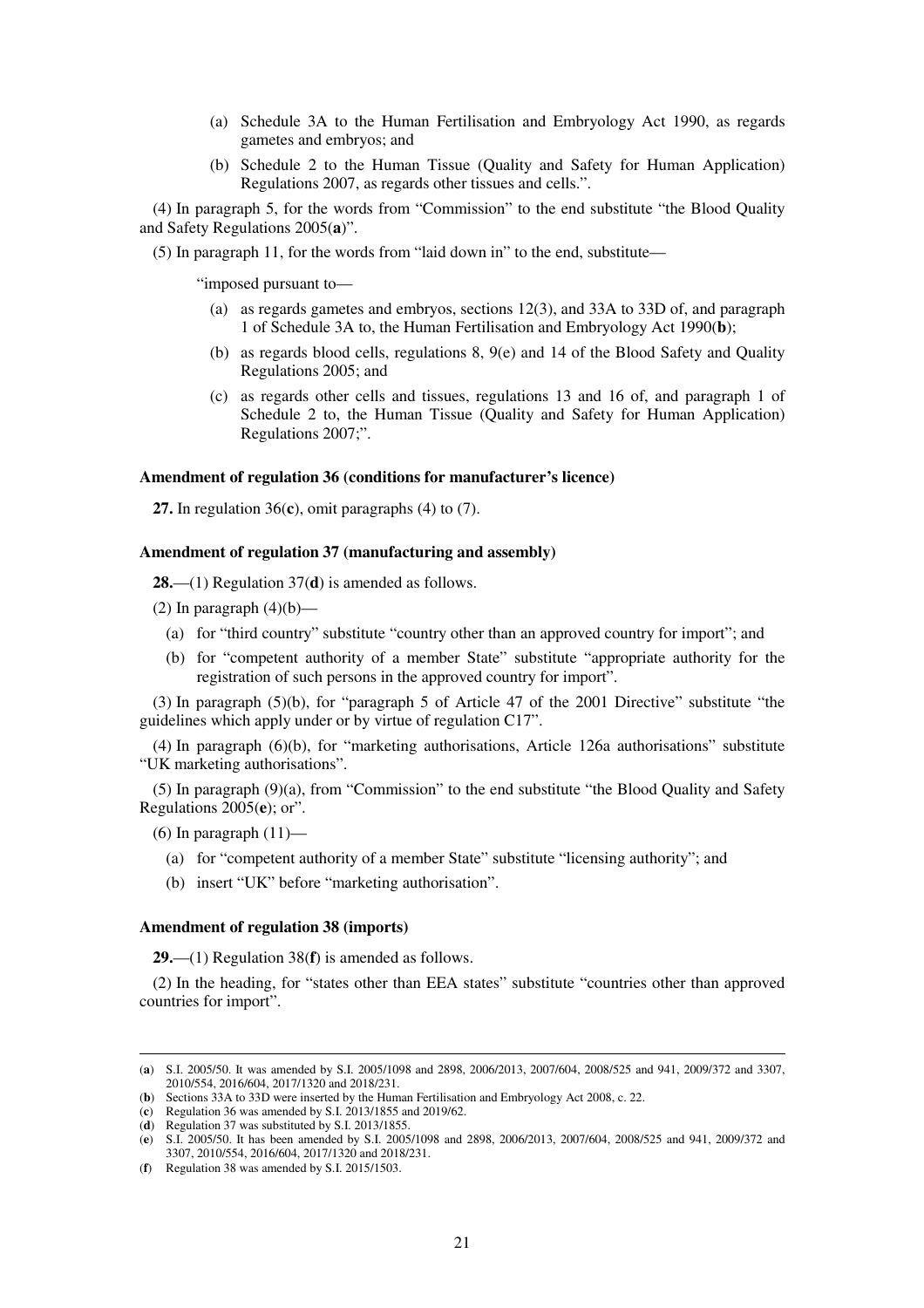(3) In paragraphs (2) and (3)(b), for "state other than an EEA State" substitute "country other than an approved country for import".

#### **Amendment of regulation 39 (further requirements for manufacturer's licence)**

**30.** In regulation 39(8)(**a**), omit ", 43A".

#### **Amendment of regulation 42 (conditions for wholesale dealer's licence)**

**31.**—(1) Regulation 42(**b**) is amended as follows.

(2) In paragraph (1), for "45" substitute "45AA".

(3) Omit paragraphs (4) and (5).

#### **Amendment of Schedule 7 (qualified persons)**

**32.**—(1) Schedule 7(**c**) is amended as follows.

(2) In Part 1—

- (a) in paragraph 3, for "the member State in which it is studied" substitute "the licensing authority";
- (b) in paragraph 6, for "the member State in which the courses take place" substitute "the licensing authority".
- (3) In Part 3 (obligations of qualified person)—
	- (a) in paragraph 12—
		- (i) the existing text becomes sub-paragraph (1),
		- (ii) in paragraph (a) of that sub-paragraph—
			- (aa) for "marketing authorisation, Article 126a authorisation" substitute "UK marketing authorisation",
			- (bb) after "herbal registration" insert ", or an equivalent authorisation,", and
			- (cc) insert "and" at the end,
		- (iii) in paragraph (b) of that sub-paragraph—
			- (aa) for "medicinal products imported from a non-EEA State, irrespective of whether the products have been manufactured in an EEA State" substitute "medicinal products imported from a country other than approved country for import, irrespective of whether the products have been manufactured in the United Kingdom or an approved country for import", and
			- (bb) in paragraph (iii), for "marketing authorisation, Article 126a authorisation" substitute "UK marketing authorisation", and
			- (cc) after "herbal registration" insert ", or an equivalent authorisation,",
		- (iv) omit paragraph (c) of that sub-paragraph, and
		- (v) after that sub-paragraph insert—

"(2) In this paragraph "equivalent authorisation" means, in respect of a medicinal product that does not have a UK marketing authorisation, certificate of registration or traditional herbal registration, such equivalent authorisation or registration granted by an appropriate authority for the licensing of medicinal products in an approved country for import.".

- (b) omit paragraph 13;
- (c) in paragraph 14—

<sup>(</sup>**a**) Regulation 39 was amended by S.I. 2013/1855, 2015/354 and 2019/62.

<sup>(</sup>**b**) Regulation 42 was amended by S.I. 2013/1855 and 2019/62.

<sup>(</sup>**c**) Schedule 7 was amended by S.I. 2019/62.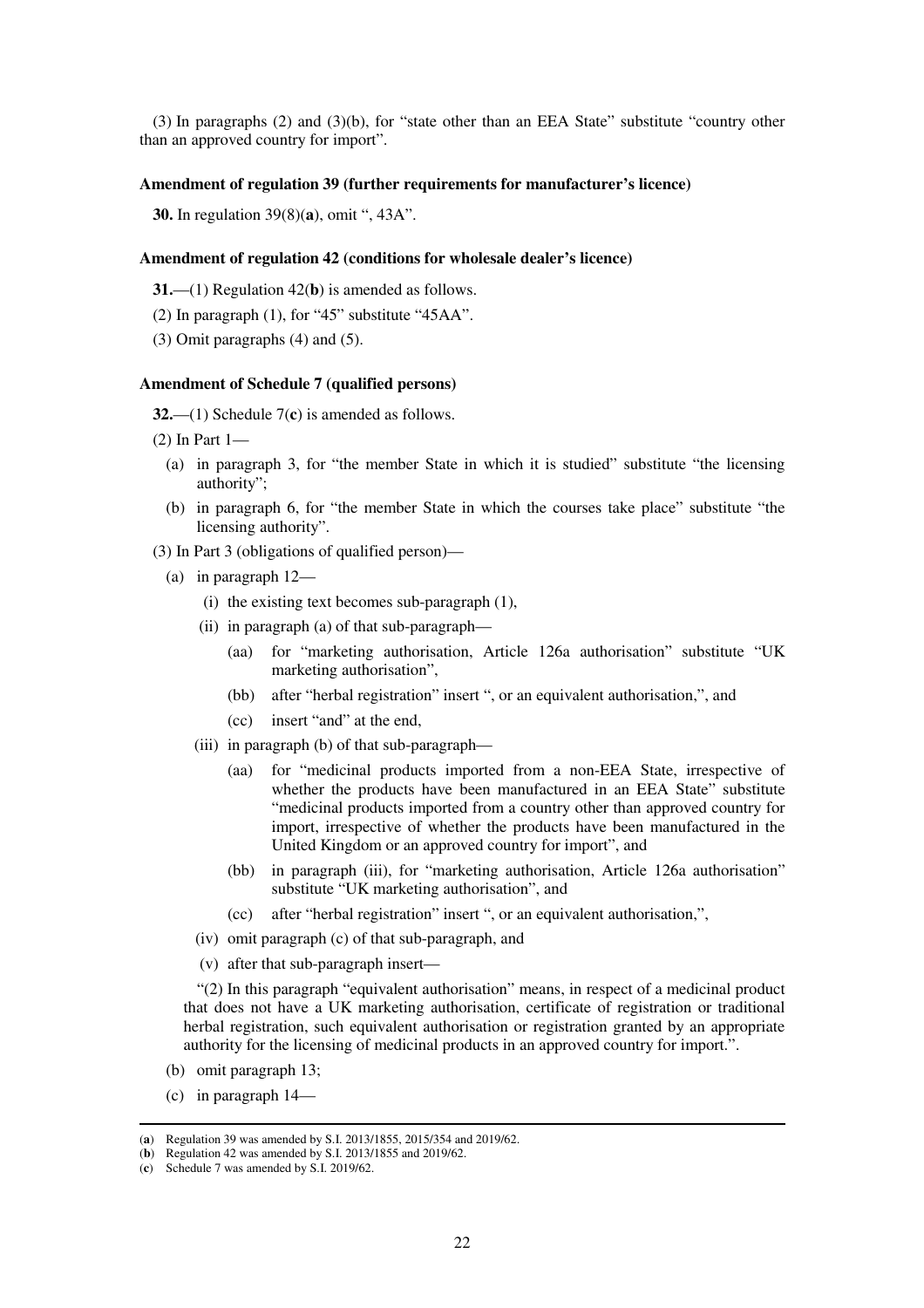- (i) in sub-paragraph (1)(a) for "country other than an EEA State" substitute "country other than approved country for import",
- (ii) in sub-paragraph  $(1)(b)$ 
	- (aa) for "European Union" substitute "licensing authority",
	- (bb) for "that country" substitute "the country from which those products are imported", and
	- (cc) in sub-paragraph (i), for "laid down by the European Union" substitute "in the Good Manufacturing Practice Directive, as supplemented by the guidelines and principles which apply under, or by virtue of, regulation C17",
- (iii) at the end insert—

"(3) The licensing authority must publish a list of the countries with whom it has made appropriate arrangements under sub-paragraph  $(1)(b)$  ("approved country for batch testing list").

(4) A country may be included in the approved country for batch testing list subject to any condition or restriction that the licensing authority considers appropriate, including as to categories of medicinal product, and any such condition or restriction must be included in the list.

(5) In order to satisfy itself of the matters specified in sub-paragraph  $(1)(b)(i)$  and  $(ii)$ , the licensing authority may, in particular, take into account—

- (a) the country's rules for good manufacturing practice;
- (b) the regularity of inspections to verify compliance with good manufacturing practice;
- (c) the effectiveness of enforcement of good manufacturing practice;
- (d) the regularity and rapidity of information provided by that country relating to noncompliant manufacturers;
- (e) any on-site review of that country's regulatory system undertaken by the licensing authority;
- (f) any on-site inspection of a manufacturing site in that country observed by the licensing authority;
- (g) any other relevant documentation available to the licensing authority.

(6) The licensing authority must—

- (a) review any appropriate arrangements it has made under sub-paragraph (1)(b) to determine if that country still satisfies the requirements of sub-paragraph  $(1)(b)(i)$ and (ii), and whether any condition or restriction in those arrangements remains appropriate;
- (b) if it is not so satisfied, remove that country from the approved country for batch testing list or, as the case may be, amend or remove that condition or restriction; and
- (c) undertake such a review at least every three years beginning with the date on which the country is included in that list.".

#### **Amendment of regulation 43 (obligations of licence holder)**

**33.**—(1) Regulation 43(**a**) is amended as follows.

(2) In paragraph (1), for "by the European Commission in accordance with Article 84 of the 2001 Directive" substitute "under, or that apply by virtue of, regulation C17".

<sup>(</sup>**a**) Regulation 43 was amended by S.I. 2013/1855 and 2016/186.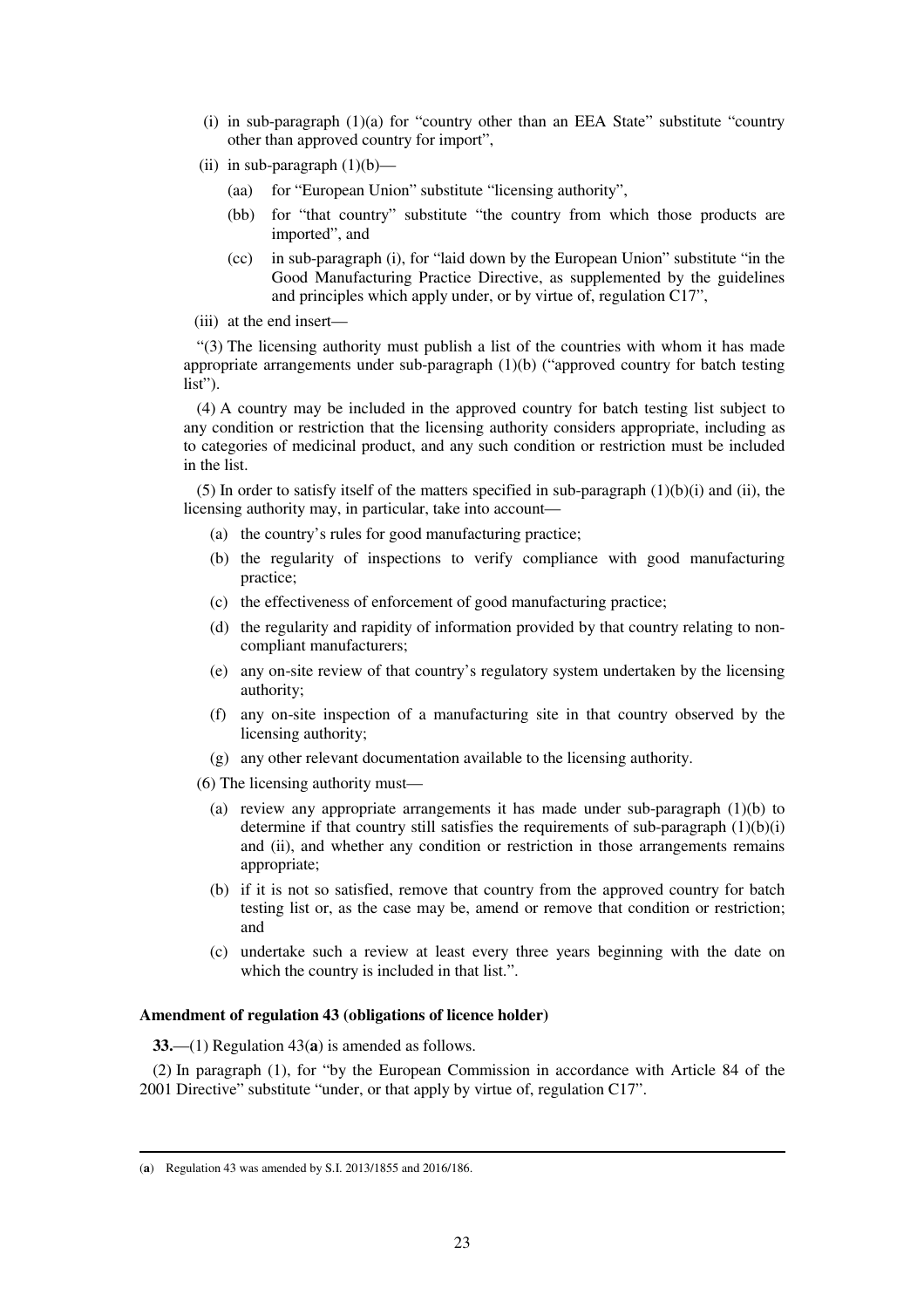(3) In paragraph (5)(a) and 7(b)(ii), for "marketing authorisation, Article 126a authorisation", substitute "UK marketing authorisation".

- (4) In paragraph  $(6)$ 
	- (a) in sub-paragraph (a), insert at the end "in the United Kingdom"; and
	- (b) for sub-paragraph (b), substitute—
		- "(b) the export to an approved country for import, or supply for the purposes of such export, of a medicinal product which may be placed on the market in that country without—
			- (i) a marketing authorisation, certificate of registration or traditional herbal registration within the meaning of the 2001 Directive, by virtue of legislation adopted by that country under Article 5(1) of that Directive, where the approved country for import is an EEA State, or
			- (ii) such equivalent authorisation, certificate or registration in the approved country for import, under legislation in that country that makes provision that is equivalent to Article 5(1) of the 2001 Directive, where the approved country for import is not an EEA State.".
- (5) In paragraph  $(7)$ 
	- (a) in sub-paragraph (b)—
		- (i) in sub-paragraph (i), for "the competent authority of any EEA State" substitute "an appropriate authority for the licensing of medicinal products in an approved country for import", and
		- (ii) in sub-paragraph (ii), for "marketing authorisation, Article 126a authorisation" substitute "UK marketing authorisation"; and
	- (b) omit sub-paragraph (c)(vii).
- (6) For paragraph (8) substitute—
	- "(8) Paragraph (8A) applies to a person ("P") who—
		- (a) imports a medicinal product, other than for the sole purpose of wholesale distribution of that product to a person in a country other than the United Kingdom; but
		- (b) is not the holder of a UK marketing authorisation, certificate of registration or traditional herbal registration in respect of that product.
	- (8A) Where this paragraph applies, P must—
		- (a) notify—
			- (i) the holder of any authorisation, certificate or registration, granted by an authority in the country from which the product is exported, to sell or supply that product in that country, and
			- (ii) the licensing authority,

of the intention to import that product; and

(b) pay a fee to the licensing authority in accordance with the Fees Regulations.".

(7) Omit paragraphs (10) and (11).

- (8) In paragraph (13), insert "UK" before "marketing authorisation holder".
- (9) Omit paragraph (15).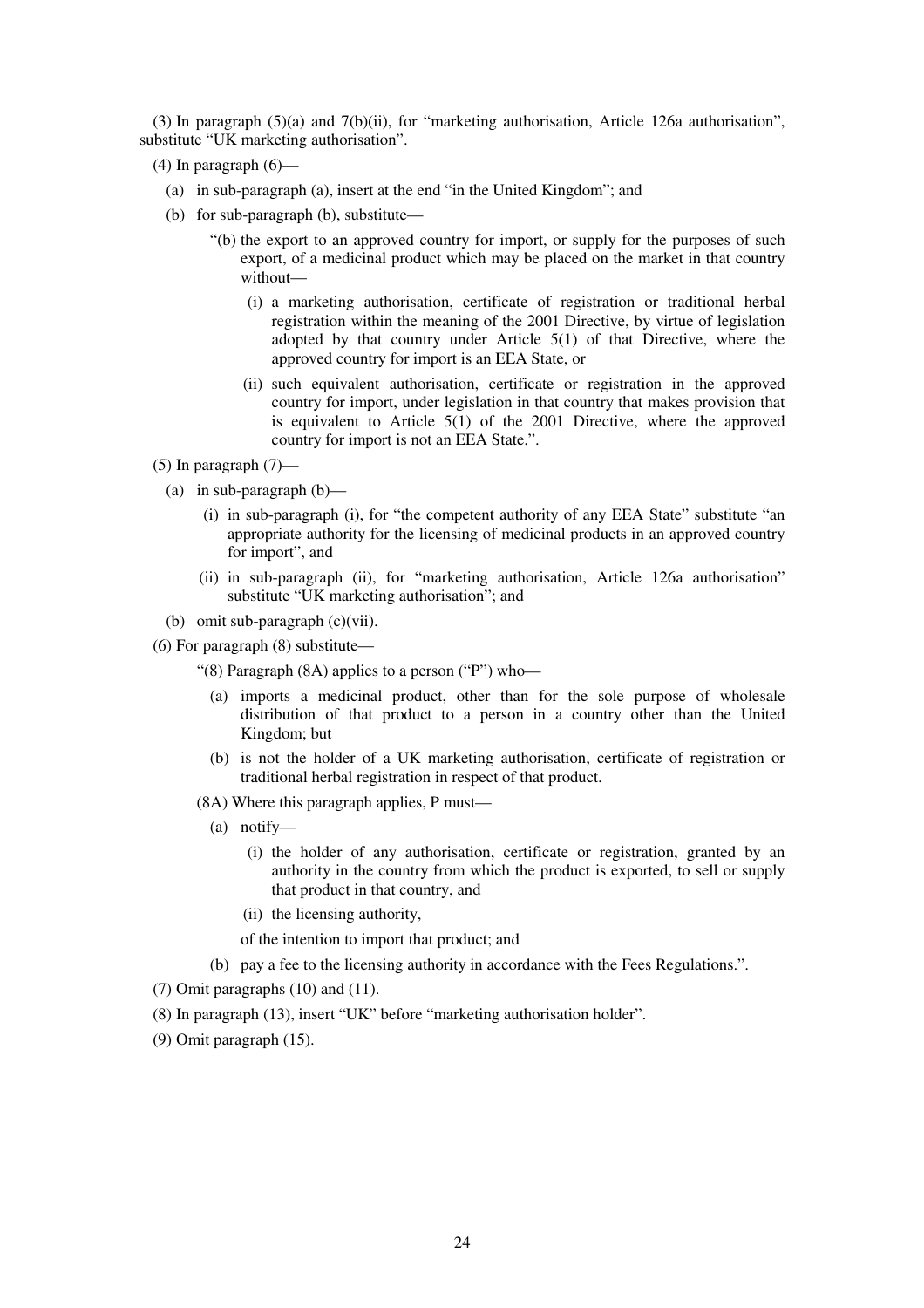**Omission of regulation 43A (requirement for wholesale dealer to decommission the unique identifier)** 

**34.** Omit regulation 43A(**a**).

### **Amendment of regulation 44 (requirement for wholesale dealers to deal only with specified persons)**

**35.**—(1) Regulation 44(**b**) is amended as follows.

 $(2)$  In paragraph  $(2)$ —

- (a) in sub-paragraph (b), for "another EEA State" substitute "an approved country for import"; and
- (b) in sub-paragraph (c), for "from a third country ("A") for export to a third country ("B")", substitute "from a country that is not an approved country for import ("A"), for export to a country that is not an approved country for import ("B")".

(3) In paragraph (5)(b), for "competent authority of another EEA State" substitute "appropriate authority of an approved country for import that is responsible for".

(4) In paragraph  $(5)(e)$ —

- (a) for "third countries" substitute "countries other than approved countries for import"; and
- (b) for "third country concerned" substitute "country to which the product is supplied".
- $(5)$  In paragraph  $(6)$ 
	- (a) insert "and" at the end of sub-paragraph (c); and
	- (b) omit sub-paragraph (e) (and "and" immediately preceding it).

#### **Amendment of regulation 45 (requirement as to responsible persons)**

**36.**—(1) Regulation 45 is amended as follows.

(2) In paragraph (1), for "The licence holder" insert substitute "Subject to regulation 45AA, the licence holder".

(3) In paragraph (2)(b) for "marketing authorisations, Article 126a authorisations" substitute "UK marketing authorisations".

#### **Insertion of new regulations 45AA and 45AB (responsible persons: import)**

**37.** After regulation 45, insert—

#### "**Requirement as to responsible persons where licence holder imports from an approved country for import**

**45AA.**—(1) Subject to paragraph (2), this regulation applies where the licence holder imports a medicinal product from an approved country for import under a wholesale dealer's licence.

(2) The requirements of this regulation do not apply where an unlicensed medicinal product falling under paragraph (1) is imported—

- (a) from an approved country for import for the sole purpose of distribution by way of wholesale dealing as a special medicinal product; or
- (b) for the sole purpose of wholesale distribution of that product to a person in a country other than an approved country for import.

<sup>(</sup>**a**) Regulation 43A was inserted by S.I. 2019/62.

<sup>(</sup>**b**) Regulation 44 was amended by S.I. 2013/1855, 2015/1503 and 2016/186.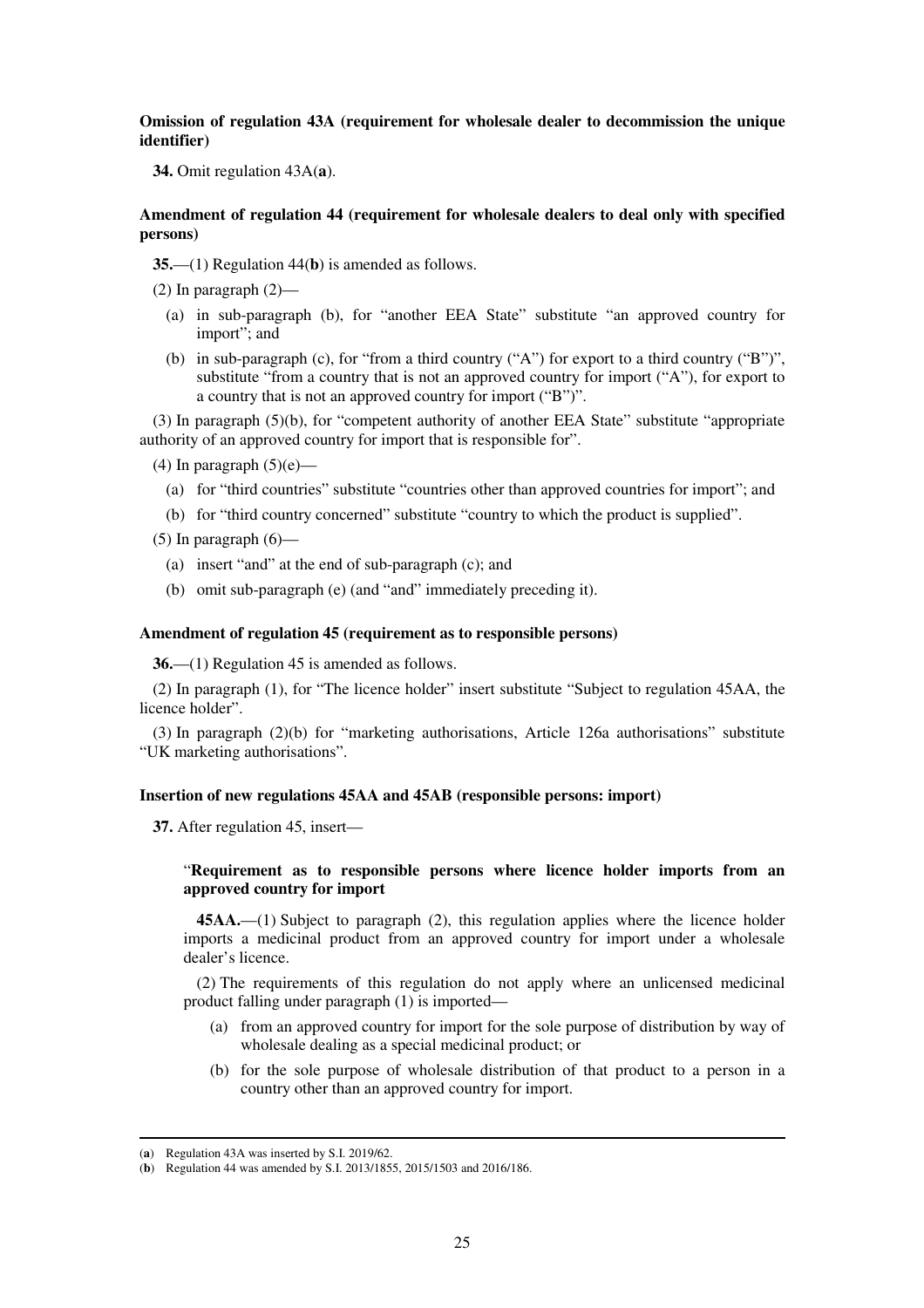(3) The licence holder must ensure that there is available at all times at least one person (referred to in this regulation as the "responsible person (import)") whose name is included in the register established under regulation 45AB.

- (4) A responsible person (import) must—
	- (a) carry out the functions under regulation 45(2), unless a responsible person under regulation 45 is performing those functions in respect of the licence; and
	- (b) ensure that there is appropriate evidence to confirm that each production batch of a medicine imported from an approved country for import under the licence has been certified as provided for in Article 51 of the 2001 Directive, or such equivalent certification procedure as applies in the approved country for import.

(5) The licensing authority must publish guidance on the documentation that it considers to be appropriate evidence for the purposes of paragraph (4)(b).

(6) Guidance published under paragraph (5) may be taken into account by the licensing authority in determining whether it considers there has been a failure to comply with this regulation.

(7) The licence holder must apply to vary the licence if a change is proposed to the responsible person (import).

(8) The licence holder must not permit any person to act as a responsible person (import) other than the person named in the licence.

(9) Paragraph (10) applies if—

- (a) the person acting as responsible person (import) in respect of the licence is no longer included in the register under 45AB;
- (b) the licensing authority thinks, after giving the licence holder and a person acting as a responsible person (import) the opportunity to make representations (orally or in writing), that the responsible person (import) is failing to carry out the functions referred to in paragraph (4) adequately or at all.
- (10) Where this paragraph applies the licensing authority—
	- (a) must notify the licence holder in writing that the person is not permitted to act as a responsible person (import) in respect of that licence; and
	- (b) may, subject to regulation 45AB(3)(b), remove that person's name from the register under regulation 45AB.

(11) In this regulation, "unlicensed medicinal product" means a medicinal product in respect of which—

- (a) there is no marketing authorisation, within the meaning of the 2001 Directive, in any EEA State in respect of that product, where the product is imported from an approved country for import that is an EEA State; or
- (b) there is no licence or authorisation in respect of that product as regards its sale or supply in the approved country for import, where the product is imported from an approved country for import that is not an EEA State.

#### **Register for responsible persons (import)**

**45AB.**—(1) The licensing authority must maintain a register of persons ("the responsible person (import) register") who may carry out the role of responsible person (import) under regulation 45AA.

(2) The licensing authority may only include a person's name in the responsible person (import) register if that person—

- (a) holds—
	- (i) a diploma, certificate or other evidence of formal qualifications awarded on completion of a university or other higher education course of study in pharmacy, chemistry, medicine, biology or a related life science, or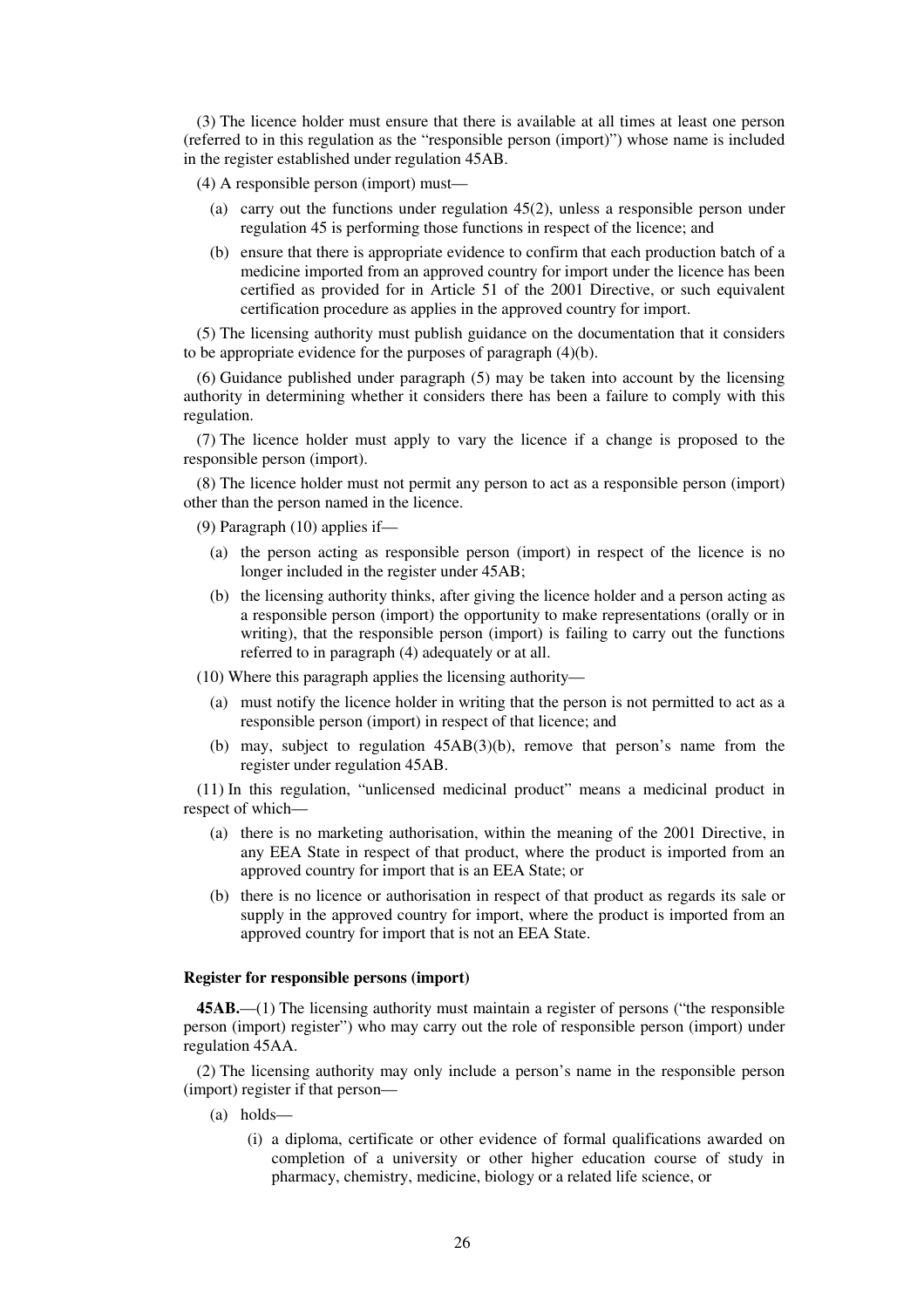- (ii) such other qualification as the licensing authority is satisfied is equivalent;
- (b) is a member of—
	- (i) the Royal Society of Biology,
	- (ii) the Royal Pharmaceutical Society,
	- (iii) the Pharmaceutical Society of Northern Ireland,
	- (iv) the Royal Society of Chemistry, or
	- (v) such other body as may be specified by the licensing authority for the purpose of this paragraph; and
- (c) has a minimum of 2 years' experience in performing the functions of a responsible person under regulation 45, or in performing such other functions that appear to the licensing authority to be equivalent.
- (3) The licensing authority—
	- (a) may remove a person's name from the responsible person (import) register if it no longer considers that the person satisfies the requirements of paragraph (2); but
	- (b) it may not exercise that power unless it has given that person the opportunity to make representations to it (orally or in writing).".

#### **Amendment of regulation 45A (brokering in medicinal products)**

**38.**—(1) Regulation 45A(**a**) is amended as follows.

- (2) In paragraph  $(1)$ 
	- (a) in sub-paragraph (a) for paragraphs (i) and (ii) substitute—
		- "(i) by the licensing authority, or
		- (ii) by an appropriate authority responsible for the licensing of medicinal products in an approved country for import,";
	- (b) in sub-paragraph (b)—
		- (i) in paragraph (i), for "a competent authority of a member State" substitute "the licensing authority",
		- (ii) in paragraph (ii), omit "except where the person is validly registered with the competent authority of another EEA State", and
		- (iii) in paragraph (iii), for "published by the European Commission in accordance with Article 84 of the 2001 Directive" substitute "which apply under, or by virtue of, regulation C17".
- (3) In paragraph  $(2)$ 
	- (a) in sub-paragraph (a), for "a competent authority of a member State" substitute "the licensing authority";
	- (b) in sub-paragraph (c), for "competent authority of a member State" substitute "licensing authority".
- (4) Omit paragraph (3).

-

#### **Amendment of regulation 45D (grant or refusal of a broker's registration)**

**39.** In regulation 45D(1)(b)(**b**) omit sub-paragraph (ii) (and "and" immediately preceding it).

<sup>(</sup>**a**) Regulation 45A was inserted by S.I. 2013/1855.

<sup>(</sup>**b**) Regulation 45D was inserted by S.I. 2013/1855.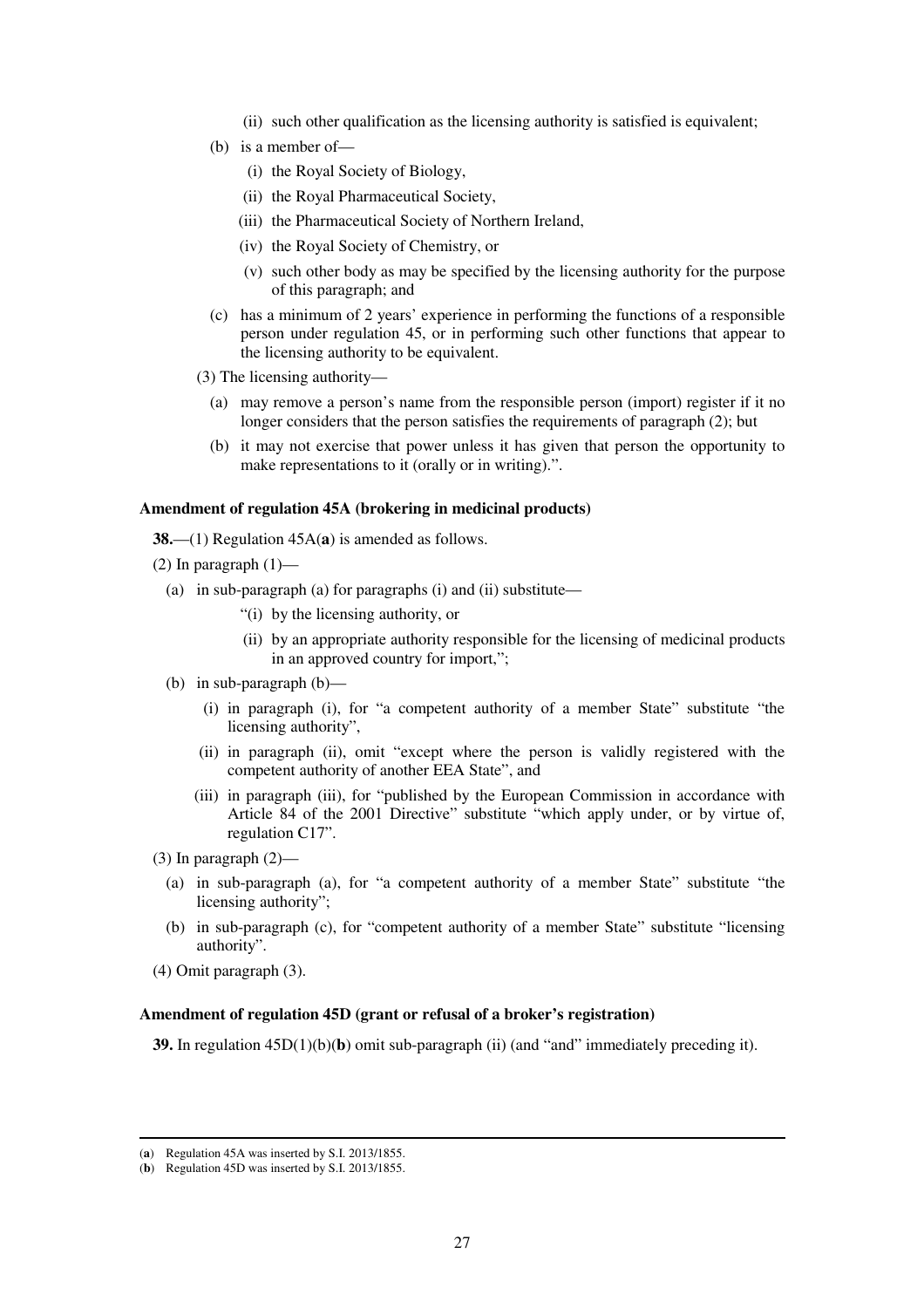#### **Amendment of regulation 45E (criteria of broker's registration)**

**40.** In regulation 45E(3)(**a**)—

- (a) in sub-paragraph (b)(i), for "the competent authority of any EEA State" substitute "an appropriate authority responsible for the licensing of medicinal products in an approved country for import"; and
- (b) omit sub-paragraph (d)(iii).

#### **Amendment of regulation 45F (provision of information)**

**41.** In regulation 45F(1)(**b**) for sub-paragraph (b) substitute—

"(b) either—

- (i) the UK marketing authorisation holder; or
- (ii) where applicable, the holder of the licence or authorisation granted by an appropriate authority responsible for the licensing of medicinal products in an approved country for import;".

### **Amendment of regulation 45M (criteria for importation, manufacture or distribution of an active substance)**

**42.**—(1) Regulation 45M(**c**) is amended as follows.

(2) In paragraph (2)(a), for "marketing authorisation, Article 126a authorisation" substitute "UK marketing authorisation".

(3) In paragraph (3), omit "from a state other than an EEA State".

#### **Amendment of Schedule 7A (information to be provided for registration as an importer, manufacturer or distributor of active substances)**

**43.**—(1) Schedule 7A(**d**) is amended as follows.

- (2) In paragraph 13(b), omit "from third countries".
- (3) In paragraph 15(c), omit "to a third country".

#### **Amendment of regulation 45O (requirements for registration as an importer, manufacturer or distributor of an active substance)**

**44.**—(1) Regulation 45O(**e**) is amended as follows.

(2) In paragraph (1), for "the Commission has adopted principles and guidelines of good manufacturing practice under the third paragraph of Article 47 of the 2001 Directive which applies" substitute "principles and guidelines of good manufacturing practice have been published under, or apply by virtue of, regulation C17, which apply".

(3) In paragraph (2), for "the Commission has adopted principles and guidelines of good distribution practice under the fourth paragraph of Article 47 of the 2001 Directive which applies" substitute "principles and guidelines of good distribution practice have been published under, or apply by virtue of, regulation C17, which apply".

 $(4)$  In paragraph  $(3)$ —

-

(a) for "the Commission has adopted principles and guidelines of good manufacturing practice under the third paragraph of Article 47 of the 2001 Directive which applies"

<sup>(</sup>**a**) Regulation 45E was inserted by S.I. 2013/1855.

<sup>(</sup>**b**) Regulation 45F was inserted by S.I. 2013/1855.

<sup>(</sup>**c**) Regulation 45M was inserted by S.I. 2013/1855. (**d**) Schedule 7A was inserted by S.I. 2013/1855.

<sup>(</sup>**e**) Regulation 45O was inserted by S.I. 2013/1855.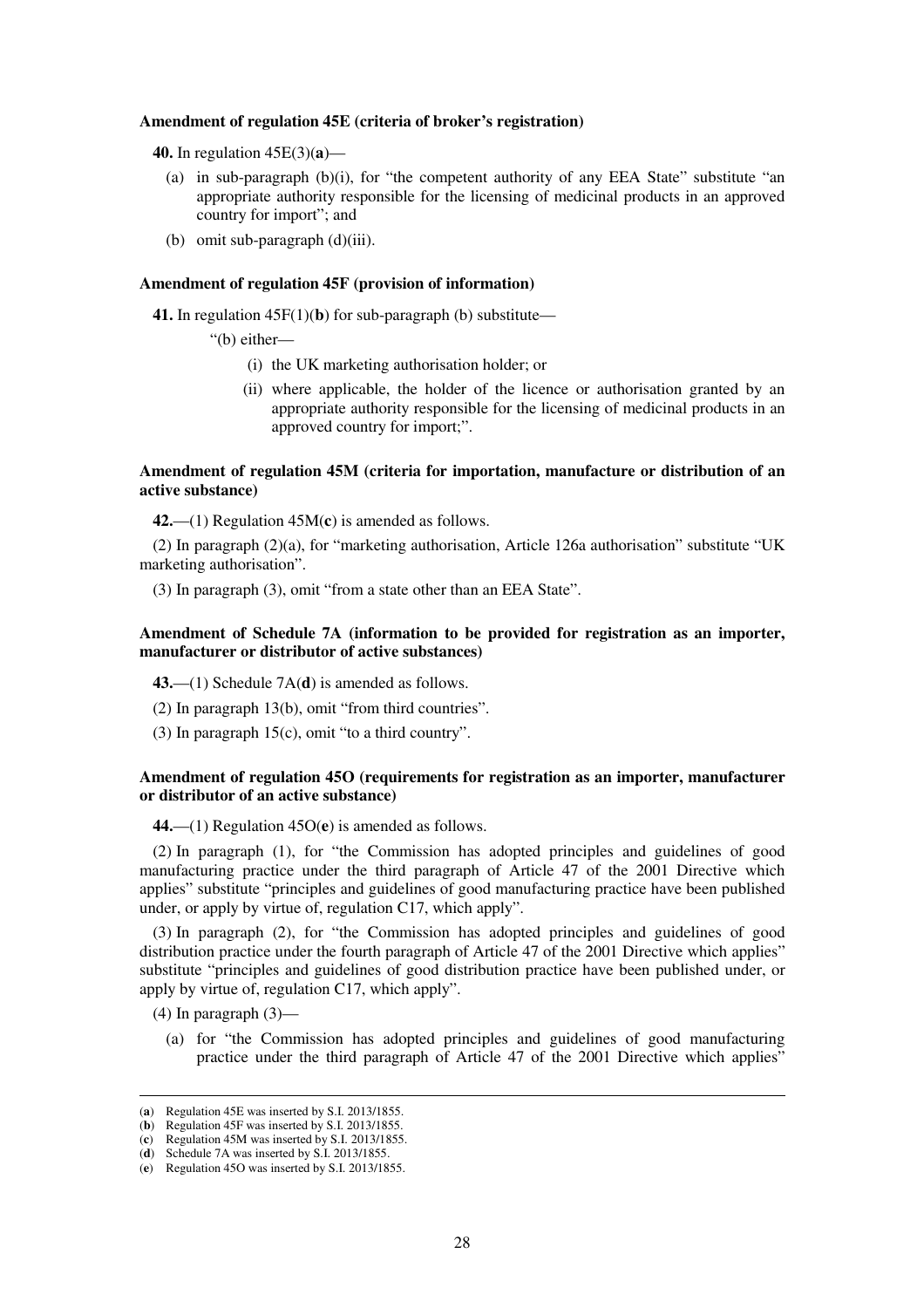substitute "principles and guidelines of good manufacturing practice have been published under, or apply by virtue of, regulation C17, which apply";

- (b) for "imported from a third country" substitute "so imported";
- (c) in sub-paragraph (c)—
	- (i) omit "third" in both places it appears,
	- (ii) in paragraph (ii), for "Union" substitute "United Kingdom", and
	- (iii) in paragraph (iii), for "Union" substitute "licensing authority".
- $(5)$  In paragraph  $(4)$ 
	- (a) in sub-paragraph (a), for "Article 111b of the 2001 Directive" substitute "paragraph (6)"; and
	- (b) in sub-paragraph (b)(i), for "competent authority of a member State" substitute "licensing authority or an appropriate authority responsible for the licensing of medicinal products in a country included in a list under paragraph (6)".
- (6) At the end insert—

"(6) The licensing authority may publish a list of countries which it is satisfied have a regulatory framework applicable to active substances exported to the United Kingdom that is equivalent to the regulatory framework in the United Kingdom, in that the respective control and enforcement activities in those countries ensures an equivalent level of protection of public health.

(7) Before including a country in the list under paragraph (6), the licensing authority must assess the equivalence referred to in that paragraph by—

- (a) reviewing relevant documentation; and
- (b) unless the country is included in the approved country for batch testing list, carrying out—
	- (i) an on-site review of the country's regulatory system, and
	- (ii) if the licensing authority considers it necessary, an inspection of one or more of that country's manufacturing sites for active substances.

(8) In carrying out an assessment under paragraph (7) the licensing authority must in particular take account of the—

- (a) country's rules for good manufacturing practice;
- (b) regularity of inspections to verify compliance with good manufacturing practice;
- (c) effectiveness of enforcement of good manufacturing practice; and
- (d) regularity and rapidity of information provided by that country relating to noncompliant producers of active substances.

(9) The licensing authority must—

- (a) review the list under paragraph (6) to determine if a country included in it still satisfies the requirements for inclusion in the list, and if it is not so satisfied, remove that country; and
- (b) undertake such a review at least every three years, beginning with the date on which a country is included in the list.".

# PART 4

#### Amendment of Part 4 (requirement for authorisation)

#### **Amendment of regulation 46 (requirement for authorisation)**

**45.**—(1) Regulation 46 is amended as follows.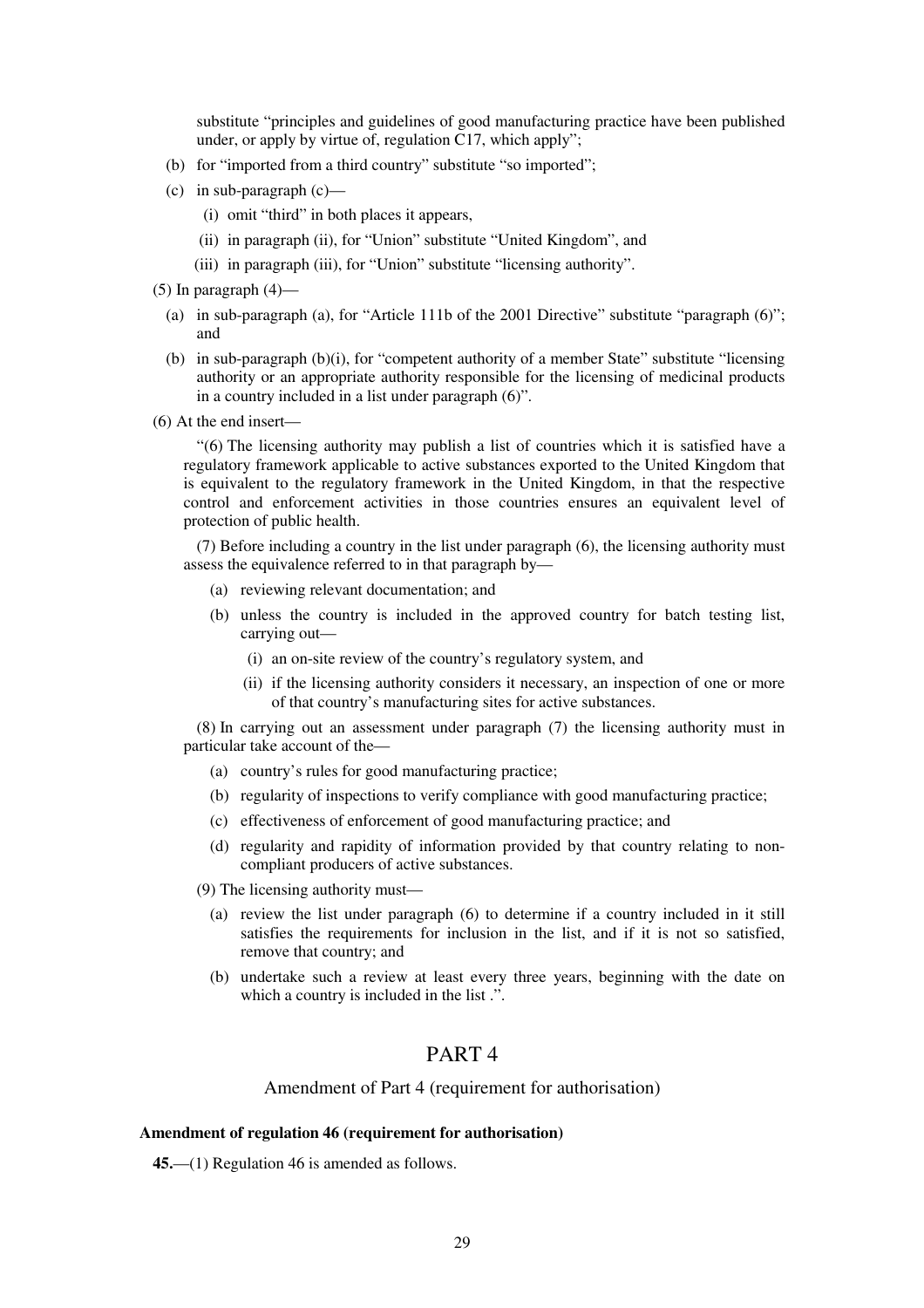$(2)$  In paragraph  $(2)$ —

- (a) in sub-paragraph (a), before "marketing authorisation", insert "UK";
- (b) at the end of sub-paragraph (b), insert "or"; and
- (c) omit sub-paragraph (d) (and "or" immediately preceding it).

(3) In paragraph (3), before "European Economic Area" insert "United Kingdom or the".

(4) In paragraph  $(6)$ —

- (a) in sub-paragraph (a), before "marketing authorisation", insert "UK";
- (b) at the end of sub-paragraph (b), insert "or"; and
- (c) omit sub-paragraph (d) (and "or" immediately preceding it).
- (5) In paragraph (7), omit sub-paragraph (b) (and "and" immediately preceding it).
- (6) In paragraph (9), before "European Economic Area" insert "United Kingdom or the".

(7) In paragraph (11)(a), before "European Economic Area" insert "United Kingdom or the".

#### **Amendment of regulation 47 (breach of requirement)**

**46.**—(1) Regulation 47 is amended as follows.

(2) In paragraphs (3) and (4), before "European Economic Area", insert "United Kingdom or the".

(3) In paragraph (6), for "marketing authorisation, certificate of registration, traditional herbal registration or Article 126a authorisation", substitute "UK marketing authorisation, certificate of registration or traditional herbal registration".

# PART 5

#### Amendment of Part 5 (marketing authorisations)

#### **Amendment of regulation 48 (application of Part 5)**

**47.**—(1) Regulation 48(**a**) is amended as follows.

(2) In paragraph  $(2)$ —

(a) at the appropriate place insert—

""EU reference medicinal product" means a medicinal product which falls within paragraph (b) of the definition of "reference medicinal product";";

(b) for the definition of "generic medicinal product", substitute—

""generic medicinal product", in relation to a reference medicinal product, means a medicinal product—

- (a) that has the same qualitative and quantitative composition in active substances as the reference medicinal product;
- (b) that has the same pharmaceutical form as the reference medicinal product; and
- (c) whose bioequivalence with the reference medicinal product has been demonstrated by appropriate bioavailability studies;";
- (c) for the definition of "parallel import licence" substitute—

""parallel import licence" means a licence that is granted by the licensing authority under this Part authorising the holder to place on the market a medicinal product imported in to the United Kingdom from an EEA State where that product—

<sup>(</sup>**a**) Regulation 48 was amended by S.I. 2014/1878.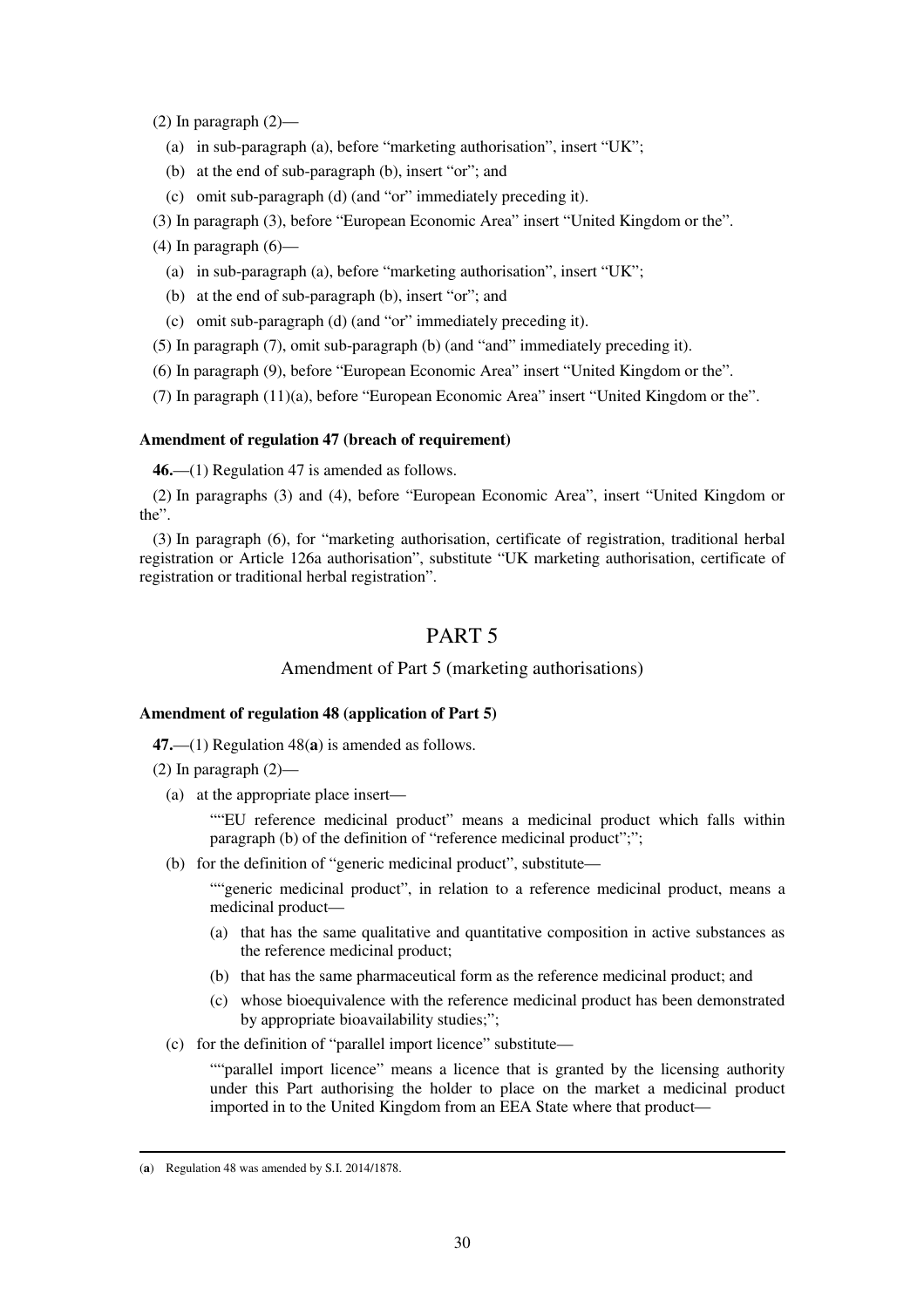- (a) has been granted an EU marketing authorisation or a marketing authorisation in an EEA State under the 2001 Directive; and
- (b) is essentially similar to a product that has been granted a UK marketing authorisation;"; and
- (d) for the definition of "reference medicinal product", substitute—

""reference medicinal product" means a medicinal product—

- (a) authorised under regulation  $49(1)(a)$ , in accordance with the provisions of regulation 50; or
- (b) in relation to which an EU marketing authorisation was in force on exit day, but in relation to which no UK marketing authorisation is in force because the holder of the EU marketing authorisation notified the licensing authority in accordance with paragraph 6(3) of Schedule 33A that it did not wish to be the holder of a converted EU marketing authorisation.".
- (3) After paragraph (2) insert—

"(3) In this Part, references to a medicinal product to be imported that is "essentially similar to a product that has been granted a UK marketing authorisation" are to be read as references to a medicinal product to be imported that—

- (a) has been manufactured to the same formulation as a product that has been granted a UK marketing authorisation ("the UK product");
- (b) contains the same active ingredients as the UK product;
- (c) has the same therapeutic effect as the UK product,

and for the purposes of sub-paragraph (a), any differences in a product's formulation are to be ignored in so far as they are considered to be immaterial by the licensing authority.

(4) For the purposes of the definition of generic medicinal product—

- (a) the different salts, esters, ethers, isomers, mixtures of isomers, complexes or derivatives of an active substance are considered to be the same active substance, unless they differ significantly in properties with regard to safety or efficacy; and
- (b) the various immediate-release oral pharmaceutical forms are considered to be the same pharmaceutical form.

(5) When a medicinal product has been granted a UK marketing authorisation under regulation  $49(1)(a)$  in accordance with the provisions of regulation 50 ("initial marketing authorisation"), any additional strengths, pharmaceutical forms, administration routes, presentations, variations and extensions in relation to which a UK marketing authorisation is granted under regulation  $49(1)(a)$ , or which are included in the initial UK marketing authorisation, belong to the same "global marketing authorisation".

(6) Paragraph (7) applies if a medicinal product—

- (a) belongs to a global marketing authorisation but is not the initial marketing authorisation; and
- (b) is used as a reference medicinal product in accordance with regulations 51 to 53.

(7) Where this paragraph applies, the medicinal product is treated for the purposes of the application of regulation  $51(1)$  and  $(8)$  as it if had been authorised on the date of authorisation of the medicinal product to which the initial marketing authorisation relates.

(8) Paragraph (9) applies in relation to a medicinal product if—

- (a) it is an EU reference medicinal product;
- (b) it is used as a reference medicinal product in accordance with regulations 51 to 53; and
- (c) it belongs to a global marketing authorisation, as described in the second paragraph of Article 6(1) of the 2001 Directive; but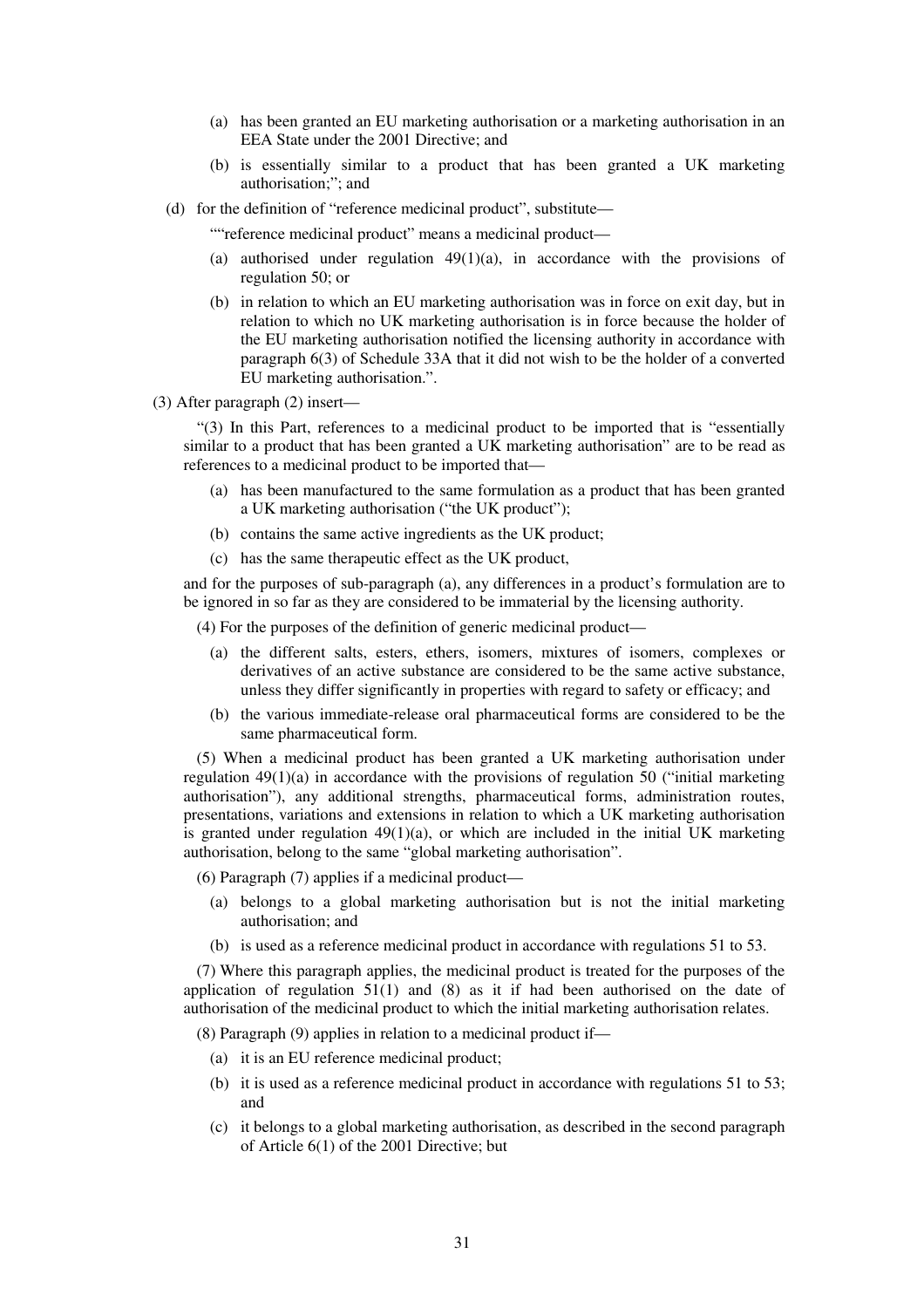(d) it is not the initial marketing authorisation for the purposes of that global marketing authorisation.

(9) Where this paragraph applies, the medicinal product is treated for the purposes of the application of regulation  $51(1)$  and (8) as if it had been authorised on the date of authorisation of the initial marketing authorisation for the purposes of the global marketing authorisation to which the product belongs.".

### **Amendment of regulation 49 (application for grant of UK marketing authorisation or parallel import licence)**

**48.**—(1) Regulation 49(**a**) is amended as follows.

- (2) In paragraph (1), after "regulation 58," insert "58C, 58E, 58F and 58G,".
- (3) After paragraph (1) insert—

"(1A) The licensing authority may only grant a parallel import licence if it is able to obtain the information necessary, whether from a competent authority of an EEA State or otherwise, to satisfy itself that the medicinal product to be imported—

- (a) has been granted an EU marketing authorisation or a marketing authorisation under the 2001 Directive; and
- (b) is essentially similar to a product that has already been granted a UK marketing authorisation.".
- (4) In paragraph (3), for "European Union" substitute "United Kingdom."
- (5) After paragraph (3) insert—

"(3A) An application for a parallel import licence may not be made by—

- (a) the holder of the marketing authorisation, within the meaning of the 2001 Directive, or the EU marketing authorisation, in respect of the relevant medicinal product to be imported; or
- (b) a company which is in the same group as the holder of that marketing authorisation.".
- (6) At the end insert—

"(9) In this regulation "group" has the same meaning as in Part 15 of the Companies Act 2006(**b**) (see section 474(1) of that Act).".

### **Amendment of regulation 50 (accompanying material)**

**49.**—(1) Regulation 50(**c**) is amended as follows.

- (2) In paragraph (4), omit "from a country other than an EEA State".
- (3) After paragraph (5) insert—

"(5A) The Ministers may by regulations amend Schedule 8B (modifications of Annex I) for the purpose of further modifying Annex I to the 2001 Directive in order to take account of scientific and technical progress.

(5B) The licensing authority may publish, for the purposes of applications made pursuant to this regulation—

- (a) guidance on the presentation and content of the material specified in Schedule 8;
- (b) scientific guidelines relating to the quality, safety and efficacy of medicinal products; and

<sup>(</sup>**a**) Regulation 49 was amended by S.I. 2014/1878.

<sup>(</sup>**b**)  $2006$  c.46.

<sup>(</sup>**c**) Regulation 50 was amended by S.I. 2014/1878.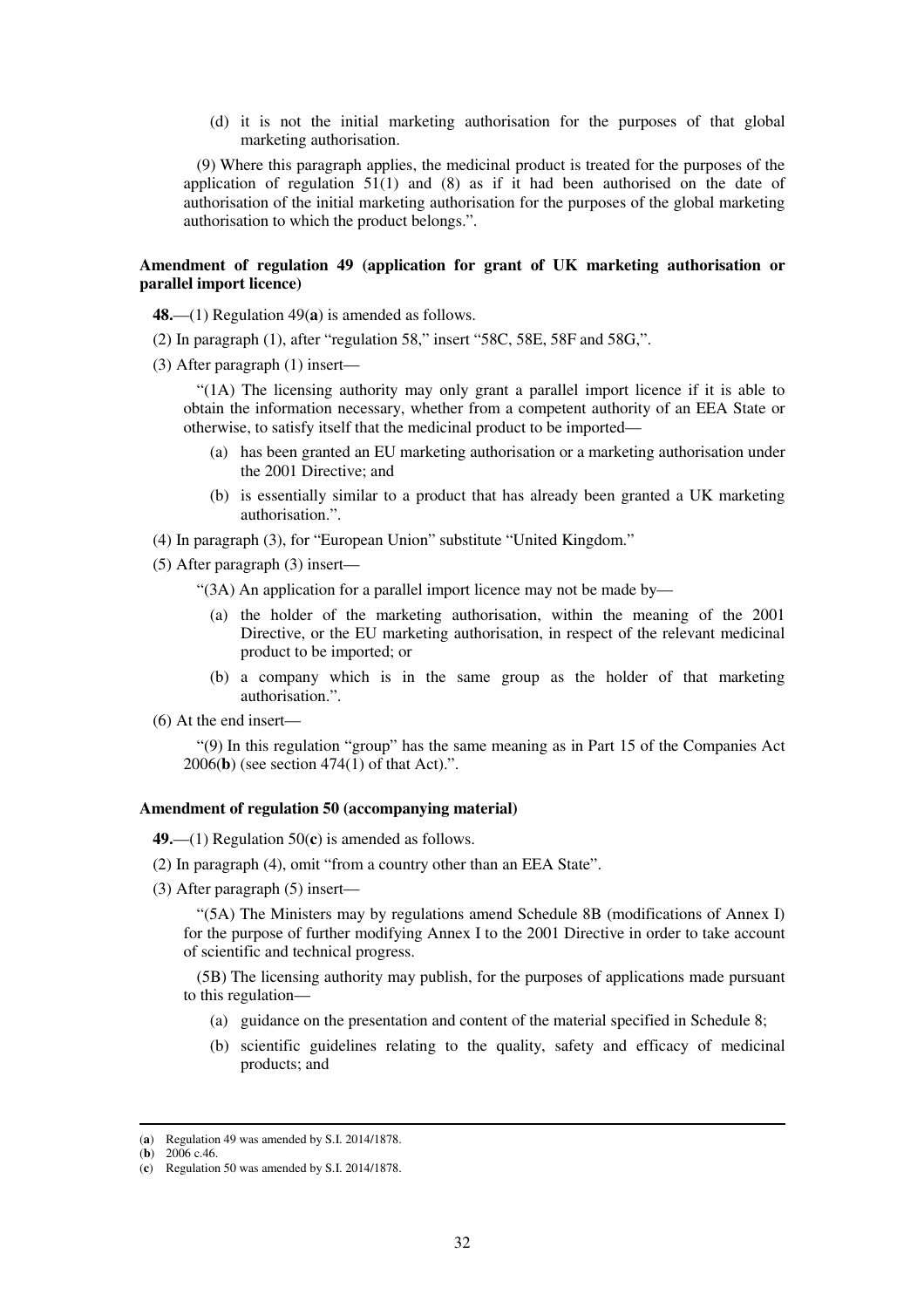(c) guidelines describing the active substance manufacturing process and process controls.

(5C) Unless replaced by guidance or guidelines published under the power conferred by paragraph (5B), the following guidance and guidelines continue to apply as they applied immediately before exit day (subject to any amendments or variations published under that paragraph)—

- (a) the guidance published by the European Commission in the rules governing medicinal products in the European Community, Volume 2B, Notice to Applicants, Medicinal Products for human use, Presentation and content of the dossier, Common Technical Document(**a**);
- (b) the scientific guidelines relating to the quality, safety and efficacy of medicinal products as adopted by the Committee for Medicinal Products for Human Use and published by the EMA and the other pharmaceutical Community guidelines published by the European Commission in the different volumes of the rules governing medicinal products in the European Community(**b**); and
- (c) guidelines published by the EMA for the purposes of paragraph 3.2.1.2 of Part I of Annex I to the 2001 Directive(**c**).".

(4) In paragraph (6), before sub-paragraph (a), insert—

- "(za) regulation 50A (requirement for certain applications to include results of paediatric investigation plan);
- (zb) regulation 50E (application for paediatric use marketing authorisation);
- (zc) regulation 50F (other applications including paediatric indications);
- (zd) regulation 50G (applications relating to orphan medicinal products);
- (ze) regulation 50H (applications relating to advanced therapy medicinal products);
- (zf) regulation 50I (applications relating to conditional marketing authorisations);
- (zg) regulation 50J (applications relating to medicinal products containing or consisting of genetically modified organisms);".
- (5) After paragraph (6), insert—

"(7) The licensing authority may make appropriate arrangements with any EEA State or the EMA in order to obtain the information it considers necessary to satisfy itself that a product to be imported under a parallel import licence is essentially similar to a product that has been granted a UK marketing authorisation.

(8) If the licensing authority makes arrangements under paragraph (7), it must publish a list of the EEA States or the organisation with which it has made such arrangements.".

### **Amendment of Schedule 8 (material to accompany an application for a UK marketing authorisation)**

**50.**—(1) Schedule 8(**d**) is amended as follows.

(2) In paragraph 12—

-

(a) in sub-paragraph (a), after "pharmacovigilance" insert "who is ordinarily resident, and operates, in the United Kingdom";

<sup>(</sup>**a**) The guidance is available at: https://www.gov.uk/guidance/eu-guidance-documents-referred-to-in-the-human-medicinesregulations-2012 and a hard copy may be obtained from the Medicines and Healthcare products Regulatory Agency at the address given in the Explanatory Note.

<sup>(</sup>**b**) The guidelines are available at: https://www.gov.uk/guidance/eu-guidance-documents-referred-to-in-the-human-medicinesregulations-2012 and a hard copy may be obtained from the Medicines and Healthcare products Regulatory Agency at the address given in the Explanatory Note.

<sup>(</sup>**c**) The guidance is available at: https://www.gov.uk/guidance/eu-guidance-documents-referred-to-in-the-human-medicinesregulations-2012 and a hard copy may be obtained from the Medicines and Healthcare products Regulatory Agency at the address given in the Explanatory Note.

<sup>(</sup>**d**) Schedule 8 was amended by S.I. 2013/1855.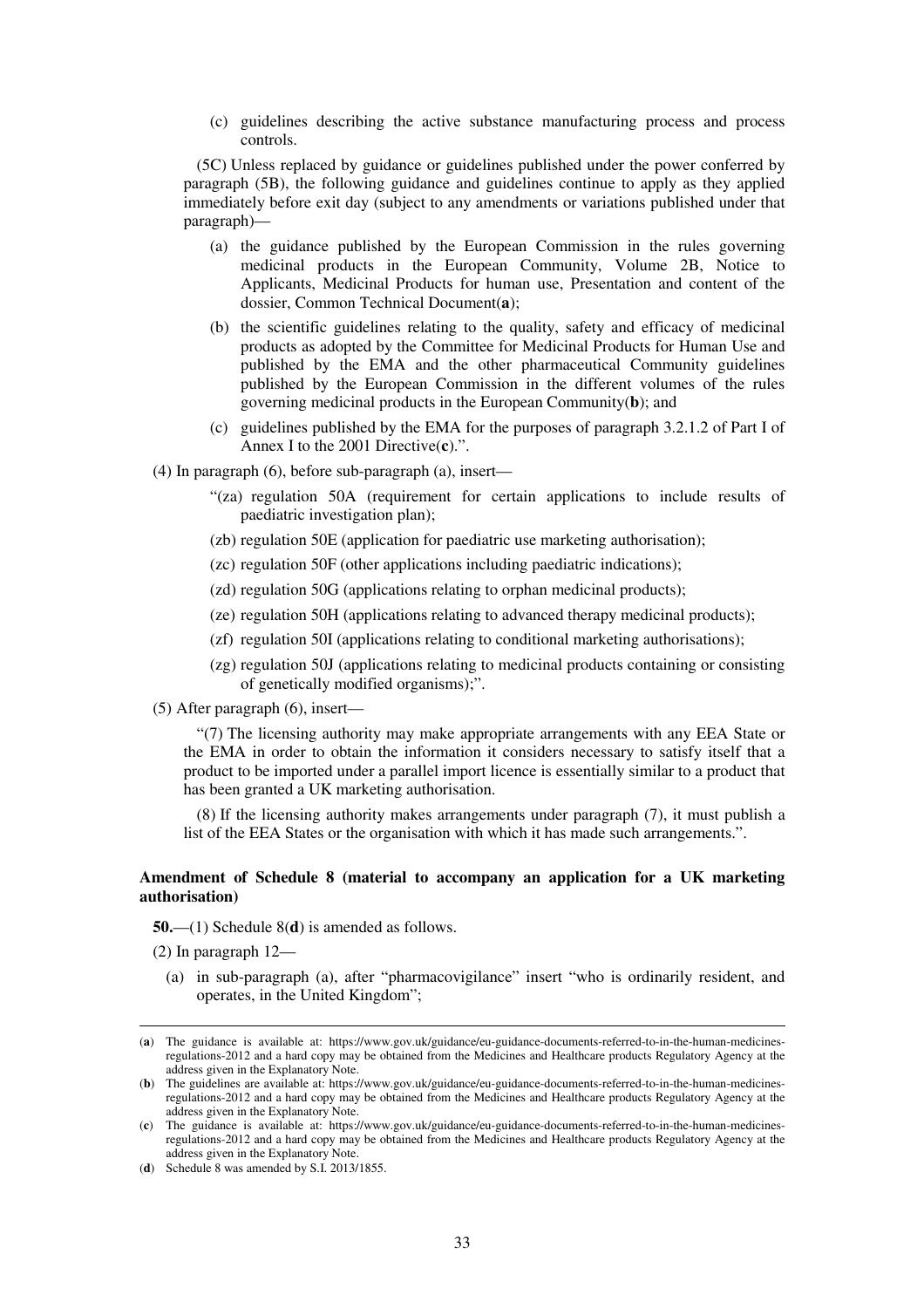- (b) omit sub-paragraph (b); and
- (c) in paragraph (e) at the end insert "or, if kept in electronic form, from which it can be accessed, which in either case, must be in the United Kingdom".
- (3) For paragraph 18 substitute—

"**18.** Where an application for authorisation for the medicinal product to be placed on the market is under consideration in a country other than the United Kingdom, or by the EMA, notification of that fact.".

(4) In paragraph 19, for "a member state or by a third country", substitute "a country other than the United Kingdom or by the European Commission".

(5) Omit paragraph 20.

(6) In paragraph 21, for "a member state or by a third country", substitute "a country other than the United Kingdom".

- (7) Omit paragraph 22.
- (8) In paragraph 23—
	- (a) for "Article 23 of Regulation (EC) No 726/2004" substitute "regulation 202A";
	- (b) before "statement", insert "symbol and"; and
	- (c) before "This", insert "▼".

(9) After paragraph 25, insert—

"**25A.** In the case of an advanced therapy medicinal product which contains cells or tissues, a detailed description of those cells or tissues and of their specific origin, including the species of animal in cases of non-human origin.".

(10) After paragraph 35, insert—

"**36.** In the case of an advanced therapy medicinal product—

- (a) references in this Part of this Schedule to administration of a product include references to the advanced therapy medicinal product's use, application or implantation; and
- (b) descriptions, instructions and warnings must include explanatory drawings and pictures where necessary.".

### **Amendment of Schedule 8A (material to accompany an application for a parallel import licence)**

**51.** Paragraph 6 of Schedule 8A(**a**) is amended as follows—

- (a) in sub-paragraph (a), after "pharmacovigilance" insert "who resides and operates in the United Kingdom";
- (b) omit sub-paragraph (b); and
- (c) in paragraph (e) at the end inset "or, if kept in electronic form, from which it can be accessed, which in either case, must be in the United Kingdom".

### **Amendment of Schedule 9 (undertakings by non-United Kingdom manufacturers)**

**52.**—(1) Schedule 9 is amended as follows.

- (2) In the heading, for "EEA" substitute "United Kingdom".
- (3) In each place where it occurs, insert "UK" before "marketing authorisation".

<sup>(</sup>**a**) Schedule 8A was inserted by S.I. 2014/1878.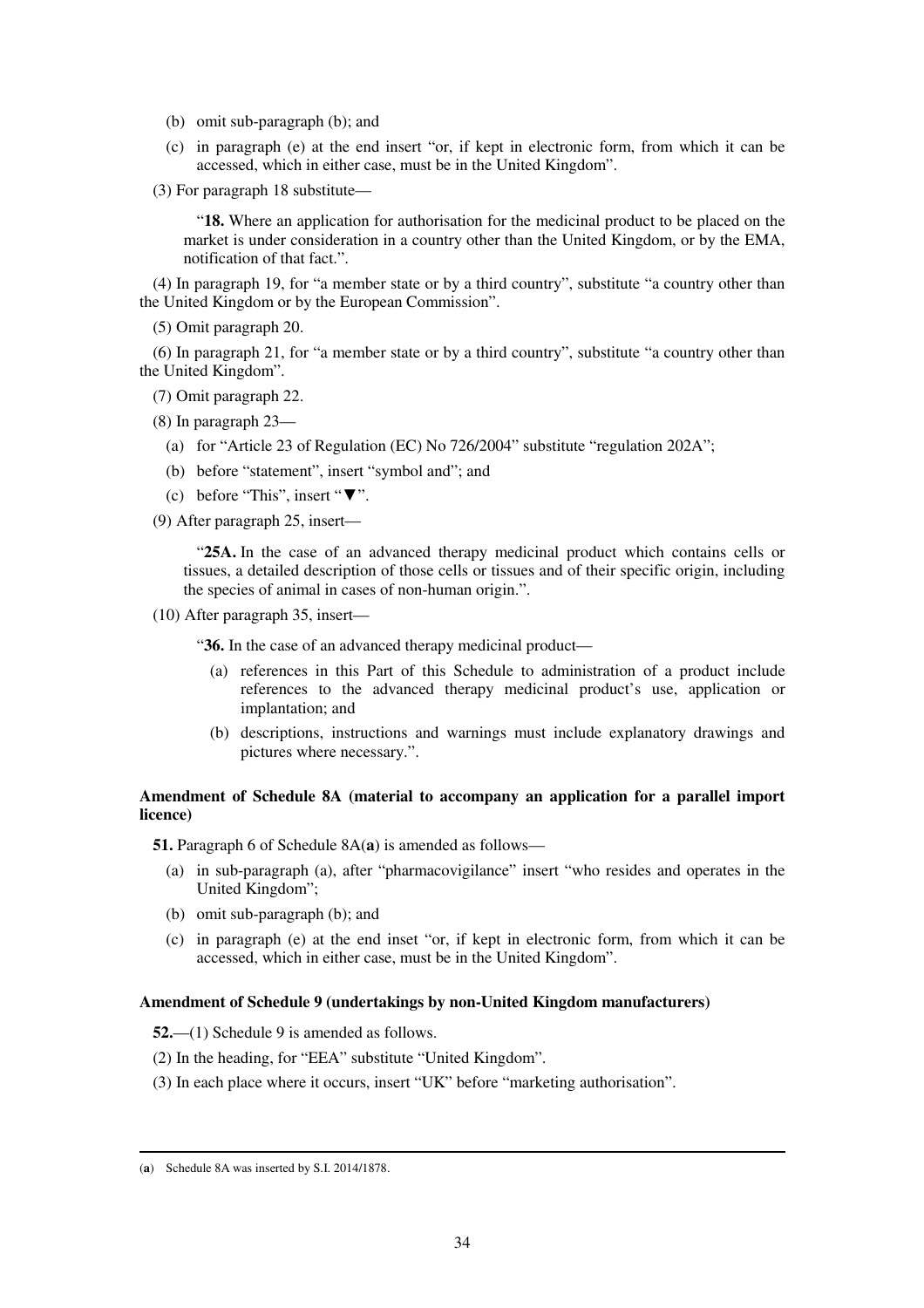#### **New regulation 50A to 50J (applications in relation to particular medicinal products)**

**53.** After regulation 50, insert—

#### "**Requirement for certain applications to include results of paediatric investigation plan**

**50A.**—(1) This regulation applies in relation to an application—

- (a) under regulation 49 for a UK marketing authorisation for a relevant medicinal product which is an initial marketing authorisation for the purposes of a global marketing authorisation, as described in regulation 48(5), or
- (b) under regulation 49 or 65C for a new indication (including a paediatric indication), a new pharmaceutical form or a new route of administration in relation to a relevant medicinal product which is already the subject of a UK marketing authorisation.

(2) Paragraph (1)(b) only applies if the medicinal product in relation to which the new indication, new pharmaceutical form or new route of administration is sought is protected in the United Kingdom by a supplementary protection certificate or a patent which qualifies for the granting in the United Kingdom of a supplementary protection certificate.

(3) An applicant making an application to which this regulation applies must, in addition to the material specified in regulation 50, or in Schedule 10A, provide to the licensing authority the results of all studies performed, and details of all information collected, in compliance with an agreed paediatric investigation plan.

(4) Where paragraph (1)(b) applies, the material provided pursuant to paragraph (3) must cover both the existing and new indication, pharmaceutical form or route of administration.

- (5) Paragraph (3) does not apply–
	- (a) to the extent that the licensing authority has, in relation to all or part of the paediatric population, granted—
		- (i) a deferral under regulation 50C of the initiation or completion of some or all of the measures set out in a paediatric investigation plan, or
		- (ii) a waiver under regulation 50D of the obligation to produce the information referred to in paragraph (3); or
	- (b) if one of regulations 51 to 54 applies to the application.

(6) The applicant making an application to which this regulation applies must include in the application details of the measures intended to ensure the follow up of efficacy and of possible adverse reactions to the paediatric use of the medicinal product.

#### **Agreement and modification of paediatric investigation plan**

**50B.**—(1) Any person may prepare a paediatric investigation plan and submit it to the licensing authority with a request for agreement.

(2) A paediatric investigation plan must—

- (a) specify the timing and measures proposed to assess the safety, quality and efficacy of a medicinal product in the paediatric population; and
- (b) describe any measures to adapt the formulation of the medicinal product so as to make its use more acceptable, easier, safer or more effective for different subsets of the paediatric population.

(3) A person who requests the agreement of a paediatric investigation plan must submit it to the licensing authority not later than upon completion of the human pharmaco-kinetic studies in adults in relation to the medicinal product to which the plan relates, as specified in section 5.2.3 of Part I of Annex I to the 2001 Directive, unless the licensing authority agrees to accept a later request.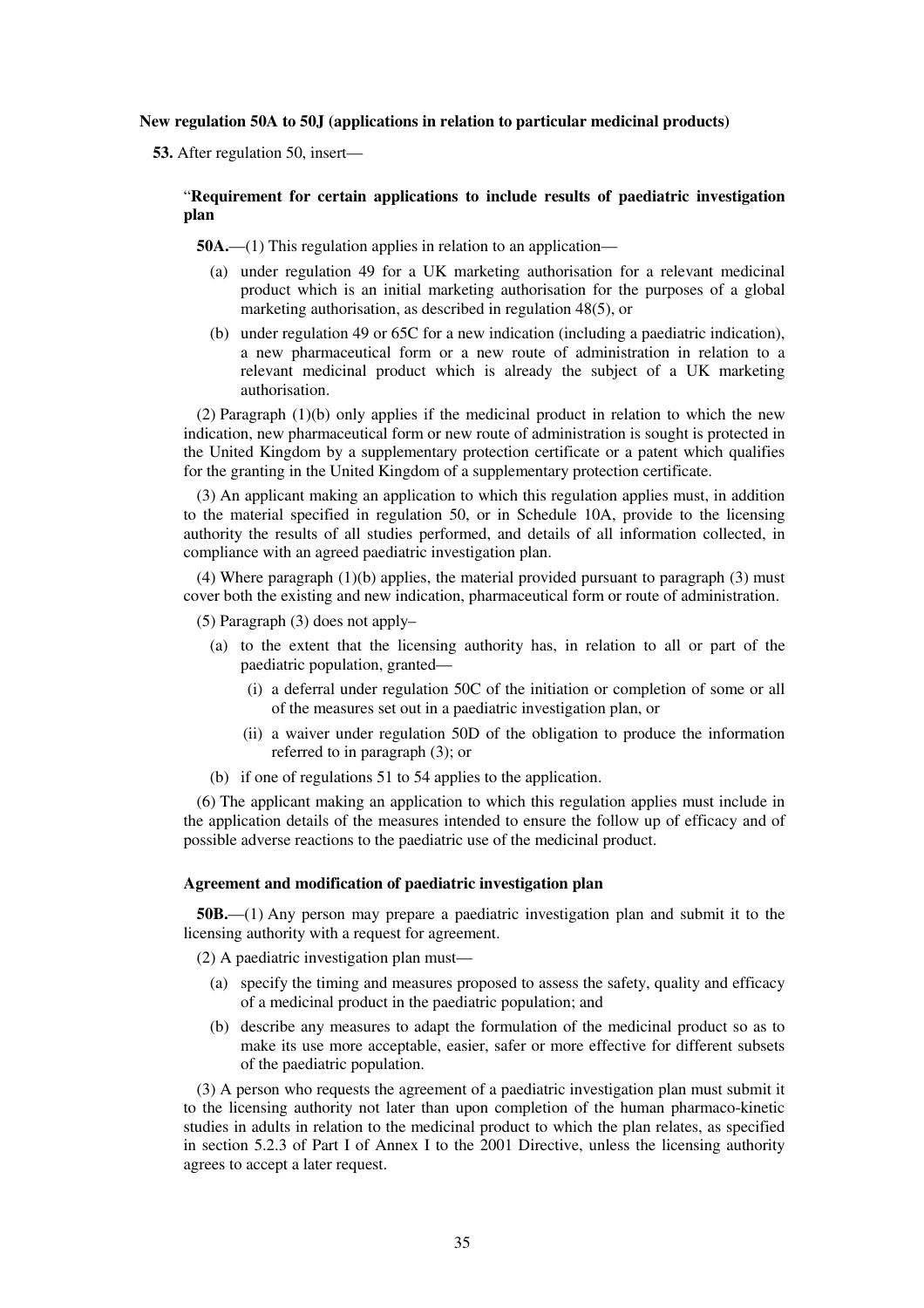(4) The licensing authority may request the person applying for agreement of a paediatric investigation plan to supply further information in relation to the plan or to submit proposed modifications to it.

- (5) The licensing authority must decide whether or not—
	- (a) the proposed studies will ensure the generation of the necessary data determining the conditions in which the medicinal product may be used to treat the paediatric population or subsets of it; and
	- (b) the expected therapeutic benefits of the medicinal product justify the studies proposed; and

in doing so must consider whether or not the measures proposed to adapt the formulation of the medicinal product for use in different subsets of the paediatric population are appropriate.

(6) If, following a decision by the licensing authority to agree a paediatric investigation plan, the person carrying out the plan encounters such difficulties with its implementation as to render the plan unworkable or no longer appropriate, that person may propose changes or request a deferral or a waiver, by submitting a request to the licensing authority, explaining the grounds for the request.

(7) Schedule 11 makes provision about advice and representations in relation to proposals to agree, or to refuse to agree, a paediatric investigation plan under paragraph (5) or to grant, or to refuse to grant, a deferral or waiver requested under paragraph (6).

#### **Deferral of initiation or completion of measures in paediatric investigation plan**

**50C.**—(1) At the same time as the paediatric investigation plan is submitted under regulation 50B(1), the person requesting agreement of it may request the agreement of the licensing authority to a deferral of the initiation or completion of some or all of the measures set out in the plan.

(2) If the licensing authority is satisfied that a deferral of the initiation or completion of some or all of the measures set out in a paediatric investigation plan can be justified on scientific and technical grounds, or on grounds related to public health, it may—

- (a) agree to a request by the applicant to grant a deferral; or
- (b) decide of its own motion to grant a deferral.

(3) If the licensing authority is satisfied as set out in paragraph (2), it must decide to grant a deferral where it is satisfied that—

- (a) it is appropriate to conduct studies in adults prior to initiating studies in the paediatric population; or
- (b) studies in the paediatric population will take longer to conduct than studies in adults.

(4) If the licensing authority grants an application to which regulation 50A applies, it must, if it also grants a deferral in accordance with this regulation—

- (a) record that fact in the product's summary of product characteristics, and, if it considers that it would be appropriate to do so, in the package leaflet; and
- (b) specify in the document notifying the applicant of the grant of the deferral the time limits for the initiation or completion of the measures to which the deferral relates.

(5) Schedule 11 makes provision about advice and representations in relation to proposals to grant, or to refuse to grant, a deferral under paragraph (2) or (3).

#### **Waiver of production of information in a paediatric investigation plan**

**50D.**—(1) The applicant making an application to which regulation 50A applies is exempt from the obligation to provide to the licensing authority the results of all studies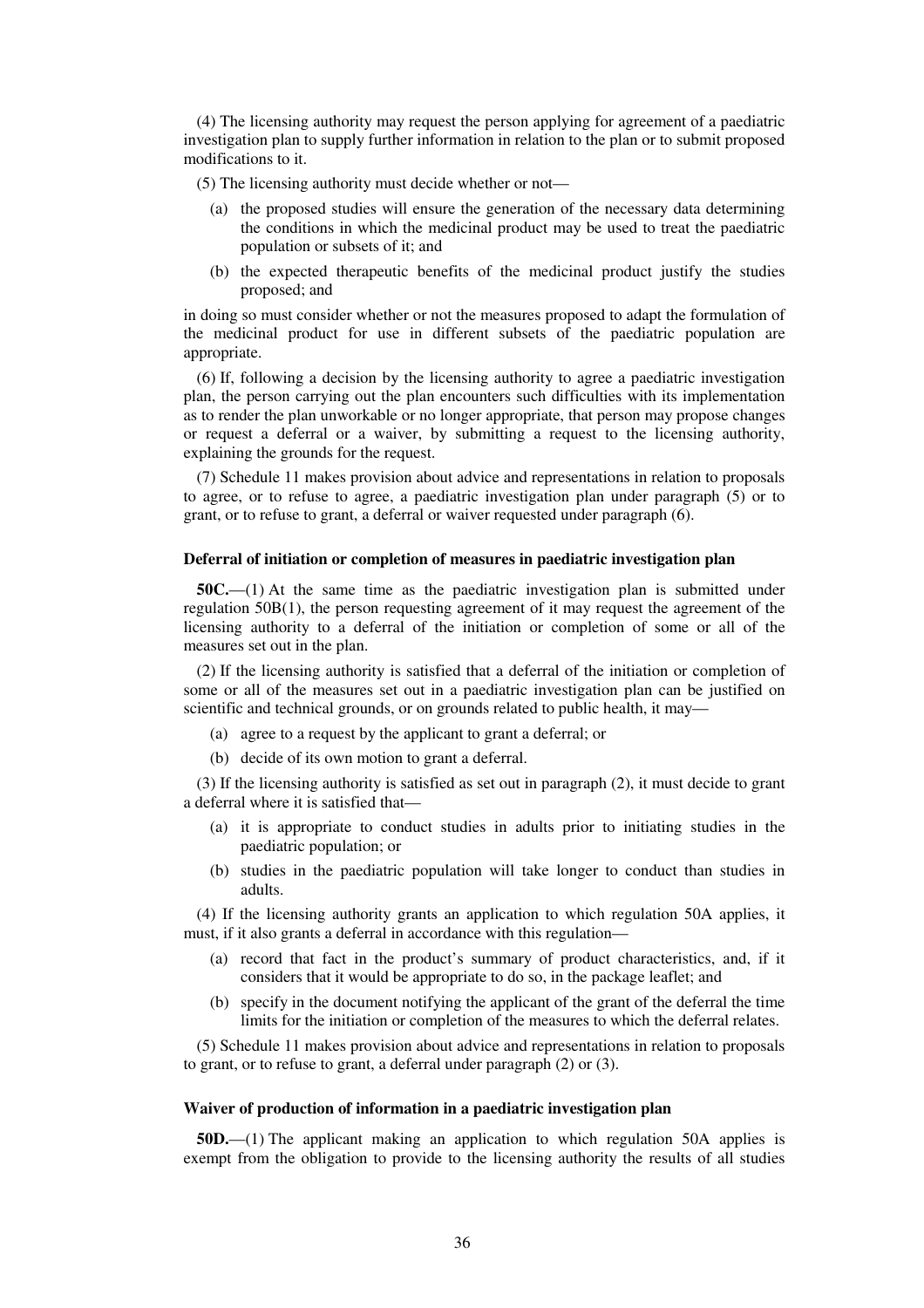performed, and details of all information collected, in compliance with an agreed paediatric investigation plan, if a waiver is granted in accordance with this regulation.

(2) The licensing authority may grant a waiver in accordance with this regulation if it is satisfied that there is evidence showing that—

- (a) the medicinal product or class of medicinal products is likely to be ineffective or unsafe in all or part of the paediatric population;
- (b) the disease or condition for which the medicinal product or class of medicinal products is intended occurs only in adult populations; or
- (c) the medicinal product does not represent a significant therapeutic benefit over existing treatments for patients in the paediatric population.

(3) The licensing authority may grant a waiver in accordance with this regulation—

- (a) in respect of the entire paediatric population, or a subset of it;
- (b) in respect of all of the therapeutic indications for the medicinal product concerned, or only some of them;
- (c) of its own motion, or at the request of the applicant; or
- (d) in respect of a specific product or a class of medicinal products.

(4) A person who requests a waiver in accordance with this regulation must submit the request to the licensing authority not later than upon completion of the human pharmacokinetic studies in adults in relation to the medicinal product concerned, as specified in section 5.2.3 of Part I of Annex I to the 2001 Directive, unless the licensing authority agrees to accept a later application.

(5) The licensing authority must maintain and publish a list of waivers which are granted under this regulation in respect of a class of medicinal products.

(6) The licensing authority may review a waiver which it has granted under this regulation and may revoke it if it considers it appropriate, having regard to the matters specified in paragraph (2).

(7) If the licensing authority revokes a waiver granted under this regulation, the holder of the UK marketing authorisation to which the waiver relates must, at the end of the period of 36 months beginning with the date of publication of the decision to revoke the waiver, submit the information referred to in regulation 50A(3) to the licensing authority.

(8) If the licensing authority grants an application to which regulation 50A applies, it must, if it also grants a waiver in accordance with this regulation, record that fact in the product's summary of product characteristics, and, if it considers that it would be appropriate to do so, in the package leaflet.

(9) Schedule 11 makes provision about advice and representations in relation to proposals to grant, or to refuse to grant, a waiver in response to a request made in accordance with paragraph (4) and to revoke a waiver under paragraph (6).

### **Application for paediatric use marketing authorisation**

**50E.**—(1) This regulation applies in relation to an application for a UK marketing authorisation—

- (a) for a relevant medicinal product which is not protected in the United Kingdom by a supplementary protection certificate or by a patent which qualifies for the granting of a supplementary protection certificate; and
- (b) which covers exclusively therapeutic indications which are relevant for use in the paediatric population, or subsets of it, including the appropriate strength, pharmaceutical form or route of administration for that product.

(2) The applicant for a UK marketing authorisation to which this regulation applies must, in addition to the material specified in regulation 50, provide to the licensing authority material necessary to establish the quality, safety and efficacy of the product in the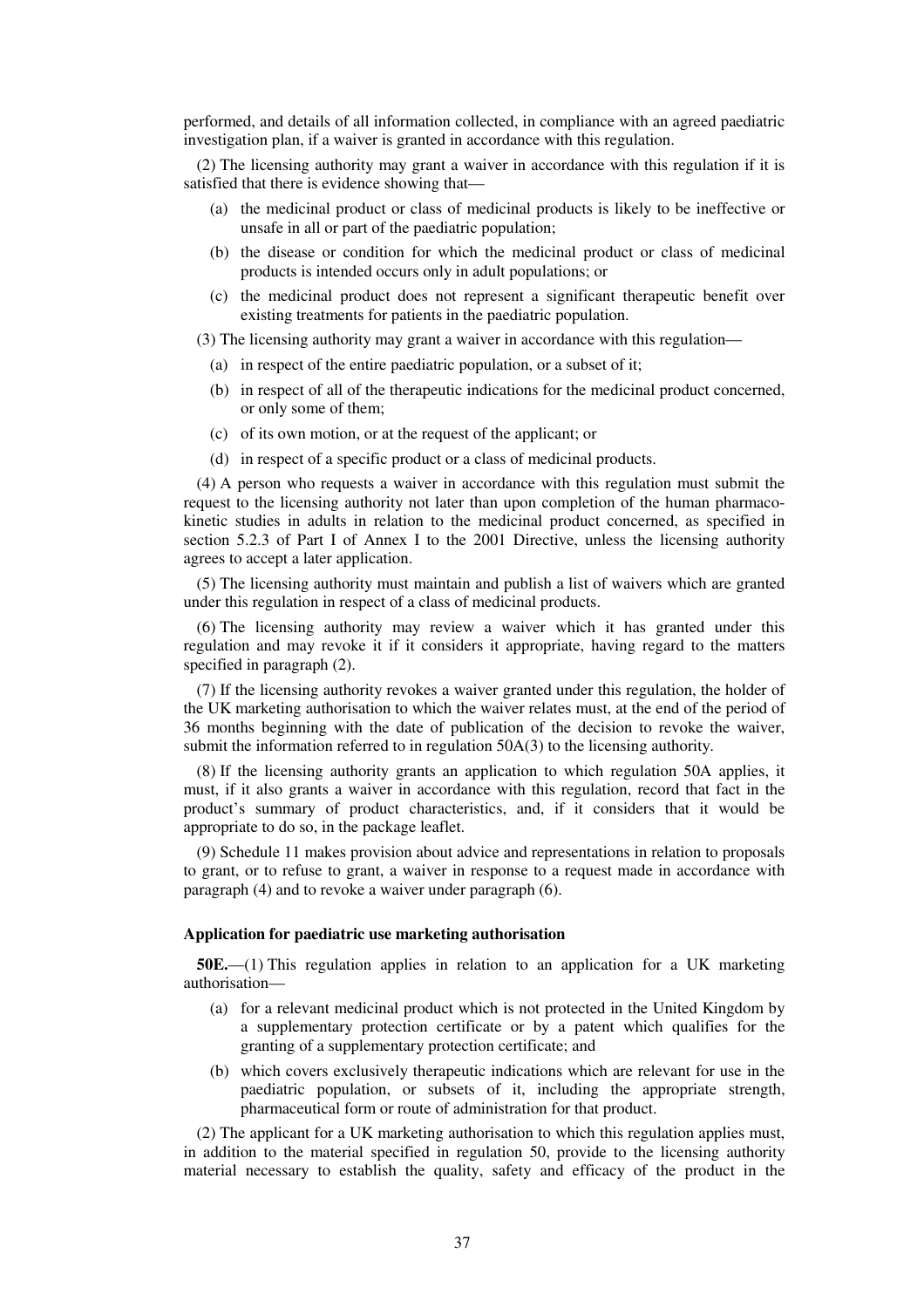paediatric population, including any specific data needed to support an appropriate strength, pharmaceutical form or route of administration for the product, in accordance with an agreed paediatric investigation plan.

(3) An application to which this regulation applies may, in accordance with regulations 51 to 55, refer to material supplied by the holder of a UK marketing authorisation.

(4) The applicant for a UK marketing authorisation to which this regulation applies must include in the application details of the measures intended to ensure the follow up of efficacy and of possible adverse reactions to the paediatric use of the medicinal product.

#### **Other applications including paediatric indications**

**50F.**—(1) This regulation applies in relation to an application to which neither regulation 50A nor 50E applies and which is—

- (a) an application for a UK marketing authorisation for a relevant medicinal product which includes a paediatric indication; or
- (b) an application to include a paediatric indication in an existing UK marketing authorisation.

(2) The applicant making an application to which this regulation applies must include in the application details of the measures intended to ensure the follow up of efficacy and of possible adverse reactions to the paediatric use of the medicinal product.

### **Applications relating to orphan medicinal products**

**50G.**—(1) This regulation applies in relation to an application for a UK marketing authorisation for a relevant medicinal product in relation to which the applicant intends to demonstrate that the orphan criteria are met.

(2) The orphan criteria are that—

- (a) the medicinal product is intended for the diagnosis, prevention or treatment of a life-threatening or chronically debilitating condition;
- (b) either—
	- (i) the condition referred to in sub-paragraph (a) affects not more than five in 10,000 persons in the United Kingdom; or
	- (ii) the medicinal product is unlikely, when marketed, to generate sufficient financial return to justify the necessary investment; and
- (c) there exists no satisfactory method of diagnosis, prevention or treatment of the condition in question that has been authorised in the United Kingdom, or if such method exists, the medicinal product will be of significant benefit to those affected by the condition.

(3) The applicant for a UK marketing authorisation to which this regulation applies must, in addition to the material specified in regulation 50, provide to the licensing authority material that demonstrates that the orphan criteria are met.

(4) Schedule 9A makes further provision about the orphan criteria and terms used in regulation 58D.

(5) The Ministers may by regulations amend Schedule 9A.

#### **Applications relating to advanced therapy medicinal products**

**50H.**—(1) This regulation applies in relation to an application for a UK marketing authorisation for a relevant medicinal product which is an advanced therapy medicinal product.

(2) The applicant for a UK marketing authorisation to which this regulation applies must, in addition to the material specified in regulation 50, provide to the licensing authority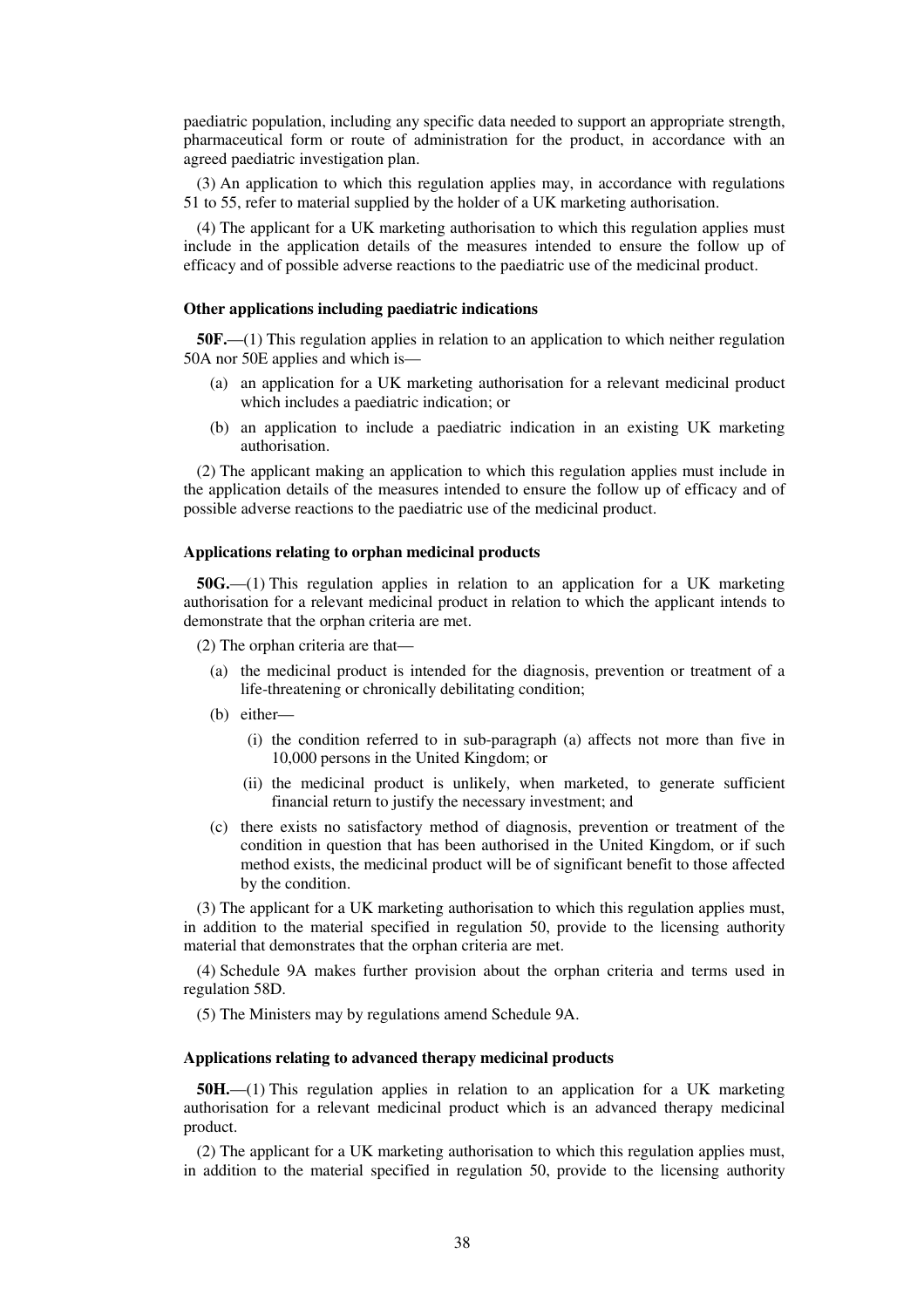information about the measures the applicant envisages putting in place to ensure the follow up of the efficacy of the product and of any adverse reactions to it.

(3) In relation to an application for a UK marketing authorisation for a combined advanced therapy medicinal product, the applicant must, in addition to the material specified in regulation 50 and paragraph (2), provide to the licensing authority evidence of conformity with the requirements of the Medical Devices Regulations 2002(**a**), including, where available, the results of the assessment of a notified body in accordance with those Regulations.

### **Applications relating to conditional marketing authorisations**

**50I.**—(1) This regulation applies in relation to an application for a UK marketing authorisation for a relevant medicinal product which falls within paragraph (2).

- (2) A relevant medicinal product falls within this paragraph if it is—
	- (a) aimed at the treatment, prevention or diagnosis of seriously debilitating or lifethreatening diseases; or
	- (b) to be used in emergency situations, in response to public health threats.

(3) The applicant for a UK marketing authorisation to which this regulation applies may request that the licensing authority grant a conditional marketing authorisation if—

- (a) comprehensive clinical data referring to the safety and efficacy of the medicinal product have not been supplied; and
- (b) the applicant can demonstrate that—
	- (i) the positive therapeutic effects of the product outweigh the risks to the health of patients or of the public associated with the product,
	- (ii) it is likely that the applicant will be in a position to provide the comprehensive clinical data,
	- (iii) unmet medical needs will be fulfilled, and
	- (iv) the benefit to the public health of the immediate availability on the market of the medicinal product concerned outweighs the risk inherent in the fact that additional data are still required.

(4) In this regulation, "unmet medical needs" means medical needs in relation to a condition for which there exists no satisfactory method of diagnosis, prevention or treatment authorised in the United Kingdom, or, even if such method exists, in relation to which the medicinal product concerned will be of major therapeutic advantage to those affected.

(5) The applicant for a UK marketing authorisation to which this regulation applies must include in the application material which demonstrates that the criteria in paragraph (3)(b) are met.

# **Applications in relation to medicinal products containing or consisting of genetically modified organisms**

**50J.**—(1) This regulation applies in relation to an application for a UK marketing authorisation for a relevant medicinal product which contains or consists of genetically modified organisms.

(2) The applicant for a UK marketing authorisation to which this regulation applies must, in addition to the material specified in regulation 50, provide to the licensing authority—

<sup>(</sup>**a**) S.I. 2002/618, as amended by the Medical Devices (Amendment etc.) (EU Exit) Regulations 2019.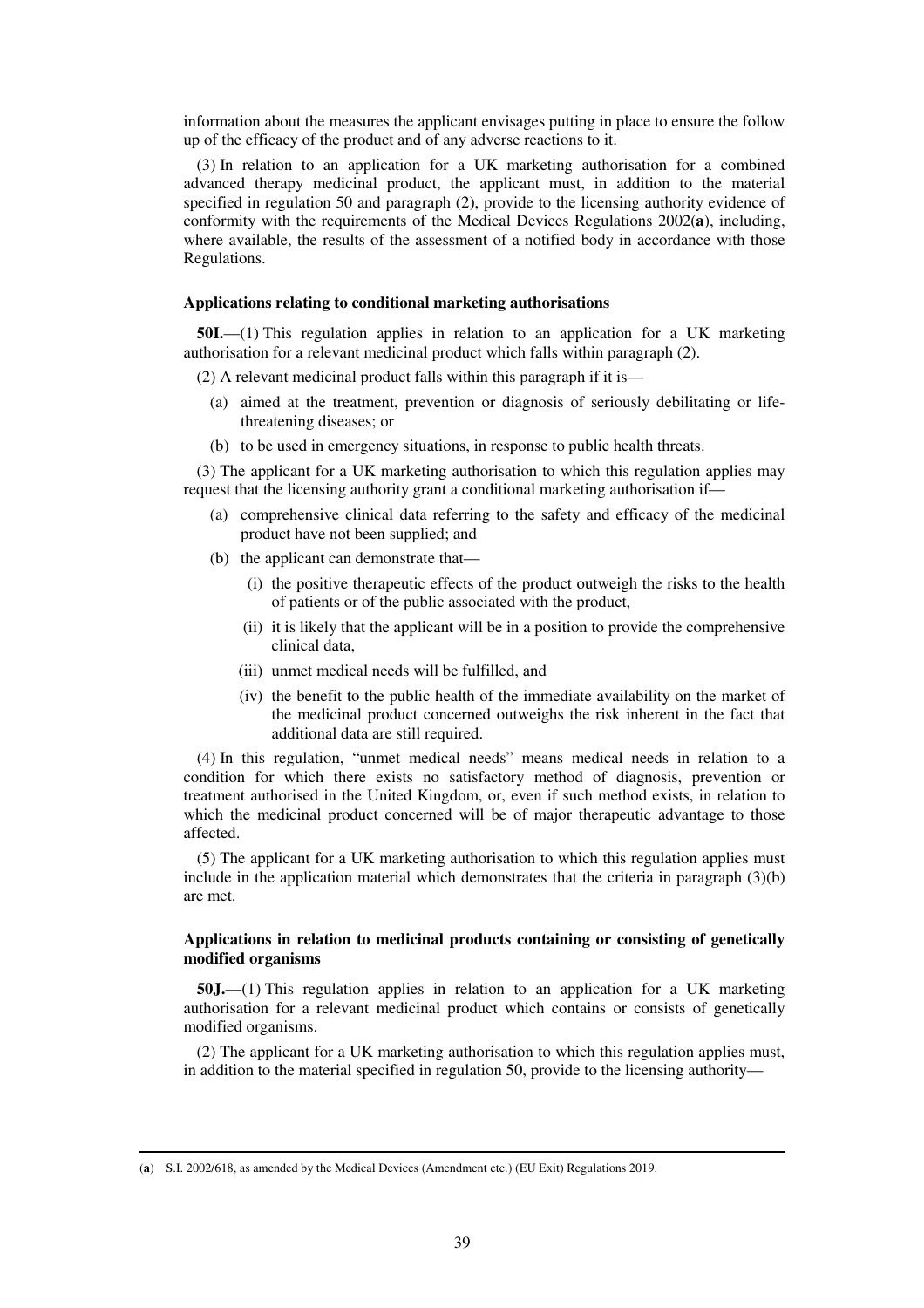- (a) a copy of the consent to the deliberate release into the environment of the genetically modified organisms for research and development purposes given pursuant to—
	- (i) regulation 21 of the Genetically Modified Organisms (Deliberate Release) Regulations 2002(**a**),
	- (ii) regulation 22 of the Genetically Modified Organisms (Deliberate Release) (Wales) Regulations 2002(**b**),
	- (iii) regulation 21 of the Genetically Modified Organisms (Deliberate Release) (Scotland) Regulations 2002(**c**), or
	- (iv) regulation 21 of the Genetically Modified Organisms (Deliberate Release) Regulations (Northern Ireland) 2003(**d**);
- (b) a complete technical dossier supplying the information specified in Annexes III and IV to Directive 2001/18/EC;
- (c) an environmental risk assessment in accordance with the principles set out in Annex II to Directive 2001/18/EC; and
- (d) the results of any investigations performed for the purposes of research or development.

(3) In this regulation, "genetically modified organism" has the meaning given in Article 2(2) of Directive 2001/18/EC.".

### **Insertion of new Schedule in relation to orphan provisions**

**54.** Schedule 4 inserts a new Schedule 9A after Schedule 9.

### **Amendment of Schedule 10 (national homoeopathic products)**

**55.** In paragraph 4(4)(a) of Schedule 10 (exceptions to requirement to submit safety data) insert "UK" before "marketing authorisation".

### **Substitution of regulation 51 (applications relating to generic medicinal products)**

**56.** For regulation 51 substitute—

"(1) An applicant for a UK marketing authorisation for a generic medicinal product may, by way of derogation from paragraph 10 of Schedule 8, omit from the application the results of pre-clinical tests and of clinical trials if the applicant can demonstrate that the medicinal product is a generic of a reference medicinal product which is or has been authorised for not less than eight years—

- (a) under regulation  $49(1)(a)$  (subject to paragraphs (2) and (3)); or
- (b) if the product is an EU reference medicinal product, under Regulation (EC) No 726/2004.

(2) If, after exit day but before the date of grant of the UK marketing authorisation in relation to the reference medicinal product, an EU marketing authorisation took effect in relation to that product, the period of not less than eight years referred to in paragraph (1) is treated as having started on the date on which the EU marketing authorisation took effect.

(3) If, after exit day but before the date of grant of the UK marketing authorisation in relation to the reference medicinal product, the competent authority of an EEA state granted a marketing authorisation in relation to that product, the period of not less than eight years

<sup>(</sup>**a**) S.I. 2002/2443, as amended by S.I. 2004/2411.

<sup>(</sup>**b**) S.I. 2002/3188, as amended by S.I. 2005/1913.

<sup>(</sup>**c**) S.S.I. 2002/541, as amended by S.S.I. 2004/439.

<sup>(</sup>**d**) S.R. 2003/167, as amended by S.R. 2005/272.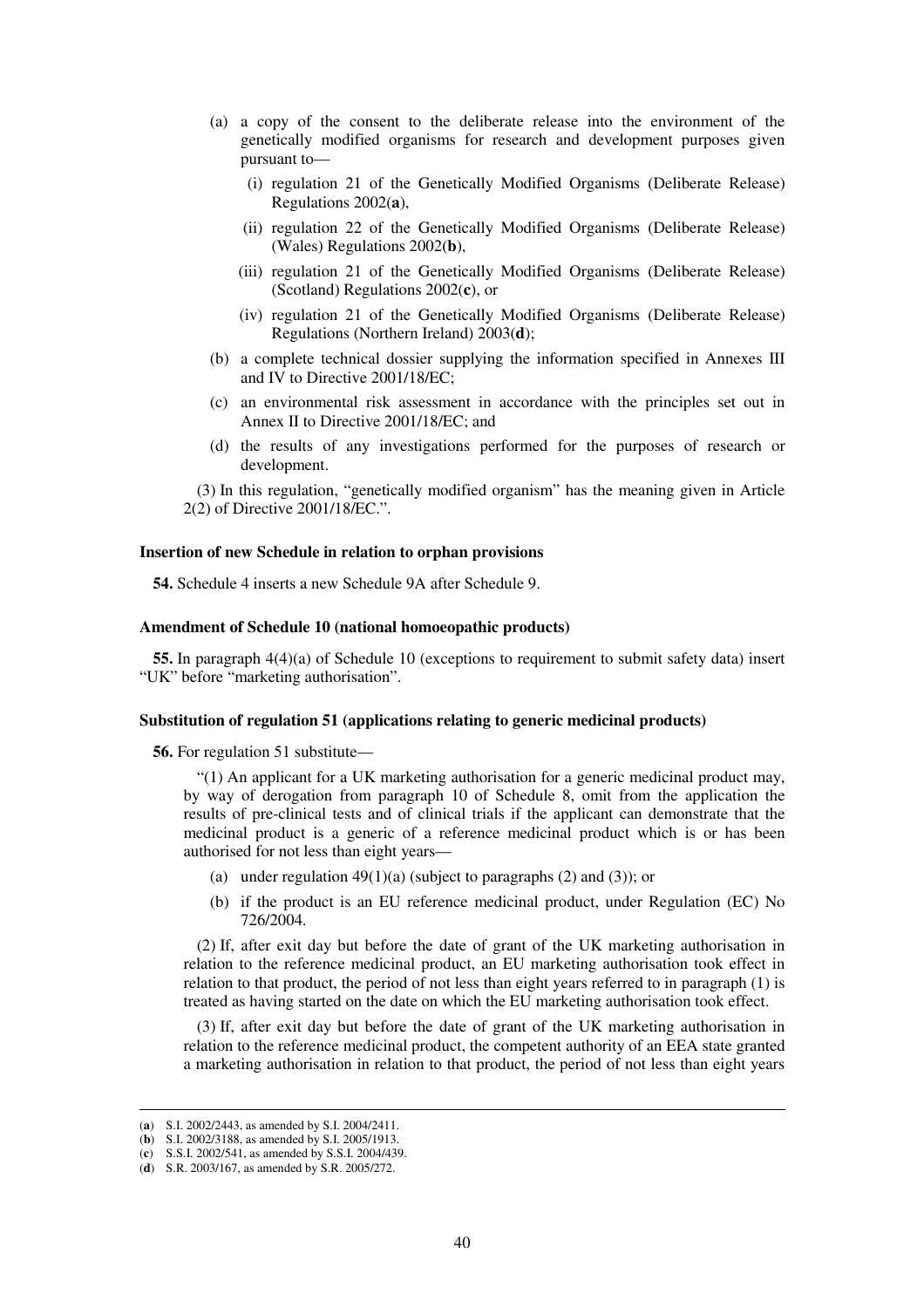referred to in paragraph (1) is treated as having started on the date on which the marketing authorisation in the first EEA state in which the product was authorised took effect.

(4) In the case of an application under this regulation in relation to a salt, ester, ether, isomer, mixture of isomers, complex or derivative of an authorised active substance which differs significantly in properties with regard to safety or efficacy from the active substance in the reference medicinal product, the applicant must supply additional information providing proof of the safety or efficacy of the salt, ester, ether, isomer, mixture of isomers, complex or derivative.

(5) The applicant may omit bioavailability studies from an application under this regulation if the applicant can demonstrate that the generic medicinal product meets the relevant criteria as specified in the guidelines referred to in paragraph (6).

(6) The licensing authority may publish guidelines specifying the criteria to be met by generic medicinal products for the purpose of omitting bioavailability studies from an application in accordance with paragraph (5).

(7) Until replaced by guidelines published under paragraph (6), the guidelines published by the EMA under Article 10(2)(b) of the 2001 Directive(**a**) continue to apply on and after exit day as they applied immediately before exit day (subject to any amendments or variations published under paragraph (6)).

(8) If the licensing authority grants a UK marketing authorisation in relation to the generic medicinal product in accordance with paragraph (1), it is a term of the authorisation that the product must not be sold or supplied, or offered for sale or supply, in the United Kingdom before the expiry of ten years beginning with—

- (a) the date on which the reference medicinal product was granted a UK marketing authorisation;
- (b) the date referred to in paragraph (2) or (3), if earlier than the date in sub-paragraph (a); or
- (c) if the reference medicinal product is an EU reference medicinal product, the date on which the EU marketing authorisation for the reference medicinal product took effect.

(9) Paragraph (10) applies where an EU reference medicinal product is used as a reference medicinal product for the purposes of this regulation.

(10) Where this paragraph applies, the terms of the marketing authorisation of the EU reference medicinal product are treated as being the terms of the product's EU marketing authorisation as they stood immediately before exit day.

(11) Paragraph (12) applies if—

-

- (a) during the first eight of the ten years referred to in paragraph (8) the marketing authorisation holder for the reference medicinal product obtained a UK marketing authorisation for one or more new therapeutic indications; and
- (b) during the scientific evaluation prior to their authorisation, the licensing authority considers the new indications bring a significant clinical benefit in comparison with existing therapies.

(12) Where this paragraph applies, the period of ten years referred to in paragraph (8) is extended to eleven years, subject to the provisions of paragraphs (13) and (14).

(13) Where the European Commission, or an EEA state, has granted or varied a marketing authorisation in relation to the new therapeutic indication before the licensing authority does so, the one year extension of the period of ten years referred to in paragraph (8) is reduced by the period of time—

<sup>(</sup>**a**) The guidelines are available at: https://www.gov.uk/guidance/eu-guidance-documents-referred-to-in-the-human-medicinesregulations-2012 and a hard copy may be obtained from the Medicines and Healthcare products Regulatory Agency at the address given in the Explanatory Note.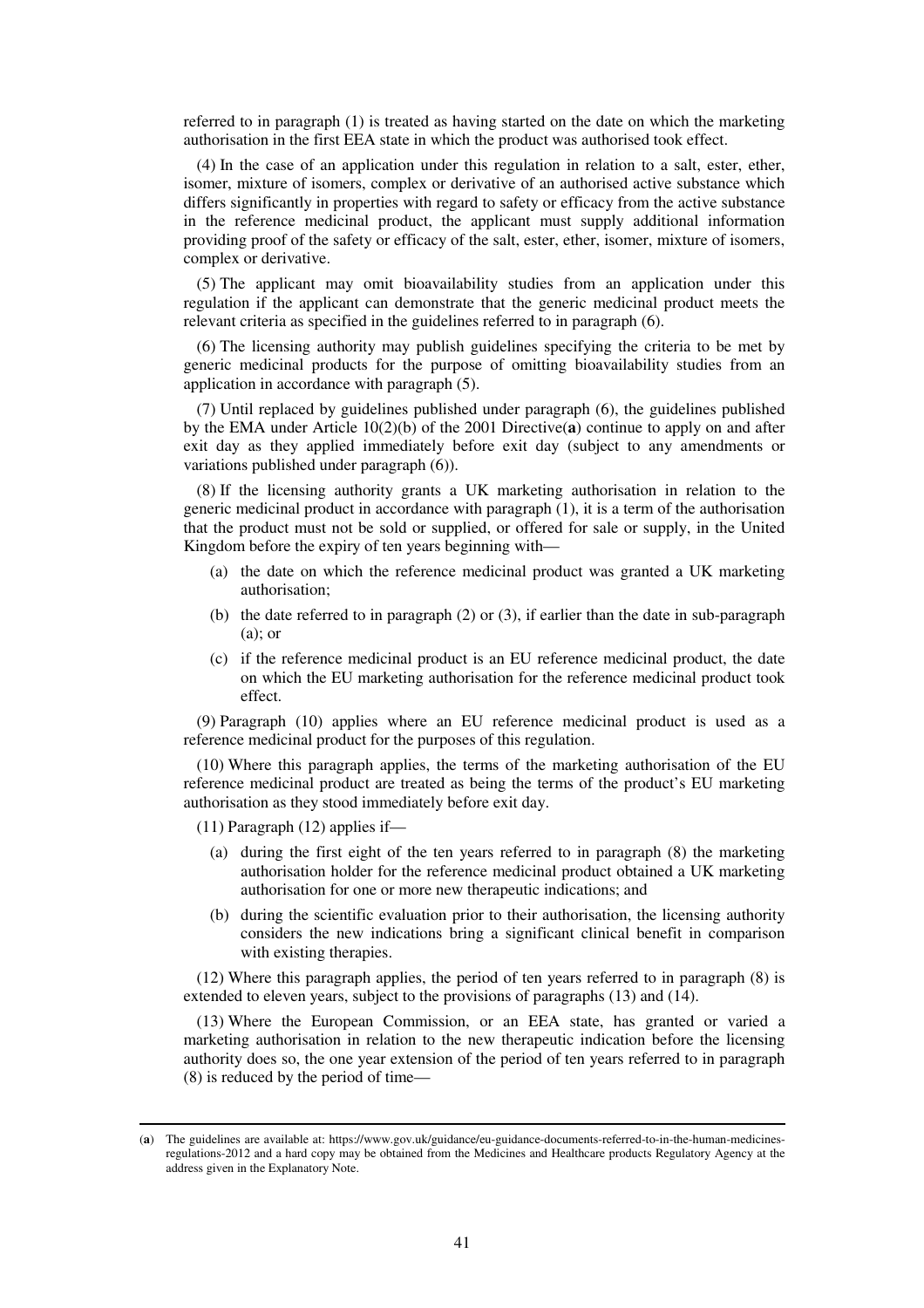- (a) beginning on the date on which the EU or EEA state marketing authorisation took effect or was varied; and
- (b) ending immediately before the date on which the licensing authority granted or varied the UK marketing authorisation.

(14) If the period of time by which the one year extension is to be reduced in accordance with paragraph (13) is one year or longer, paragraph (12) does not apply.

(15) Paragraph (16) applies where—

- (a) an application is made in relation to a new indication for a well-established substance; and
- (b) significant pre-clinical or clinical studies were carried out in relation to the new indication.

(16) Where this paragraph applies, the applicant for a UK marketing authorisation under paragraph (1) or regulation 52 or 53 may not refer in its application to the studies mentioned in paragraph (15)(b) for the period of one year beginning on the date on which the licensing authority grants or varies a UK marketing authorisation in relation to the new indication (subject to paragraphs (17) and (18)).

(17) Where the European Commission, or an EEA state, has granted or varied a marketing authorisation in relation to the new indication before the licensing authority does so, the period of one year referred to in paragraph (10) is reduced by the period of time—

- (a) beginning on the date on which the EU or EEA state marketing authorisation took effect or was varied; and
- (b) ending immediately before the date on which the licensing authority granted or varied the UK marketing authorisation.

(18) If the period of time by which the one year period in paragraph (16) is to be reduced in accordance with paragraph (17) is one year or longer, paragraph (16) does not apply.".

# **Amendment of regulation 52 (applications relating to certain medicinal products that do not qualify as generic etc)**

**57.**—(1) Regulation 52 is amended as follows.

(2) In paragraph  $(1)(a)$ , for "as reference medicinal product" substitute—

"which is or has been authorised for not less than eight years—

- (i) under regulation  $49(1)(a)$  (subject to paragraphs (2) and (3) of regulation 51), or
- (ii) if the reference medicinal product is an EU reference medicinal product, under Regulation (EC) No 726/2004; and".
- (3) For paragraph  $(1)(b)$  substitute—
	- "(b) one or more of the following circumstances applies in respect of the application—
		- (i) the medicinal product to which the application relates does not fall within the definition of generic medicinal product,
		- (ii) bioequivalence with the reference medicinal product cannot be demonstrated through bioavailability studies, or
		- (iii) the medicinal product to which the application relates differs from the reference medicinal product in terms of changes in the active substance, therapeutic indications, strength, pharmaceutical form or route of administration.".
- (4) For paragraph (2), substitute—

"(2) The applicant—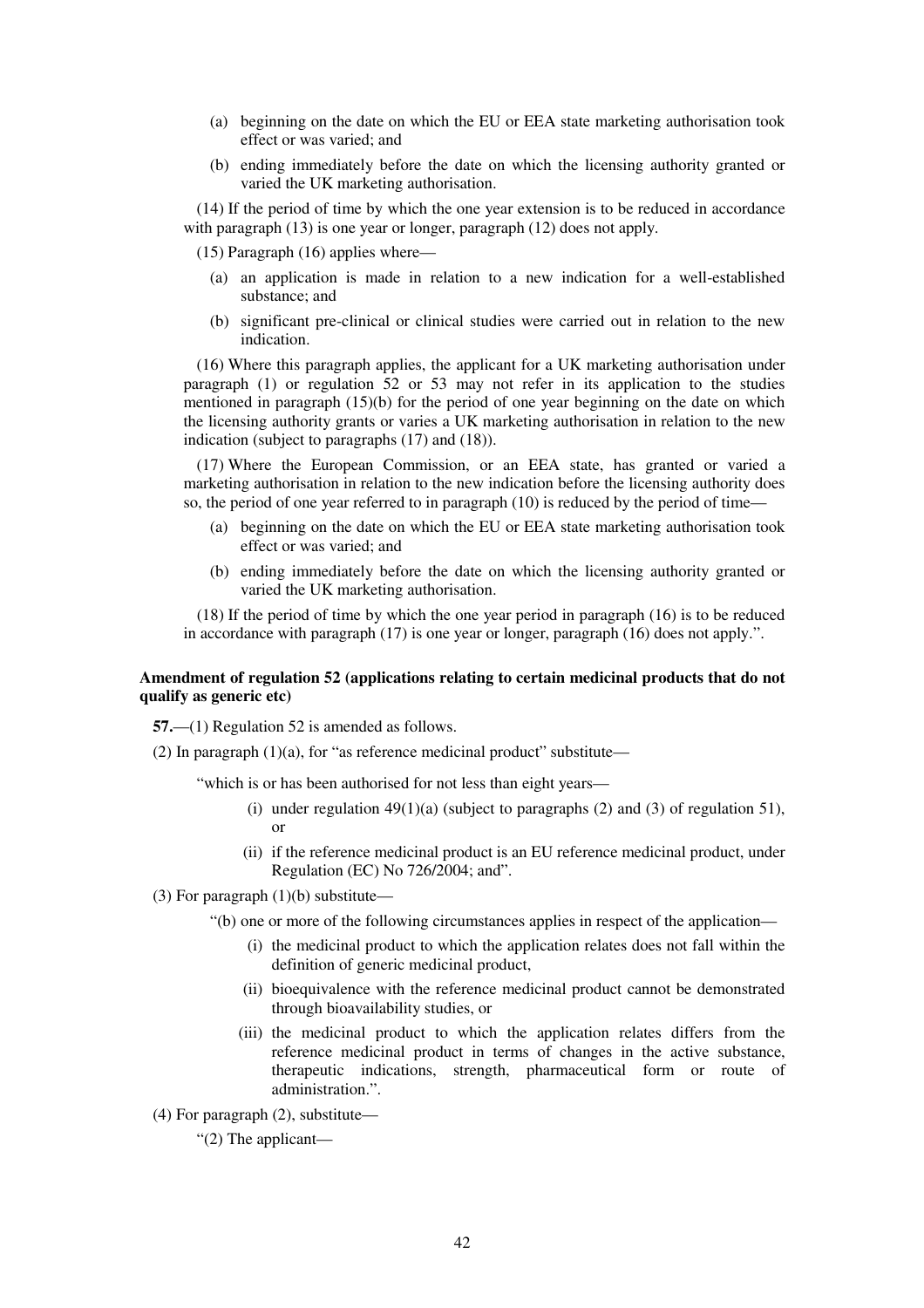- (a) may, by way of derogation from paragraph 10 of Schedule 8, omit from the application the results of pre-clinical tests and of clinical trials relating to the reference medicinal product; but
- (b) must provide the results of the appropriate pre-clinical tests or clinical trials relating to the applicable circumstance in paragraph (1)(b).".

(5) In paragraph (3)—

- (a) for "Regulation 51(2)" substitute "Paragraphs (2) to (14) of regulation 51"; and
- (b) for "it applies" substitute "they apply".

### **Amendment of regulation 53 (applications relating to similar biological medicinal products)**

**58.**—(1) Regulation 53 is amended as follows.

(2) In paragraph (1), for the words from "any of the reasons" to the end, substitute "differences relating to raw materials or differences in manufacturing processes of the biological medicinal product and the reference medicinal product."

(3) For paragraph (2), substitute—

- "(2) The applicant—
	- (a) may, by way of derogation from paragraph 10 of Schedule 8, omit from the application the results of pre-clinical tests and of clinical trials relating to the reference medicinal product; but
	- (b) must provide the results of appropriate pre-clinical tests or clinical trials relating to the differences referred to in paragraph (1).

(2A) The type and quantity of supplementary data to be provided by the applicant under paragraph (2)(b) must comply with the relevant criteria in Annex I to the 2001 Directive and in the related detailed guidelines published by the licensing authority under paragraph (2B), or (as the case may be) as mentioned in paragraph (2C).

(2B) The licensing authority may publish guidelines concerning the type and quantity of supplementary data to be provided by an applicant under paragraph  $(2)(b)$ .

(2C) Unless replaced by guidelines published under paragraph (2B), the guidelines published by the EMA under Article 10(4) of the 2001 Directive(**a**) continue to apply on and after exit day as they applied immediately before exit day (subject to any amendments or variations published under that paragraph)."

 $(4)$  In paragraph  $(3)$  —

- (a) for "Regulation 51(2)" substitute "Paragraphs (2) to (8) of regulation 51"; and
- (b) for "it applies" substitute "they apply".

# **Amendment of regulation 54 (applications relating to products in well-established medicinal use)**

**59.**—(1) Regulation 54 is amended as follows.

- (2) In paragraph (1) before "European Union", insert "United Kingdom or the".
- (3) For paragraph (2), substitute—

-

"(2) The applicant may, by way of derogation from paragraph 10 of Schedule 8, replace the results of pre-clinical tests or clinical trials with appropriate scientific literature.".

<sup>(</sup>**a**) The guidelines are available at: https://www.gov.uk/guidance/eu-guidance-documents-referred-to-in-the-human-medicinesregulations-2012 and a hard copy may be obtained from the Medicines and Healthcare products Regulatory Agency at the address given in the Explanatory Note.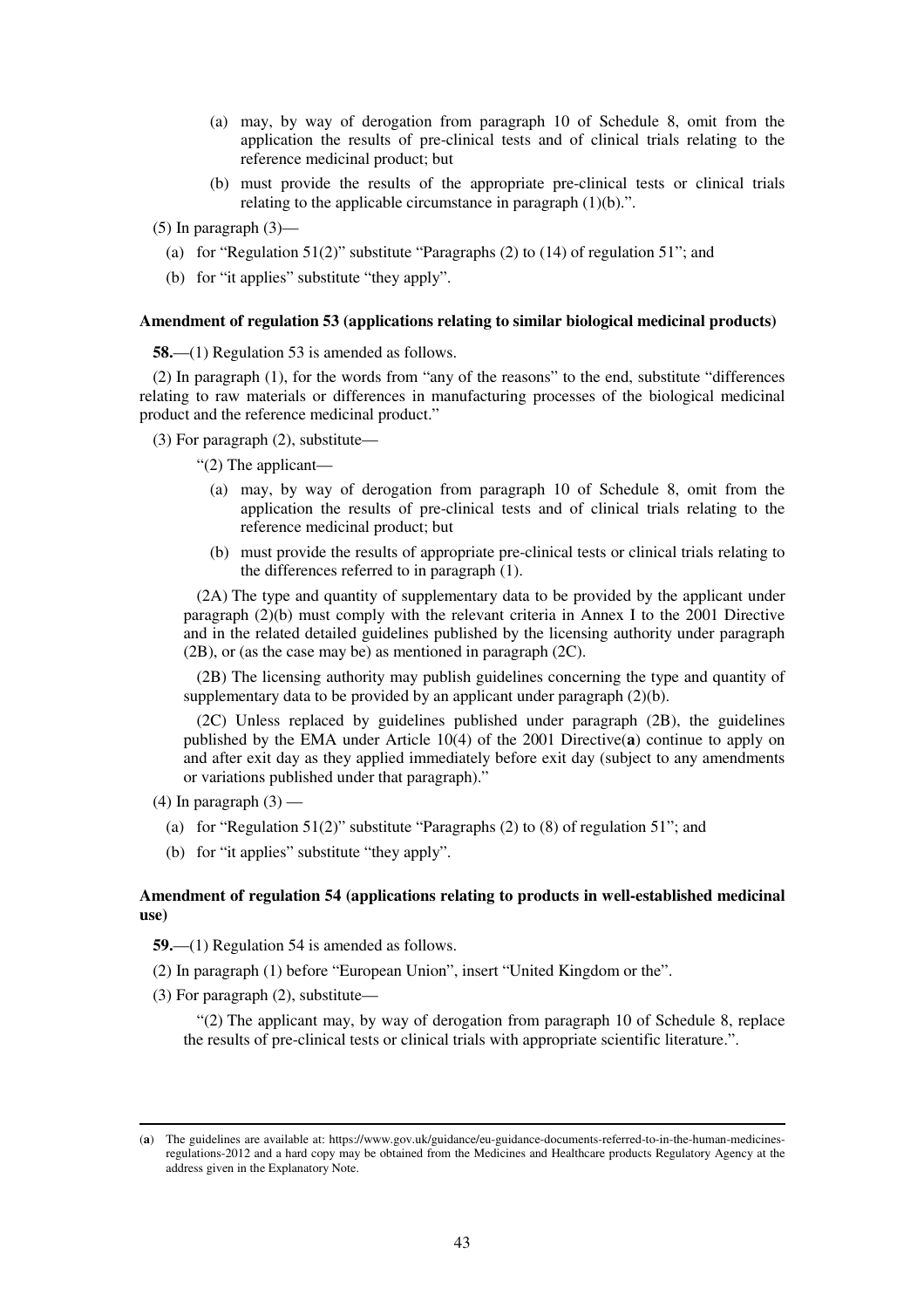### **Amendment of regulation 55 (applications relating to new combinations of active substances)**

**60.**—(1) Regulation 55 is amended as follows.

- (2) In paragraph (1)(a), omit ", the 2001 Directive or Regulation (EC) No 726/2004".
- (3) For paragraph (2), substitute—

"(2) The applicant must provide the results of new pre-clinical tests or new clinical trials relating to that combination in accordance with paragraph 10 of Schedule 8, but does not need to provide scientific references relating to each individual active substance.".

### **Amendment of regulation 56 (applications containing information supplied in relation to another product with consent)**

**61.** In regulation 56(2), omit "in accordance with Article 10c of the 2001 Directive".

# **Amendment of regulation 58 (consideration of application)**

**62.**—(1) Regulation 58 is amended as follows.

(2) After paragraph (4), insert—

"(4A) When considering an application for a UK marketing authorisation, the licensing authority may, if it considers it appropriate, have regard to—

- (a) an opinion of the Committee for Medicinal Products for Human Use; or
- (b) the results of an assessment of an application for a marketing authorisation by the appropriate authority for the licensing of medicinal products of a country other than the United Kingdom ,

in respect of the medicinal product to which the application relates.

- (4B) The licensing authority may under paragraph (4A)—
	- (a) decide to have regard to the opinions and assessments described in sub-paragraphs (a) and (b) in relation to certain types of medicinal products only; and
	- (b) determine and publish a list of the countries other than the United Kingdom whose assessments of applications for a marketing authorisation are relevant for the purposes of paragraph (4A)(b).".
- (3) Omit paragraphs (6) and (7).

### **Amendment of Schedule 11 (advice and representations)**

**63.**—(1) Schedule 11 is amended as follows.

- (2) In paragraph 1 (application of Part 1)—
	- (a) in sub-paragraph  $(1)$ 
		- (i) in sub-paragraph (b) omit "and", and
		- (ii) at the end insert—

"(d) a proposal to agree, or to refuse to agree, a paediatric investigation plan;

- (e) a proposal to grant, or to refuse to grant, or to revoke, a waiver or deferral of the initiation or completion of some or all of the measures set out in a paediatric investigation plan; and
- (f) a proposal to decide that the orphan criteria are not met in relation to a medicinal product which is the subject of an application for the grant of a UK marketing authorisation.";
- (b) after sub-paragraph (1) insert—

"(1A) Paragraphs 12 and 13 of this Part also apply to—

(a) an application for the grant of a parallel import licence;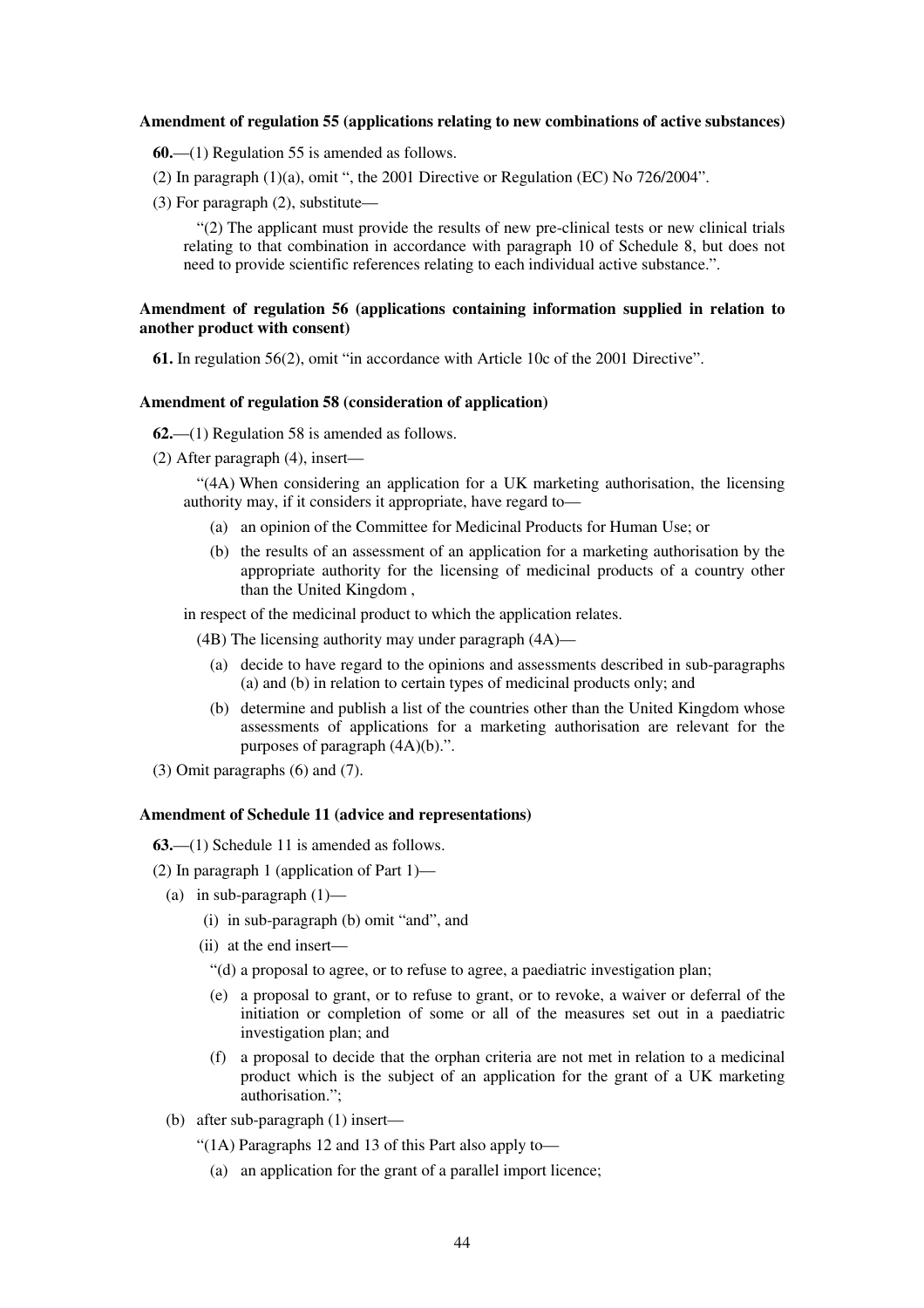- (b) an application to renew a parallel import licence;
- (c) a proposal to revoke, vary or suspend a parallel import licence (including variation by the variation or removal of a condition to which a parallel import licence is subject) other than a proposal to vary the licence on the application of or by agreement with its holder; and
- (d) a refusal to vary a parallel import licence following an application for a variation by the holder."; and
- (c) omit sub-paragraph (2).

(3) In paragraph 12 (licensing authority decision in other cases), in sub-paragraphs (1), (2) and  $(5)$ —

- (a) insert ", parallel import licence" after "UK marketing authorisation" in each place it appears; and
- (b) insert ", licence" after "the authorisation" in each place it appears.

(4) In paragraph  $14(a)$  (application of Part 2), for the words from "Article  $2(3)$ " to the end, substitute "paragraph 1 of Schedule 10A; and".

(5) In paragraph 15(2) and (3)(b), insert "UK" before "marketing authorisation".

- (6) In paragraph 16—
	- (a) in sub-paragraph (2)(b), insert "UK" before "marketing authorisation"; and
	- (b) in sub-paragraph (5), omit the words from "or in any Directive" to the end.
- (7) Omit paragraph 17.

(8) In Part 3 (referral to the Committee for Herbal Medicinal Products)—

- (a) in the heading to Part 3, for "Committee for Herbal Medicinal Products" substitute "appropriate committee for traditional herbal registrations";
- (b) in paragraph 24—
	- (i) in sub-paragraph (1), for the words from "Committee" to the end substitute "appropriate committee in accordance with regulation 130A(1)"; and
	- (ii) omit sub-paragraph (2); and
- (c) in paragraph 29(1), for "proceed with its proposal" substitute "grant or refuse the application".
- (9) Omit Part 4 (exceptions to Schedule).

# **Insertion of provisions concerning consideration of certain applications for UK marketing authorisations**

**64.** After regulation 58, insert—

### "**Paediatric rewards**

**58A.**—(1) Paragraph (2) applies if—

- (a) an application to which regulation 50A (requirement for certain applications to include the results of a paediatric investigation plan) applies, and in relation to which there is an agreed paediatric investigation plan, is granted by the licensing authority; and
- (b) the licensing authority is satisfied that the material provided by the applicant pursuant to regulation 50A(3) demonstrates compliance with the agreed paediatric investigation plan.
- (2) Where this paragraph applies, the licensing authority must—
	- (a) include in the UK marketing authorisation a statement to the effect that it is satisfied as set out in paragraph  $(1)(b)$ ; and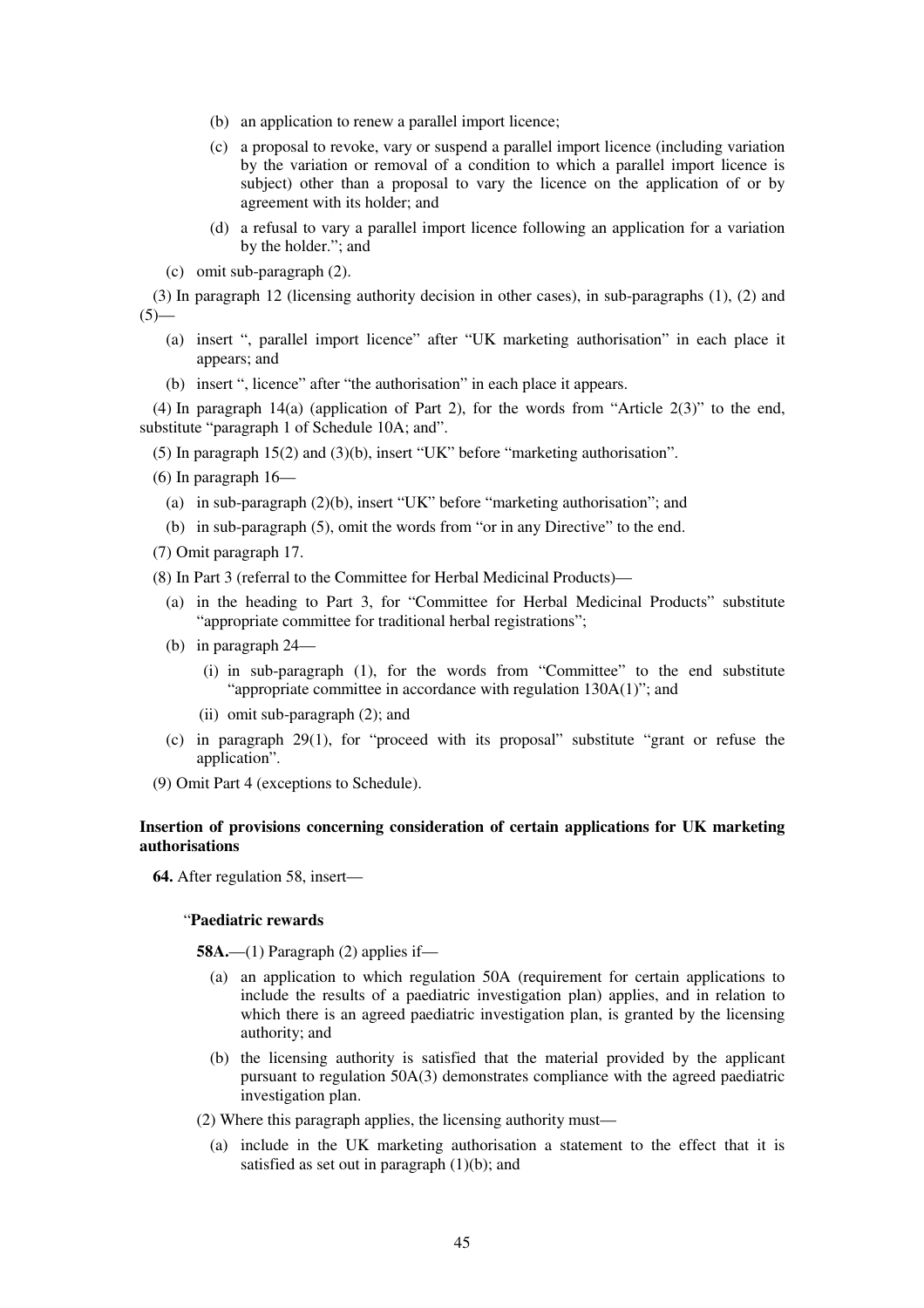(b) ensure that the results of all studies referred to in the paediatric investigation plan are included in the summary of product characteristics and, if the licensing authority considers that the information would be useful to patients, in the package leaflet.

(3) Where paragraph (2) applies, the holder of a patent or supplementary protection certificate covering the medicinal product to which the application relates is entitled to a six month extension of the period referred to in Articles 13(1) and 13(3) of Regulation (EC) No 469/2009 of the European Parliament and of the Council of 6 May 2009 concerning the supplementary protection certificate for medicinal products (subject to paragraphs (4) and  $(5)$ ).

(4) Paragraph (3) does not apply if the grant of the application referred to in paragraph  $(1)(a)$ —

- (a) relates to a new paediatric indication; and
- (b) the holder of the UK marketing authorisation—
	- (i) is entitled to a one year extension of the ten year period referred to in regulation 51(8), under regulation 51(12),
	- (ii) is entitled to an extension of that ten year period of less than one year by virtue of the application of regulation 51(13), or
	- (iii) would have been entitled to a one year extension of that ten year period but for the application of regulation 51(14).

(5) If the UK marketing authorisation to which this regulation applies is an orphan marketing authorisation, paragraph (3) does not apply and regulation 58D(5) (orphan rewards) applies.

(6) Paragraphs (7) and (8) apply if the licensing authority grants a UK marketing authorisation in response to an application to which regulation 50E (paediatric use marketing authorisation) applies.

(7) Where this paragraph applies, the medicinal product to which the paediatric use marketing authorisation relates may retain the name of any medicinal product which contains the same active substance and in respect of which the holder of the paediatric use marketing authorisation has been granted a UK marketing authorisation for use in adults.

(8) Where this paragraph applies, the holder of the paediatric use marketing authorisation is entitled to benefit from the periods of data and marketing exclusivity referred to in regulation 51(1) and (8) in relation to the material supplied pursuant to regulation 50E(2).

### **Publication of information relating to paediatric marketing authorisations**

**58B.**—(1) The licensing authority must publish a register of UK marketing authorisations—

- (a) which include a paediatric indication following completion of an agreed investigation paediatric plan; and
- (b) in relation to which the medicinal product was placed on the market for other indications before the holder obtained that paediatric indication.

(2) The register referred to in paragraph (1) must include the date by which the product must be placed on the market taking account of the paediatric indication in accordance with regulation 78A(4) (post-authorisation requirements in relation to UK marketing authorisations to which paediatric specific provisions apply).

(3) The licensing authority must publish a list of the marketing authorisation holders which have—

- (a) benefitted from any of the rewards in regulation 58A; or
- (b) failed to comply with any of the obligations in regulation 78A.
- (4) The licensing authority must publish decisions made under—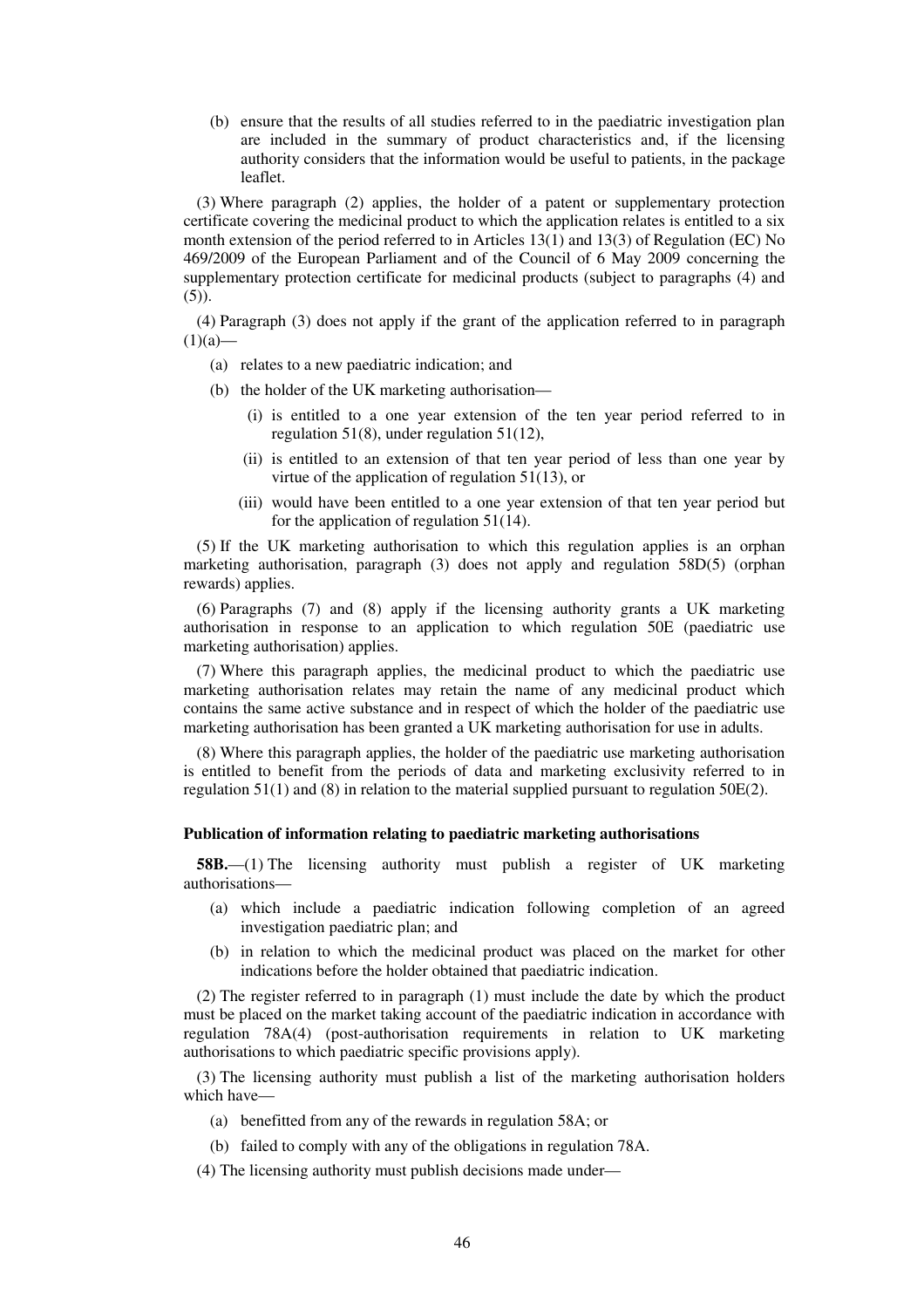- (a) regulation 50B(5) or (7) (agreement and modification of paediatric investigation plan);
- (b) regulation 50C(2) (deferral of the initiation or completion of measures in a paediatric investigation plan); and
- (c) regulation 50D(2) (waiver of production of information in a paediatric investigation plan) in relation to a specific medicinal product.

(5) The decisions referred to in paragraph (4) must be published, with the omission of information of a commercially confidential nature, as soon as reasonably practicable after the decision has been made.

### **Consideration of applications relating to orphan medicinal products**

**58C.**—(1) If the licensing authority is satisfied in relation to an application for a UK marketing authorisation—

- (a) the orphan criteria are met in relation to all of the therapeutic indications to which the application relates; and
- (b) it is otherwise appropriate to grant a UK marketing authorisation in respect of the application under regulation  $49(1)(a)$ ,

it may grant a UK marketing authorisation which is known as an orphan marketing authorisation.

(2) The licensing authority must publish and keep up to date a list of orphan marketing authorisations.

(3) Schedule 11 makes provision about advice and representations in relation to proposals to grant a UK marketing authorisation in respect of which the applicant intended to demonstrate that the orphan criteria were met, in cases where the licensing authority considers that those criteria are not met.

#### **Orphan rewards**

**58D.**—(1) Subject to the following provisions of this regulation, for the period of ten years beginning with the date on which the licensing authority grants an orphan marketing authorisation, the licensing authority must not—

- (a) grant an application for a UK marketing authorisation; or
- (b) grant an application to vary a UK marketing authorisation;

in relation to a medicinal product which is similar to the medicinal product to which the orphan marketing authorisation relates and in respect of the therapeutic indications which are covered by the orphan marketing authorisation.

(2) Paragraph (3) applies if—

- (a) an EU marketing authorisation took effect in relation to the medicinal product to which an orphan marketing authorisation relates on or after exit day but before the licensing authority granted the orphan marketing authorisation; and
- (b) the EU marketing authorisation was granted on the basis that the product was an orphan medicinal product within the meaning of the Orphan Regulation.

(3) Where this paragraph applies, the period of ten years referred to in paragraph (1) is reduced by the period of time—

- (a) beginning on the date on which the EU marketing authorisation took effect; and
- (b) ending immediately before the date on which the licensing authority granted the orphan marketing authorisation.

(4) The period of ten years referred to in paragraph (1) may be reduced to six years if, at the end of the fifth year beginning on the date referred to in paragraph (1), the licensing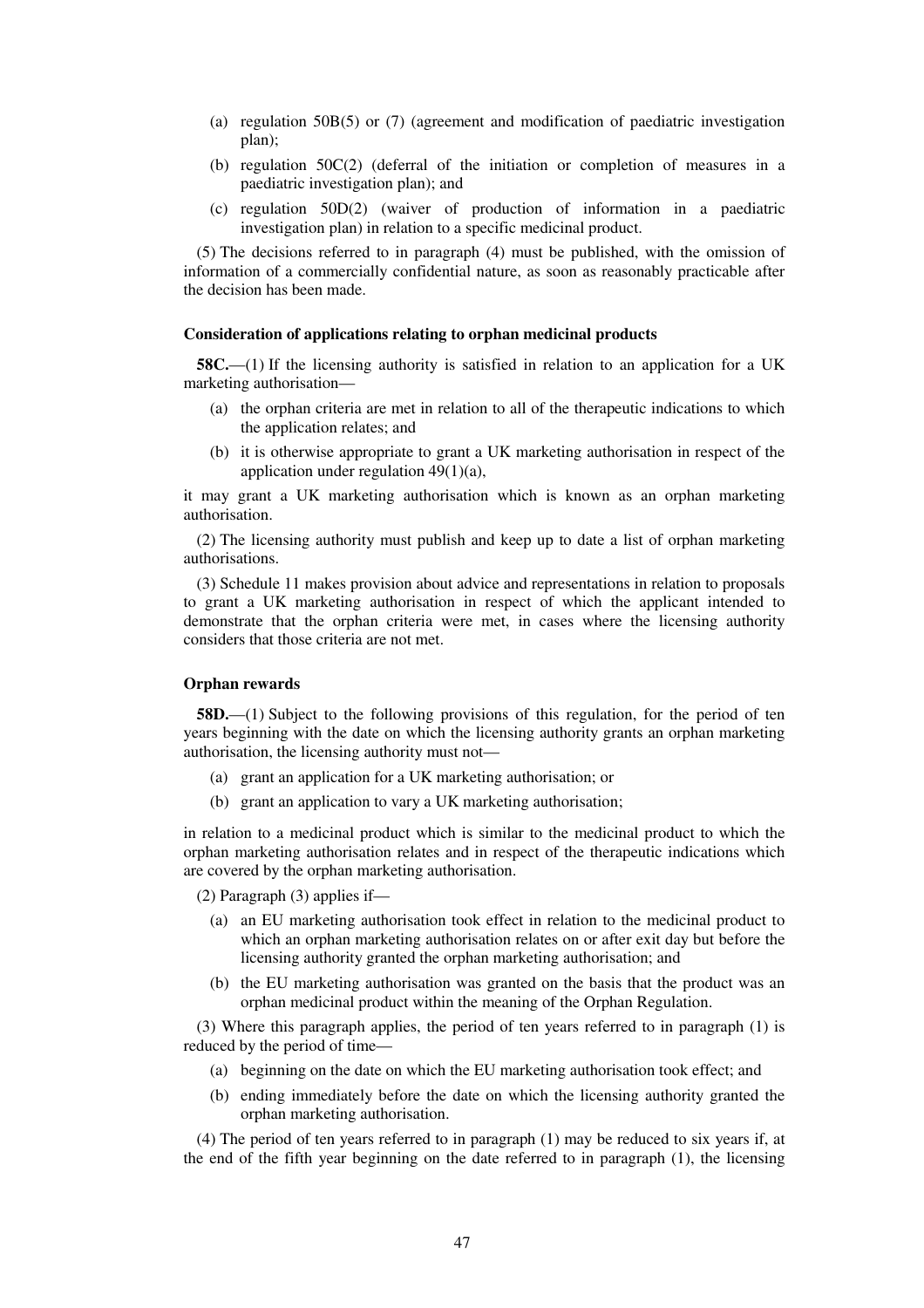authority is satisfied that the orphan criteria are no longer met in relation to the medicinal product.

(5) The period of ten years referred to in paragraph (1) is extended to twelve years if regulation 58A(2) (paediatric rewards) applies to the orphan marketing authorisation.

(6) Paragraph (1) does not apply if—

- (a) the holder of the orphan marketing authorisation consents to the grant or variation of a UK marketing authorisation in relation to a similar medicinal product;
- (b) the licensing authority is satisfied that the holder of the orphan marketing authorisation is unable to supply sufficient quantities of the medicinal product to which the orphan marketing authorisation relates; or
- (c) a subsequent applicant can establish to the satisfaction of the licensing authority that the medicinal product to which the application relates, although similar to the medicinal product to which the orphan marketing authorisation relates, is safer or more effective than, or clinically superior to, that product.

# **Consideration of applications relating to combined advanced therapy medicinal products**

**58E.**—(1) When determining an application to which regulation 50H(3) (applications relating to combined advance therapy medicinal products) applies, the licensing authority must—

- (a) assess the entire combined advanced therapy medicinal product in accordance with these Regulations; and
- (b) recognise the results of the assessment of the notified body, if supplied.

(2) The licensing authority may request the notified body, if relevant, to provide it with information related to the results of the assessment.

(3) Paragraph (4) applies if an application to which regulation 50H(3) applies does not include the results of the assessment of a notified body, or if the notified body fails to supply information related to the results of the assessment when requested by the licensing authority.

(4) Where this paragraph applies, the licensing authority must seek an opinion on the conformity of the device part in accordance with the Medical Devices Regulations 2002(**a**) from a notified body identified in conjunction with the applicant, unless the licensing authority decides that the involvement of a notified body is not required.

### **Consideration of applications relating to conditional marketing authorisations**

**58F.**—(1) If the licensing authority is satisfied in relation to an application to which regulation 50I (applications relating to conditional marketing authorisations) applies that—

- (a) the criteria in regulation 50I(3)(b) are met; and
- (b) it is otherwise appropriate to grant a UK marketing authorisation in respect of the application in accordance with regulation 49(1)(a),

it may grant a UK marketing authorisation which is known as a conditional marketing authorisation.

(2) Where regulation 50I(2)(b) (applications relating to conditional marketing authorisations) applies, the licensing authority may grant a conditional marketing authorisation if, in addition to comprehensive clinical data, comprehensive pre-clinical or pharmaceutical data have not been supplied.

<sup>(</sup>**a**) S.I. 2002/618, as amended by the Medical Devices (Amendment etc.) (EU Exit) Regulations 2019.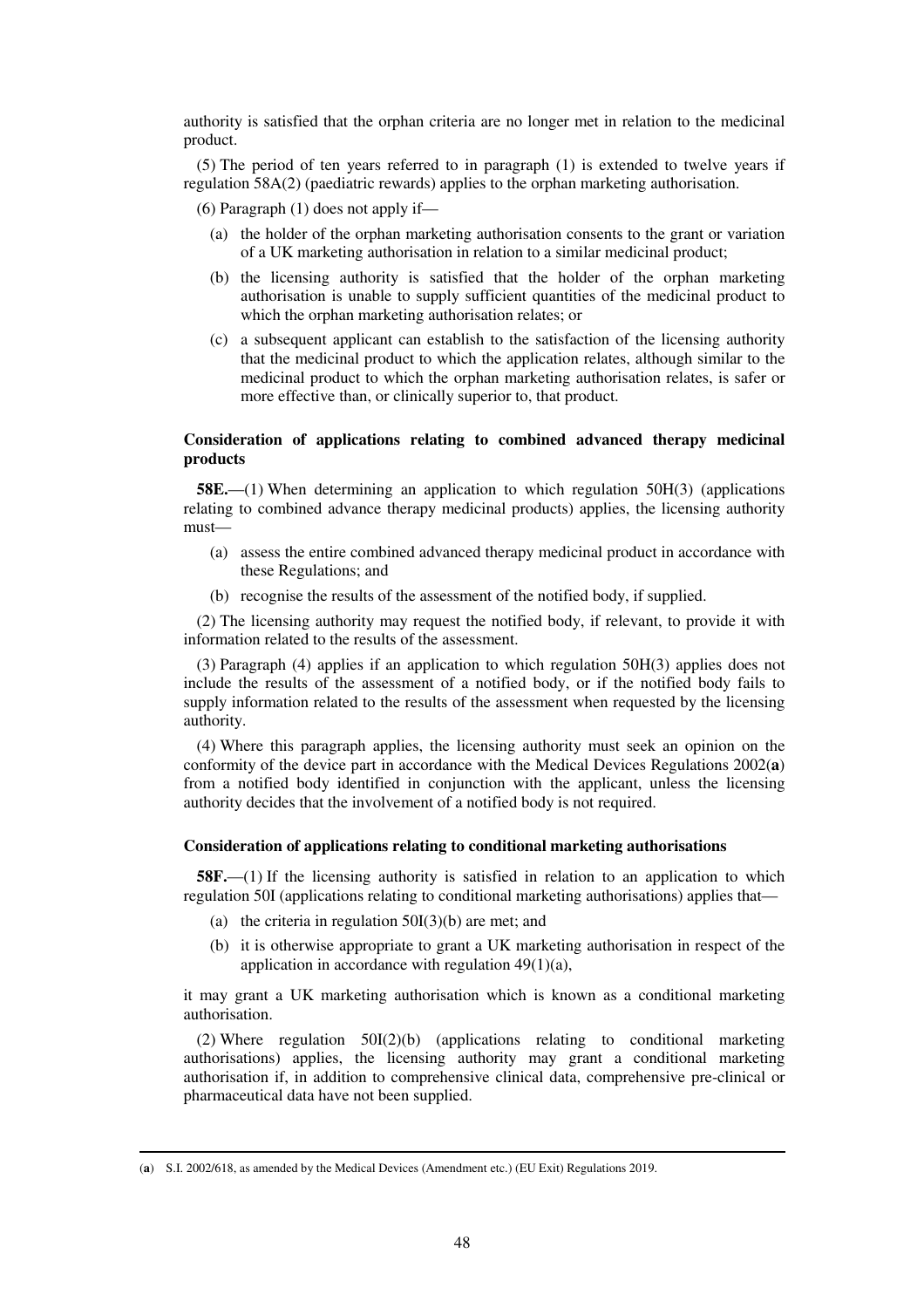(3) The licensing authority may, of its own motion, propose that a conditional marketing authorisation be granted if, having consulted the applicant for a UK marketing authorisation, it considers that the criteria in regulation  $50I(3)(b)$  are met.

(4) If the licensing authority grants a conditional marketing authorisation in relation to a medicinal product, it may at any time decide that it is appropriate to grant a UK marketing authorisation in relation to that product which is not a conditional marketing authorisation.

(5) If the licensing authority grants a conditional marketing authorisation, the product's summary of product characteristics and package leaflet must include a statement to that effect, and the summary of product characteristics must include the date on which the conditional marketing authorisation is due for renewal.

# **Consideration of applications in relation to medicinal products containing or consisting of genetically modified organisms**

**58G.**—(1) When determining an application for a UK marketing authorisation in relation to which regulation 50J (applications relating to medicinal products containing or consisting of genetically modified organisms) applies, the licensing authority must be satisfied that the application respects the environmental safety requirements laid down by Directive 2001/18/EC.

(2) In reaching its view under paragraph (1), the licensing authority must consult the bodies responsible for the giving of consent pursuant to the legislation referred to in regulation  $50J(2)(a)$ .".

# **Amendment of regulation 59 (conditions of UK marketing authorisation or parallel import licence: general)**

**65.**—(1) Regulation 59(**a**) is amended as follows.

- (2) For paragraph (3) substitute—
	- "(3) An obligation to conduct such studies as are referred to in paragraph  $(2)(f)$  must—
		- (a) be based on the delegated acts adopted pursuant to Article 22b of the 2001 Directive; and
		- (b) take into account the scientific guidance that applies under regulation 205B in relation to post-authorisation efficacy studies.".
- (3) After paragraph (3), insert—

"(3A) The Ministers may by regulations make provision specifying the situations in which post-authorisation efficacy studies may be required by virtue of the condition referred to in paragraph (2)(f).

(3B) Paragraph (3)(a) ceases to apply on the coming into force of regulations made under paragraph (3A).".

- (4) In paragraph (4), insert "UK" before "marketing authorisation".
- (5) After paragraph (4), insert—

"(4A) Where the application is one to which regulation 50A, 50E or 50F (applications to which paediatric-specific provisions apply) applies, the licensing authority must, if it considers that there is a particular cause for concern, grant the UK marketing authorisation subject to a condition that—

(a) a risk management system be set up comprising a set of pharmacovigilance activities and interventions designed to identify, characterise, prevent or minimise risks relating to medicinal products, including the assessment of the effectiveness of those interventions; or

<sup>(</sup>**a**) Regulation 59 was amended by S.I. 2014/1878.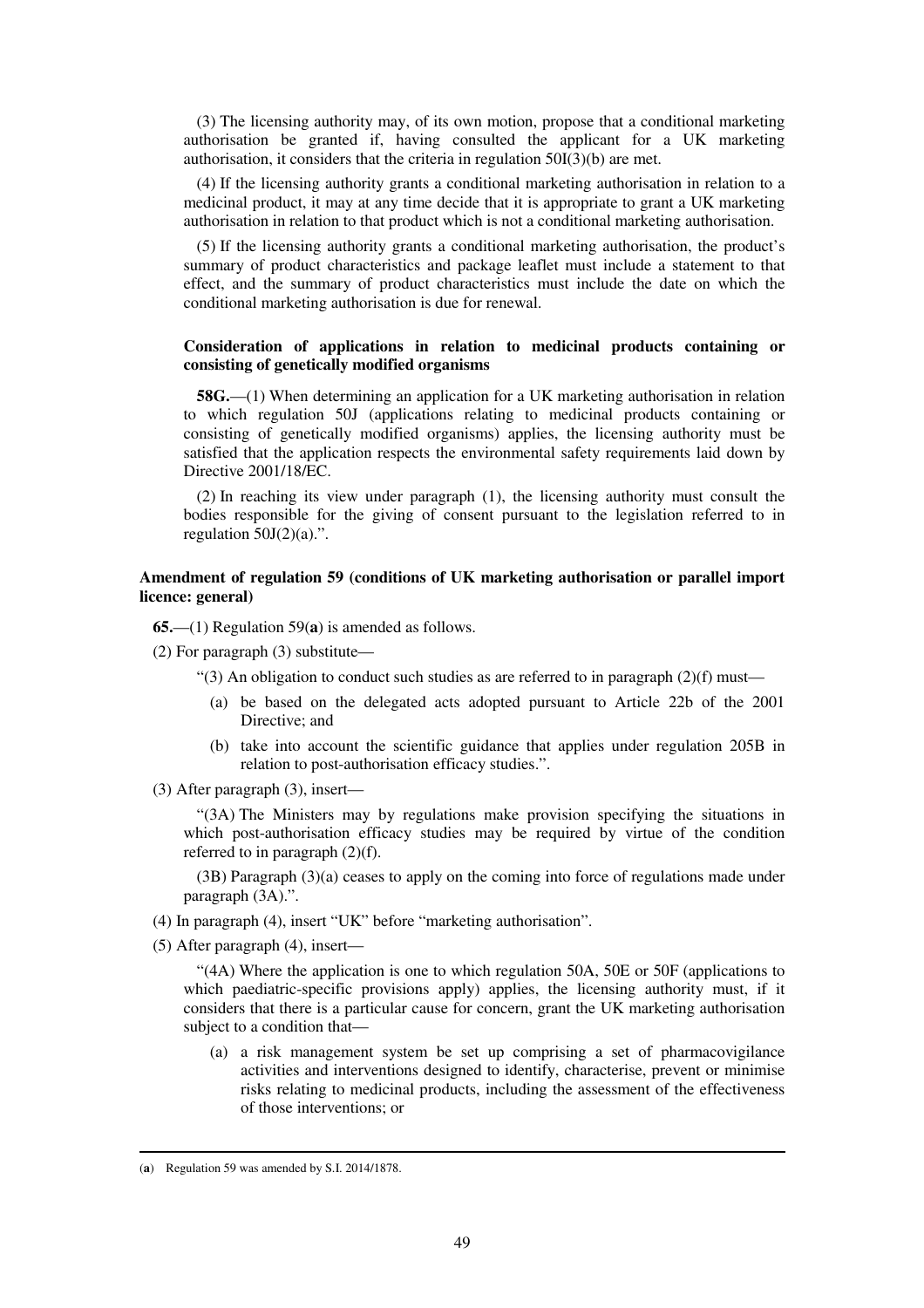(b) specific post-marketing studies be performed and submitted for review.

(4B) The licensing authority may request the holder to submit, in addition to the assessment required to be submitted pursuant to Part 9 of Schedule 12A (post-authorisation safety studies), a report assessing the effectiveness of any risk management system, and the results of any studies performed, in compliance with a condition imposed under paragraph (4A).

(4C) If the licensing authority grants a conditional marketing authorisation—

- (a) it must impose, as a condition of the conditional marketing authorisation, an obligation on the holder of the authorisation to complete ongoing studies, or to conduct new studies, with a view to confirming the that the positive therapeutic effects of the product outweigh the risks to the health of patients or the public associated with the product, and to provide the additional data referred to in regulation  $50I(3)(a)$ ;
- (b) it may impose, as a condition of the conditional marketing authorisation, an obligation on the holder of that authorisation in relation to collection of pharmacovigilance data.

(4D) If the licensing authority grants a UK marketing authorisation in relation to an advanced therapy medicinal product, it must, if it considers that there is a particular cause for concern, grant the UK marketing authorisation subject to a condition that—

- (a) a risk management system be set up which is designed to identify, characterise, prevent or minimise risks related to advanced therapy medicinal products, including an evaluation of the effectiveness of that system; or
- (b) that specific post-marketing studies be carried out and submitted for review by the licensing authority.

(4E) The licensing authority may request the holder to submit, in addition to the assessment required to be submitted pursuant to Part 9 of Schedule 12A, a report assessing the effectiveness of any risk management system, and the results of any studies performed, in compliance with a condition imposed under paragraph (4D).".

(6) Omit paragraph (5).

### **Amendment of regulation 60 (conditions of UK marketing authorisation: exceptional circumstances)**

**66.** In regulation 60, omit paragraph (9).

# **Insertion of new regulations 60A (condition as to the submitting of samples and other information to the appropriate authority)**

**67.** After regulation 60, insert—

# **"Condition as to the submitting of samples and other information to the appropriate authority**

**60A.**—(1) In this regulation—

"the appropriate authority" is to be construed in accordance with section  $57(7)$  of the Health and Social Care Act 2012(**a**);

"appropriate documentation", in relation to a sample of a batch submitted to the appropriate authority in accordance with the batch testing condition or pursuant to a notification under paragraph (12), means—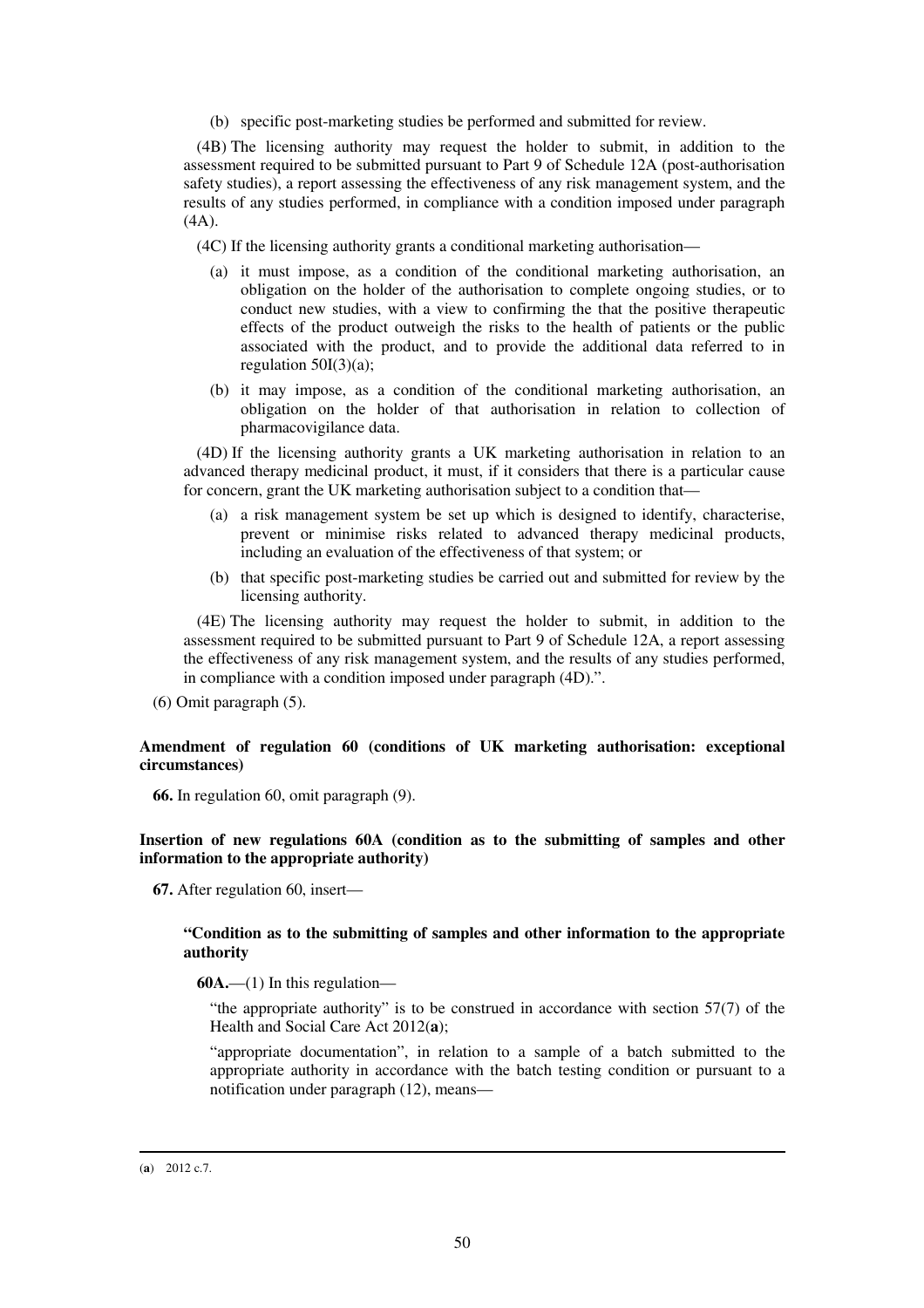- (a) any certificate issued by a laboratory in an approved country for batch testing and certification of biological medicinal products that relates to the sample of the batch submitted to the appropriate authority with that certificate; and
- (b) such other documentation as the appropriate authority notifies the holder of the UK marketing authorisation to which the sample relates that it requires;

"approved country list for batch testing and certification of biological medicinal products" means the list described in paragraph (5), and "approved country for batch testing and certification of biological medicinal products" means a country included in that list;

"the batch testing condition", in respect of a UK marketing authorisation, is a condition to the effect that, unless the batch testing exemption applies, the holder of the UK marketing authorisation—

- (a) must submit a sample from each batch of the medicinal product that is the subject of that authorisation to the appropriate authority, together with appropriate documentation; and
- (b) must not sell or supply, or offer to sell or supply, a medicinal product that forms part of that batch in the United Kingdom until the appropriate authority has examined—
	- (i) the sample from that batch,
	- (ii) the appropriate documentation, or
	- (iii) both that sample and that documentation,

and confirmed that it is satisfied that the batch is in conformity with the approved specifications in the UK marketing authorisation; and

"the batch testing exemption" means that—

- (a) a certificate has been issued by a laboratory in a country other than the United Kingdom;
- (b) an agreement has been made between that country and the United Kingdom (whether or not the agreement is solely with that country, a group of countries or an organisation of which that country is a part); and
- (c) that agreement is to the effect that the appropriate authority will recognise that certificate in respect of the batch of the medicinal product, in place of the appropriate authority's own examination of a sample from the batch, the appropriate documentation or both.

(2) The licensing authority may impose the batch testing condition in respect of a UK marketing authorisation for a medicinal product that is—

- (a) a live vaccine;
- (b) an immunological medicinal product used in the primary immunisation of infants or other groups at risk;
- (c) an immunological product used in public health immunisation programmes;
- (d) subject to paragraph (3), a new immunological product manufactured using new or altered kinds of technology or new for a particular manufacturer; or
- (e) derived from human blood or human plasma.

(3) If the licensing authority imposes a condition in respect of a UK marketing authorisation for a medicinal product of a kind mentioned in paragraph (2)(d), it must, in imposing that condition, specify a period of time for the duration of the condition.

(4) The appropriate authority must complete its examination of the sample for testing, the appropriate documentation or both (as the case may be) within the period of 60 days, beginning with the date on which the appropriate authority is in receipt of both the sample for testing, and the appropriate documentation.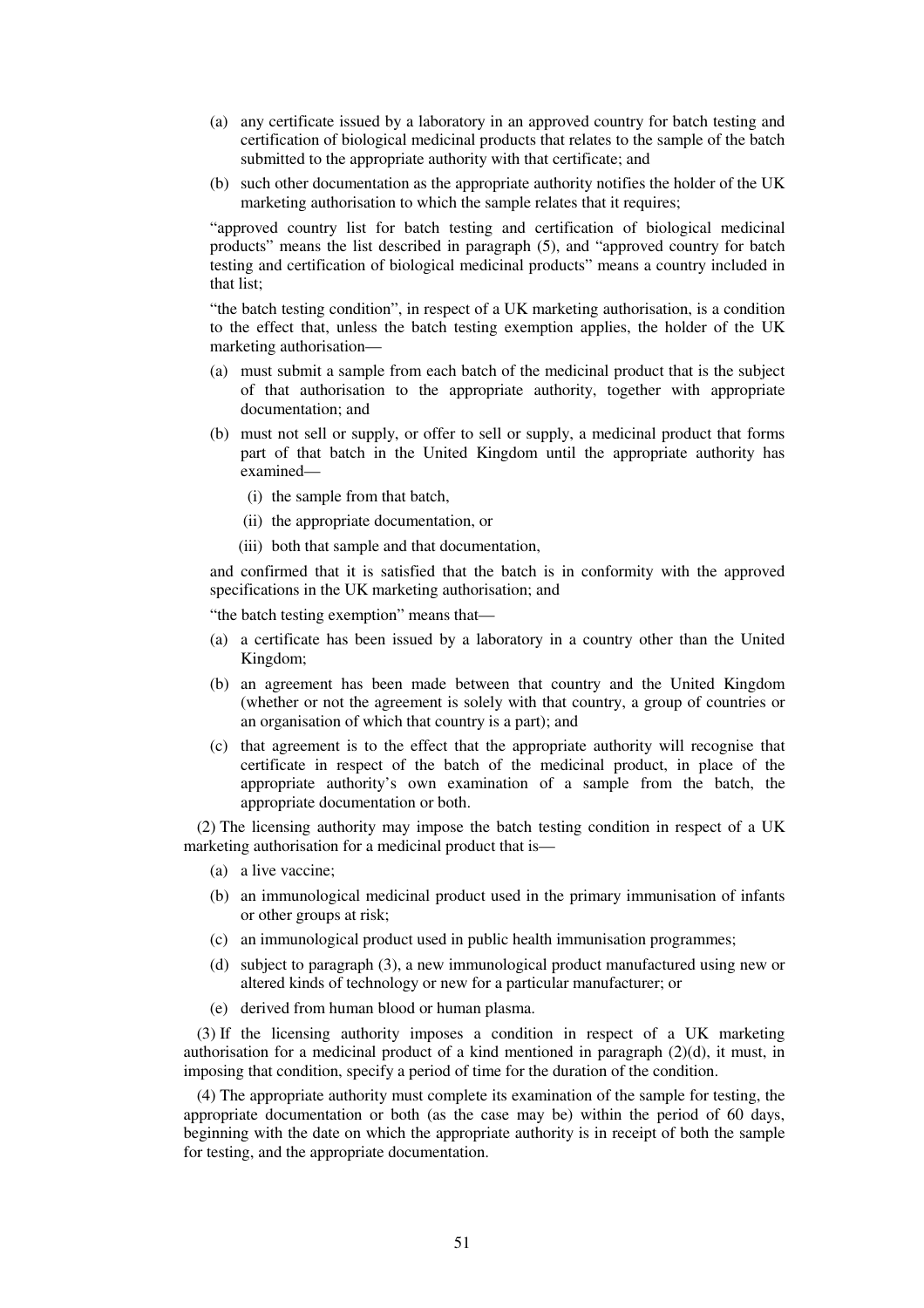(5) The appropriate authority must publish a list, to be known as the approved country list for batch testing and certification of biological medicinal products, specifying the countries that are approved for the purposes of the appropriate authority's assessment under paragraph (6).

(6) Where a holder of a UK marketing authorisation, in order to comply with the batch testing condition, submits appropriate documentation that includes a certificate issued by a laboratory in an approved country for batch testing and certification of biological medicinal products in respect of the batch, the appropriate authority must, in addition to any other factors it considers relevant, take that into account in determining whether the appropriate authority needs to undertake any further testing of the medicinal product submitted to it.

(7) In order to determine whether a country should be included in the approved country list for batch testing and certification of biological medicinal products, the appropriate authority may, in particular, take into account whether the relevant certification process in that country is based on testing performed under a quality assurance system that undergoes regular external assessment to ensure it meets an appropriate standard of competence for testing biological medicines.

(8) The appropriate authority must—

- (a) review the countries it has included in the approved country list for batch testing and certification of biological medicinal products to determine if it is still satisfied that the country should remain on that list, and if it is not so satisfied, remove that country from the list; and
- (b) undertake that review at least every three years beginning with the date on which that country is included in the list.

(9) The appropriate authority must—

- (a) publish a list of countries, or organisations, with whom the United Kingdom has an agreement for the purposes of the application of the batch testing exemption;
- (b) include in that list any conditions or restrictions in that agreement that affect the applicability of the batch testing exemption; and
- (c) update that list as soon as reasonably practicable if—
	- (i) the United Kingdom no longer has an agreement with a country or organisation included in the list,
	- (ii) any such agreement is amended, or
	- (iii) the United Kingdom enters in to a new agreement with a country or organisation.

(10) Where a holder of a UK marketing authorisation relies on the batch testing exemption in relation to a batch of a medicinal product, that holder must submit the certificate in respect of that batch to the licensing authority and the appropriate authority, and such other documentation as those authorities may notify that holder they require, before it sells or supplies, or offers to sell or supply, a medicinal product that forms part of that batch in the United Kingdom.

(11) Paragraph (12) applies where the appropriate authority considers that there are public health concerns in respect of a batch of a medicinal product ("the relevant batch") in relation to which the batch testing exemption would otherwise apply.

(12) Where this paragraph applies, the appropriate authority must, subject to paragraph (13), notify the holder of the UK marketing authorisation in respect of the relevant batch that it nevertheless requires that holder—

- (a) to submit a sample from the relevant batch to the appropriate authority, together with appropriate documentation; and
- (b) not to sell or supply, or to offer to sell or supply, a medicinal product that forms part of that batch in the United Kingdom until the appropriate authority has examined—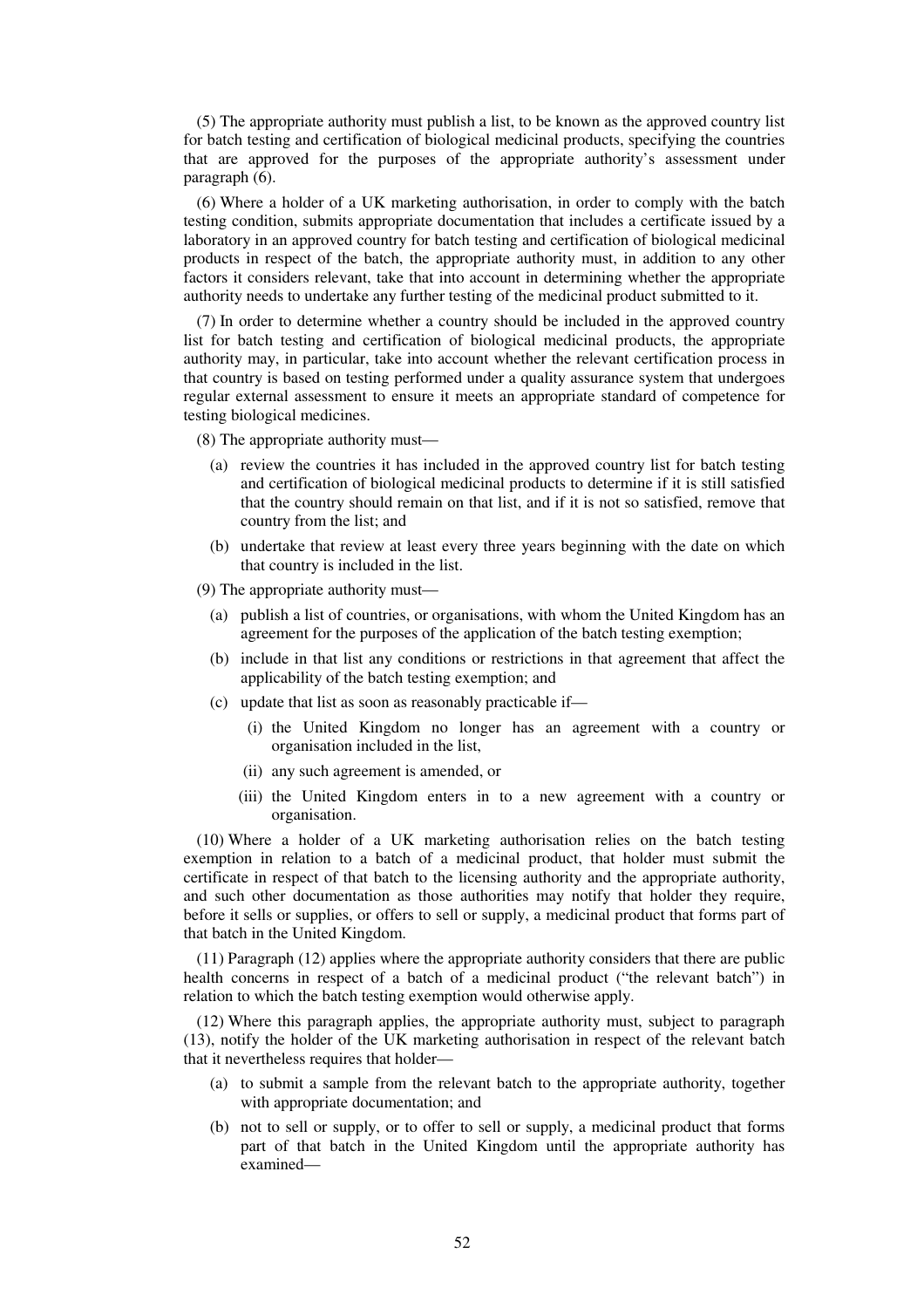- (i) the sample from that batch,
- (ii) the appropriate documentation, or
- (iii) both that sample and that documentation,

and confirmed that it is satisfied that the relevant batch is in conformity with the approved specifications in the UK marketing authorisation.

(13) The appropriate authority may only exercise its powers under paragraph (12) if the agreement made between the country in which the certificate was issued, and the United Kingdom (whether the agreement is solely with that country, a group of countries or an organisation of which that country is a part) provides for the relevant batch to be reexamined by the appropriate authority in the circumstances described in paragraph (11).".

### **Amendment of regulation 61 (conditions of UK marketing authorisation)**

**68.**—(1) Regulation 61 is amended as follows.

(2) For paragraph (4), substitute—

"(4) The obligation in this paragraph is—

- (a) to conduct a post-authorisation safety study; or
- (b) to comply with such other conditions or restrictions as the licensing authority considers essential for the safe and effective use of the medicinal product.".
- (3) For paragraph (6) substitute—

"(6) If concerns as described in paragraph (2) apply to more than one medicinal product, the licensing authority—

- (a) must, where the obligation is to conduct a post-authorisation safety study, encourage the UK marketing authorisation holders concerned to conduct a joint study; and
- (b) may, where the obligation is to comply with any other conditions or restrictions, encourage the UK marketing authorisation holders concerned to take co-ordinated action to comply with the conditions or restrictions.".
- (4) For paragraph (7) substitute—

"(7) The obligation under paragraph (5) must—

- (a) be based on the delegated acts adopted pursuant to Article 22b of the 2001 Directive; and
- (b) take into account the scientific guidance that applies under regulation 205B in relation to post-authorisation efficacy studies

(7A) The Ministers may by regulations make provision specifying the situations in which post-authorisation efficacy studies may be required by virtue of the obligation under paragraph (5).

(7B) Paragraph (7)(a) ceases to apply on the coming into force of regulations made under paragraph (7A).".

(5) Omit paragraph (13).

### **Amendment of regulation 64 (duties of licensing authority in connection with determination)**

**69.** In regulation 64(4)(d), for "established in accordance with Articles 21a, 22 and 22a of the 2001 Directive" substitute "imposed under regulations 59 to 61".

### **Obligation of licensing authority in case of change of classification**

**70.** After regulation 64, insert—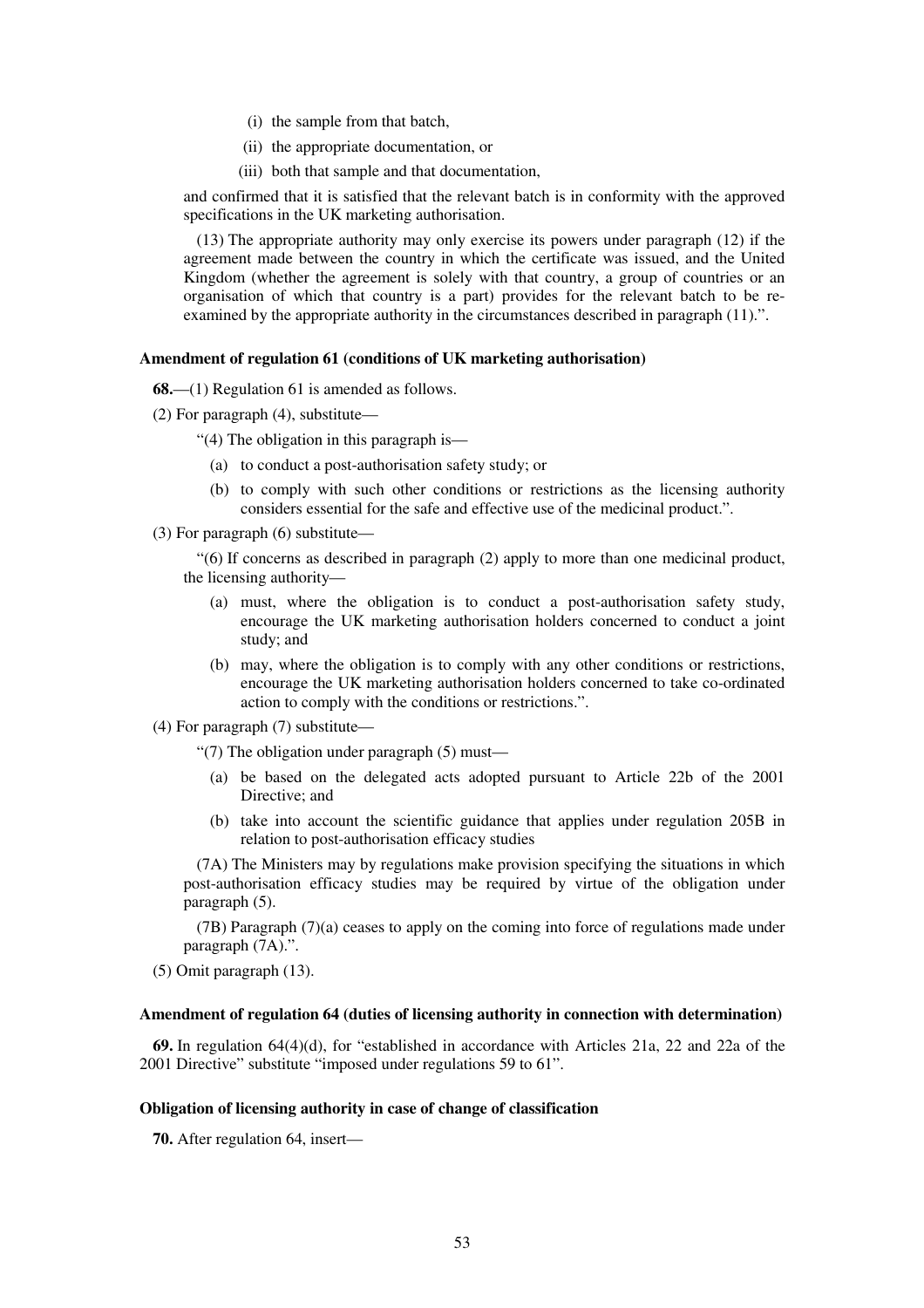#### "**Obligation of licensing authority in case of change of classification**

**64A.**—(1) In this regulation, "classification", in relation to a medicinal product, means the term of the product's UK marketing authorisation which determines the way in which the product is to be made available, as described in regulation 62(1).

(2) This regulation applies where—

- (a) the licensing authority grants or varies a UK marketing authorisation;
- (b) the grant or variation of the UK marketing authorisation involves a change of the classification of the medicinal product to which the authorisation relates; and
- (c) the application for the UK marketing authorisation or variation was supported by the results of significant pre-clinical tests or clinical trials relating to the proposed classification.

(3) Where this regulation applies, the licensing authority may not, for the period of one year beginning with the date on which the UK marketing authorisation was granted or varied, refer to the results of the tests or trials referred to in paragraph  $(2)(c)$  when examining an application by another applicant or UK marketing authorisation holder for a change of classification of the same kind as that to which the tests or trials relate.".

# **Amendment of regulation 65 (validity of UK marketing authorisation)**

**71.** In regulation 65(5) before sub-paragraph (a) insert—

"(za) regulation 65B;".

# **Validity of conditional marketing authorisation and variation of a UK marketing authorisation**

**72.** After regulation 65A(**a**), insert—

#### "**Validity of conditional marketing authorisation**

**65B**.—(1) A conditional marketing authorisation remains in force—

- (a) for an initial period of one year beginning with the date on which it is granted; and
- (b) if it is renewed in accordance with regulation 66B, for further periods of one year beginning with the date on which the renewal is granted.

(2) If an application for the renewal or further renewal of a conditional marketing authorisation is made in accordance with regulation 66B the authorisation remains in force until the licensing authority notifies the applicant of its decision on the application.

#### **Variation of a UK marketing authorisation**

**65C.**—(1) A UK marketing authorisation holder may apply to vary the authorisation.

(2) Any such application must be made in accordance with Schedule 10A.

(3) Schedule 10A does not apply to the transfer of a UK marketing authorisation from one person to another.

(4) The licensing authority may publish guidance on the details of the various categories of variations, on the operation of the procedures laid down in Schedule 10A, and on the documentation to be submitted pursuant to those procedures.

(5) Any guidance referred to in paragraph (4) must be regularly reviewed and, when necessary, updated.

<sup>(</sup>**a**) Regulation 65A was inserted by S.I. 2014/1878.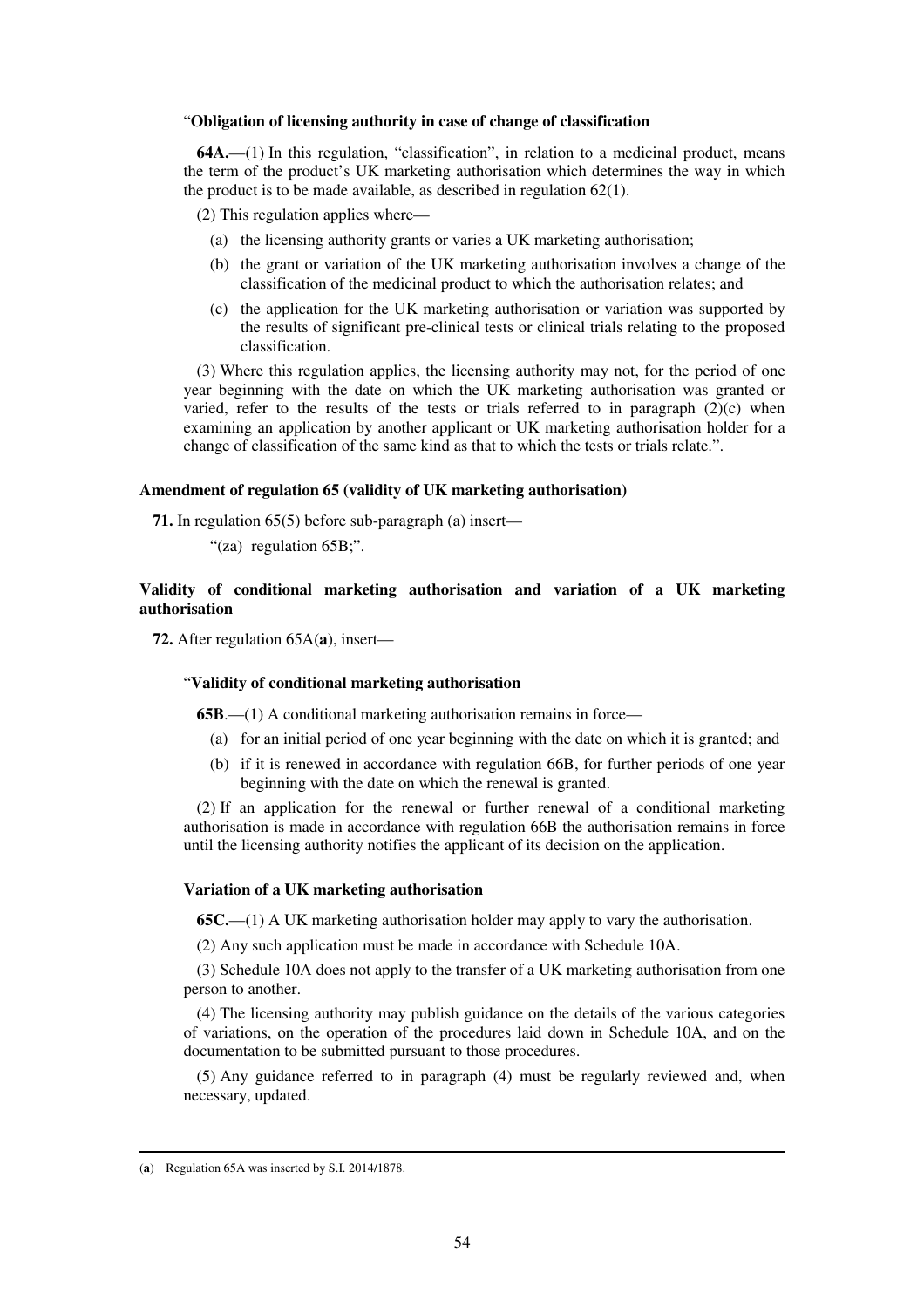(6) Unless replaced by guidelines published under paragraph (4), the guidelines published by the Commission under Article 4 of Regulation (EC) No 1234/2008(**a**) which applied immediately before exit day, insofar only as they concern applications under Chapter IIa of that Regulation, continue to apply to—

- (a) applications made under regulation 65C on or after exit day; or
- (b) applications made before exit day to which regulation 65C and Schedule 10A apply by virtue of Parts 3 and 5 of Schedule 33A.
- (7) The Ministers may by regulations amend Schedule 10A.".

### **Insertion of new Schedule 10A (variations to a UK marketing authorisation)**

**73.** Schedule 5 inserts a new Schedule 10A after Schedule 10.

### **Amendment of regulation 66 (application for renewal of authorisation)**

**74.** In regulation 66(2), for "European Union" substitute "United Kingdom".

#### **Amendment of regulation 66A (application for renewal of a parallel import licence)**

**75.** In regulation 66A(2)(**b**), for "European Union" substitute "United Kingdom".

### **Renewal of conditional marketing authorisation**

**76.** After regulation 66A, insert—

#### "**Renewal of conditional marketing authorisation**

**66B.**—(1) The licensing authority may renew a conditional marketing authorisation in relation to an application made to it by the holder of the authorisation.

(2) The application must be made at least six months before the date on which the conditional marketing authorisation is due to expire.

(3) The application must include an interim report on the fulfilment of the obligations to which the conditional marketing authorisation is subject.

(4) When considering an application under paragraph (1), the licensing authority must consider whether—

- (a) the positive therapeutic effects of the product continue to outweigh the risks to the health of patients and the public associated with the product; and
- (b) the obligations referred to in regulation 59(4C) and any time limits for their fulfilment remain appropriate, modifying or removing them if necessary.

(5) The provisions of regulation  $66(2)$ ,  $(3)$ ,  $(4)$ ,  $(6)$  and  $(8)$  apply to an application for renewal of a conditional marketing authorisation.".

### **Amendment of regulation 68 (revocation, variation and suspension of UK marketing authorisation or parallel import licence)**

**77.**—(1) Regulation 68(**c**) is amended as follows.

(2) In paragraph (5), after "exceptional circumstances)", insert ", regulation 60A (conditions as to testing of samples by the appropriate authority)".

<sup>(</sup>**a**) The guidelines are available at: https://www.gov.uk/guidance/eu-guidance-documents-referred-to-in-the-human-medicinesregulations-2012 and a hard copy may be obtained from the Medicines and Healthcare products Regulatory Agency at the address given in the Explanatory Note.

<sup>(</sup>**b**) Regulation 66A was inserted by S.I. 2014/1878.

<sup>(</sup>**c**) Regulation 68 was amended by S.I. 2013/1855 and 2014/1878.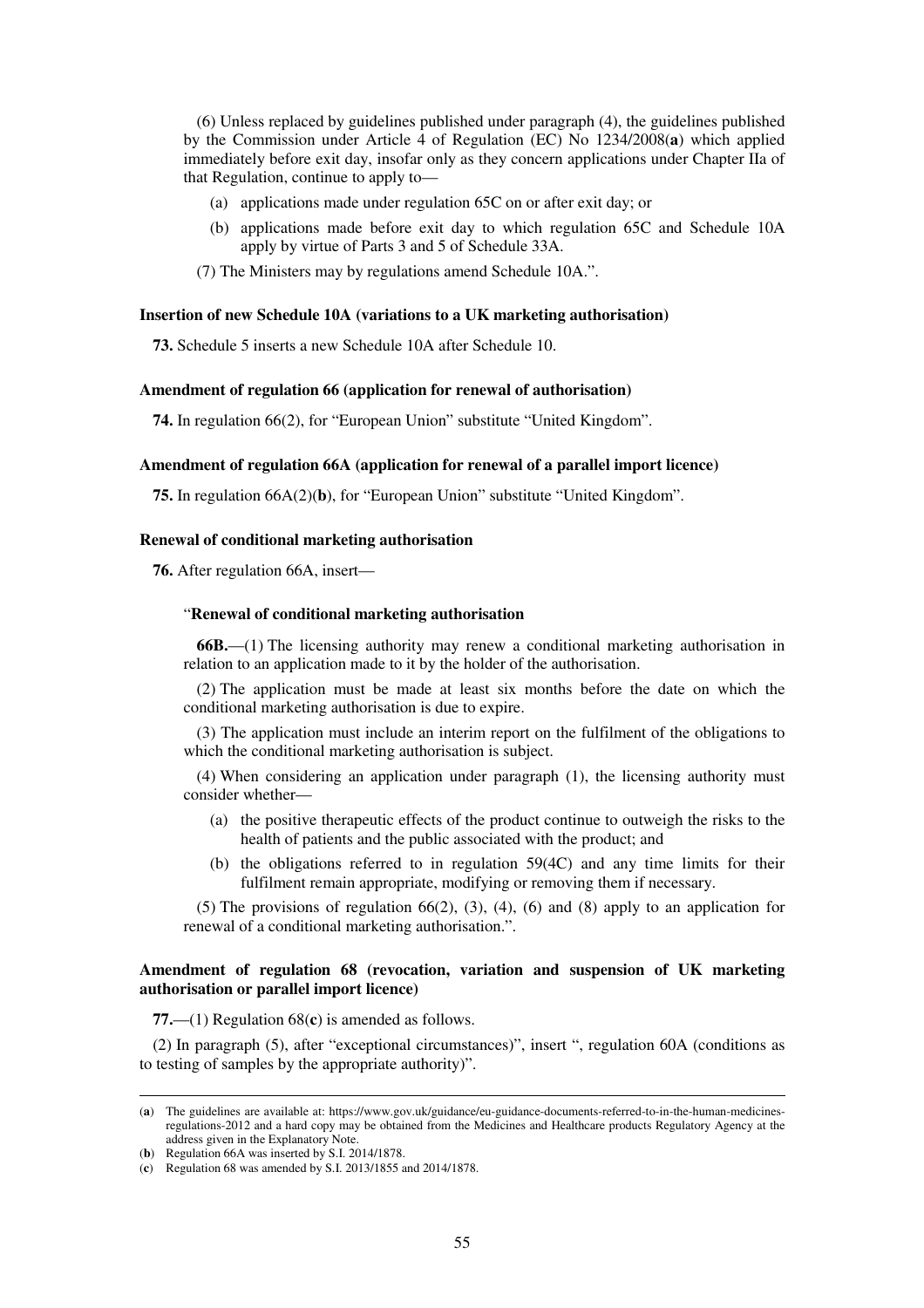$(3)$  In paragraph  $(7)$ —

- (a) after "authorisation" insert "or licence"; and
- (b) for "European Union" substitute "United Kingdom".

(4) In paragraph (8)(b), for "states other than EEA states" substitute "countries other than approved countries for import".

(5) Omit paragraph (9).

- (6) In paragraph (10)—
	- (a) in sub-paragraph (a) for "authorisation; or" substitute "authorisation or licence."; and
	- (b) omit sub-paragraph (b).
- (7) In paragraph (11)(a), after authorisation insert "or licence".
- (8) After paragraph (11A), insert—

"(11B) Condition L is that the licensing authority thinks that the term of the authorisation which specifies the way in which the product is to be made available, as described in regulation 62(1), is incorrect.

(11C) Condition M is that, in respect of a parallel import licence, the UK marketing authorisation in respect of the medicinal product that was specified in the application for that licence under paragraph 4 of Schedule 8A, has been varied, suspended or revoked by the licensing authority under this regulation.

(11D) Condition N is that, in respect of a parallel import licence, the licensing authority is no longer satisfied that the product is essentially similar to a product that has been granted a UK marketing authorisation.

(11E) The licensing authority may not exercise its powers under paragraph (1) by virtue of the condition in paragraph (11D)—

- (a) before the end of the period of one year beginning with exit day; and
- (b) in any event, in a way that prevents the import of any medicinal product in respect of which a qualified person undertook the certification referred to in Article 51(3) of the 2001 Directive before exit day.

(11F) Condition O is that the licensing authority thinks that a variation of a UK marketing authorisation is necessary as a result of the submission of the results of a study by the holder of that authorisation under regulation 78A(14).".

- (9) In paragraph (12)—
	- (a) after "UK marketing authorisation", insert "or parallel import licence"; and
	- (b) after "an authorisation" insert "or licence".
- (10) Omit paragraph (13).

### **Amendment of regulation 69 (suspension of use etc of relevant medicinal product)**

**78.** In regulation 69(**a**), omit paragraph (10).

# **Omission of regulation 70 (authorisations granted under Chapter 4 of Title III of the 2001 Directive**

**79.** Omit regulation 70.

-

#### **Amendment of regulation 71 (withdrawal of medicinal product from the market)**

**80.**—(1) Regulation 71(**b**) is amended as follows.

<sup>(</sup>**a**) Regulation 69 was amended by S.I. 2014/1878.

<sup>(</sup>**b**) Regulation 71 was amended by S.I. 2014/1878.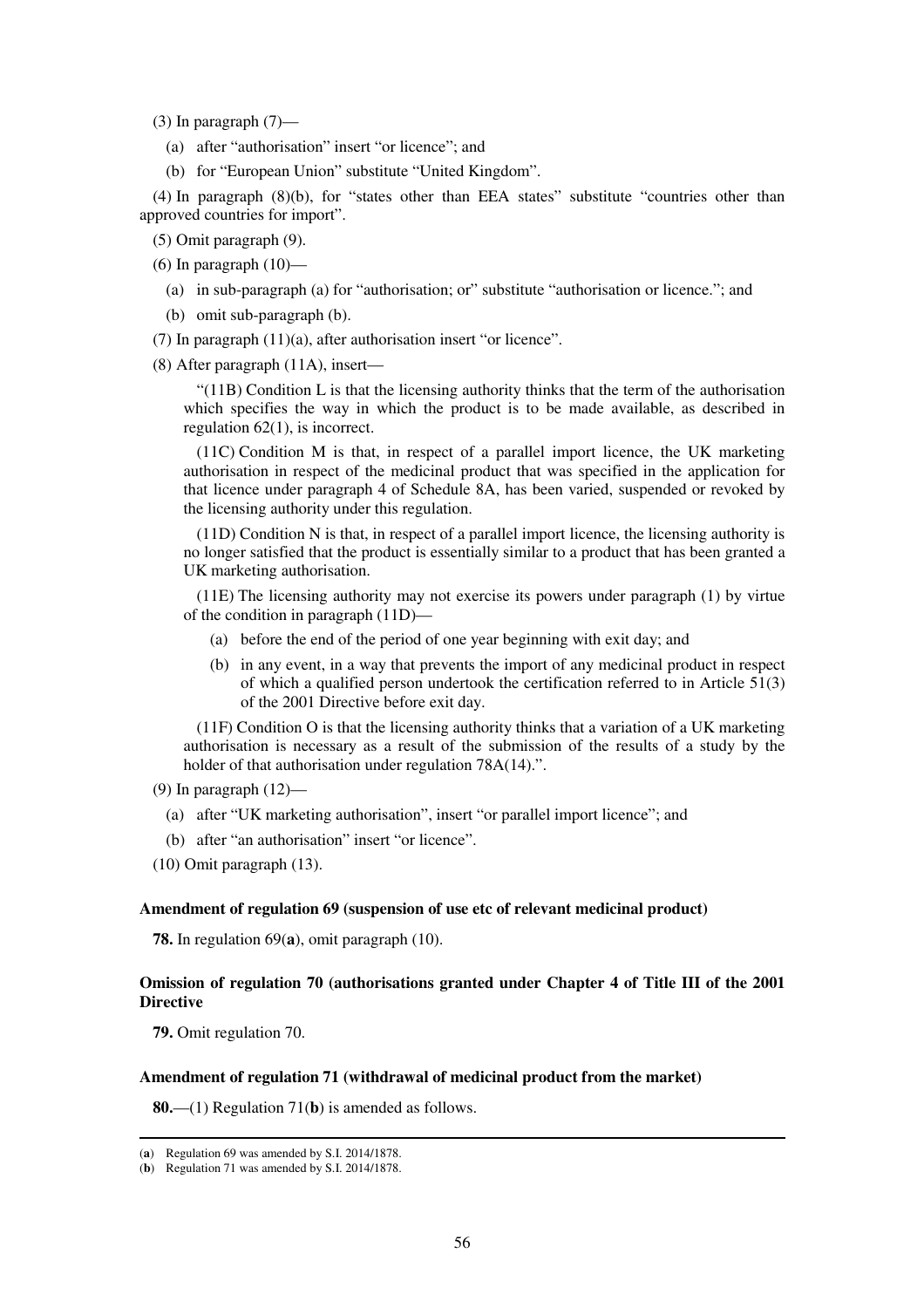$(2)$  In paragraph  $(1)$ —

(a) for sub-paragraph (a) substitute—

"(a) under regulation 68 the licensing authority revokes or suspends a UK marketing authorisation or parallel import licence; or"; and

- (b) in sub-paragraph (b)—
	- (i) omit "or Article 20(4) of Regulation (EC) No 726/2004"; and
	- (ii) insert "UK" before "marketing authorisation".

#### **Amendment of regulation 72 (sale etc of suspended medicinal product)**

**81.** In regulation 72(1) omit "or 70(2) or Article 29(4) of Regulation (EC) No 726/2004".

### **Amendment of regulation 73 (obligation to notify placing on the market etc)**

**82.**—(1) Regulation 73(**a**) is amended as follows.

(2) In paragraph (5A)(c), for "third country" substitute "country other than the United Kingdom".

(3) Omit paragraph (5C).

### **Amendment of regulation 75 (obligation to provide information relating to safety etc)**

**83.** In regulation 75(5)(**b**)—

(a) for sub-paragraph (a) substitute—

"(a) in a country other than the United Kingdom;" and

(b) in sub-paragraph (b), insert "UK" before "marketing authorisation".

### **Amendment of regulation 76 (obligation in relation to product information)**

**84.** In regulation 76(2)(**c**) for the words from "European medicines web-portal" to the end, substitute "the UK web-portal established in accordance with regulation 203(1)."

#### **Amendment of regulation 77 (record-keeping obligations)**

**85.** In regulation 77, insert "UK" before "marketing authorisation".

### **Amendment of regulation 78 (obligation to ensure appropriate and continued supplies)**

**86.** In regulation 78, insert "UK" before "marketing authorisation".

# **Post authorisation requirements in relation to UK marketing authorisations with paediatric aspects and advanced therapy medicinal products**

**87.** After regulation 78, insert—

# "**Post authorisation requirements in relation to UK marketing authorisations to which paediatric specific provisions apply**

**78A.**—(1) Paragraph (2) applies where—

<sup>(</sup>**a**) Regulation 73 was amended by S.I. 2013/2593: regulation 3 inserted sub-paragraphs (5A) to (5C).

<sup>(</sup>**b**) Regulation 75 was amended by S.I. 2014/1878.

<sup>(</sup>**c**) Regulation 76 was amended by S.I. 2014/1878.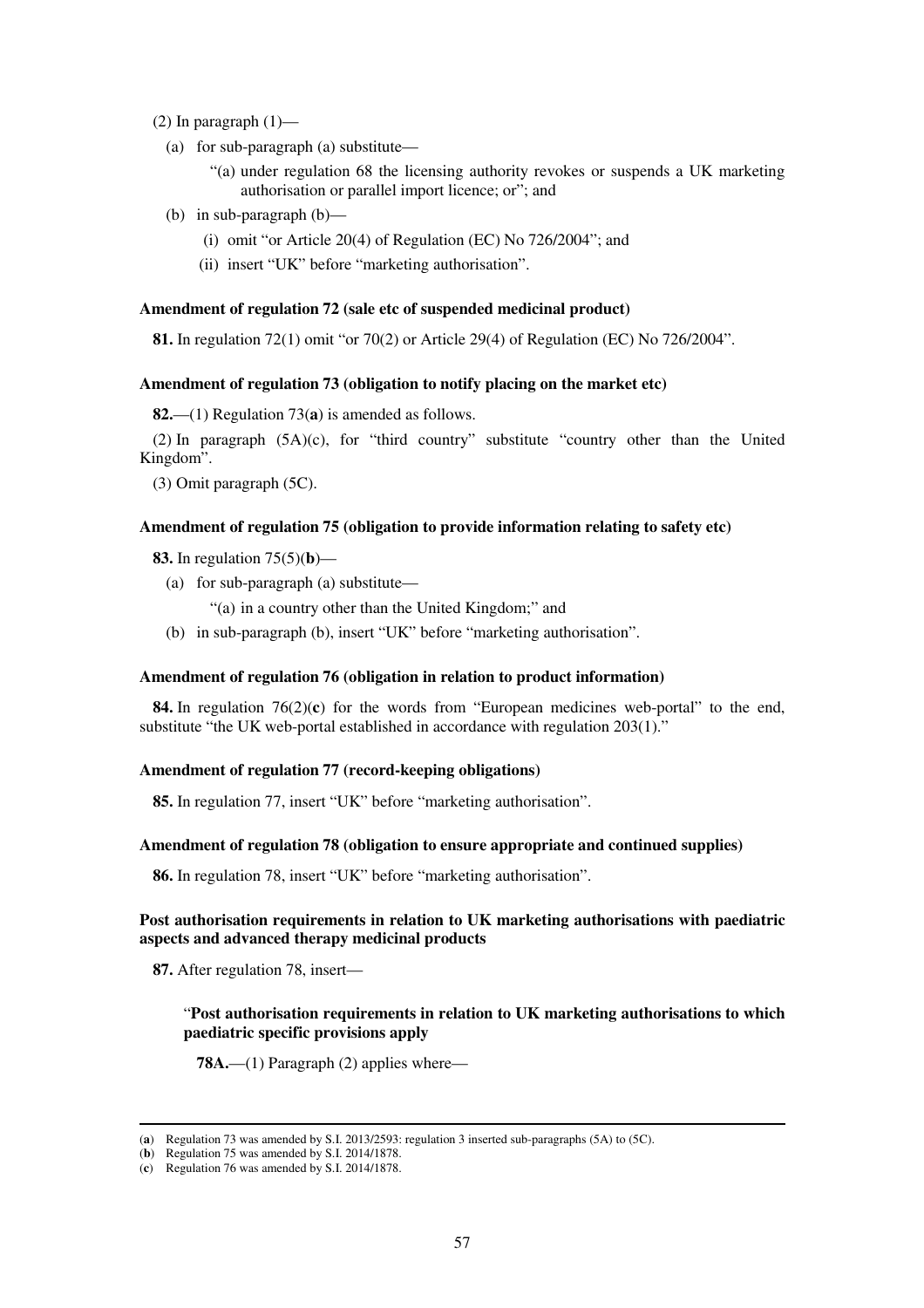- (a) a holder of a UK marketing authorisation intends to discontinue supply of the product to which that authorisation relates;
- (b) the holder of the authorisation benefited from a reward or incentive under regulation 58A(3) or (8) or 58D(5) in relation to the product; and
- (c) the period of protection provided pursuant to those regulations has expired.
- (2) Where this paragraph applies, the holder of the UK marketing authorisation must—
	- (a) either—
		- (i) transfer the UK marketing authorisation to another person who has declared an intention to continue to supply the product; or
		- (ii) allow such a person to use the pharmaceutical, pre-clinical and clinical documentation contained in the file on that product in accordance with regulation 56; and
	- (b) notify the licensing authority of its intention to cease to supply the product before the beginning of the period of six months ending immediately before the day on which the holder does so.
- (3) Paragraph (4) applies to the holder of a UK marketing authorisation if—
	- (a) that authorisation includes a paediatric indication following completion of an agreed paediatric investigation plan; and
	- (b) the product was placed on the market for other indications before that holder obtained that paediatric indication.

(4) Where this paragraph applies, the holder of the UK marketing authorisation must place the product on the market taking account of the paediatric indication before the end of the period of two years beginning immediately after the day on which the paediatric indication is authorised.

(5) Paragraph (6) applies if—

- (a) a decision by the licensing authority in respect of a paediatric investigation plan is addressed to a person ("PIP sponsor"); and
- (b) the plan refers to clinical trials carried out in a country other than the United Kingdom ("non-UK clinical trials").

(6) Where this paragraph applies, the PIP sponsor must send to the licensing authority the details set out in Article 11 of the Clinical Trials Directive in relation to the non-UK clinical trials within whichever is the later of—

- (a) the period of one month beginning after the day on which the decision was received; or
- (b) the period of one month beginning after the day on which the necessary permission to conduct the clinical trial was received from the competent authorities in the country where the clinical trial is to take place.

(7) Where paragraph (6) applies, the PIP sponsor must submit the results of those clinical trials to the licensing authority within the period of twelve months beginning with the day on which the last of those trials ended, subject to paragraph (8).

(8) Paragraph (7) does not apply in the case of a clinical trial which forms part of a paediatric study to which paragraph (12) applies.

(9) Paragraph (10) applies in relation to the sponsor of a paediatric clinical trial in the United Kingdom in respect of a medicinal product if—

- (a) the product has a UK marketing authorisation but the sponsor is not the holder of the authorisation; or
- (b) the product does not have a UK marketing authorisation.

(10) Where this paragraph applies, the sponsor of the clinical trial must submit the results of the trial to the licensing authority within the period of twelve months beginning with the day on which the trial ended.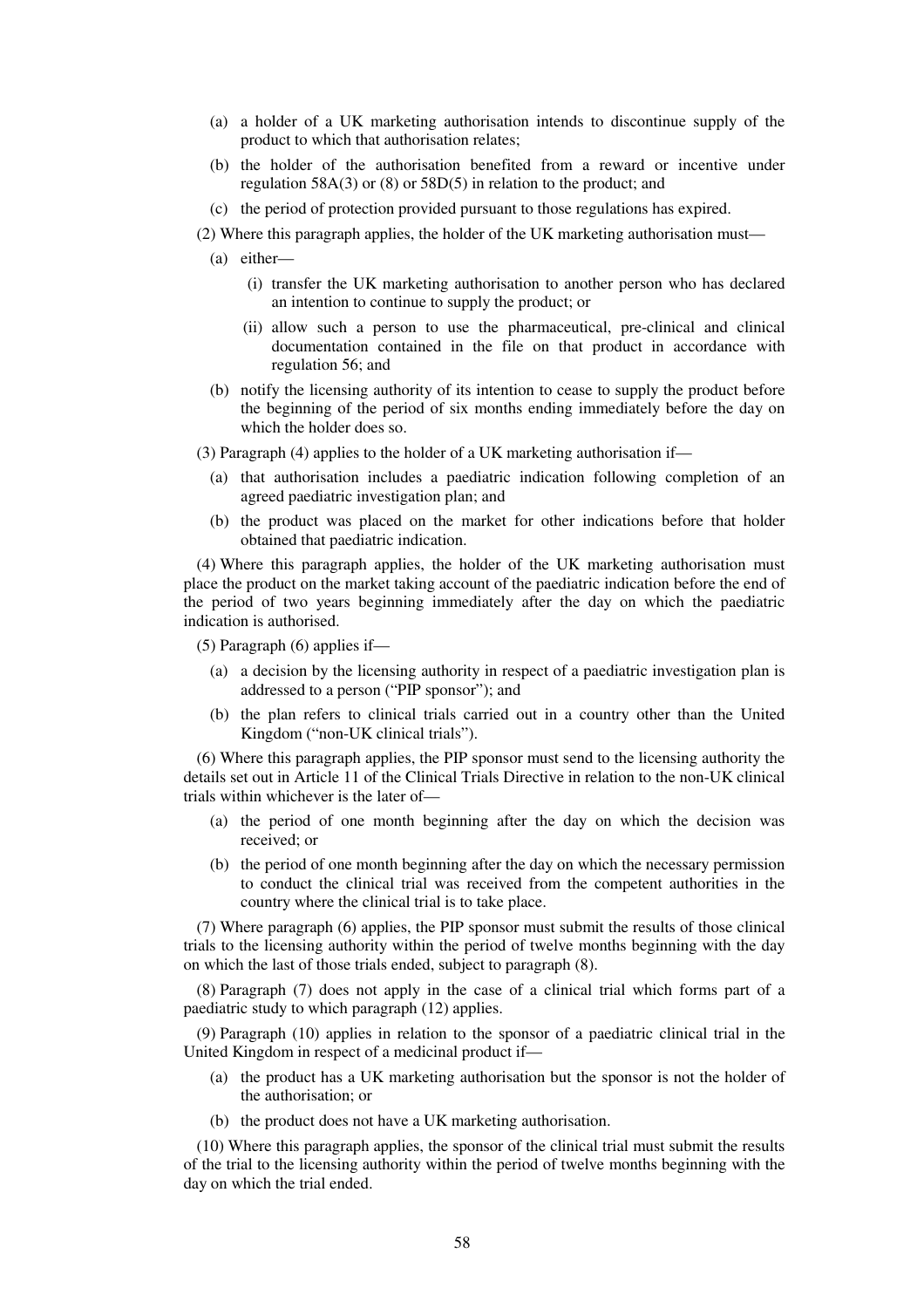(11) Paragraph (12) applies in relation to the holder of a UK marketing authorisation who sponsors a paediatric clinical trial in respect of the medicinal product to which that authorisation relates.

(12) Where this paragraph applies, the holder of the UK marketing authorisation must submit the results of the trial to the licensing authority within the period of six months beginning with the day on which the trial ended.

(13) Paragraph (14) applies in relation to the holder of a UK marketing authorisation who sponsors a study which involves the use in the paediatric population of a medicinal product to which that UK marketing authorisation relates, irrespective of whether or not—

- (a) the studies are conducted in accordance with an agreed paediatric investigation plan; or
- (b) the marketing authorisation holder intends to apply for a marketing authorisation for a paediatric indication in relation to the product.

(14) Where this paragraph applies, the holder of the UK marketing authorisation must submit the results of the study to the licensing authority within the period of six months beginning with the day on which the study ended.

(15) Where the licensing authority has granted a deferral of the initiation or completion of some or all of the measures set out in a paediatric investigation plan, in accordance with regulation 50C, the person to whom that decision was addressed must submit to the licensing authority an annual report providing an update on progress with the paediatric studies to which the deferral relates.

(16) The first report referred to in paragraph (15) must be submitted within the period of twelve months beginning with the date on which the licensing authority granted the deferral.

### **Post authorisation requirements in relation to UK marketing authorisations for advanced therapy medicinal products**

**78B.**—(1) The holder of a UK marketing authorisation in respect of an advanced therapy medicinal product must—

- (a) establish and maintain a system ensuring that the individual product and its starting raw materials, including all substances coming into contact with the cells or tissues it may contain, can be traced through the sourcing, manufacturing, packaging, storage, transport and delivery to the hospital, institution or private practice where the product is used;
- (b) where the product contains human tissues or cells, ensure that the traceability system is complementary to and compatible with requirements imposed pursuant to—
	- (i) as regards gametes and embryos, sections 12(3), and 33A to 33D of, and paragraph 1 of Schedule 3A to, the Human Fertilisation and Embryology Act 1990(**a**),
	- (ii) as regards blood cells, regulations 8, 9(e) and 14 of the Blood Safety and Quality Regulations 2005(**b**), and
	- (iii) as regards other cells and tissues, regulations 13 and 16 of, and paragraph 1 of Schedule 2 to, the Human Tissue (Quality and Safety for Human Application) Regulations 2007(**c**);

<sup>(</sup>**a**) 1990 c. 37. Sections 33A to 33D were inserted by the Human Fertilisation and Embryology Act 2008, c. 22.

<sup>(</sup>**b**) S.I. 2005/50. It was amended by S.I. 2005/1098 and 2898, 2006/2013, 2007/604, 2008/525 and 941, 2009/372 and 3307, 2010/554, 2016/604, 2017/1320 and 2018/231.

<sup>(</sup>**c**) S.I. 2007/1523.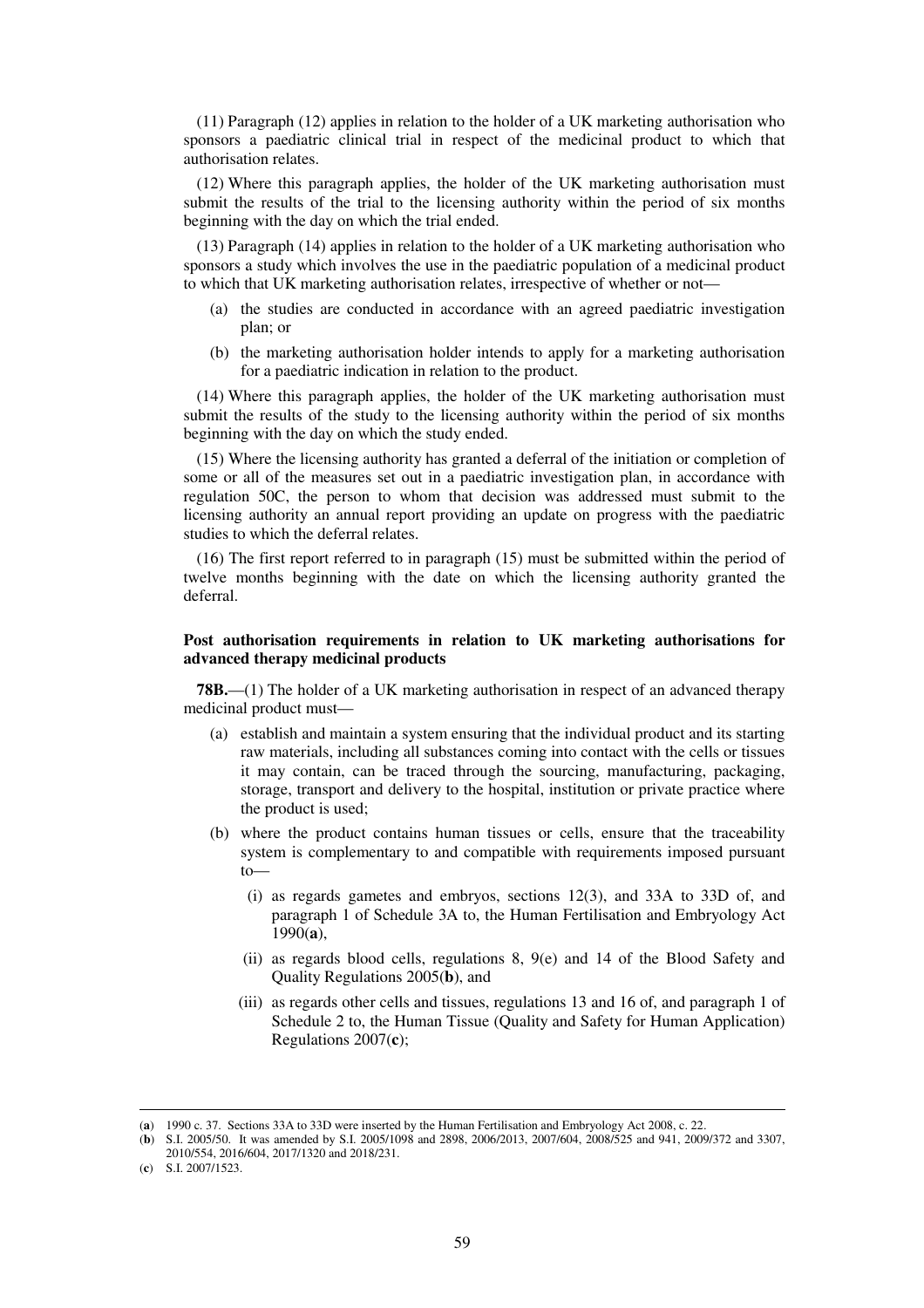- (c) keep the data referred to in paragraph (a) for a minimum of 30 years after the expiry of the date of the product, or longer if required by the licensing authority as a term of the UK marketing authorisation; and
- (d) in the event of the UK marketing authorisation holder's bankruptcy or liquidation occurring within the period of time for which that holder is required to keep the data referred to in paragraph (a), transfer that data to another person or the licensing authority.

(2) The holder of a UK marketing authorisation who is subject to the obligations in paragraph (1) remains subject to them even if the UK marketing authorisation is suspended or revoked."

# **Omission of regulation 79 (failure to provide information on marketing authorisations to EMA)**

**88.** Omit regulation 79.

### **Amendment of regulation 80 (urgent safety restrictions)**

**89.**—(1) Regulation 80 is amended as follows.

(2) In the introductory words, insert "UK" before "marketing authorisation".

(3) In sub-paragraph (a) for "or the European Commission in accordance with Article 22(1) of Regulation (EC) No 1234/2008"substitute "in accordance with paragraph 14(1) of Schedule 10A".

(4) In sub-paragraph (b) from "or the European Commission" to the end substitute "in accordance with paragraph 14(3) of Schedule 10A; or".

(5) For sub-paragraph (c) substitute—

- "(c) fails to submit an application for variation of the UK marketing authorisation to the licensing authority in accordance with paragraph 14(4) of Schedule 10A before the end of the period of fifteen days beginning with the day after—
	- (i) the taking under paragraph 14(1) of Schedule 10A or, as the case may be,
	- (ii) the imposition under paragraph 14(3) of that Schedule,
	- of an urgent safety restriction.".

# **Omission of regulations 81 to 94 (offences relation to EU marketing authorisations)**

**90.** Omit regulations 81 to 94(**a**).

### **Omission of regulation 94A (offences relating to Commission Regulation 2016/161)**

**91.** Omit regulation 94A(**b**).

### **Amendment of regulation 95 (offences in connection with application)**

**92.**—(1) Regulation 95 is amended as follows.

- (2) In the introductory words, insert "UK" before "marketing authorisation".
- (3) Omit sub-paragraphs (c) and (d).

### **Amendment of regulation 96 (provision of misleading information)**

**93.**—(1) Regulation 96(**c**) is amended as follows.

<sup>-</sup>(**a**) Regulation 82 was previously amended by S.I. 2013/2593 and regulation 84 was amended by S.I. 2013/1855.

<sup>(</sup>**b**) Regulation 94A was inserted by S.I. 2019/62.

<sup>(</sup>**c**) Regulation 96 was amended by S.I. 2014/1878.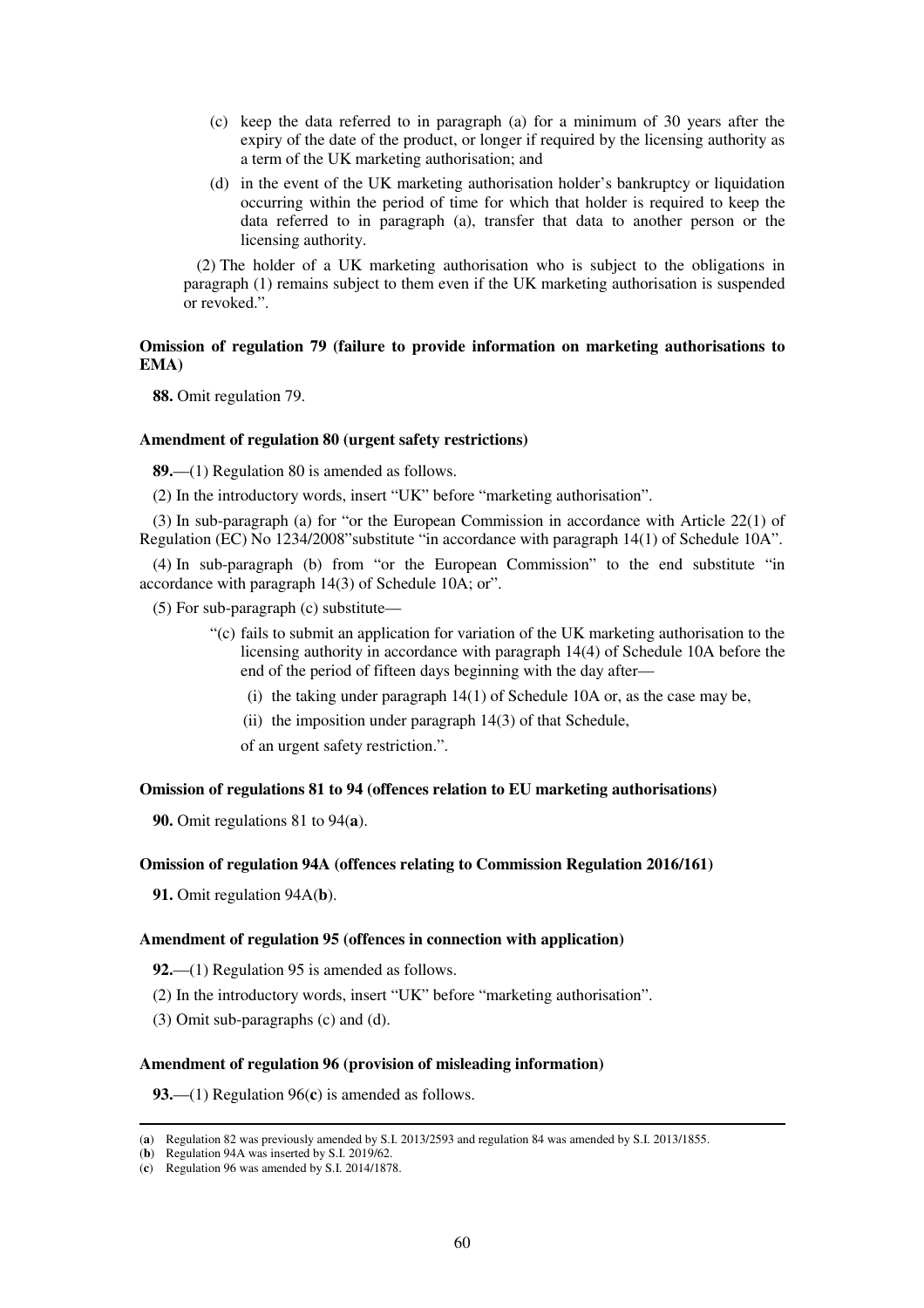$(2)$  In paragraph  $(1)$ —

- (a) insert "UK" before "marketing authorisation"; and
- (b) omit sub-paragraphs (b) and (c).

(3) In paragraph (2), for "these Regulations; or" to the end substitute "these Regulations.".

# **Amendment of regulation 97 (breach of pharmacovigilance condition)**

**94.**—(1) Regulation 97(**a**), is amended as follows.

(2) In each place where it occurs—

- (a) for "a marketing authorisation" substitute "a UK marketing authorisation"; and
- (b) for "the marketing authorisation" substitute "the UK marketing authorisation".

(3) In paragraph (2), after "exceptional circumstances)" insert ", regulation 60A (condition as to the testing of samples by the appropriate authority)".

# **Amendment of regulation 98 (general offence of breach of Part 5)**

**95.** In regulation 98(2)(a), insert "UK" before "marketing authorisation".

# **Amendment of regulation 99 (penalties)**

**96.**—(1) Regulation 99 is amended as follows.

(2) In paragraph (1), omit "other than a breach of regulation 79 (failure to provide information on marketing authorisation to EMA)".

(3) Omit paragraph (2).

# **Amendment of regulation 101 (defences)**

**97.**—(1) Regulation 101(**b**) is amended as follows.

(2) In paragraph (1), insert "UK" before "marketing authorisation".

(3) In paragraph (3), for "any of regulations 88 to 93," substitute "either of regulations".

# PART 6

# Amendment of Part 6 (certification of homoeopathic products)

# **Amendment of regulation 102 (regulation-making power to amend regulation 102(4) to (6))**

**98.** In regulation 102 (application of Part 6), at the end insert—

"(7) The Ministers may by regulations amend paragraphs  $(4)$  to  $(6)$ .

(8) The Ministers may only exercise the power in paragraph (7) if they consider that it is necessary to do so because of new scientific evidence.".

### **Amendment of regulation 103 (application for certificate of registration)**

**99.**—(1) Regulation 103 is amended as follows.

(2) In paragraph (4), for "European Union" substitute "United Kingdom".

(3) In paragraph (8)—

<sup>(</sup>**a**) Regulation 97 was substituted by S.I. 2014/1878.

<sup>(</sup>**b**) Regulation 101 was amended by S.I. 2014/1878.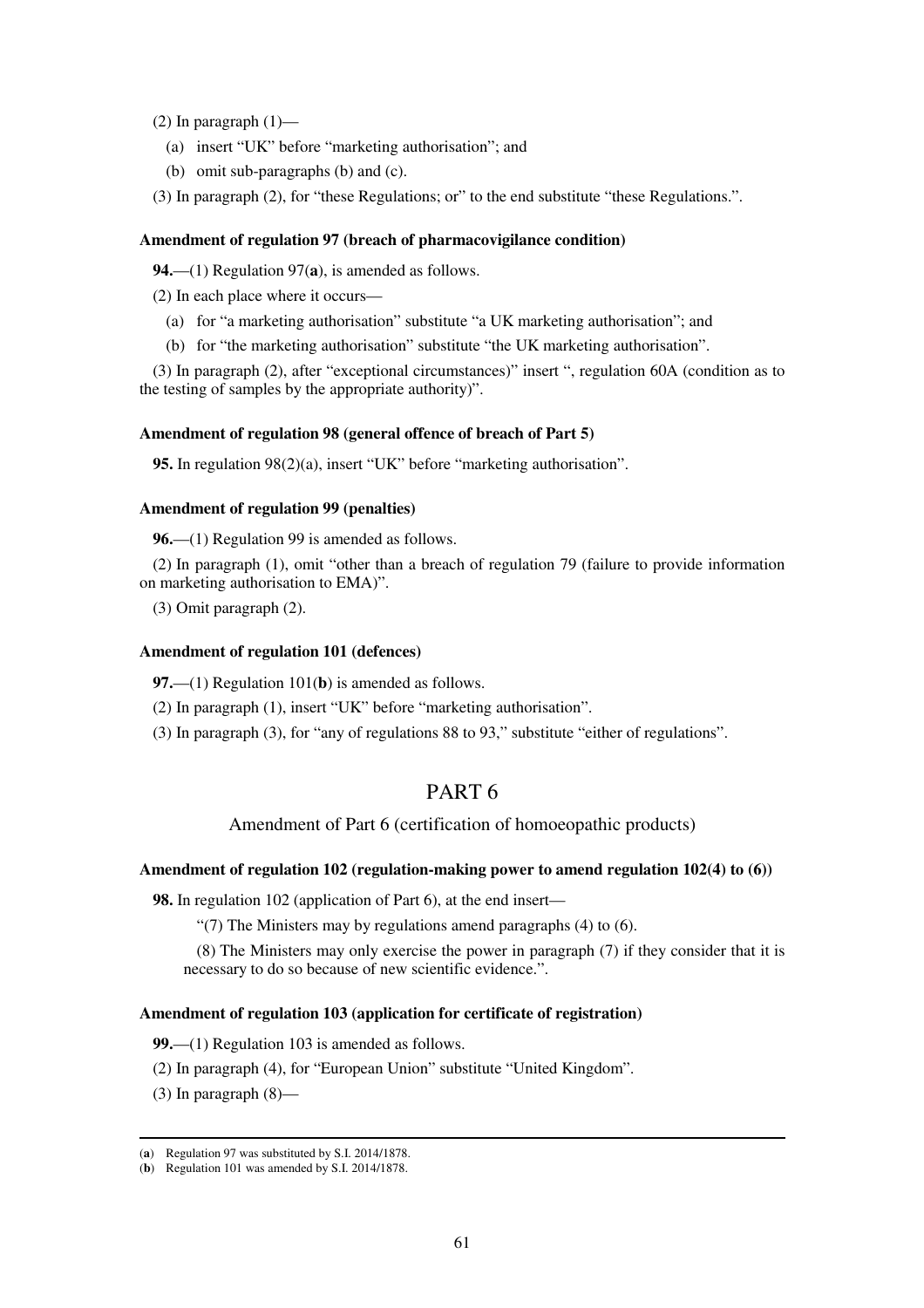- (a) in sub-paragraph (e)—
	- (i) omit "or another EEA State", and
	- (ii) for "that EEA State" substitute "a country other than the United Kingdom"; and
- (b) in sub-paragraph (f), for "another member state" substitute "a country other than the United Kingdom".

#### **Amendment of regulation 104 (consideration of application)**

**100.** Omit regulation 104(5) and (6).

## **Amendment of regulation 108 (application for renewal of certificate)**

**101.** In regulation 108(2), for "European Union" substitute "United Kingdom".

# **Amendment of regulation 110 (revocation, variation and suspension of certificate of registration)**

**102.**—(1) Regulation 110(**a**) is amended as follows.

- (2) In paragraph (7), for "European Union" substitute "United Kingdom".
- (3) Omit paragraph (10).

# **Omission of regulation 111 (certificates granted under Chapter 4 of Title III of the 2001 Directive)**

**103.** Omit regulation 111.

# **Amendment of regulation 112 (withdrawal of homoeopathic medicinal product from the market)**

**104.** In regulation 112(1), omit "or regulation 111(2)".

# **Amendment of regulation 113 (obligation to notify placing on the market etc)**

**105.** In regulation 113(3A)(**b**), omit "in accordance with article 123(2) of the 2001 Directive".

# **Amendment of regulation 115 (obligation to provide information relating to safety etc)**

**106.** In regulation 115(5)(a) for "which is not an EEA State" substitute "other than the United Kingdom".

### **Amendment of regulation 116 (obligation in relation to product information)**

**107.** In regulation 116(2) for "European" to the end substitute "UK web-portal established in accordance with regulation 203(1)."

<sup>(</sup>**a**) Regulation 110 was amended by S.I.2013/1855.

<sup>(</sup>**b**) Paragraph (3A) was inserted by S.I. 2013/2593.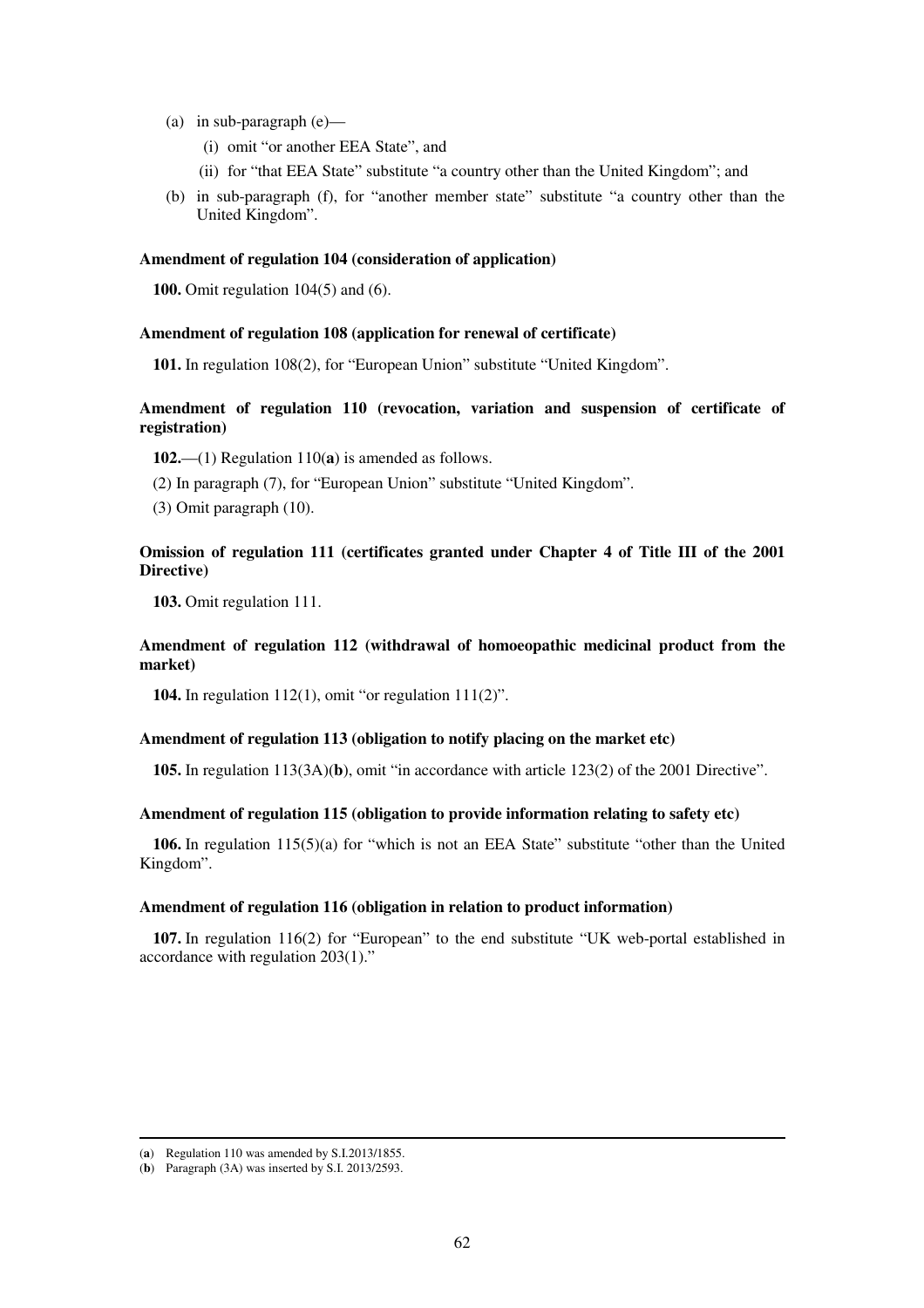# PART 7

# Amendment of Part 7 (Traditional Herbal Registrations)

### **Amendment of italic heading above regulation 125 (traditional herbal medicinal products)**

**108.** For the italic heading "Application of Part", substitute "Interpretation and application of Part".

### **Insertion of regulation 124A (interpretation)**

**109.** Before regulation 125 (traditional herbal medicinal products), insert—

#### "**Interpretation of this Part**

124A. In this Part, "relevant list" means—

- (a) the list referred to in Article  $16f(1)$  of the 2001 Directive, as that list may be amended from time to time; or
- (b) if the licensing authority publishes a list under regulation 126A(1), that list.".

#### **Amendment of regulation 125 (traditional herbal medicinal products)**

**110.** In regulation 125(5)(b), for "European Union" substitute "United Kingdom or a country included in the list published under regulation 125A(1)".

### **Insertion of regulation 125A (list of approved countries for herbal medicinal products)**

**111.** After regulation 125 insert—

### "**List of approved countries for traditional use of a herbal medicinal product**

**125A.**—(1) The licensing authority may publish a list of countries for the purposes of regulation  $125(5)(b)$  (condition D).

(2) In establishing the list under paragraph (1), the licensing authority may only include a country in that list if it is satisfied that—

- (a) continuous use evidence in respect of that country can be sufficiently validated by the licensing authority; and
- (b) the country has a level of pharmacovigilance that is equivalent to that in the United Kingdom to ensure that any safety issues in respect of the herbal medicinal product have been properly identified.

(3) The licensing authority must—

- (a) review any list it publishes under paragraph (1) to determine if a country still satisfies the criteria for inclusion in the list specified in paragraph (2), and if it is not so satisfied, remove that country from the list; and
- (b) undertake such a review at least every three years beginning with the date on which the country is included in that list.".

# **Insertion of new italic heading and regulation 126A (list of herbal substances, preparations and combinations for use in traditional herbal medicinal products)**

**112.** After regulation 126 (addition of vitamins or minerals) insert—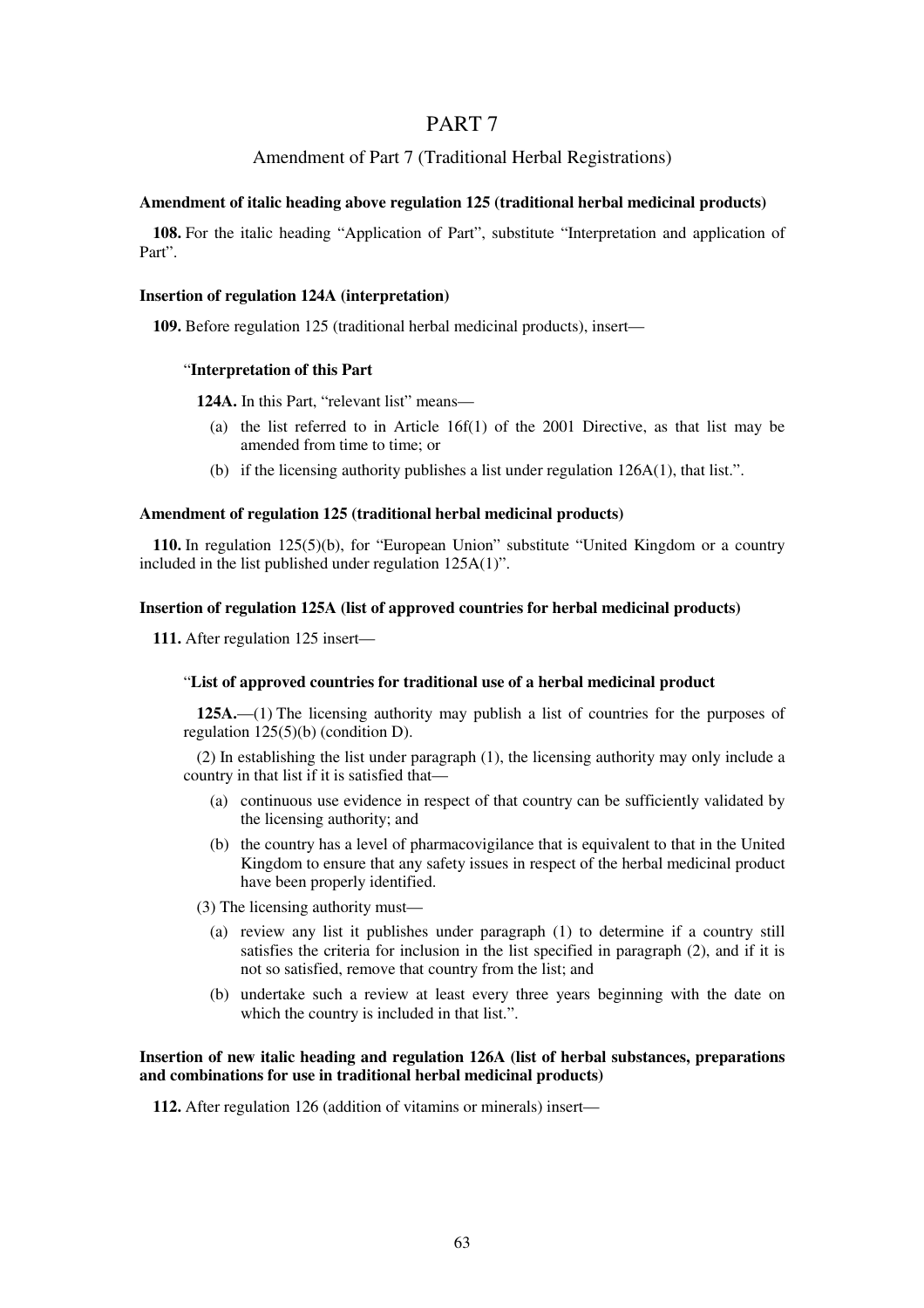# **Licensing authority list as to herbal substances, preparations and combinations for use in traditional herbal medicinal products**

**126A.**—(1) The licensing authority may establish, and publish a list of, herbal substances, preparations and combinations thereof for use in traditional herbal medicinal products.

(2) A list established under paragraph (1) must contain, with regard to each herbal substance—

- (a) the indication;
- (b) the specified strength and posology;
- (c) the route of administration; and
- (d) any other information necessary for the safe use of the herbal substance as a traditional medicinal product.

(3) The licensing authority may review and amend any list it publishes under paragraph (1) at such intervals as it considers appropriate.".

## **Amendment of regulation 127 (application for grant of traditional herbal registration)**

**113.** In regulation 127(3), for "European Union" substitute "United Kingdom".

### **Amendment of regulation 128 (accompanying material)**

**114.** In regulation 128(3), for "list referred to in Article 16f(1) of the 2001 Directive" substitute "relevant list".

# **Amendment of Schedule 12 (material to accompany an application for a traditional herbal registration)**

**115.**—(1) Schedule 12 is amended as follows.

(2) In paragraphs 16 and 17, for "another member State or a third country" substitute "a country other than the United Kingdom".

- (3) In paragraph 21—
	- (a) for "Article 23 of Regulation (EC) No 726/2004" substitute "regulation 202A";
	- (b) before "statement", insert "symbol and"; and
	- (c) before "This", insert "▼".

### **Amendment of regulation 130 (consideration of application)**

**116.**—(1) Regulation 130 is amended as follows.

(2) In paragraph (6), insert "UK" before "marketing authorisation".

(3) In paragraph (7), for "Article" to the end substitute "regulation 130A.".

(4) In paragraph (8), for "list referred to in Article 16f(1) of the 2001 Directive" substitute "relevant list".

(5) Omit paragraph (9).

(6) In paragraph (10)(a) for "Article 16h(3) of the 2001 Directive" substitute "regulation 143A".

(7) Omit paragraphs (12) and (13).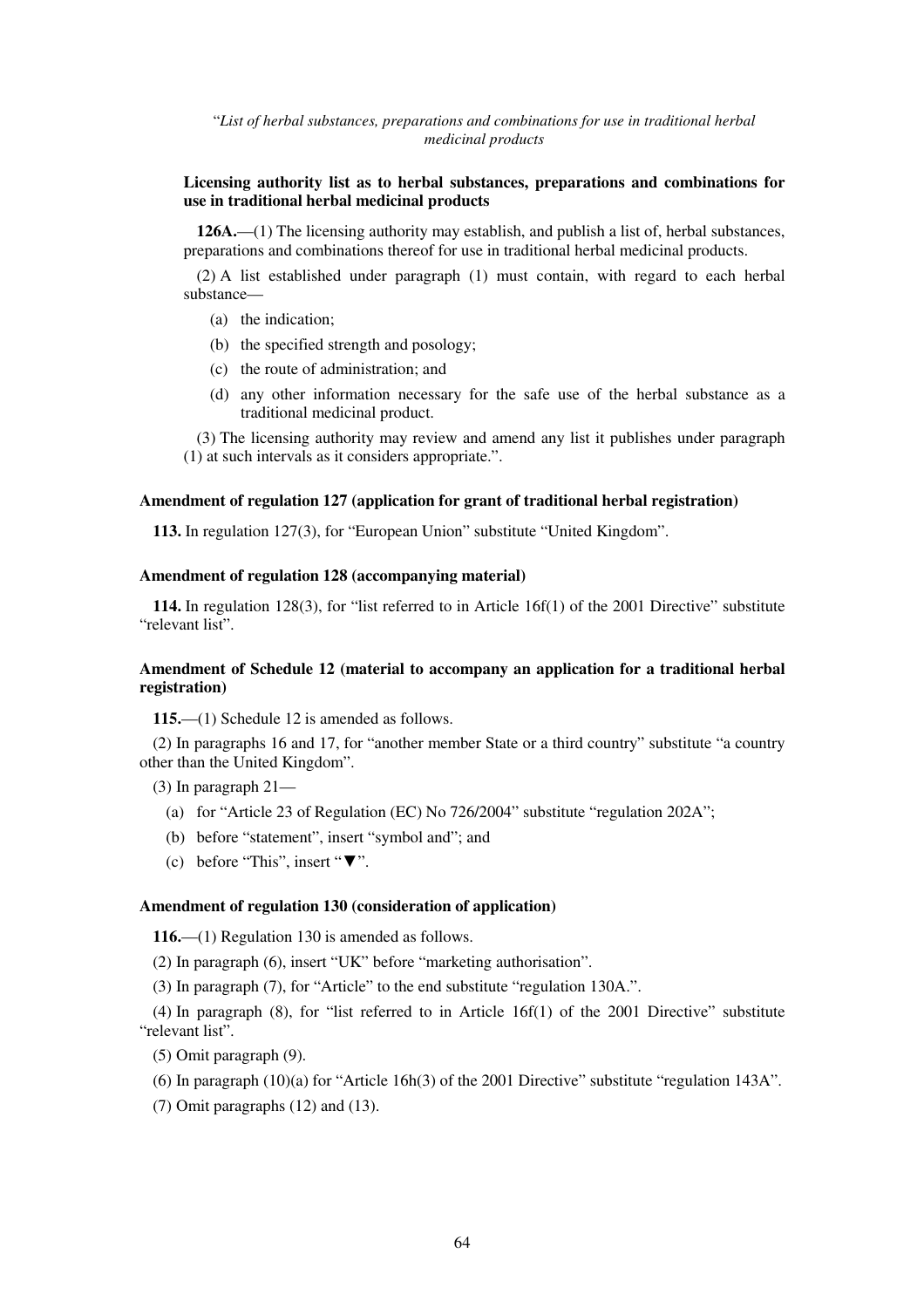# **Insertion of regulation 130A (procedure where less than 15 years use of traditional herbal medicinal product)**

**117.** After regulation 130 (consideration of application) insert—

### "**Procedure where less than 15 years use of traditional herbal medicinal product**

**130A.**—(1) Where an application for a traditional herbal registration has been made and the licensing authority considers that—

- (a) the traditional herbal medicinal product does not satisfy regulation  $125(5)(b)$ (Condition D); but
- (b) otherwise satisfies the conditions in regulation 125,

the licensing authority may refer the matter to the appropriate committee for relevant advice, and the procedure in Part 3 of Schedule 11 applies (referral to the appropriate committee for traditional herbal registrations).

(2) In this regulation—

"appropriate committee" has the same meaning as in paragraph 2(4) of Schedule 11;

"relevant advice" means advice as to whether—

- (a) the conditions in regulation 125, other than condition D, are met in relation to the application; and
- (b) the licensing authority should exercise its powers under regulation 143A to establish a herbal monograph.".

# **Amendment of regulation 133 (application for renewal of registration)**

**118.** In regulation 133(2), for "European Union" substitute "United Kingdom".

## **Amendment of regulation 135 (revocation, variation and suspension of traditional herbal registration)**

**119.**—(1) Regulation 135(**a**) is amended as follows.

(2) In paragraph (7)(b), for "from states other than EEA States" substitute "countries other than approved countries for import".

(3) Omit paragraph (8).

(4) In paragraph (9), omit sub-paragraph (b) (and the "and" immediately preceding it).

(5) Omit paragraph (11).

### **Amendment of regulation 136 (revocation by licensing authority: further provisions)**

**120.**—(1) Regulation 136 is amended as follows.

(2) In paragraph  $(1)(a)$ , for "list referred to in article 16f $(1)$  of the 2001 Directive" substitute "relevant list".

(3) Omit paragraph (3).

-

### **Amendment of regulation 138 (suspension of use etc of traditional herbal medicinal product)**

**121.** Omit regulation 138(10).

<sup>(</sup>**a**) Regulation 135 was amended by S.I. 2013/1855.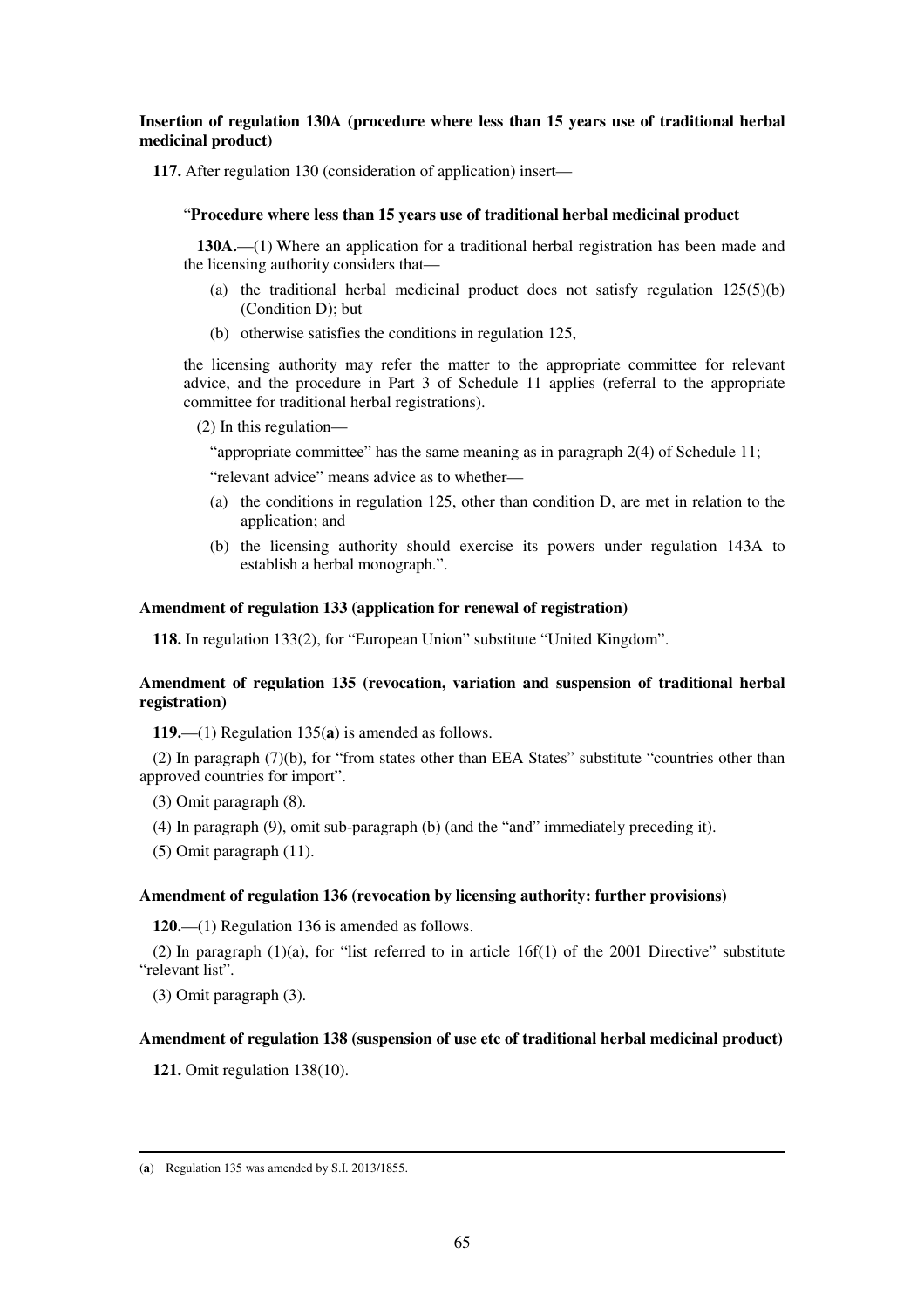# **Omission of regulation 139 (registrations granted under Chapter 4 of Title III of the 2001 Directive)**

**122.** Omit regulation 139.

# **Amendment of regulation 140 (withdrawal of traditional herbal medicinal product from the market)**

**123.** In regulation 140(1)(a), for "regulation 135, 136, 139(2) or Article 34(3) of the 2001 Directive" substitute "regulation 135 or 136".

### **Amendment of regulation 141 (sale etc of suspended traditional herbal medicinal product)**

**124.** In regulation 141(1), omit "or 139(2)".

### **Amendment of regulation 142 (obligation to notify placing on the market etc)**

**125.** Omit regulation 142(5C)(**a**).

#### **Insertion of new regulation 143A (establishment of herbal monographs)**

**126.** After regulation 143 (obligation to take account of scientific or technical progress) insert—

### "**Establishment of herbal monographs**

**143A.**—(1) The licensing authority may establish herbal monographs for herbal medicinal products and traditional herbal medicinal products.

(2) Subject to paragraph (3), the licensing authority must—

- (a) consult the appropriate committee, within the meaning of paragraph 2(4) of Schedule 11, on a proposal to establish herbal monographs under paragraph (1); and
- (b) take the advice of the appropriate committee into account in determining whether to proceed with that proposal.

(3) Where an application for a traditional herbal registration has been referred to the appropriate committee by the licensing authority under regulation 130A, the licensing authority must consider whether to exercise its powers under paragraph (1), taking into account any relevant advice of the appropriate committee given under Part 3 of Schedule 11 in relation to that application.

(4) The licensing authority must publish a list of any herbal monographs established under this regulation.

(5) Until the licensing authority exercises the power under paragraph (1), the Community herbal monographs published from time to time under Article 16h(3) of the 2001 Directive continue to apply, and holders of a traditional herbal registration and the licensing authority must continue to take them into account in exercising any function or in relation to any obligation to which they are relevant under this Part.".

# **Amendment of regulation 144 (obligation following new herbal monograph)**

**127.** In regulation 144, for "Article 16h(3) of the 2001 Directive" substitute "regulation 143A".

(**a**) Regulation 142 was amended by S.I. 2013/2593.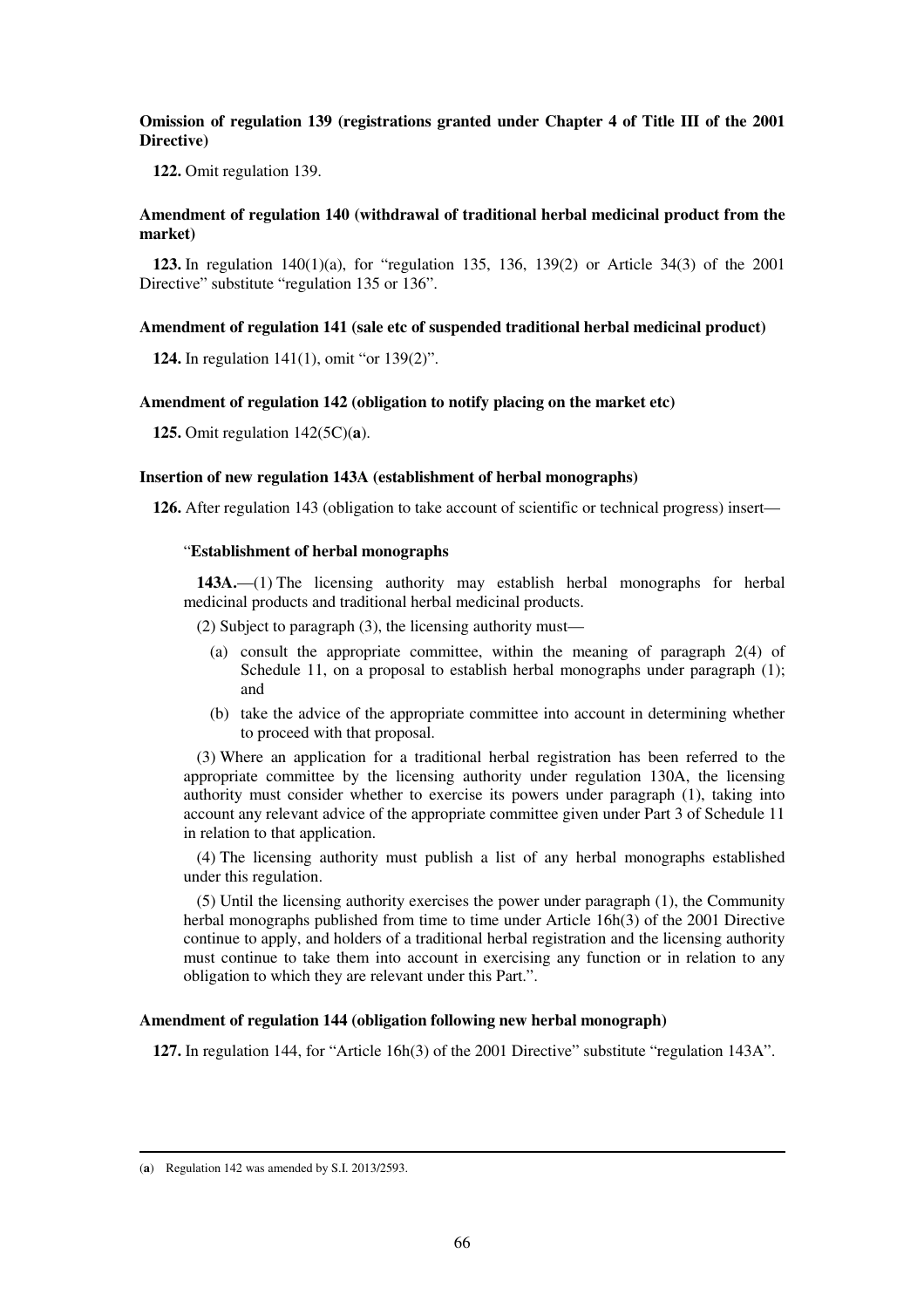#### **Amendment of regulation 145 (obligation to provide information relating to safety etc)**

**128.** In regulation 145(5)(a), for "which is not an EEA State" substitute "other than the United Kingdom".

### **Amendment of regulation 146 (obligation in relation to product information)**

**129.** In regulation 146(2), for "European" to the end substitute "the UK web-portal established in accordance with regulation 203(1)."

#### **Insertion of regulation 148A (urgent safety restrictions)**

**130.** After regulation 148 (obligation to ensure appropriate and continued supplies) insert—

#### "**Urgent safety restrictions**

**148A.**—(1) Where, in the event of a risk to public health, the holder of a traditional herbal registration takes urgent safety restrictions on its own initiative, it must inform the licensing authority immediately.

(2) If the licensing authority has not raised objections within 24 hours following receipt of that information, the urgent safety restrictions are deemed to be accepted by the licensing authority.

(3) In the event of a risk to public health, the licensing authority may impose urgent safety restrictions.

(4) Where an urgent safety restriction is taken by the holder of a traditional herbal registration, or imposed by the licensing authority, the holder must submit an application for variation of that registration in relation to that restriction within 15 days beginning with the date of the initiation of that restriction.".

#### **Amendment of regulation 149 (urgent safety restrictions)**

**131.**—(1) Regulation 149 is amended as follows.

(2) In the heading to regulation 149, at the end insert "**:** offences".

(3) In sub-paragraph (a), for "or the European Commission in accordance with Article 22(1) of Regulation (EC) No 1234/2008" substitute "in accordance with regulation 148A(1)".

(4) In sub-paragraph (b), for "or the European Commission under Article 22(2) of that Regulation" substitute "in accordance with regulation 148A(2)".

(5) For sub-paragraph (c), substitute—

- "(c) fails to submit an application for variation of the traditional herbal registration to the licensing authority in accordance with regulation 148A(4) before the end of the period of 15 days beginning with the day after—
	- (i) the taking under regulation 148A(1), or
	- (ii) the imposition under regulation  $148A(2)$ ,
	- of an urgent safety restriction.".

# PART 8

# Omission of Part 8 (Article 126a authorisations)

#### **Omission of Part 8**

**132.** Omit Part 8.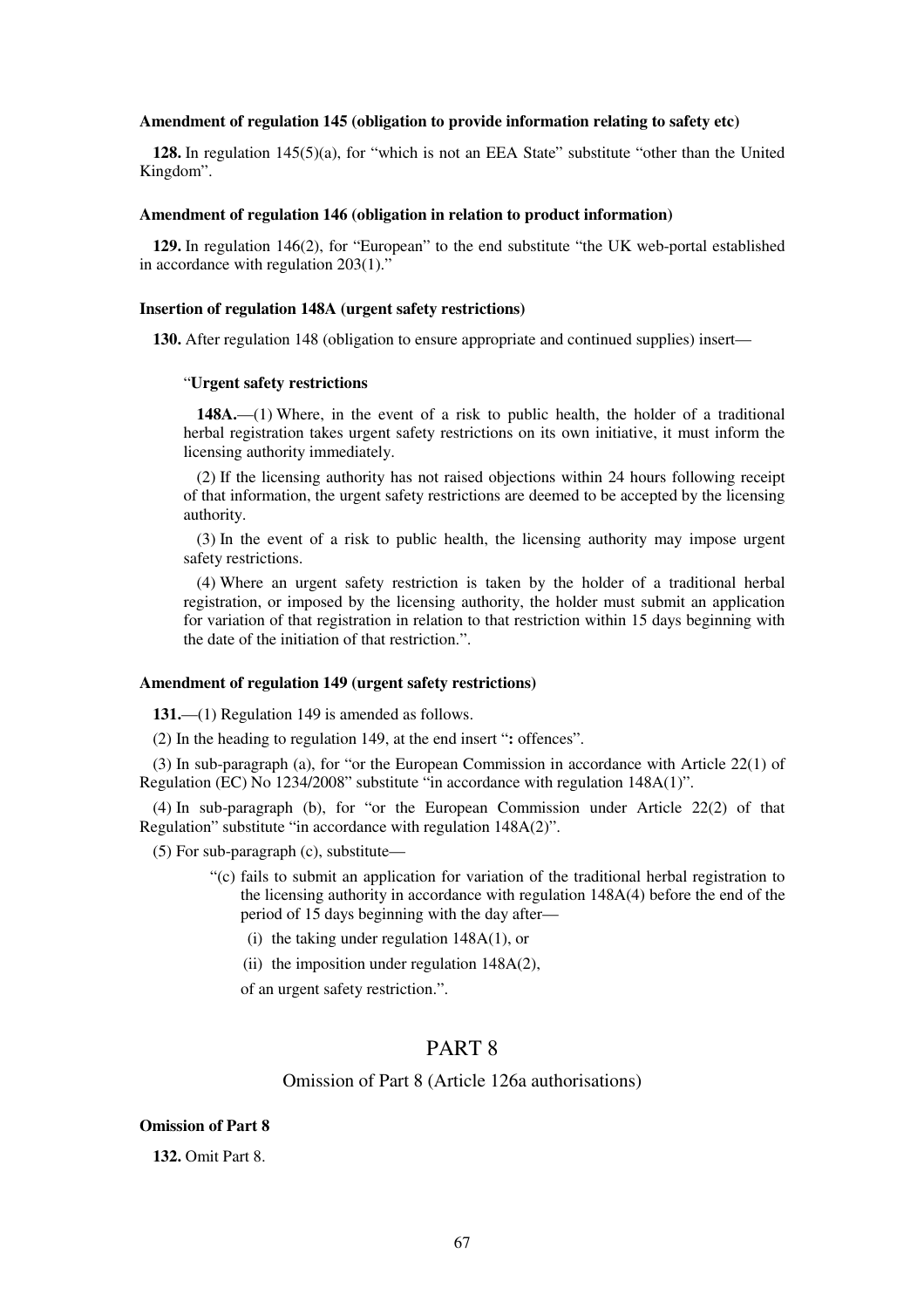# PART 9

# Amendment of Part 9 (borderline products)

### **Amendment of regulation 159 (provisional determination)**

### **133.** In regulation 159(1)—

- (a) insert "UK" before "marketing authorisation"; and
- (b) for ", certificate of registration or Article 126a authorisation" substitute "or certificate of registration".

# **Amendment of regulation 164 (effect of determination)**

**134.** In regulation 164(2)(a) and (b)—

- (a) insert "UK" before "marketing authorisation"; and
- (b) for ", certificate of registration or Article 126a authorisation" substitute "or certificate of registration".

# PART 10

# Amendment of Part 10 (exceptions to requirement for marketing authorisations etc)

### **Amendment of regulation 168 (use of non-prescription medicines in the course of a business)**

#### **135.** In regulation 168, in paragraph (8)—

- (a) in sub-paragraph (a), for "EEA State" substitute "approved country for import"; and
- (b) for sub-paragraph (b) substitute—

"(b) imported from an approved country for import—

- (i) it is manufactured or assembled in that country by a person who is the holder of an authorisation in that country in relation to its manufacture or assembly, and
- (ii) it is imported by the holder of a wholesale dealer's licence under Part 3 that includes the import of a medicinal product from such a country.".

### **Amendment of regulation 169 (mixing of general sale medicinal products)**

**136.** In regulation 169(9)(a), insert "UK" before "marketing authorisation".

#### **Amendment of regulation 171 (exempt advanced therapy medicinal products)**

**137.** In paragraph regulation 171(2)(c) for "Regulation (EC) No 726/2004" substitute "regulation 49(1)".

#### **Amendment of regulation 173 (exemption for certain radiopharmaceuticals)**

**138.** In regulation 173(c), insert "UK" before "marketing authorisation".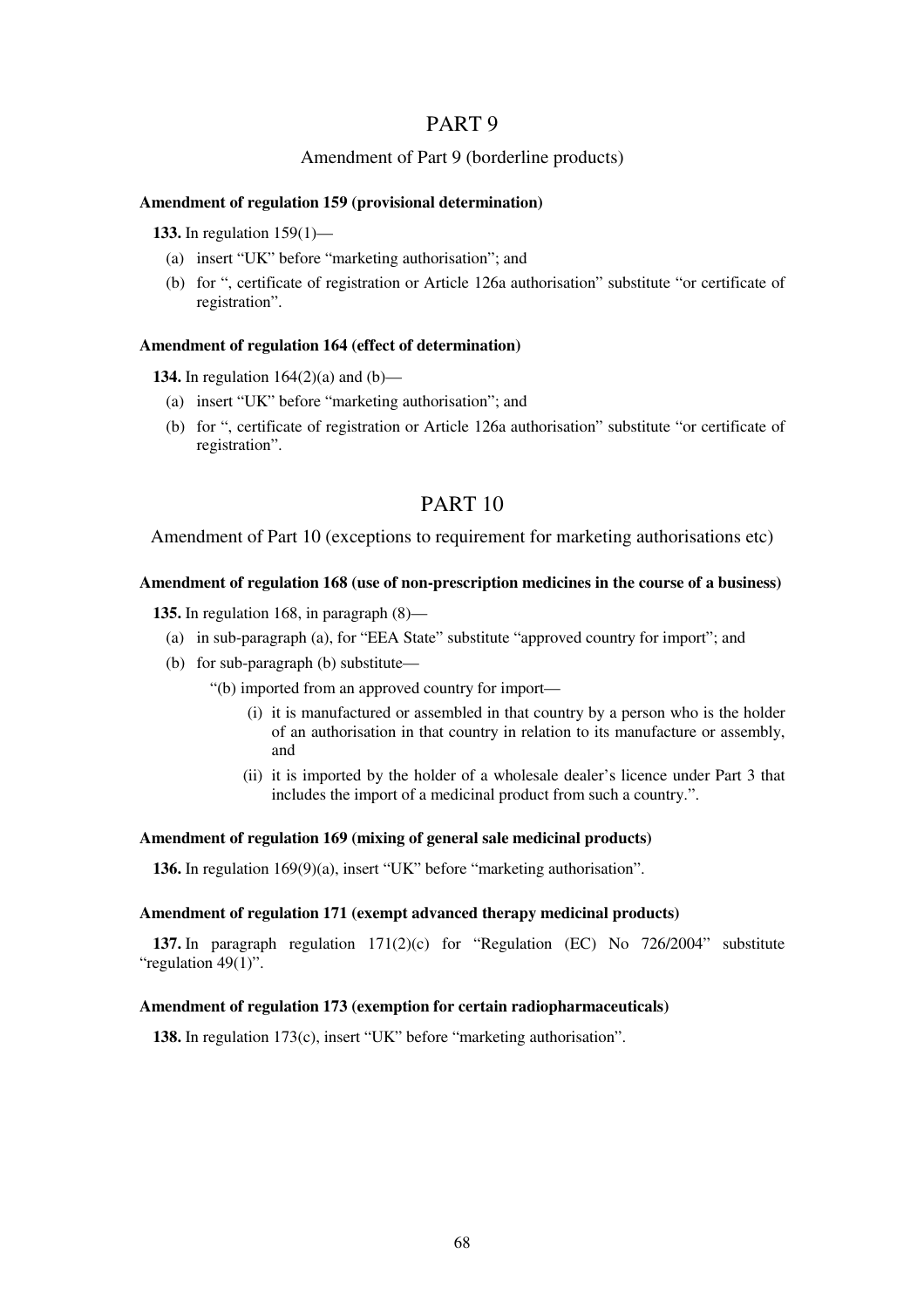# PART 11

# Amendment of Part 11 (Pharmacovigilance)

## **Amendment of regulation 177 (application of Part and interpretation)**

**139.**—(1) Regulation 177(**a**) is amended as follows.

(2) In paragraph  $(1)$ —

- (a) for "Schedule 33", substitute "Schedules 12A and 33";
- (b) omit ", except to the extent set out in paragraph  $(4)(b)$ ,";
- (c) in sub-paragraph (a), at the end insert "or";
- (d) omit sub-paragraph (c) (and "or" immediately preceding it).

(3) In paragraph (2)—

- (a) after "this Part" insert "and Schedule 12A";
- (b) in sub-paragraph (a), insert "or" at the end;
- (c) omit sub-paragraph (c) (and "or" immediately preceding it).
- $(4)$  In paragraph  $(3)$ 
	- (a) for "Schedule 33" substitute "Schedules 12A and 33";
	- (b) in sub-paragraph (a), at the end insert "or";
	- (c) omit sub-paragraph (c) (and "or" immediately preceding it).

(5) Omit paragraph (4).

(6) In paragraph (5), omit the definitions of "co-ordination group", "Eudravigilance database", "Implementing Regulation" and "relevant competent authorities".

# **Amendment of regulation 180 (obligation on licensing authority to audit pharmacovigilance system)**

**140.**—(1) Regulation 180 is amended as follows.

(2) In paragraph (1), omit "and report the results of that audit to the European Commission".

(3) In paragraph (2)—

- (a) omit "results of the"; and
- (b) for "reported to the European Commission" substitute "performed".

# **Omission of regulation 181 (delegation of obligations under Part 11)**

**141.** Omit regulation 181.

### **Amendment of regulation 182 (obligation on holder to operate a pharmacovigilance system)**

**142.**—(1) Regulation 182(**b**) is amended as follows.

(2) In paragraph (2)(a), for "resides and operates in the EU" substitute "is ordinarily resident, and operates, in the United Kingdom".

(3) In paragraph (3), insert at the beginning "Without prejudice to the requirements set out in regulation 65C and Schedule 10A (variations to a UK marketing authorisation)".

(4) Omit paragraph (6).

<sup>(</sup>**a**) Regulation 177 was amended by S.I. 2013/1855 and 2014/1878.

<sup>(</sup>**b**) Regulation 182 was amended by S.I. 2013/1855.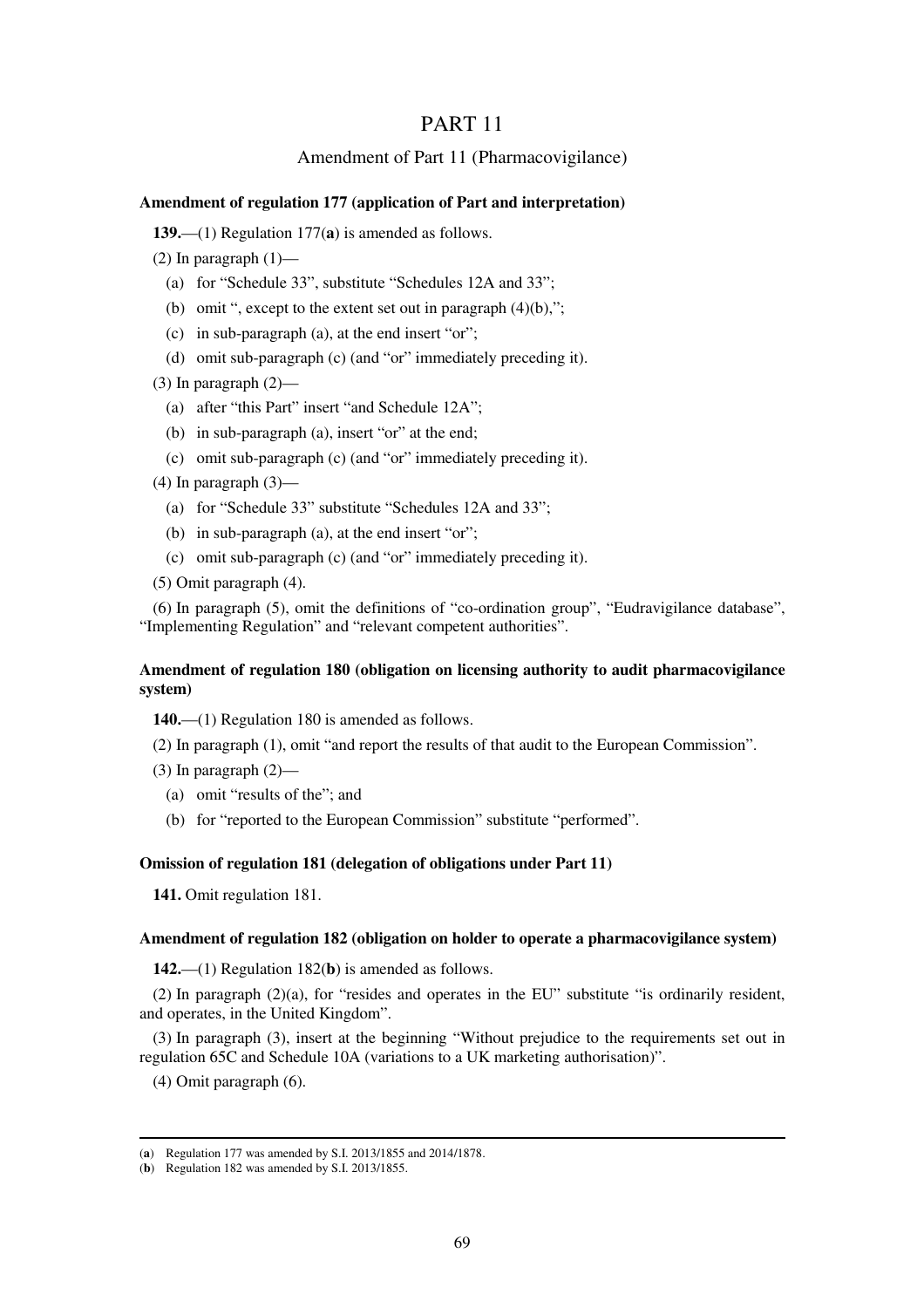#### **Amendment of regulation 184 (obligation on holder to audit pharmacovigilance system)**

**143.** In regulation 184, after paragraph (2) insert—

"(3) The holder must also comply with the requirements of paragraph 13 of Schedule 12A in relation to auditing the pharmacovigilance system.".

### **Amendment of regulation 185 (recording obligations on the licensing authority)**

**144.** In regulation 185(b), after "by" insert "a holder,".

# **Amendment of regulation 186 (reporting obligations on the licensing authority)**

**145.** In regulation 186(1)—

- (a) at the end of sub-paragraph (a) insert "and"; and
- (b) omit sub-paragraphs (c) to (e).

#### **Insertion of new regulation 187A (collaboration with the World Health Organisation)**

**146.** After regulation 186 insert—

"**186A.** The licensing authority must collaborate with the World Health Organisation in matters of pharmacovigilance, and must in particular—

- (a) take the necessary steps to promptly submit to the World Health Organisation appropriate and adequate information regarding the measures taken in the United Kingdom which may have a bearing on public health protection in other countries; and
- (b) make available promptly all suspected adverse reaction reports occurring in the United Kingdom to the World Health Organisation.".

### **Amendment of regulation 187 (recording obligations on holders)**

**147.**—(1) Regulation 187 is amended as follows.

(2) In paragraph (1), for "in the EEA or in third countries" substitute "in the United Kingdom or another country".

(3) In paragraph (4), for "EEA" substitute "United Kingdom".

### **Amendment of regulation 188 (reporting obligations on holders)**

**148.**—(1) Regulation 188 is amended as follows.

- (2) In each place where it occurs, for "Eudravigilance database" substitute "licensing authority".
- $(3)$  In paragraph  $(1)$ 
	- (a) in sub-paragraph (a)—
		- (i) for "EEA" substitute "United Kingdom", and
		- (ii) for "third countries" substitute "countries other than the United Kingdom";
	- (b) in sub-paragraph (b), for "EEA" substitute "United Kingdom";
	- (c) in sub-paragraph (e), for "EMA and the competent authorities of the EEA States" substitute "licensing authority".
- (4) Omit paragraphs (2) and (3).
- (5) In paragraph (4)(a), omit "other than monitored publications".

(6) In paragraph (5), omit the definitions of "monitored active substance" and "monitored publication".

(7) Omit paragraph (6).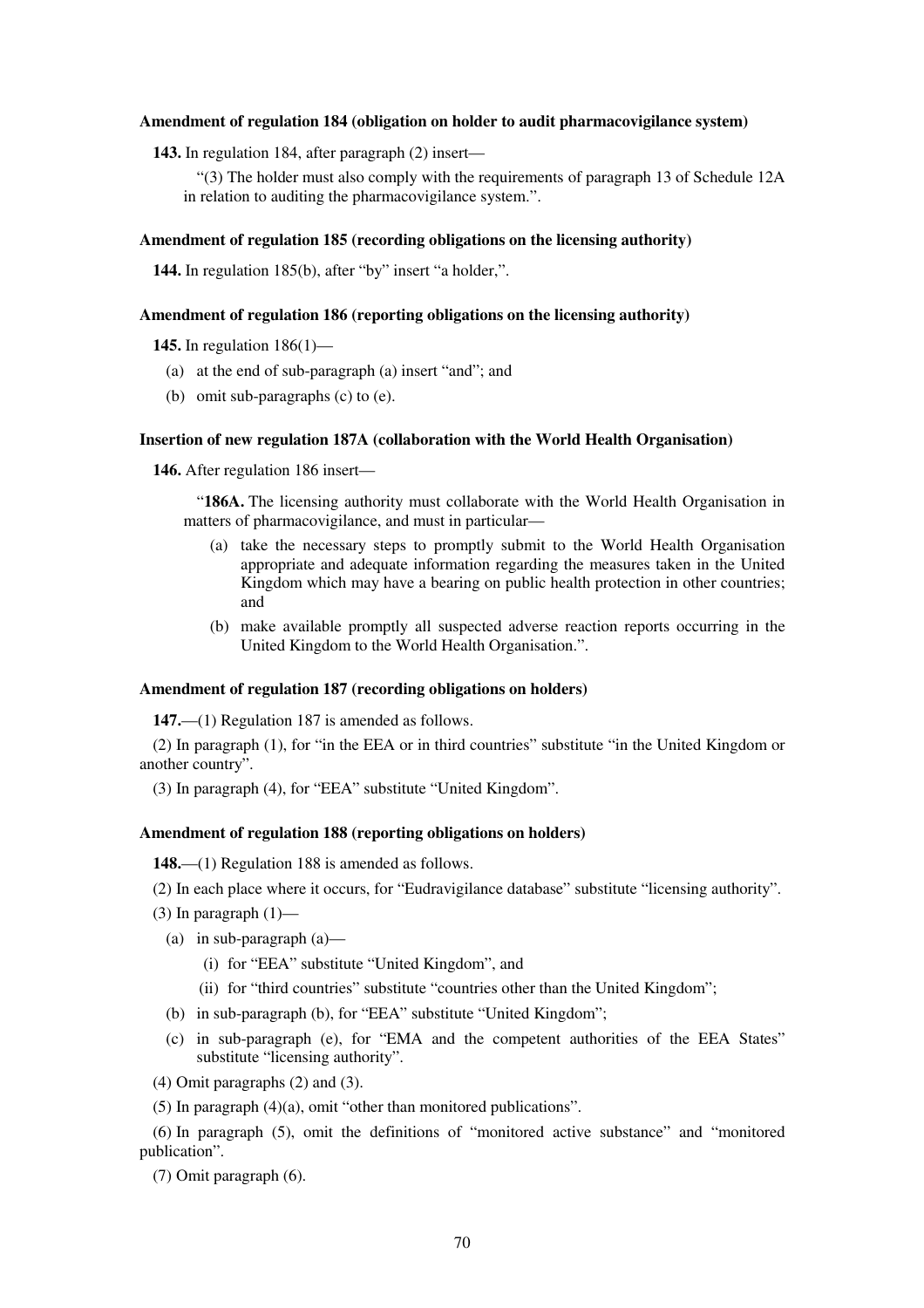#### **Amendment of regulation 189 (signal detection: licensing authority obligations)**

**149.**—(1) Regulation 189 is amended as follows.

- (2) In paragraph  $(1)$ 
	- (a) in sub-paragraph (a), for "in the Eudravigilance database" substitute "that it collects by virtue of operating its pharmacovigilance system under this Part"; and
	- (b) in sub-paragraph (d), for "regulations 59 to 61" substitute "regulations 59, 60 and 61".
- (3) Omit paragraphs (2) to (4).

# **Amendment of regulation 190 (signal detection: holder obligation)**

**150.** In regulation 190(1), omit "the EMA and".

# **Amendment of regulation 191 (obligation on holder to submit periodic safety update reports: general requirements)**

**151.**—(1) Regulation 191 is amended as follows.

- (2) In paragraphs (1) and (7), for "EMA" substitute "licensing authority".
- (3) In paragraph (2), insert "UK" before "marketing authorisation".
- (4) In paragraph (3), omit—
	- (a) "or an Article 126a authorisation" in both places it appears; and
	- (b) "or Article 126a authorisation".

(5) After paragraph (4) insert—

"(4A) A PSUR must also include the content, and be submitted in the format, specified in Part 8 of Schedule 12A.".

(6) After paragraph (8), insert—

"(8A) In the case of a conditional marketing authorisation, the holder must submit PSURs immediately upon the request of the licensing authority and at least every six months beginning with the date on which the authorisation for the medicinal product is granted or renewed by the licensing authority.".

(7) In paragraph (10), for "within the EEA" in each place it appears substitute "in the United Kingdom".

(8) Omit paragraph (11).

# **Amendment of regulation 192 (obligation to submit periodic safety reports: derogation from general requirements)**

**152.**—(1) Regulation 192 is amended as follows.

(2) In paragraph (1)(a), insert "UK" before "marketing authorisation".

(3) In paragraph (3), for "EMA" substitute "licensing authority".

(4) Omit paragraphs (9) to (11).

#### **Amendment of regulation 193 (harmonisation of PSUR frequency or date of submission)**

**153.**—(1) Regulation 193 is amended as follows.

- (2) Omit paragraph (1)(a).
- (3) For paragraph (2) substitute—

 $(2)$  Where one or more of the grounds in paragraph (3) is met, the holder may submit a request in writing to the licensing authority, or the licensing authority may in any event decide, to—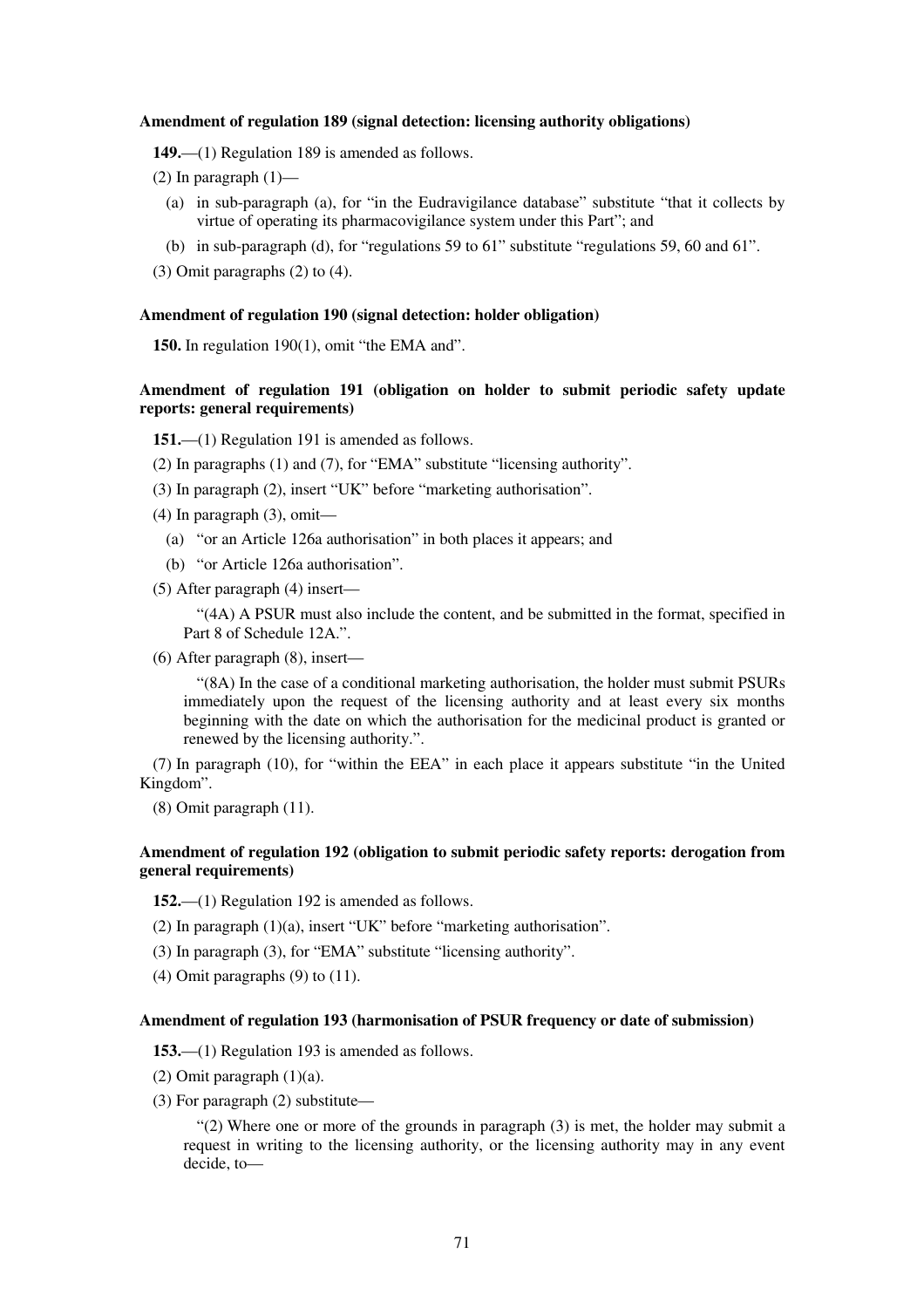- (a) determine a UK reference date from which submission dates are calculated in respect of products that fall under paragraph (1); or
- (b) change the frequency and date of submission of the PSUR.".
- (4) For paragraph (4) substitute—

"(4) Where the licensing authority makes a decision under paragraph (2) following a written request from a holder, it must notify that holder in writing of its decision to approve or refuse the request.".

- $(5)$  In paragraph  $(5)$ 
	- (a) for "Article 107 $c(4)$  or Article 107 $c(6)$  of the 2001 Directive" substitute "paragraph (2)"; and
	- (b) for "EMA" substitute "licensing authority".
- (6) For paragraph (6) substitute—

"(6) Subject to paragraph (6A), in this regulation, "UK reference date" means a date determined by the licensing authority under paragraph (2)(a) in respect of medicinal products containing the same active substance or the same combination of active substances.

(6A) Until the licensing authority makes a decision under paragraph (2), any—

- (a) Union reference date in respect of medicinal products containing the same active substance or the same combination of active substances; or
- (b) date of submission and frequency of periodic safety reports in respect of such products,

published by the EMA under Article  $107c(7)$  of the 2001 Directive, is deemed to be the UK reference date or, as the case may be, the required date or frequency of PSUR submission, in respect of those medicinal products.".

(7) After paragraph (6A) insert—

"(7) The licensing authority must publish a list of—

- (a) UK reference dates it determines under paragraph (2); and
- (b) the required date of submission and frequency for PSURs in respect of medicinal products containing the same active substance or the same combination of active substances.

(8) Any change to the date of submission and frequency of PSURs as a result of the application of this regulation is to take effect after a 6 month period, such period beginning with the day after the licensing authority publishes that change under paragraph (7).".

### **Omission of regulation 194 (responding to a single assessment of PSUR under Article 107e of the 2001 Directive)**

**154.** Omit regulation 194.

#### **Amendment of regulation 195 (obligation on licensing authority to assess PSURs)**

**155.**—(1) Regulation 195(**a**) is amended as follows.

- (2) In the heading, omit "where EU single assessment procedure does not apply".
- (3) For paragraph (1) substitute—

"(1) This regulation applies where PSURs relating to a medicinal product have been submitted to the licensing authority under regulations 191 to 192.".

(4) After paragraph (3) insert—

<sup>(</sup>**a**) Regulation 195 was amended by S.I. 2014/1878.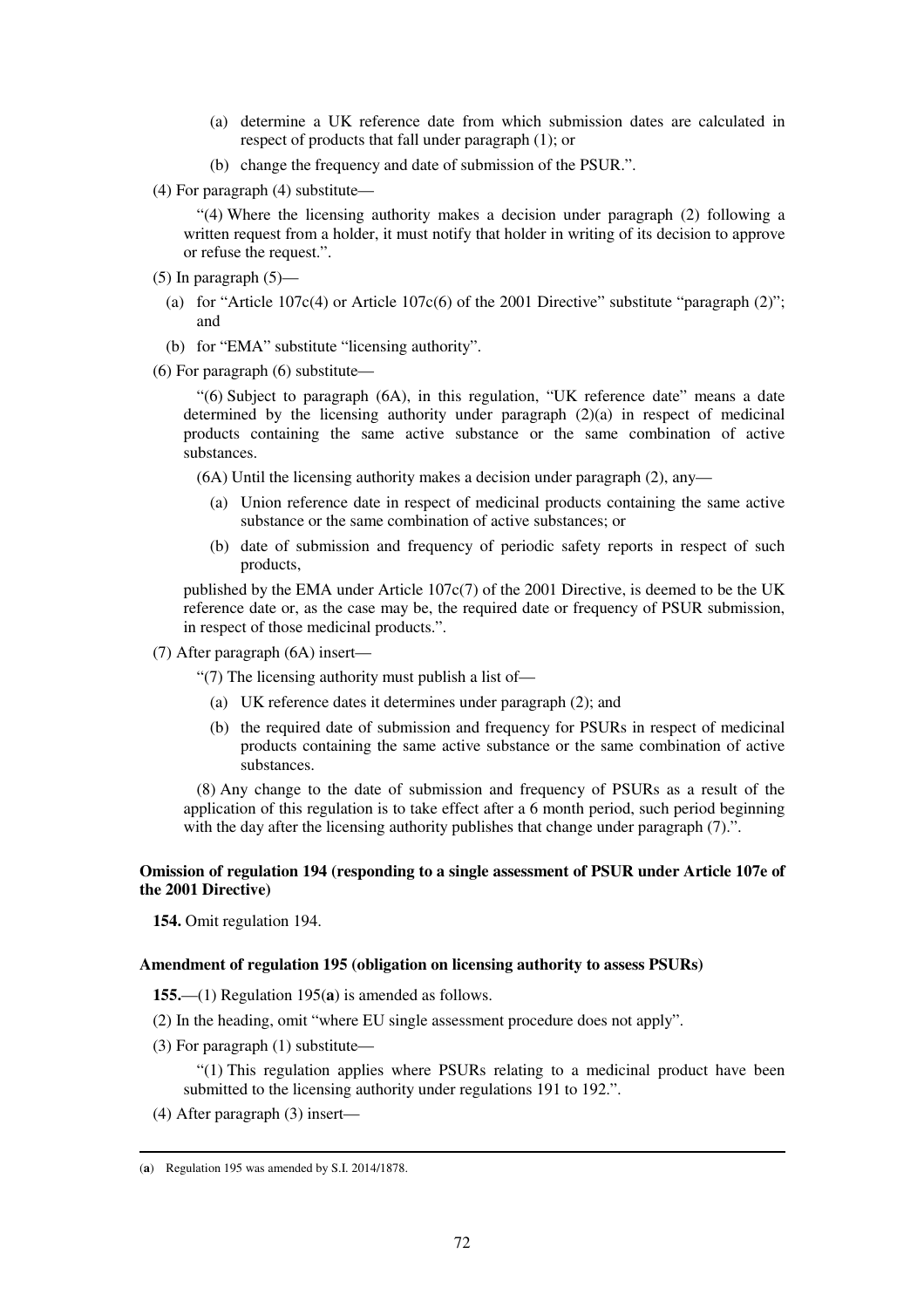"(3A) If the licensing authority considers under paragraph (3)(b) that an authorisation or registration needs to be varied, it may require the holder to submit to the licensing authority, within a time period that the licensing authority specifies, an application for a variation, including—

- (a) an updated summary of the product characteristics; and
- (b) an updated package leaflet.".

(5) In paragraph (4), omit the definitions of "EU reference date" and "EU single assessment procedure".

#### **Substitution of regulation 196 (urgent action)**

**156.** For regulation 196(**a**) and the italic heading immediately preceding it substitute—

#### *"Major safety review*

### **Major safety review by the licensing authority**

**196.**—(1) The licensing authority may conduct a major safety review where—

- (a) on the basis of concerns resulting from the evaluation of data from pharmacovigilance activities it considers—
	- (i) suspending or revoking a UK marketing authorisation or traditional herbal registration of a medicinal product or in respect of a class of medicinal products,
	- (ii) prohibiting the supply of a medicinal product or a class of medicinal products,
	- (iii) refusing the renewal of a UK marketing authorisation or traditional herbal registration, or
	- (iv) action is necessary to vary a UK marketing authorisation or traditional herbal registration or a class of such authorisations or registrations, including to impose new conditions; or
- (b) it is informed by a holder that, on the basis of safety concerns, the holder has—
	- (i) interrupted the sale or supply, or offer of sale or supply, of the product to which a UK marketing authorisation or traditional herbal registration relates,
	- (ii) taken action to have that product's authorisation or registration cancelled or intends to do so, or
	- (iii) not applied for the renewal of that product's authorisation or registration.
- (2) If the licensing authority conducts a review under paragraph (1), it must—
	- (a) announce the initiation of that review on the UK web-portal as soon as reasonably practicable;
	- (b) include in that announcement—
		- (i) an outline of its reasons for conducting a major safety review, the medicinal products concerned and, where applicable, the active substances concerned, and
		- (ii) the proposed structure and time-scale of the review;
	- (c) notify a holder if the product to which that holder's authorisation or registration relates is within the scope of the review; and
	- (d) publish the outcome of that review, including any recommendations it is making, or action it is proposing to take, as soon as reasonably practicable after the conclusion of that review.

<sup>(</sup>**a**) Regulation 196 was amended by S.I. 2013/2593.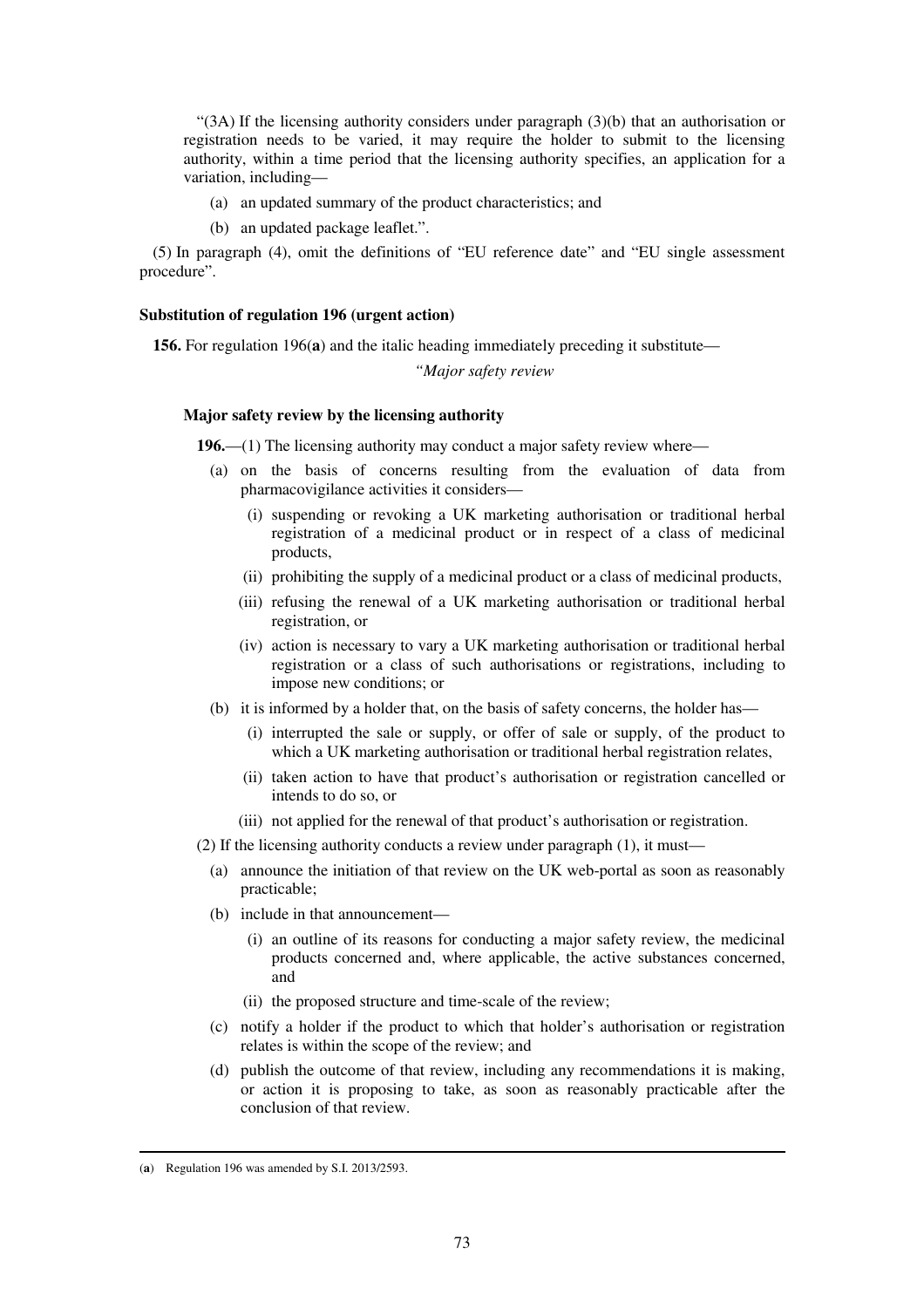(3) A holder who is notified under paragraph  $(2)(c)$ —

- (a) must provide to the licensing authority such information as the licensing authority notifies that holder it requires, within such time period as the licensing authority specifies: and
- (b) may, where such information contains confidential data relevant to the subject matter of the review, because the data relates to a manufacturing process or trade secret, notify the licensing authority that that data is provided in confidence.

(4) Where the licensing authority proposes that action should be taken in respect of any UK marketing authorisation or traditional herbal registration—

- (a) during the conduct of the major safety review, because urgent action is necessary to protect public health; or
- (b) upon the conclusion of such a review,

it may exercise its powers under Part 5 or 7 (as the case may be) in relation to that authorisation or registration.".

#### **Omission of regulation 197 (EU urgent action procedure)**

**157.** Omit regulation 197.

#### **Amendment of regulation 198 (post-authorisation safety studies: general provisions)**

**158.**—(1) Regulation 198 is amended as follows.

(2) In paragraph (2), for "competent authorities of the EEA States in which the study is conducted" substitute "licensing authority".

- $(3)$  In paragraph  $(3)$ 
	- (a) in sub-paragraph (c), for "relevant competent authorities" substitute "licensing authority";
	- (b) in sub-paragraph (d), for "competent authorities of the EEA States in which the study was conducted" substitute "the licensing authority if the study is conducted in the United Kingdom".

#### **Amendment of regulation 199 (submission of draft study protocols for required studies)**

**159.**—(1) Regulation 199 is amended as follows.

- (2) In paragraph (2), for "body specified in paragraph (3)" substitute "licensing authority".
- (3) Omit paragraphs (3) and (4).
- (4) In paragraph (5), omit "Where this paragraph applies".
- (5) In paragraph (6), omit sub-paragraph (b) (and "or" immediately preceding it).
- (6) Omit paragraphs (7) and (8).

#### **Amendment of regulation 200 (amendment to study protocols for required studies)**

**160.**—(1) Regulation 200 is amended as follows.

- (2) In paragraph (2), for "body specified in paragraph (3)" substitute "licensing authority".
- (3) Omit paragraphs (3) and (4).
- (4) In paragraph (5), omit "Where this paragraph applies".
- (5) Omit paragraphs (6) and (7).

## **Amendment of regulation 201 (submission and evaluation of final study reports for required studies)**

**161.**—(1) Regulation 201 is amended as follows.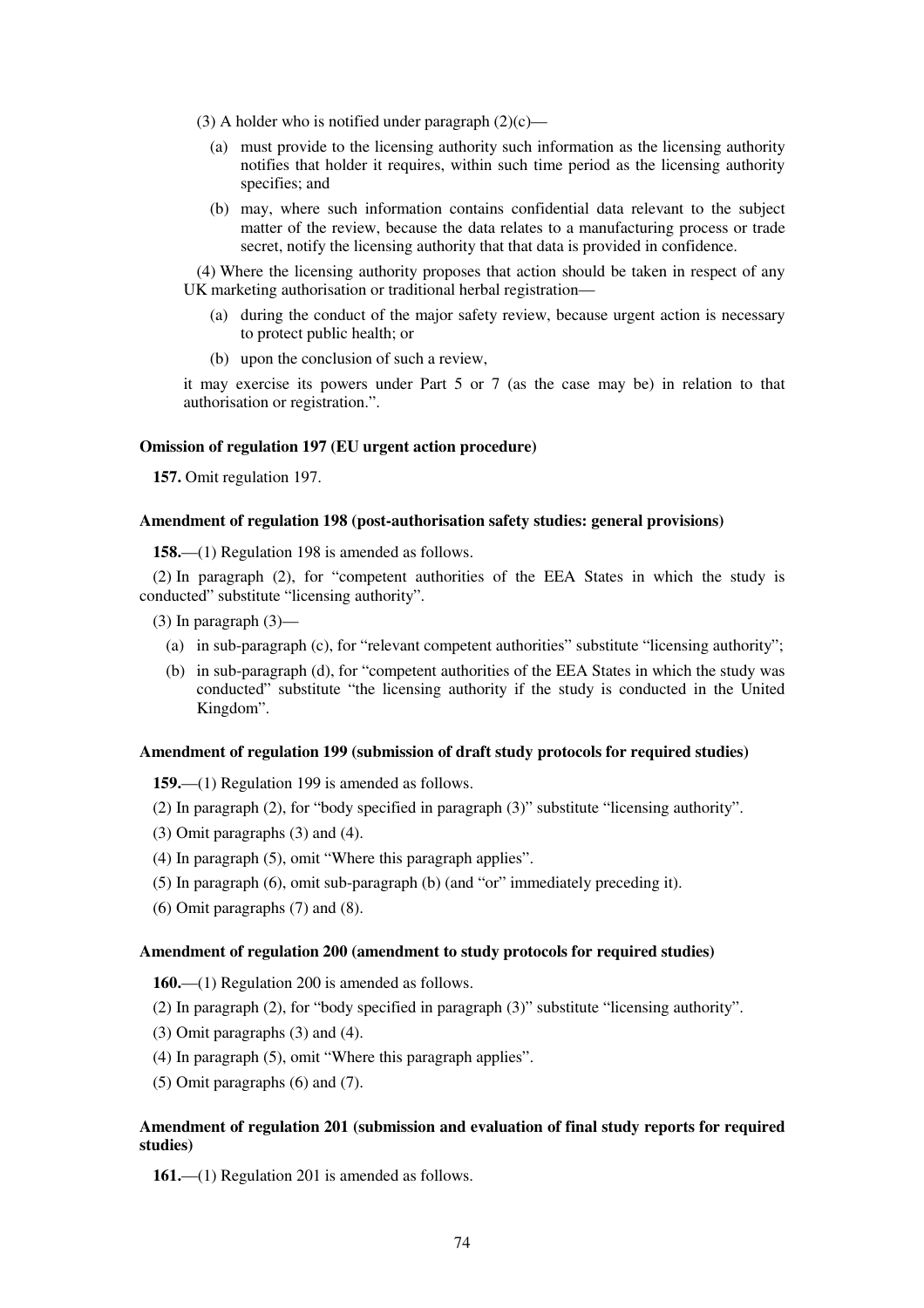- (2) In paragraph (2), for "body specified in paragraph (3)" substitute "licensing authority".
- (3) Omit paragraph (3).
- (4) In paragraph (4), omit from "for reports" where it first appears to the end.

### **Omission of regulation 202 (follow up of final study reports)**

**162.** Omit regulation 202.

#### **Insertion of new regulation 202A (medicinal products subject to additional monitoring)**

**163.** After regulation 202 insert—

*"Medicinal products subject to additional monitoring* 

## **Licensing authority power in relation to medicinal products subject to additional monitoring**

**202A.**—(1) The licensing authority may establish a list of medicinal products that are subject to additional monitoring.

- (2) The list referred to in paragraph (1) is to include the names and active substances of—
	- (a) medicinal products authorised in the United Kingdom that contain a new active substance which, on 1st January 2011, was not contained in any medicinal product authorised in the United Kingdom;
	- (b) any biological medicinal product not covered by sub-paragraph (a) that was authorised in the United Kingdom after 1st January 2011;
	- (c) medicinal products that are authorised pursuant to these Regulations, subject to the conditions referred to in regulation 50I, 59(2)(b) or (c), 60 or 61(4).

(3) If the licensing authority considers it appropriate, medicinal products that are authorised pursuant to these Regulations, subject to the conditions referred to in regulation  $59(2)(a)$ , (d), (e) or (f),  $61(5)$  or 183(2), may also be included in the list referred to in paragraph (1).

(4) For medicinal products included in the list referred to in paragraph (1)—

- (a) the summary of product characteristics and the package leaflet must include a symbol and statement as follows: "▼ This medicinal product is subject to additional monitoring"; and
- (b) that symbol must be proportional to the font of the subsequent standardised text, and each side of the triangle must have a minimum length of 5 millimetres.

(5) In the cases referred to in paragraph  $(2)(a)$  and (b), the licensing authority must, unless paragraph (6) applies, remove a medicinal product from the list after five years, beginning with the day after the UK reference date referred to in regulation 193.

(6) In the cases referred to in paragraph  $(2)(c)$  and  $(3)$ , the licensing authority must remove a medicinal product from the list once the condition or obligation under a provision specified in those paragraphs has been fulfilled.

(7) Until the licensing authority publishes a list of medicinal products under paragraph (1), the reference to that list is instead to be read as a reference to the list referred to in Article 23 of Regulation (EC) No 726/2004, as that list may be amended from time to time. ".

## **Amendment of regulation 203 (obligations on licensing authority in relation to national medicines web-portal)**

**164.**—(1) Regulation 203 is amended as follows.

(2) In paragraph (1), omit from "linked" to the end.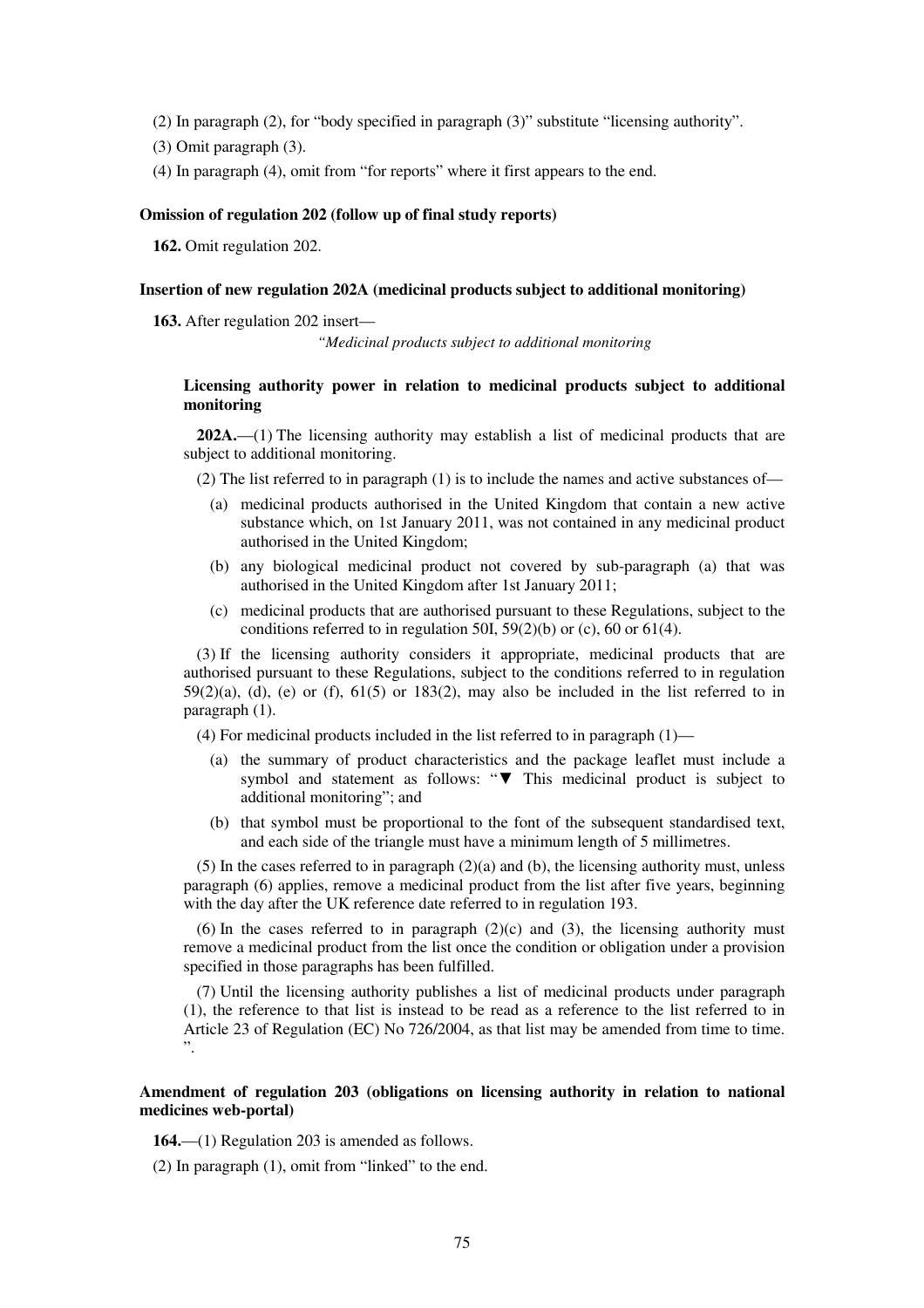$(3)$  In paragraph  $(2)$ —

- (a) in sub-paragraph (e) for "Article 23 of Regulation (EC) No 726/2004" substitute "the list published by the licensing authority under, or which applies by virtue of, regulation  $202A"$ : and
- (b) in sub-paragraph (f), omit "(including by way of the web-based forms referred to in Article 25 of Regulation (EC) No 725/2004".

## **Omission of regulation 204 (obligation on licensing authority in relation to public announcements)**

**165.** Omit regulation 204.

### **Amendment of regulation 205 (obligations on holders in relation to public announcements)**

**166.**—(1) Regulation 205 is amended as follows.

- (2) In paragraph (2), for "bodies listed in paragraph (3)" substitute "licensing authority".
- (3) Omit paragraph (3).

#### **Insertion of regulation 205A (further obligations in respect of pharmacovigilance activities)**

**167.** After regulation 205 insert—

*"Further obligations in respect of pharmacovigilance activities* 

## **Further obligations in respect of pharmacovigilance activities**

**205A.**—(1) Schedule 12A makes further provision as to the obligations of a holder and the licensing authority in respect of the performance of pharmacovigilance activities under this Part.

(2) The Ministers may by regulations amend Schedule 12A.

(3) Regulations under paragraph (2) may make provision regarding the performance of pharmacovigilance activities under this Part as to—

- (a) the content and maintenance of the pharmacovigilance system master file kept by the holder;
- (b) the minimum requirements for the quality system for the performance of pharmacovigilance activities by the holder and the licensing authority;
- (c) the use of internationally agreed terminology, formats and standards for the performance of pharmacovigilance activities;
- (d) the minimum requirements for the monitoring of data recorded by the licensing authority pursuant to regulation 185 (recording obligations on the licensing authority) to determine whether there are new risks or whether risks have changed;
- (e) the format and content of electronic transmission of suspected adverse reactions by a holder;
- (f) the format and content of electronic periodic safety reports and risk management plans; and
- (g) the format of protocols, abstracts and final study reports for the post-authorisation safety studies.".

### **Insertion of new Schedule 12A (further provision as to performance of pharmacovigilance activities)**

**168.** Schedule 6 inserts a new Schedule 12A after Schedule 12 to the 2012 Regulations.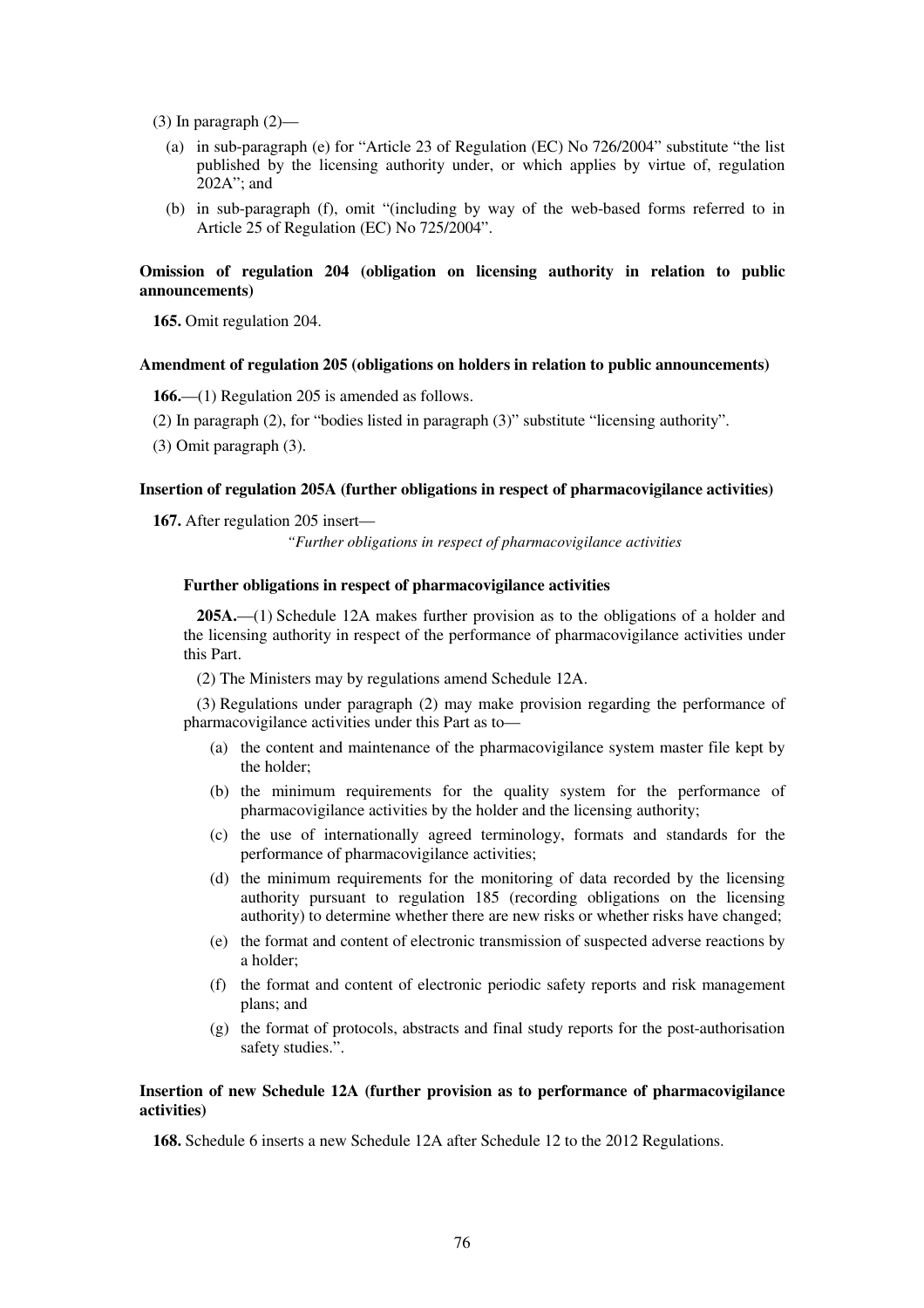**Insertion of regulation 205B (guidance in respect of good pharmacovigilance practice and post authorisation efficacy studies)** 

**169.** After new regulation 205A insert—

*"Guidance in respect of pharmacovigilance* 

## **Guidance in respect of good pharmacovigilance practice and post authorisation efficacy studies**

**205B.**—(1) The licensing authority may publish—

- (a) guidance on good pharmacovigilance practices for both the licensing authority and UK marketing authorisation holders;
- (b) scientific guidance on post authorisation efficacy studies.

(2) Subject to paragraph (3), the guidance issued by the Commission under Article 108a of the 2001 Directive on the matters specified in paragraph (1)(a) and (b) continues to apply until the date on which the licensing authority publishes guidance under paragraph (1).

(3) The licensing authority—

- (a) may determine that provisions of the guidance specified in paragraph (2) no longer apply, or apply subject to specified modifications, from a date that it specifies; and
- (b) must, if it so determines, publish its determination.

(4) Guidance published under paragraph (1), or which applies by virtue of paragraph (2) (as modified by any determination under paragraph (3), as the case may be), is to be taken into account in consideration of whether there has been any failure to comply with a provision in this Part, or Schedule 12A, to which the guidance is relevant.".

#### **Amendment of regulation 206 (infringement notices)**

**170.**—(1) Regulation 206(**a**) is amended as follows.

(2) In paragraph  $(1)$ —

- (a) omit "relevant"; and
- (b) after "provision" insert "of this Part or Schedule 12A ("relevant provision").

(3) Omit paragraphs (3) and (4).

#### **Amendment of regulation 207 (offences)**

**171.** In regulation 207(1), after "other than" insert "Schedule 12A (further requirements in respect of pharmacovigilance activities) and".

#### **Amendment of regulation 208 (false and misleading information)**

**172.** In regulation 208, omit "or the EMA".

#### **Amendment of regulation 209 (penalties)**

**173.** In regulation 209(3), omit sub-paragraphs (h) and (i).

## **Omission of regulation 210 (offences relating to pharmacovigilance obligations under Regulation (EC) No 726/2004)**

**174.** Omit regulation 210(**b**).

<sup>(</sup>**a**) Regulation 206 was amended by S.I. 2013/1855.

<sup>(</sup>**b**) Regulation 210 was amended by S.I. 2013/1855.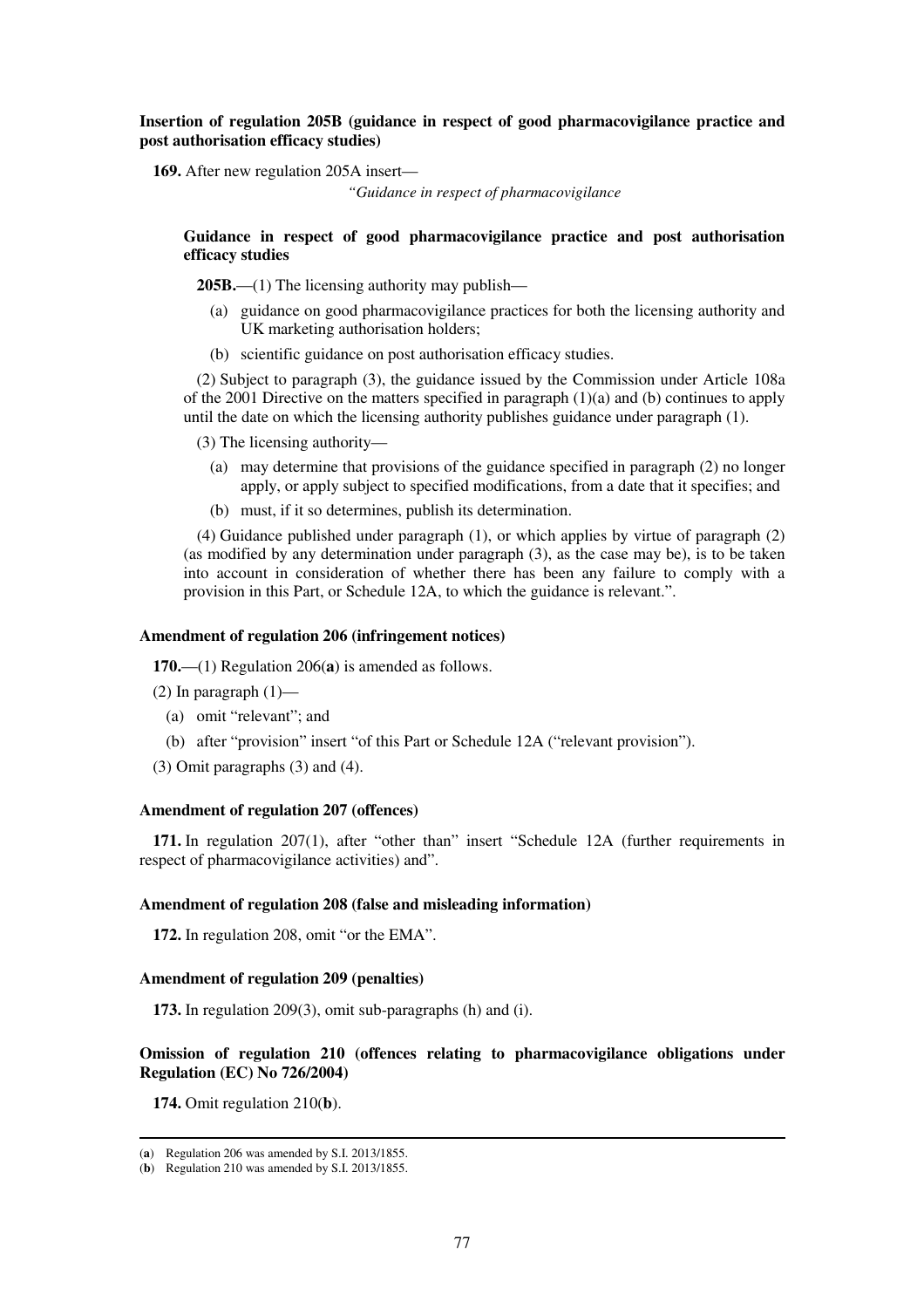## **Amendment of regulation 210A (offences in relation to pharmacovigilance obligations under the Implementing Regulation)**

**175.**—(1) Regulation 210A(**a**) is amended as follows.

- (2) In the heading, for "the Implementing Regulation" substitute "Schedule 12A".
- (3) In paragraph  $(1)$ 
	- (a) in sub-paragraph (a) for "the Implementing Regulation" substitute "Schedule 12A"; and
	- (b) in sub-paragraph (b)—
		- (i) for "the Implementing Regulation" substitute "Schedule 12A", and
		- (ii) omit "or the EMA".
- (4) For paragraph (2) substitute—
	- "(2) The provisions of Schedule 12A mentioned in paragraph  $(1)(a)$  are—
		- (a) Part 1 (pharmacovigilance system master file);
		- (b) Parts 2 and 3 (minimum requirements for the quality systems in the performance of pharmacovigilance activities);
		- (c) Part 6 (transmission of reports of suspected adverse reactions);
		- (d) paragraph 24 (update of risk management plans);
		- (e) Part 8 (periodic safety update reports); and
		- (f) Part 9 (post-authorisation safety studies).
	- (3) Subject to paragraph (4), a person guilty of an offence under this regulation is liable—
		- (a) on summary conviction to a fine not exceeding the statutory maximum; or
		- (b) on conviction on indictment to a fine.

(4) A person guilty of an offence under this regulation which relates to a breach of paragraph 26(8) or 29(1) of Schedule 12A is liable—

- (a) on summary conviction to a fine not exceeding the statutory maximum; or
- (b) on conviction on indictment to a fine, to imprisonment for a term not exceeding two years or to both.".

## **Amendment of regulation 211 (persons liable)**

**176.** In regulation 211, omit from first "or" to "No 726/2004)".

## **Amendment of regulation 212 (transitional arrangements)**

**177.** In regulation 212, for "182, 186, 188, 191, 192, 198, 199, 200, 201, 202 and 210" substitute "198, 199, 200, 201 and 202".

## **Amendment of Schedule 33 (transitional arrangements: pharmacovigilance)**

**178.** In Schedule 33, omit paragraphs 1, 2 and 4 to 10.

<sup>(</sup>**a**) Regulation 210A was inserted by S.I. 2013/1855.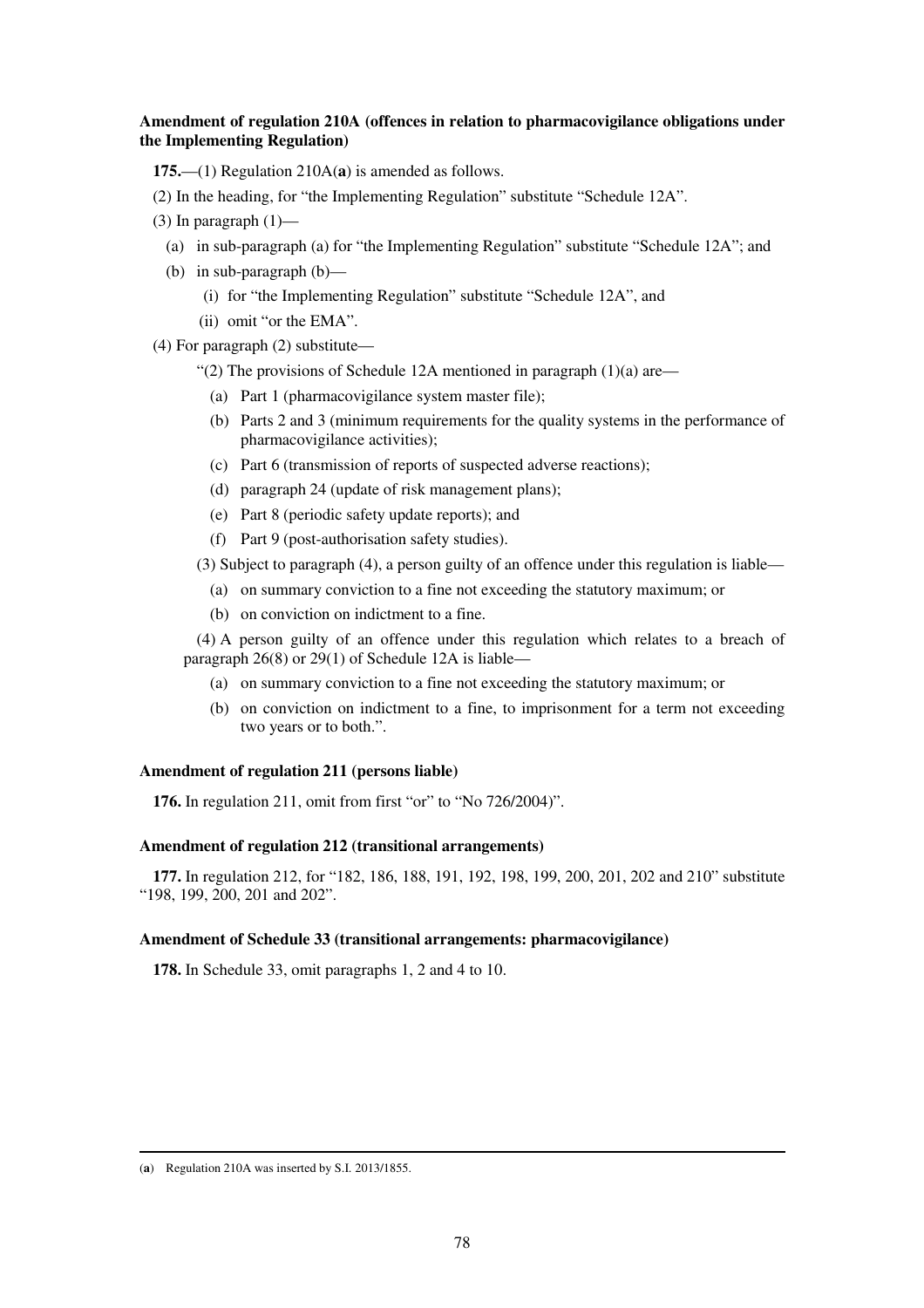## PART 12

## Amendment of Part 12 (dealings with medicinal products)

## **Amendment of regulation 213 (interpretation of Part 12)**

**179.** In regulation 213(1)(**a**)—

(a) insert at the appropriate place—

""approved country health professional" means a person who is practising in a profession included in the list published under regulation 214(6A) in a country that is included in that list in relation to that profession;";

- (b) omit the definition of "EEA health professional"(**b**); and
- (c) in the definition of "relevant prescriber", for "EEA health professional" substitute "approved country health professional".

## **Amendment of regulation 214 (sale or supply of prescription only medicines)**

**180.**—(1) Regulation 214(**c**) is amended as follows.

(2) In paragraph (2)(a), for "EEA health professional" substitute "approved country health professional".

(3) In paragraph (6), for "EEA health professional" substitute "approved country health professional".

(4) After paragraph (6) insert—

"(6A) The licensing authority must publish a list of approved countries and professions for the purposes of the definition of "approved county health professional".

(6B) In order to determine whether a country or profession should be included in the list published under paragraph (6A), the licensing authority may, in particular, take into account—

- (a) the country's standards of professional qualification;
- (b) the country's system for ensuring that qualified professionals have undergone training which meets the requirements that apply in that country;
- (c) the effectiveness of enforcement of professional standards;
- (d) the mechanisms the country has in place to assist members of the public in obtaining information in respect of a qualified professional who is established there; and
- (e) the regularity and rapidity of information provided by that country relating to noncompliant professionals.

(6C) The licensing authority must—

- (a) review a country or profession it has included in the list published under paragraph (6A) to determine if it is still satisfied that they should remain on the list, and if it is not so satisfied, remove it from that list; and
- (b) undertake such a review at least every 3 years beginning with the date on which that country or profession was included in that list.".

<sup>(</sup>**a**) Regulation 213 was amended by S.I. 2013/235 and 2014/490 and 1878.

<sup>(</sup>**b**) The definition was substituted by S.I. 2014/1878.

<sup>(</sup>**c**) Regulation 214 was amended S.I. 2013/1855, 2014/490, 2016/186 and 2018/199.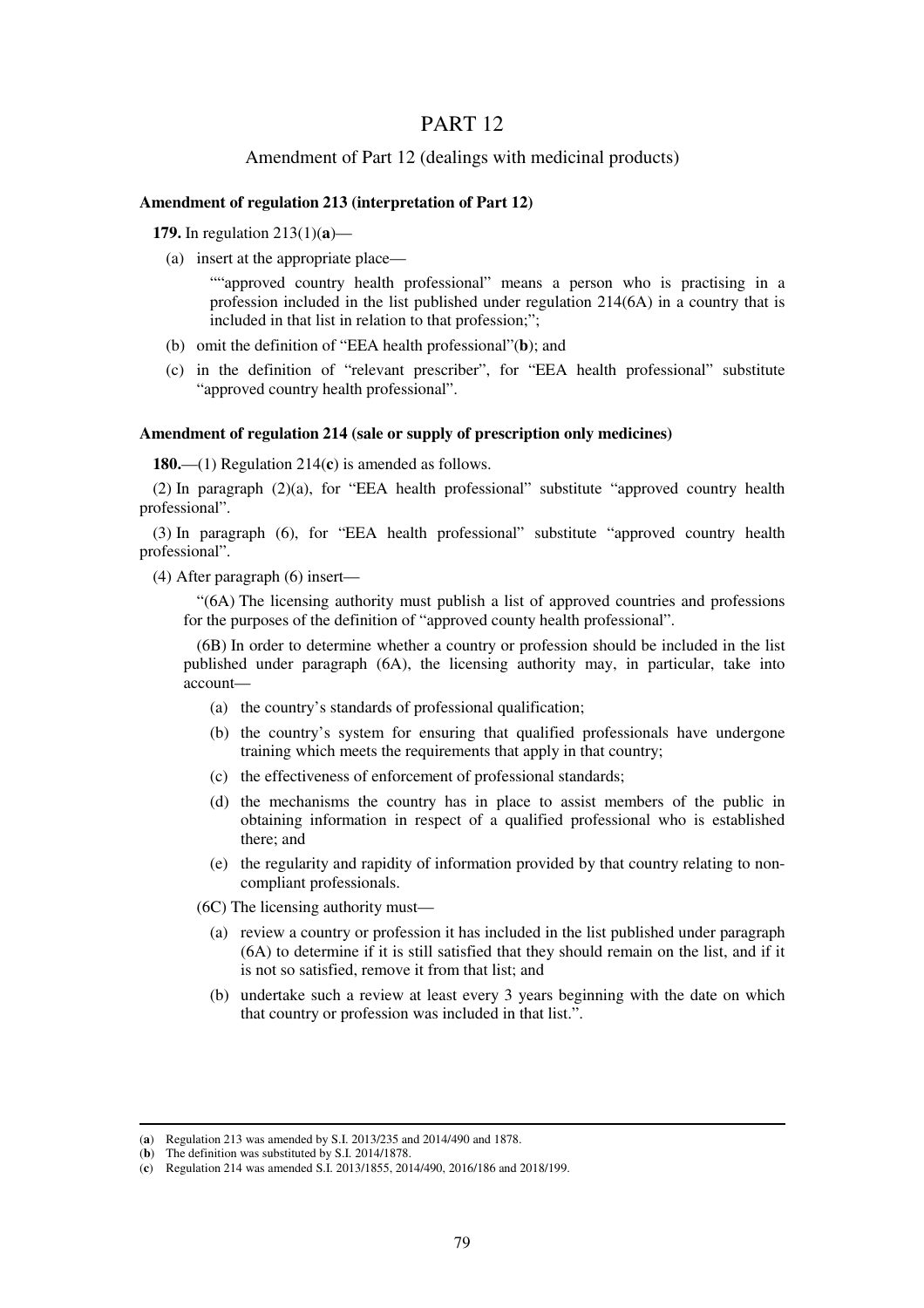#### **Amendment of regulation 216 (exceptions to regulation 215)**

**181.** In regulation 216(2), for "EEA health professional" substitute "approved country health professional".

### **Amendment of regulation 217 (requirements for prescriptions: general)**

**182.** In regulation 217(8)(a)(**a**), for "EEA health professional" substitute "approved country health professional".

### **Amendment of regulation 217A (requirements for prescriptions to be dispensed in an EEA State)**

**183.**—(1) Regulation 217A(**b**) is amended as follows.

(2) In the heading, omit "other than the UK".

(3) In paragraph (2)(a), omit "other than the UK".

#### **Amendment of regulation 218 (requirements for prescriptions: EEA health professionals)**

**184.** —(1) Regulation 218(**c**) is amended as follows.

(2) In the heading, and each place where it subsequently occurs, for "EEA health professional" substitute "approved country health professional".

(3) In paragraph (5)(c) and (d)(ii)(bb), for "EEA health professional's" substitute "approved country health professional's".

(4) In paragraph (2)(a), for "relevant European State except the United Kingdom" substitute "country included in the list published under regulation 214(6A)".

#### **Amendment of regulation 219 (electronic prescriptions)**

**185.** In regulation 219(2)(**d**), for "EEA health professional" substitute "approved country health professional".

#### **Amendment of regulation 219A (electronic prescriptions: EEA health professionals)**

**186.** —(1) Regulation 219A(**e**) is amended as follows.

(2) In the heading, for "EEA health professionals" substitute "approved country health professionals".

(3) In paragraph (2), for "EEA health professional" substitute "approved country health professional".

## **Amendment of regulation 229 (exemption for supply by national health services bodies and local authorities)**

**187.** In regulation 229(3)(f)(**f**), for "marketing authorisation, Article 126a authorisation" substitute "UK marketing authorisation".

<sup>(</sup>**a**) Regulation 217 was amended by S.I. 2014/490.

<sup>(</sup>**b**) Regulation 217A was inserted by S.I. 2014/490.

<sup>(</sup>**c**) Regulation 218 was amended by S.I. 2014/490 and 1878 and 2015/903.

<sup>(</sup>**d**) Regulation 219 was amended by S.I. 2015/903 and 2016/696.

<sup>(</sup>**e**) Regulation 219A was amended by S.I. 2015/903.

<sup>(</sup>**f**) Regulation 229 was amended by S.I. 2013/325, 2015/323, 2016/186 and 2018/199.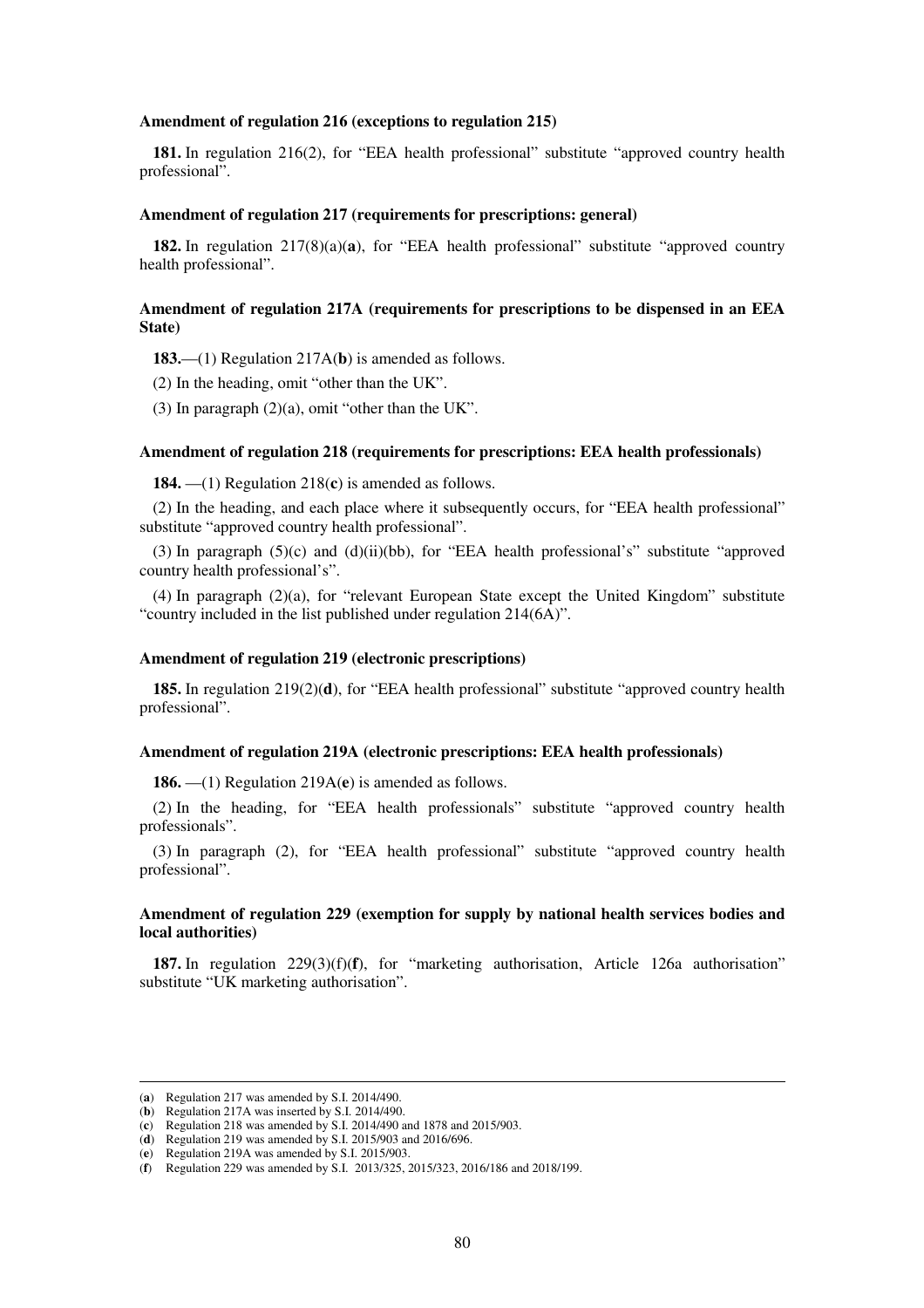#### **Amendment of regulation 230 (exemption for supply etc under a PGD to assist doctors or dentists)**

**188.** In regulation 230(8)(**a**), for "marketing authorisation, Article 126a authorisation" substitute "UK marketing authorisation".

## **Amendment of regulation 231 (exemption for supply etc under a PGD by independent hospitals etc.)**

**189.** In regulation 231(8), for "marketing authorisation, Article 126a authorisation" substitute "UK marketing authorisation".

## **Amendment of regulation 232 (exemption for supply etc under a PGD by dental practices and clinics: England and Wales)**

**190.** In regulation 232(8), for "marketing authorisation, Article 126a authorisation" substitute "UK marketing authorisation".

## **Amendment of regulation 233 (exemption for supply etc under a PGD by a person conducting a retail pharmacy business)**

**191.** In regulation 233(7)(**b**), for "marketing authorisation, Article 126a authorisation" substitute "UK marketing authorisation".

## **Amendment of regulation 234 (exemption for supply etc of products under a PGD to assist the police etc)**

**192.** In regulation 234(9)(**c**), for "marketing authorisation, Article 126a authorisation" substitute "UK marketing authorisation".

## **Amendment of Schedule 17 (exemptions for sale, supply or administration by certain persons)**

**193.**—(1) Schedule 17(**d**) is amended as follows.

(2) In the table in Part 1, in column 1 in entry 10, insert "UK" before "marketing authorisations".

(3) In the table in Part 4, in columns 1 and 2 in entry 9, insert "UK" before "marketing authorisation".

## **Amendment of regulation 249 (restrictions on persons to be supplied with medicinal products)**

**194.** In regulation 249(2)—

-

- (a) in sub-paragraph (a), insert "UK" before "marketing authorisation";
- (b) in sub-paragraph (b), insert "and" at the end; and
- (c) omit sub-paragraph (d) (and "and" immediately preceding it).

## **Amendment of regulation 254 (prohibitions concerning traceability of treatment with advanced therapy medicinal products)**

**195.** In regulation 254(2)(a), for the words from "laid down in" to the end, substitute—

<sup>(</sup>**a**) Regulation 230 was amended by S.I. 2013/325.

<sup>(</sup>**b**) Regulation 233 was amended by S.I. 2013/235 and 2015/1503.

<sup>(</sup>**c**) Regulation 234 was amended by S.I. 2015/323.

<sup>(</sup>**d**) Schedule 17 was amended by S.I. 2014/1878, 2015/1503, 2016/186 and 2017/715,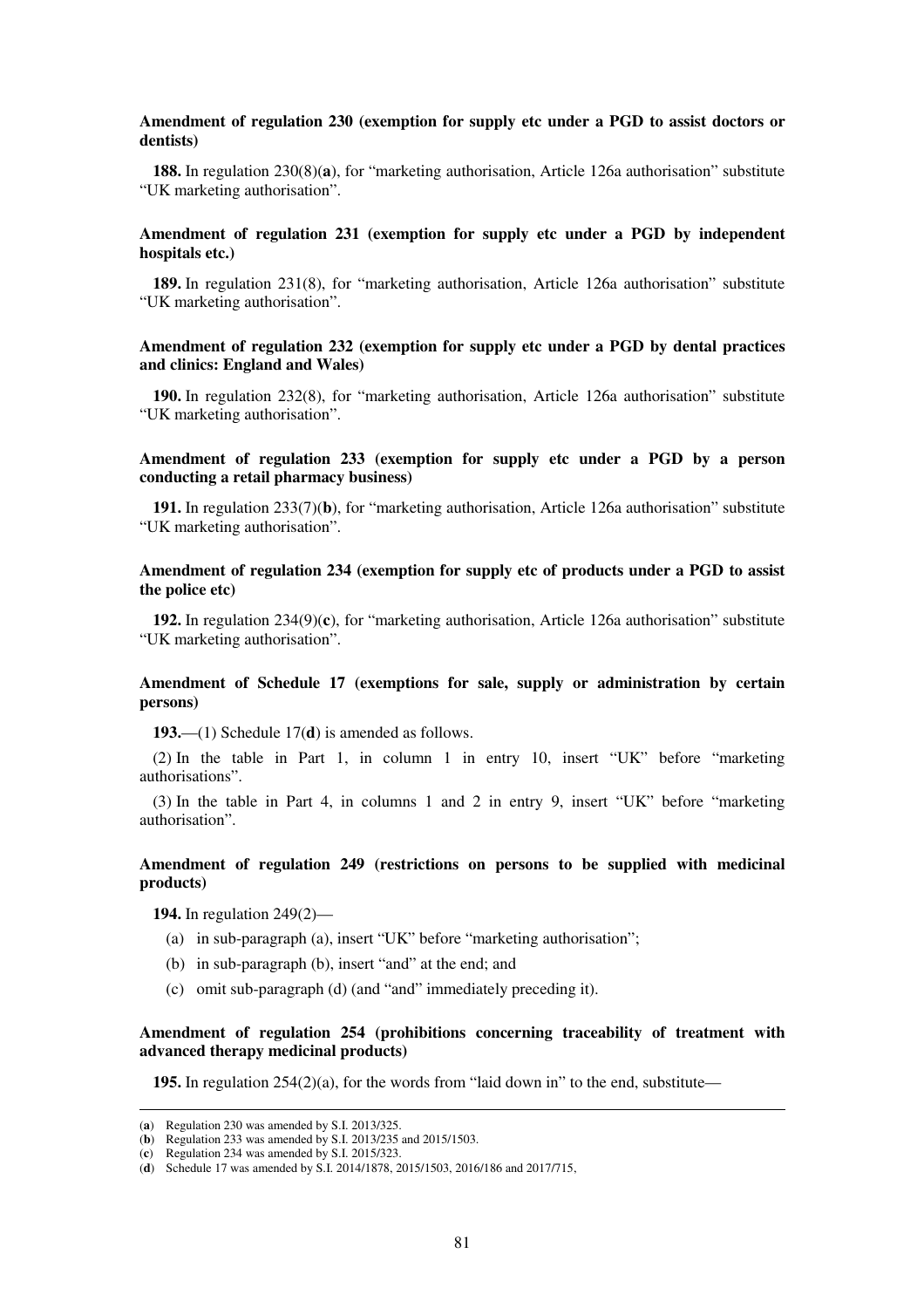"imposed pursuant to—

- (a) as regards gametes and embryos, sections 12(3), and 33A to 33D of, and paragraph 1 of Schedule 3A to, the Human Fertilisation and Embryology Act 1990(**a**);
- (b) as regards blood cells, regulations 8, 9(e) and 14 of the Blood Safety and Quality Regulations 2005(**b**); and
- (c) as regards other cells and tissues, regulations 13 and 16 of, and paragraph 1 of Schedule 2 to, the Human Tissue (Quality and Safety for Human Application) Regulations 2007(**c**);".

## **Omission of regulation 255A to 255C (enforcement and offences relating to Commission Regulation 2016/161)**

**196.** Omit regulations 255A to 255C(**d**).

## PART 13

Omission of Part 12A (sale of medicines to the public at a distance)

### **Omission of Part 12A**

**197.** Part 12A(**e**) is omitted.

# PART 14

## Amendment of Part 13 (packaging and leaflets)

#### **Amendment of regulation 257 (packaging requirements: general)**

**198.**—(1) Regulation 257 is amended as follows.

(2) In paragraph (6), after "this regulation," insert "regulation 257C,".

(3) After paragraph (7) insert—

"(8) Nothing in this regulation applies to the outer or immediate packaging of an advanced therapy medicinal product.".

## **Omission of regulations 257A and 257B (packaging requirements: medicinal products required to bear safety features and associated transitionals)**

**199.** Omit regulations 257A and 257B(**f**).

**Insertion of regulations 257C (packaging requirements: advanced therapy medicinal products) and 257D and 257E (guidance and regulations in relation to packing, leaflets and labelling)** 

**200.** After regulation 257, insert—

<sup>(</sup>**a**) 1990 c. 37. Sections 33A to 33D were inserted by the Human Fertilisation and Embryology Act 2008, c. 22.

<sup>(</sup>**b**) S.I. 2005/50. It has been amended by S.I. 2005/1098 and 2898, 2006/2013, 2007/604, 2008/525 and 941, 2009/372 and 3307, 2010/604, 2017/1320 and 2018/231.

<sup>(</sup>**c**) S.I. 2007/1523.

<sup>(</sup>**d**) Regulations 255A to 255C were inserted by S.I. 2019/62.

<sup>(</sup>**e**) Part 12A was inserted by S.I. 2013/1855.

<sup>(</sup>**f**) Regulations 257A and 257B were inserted by S.I. 2019/62.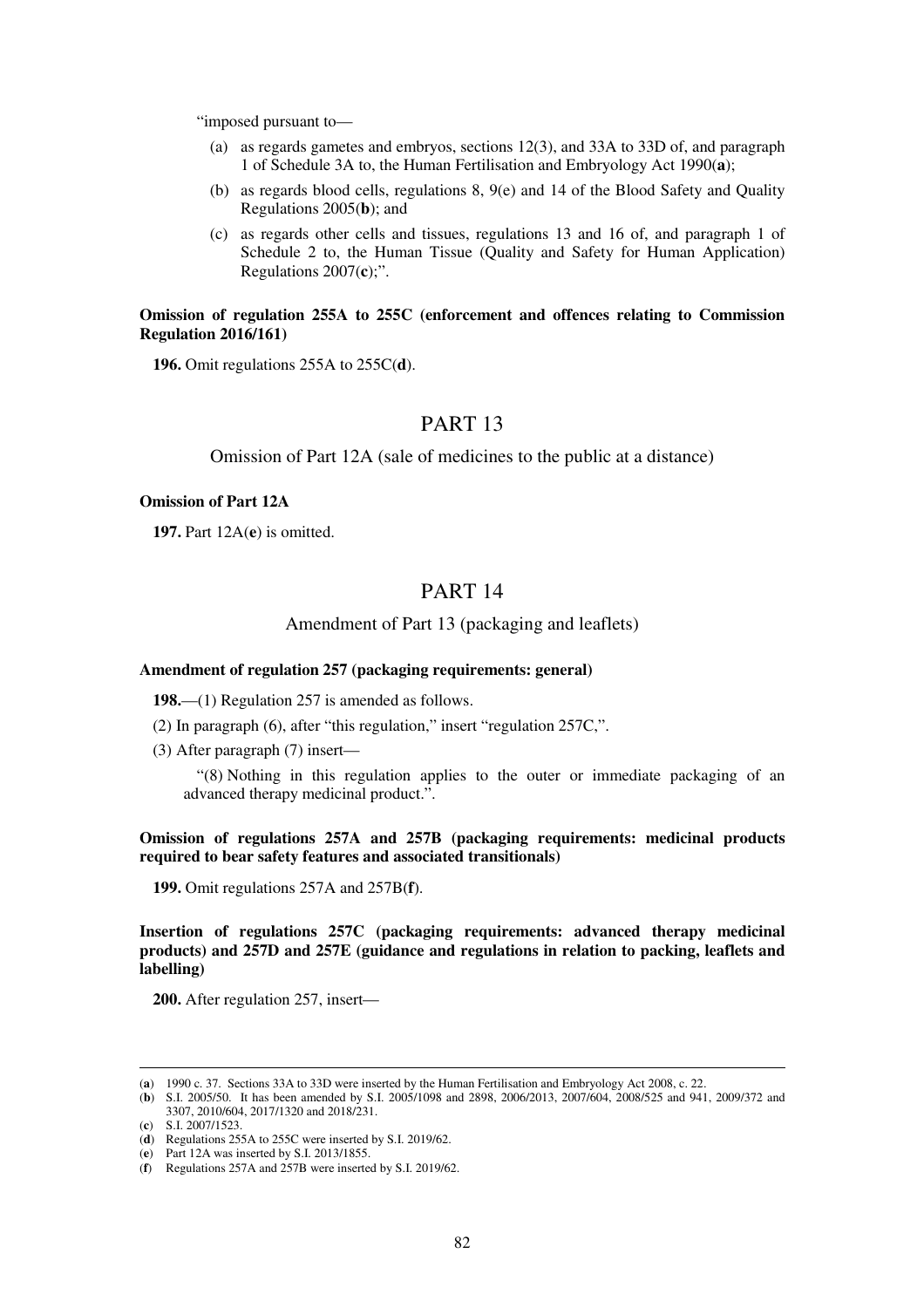#### "**Packaging requirements: advanced therapy medicinal products**

**257C.**—(1) The information specified in Part 4 of Schedule 24 must appear—

- (a) on the outer packaging of an advanced therapy medicinal product (other than an exempt advanced therapy medicinal product); and
- (b) on the immediate packaging of the product, unless paragraph (2) or (3) applies to the packaging.

(2) This paragraph applies to the immediate packaging if the packaging is in the form of a blister pack and is placed in outer packaging which complies with the requirements of Part 4 of Schedule 24.

(3) This paragraph applies to immediate packaging if the packaging is too small to display the information required by Part 4 of Schedule 24.

(4) The information specified in Part 5 of Schedule 24 must appear on immediate packaging to which paragraph (2) or (3) applies.

## **Guidance as to packaging and package leaflets**

**257D.**—(1) The licensing authority may publish guidance on packaging and package leaflets which may, in particular, include—

- (a) the wording of certain special warnings for certain categories of medicinal products;
- (b) the particular information needs relating to products that are a pharmacy medicine;
- (c) the legibility of particulars on the labelling and package leaflet;
- (d) the methods of identification and authentication of medicinal products;
- (e) the list of excipients which must feature on the labelling of medicinal products and the way in which these excipients must be indicated.

(2) Until such time as the licensing authority publishes guidance under paragraph (1), any guidance published by the Commission under Article 65 of the 2001 Directive, insofar as that guidance was in force immediately before exit  $day(a)$ , continues to apply as if it had been published by the licensing authority under paragraph (1).

### **Regulation-making power as to certain forms of labelling**

**257E.** The Ministers may by regulations require the use of certain forms of labelling of a medicinal product in order to make it possible to ascertain—

- (a) the price of the medicinal product;
- (b) any reimbursement conditions of the National Health Service;
- (c) the legal status for supply to the patient in accordance with regulation 5 (classification), insofar as not already provided for in Schedule 25;
- (d) authenticity and identification of the medicinal product in accordance with Article 54a(5) of the 2001 Directive.".

#### **Amendment of Schedule 24 (packaging information requirements)**

**201.**—(1) Schedule 24 is amended as follows.

-

(2) In paragraph 7(b), for "published pursuant to Article 65 of the 2001 Directive" substitute "published under regulation 257D".

<sup>(</sup>**a**) The guidance is available at: https://www.gov.uk/guidance/eu-guidance-documents-referred-to-in-the-human-medicinesregulations-2012 and a hard copy may be obtained from the Medicines and Healthcare products Regulatory Agency at the address given in the Explanatory Note.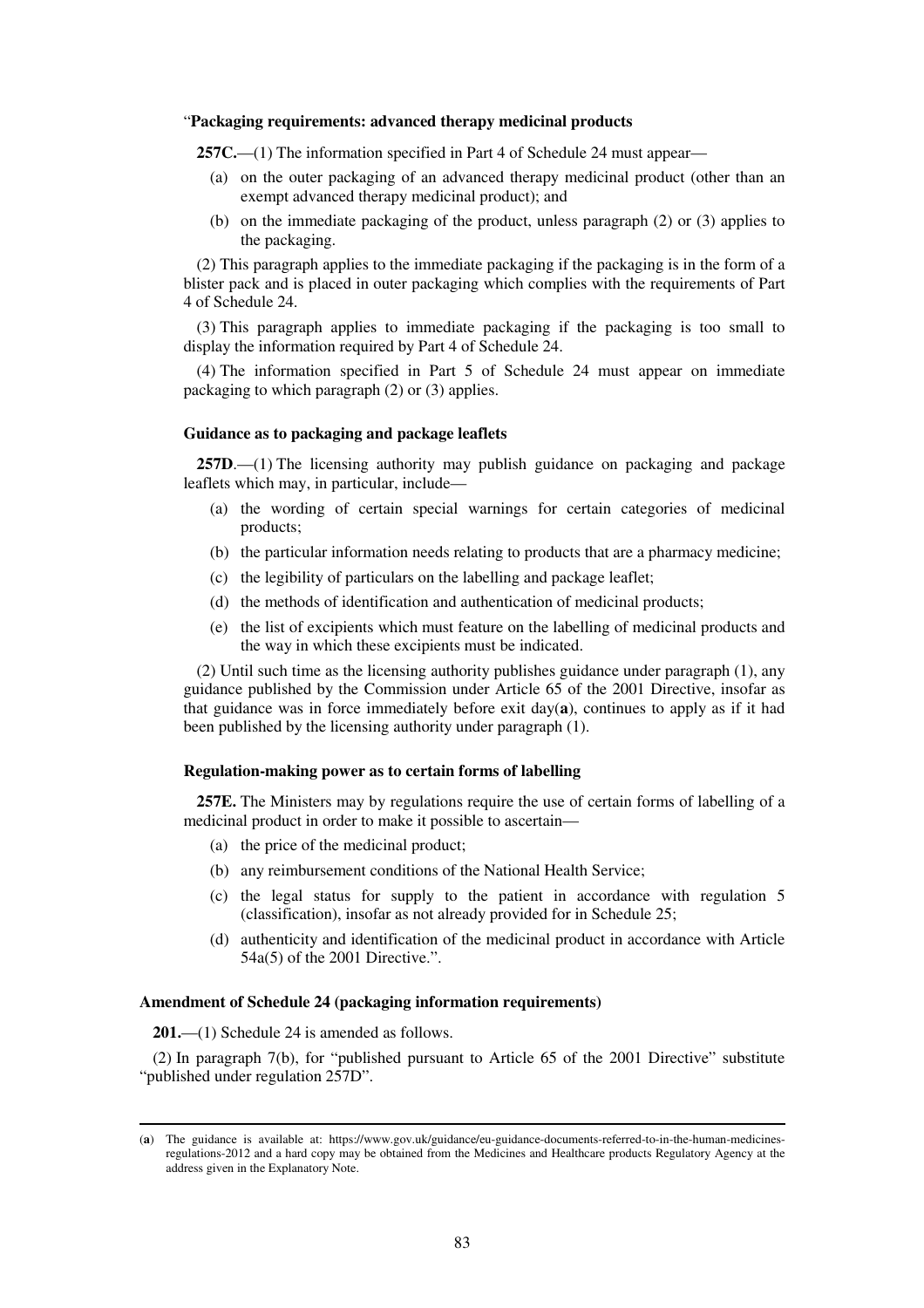(3) In paragraphs 15, 16 and 23, for "marketing authorisation, Article 126a authorisation" substitute "UK marketing authorisation".

(4) Omit paragraph 18A(**a**).

(5) After Part 3 insert—

# "PART 4

Outer and immediate packaging: advanced therapy medicinal products

**34.** The name of the advanced therapy medicinal product which is the international nonproprietary name, or if none, the common name.

**35.** Where appropriate, whether the product is intended for babies, children or adults.

**36.** The expiry date in clear terms including the year and month and, if applicable, day.

**37.** A description of the active substance, expressed qualitatively and quantitatively.

**38.** Where the product contains tissues and cells of human or animal origin—

- (a) a statement that the product contains such cells or tissues; and
- (b) a short description of the cells or tissues and of their specific origin, including the species of animal in cases on non-human origin.

**39.** The pharmaceutical form and the contents by weight, volume or number of doses of the product.

**40.** A list of excipients, including preservative systems.

**41.** The method of use, application, administration or implantation and, if appropriate, the route of administration, with space provided for the prescribed dose to be indicated.

**42.** A special warning that the product is to be stored out of the sight and reach and children.

**43.** Any special warning necessary for the particular product.

**44.** Any special storage precautions.

**45.** Specific precautions relating to the disposal of the unused product or of waste derived from the product and, where appropriate, reference to any appropriate collection system.

**46.** The name and address of the holder of the UK marketing authorisation and, where applicable, the name of the representative appointed by the holder to represent him.

**47.** The UK marketing authorisation number.

**48.** The manufacturer's batch number.

**49.** The unique donation code assigned by a tissue establishment pursuant to—

- (a) paragraph 1 of Schedule 3A to the Human Fertilisation and Embryology Act 1990(**b**), as regards human gametes and embryos; and
- (b) paragraph 1 of Schedule 2 to the Human Tissue (Quality and Safety for Human Application) Regulations 2007(**c**), as regards other human tissues and cells.

<sup>(</sup>**a**) Paragraph (18A) was inserted by S.I. 2019/62.

<sup>(</sup>**b**) 1990 c. 37. Schedule 3A was inserted by the Human Fertilisation and Embryology (Quality and Safety) Regulations 2007/1522, regulation 30.

<sup>(</sup>**c**) S.I. 2007/1523.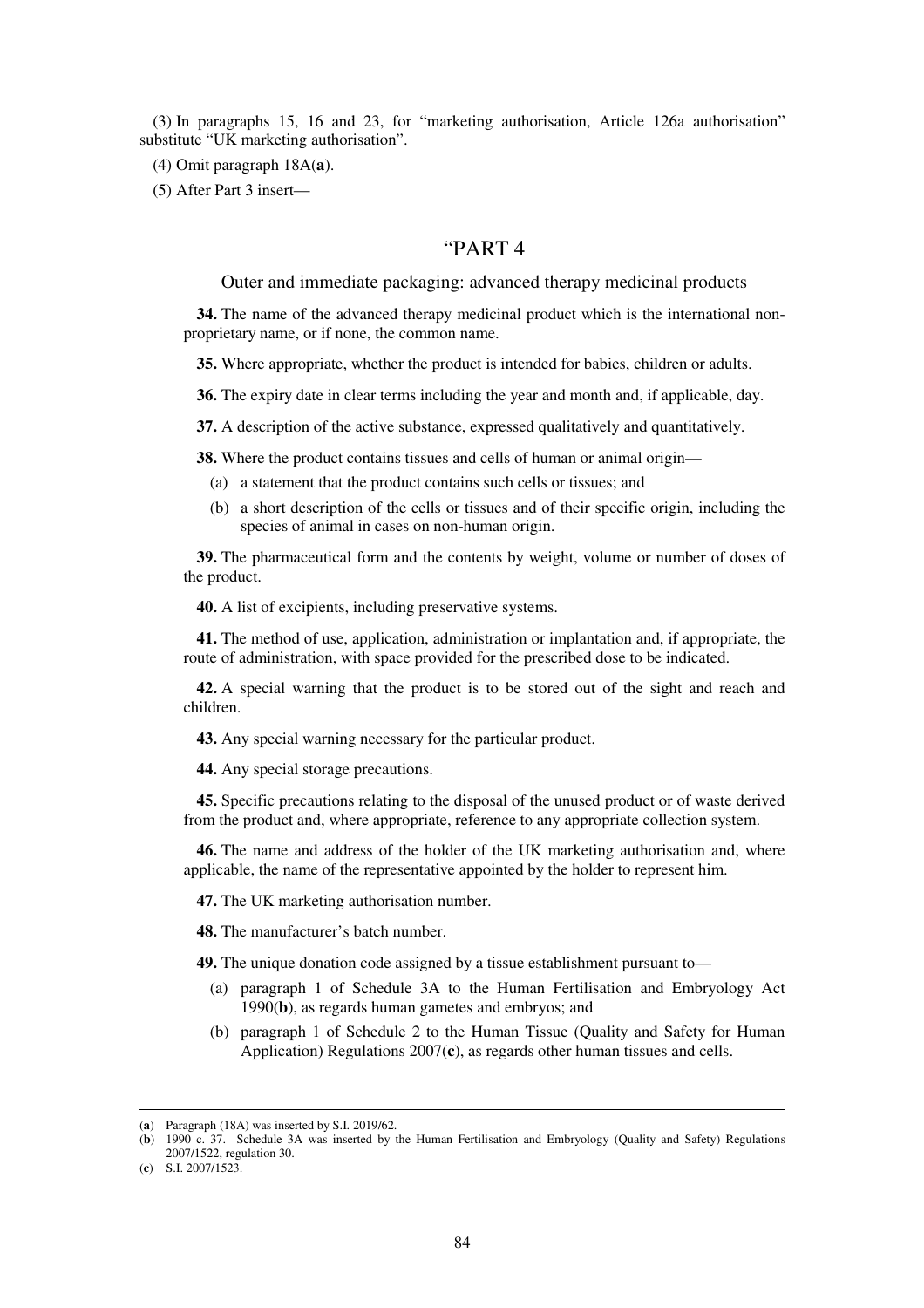**50.** Where the exempt advanced therapy medicinal product is for autologous use, the unique patient identifier and the words "for autologous use only".

## PART 5

## Immediate packaging: blister packs and small packaging (advanced therapy medicinal products)

**51.** The information specified in Part 2.

**52.** The unique donation code assigned by a tissue establishment pursuant to—

- (a) paragraph 1 of Schedule 3A to the Human Fertilisation and Embryology Act 1990, as regards human gametes and embryos; and
- (b) paragraph 1 of Schedule 2 to the Human Tissue (Quality and Safety for Human Application) Regulations 2007, as regards other human tissues and cells.

**53.** Where the exempt advanced therapy medicinal product is for autologous use, the unique patient identifier and the words "for autologous use only"."

## **Amendment of regulation 259 (packaging requirements: information for blind and partially sighted patients)**

**202.** In regulation 259(2), for "marketing authorisation, Article 126a authorisation" substitute "UK marketing authorisation".

#### **Amendment of regulation 260 (package leaflets)**

**203.**—(1) Regulation 260 is amended as follows.

(2) After paragraph (1) insert—

"(1A) If the medicinal product is an advanced therapy medicinal product (other than an exempt advanced therapy medicinal product), the package leaflet must contain the information specified in Part 3 of Schedule 27 in the order specified in that Part.".

(3) In paragraph (2), after "Part 2 of that Schedule)" insert ", or where the product is an advanced therapy medicinal product, the information specified in Part 3 of that Schedule,".

(4) In paragraph (3), for "marketing authorisation, Article 126a authorisation" substitute "UK marketing authorisation".

#### **Amendment of Schedule 27 (package leaflets)**

**204.**—(1) Schedule 27(**a**) is amended as follows.

(2) In paragraph 8(c)(ii), for "Article 65 of the 2001 Directive", substitute "published under regulation 257D".

(3) In paragraph 11(f), for "marketing authorisation, Article 126a authorisation" substitute "UK marketing authorisation".

(4) Omit paragraph 12.

(5) In paragraph 13—

- (a) for "Article 23 of Regulation (EC) No 726/2004" substitute "regulation 202A";
- (b) before "statement", insert "symbol and"; and
- (c) before "This", insert "▼".
- (6) At the end insert—

<sup>(</sup>**a**) Schedule 27 was amended by S.I. 2014/1878.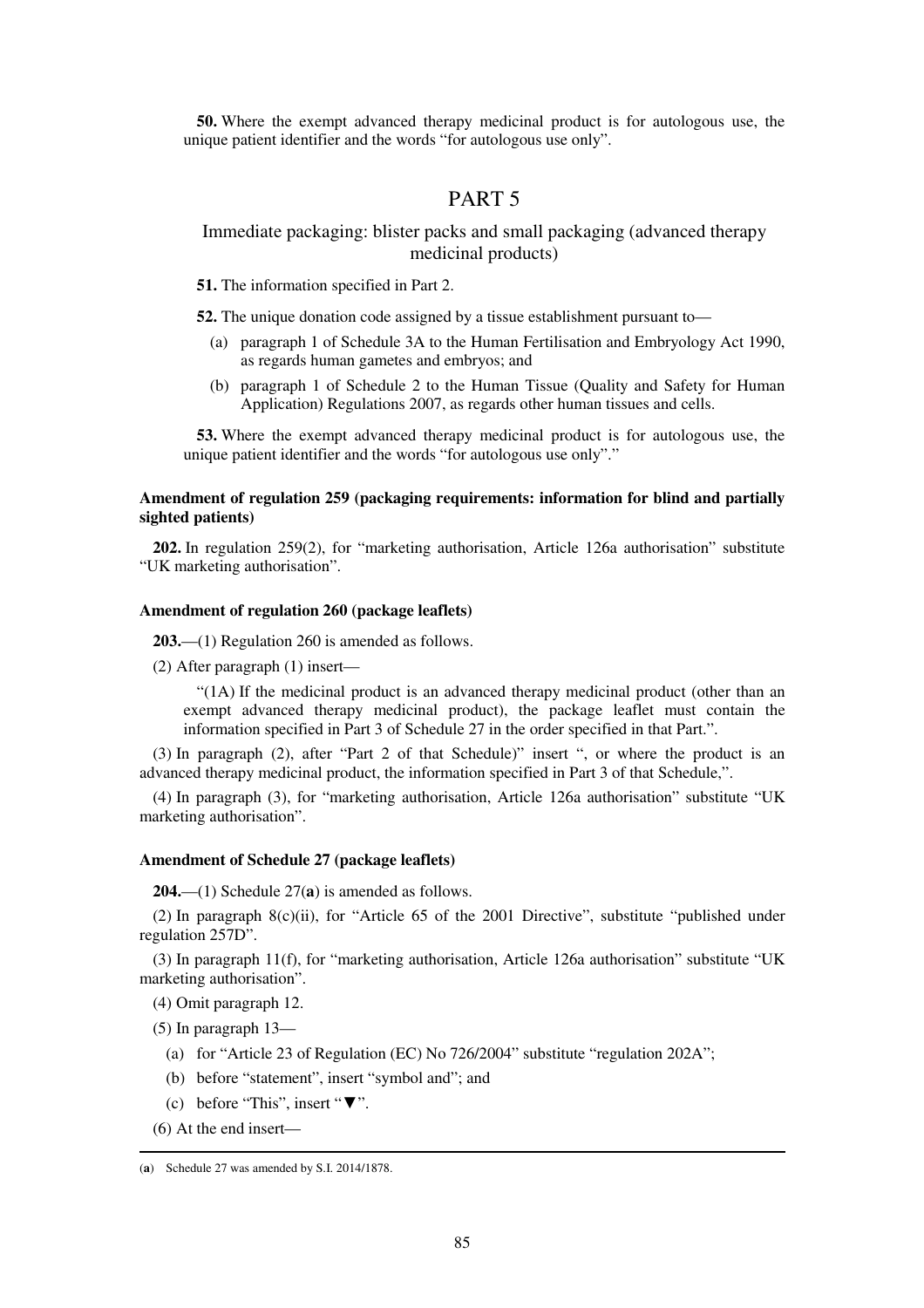## "Part 3

### Advanced therapy medicinal products

**18.** The name of the advanced therapy medicinal product.

**19.** Where appropriate, whether the product is intended for babies, children or adults.

**20.** The common name of the advanced therapy medicinal product.

**21.** The therapeutic group, or type of activity, of the product, in terms easily comprehensible for the patient.

**22.** Where the product contains cells or tissues, a description of those cells or tissues and of their specific origin, including the species of animal in cases of non-human origin.

**23.** Where the product contains medical devices or active implantable medical devices, a description of those devices and their specific origin.

**24.** The product's therapeutic indications.

**25.** A list of information which is necessary before the medicinal product is taken or used, including—

- (a) contra-indications;
- (b) appropriate precautions for use;
- (c) interactions with other medicinal products which may affect the action of the product;
- (d) interactions with other substances, including alcohol, tobacco and foodstuffs which may affect the action of the product;
- (e) special warnings; if any, relating to the product.

**26.** The list mentioned in paragraph 25 must—

- (a) take into account the special requirements of particular categories of users (including, in particular, children, pregnant or breastfeeding women, the elderly and persons with specific pathological conditions);
- (b) mention, if appropriate, possible effects on the ability to drive vehicles or operate machinery; and
- (c) list any excipients—
	- (i) if knowledge of the excipients is important for the safe and effective use of the product; and
	- (ii) the excipients are included in the guidance published under regulation 257D.

**27.** Instructions for proper use of the product including in particular—

- (a) the dosage;
- (b) the method of use, application, administration or implantation and, if necessary, the route of administration;
- (c) the frequency of administration (including, if necessary, specifying the times at which the product may or must be administered):
- (d) the duration of treatment if this is to be time limited;
- (e) symptoms of an overdose and the action, if any, to be taken in the case of an overdose;
- (f) what to do if one or more doses have not been taken;
- (g) a specific recommendation to consult a doctor or pharmacist, as appropriate, for further explanation of the use of the product.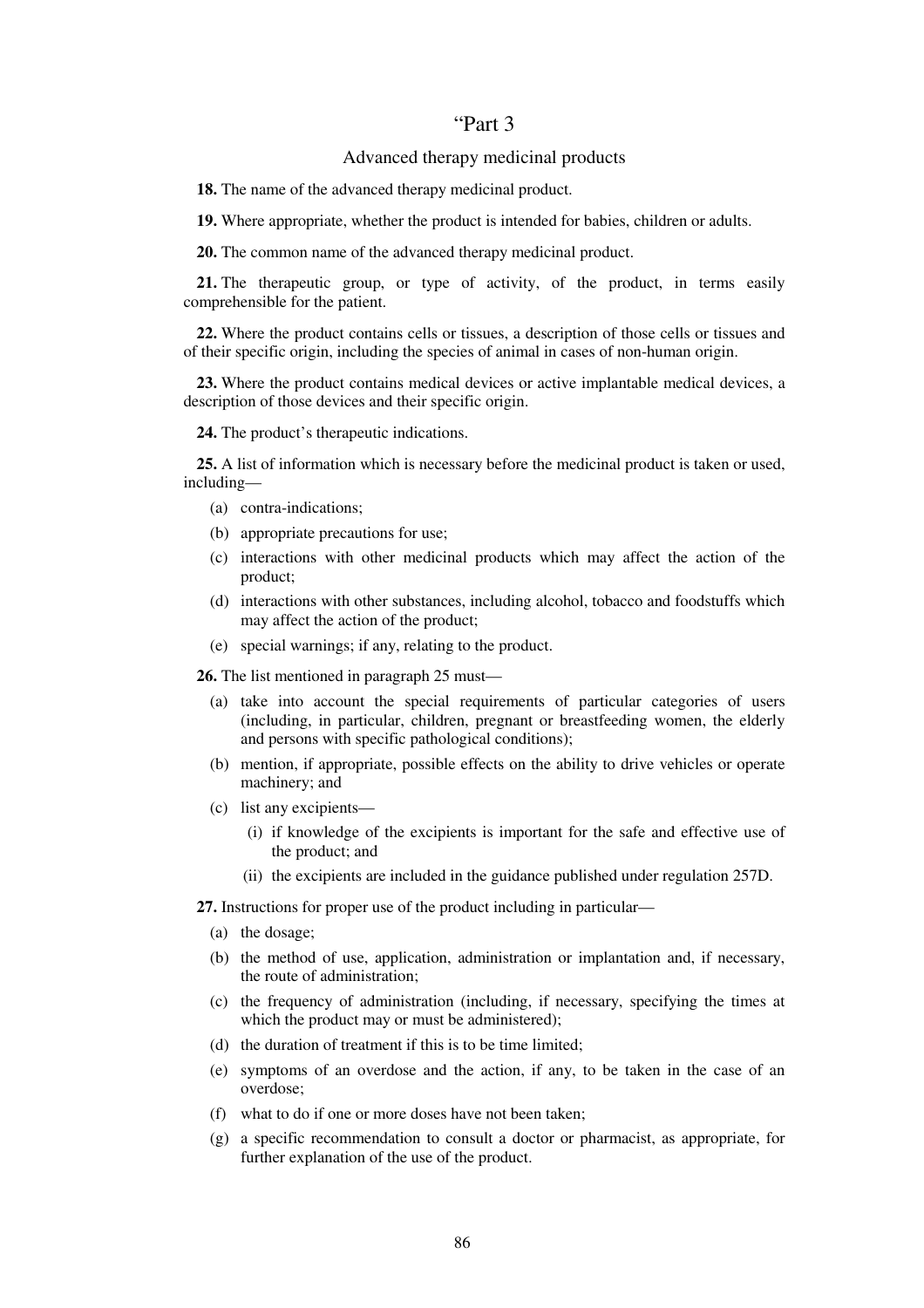**28.** A description of the adverse reactions which may occur in normal use of the medicinal product and, if necessary, the action to be taken in such a case.

**29.** A reference to the expiry date printed on the packaging of the product with—

- (a) a warning against using the product after that date;
- (b) if appropriate, details of special storage precautions to be taken;
- (c) if necessary, a warning concerning visible signs of deterioration;
- (d) the full qualitative and quantitative composition;
- (e) the name and address of the UK marketing authorisation holder and, if applicable, the name of the holder's appointed representative; and
- (f) the name and address of the manufacturer.

**30.** The date on which the package leaflet was last revised.".

### **Amendment of regulation 266 (language requirements etc)**

**205.**—(1) Regulation 266 is amended as follows.

(2) In paragraph (1), omit "unless either or both of paragraphs (2) and (3) applies".

(3) Omit paragraphs (2) and (3).

## **Amendment of regulation 267 (submission of mock-ups of packaging and leaflets to licensing authority)**

**206.** In regulation 267, in each place where it occurs, for "marketing authorisation, Article 126a authorisation" substitute "UK marketing authorisation".

#### **Amendment of regulation 268 (offence relating to packaging and package leaflets)**

**207.**—(1) Regulation 268(**a**) is amended as follows.

(2) In paragraph (1), for "marketing authorisation, Article 126a authorisation" substitute "UK marketing authorisation".

(3) In paragraph  $(2)(a)$ —

- (a) for "Article 28 or 32 of the Paediatric Regulation" substitute "regulation 50C(4), 50D(8) or  $58A(2)(b)$ "; and
- (b) omit ", Article 9 of Commission Regulation 2016/161".

## **Amendment of regulation 269 (offences relating to packaging and package leaflets: other persons)**

**208.**—(1) Regulation 269(**b**) is amended as follows.

(2) In paragraph (1), for "marketing authorisation, Article 126a authorisation" substitute "UK marketing authorisation".

(3) In paragraph  $(2)(a)$ —

- (a) for "Article 28 or 32 of the Paediatric Regulation" substitute "regulation 50C(4), 50D(8) or  $58A(2)(b)$ "; and
- (b) omit ", Article 9 of Commission Regulation 2016/161".

<sup>(</sup>**a**) Regulation 268 was amended by S.I. 2019/62.

<sup>(</sup>**b**) Regulation 269 was amended by S.I. 2015/903 and 2019/62.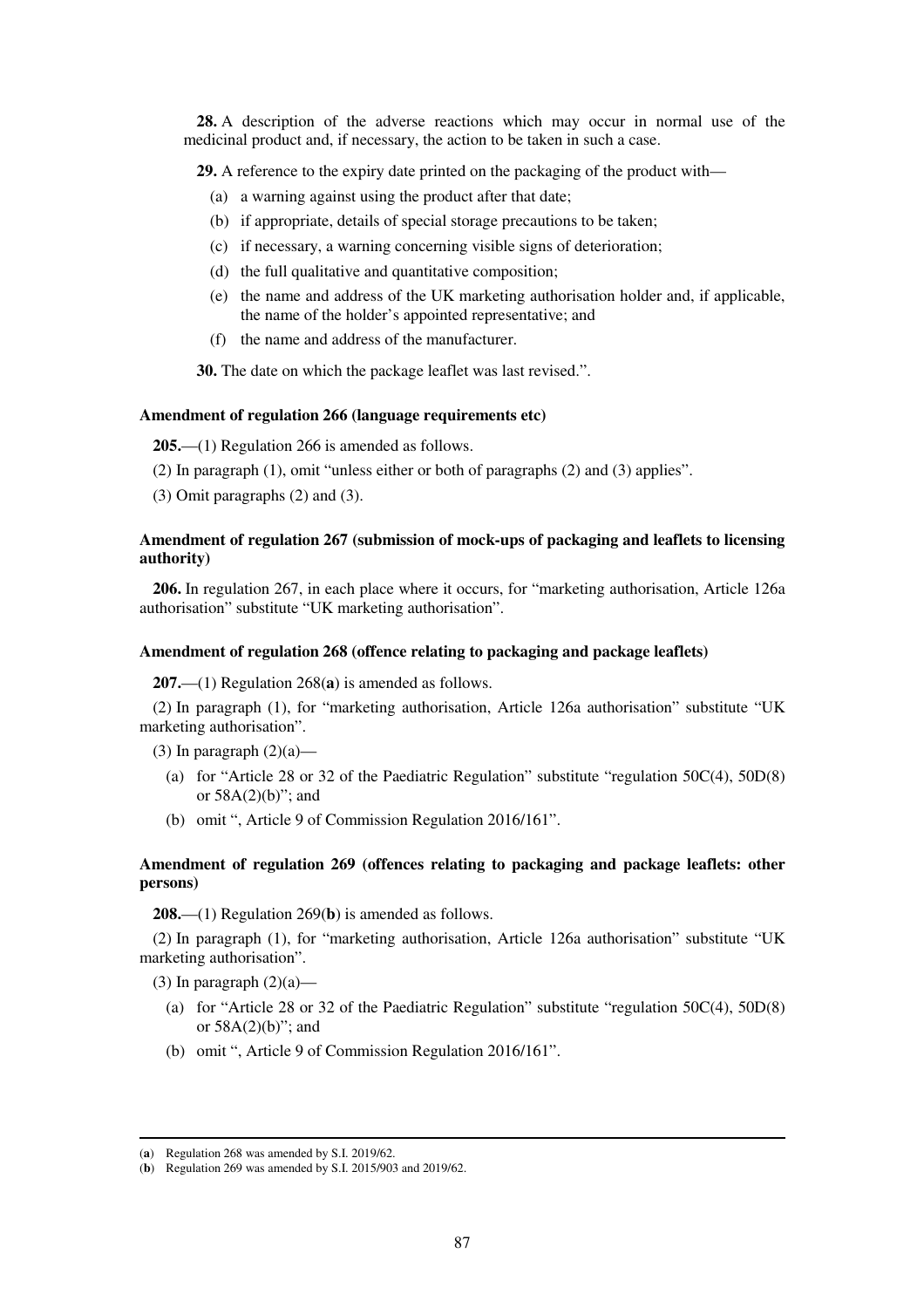#### **Amendment of regulation 270 (non-compliance with requirements of this Part)**

**209.** In regulation 270(1) and (2), for "marketing authorisation, Article 126a authorisation" substitute "UK marketing authorisation".

### **Amendment of regulation 273 (child resistant containers for regulated medicinal products)**

**210.**—(1) Regulation 273 is amended as follows.

- (2) In paragraph (2), for sub-paragraph (b) substitute—
	- "(b) any specification for non-reclosable child resistant packaging that the licensing authority is satisfied is of an equivalent or higher technical specification to that specified in sub-paragraph (a).".
- (3) In paragraph (3), for sub-paragraph (b) substitute—
	- "(b) any specification for reclosable child resistant packaging that the licensing authority is satisfied is of an equivalent or higher technical specification to that specified in sub-paragraph (a).".

# PART 15

## Amendment of Part 14 (advertising)

#### **Amendment of regulation 279 (products without a marketing authorisation)**

**211.** In regulation 279—

- (a) in sub-paragraph (a), insert "UK" before "marketing authorisation";
- (b) at the end of sub-paragraph (b), insert "or"; and
- (c) omit sub-paragraph (d) (and "or" immediately preceding it).

## **Amendment of regulation 280 (general principles)**

**212.** In regulation 280(1)—

- (a) for "marketing authorisation," substitute "UK marketing authorisation or"; and
- (b) omit "or Article 126a authorisation".

## **Amendment of regulation 281 (duties of authorisation holders and registration holders)**

**213.** In regulation 281(1)—

- (a) in sub-paragraph (a), insert "UK" before "marketing authorisation";
- (b) at the end of sub-paragraph (b) insert "or"; and
- (c) omit sub-paragraph (d) (and "or" immediately preceding it).

#### **Amendment of regulation 293 (prohibition of supply to the public for promotional purposes)**

**214.** In regulation 293(1)—

- (a) insert "UK" before "marketing authorisation";
- (b) for "certificate of registration," substitute "certificate of registration or"; and
- (c) omit "or Article 126a authorisation".

#### **Amendment of regulation 295 (abbreviated advertisements)**

**215.** In regulation 295(2)(d)—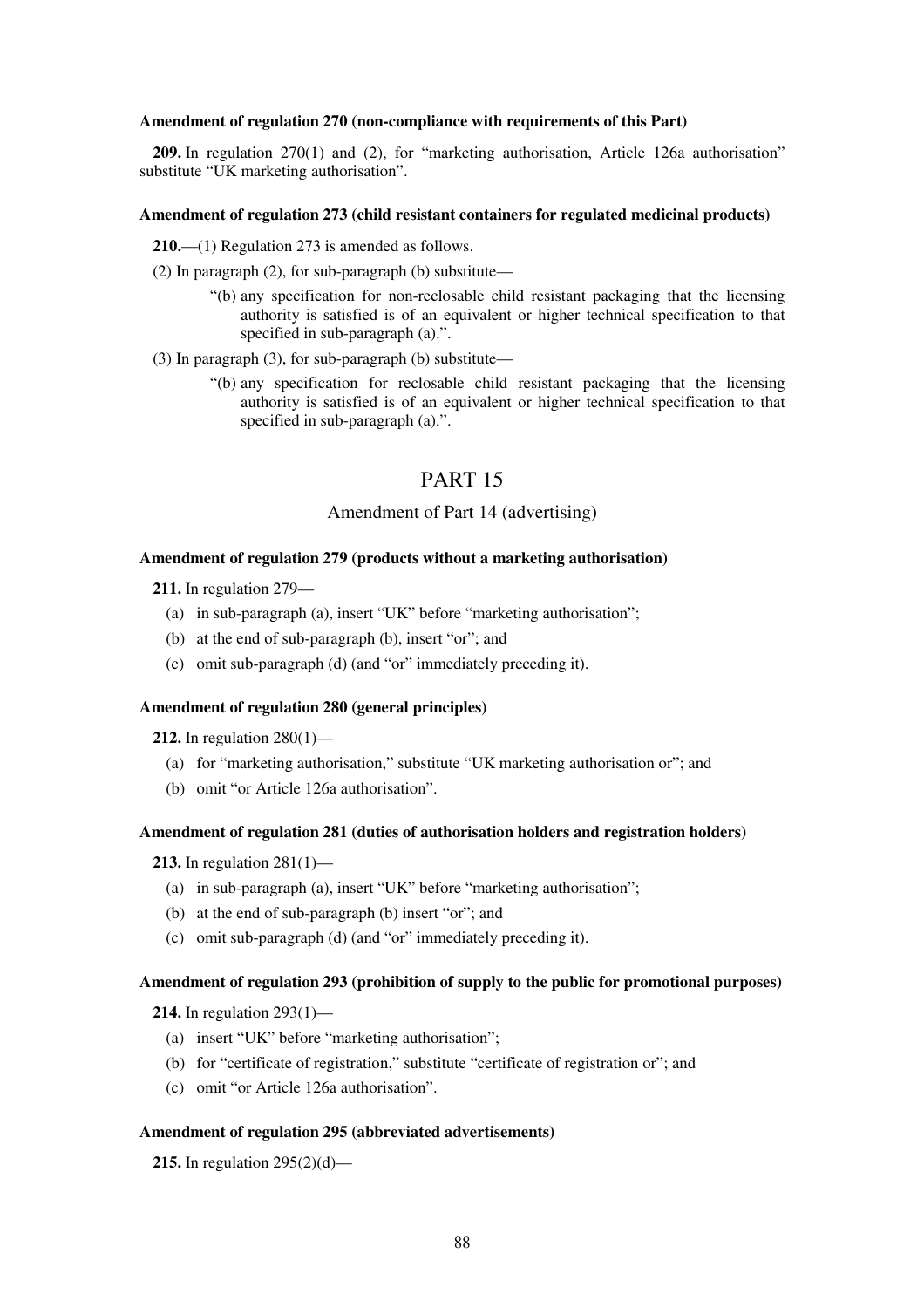- (a) insert "UK" before "marketing authorisation";
- (b) for "certificate of registration," substitute "certificate of registration or"; and
- (c) omit "or Article 126a authorisation".

## **Amendment of Schedule 30 (particulars for advertisements to persons qualified to prescribe or supply)**

**216.** In paragraphs 1, 2 and 6 of Schedule 30(**a**), for "marketing authorisation, certificate of registration, traditional herbal registration or Article 126a authorisation", substitute "UK marketing authorisation, certificate of registration or traditional herbal registration".

#### **Amendment of regulation 299 (medical sales representatives)**

**217.** In regulation 299(3), for "marketing authorisation, certificate of registration, traditional herbal registration or Article 126a authorisation", substitute "UK marketing authorisation, certificate of registration or traditional herbal registration".

## PART 16

## Amendment of Part 15 (British Pharmacopoeia)

## **Amendment of regulation 321 (specified publications)**

**218.** In regulation 321(5)—

- (a) in sub-paragraph (c), insert "UK" before "marketing authorisation";
- (b) omit sub-paragraph (d).

# PART 17

## Amendment of Part 16 (enforcement)

#### **Amendment of regulation 322 (validity of proceedings)**

**219.** In regulation 322(1)—

- (a) for ", 7" substitute "or 7"; and
- (b) omit "or 8 (Article 126a authorisations)".

## **Amendment of regulation 323 (enforcement in England, Wales and Scotland)**

**220.**—(1) Regulation 323(**b**) is amended as follows.

- (2) In paragraph (1) omit "and the relevant EU provisions".
- $(3)$  In paragraph  $(3)$ 
	- (a) at the end of sub-paragraph (b) insert "and"; and
	- (b) omit sub-paragraph (d).
- (4) Omit paragraph (4A).

<sup>(</sup>**a**) Schedule 30 was amended by S.I. 2014/1878.

<sup>(</sup>**b**) Regulation 323 was amended S.I. 2019/62.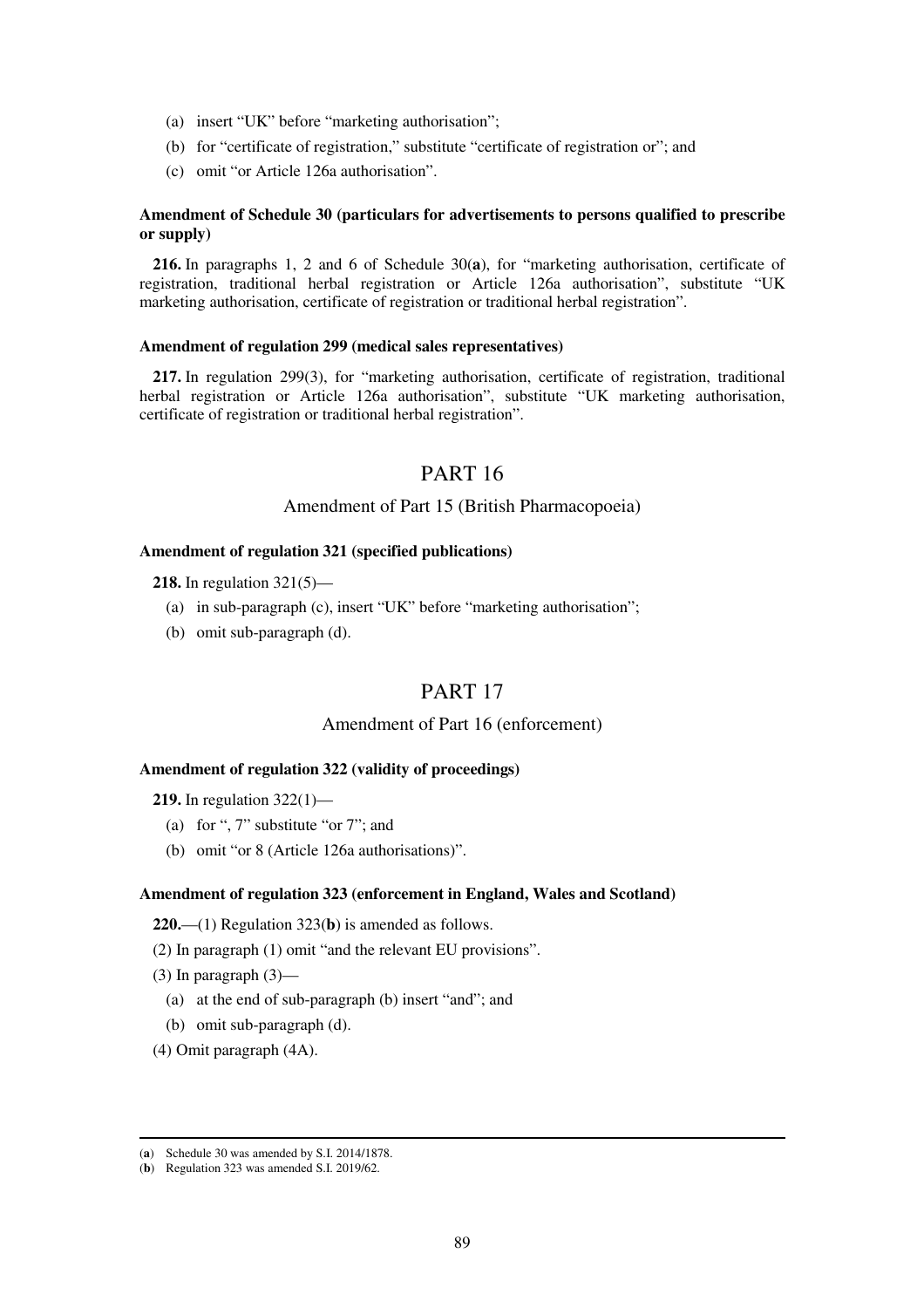#### **Amendment of regulation 327 (powers of inspection, sampling and seizure)**

**221.**—(1) Regulation 327(**a**) is amended as follows.

(2) In paragraph  $(1)(c)$ —

- (a) in paragraph (v), insert "UK" before "marketing authorisation";
- (b) insert "or" at the end of paragraph (vi);
- (c) omit paragraph (viii) (and "or" immediately preceding it).
- (3) In paragraph  $(2)$ 
	- (a) in sub-paragraph  $(g)$ 
		- (i) in paragraph (ii), after "Part 11" insert "or Schedule 12A" and insert "and" at the end, and
		- (ii) omit paragraphs (iii), (iv) and (v); and
	- (b) omit sub-paragraph (h).

(4) Omit paragraph (4A).

 $(5)$  In paragraph  $(5)$ —

- (a) in sub-paragraph (a) for ", (g) or (h)" substitute "or (g)"; and
- (b) in sub-paragraph (b) omit " or (4A)".

#### **Amendment of regulation 331 (findings and reports of inspections)**

**222.**—(1) Regulation 331 is amended as follows.

- (2) In paragraph  $(1)$ 
	- (a) insert "UK" before "marketing authorisation"; and
	- (b) omit sub-paragraph (c) (and "and" immediately preceding it).
- (3) In paragraph (4) for sub-paragraph (c) substitute—
	- "(c) in the case of a holder of a UK marketing authorisation or traditional herbal registration, Part 11 (pharmacovigilance).".

## **Insertion of regulation 331A (guidelines on inspections)**

**223.** After regulation 331 (finding and reports of inspections) insert—

#### "**Guidelines on inspections**

**331A.**—(1) The licensing authority may publish guidelines specifying the principles applicable to inspections referred to in this Part.

(2) Guidelines under paragraph (1) may include the form and content of reports under regulation 331 and of certificates of good manufacturing practice or good distribution practice.

(3) Until the licensing authority exercises its power under paragraph (1), the guidelines adopted by the European Commission under Article 111a of the 2001 Directive, as they had effect immediately before exit day(**b**), are to continue to apply.".

<sup>(</sup>**a**) Regulation 327 was amended by S.I. 2013/1855 and 2019/62.

<sup>(</sup>**b**) The guidelines are available at: https://www.gov.uk/guidance/eu-guidance-documents-referred-to-in-the-human-medicinesregulations-2012 and a hard copy may be obtained from the Medicines and Healthcare products Regulatory Agency at the address given in the Explanatory Note.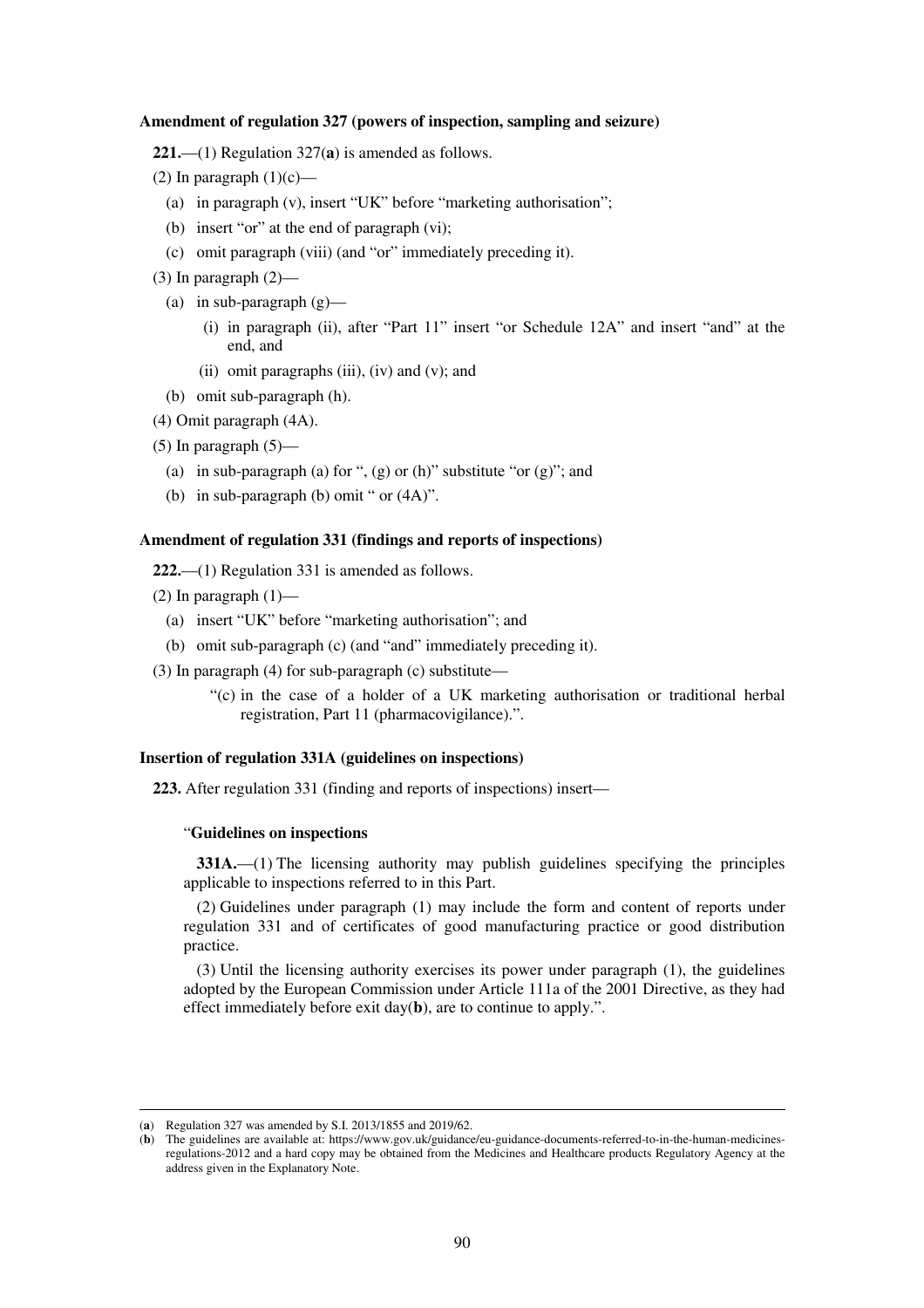## PART 18

## Amendment of Part 17 (miscellaneous and general)

#### **Amendment of regulation 341 (decisions under the Human Medicines Regulations 2012)**

**224.** In regulation 341(4)(a), insert "UK" before "marketing authorisation".

## **Insertion of regulation 344A (modifications to deal with serious shortages) and 344B (regulation making powers)**

**225.** After regulation 344 insert—

#### "**Modifications to deal with serious shortages**

**344A.**—(1) The Ministers may by regulations modify the application of any of the specified provisions in circumstances where the United Kingdom, or any part of the United Kingdom, is experiencing or may experience a serious shortage of medicinal products, or of medicinal products of a specified description, arising from the withdrawal of the United Kingdom from the European Union.

(2) Regulations may only be made under paragraph (1) for the purposes of preventing, remedying or mitigating the serious shortage that is being or may be experienced.

(3) For the purposes of paragraph (1), the "specified provisions" are the provisions of Parts 1, 3 to 5, 10 to 13 and 16, and of the associated Schedules.

(4) The reference in paragraph (1) to a serious shortage arising from the withdrawal of the United Kingdom from the European Union includes reference to a serious shortage where the withdrawal of the United Kingdom from the European Union is one but not the only significant factor contributing to the shortage.

(5) No regulations under paragraph (1) may be made, or have effect, after the end of the period of two years beginning with exit day.

### **Regulation making powers**

**344B.**—(1) Regulations made under a power in the regulations listed in paragraph (2)—

- (a) are to be made by statutory instrument;
- (b) may make different provision for different purposes and different areas; and
- (c) may include incidental, supplemental, consequential, transitional, transitory or saving provisions, including consequential amendments to these Regulations.

(2) The regulations referred to in paragraph (1) are—

- (a) regulation  $B17(1)$  and (4) (good manufacturing practice);
- (b) regulation 50(5A) (Annex I to the 2001 Directive);
- (c) regulation  $50G(5)$  (orphan criteria etc);
- (d) regulations 59(3A) and 61(7A) (post-authorisation efficacy studies);
- (e) regulation 65C(7) (variations of UK marketing authorisations);
- (f) regulation 102(7) (homoeopathic medicinal products);
- (g) regulation 205A(2) (further obligations in respect of pharmacovigilance activities);
- (h) regulation 257E (certain forms of labelling); and
- (i) regulation 344A (modifications to deal with serious shortages).

(3) A statutory instrument containing regulations made under the powers listed in paragraph (2) is subject to annulment in pursuance of a resolution of either House of Parliament<sup>"</sup>.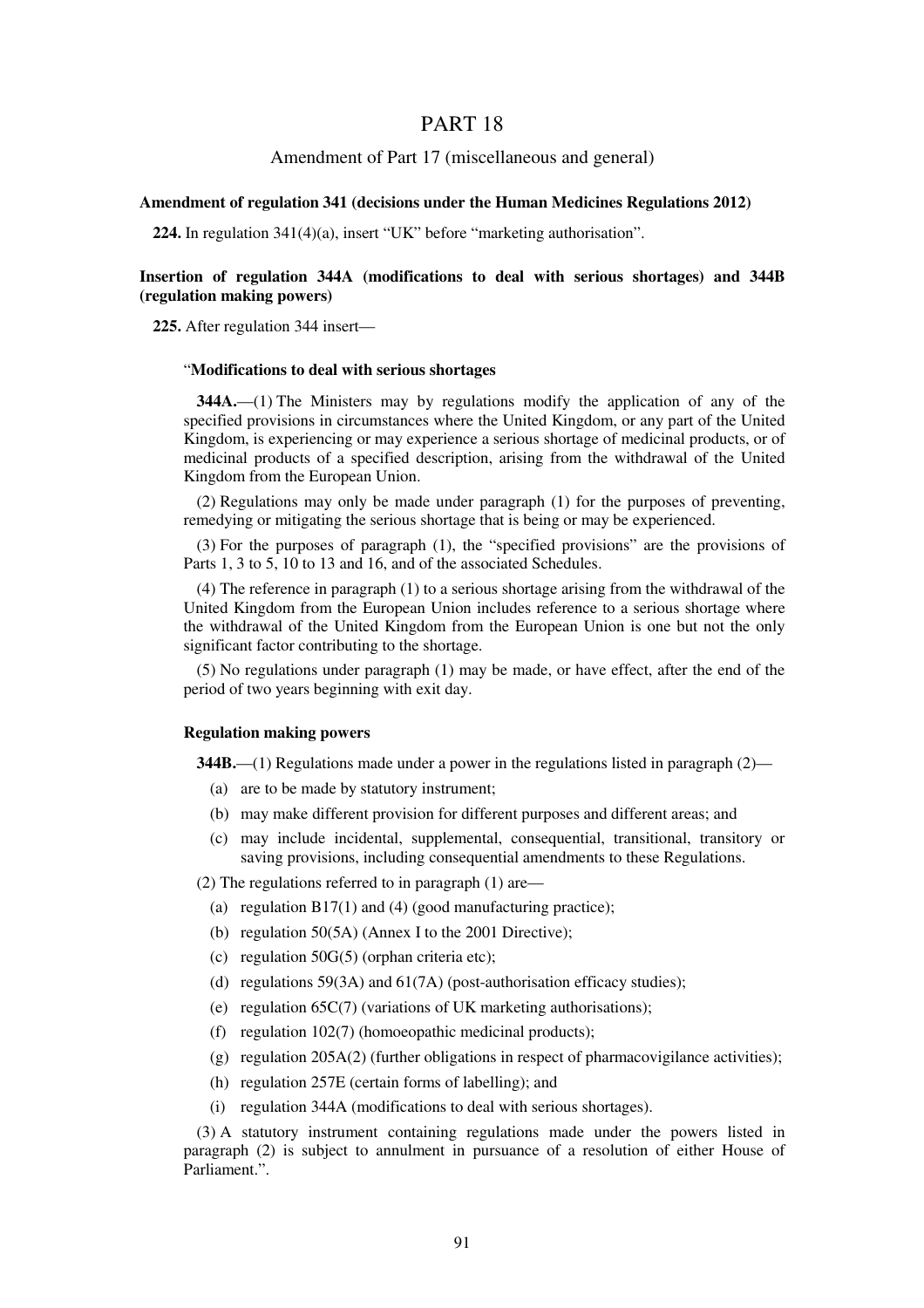## **Amendment of regulation 345 (immunity from civil liability)**

**226.** In regulation 345(5)—

- (a) insert "UK" before "marketing authorisation";
- (b) insert "or" after "certificate of registration"; and
- (c) omit "or Article 126a authorisation".

## **Amendment of regulation 346 (Secretary of State to carry out a review of certain provisions)**

**227.** In regulation 346(**a**)—

- (a) in sub-paragraph (c), omit paragraphs (iia), (iiia), (iva), (xixa), (xxviiii) and (xxviiij); and
- (b) in sub-paragraph (d), omit paragraphs (ia) and (ivab).

# PART 19

## Transitional and consequential provision and revocations

## **Transitional provision in relation to EU exit**

**228.**—(1) After regulation 347 insert—

## "**Transitional provision in relation to EU exit**

**347A.** Schedule 33A contains transitional provision in relation to the EU Exit Regulations.".

(2) Schedule 7 inserts a new Schedule 33A after Schedule 33.

## **Consequential amendments**

**229.** Schedule 8 contains consequential amendments.

## **Revocations of retained direct EU law**

**230.** Schedule 9 contains revocations of retained direct EU law.

Signed by the authority of the Secretary of State for Health and Social Care

*Name*  Minister of State Department of Health and Social Care *Name*  Address Two of the Lords Commissioners of Her Majesty's Treasury Date Her Majesty's Treasury

-

(**a**) Regulation 346 was substituted by S.I. 2013/1855 and then amended by S.I. 2013/2593, 2014/490 and 1878, 2015/323, 903 and 1503, 2016/186, 2017/715, 2018/199 and 2019/62.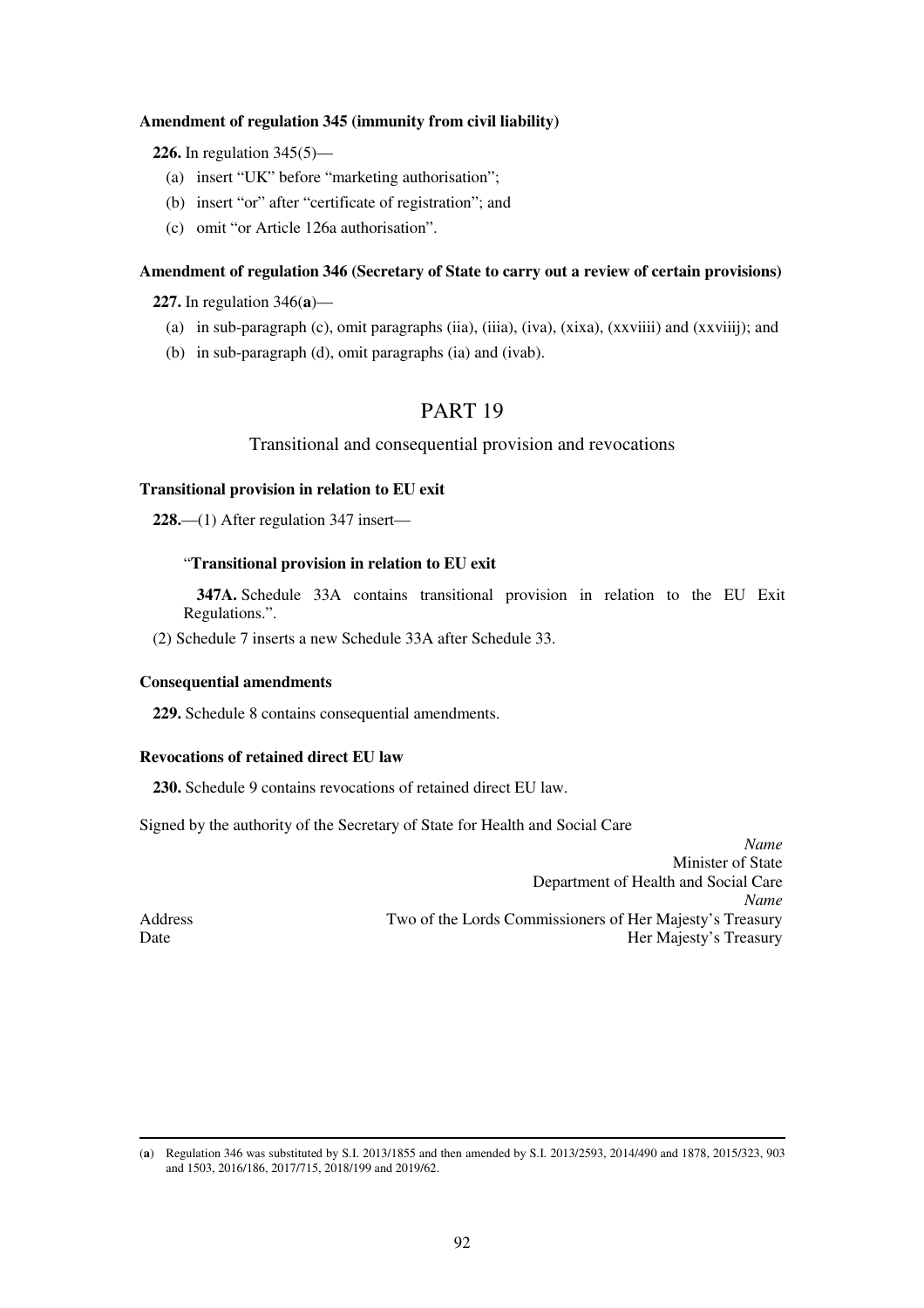# SCHEDULE 1 Regulation 3

# Amendment of the Medicines (Products for Human Use) (Fees) Regulations 2016

#### **Amendment of regulation 19 (capital fees for applications for variations of authorisations)**

**1.** In regulation 19—

(a) in paragraph  $(1)(a)$ , for paragraph (ii) substitute—

"(ii) 65C (variation of a UK marketing authorisation)"; and

(b) after paragraph (3) insert—

"(4) The reference in paragraph  $(1)(a)(ii)$  to an application under regulation 65C of the Human Medicines Regulations includes a reference to an application or notification submitted under paragraph 11(7) or 12(3) of Schedule 33A to the Human Medicines Regulations, or an application or notification which would have been submitted under those paragraphs but for its earlier submission in accordance with paragraph  $13(1)(a)$  of that Schedule.".

## **Insertion of regulations 19A-19F (fees for plasma master files, vaccine antigen master files, post-authorisation safety studies, major safety reviews, periodic safety update reports and batch testing)**

**2.** After regulation 19, insert—

#### **"Fees for certification of plasma master files**

**19A.**—(1) The fee payable by a person who submits a plasma master file to the licensing authority for scientific and technical evaluation in accordance with paragraph 1.1(c), second indent, of Part III of Annex I to the 2001 Directive, is £8,309.

(2) The fee payable by a person who submits a plasma master file to the licensing authority for re-certification in accordance with paragraph 1.1(c), third indent, of Part III of Annex I to the 2001 Directive is—

- (a) £277, where there are no changes to the plasma master file other than an update to epidemiological data; or
- (b) £734, in any other case.

#### **Fee for certification of vaccine antigen master files**

**19B.** The fee payable by a person who submits a vaccine antigen master file to the licensing authority for scientific and technical evaluation in accordance with paragraph 1.2(c), first indent, of Part III of Annex I to the 2001 Directive, is £8,309.

### **Fees for assessment of post-authorisation safety studies**

**19C.**—(1) This regulation applies to post-authorisation safety studies initiated, managed or financed by the holder of a marketing authorisation in compliance with obligations imposed under regulation 59 or 61 of the Human Medicines Regulations.

(2) The fee payable by the holder of a marketing authorisation upon submission of the study protocol for a post-authorisation safety study in accordance with paragraph  $29(1)(a)$ of Schedule 12A to the Human Medicines Regulations is £8,309.

(3) The fee payable by the holder of a marketing authorisation upon submission of the final study report for a post-authorisation safety study in accordance with paragraph 29(1)(b) of Schedule 12A to the Human Medicines Regulations is £8,309.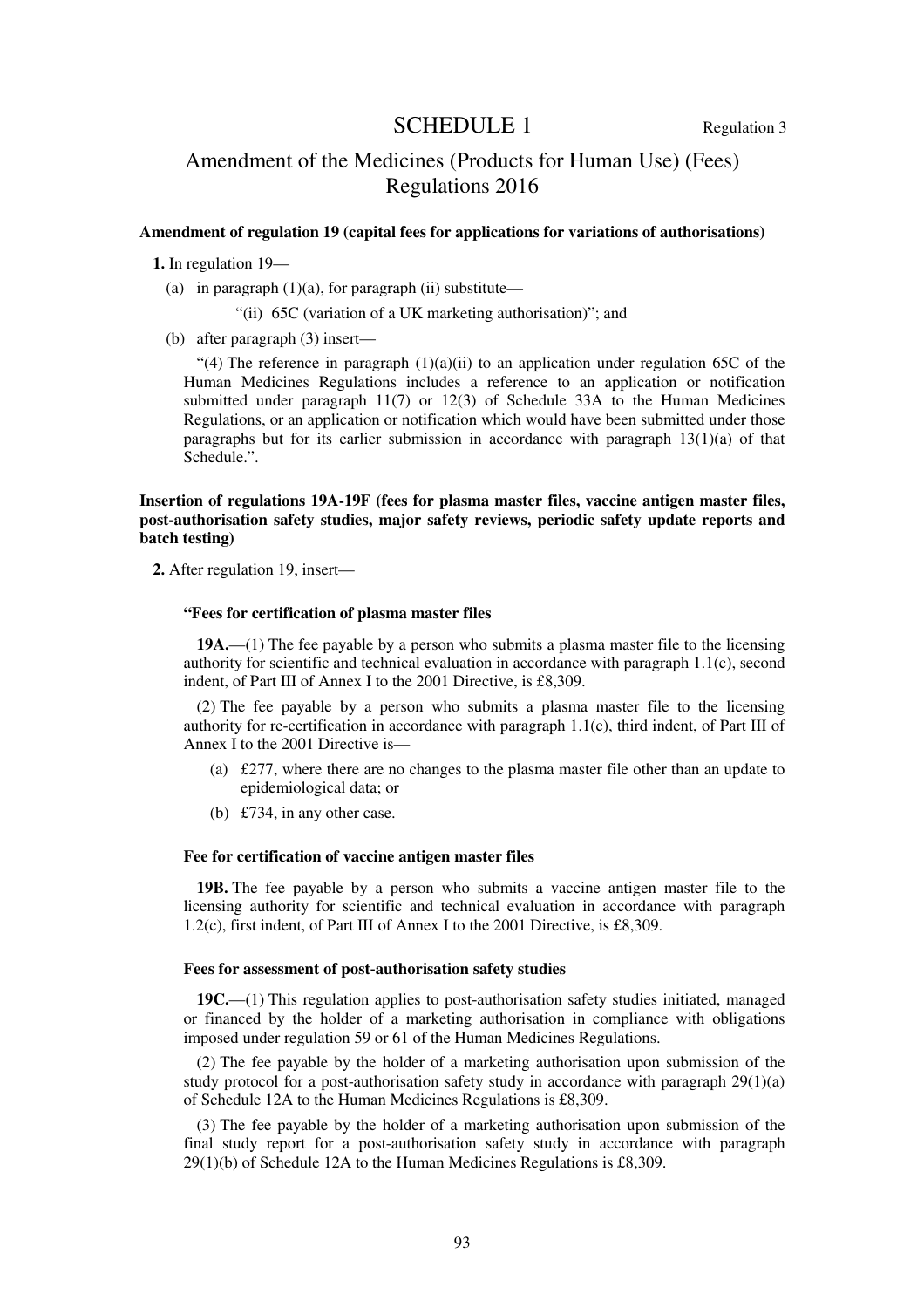#### **Fee for carrying out a major safety review**

**19D.**—(1) Where the licensing authority conducts a major safety review of a marketing authorisation or traditional herbal registration, or a set of marketing authorisations or traditional herbal registrations, under regulation 196 of the Human Medicines Regulations, a fee is payable in accordance with Part 6A of Schedule 2.

(2) Unless paragraph (3) applies, the fee referred to in paragraph (1) is payable by the holder of the marketing authorisation or registration to which the review relates.

(3) Where the review relates to two or more authorisations or registrations the fee referred to in paragraph (1) is to be divided by the number of authorisations or registrations forming part of the review ("relevant authorisation or registration") and each holder of a relevant authorisation or registration must pay that reduced fee in respect of each relevant authorisation or registration it holds.

#### **Fee for assessment of periodic safety update reports**

**19E.**—(1) This regulation applies where—

- (a) a periodic safety update report has been submitted to the licensing authority under regulation 191 or 192 of the Human Medicines Regulations; and
- (b) that periodic safety update report relates to a medicinal product which has a UK reference date within the meaning of regulation 193 of the Human Medicines Regulations.

(2) Where this regulation applies, the fee payable by the holder of a marketing authorisation or traditional herbal registration to which the periodic safety update report relates is—

- (a) £890, in the case where no other periodic safety update reports relating to medicinal products with the same UK reference date are submitted; and
- (b) £445, in any other case.

## **Fee for testing of samples by the appropriate authority**

**19F.**—(1) Where a sample from a batch of a medicinal product is submitted to the appropriate authority in accordance with a batch testing condition imposed under regulation 60A of the Human Medicines Regulations, the fee payable by the holder of the marketing authorisation to which the medicinal product relates is the fee prescribed in Part 6B of Schedule 2 in connection with that submission.

(2) The fee payable by an applicant for a certified copy of a certificate confirming that the appropriate authority is satisfied that the batch is in conformity with the approved specifications is £50.

(3) In this regulation, and in Part 6B of Schedule 2, "appropriate authority" and "batch testing condition" have the same meaning as in regulation 60A of the Human Medicines Regulations.

#### **Time for payment of fees under regulations 19A to 19F**

**19G.** All sums payable by way of fees under regulations 19A to 19F are payable on invoice.".

#### **Amendment of regulation 23 (applications for multiple variations)**

**3.**—(1) Regulation 23 is amended as follows.

(2) For paragraph  $(3)(b)(i)$  substitute—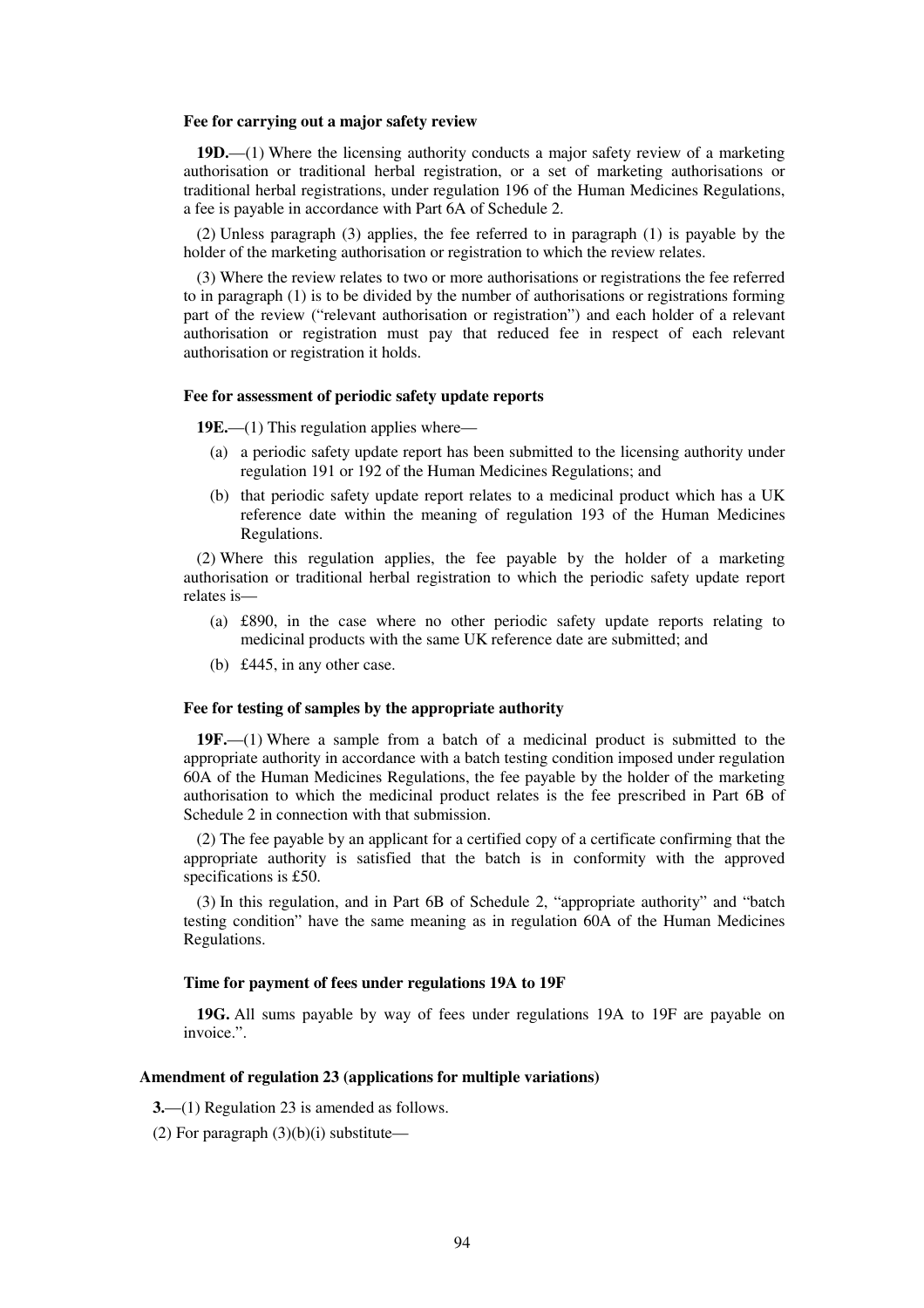"(i) have agreed should be subject to the procedure for grouping of variations within the meaning of paragraph  $5(2)(c)$  of Schedule 10A to the Human Medicines Regulations; and".

(3) In paragraph (6), for "Article 5 of Commission Regulation (EC) No 1234/2008" substitute "paragraph 3 of Schedule 10A to the Human Medicines Regulations".

- $(4)$  In paragraph  $(7)$ 
	- (a) in the definition of "Major Variation (Type II) Group Application"—
		- (i) for sub-paragraph (b) substitute—
		- "(b) subject to sub-paragraph (c), the variations fall within the scope of paragraph 5(2)(b) or (c) of Schedule 10A to the Human Medicines Regulations;", and
		- (ii) for sub-paragraph  $(c)(i)$  substitute—
			- "(i) of a kind referred to in paragraph  $5(3)(a)$  or (c) of Schedule 10A to the Human Medicines Regulations;";
	- (b) in the definition of "Major Variation (Type II) Complex Group Application"—
		- (i) for sub-paragraph (b) substitute—
		- "(b) subject to sub-paragraph (c), the variations fall within the scope of paragraphs 5(2)(b) or (c) of Schedule 10A to the Human Medicines Regulations;", and
		- (ii) for sub-paragraph  $(c)(i)$  substitute—
			- "(i) of a kind referred to in paragraph  $5(3)(a)$  or (c) of Schedule 10A to the Human Medicines Regulations; or";
	- (c) in the definition of "Major Variation (Type II) Extended Complex Group Application"—
		- (i) for sub-paragraph (b) substitute—
		- "(b) subject to sub-paragraph (c), the variations fall within the scope of paragraph 5(2)(b) or (c) of Schedule 10A to the Human Medicines Regulations;", and
		- (ii) for sub-paragraph (c) substitute—
			- "(c) the variations do not include a variation of a kind referred to in paragraph  $5(3)(a)$ of Schedule 10A to the Human Medicines Regulations; and";
	- (d) in the definition of "major variation of type II", for "Article 2(3) of Commission Regulation (EC) No 1234/2008" substitute "paragraph 1 of Schedule 10A to the Human Medicines Regulations";
	- (e) in the definition of "Minor Variation (Type IB) Group Application"—
		- (i) for sub-paragraph (b) substitute—
		- "(b) subject to sub-paragraph (c), the variations fall within the scope of paragraph 5(2)(b) or (c) of Schedule 10A to the Human Medicines Regulations;", and
		- (ii) for sub-paragraph  $(c)(i)$  substitute—
			- "(i) a variation of a kind referred to in paragraph  $5(3)(a)$  or (b) of Schedule 10A to the Human Medicines Regulations; or";
	- (f) in the definition of "minor variation of type IA", for "Article 2(2) of Commission Regulation (EC) No 1234/2008" substitute "paragraph 1 of Schedule 10A to the Human Medicines Regulations";
	- (g) in the definition of "minor variation of type IB", for "Article 2(5) of Commission Regulation (EC) No 1234/2008" substitute "paragraph 1 of Schedule 10A to the Human Medicines Regulations"; and
	- (h) omit the definition of "work sharing".

#### **Insertion of regulation 27A (fee for renewals of a marketing authorisation)**

**4.** After regulation 27, insert—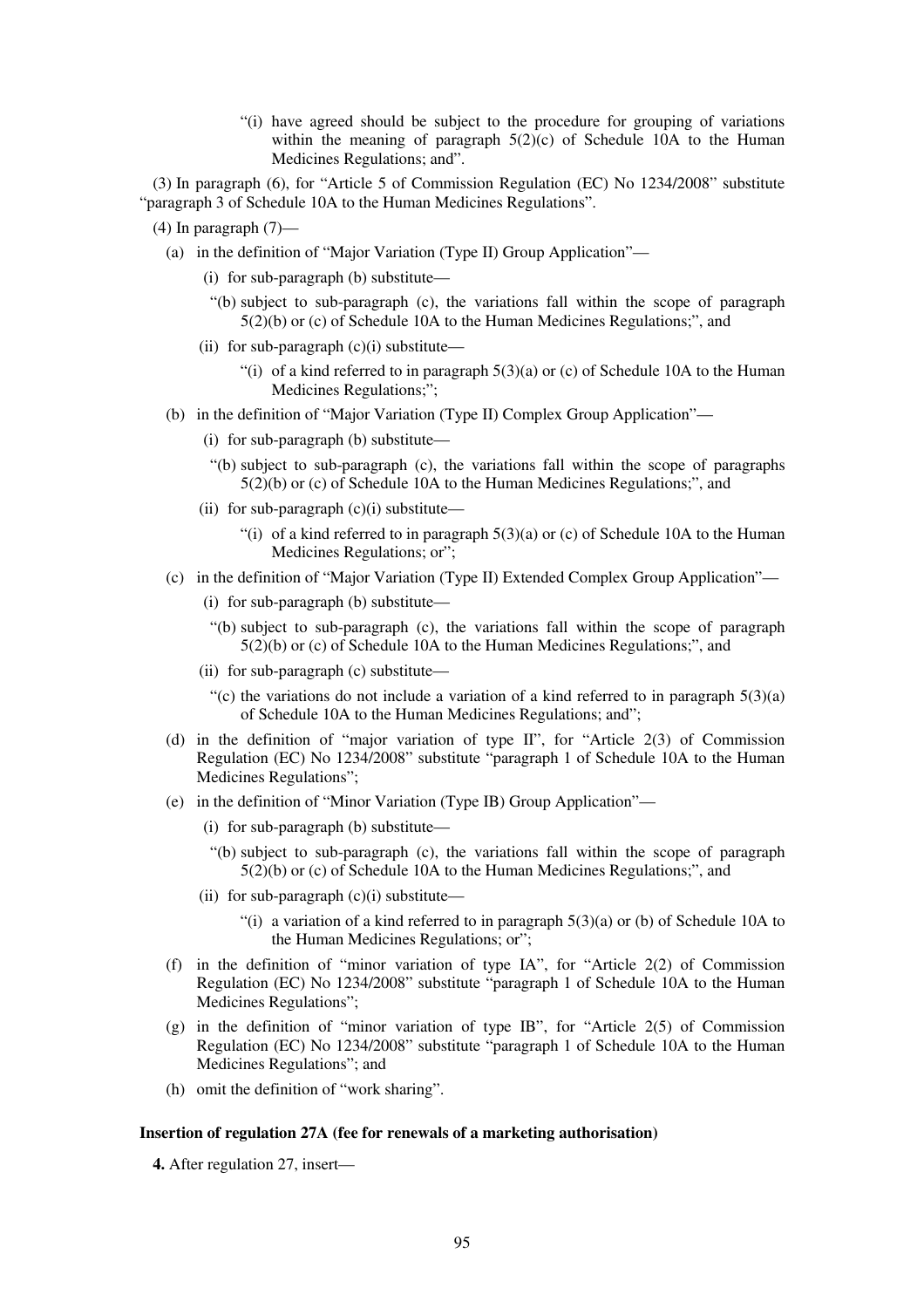#### **"Fee for renewals of a marketing authorisation**

**27A.** Where an application is made to the licensing authority for the renewal of a marketing authorisation and the application for renewal—

- (a) relates to a medicinal product which, at the time the marketing authorisation was granted, contained a new active ingredient; and
- (b) is the first renewal in relation to that product,

the fee payable by the applicant is the fee prescribed in Part 6 of Schedule 2.".

## **Omission of Part 8 (Capital Fees for Regulatory Assistance Given by the United Kingdom Acting as Reference Member State Relating to the Assessment of Applications for the Renewal of Specified Marketing Authorisations)**

**5.** Omit Part 8.

#### **Amendment of Schedule 1 (general interpretation provisions)**

**6.** In Schedule 1—

- (a) in paragraph 1—
	- (i) in the definition of "medicinal product", for "includes any medicinal product for human use to which the 2001 Directive applies and" substitute "has the meaning given by regulation 2 of the Human Medicines Regulations and includes",
	- (ii) for the definition of "orphan medicinal product" substitute—

""orphan marketing authorisation" has the meaning given by regulation 8(1) of the Human Medicines Regulations;",

- (iii) in the definition of "variation", for "Article 2(1) of Commission Regulation (EC) No 1234/2008" substitute "regulation 8(1) of the Human Medicines Regulations", and
- (iv) at the appropriate places insert—

""Annex I to the 2001 Directive" has the meaning given by regulation  $8(1)$  of the Human Medicines Regulations;";

""biological medicinal product" has the meaning given in paragraph 3.2.1.1.(b) of Part I of Annex I to the 2001 Directive;";

""the Committee for Medicinal Products for Human Use" means the committee established under Article 5(1) of Regulation (EC) No 726/2004;";

""the EMA" means the European Medicines Agency established by Regulation (EC) No 726/2004;"; and

(b) after paragraph 4 insert—

"**5.**—(1) For the purpose of these Regulations, a company is a medium company if, for the financial year before that in which the application is made, the total value of products it has sold or supplied for the financial year is not more than the amount for the time being specified in item 1 in section 465(3) of the Companies Act 2006(**a**) (qualification of company as medium) and the conditions in sub-paragraph (2) are met.

(2) The conditions for the purposes of sub-paragraph (1) are—

- (a) the company's balance sheet total as defined in section 465(5) of the Companies Act 2006 is not more than the amount for the time being specified in item 2 in section 465(3) of that Act; or
- (b) the average number of persons employed by the company in the financial year before that in which the application is made (determined on a weekly basis) does

<sup>(</sup>**a**) Section 465 was amended by S.I. 2015/980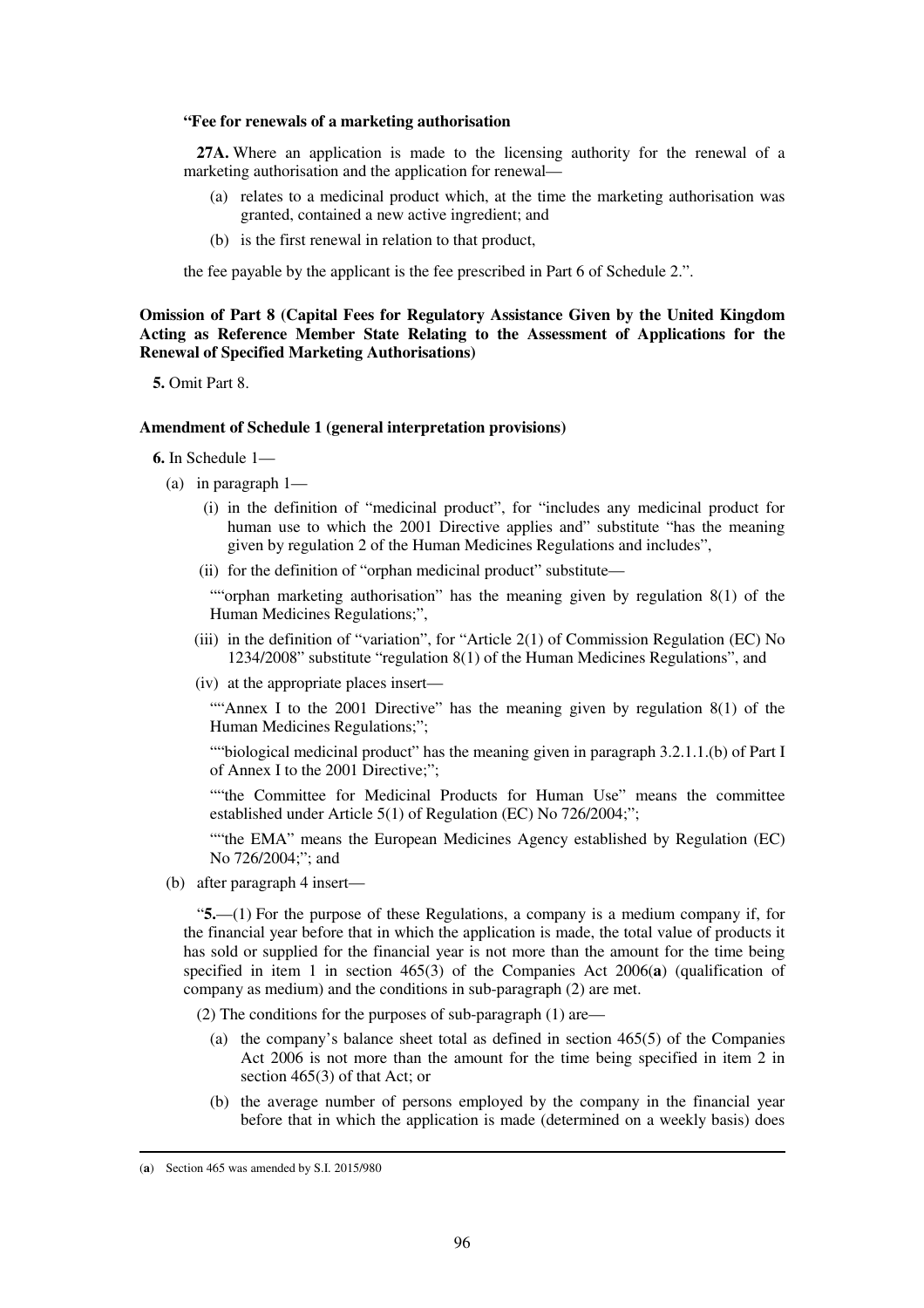not exceed the number for the time being specified in item 3 in section 465(3) of that Act.

(3) In this paragraph "financial year" is to be construed in accordance with section 390 of the Companies Act 2006.".

## **Amendment of Schedule 2 (capital fees for applications for, and variations to, marketing authorisations, licences, registrations and certificates)**

**7.**—(1) Schedule 2 is amended as follows.

(2) In paragraph 4(a), for "Article 2(4) of Commission Regulation (EC) No 1234/2008" substitute "paragraph 1 of Schedule 10A to the Human Medicines Regulations".

(3) In paragraph 22—

- (a) in sub-paragraph (1), for "Article 2(5) of Commission Regulation (EC) No 1234/2008" substitute "paragraph 1 of Schedule 10A to the Human Medicines Regulations":
- (b) in sub-paragraph (2)(f), for "Article 2(4) of Commission Regulation (EC) No 1234/2008" substitute "paragraph 1 of Schedule 10A to the Human Medicines Regulations"; and
- (c) in sub-paragraph (3), for "Article 2(2) of Commission Regulation (EC) No 1234/2008" substitute "paragraph 1 of Schedule 10A to the Human Medicines Regulations".

(4) In paragraph 23—

- (a) in sub-paragraph (a), for "paragraph 1 (changes to active substances) or paragraph 2 (changes to strength, pharmaceutical form and route of administration) of Annex I to Commission Regulation (EC) No 1234/2008 applies" substitute "sub-paragraph (a) (changes to active substances) or sub-paragraph (b) (changes to strength, pharmaceutical form and route of administration) of the definition of "extension of a UK marketing authorisation" in paragraph 1 of Schedule 10A to the Human Medicines Regulations apply";
- (b) in sub-paragraph (b), for "Article 2(3) of Commission Regulation Commission Regulation (EC) No 1234/2008" substitute "paragraph 1 of Schedule 10A to the Human Medicines Regulations"; and
- (c) in sub-paragraph (c), for "Commission Regulation (EC) No 1234/2008" substitute "paragraph 1 of Schedule 10A to the Human Medicines Regulations".
- (5) For the table in paragraph 24, substitute—

## **"Fees for marketing authorisation applications**

| Column 1               |                                                                                                                                                                                                                                                                                                                                                                               | Column <sub>2</sub> |
|------------------------|-------------------------------------------------------------------------------------------------------------------------------------------------------------------------------------------------------------------------------------------------------------------------------------------------------------------------------------------------------------------------------|---------------------|
| Kind of application    |                                                                                                                                                                                                                                                                                                                                                                               | Fee payable         |
| 1. Major application   |                                                                                                                                                                                                                                                                                                                                                                               |                     |
| (a)                    | in respect of an application relating to a<br>medicinal product that has received an opinion<br>favourable to the granting of a marketing<br>authorisation from the Committee for Medicinal<br>Products for Human Use and in relation to<br>which the applicant has provided such<br>information relating to that opinion as has been<br>requested by the licensing authority | £62,421             |
| (b)                    | in any other case                                                                                                                                                                                                                                                                                                                                                             | £92,753             |
| 2. Complex application |                                                                                                                                                                                                                                                                                                                                                                               |                     |
| (a)                    | in respect of an application to which regulation<br>53 of the Human Medicines regulations applies,<br>relating to a biological medicinal product that<br>has received an opinion favourable to the<br>granting of a marketing authorisation from the<br>Committee for Medicinal Products for Human                                                                            | £17,330             |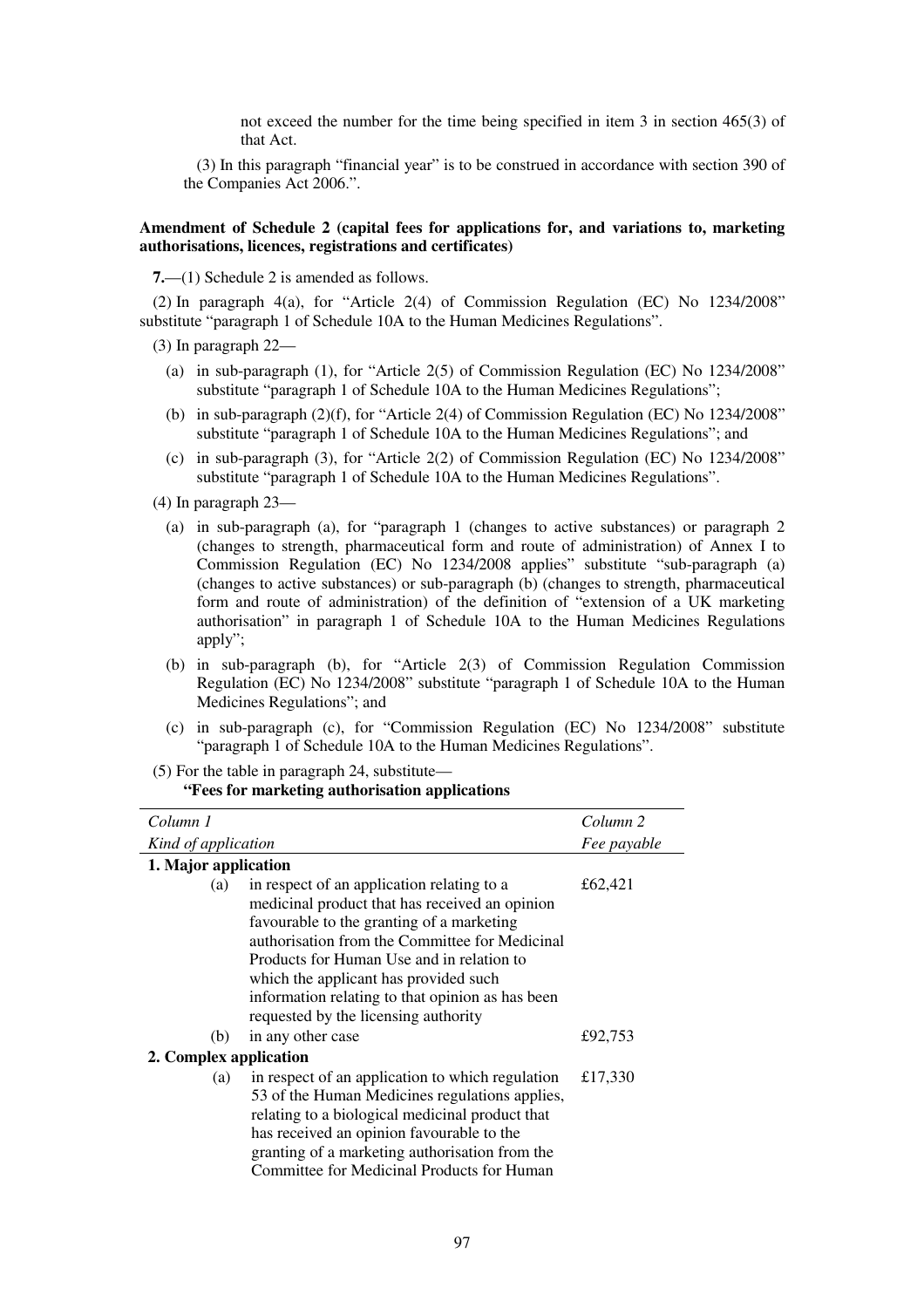|                         | Use and in relation to which the applicant has<br>provided such information relating to that<br>opinion as has been requested by the licensing<br>authority |         |
|-------------------------|-------------------------------------------------------------------------------------------------------------------------------------------------------------|---------|
| (b)                     | in any other case                                                                                                                                           | £25,643 |
| 3. Standard application |                                                                                                                                                             | £9,402  |
| 4. Simple application   |                                                                                                                                                             | £2,564  |
|                         | 5. Parallel import licence applications                                                                                                                     |         |
| (a)                     | in respect of a simple parallel import licence                                                                                                              | £1,792  |
| (b)                     | in respect of a standard parallel import licence                                                                                                            | £6,663  |
| (c)                     | in respect of a complex parallel import licence                                                                                                             | £18,180 |
|                         | 6. Change of ownership application                                                                                                                          | £442".  |

(6) After paragraph 24, insert—

## **"Fees where an application for a European Union marketing authorisation had been made before exit day**

**24A.**—(1) This paragraph applies where, before exit day—

- (a) an application has been made to the EMA for a European Union marketing authorisation;
- (b) day 120 has passed; and
- (c) no final decision has been made by the European Commission in relation to the grant of an European Union marketing authorisation under Article 10 of Regulation (EC) No 726/2004.

(2) Where this paragraph applies and the applicant for the European Union marketing authorisation applies for a UK marketing authorisation in accordance with paragraph 31(2) of Schedule 33A to the Human Medicines Regulations, the fee payable under regulation 12(1) shall be waived.

(3) In this paragraph, "day 120" means the day during the assessment of an application for a European Union marketing authorisation on which the Committee for Medicinal Products for Human Use adopts the list of questions, as well as the overall conclusions and review of the scientific data, to be sent to the applicant.".

(7) In paragraph 27—

- (a) in sub-paragraph (2), for paragraphs (a) to (c) substitute—
	- "(a) in respect of the first or only marketing authorisation applied for by that secondary applicant—
		- (i) in the case of an application relating to a medicinal product that has received an opinion favourable to the granting of a marketing authorisation from the Committee for Medicinal Products for Human Use, £17,330; or
		- (ii) in any other case, the amount payable in respect of a complex application under paragraph 24;
	- (b) in respect of each additional marketing authorisation applied for by that secondary applicant which relates to a medicinal product of the same dosage form—
		- (i) in the case of an application relating to a medicinal product that has received an opinion favourable to the granting of a marketing authorisation from the Committee for Medicinal Products for Human Use, £6,350; or
		- (ii) in any other case, the amount payable in respect of a standard application under paragraph 24;
	- (c) in respect of the first additional marketing authorisation applied for by that secondary applicant relating to that medicinal product which is of a different dosage form—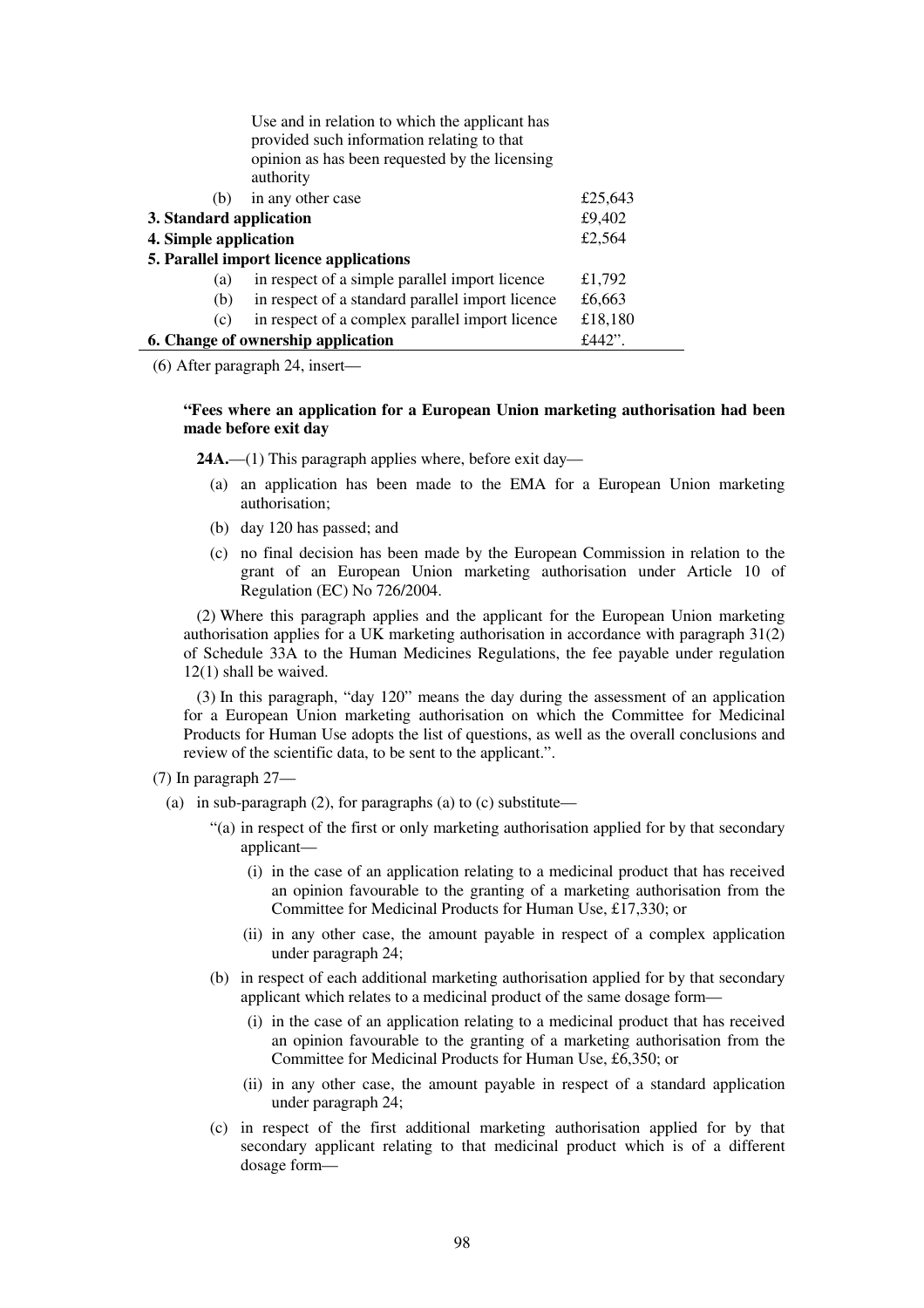- (i) in the case of an application relating to a medicinal product that has received an opinion favourable to the granting of a marketing authorisation from the Committee for Medicinal Products for Human Use, £17,330; or
- (ii) in any other case, the amount payable in respect of a complex application under paragraph 24;
- (d) in respect of any other additional marketing authorisation applied for by that secondary applicant relating to that medicinal product which is of a different dosage form—
	- (i) in the case of an application relating to a medicinal product that has received an opinion favourable to the granting of a marketing authorisation from the Committee for Medicinal Products for Human Use, £6,350; or
	- (ii) in any other case, the amount payable in respect of a standard application under paragraph 24."; and
- (b) in sub-paragraph (3), for paragraph (a), substitute—
	- "(a) where the amount payable by the primary applicant is that in respect of a complex application, the fee payable under regulation  $12(1)(a)$  by the secondary applicant is—
		- (i) in the case of an application relating to a biological medicinal product that has received an opinion favourable to the granting of a marketing authorisation from the Committee for Medicinal Products for Human Use, £6,350; or
		- (ii) in any other case, the amount payable in respect of a standard application under paragraph 24;".
- (8) In paragraph 28—
	- (a) in sub-paragraph (2), for paragraphs (a) to (c) substitute—
		- "(a) in respect of each additional marketing authorisation applied for which relates to a medicinal product of a different dosage form with a different route of administration—
			- (i) in the case of an application relating to a medicinal product that has received an opinion favourable to the granting of a marketing authorisation from the Committee for Medicinal Products for Human Use, £17,330; or
			- (ii) in any other case, the amount payable in respect of a complex application under paragraph 24;
		- (b) in respect of each additional marketing authorisation applied for which relates to a medicinal product of a different dosage form but with the same route of administration—
			- (i) in the case of an application relating to a medicinal product that has received an opinion favourable to the granting of a marketing authorisation from the Committee for Medicinal Products for Human Use, £6,350; or
			- (ii) in any other case, the amount payable in respect of a standard application under paragraph 24; and
		- (c) in respect of each additional marketing authorisation applied for which relates to a medicinal product of the same dosage form but of a different strength of active ingredient or different combination of active ingredients—
			- (i) in the case of an application relating to a medicinal product that has received an opinion favourable to the granting of a marketing authorisation from the Committee for Medicinal Products for Human Use, £6,350; or
			- (ii) in any other case, the amount payable in respect of a standard application under paragraph 24."; and
	- (b) in sub-paragraph  $(3)$ , for paragraphs (b) and (c), substitute—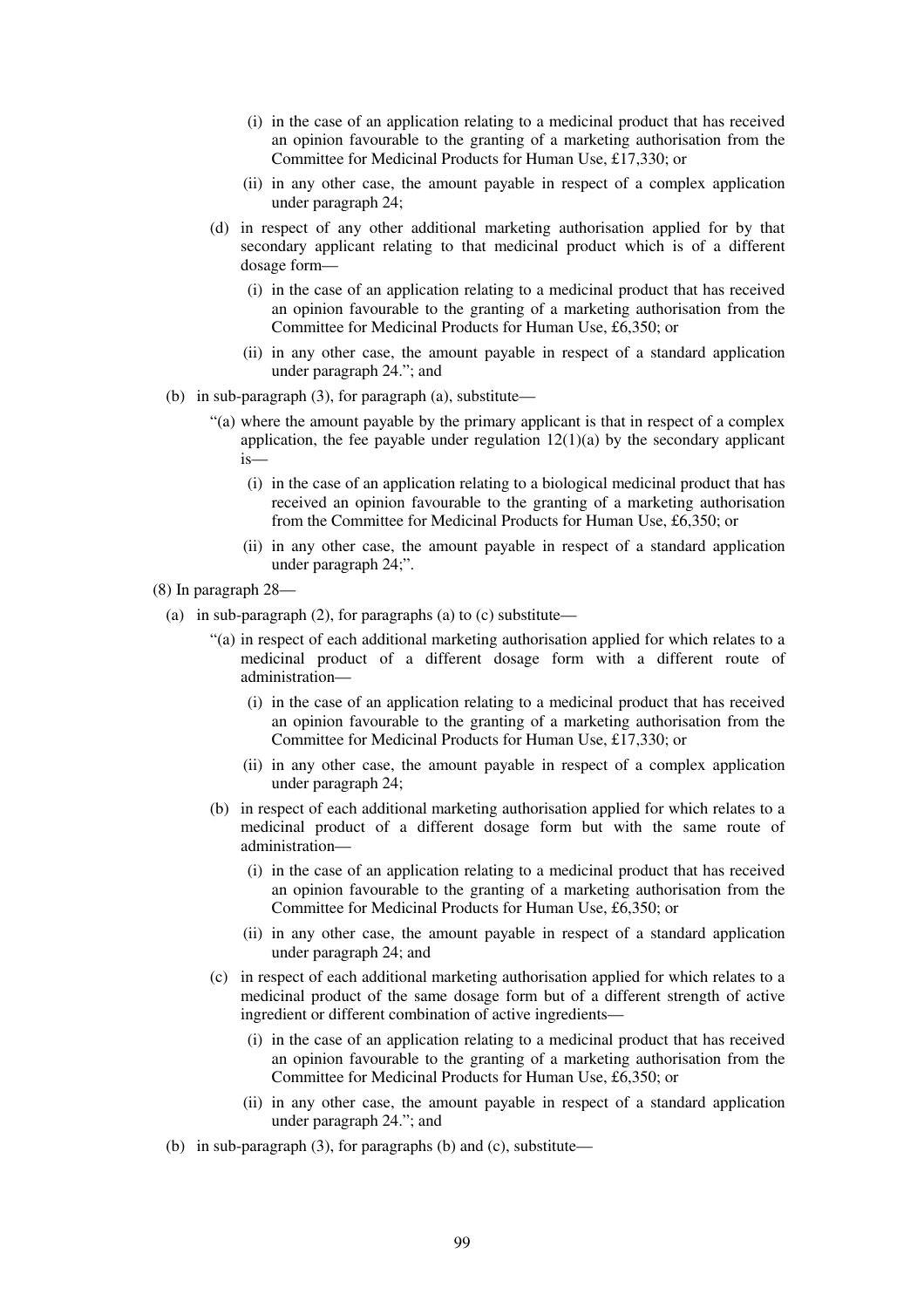- "(b) in respect of each additional marketing authorisation applied for which relates to a medicinal product of a different dosage form but with the same route of administration—
	- (i) in the case of an application relating to a biological medicinal product that has received an opinion favourable to the granting of a marketing authorisation from the Committee for Medicinal Products for Human Use, £6,350; or
	- (ii) in any other case, the amount payable in respect of a standard application under paragraph 24; and
- (c) in respect of each additional marketing authorisation applied for which relates to a medicinal product of the same dosage form but of a different strength of active ingredient or different combination of active ingredients—
	- (i) in the case of an application relating to a biological medicinal product that has received an opinion favourable to the granting of a marketing authorisation from the Committee for Medicinal Products for Human Use, £6,350; or
	- (ii) in any other case, the amount payable in respect of a standard application under paragraph 24.".
- (9) In paragraph 38—
	- (a) for sub-paragraph (4) substitute—
		- "(4) In sub-paragraph  $(1)$ , the appropriate table is—
			- (a) in respect of a reclassification variation application, Table 3;
			- (b) in any other case, Table 2."; and
	- (b) omit table 1.

(10) In paragraph 39—

- (a) in sub-paragraph (1), after "Subject to sub-paragraph (3)" insert "and paragraph 39A";
- (b) in sub-paragraph (2), for "in respect of an orphan medicinal product", substitute "an orphan marketing authorisation"; and
- (c) in sub-paragraph (3), for "an orphan medicinal product" substitute "a medicinal product which meets the orphan criteria listed in regulation 50G(2) of the Human Medicines Regulations".
- (11) After paragraph 39, insert—

#### **"Variation of orphan marketing authorisations: small and medium companies**

**39A.**—(1) Subject to sub-paragraph (2), if an application to vary an orphan marketing authorisation is made by, or on behalf of, a small or a medium company within 12 months of the date of grant of the marketing authorisation, the fee payable for that variation application shall be waived.

(2) Sub-paragraph (1) does not apply to an application to authorise use of the medicinal product in a new therapeutic area which does not meet the orphan criteria listed in regulation 50G(2) of the Human Medicines Regulations.".

(12) After paragraph 40, insert—

## **"Fees where an application for a variation or an extension of a European Union marketing authorisation had been made before exit day**

**40A.**—(1) Paragraph (2) applies where, before exit day—

- (a) an application for a variation to which paragraph 11(7) of Schedule 33A to the Human Medicines Regulations applies, has been made to the EMA; and
- (b) the Committee for Medicinal Products for Human Use has adopted a request for supplementary information to be sent to the applicant, or, in the case of an extension, day 120 has passed.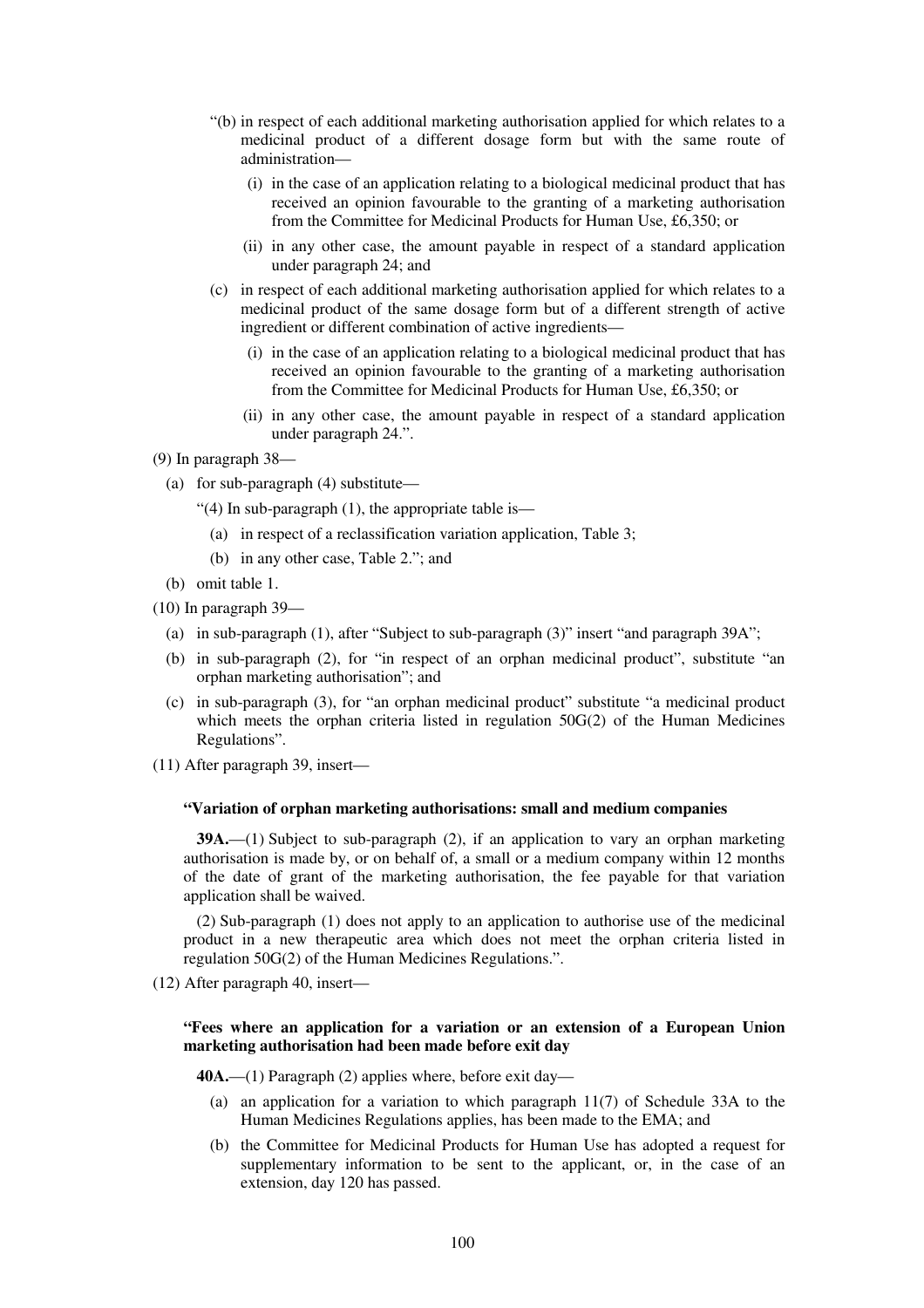(2) Where this paragraph applies and the holder of a converted EU marketing authorisation submits the application to the licensing authority in order to have the variation made to the converted EU marketing authorisation, the fee payable under regulation 19(1) shall be waived.

(3) In this paragraph—

"day 120" means the day during the assessment of an extension on which the Committee for Medicinal Products for Human Use adopts the list of questions, as well as the overall conclusions and review of the scientific data, to be sent to the applicant;

"converted EU marketing authorisation" has the meaning given in paragraph 6(1) and (2) of Schedule 33A to the Human Medicines Regulations; and

"extension" has the meaning given in paragraph 1 of Schedule 10A to the Human Medicines Regulations.".

(13) For Part 6 substitute—

## "PART 6

## Capital Fee for the Renewal of a Marketing Authorisation

#### **Renewal of a marketing authorisation**

**56.** Unless paragraph 57 applies, the fee payable under regulation 27A in connection with an application for the renewal of a United Kingdom marketing authorisation is £9,682.

#### **Renewal of multiple marketing authorisations**

**57.**—(1) This sub-paragraph applies if more than one application falling within regulation 27A is made by the same applicant at the same time, each of which relates to medicinal products which have the same active ingredient or combination of ingredients, dosage form and therapeutic indications, and the marketing authorisations for those products have the same date for renewal.

(2) The fee payable under regulation 27A for applications to which sub-paragraph (1) applies is—

- (a) £9,682 for the first application considered by the licensing authority; and
- (b) £747 for each other application.

## PART 6A

## Capital Fee for Conducting a Major Safety Review

**57A.** The fee payable under regulation 19D(1) in connection with the carrying out of a major safety review is—

- (a) £51,286, where one or two active ingredients, or combinations of active ingredients, are included in the assessment;
- (b) £59,595, where three active ingredients, or combinations of active ingredients, are included in the assessment;
- (c) £67,904, where four active ingredients, or combinations of active ingredients, are included in the assessment; or
- (d) £76,213, where five or more active ingredients, or combinations of active ingredients, are included in the assessment.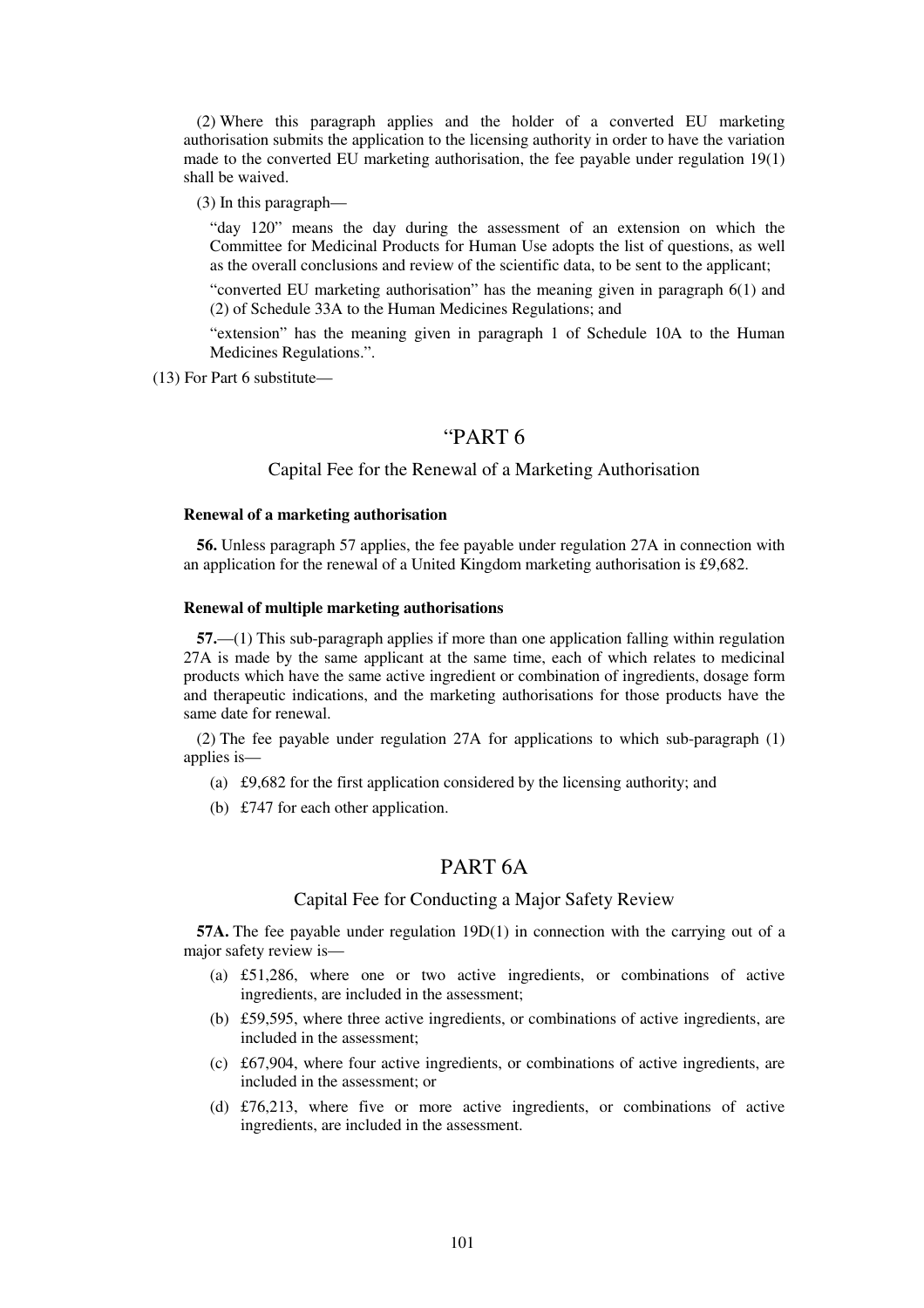## PART 6B

## Capital Fee for Testing of Samples by the Appropriate Authority

**57B.**—(1) Unless sub-paragraph (2) applies, the fee payable under regulation 19F(1) in connection with the submission of a sample of a batch of a medicinal product of a kind described in column 1 of the following table is the fee specified in the corresponding entry in column 2 of that table.

(2) This sub-paragraph applies where—

- (a) the holder of the marketing authorisation submits, with a sample of a batch of medicinal product, a certificate issued by a laboratory in a designated country for batch testing and certification of biological medicinal products that relates to the sample of the batch submitted; and
- (b) on the basis of the documentation submitted with the sample, the appropriate authority considers that it is only necessary to carry out a paper based assessment of the sample.

(3) Where sub-paragraph (2) applies, the fee payable under regulation 19F(1) in connection with the submission of a sample of a batch of medicinal product of a kind described in column 1 of the following table is the fee specified in the corresponding entry in column 3 of that table.

(4) Where a product falls within more than one of the Bands referred to in the following table, the product is to be treated as if it only falls within the Band which attracts the highest fee.

| Column 1              |                | Column 2                                                                                                                        | Column 3                                           |
|-----------------------|----------------|---------------------------------------------------------------------------------------------------------------------------------|----------------------------------------------------|
| Product Type          |                | Fee payable where the Fee payable where the<br>licensing authority carries licensing authority carries<br>out a full assessment | paper-based<br>out<br>$\mathfrak{a}$<br>assessment |
| 1. Plasma pools which |                |                                                                                                                                 |                                                    |
| require—              |                |                                                                                                                                 |                                                    |
| (a)                   | three or fewer | £180                                                                                                                            | £90                                                |
|                       | tests          |                                                                                                                                 |                                                    |
| (b)                   | four or five   | £215                                                                                                                            | £90                                                |
|                       | tests          |                                                                                                                                 |                                                    |
| (c)                   | six or more    | £230                                                                                                                            | £90                                                |
|                       | tests          |                                                                                                                                 |                                                    |
| 2. Band A             |                | £1,660                                                                                                                          | £305                                               |
| 3. Band B             |                | £1,910                                                                                                                          | £305                                               |
| 4. Band C             |                | £2,340                                                                                                                          | £305                                               |
| 5. Band D             |                | £3,690                                                                                                                          | £677                                               |
| 6. Band E             |                | £6,410                                                                                                                          | £677                                               |
| 7. Band F             |                | £10,350                                                                                                                         | £677                                               |

#### **Fees for testing of samples**

(5) In this paragraph—

"Band A" means a single component product, other than Botulinum toxin, requiring five or fewer in vitro tests;

"Band B" means Factor VIII, Factor IX or intravenous Immunoglobulin;

"Band C" means a multi-component product, or Botulinum toxin, requiring five or fewer in vitro tests;

"Band D" means a product requiring six to nine in vitro tests;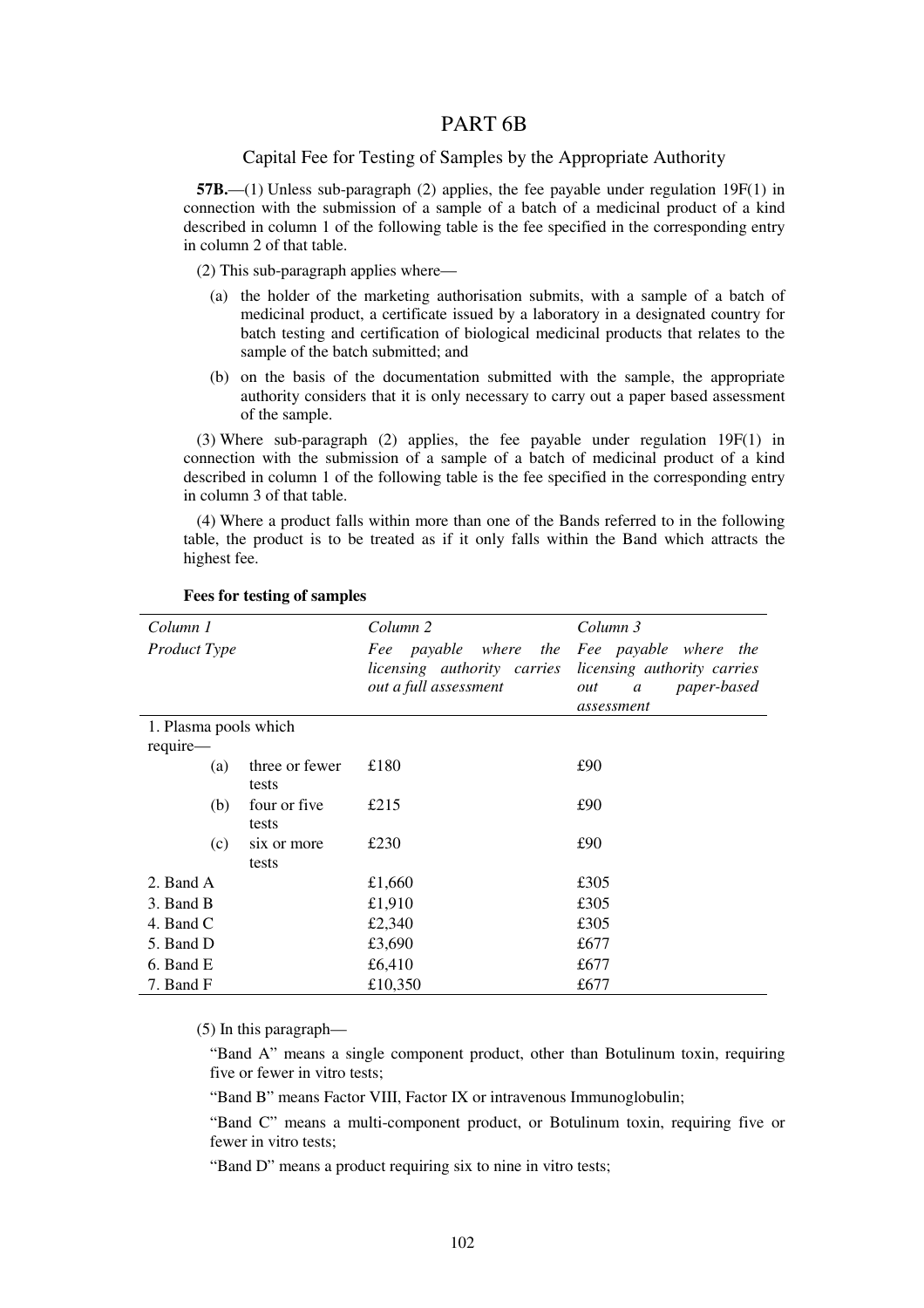"Band E" means a product requiring—

- (a) ten or more in vitro tests, or
- (b) one or more in vivo tests;

"Band F" means a product—

- (a) which requires one or more tests that must be carried out under containment measures applicable to hazard Group 3 or 4 biological agents under the Control of Substances Hazardous to Health Regulations 2002(**a**); or
- (b) requires the use of human cells or tissues as part of its testing;

"Multi-component product" means a product containing two or more analytes that require testing; and

"Single component product" means a product containing a single analyte that requires testing."

#### **Amendment of Schedule 4 (periodic fees for licences)**

**8.** In Schedule 4, in paragraph 1, in the definition of "limited use drug" for "which is in respect of an orphan medicinal product" substitute "in respect of which an orphan marketing authorisation has been granted".

#### **Amendment of Schedule 7 (waiver, reduction or refund of capital fees)**

**9.** In Schedule 7, after paragraph 7, insert—

## **"Orphan marketing authorisation**

**7A.** Where the licensing authority grants an orphan marketing authorisation, the following percentage of the fee otherwise payable under regulation  $12(1)(a)$  in connection with the application for that authorisation shall be refunded or, if it has not yet been paid, shall be waived—

- (a) in the case of an application made by or on behalf of a small or medium company, 100%;
- (b) in the case of a major application that is not made by or on behalf of a small or medium company but to which paragraph 6 of Part II of Annex 1 to the 2001 Directive applies, 50%; or
- (c) in any other case, 10%.".

#### **Amendment of Schedule 8 (Adjustment, reduction or refund of periodic fees)**

**10.**—(1) Schedule 8 is amended as follows.

- (2) In the heading, after "Adjustment", insert ", waiver".
- (3) After paragraph 2, insert—

#### "**Waiver or refund: converted EU marketing authorisations**

**2A.**—(1) Where the licensing authority revokes a converted EU marketing authorisation in accordance with paragraph 6(3) of Schedule 33A to the Human Medicines Regulations, the periodic fee payable under regulation 38(1) in relation to that authorisation shall be refunded, or if it has not yet been paid, shall be waived.

(2) In this paragraph, "converted EU marketing authorisation" has the meaning given in paragraph 6(1) and (2) of Schedule 33A to the 2012 Regulations."

<sup>(</sup>**a**) S.I. 2002/2677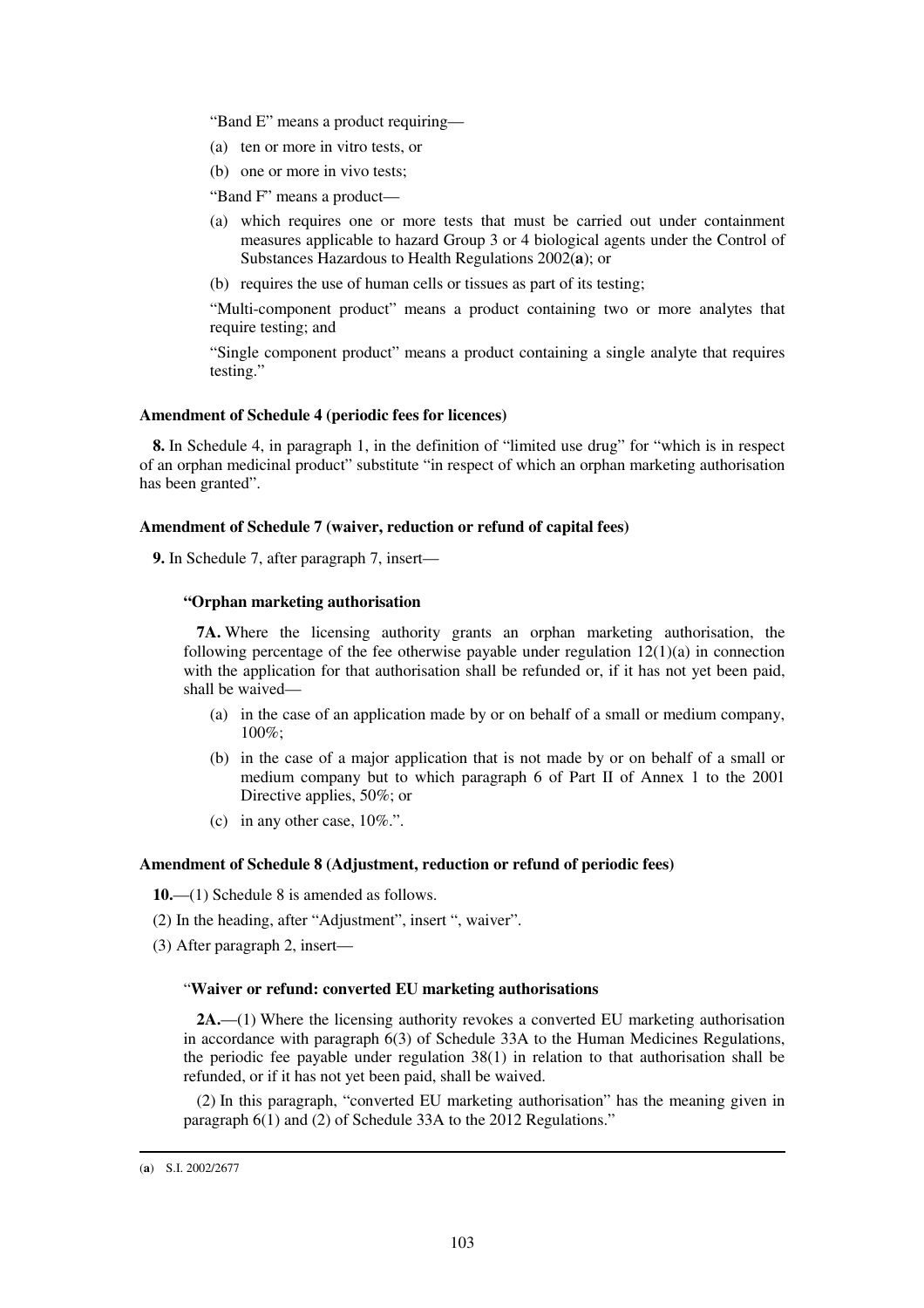#### **Savings**

**11.**—(1) The provisions of the Medicines (Products for Human Use) (Fees) Regulations 2016 ("the 2016 Regulations") omitted, substituted or amended by this Schedule shall continue to apply as if they had not been omitted, substituted or amended in relation to—

- (a) capital fees payable under the 2016 Regulations in respect of any application or inspection made before the date on which these Regulations come into force; and
- (b) any periodic fee payable under the 2016 Regulations in relation to the fee period during which these Regulations come into force or in relation to a fee period ending before the date on which these Regulations come into force.

(2) The omissions, substitutions and amendments shall not affect any proceedings under the 2016 Regulations for the recovery of any fees due as debts to the Crown and for the purposes of those proceedings, the provisions omitted, substituted or amended by this Schedule shall continue to apply as if they had not been omitted, substituted or amended.

# SCHEDULE 2 Regulation 11

# Insertion of new Schedule 8B (modifications of Annex I to the 2001 Directive)

**1.** After Schedule 8A to the Human Medicines Regulations 2012, insert—

# "SCHEDULE 8B Regulation 8(1)

| Provision of Annex I                                                     | Modification subject to which that provision is                                                                                                                                                                                                                                                                                                                                                                                                                                                                                                                                                                                                              |
|--------------------------------------------------------------------------|--------------------------------------------------------------------------------------------------------------------------------------------------------------------------------------------------------------------------------------------------------------------------------------------------------------------------------------------------------------------------------------------------------------------------------------------------------------------------------------------------------------------------------------------------------------------------------------------------------------------------------------------------------------|
|                                                                          | to be read                                                                                                                                                                                                                                                                                                                                                                                                                                                                                                                                                                                                                                                   |
| Paragraph (1) of the Introduction and general<br>principles              | The reference to "Articles 8 and $10(1)$ " is to be<br>read as a reference to regulation 50 of the<br>Human Medicines Regulations 2012.                                                                                                                                                                                                                                                                                                                                                                                                                                                                                                                      |
| Paragraphs $(1)$ and $(2)$ of the Introduction and<br>general principles | If the licensing authority has published<br>guidelines under regulation $50(5B)(a)$ of the<br>Human Medicines Regulations 2012, the<br>reference to "the rules governing medicinal<br>products in the European Community, Volume<br>2B, Notice to applicants, medicinal products for<br>human use, presentation and content of the<br>dossier, Common Technical Document" is to be<br>read as a reference to that guidance.                                                                                                                                                                                                                                  |
| Paragraph (4) of the Introduction and general<br>principles              | If the licensing authority has published<br>guidelines under regulation $50(5B)(b)$ of the<br>Human Medicines Regulations 2012, the<br>reference to "the scientific guidelines relating to<br>the quality, safety and efficacy of medicinal<br>products for human use as adopted by the<br><b>Committee for Proprietary Medicinal Products</b><br>(CPMP) and the European Medicines<br>Evaluation Agency (EMEA) and the other<br>pharmaceutical Community guidelines<br>published by the Commission in the different<br>volumes of the rules governing medicinal<br>products in the European Community" is to be<br>read as a reference to those guidelines. |

# Modifications of Annex I to the 2001 Directive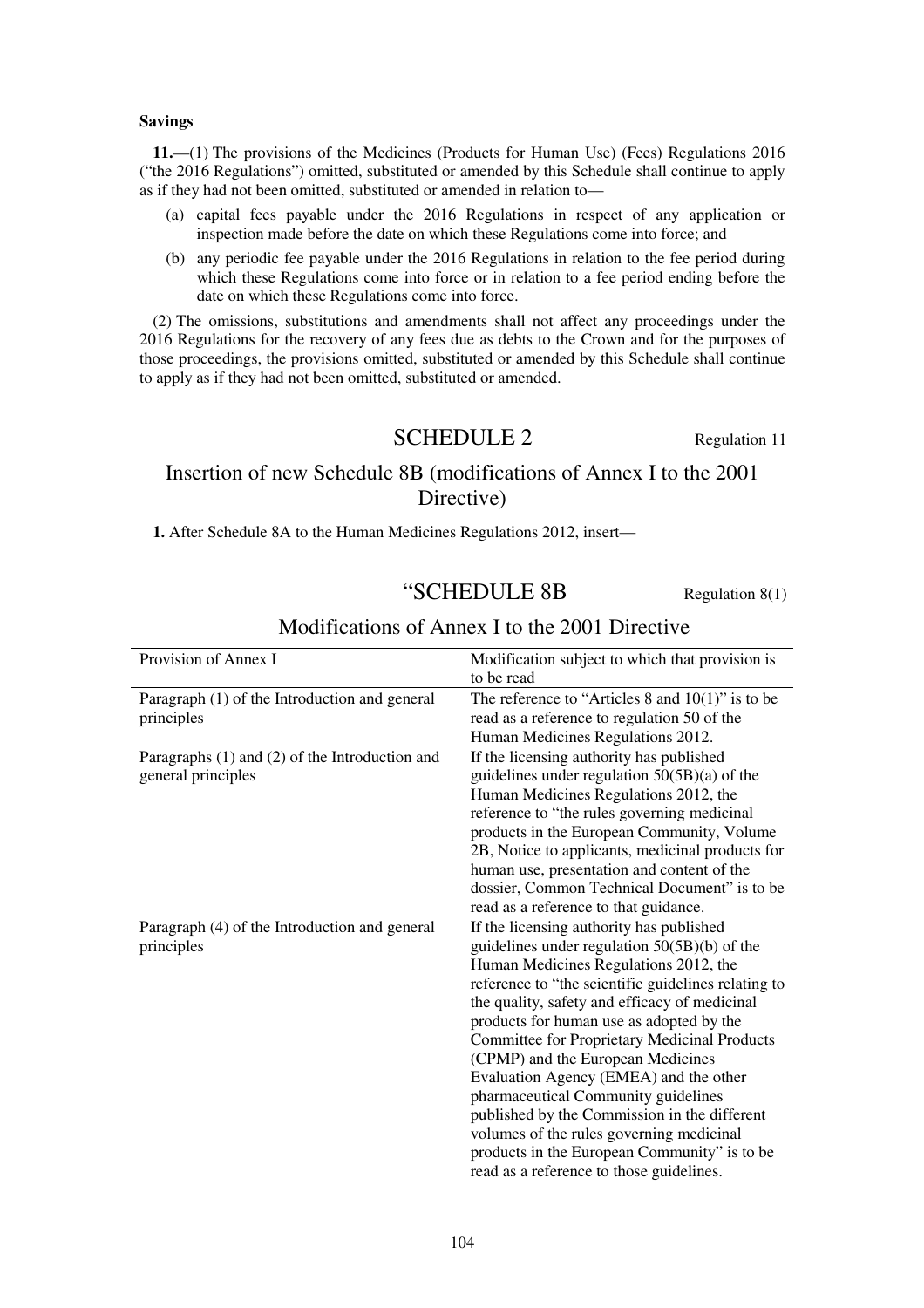Paragraph (6) of the Introduction and general principles

Paragraph (6) of the Introduction and general principles

Paragraph (8) of the Introduction and general principles Paragraph (8) of the Introduction and general

principles

Paragraph (9) of the Introduction and general principles

Paragraph (10) of the Introduction and general principles

Paragraph (11) of the Introduction and general principles

The reference to "the requirements of Commission Directive 91/356/EEC laying down the principles of and guidelines of Good Manufacturing Practice for medicinal products for human use" is to be read as a reference to the Good Manufacturing Practice Directive, as defined in regulation 8(1) of the Human Medicines Regulations 2012. If the licensing authority has published principles and guidelines under regulation C17(1) of the Human Medicines Regulations 2012, the reference to "the principles and guidelines on GMP published by the Commission in the rules governing medicinal products in the European Community, Volume 4" is to be read as a reference to those principles and guidelines. References to "the European Community" are to be read as references to the United Kingdom. The references to "Directive 2001/20/EC of the European Parliament and of the Council on the approximation of the laws, regulations and administrative provisions of the Member States relating to the implementation of good clinical practice in the conduct of clinical trials on medicinal products for human use" are to be read as references to the Medicinal Products for Human Use (Clinical Trials) Regulations 2004(**a**). The reference to "Council Directives 87/18/EEC on the harmonisation of regulations and administrative provisions relating to the application of the principles of good laboratory practice and the verification of their application for tests in chemical substances and 88/320/EEC on the inspection and verification of good laboratory practice" is to be read as a reference to the Good Laboratory Practice Regulations 1999(**b**). The reference to "Council Directive 86/609/EEC of 24 November 1986 on the approximation of laws, regulation and administrative provisions of the Member States

regarding the protection of animals for experimental and other scientific purposes" is to be read as a reference to the Animals (Scientific Procedures) Act 1986(**c**). The paragraph is to be read as follows: "In order to monitor the benefit/risk assessment, any new information not in the original application and all pharmacovigilance information shall be submitted to the licensing

(**a**) S.I. 2004/1157.

-

(**b**) S.I. 1999/3106.

(**c**) 1986 c. 14, as amended by S.I. 2012/3039.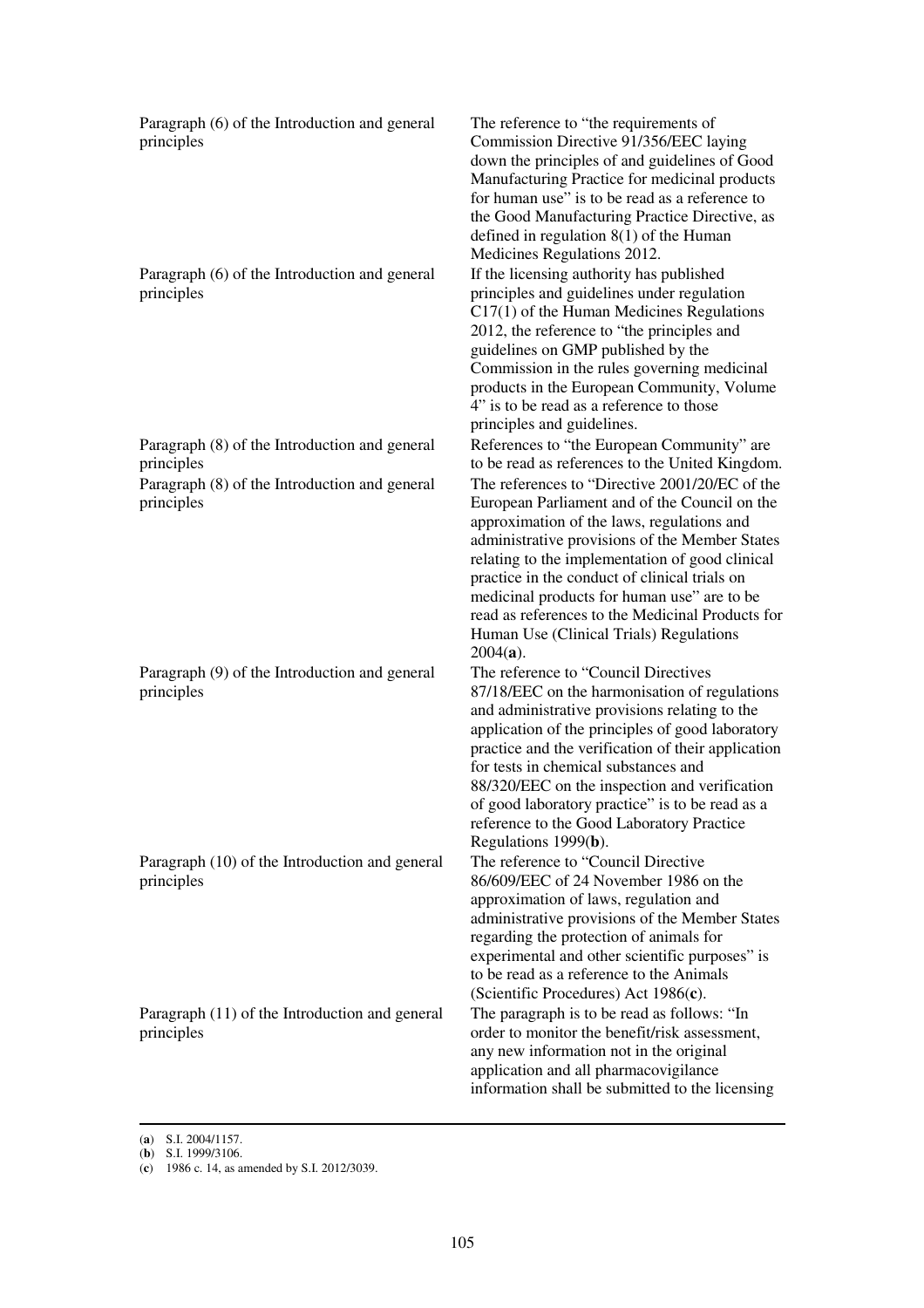|                                                  | authority. After a marketing authorisation has<br>been granted, any change to the data in the |
|--------------------------------------------------|-----------------------------------------------------------------------------------------------|
|                                                  | dossier shall be submitted to the licensing                                                   |
|                                                  | authority in accordance with the requirements                                                 |
|                                                  | of Schedule 10A to the Human Medicines                                                        |
|                                                  | Regulations 2012, as well as the requirements<br>of Schedule 12A to those Regulations."       |
| Part I, paragraph 1.2, fourth paragraph          | This paragraph is to be read as follows:                                                      |
|                                                  | "Annexed to the administrative data shall be                                                  |
|                                                  | copies of the manufacturing authorisation as                                                  |
|                                                  | defined in regulation 17 of the Human                                                         |
|                                                  | Medicines Regulations 2012."                                                                  |
| Part I, paragraph 1.3.1                          | The reference to "Article 11" is to be read as a                                              |
|                                                  | reference to Part 2 of Schedule 8 to the Human                                                |
|                                                  | Medicines Regulations 2012.                                                                   |
| Part I, paragraph 1.3.2                          | The reference to "Title V" is to be read as a                                                 |
|                                                  | reference to Part I3 of the Human Medicines                                                   |
|                                                  | Regulations 2012, and the references to Articles                                              |
|                                                  | 63 and 59 are to be read as references to                                                     |
|                                                  | regulations 260 and 266 of the Human                                                          |
|                                                  | Medicines Regulations 2012.<br>This paragraph is to be read as omitted.                       |
| Part I, paragraph 1.3.4<br>Part I, paragraph 1.4 | The reference to "Article 12.2" is to be read as                                              |
|                                                  | a reference to paragraph 11 of Schedule 8 to the                                              |
|                                                  | Human Medicines Regulations 2012.                                                             |
| Part I, paragraph 2, first paragraph             | The reference to "Article 12" is to be read as a                                              |
|                                                  | reference to paragraph 11 of Schedule 8 to the                                                |
|                                                  | Human Medicines Regulations 2012.                                                             |
| Part I, paragraph 3.2(5), first paragraph        | The reference to a "Member State" is to be read                                               |
|                                                  | as including the United Kingdom.                                                              |
| Part I, paragraph 3.2(5), second paragraph       | The references to "the national pharmacopoeia                                                 |
|                                                  | of a Member State" are to be read as including                                                |
|                                                  | references to the British Pharmacopoeia.                                                      |
| Part I, paragraph 3.2(6)                         | The reference to "the pharmacopoeia of a                                                      |
|                                                  | Member State" is to be read as including a                                                    |
|                                                  | reference to the British Pharmacopoeia.                                                       |
| Part I, paragraph 3.2(12)                        | The words "which is required by Community                                                     |
|                                                  | legislation" are to be read as omitted.                                                       |
| Part I, paragraph 3.2.1.2                        | If the licensing authority has published                                                      |
|                                                  | guidelines under regulation $50(5B)(c)$ of the                                                |
|                                                  | Human Medicines Regulations 2012, the                                                         |
|                                                  | reference to "guidelines published by the                                                     |
|                                                  | Agency" is to be read as a reference to those                                                 |
|                                                  | guidelines.                                                                                   |
| Part I, paragraph 3.2.2.1, second paragraph      | The reference to "Article $8(3)(c)$ " is to be read                                           |
|                                                  | as a reference to paragraph 3 of Schedule 8 to                                                |
|                                                  | the Human Medicines Regulations 2012.                                                         |
| Part I, paragraph 3.2.2.1, second paragraph,     | The reference to "the national pharmacopoeia                                                  |
| first indent                                     | of one of the Member States" is to be read as                                                 |
|                                                  | including the British Pharmacopoeia.                                                          |
| Part I, paragraph 3.2.2.1, fifth paragraph       | The reference to "any Member State" is to be<br>read as a reference to the United Kingdom and |
|                                                  | the reference to "the Member States" is to be                                                 |
|                                                  | read as a reference to the United Kingdom.                                                    |
| Part I, paragraph 3.2.2.3(a)                     | The reference to "Article $8(3)(d)$ " is to be read                                           |
|                                                  | as a reference to paragraph 5 of Schedule 8 to                                                |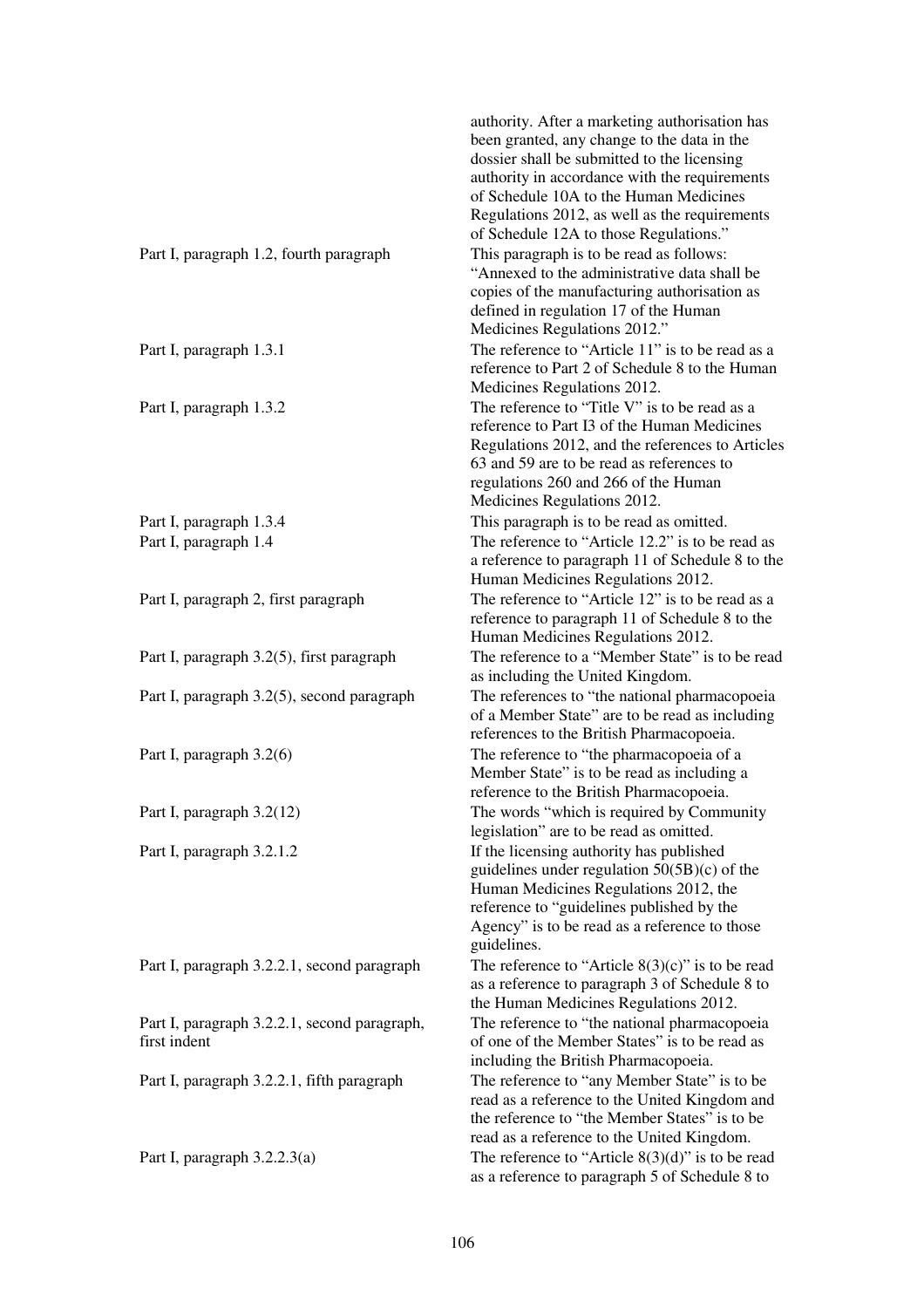| Part I, paragraph 4.2.2, fifth paragraph    | the Human Medicines Regulations 2012.<br>The reference to "this Directive" is to be read<br>as a reference to the Human Medicines<br>Regulations 2012.                                                                                                                                                                              |
|---------------------------------------------|-------------------------------------------------------------------------------------------------------------------------------------------------------------------------------------------------------------------------------------------------------------------------------------------------------------------------------------|
| Part I, paragraph $5.2(a)$                  | The reference to "the clinical particulars<br>provided pursuant to Articles $8(3)(i)$ and $10(1)$ "<br>is to be read as a reference to those particulars<br>provided pursuant to paragraph 10 of Schedule<br>8 to, and regulations 51 to 56 of, the Human<br>Medicines Regulations 2012.                                            |
| Part I, paragraph 5.2(c)                    | The references to "the European Community"<br>are to be read as references to the United<br>Kingdom.                                                                                                                                                                                                                                |
| Part I, paragraph 5.2(c), fifth paragraph   | The reference to "Directive 2001/20/EC and<br>implementing detail guidelines" is to be read as<br>a reference to the Medicinal Products for<br>Human Use (Clinical Trials) Regulations<br>$2004(a)$ .                                                                                                                               |
| Part I, paragraph 5.2.1, second paragraph   | The reference to "Article $10(1)(a)$ " is to be read<br>as a reference to regulation 51 of the Human<br>Medicines Regulations 2012.                                                                                                                                                                                                 |
| Part II, paragraph 1, first paragraph       | The reference to "Article $10(1)(a)(ii)$ " is to be<br>read as a reference to regulation 54 of the<br>Human Medicines Regulations 2012.                                                                                                                                                                                             |
| Part II, paragraph 2(a)                     | The reference to "Article $10(1)(a)(i)$ " is to be<br>read as a reference to regulation 56 of the<br>Human Medicines Regulations 2012.                                                                                                                                                                                              |
| Part II, paragraph 2(b)                     | The reference to "Article $10(1)(a)(ii)$ " is to be<br>read as a reference to regulation 51 of the<br>Human Medicines Regulations 2012.                                                                                                                                                                                             |
| Part II, paragraph 4, first paragraph       | The first sentence is to be read as omitted and<br>the words "in accordance with regulation 53 of<br>the Human Medicines Regulations 2012" are to<br>be read as added at the end of the second<br>sentence.                                                                                                                         |
| Part II, paragraph 5, first paragraph       | The reference to "Article $10(1)(b)$ " is to be read<br>as a reference to regulation 55 of the Human<br>Medicines Regulations 2012.                                                                                                                                                                                                 |
| Part II, paragraph 6, first paragraph       | The reference to "Article 22" is to be read as a<br>reference to regulation 60 of the Human<br>Medicines Regulations 2012.                                                                                                                                                                                                          |
| Part III, paragraph 1.1(a), first indent    | The reference to "Directive 2000/70/EC of the<br>European Parliament and of the Council of 16<br>November 2000 amending Council Directive<br>93/42/EC as regards medical devices<br>incorporating stable derivatives of human blood<br>or blood plasma" is to be read as a reference to<br>the Medical Devices Regulations 2002(b). |
| Part III, paragraph $1.1(a)$ , third indent | The reference to "the Agency or the competent<br>authority" is to be read as a reference to the<br>licensing authority.                                                                                                                                                                                                             |
| Part III, paragraph 1.1(a), fourth indent   | This indent is to be read as omitted.                                                                                                                                                                                                                                                                                               |

(**a**) S.I. 2004/1157.

<sup>(</sup>**b**) S.I. 2002/618.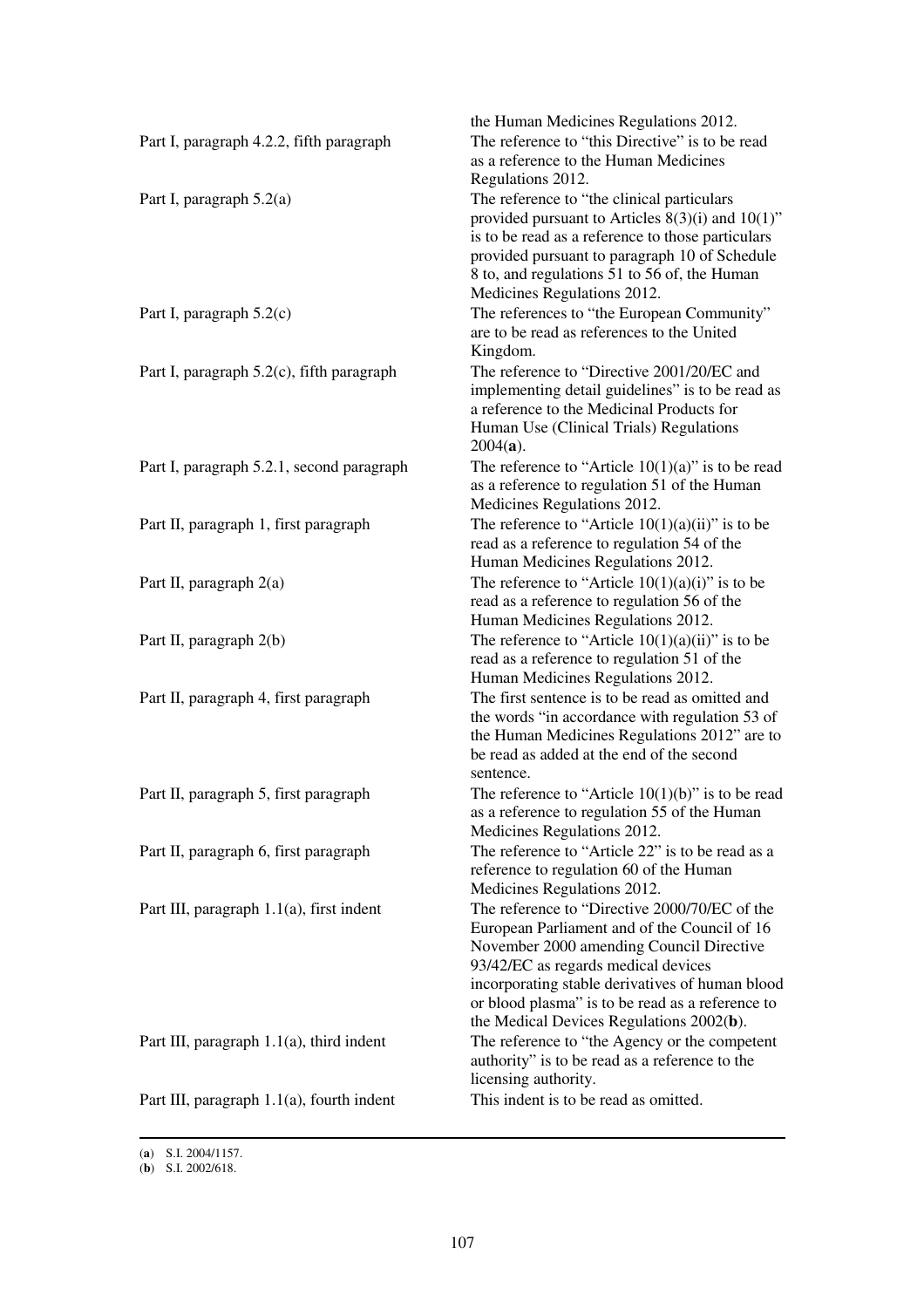| Part III, paragraph 1.1(b)                      | The reference to "Article 109, as amended by<br>Directive 2002/98/EC" is to be read as a<br>reference to the Blood Safety and Quality<br>Regulations 2005(a).                                                                                                                                                                                                                                         |
|-------------------------------------------------|-------------------------------------------------------------------------------------------------------------------------------------------------------------------------------------------------------------------------------------------------------------------------------------------------------------------------------------------------------------------------------------------------------|
| Part III, paragraph 1.1(b)(3), second paragraph | The reference to "medicinal products referred<br>to in Article 2 of Directive 2001/20/EC of the<br>European Parliament and of the Council<br>relating to the implementation of good clinical<br>practice in the conduct of clinical trials on<br>medicinal products for human use" is to be read<br>as a reference to investigational medicinal<br>products.                                          |
| Part III, paragraph 1.1.(c), second indent      | This indent is to be read as follows: "The<br>Plasma Master File is subject to a scientific and<br>technical evaluation by the licensing authority."                                                                                                                                                                                                                                                  |
| Part III, paragraph 1.1(c), fourth indent       | This indent is to be read as follows: "Changes"<br>subsequently introduced to the terms of a<br>Plasma Master File must follow the variation<br>procedure in Schedule 10A to the Human<br>Medicines Regulations 2012."                                                                                                                                                                                |
| Part III, paragraph $1.1(c)$ , final indent     | This indent is to be read as omitted.                                                                                                                                                                                                                                                                                                                                                                 |
| Part III, paragraph 1.2(c), first indent        | The references to "a competent authority" and<br>to "the Agency" are to be read as references to<br>the licensing authority and the final two<br>sentences are to be read as omitted.                                                                                                                                                                                                                 |
| Part III, paragraph 1.2(c), second indent       | The reference to "the Community" is to be read<br>as a reference to the United Kingdom.                                                                                                                                                                                                                                                                                                               |
| Part III, paragraph $1.2(c)$ , third indent     | This indent is to be read as follows: "Changes"<br>in the content of a Vaccine Antigen Master File<br>must follow the variation procedure in Schedule<br>10A to the Human Medicines Regulations<br>2012."                                                                                                                                                                                             |
| Part III, paragraph 1.2(c), fourth indent       | This indent is to be read as omitted.                                                                                                                                                                                                                                                                                                                                                                 |
| Part III, paragraph 1.2(c), fifth indent        | This indent is to be read as omitted.                                                                                                                                                                                                                                                                                                                                                                 |
| Part III, paragraph 2.1                         | The reference to "applications based on Articles"<br>$6(2)$ and 9" is to be read as a reference to<br>applications in relation to radionuclide<br>generators, radionuclide kits, radionuclide<br>precursors and radiopharmaceuticals.                                                                                                                                                                 |
| Part III, paragraph 2.2, fourth paragraph       | The reference to "Council Directives<br>87/18/EEC and 88/320/EEC" is to be read as a<br>reference to the Good Laboratory Practice<br>Regulations 1999(b).                                                                                                                                                                                                                                             |
| Part III, paragraph 3, second paragraph         | The reference to "Article 15" is to be read as a<br>reference to regulation 103 of the Human<br>Medicines Regulations 2012, the reference to<br>"Article $14(1)$ " is to be read as a reference to<br>regulation 102 of the Human Medicines<br>Regulations 2012 and the words "referred to in<br>Article $16(1)$ " are to be read as "which are not<br>registerable homoeopathic medicinal products". |
| Part III, paragraph 3(a)                        | The reference to "an official pharmacopoeia of                                                                                                                                                                                                                                                                                                                                                        |

<sup>-</sup>(**a**) S.I. 2005/50.

<sup>(</sup>**b**) S.I. 1999/3106.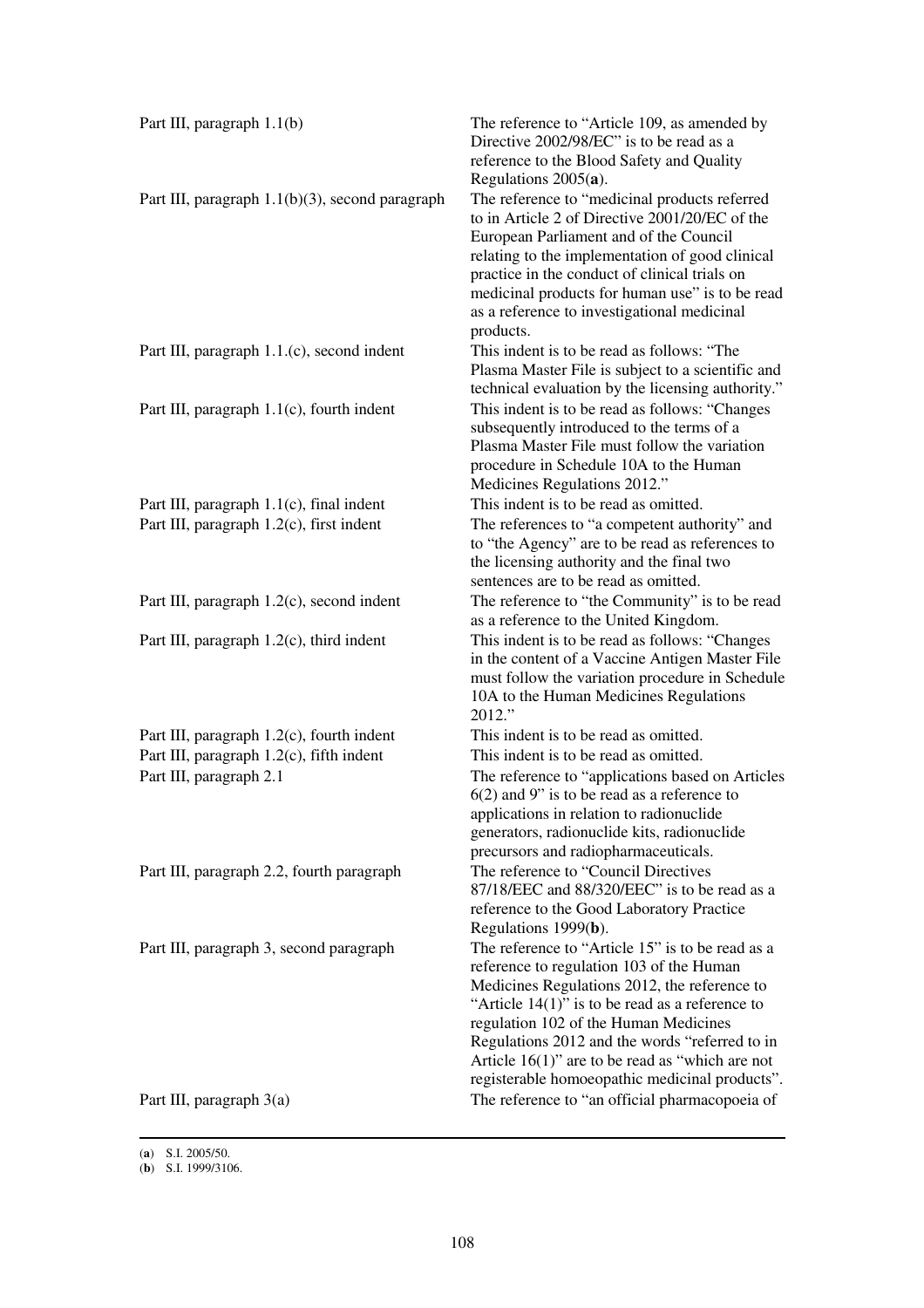|                                              | a Member State" is to be read as including the<br>British Pharmacopoeia and any pharmacopoeia                                                              |
|----------------------------------------------|------------------------------------------------------------------------------------------------------------------------------------------------------------|
|                                              | used officially in a country that is included in a<br>list published by the licensing authority for that<br>purpose, and the reference to "the traditional |
|                                              | names used in each Member State" is to be read                                                                                                             |
|                                              | as including the traditional name used in the                                                                                                              |
|                                              | United Kingdom.                                                                                                                                            |
| Part III, paragraph 3(b), final paragraph    | The reference to "an official pharmacopoeia of<br>a Member State" is to be read as including the<br>British Pharmacopoeia.                                 |
| Part III, paragraph 3, penultimate paragraph | The reference to "Article $14(1)$ " is to be read as                                                                                                       |
|                                              | a reference to regulation 102 of the Human<br>Medicines Regulations 2012.                                                                                  |
| Part III, paragraph 5, first indent          | The reference to "an orphan medicinal product                                                                                                              |
|                                              | in the meaning of Regulation (EC) No                                                                                                                       |
|                                              | 141/2000" is to be read as a reference to a                                                                                                                |
|                                              | medicinal product to which the orphan criteria<br>are claimed to apply.                                                                                    |
| Part III, paragraph 5, second indent         | The reference to "Article $10(1)(a)(ii)$ " is to be                                                                                                        |
|                                              | read as a reference to regulation 54 of the                                                                                                                |
|                                              | Human Medicines Regulations 2012 and the                                                                                                                   |
|                                              | reference to "Article 5" is to be read as a                                                                                                                |
|                                              | reference to regulation 167 of the Human                                                                                                                   |
|                                              | Medicines Regulations 2012.<br>The reference to "point (a) of Article $2(1)$ of                                                                            |
| Part IV, paragraph 1, first paragraph        | Regulation (EC) No 1394/2007" is to be read as                                                                                                             |
|                                              | a reference to regulation 2A of the Human                                                                                                                  |
|                                              | Medicines Regulations 2012.                                                                                                                                |
| Part IV, paragraph 2                         | This paragraph is to be read as omitted.                                                                                                                   |
| Part IV, paragraph 3.1, second paragraph     | The reference to "Directive 2004/23/EC" is to                                                                                                              |
|                                              | be read as a reference to the Human                                                                                                                        |
|                                              | Fertilisation and Embryology Act 1990(a) and                                                                                                               |
|                                              | the Human Tissue (Quality and Safety for<br>Human Application) Regulations 2007(b) and                                                                     |
|                                              | the reference to "Directive 2002/98/EC" is to                                                                                                              |
|                                              | be read as a reference to the Blood Safety and                                                                                                             |
|                                              | Quality Regulations $2005(c)$ .                                                                                                                            |
| Part IV, paragraph 3.3.2.1(a)                | The reference to "Directive 2004/23/EC" is to                                                                                                              |
|                                              | be read as a reference to the Human                                                                                                                        |
|                                              | Fertilisation and Embryology Act 1990 and the                                                                                                              |
|                                              | Human Tissue (Quality and Safety for Human<br>Application) Regulations 2007.                                                                               |
| Part IV, paragraph 3.4.1, heading            | The reference to "devices as referred to in                                                                                                                |
|                                              | Article 7 of Regulation (EC) No 1394/2007" is                                                                                                              |
|                                              | to be read as a reference to medical devices,                                                                                                              |
|                                              | bio-materials, scaffolds or matrices.                                                                                                                      |
| Part IV, paragraph 3.4.2, heading            | The reference to "Article $2(1)(d)$ of Regulation                                                                                                          |
|                                              | (EC) No 1394/2007" is to be read as a reference                                                                                                            |
|                                              | to regulation $2A(10)$ of the Human Medicines                                                                                                              |
|                                              | Regulations 2012.<br>The reference to "Commission Directive                                                                                                |
| Part IV, paragraph 3.4.2(c)                  |                                                                                                                                                            |
|                                              |                                                                                                                                                            |

(**a**) 1990 c. 37.

<sup>(</sup>**b**) S.I. 2007/1523.

<sup>(</sup>**c**) S.I. 2005/50.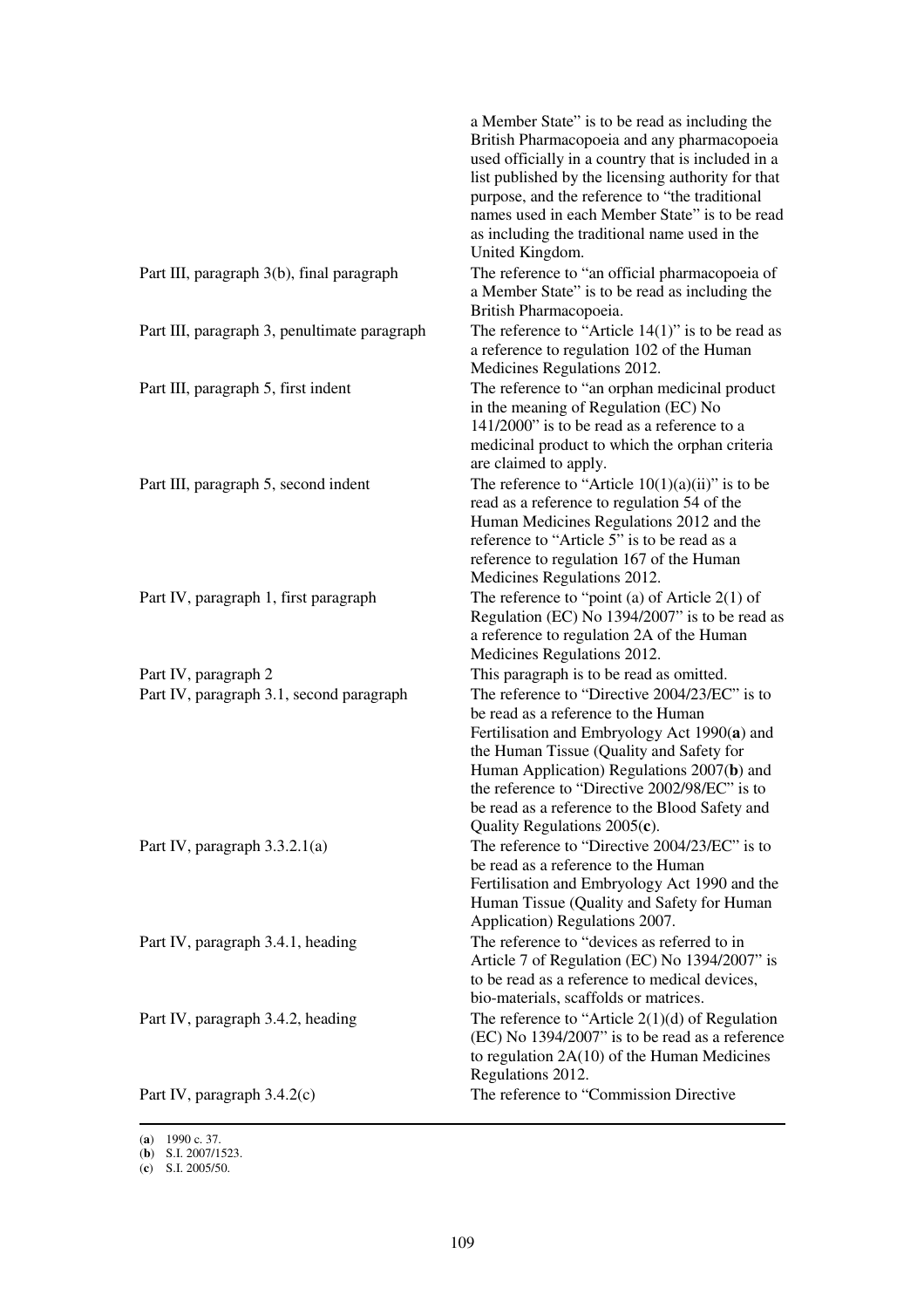|                                           | 2003/32/EC" is to be read as a reference to the<br>Medical Devices Regulations 2002.                  |
|-------------------------------------------|-------------------------------------------------------------------------------------------------------|
| Part IV, paragraph 3.4.2(d)               | The reference to "Directive 93/42/EEC or                                                              |
|                                           | Directive 90/385/EEC" is to be read as a                                                              |
|                                           | reference to the Medical Devices Regulations                                                          |
|                                           | $2002(a)$ .                                                                                           |
| Part IV, paragraph 3.4.2, final paragraph | The first sentence is to be read as follows: "The<br>applicant shall make available on request of the |
|                                           | licensing authority any information related to                                                        |
|                                           | the assessment by the notified body which has                                                         |
|                                           | carried out the assessment referred to in point                                                       |
|                                           | (d) of this section."".                                                                               |

# SCHEDULE 3 Regulation 12

# Insertion of new Schedule 2A (modifications of Commission Directive 2003/94/EC)

**1.** After Schedule 2 to the Human Medicines Regulations 2012, insert—

# "SCHEDULE 2A Regulations 8(1) and B17(3)

| Provision<br>of<br>2003/94/EC | Commission | Directive | Modification<br>which<br>subject<br>that<br>to<br>provision is to be read |
|-------------------------------|------------|-----------|---------------------------------------------------------------------------|
| Article 1 (scope)             |            |           | The reference to-                                                         |
|                               |            |           | (a) "Article 40 of Directive $2001/83/EC$ " is                            |
|                               |            |           | to be read as a reference to "regulation 17                               |
|                               |            |           | of the Human Medicines Regulations                                        |
|                               |            |           | $2012$ "; and                                                             |
|                               |            |           | (b) "Article 13 of Directive $2001/20/EC$ " is                            |
|                               |            |           | to be read as a reference to "regulation 36                               |
|                               |            |           | of the Medicines for Human Use (Clinical<br>Trials) Regulations 2004".    |
| Article 2 (definitions)       |            |           | In the definition of-                                                     |
|                               |            |           | (a) "medicinal product", the reference to                                 |
|                               |            |           | "Article $1(2)$ of Directive 2001/83/EC" is to                            |
|                               |            |           | be read as a reference to "regulation 2 of                                |
|                               |            |           | the Human Medicines Regulations 2012";                                    |
|                               |            |           | (b) "investigational medicinal product", the                              |
|                               |            |           | reference to "Article 2(d) of Directive                                   |
|                               |            |           | 2001/20/EC" is to be read as a reference to                               |
|                               |            |           | "regulation $2(1)$ of the Medicines for                                   |
|                               |            |           | Human Use (Clinical Trials) Regulations<br>$2004$ ";                      |
|                               |            |           | (c) "manufacturer" the reference to "Article"                             |
|                               |            |           | $40(1)$ and (3) of Directive 2001/83/EC or                                |
|                               |            |           | the authorisation referred to in Article $13(1)$                          |
|                               |            |           | of Directive 2001/20/EC" is to be read as a                               |
|                               |            |           | reference to "regulation $17(1)$ of the Human                             |
|                               |            |           |                                                                           |

# Modifications of Commission Directive 2003/94/EC

-(**a**) S.I. 2002/618.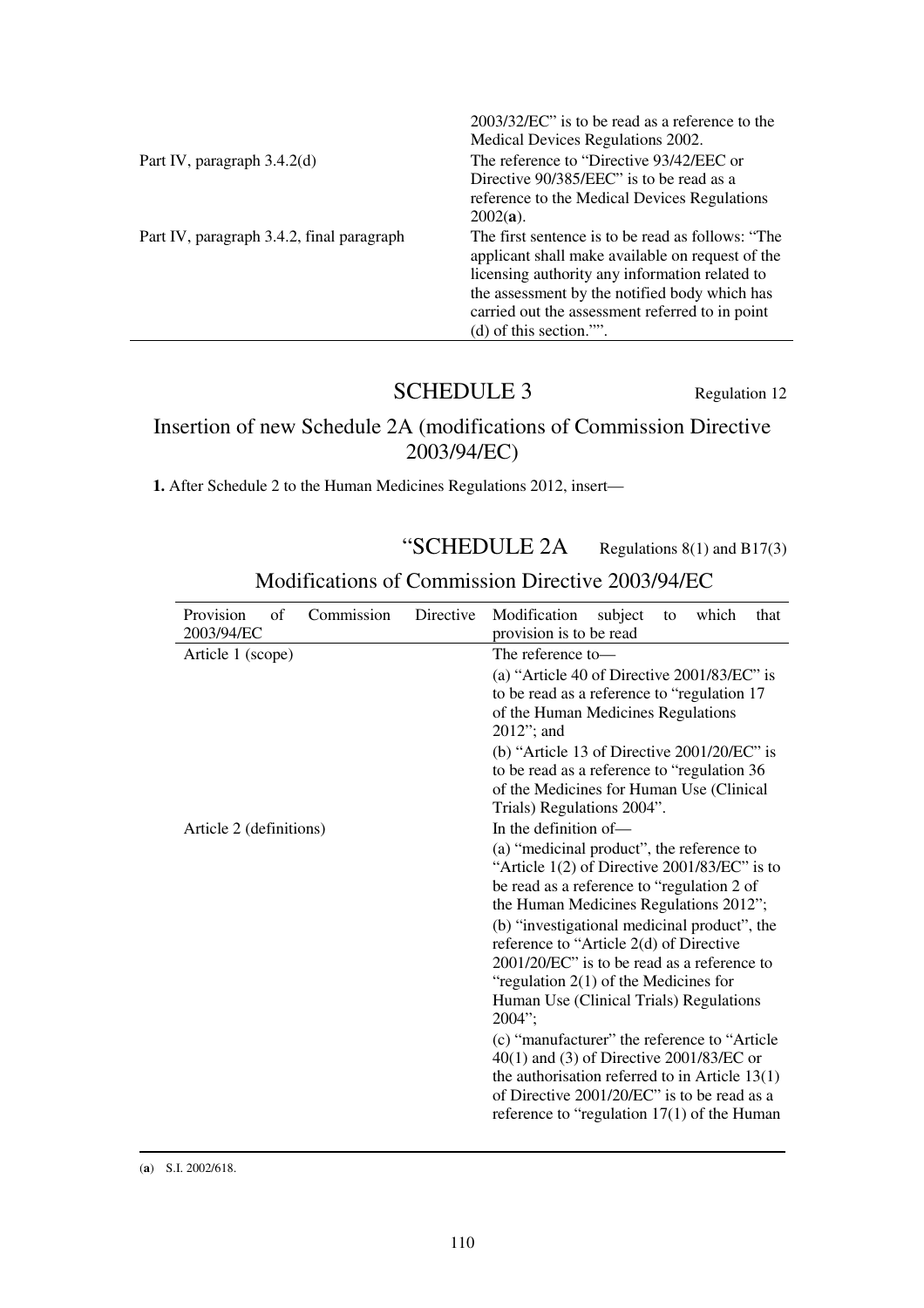|                                                                 | Medicines Regulations 2012 or the<br>authorisation referred to in regulation $36(1)$<br>of the Medicines for Human Use (Clinical<br>Trials) Regulations 2004";<br>(d) "qualified person" the reference to<br>"Article 48 of Directive 2001/83/EC or in<br>Article 13(2) of Directive $2001/20/EC$ " is<br>to be read as a reference to "regulation 41<br>of the Human Medicines Regulations 2012<br>or regulation 43 of the Medicines for<br>Human Use (Clinical Trials) Regulations<br>2004". |
|-----------------------------------------------------------------|------------------------------------------------------------------------------------------------------------------------------------------------------------------------------------------------------------------------------------------------------------------------------------------------------------------------------------------------------------------------------------------------------------------------------------------------------------------------------------------------|
| Article $3(1)$ (inspections)                                    | The reference to-                                                                                                                                                                                                                                                                                                                                                                                                                                                                              |
|                                                                 | (a) "for Article $111(1)$ of Directive<br>2001/83/EC" is to be read as a reference to<br>"Part 16 of the Human Medicines"<br>Regulations 2012 (enforcement)";                                                                                                                                                                                                                                                                                                                                  |
|                                                                 | (b) "Article $15(1)$ of Directive $2001/20$ /EC"<br>is to be read as a reference to "Part 8 of the<br>Medicines for Human Use (Clinical Trials)<br>Regulations 2004 (enforcement)";                                                                                                                                                                                                                                                                                                            |
|                                                                 | (c) "the Member States", is to be read as a<br>reference to "the licensing authority";                                                                                                                                                                                                                                                                                                                                                                                                         |
|                                                                 | (d) "Member States shall" is to be read as a<br>reference to "The licensing authority may";<br>(e) "published by the Commission, of                                                                                                                                                                                                                                                                                                                                                            |
|                                                                 | Community procedures on inspections and<br>exchanges of information" is to be read as<br>if after it there were inserted "or any                                                                                                                                                                                                                                                                                                                                                               |
|                                                                 | guidance published by the licensing<br>authority to replace that Commission<br>guidance".                                                                                                                                                                                                                                                                                                                                                                                                      |
| Article 3(2) (inspections)                                      | The reference to-                                                                                                                                                                                                                                                                                                                                                                                                                                                                              |
|                                                                 | (a) "competent authorities" is to be read as<br>a reference to "licensing authority";                                                                                                                                                                                                                                                                                                                                                                                                          |
|                                                                 | (b) "the second paragraph of Article 47 of<br>Directive 2001/83/EC" to the end is to be<br>read as a reference to "regulation $C17(1)(a)$                                                                                                                                                                                                                                                                                                                                                      |
|                                                                 | of the Human Medicines Regulations 2012,<br>or which applies by virtue of regulation                                                                                                                                                                                                                                                                                                                                                                                                           |
|                                                                 | $C17(2)$ of those Regulations".                                                                                                                                                                                                                                                                                                                                                                                                                                                                |
| Article $4(2)$ (conformity with good<br>manufacturing practice) | The reference to-<br>(a) "third countries" is to be read as a                                                                                                                                                                                                                                                                                                                                                                                                                                  |
|                                                                 | reference to "country other than the United<br>Kingdom";                                                                                                                                                                                                                                                                                                                                                                                                                                       |
|                                                                 | (b) "Community" is to be read as a                                                                                                                                                                                                                                                                                                                                                                                                                                                             |
| Article 5 (compliance with marketing                            | reference to "licensing authority".<br>The reference to-                                                                                                                                                                                                                                                                                                                                                                                                                                       |
| authorisation)                                                  | (a) "Article $9(2)$ of Directive $2001/20$ /EC"                                                                                                                                                                                                                                                                                                                                                                                                                                                |
|                                                                 | in both places it appears is to be read as a<br>reference to "regulation 17 of the<br>Medicines for Human Use (Clinical Trials)<br>Regulations 2004";                                                                                                                                                                                                                                                                                                                                          |
|                                                                 | (b) "competent authorities" in both places it                                                                                                                                                                                                                                                                                                                                                                                                                                                  |
|                                                                 | appears is to be read as a reference to<br>"licensing authority".                                                                                                                                                                                                                                                                                                                                                                                                                              |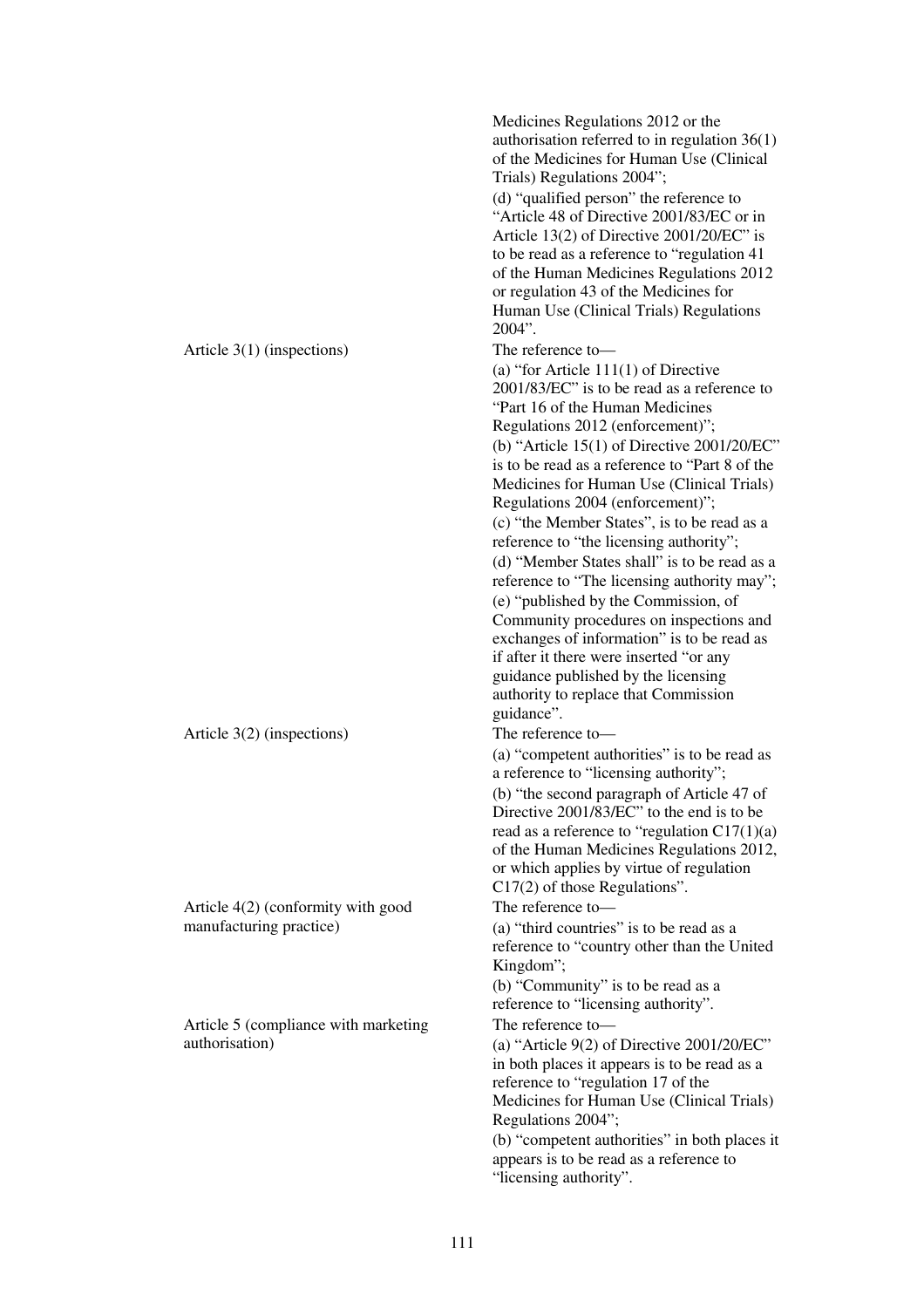| Article 9 (documentation)                  | The reference in—<br>(a) paragraph $(1)$ to "Article 51(3) of<br>Directive 2001/83/EC" is to be read as a<br>reference to "paragraph 15(1) of Schedule 7<br>to the Human Medicines Regulations<br>2012"; |
|--------------------------------------------|----------------------------------------------------------------------------------------------------------------------------------------------------------------------------------------------------------|
|                                            | (b) paragraph (2) to "competent authorities"<br>is to be read as a reference to "licensing<br>authority".                                                                                                |
| Article 11 (quality control)               | The reference in paragraph (2)-                                                                                                                                                                          |
|                                            | (a) to "point (b) of Article 20 of Directive<br>2001/83/EC" is to be read as a reference to<br>"paragraph 3 or 17 of Schedule 4 to the<br>Human Medicines Regulations 2012";                             |
|                                            | (b) to "Article $9(2)$ of Directive                                                                                                                                                                      |
|                                            | 2001/20/EC" is to be read as a reference to                                                                                                                                                              |
|                                            | "regulation 17 of the Medicines for Human<br>Use (Clinical Trials) Regulations 2004";                                                                                                                    |
|                                            | The reference in paragraph $(4)$ —                                                                                                                                                                       |
|                                            | (a) to "Member State" is to be read as a<br>reference to "United Kingdom";                                                                                                                               |
|                                            | (b) to "competent authority" is to be read as<br>a reference to "licensing authority";                                                                                                                   |
| Article 12(4) (work contracted out)        | The reference to-                                                                                                                                                                                        |
|                                            | (a) "competent authorities" is to be read as<br>a reference to "licensing authority";                                                                                                                    |
|                                            | (b) "for Article 111 of Directive                                                                                                                                                                        |
|                                            | 2001/83/EC and Article 15(1) of Directive                                                                                                                                                                |
|                                            | 2001/20/EC" is to be read as a reference to<br>"Part 16 of the Human Medicines"                                                                                                                          |
|                                            | Regulations 2012 or Part 8 of the                                                                                                                                                                        |
|                                            | Medicines for Human Use (Clinical Trials)                                                                                                                                                                |
|                                            | Regulations 2004".                                                                                                                                                                                       |
| Article 13 (complaints, product recall and | The reference to "Article 123 of Directive                                                                                                                                                               |
| emergency unblinding)                      | 2001/83/EC" is to be read as a reference to                                                                                                                                                              |
|                                            | "Part 5 of the Human Medicines                                                                                                                                                                           |
|                                            | Regulations 2012"."                                                                                                                                                                                      |

# SCHEDULE 4 Regulation 54

## Insertion of new Schedule 9A

**1.** After Schedule 9, insert—

# "SCHEDULE 9A Regulation 50G(4)

## Meaning of terms used in the orphan criteria and in regulation 58D

## **Prevalence of a condition in the United Kingdom**

**1.**—(1) The following provisions apply for the purposes of establishing, pursuant to regulation 50G(2)(a) and (b)(i), that a medicinal product is intended for the diagnosis, prevention or treatment of a life-threatening or chronically debilitating condition affecting not more than five in 10,000 persons in the United Kingdom.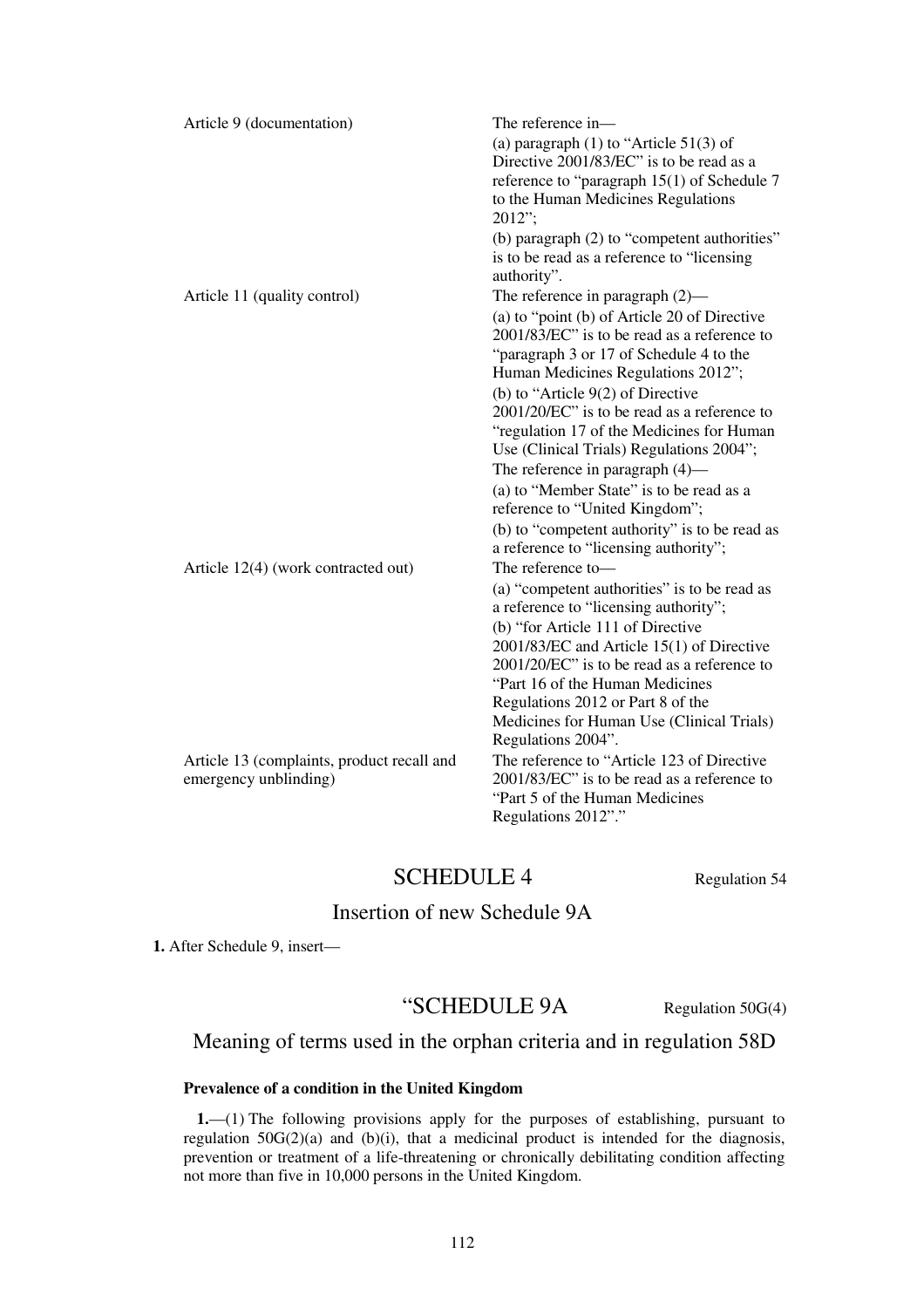- (2) The material provided pursuant to regulation  $50G(3)$  must include—
	- (a) material which demonstrates that the disease or condition for which the medicinal product would be authorised affects not more than five in 10,000 persons in the United Kingdom at the time at which the application for an orphan marketing authorisation is submitted, where this is available;
	- (b) details of the condition intended to be treated and a justification of the lifethreatening or chronically debilitating nature of the condition, supported by scientific or medical references; and
	- (c) copies of, or references to, relevant scientific literature, as well as copies of information from relevant databases in the United Kingdom, where available.

(3) If there are no databases as referred to in paragraph  $(2)(c)$ , information from relevant databases in other countries may be supplied, provided appropriate extrapolations are made.

#### **Potential for return on investment**

**2.**—(1) The following provisions apply for the purposes of establishing, pursuant to regulation  $50G(2)(a)$  and  $(b)(ii)$ , that a medicinal product is intended for the diagnosis, prevention or treatment of a life-threatening or chronically debilitating condition in the United Kingdom and that the medicinal product is unlikely, when marketed, to generate sufficient financial return to justify the necessary investment.

(2) The material provided pursuant to regulation 50G(3) must include—

- (a) details of the condition intended to be treated and a justification of the lifethreatening or chronically debilitating nature of the condition, supported by scientific or medical references;
- (b) details of the costs incurred in connection with the development of the medicinal product;
- (c) details of any grants, tax incentives or other cost recovery provisions received in the United Kingdom or any other country in relation to the development of the medicinal product;
- (d) where the medicinal product is already authorised in the United Kingdom for any indication, or where the product is under investigation for one or more other indications, an explanation of, and justification for, the method that is used to apportion the development costs among the various indications;
- (e) a statement of and justification for all development costs that the applicant expects to incur after the submission of the application for a UK marketing authorisation;
- (f) a statement of and justification for all production and marketing costs that the applicant has incurred in the past and expects to incur in the first ten years that the medicinal product is authorised;
- (g) an estimate of and justification for the expected revenues from sales of the medicinal product in the United Kingdom and elsewhere during the first ten years that the medicinal product is authorised; and
- (h) information on the prevalence and incidence in the United Kingdom of the condition for which the medicinal product would be authorised at the time at which the application for an orphan marketing authorisation application is submitted.

(3) The information concerning costs and revenue referred to in sub-paragraph (2) must be determined in accordance with generally accepted accounting principles and must be certified by a person who is a member of a body of accountants which is established in the United Kingdom and which is approved by the licensing authority for the purposes of this paragraph.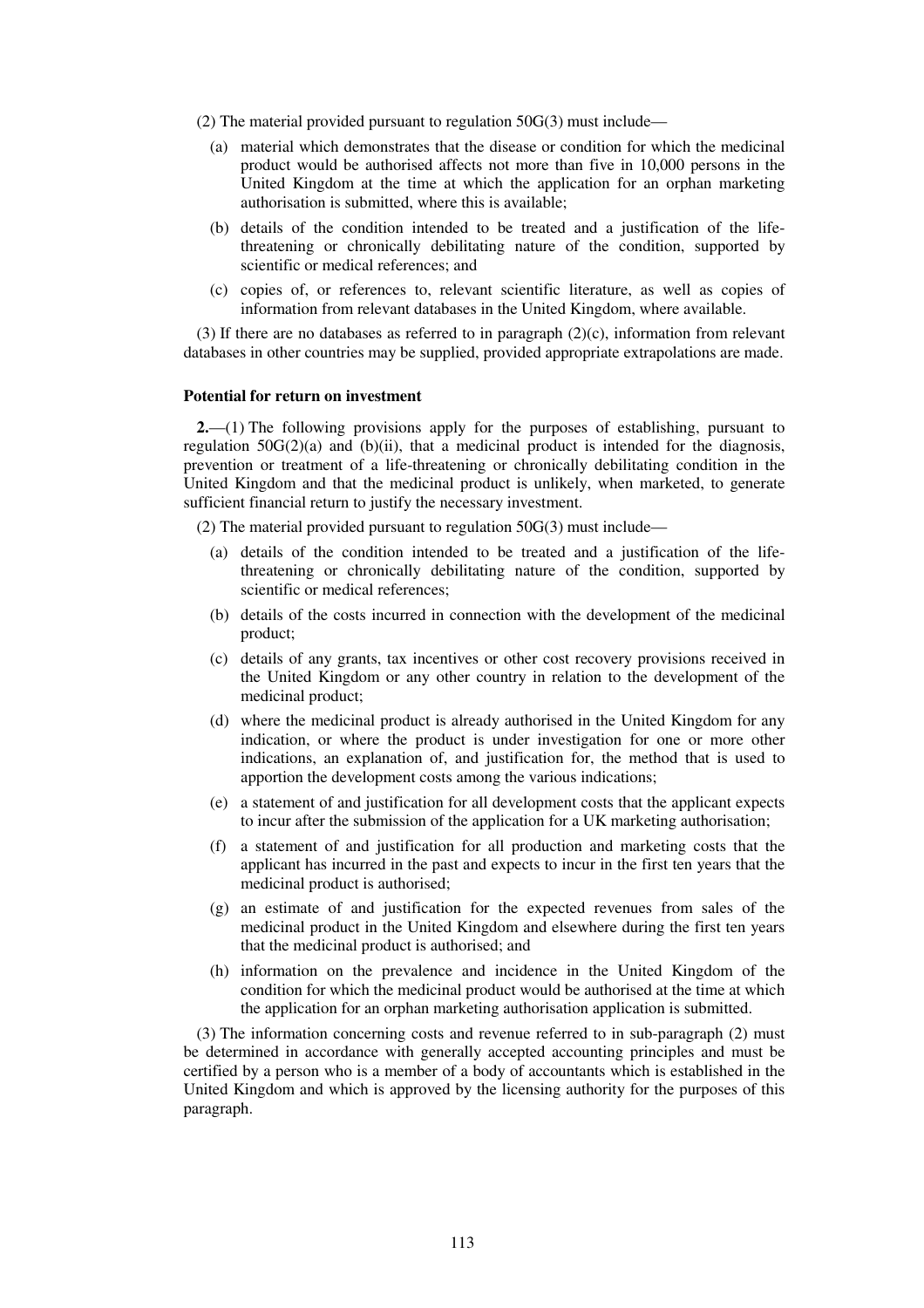#### **Existence of other methods of diagnosis, prevention or treatment**

**3.**—(1) The following provisions apply for the purposes of establishing, pursuant to regulation  $50G(2)(c)$ , that there exists no satisfactory method of diagnosis, prevention or treatment of the condition in question that has been authorised in the United Kingdom, or if such method exists, that the medicinal product will be of significant benefit to those affected by the condition.

(2) The material provided pursuant to regulation 50G(3) must include—

- (a) details of any existing methods of diagnosis, prevention or treatment of the condition in question that have been authorised in the United Kingdom, making reference to scientific or medical literature or other relevant information, including information relating to authorised medicinal products, medical devices or other methods of diagnosis, prevention or treatment which are used in the United Kingdom; and
- (b) a justification as to why either—
	- (i) the methods referred to in paragraph (a) are not considered satisfactory; or
	- (ii) the medicinal product for which an orphan marketing authorisation is sought will be of significant benefit to those affected by the condition.

(3) In this paragraph, "significant benefit" means a clinically relevant advantage or a major contribution to patient care.

## **Increased safety or effectiveness and clinical superiority**

**4.**—(1) The following provisions apply for the purposes of establishing, pursuant to regulation 58D(6)(c), that a second medicinal product is similar to a medicinal product to which an orphan marketing authorisation relates or is safer or more effective than, or clinically superior to, that product.

(2) The following definitions apply for the purposes of this paragraph—

"clinically superior", in relation to a medicinal product, means that it is shown to provide a significant therapeutic or diagnostic advantage over and above that provided by an authorised orphan medicinal product in one or more of the following ways—

- (a) greater efficacy;
- (b) greater safety in a substantial portion of the target population, as evidenced where appropriate through comparative clinical trials; or
- (c) in exceptional cases, where neither greater safety nor greater efficacy has been shown, a demonstration that the medicinal product otherwise makes a major contribution to diagnosis or to patient care;

"similar active substance" means an identical active substance, or an active substance with the same principal molecular structural features, but not necessarily all of the same molecular structural features, and which acts via the same mechanism, however, in the case of advanced therapy medicinal products, for which the principal molecular structural features cannot be fully defined, the similarity between two active substances is to be assessed on the basis of the biological and functional characteristics;

"similar medicinal product" means a medicinal product containing a similar active substance or substances as contained in a currently authorised orphan medicinal product, and which is intended for the same therapeutic indication.

(3) For the purposes of the definition of "clinically superior" in relation to a medicinal product which shows that superiority by means of greater efficacy, this is to be assessed by the effect on a clinically meaningful endpoint in adequate and well controlled clinical trials, representing the same kind of evidence needed to support a comparative efficacy claim for two different medicinal products.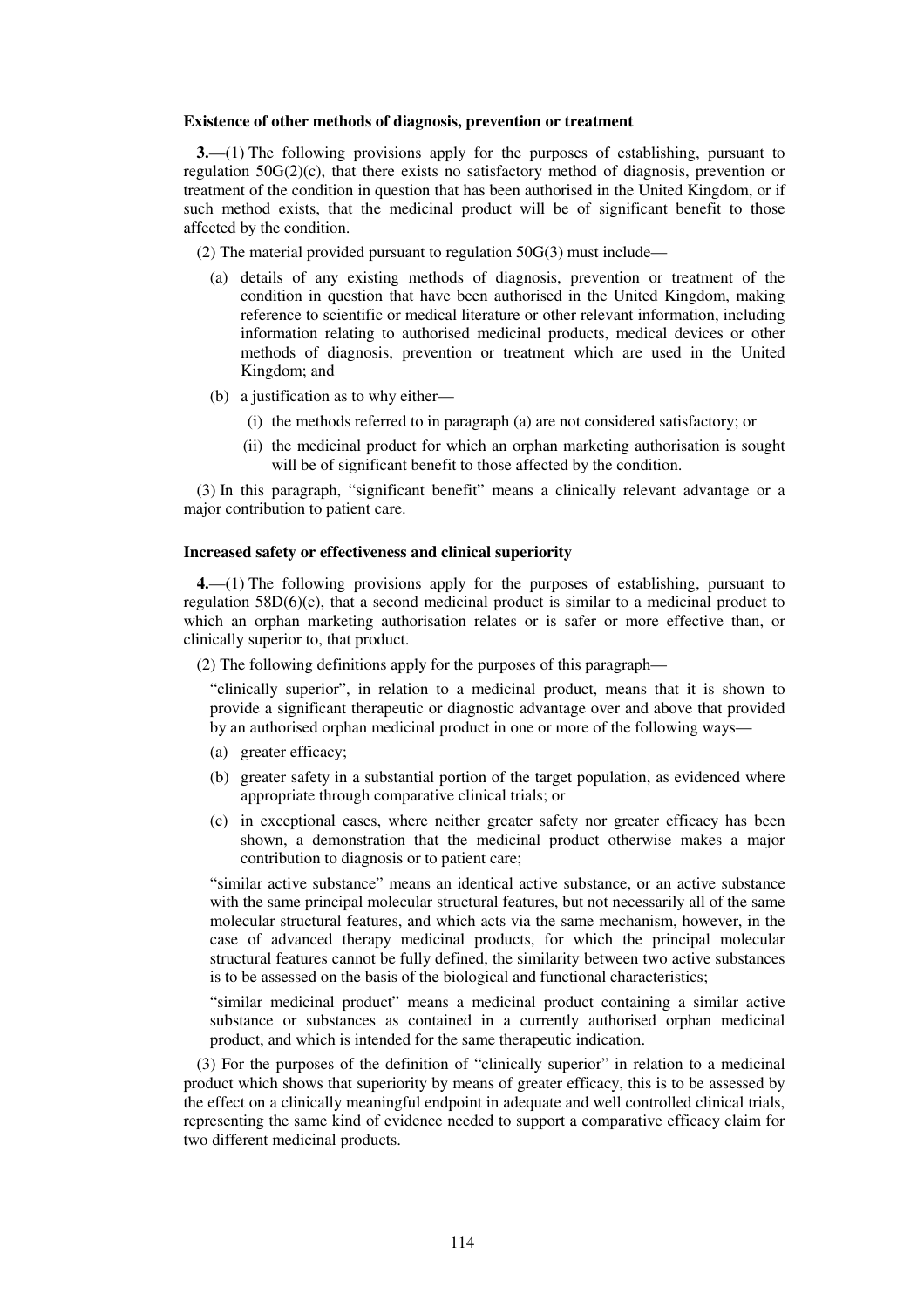(4) The clinical trials referred to in paragraph (3) should be direct comparative clinical trials, unless comparisons based on other endpoints, including surrogate endpoints, can be justified.

(5) Paragraphs 5 to 8 make further provision about the definition of "similar active substance" in relation to certain types of product.

**5.**—(1) This paragraph applies for the purposes of the definition of "similar active substance" in relation to chemical medicinal products.

(2) The principal molecular structural features are the relevant structural components of an active substance, which may be the whole or part of the molecule.

(3) Whether the principal molecular structural features are the same between two or more molecules will be identified by comparison of their structures.

(4) Isomers, mixtures of isomers, complexes, esters, ethers, salts and derivatives of the original active substance, or an active substance that differs from the original active substance only with respect to minor changes in the molecular structure, such as a structural analogue, are to be considered similar.

(5) Synthetic polynucleotide substances, single or double stranded, consisting of two or more distinct nucleotides where—

- (a) the difference in the nucleotide sequence of the purine and pyrimidine bases or their derivatives is not major, are to be considered similar, therefore for antisense or interfering nucleotide substances, addition, substitution or deletion of a nucleotide not significantly affecting the kinetics of hybridisation to the target are usually to be considered similar; and
- (b) the difference in structure related to modifications of the ribose or deoxyribose backbone sugars or to the replacement of the backbone sugars by synthetic analogues usually result in substances being considered similar, and for antisense or interfering nucleotide substances, changes in the ribose or deoxyribose backbone sugars not significantly affecting the kinetics of hybridisation to the target are usually to be considered similar.

**6.**—(1) This paragraph applies for the purposes of the definition of "similar active substance" in relation to biological medicinal products other than advanced therapy medicinal products.

(2) The principal molecular structural features are the structural components of an active substance that are relevant for the functional characteristics of that substance.

(3) The principal molecular structural features may be composed of a therapeutic moiety or a therapeutic moiety in combination with an additional structural element significantly contributing to the functional characteristics of the active substance.

(4) An additional structural element as described in paragraph (3) may be conjugated, fused or linked by other means to the therapeutic moiety or may be an extension of the therapeutic moiety protein backbone by additional amino acids.

(5) Substances with structural elements for which similar methods of modification or conjugation technology are used usually result in similar substances.

(6) Biological active substances which differ from the original biological substance only with respect to minor changes in the molecular structure are to be considered similar.

(7) In relation to proteinaceous substances—

- (a) if the difference in structure between them is due to post-translational events, such as different glycosylation patterns, substances are usually to be considered similar; however, exceptionally some post-translational modifications may result in a nonsimilar substance if there is significant effect on the functional characteristics of the substance;
- (b) if the difference in the amino acid sequence is not major, substances are usually to be considered similar; therefore two pharmacologically related protein substances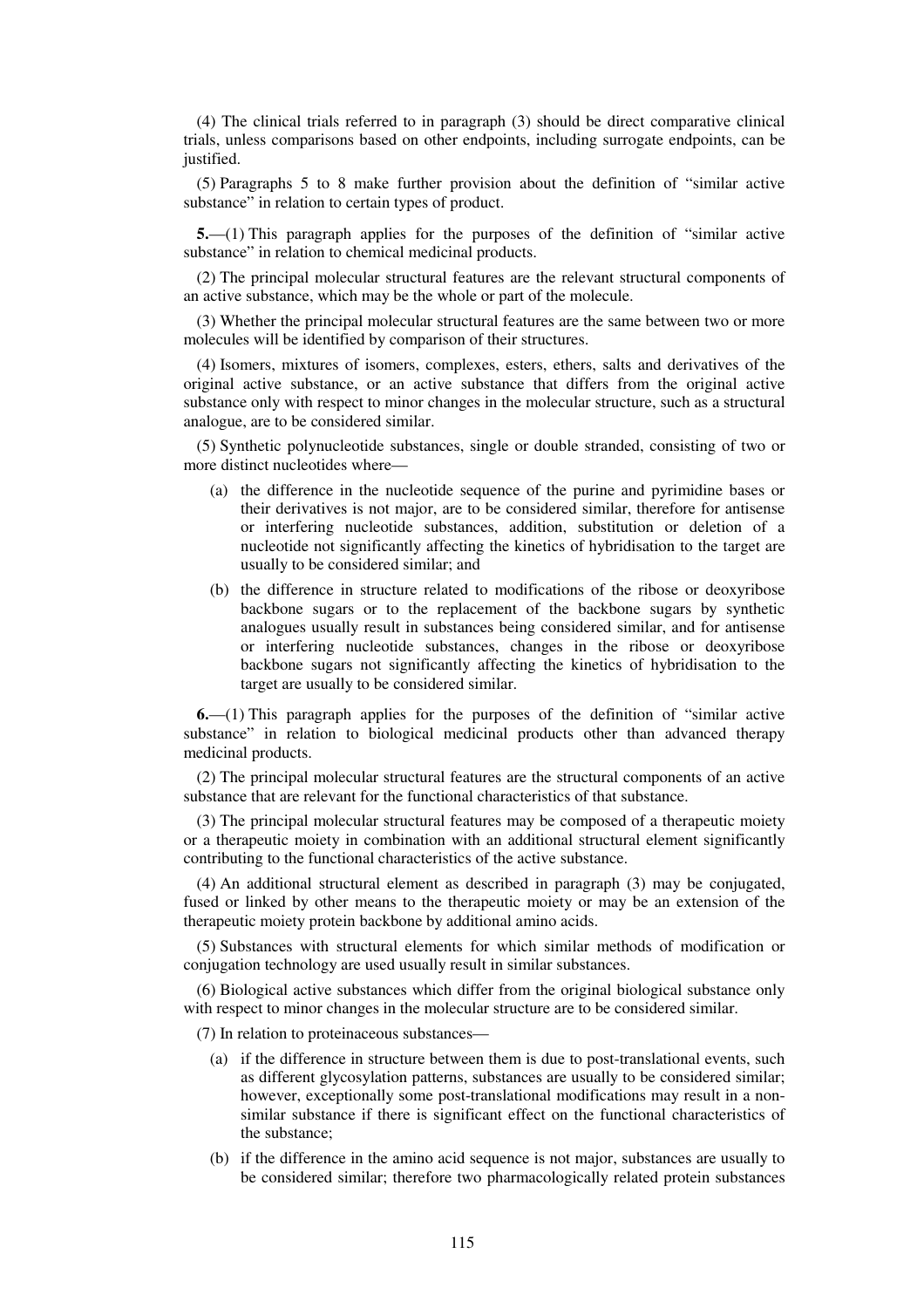of the same group, for example, having differences related to N-terminal methionine, naturally extracted as opposed to recombinant nucleic acid-derived proteins or other minor variants, are usually to be considered similar; however, the addition of a structural element may result in substances not being considered similar if this significantly affects the functional characteristics of the substance;

- (c) monoclonal antibodies binding to the same target epitope are usually to be considered similar; however, two monocloncal antibody conjugates or fusion proteins may be considered not to be similar if either the Complementary Determining Region sequences of the antibody or the additional structural element of the conjugated monoclonal antibody is different.
- (8) In relation to polysaccharide substances—
	- (a) if the substances have identical saccharide repeating units, even if the number of units varies, the substances are usually to be considered similar; and
	- (b) a conjugated polysaccharide vaccine compared to a non-conjugated polysaccharide vaccine containing the same antigen is considered not to be similar.

**7.**—(1) This paragraph applies for the purposes of the definition of "similar active substance" in relation to advanced therapy medicinal products.

(2) In relation to cell-based advanced therapy medicinal products, these are not to be considered similar if—

- (a) there are differences in starting materials or the final composition of the product which have a significant impact on the biological characteristics or biological activity relevant for the intended therapeutic effect or safety attributes of the product, and the different source of the starting materials, such as in the case of autologous advanced therapy medicinal products, is not sufficient to support a claim that two products are not similar; or
- (b) there are differences in the manufacturing technology having a significant impact on the biological characteristics or the biological activity relevant for the intended therapeutic effect or safety attributes of the product.

(3) In relation to gene therapy medicinal products—

- (a) two gene therapy medicinal products are not to be considered similar when there are differences in the therapeutic sequence, viral vector, transfer system, regulatory sequences or manufacturing technology which significantly affect the biological characteristics or biological activity relevant for the intended therapeutic effect or safety attributes of the product; and
- (b) differences in the therapeutic sequence with a significant impact on the intended therapeutic effect are not sufficient to support a claim that two gene therapy medicinal products are not similar.

(4) The considerations in paragraphs (2) and (3) also apply in relation to genetically modified cells.

**8.**—(1) This paragraph applies for the purposes of the definition of "similar active substance" in relation to radiopharmaceuticals.

(2) The same radiopharmaceutical active substance, or one differing from the original in radionuclide, ligand, site of labelling or molecule-radionuclide coupling mechanism linking the molecule and radionuclide which acts via the same mechanism, are to be considered similar substances.".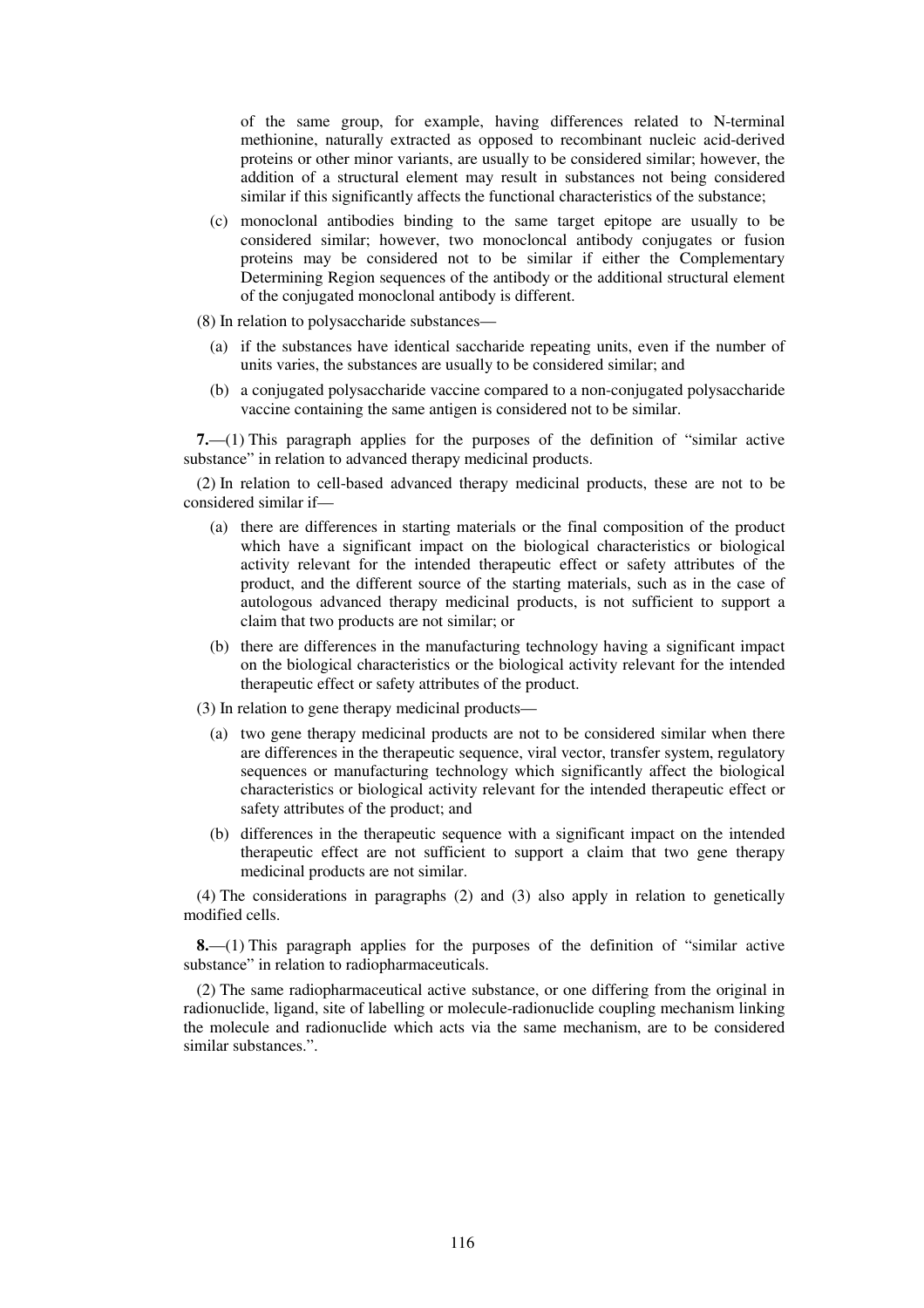## SCHEDULE 5 Regulation 73

## Insertion of new Schedule 10A (variations to a UK marketing authorisation)

**1.** After Schedule 10, insert—

## "SCHEDULE 10A Regulation 65C(2)

## Variations to a UK marketing authorisation

### **Interpretation**

**1.** In this Schedule—

"change of, or addition of a new, route of administration", in relation to parenteral administration, includes any change or addition as between intra-arterial, intra-venous, intramuscular, subcutaneous and any other route;

"extension of a UK marketing authorisation" or "extension" means a variation which consists of—

- (a) a change to one or more active substances that involves—
	- (i) replacement of a chemical active substance by a different salt, ester, complex or derivative, with the same therapeutic moiety, where the efficacy and safety characteristics are not significantly different,
	- (ii) replacement by a different isomer, a different mixture of isomers, of a mixture by an isolated isomer (for example, racemate by a single enantiomer), where the efficacy and safety characteristics are not significantly different,
	- (iii) replacement of a biological active substance with one of a slightly different molecular structure where the efficacy and safety characteristics are not significantly different, with the exception of changes to the active substance of a seasonal, pre-pandemic or pandemic vaccine against human influenza,
	- (iv) modification of the vector used to produce the antigen or the source material, including a new master cell bank from a different source, where the efficacy and safety characteristics are not significantly different,
	- (v) a new ligand or coupling mechanism for a radiopharmaceutical, where the efficacy and safety characteristics are not significantly different, or
	- (vi) change to the extraction solvent or the ratio of herbal drug to herbal drug preparation where the efficacy and safety characteristics are not significantly different; or
- (b) a change to strength, pharmaceutical form and route of administration that involves—
	- (i) change of bioavailability,
	- (ii) change of pharmacokinetics, for example change in rate of release,
	- (iii) change or addition of a new strength or potency,
	- (iv) change or addition of a new pharmaceutical form, or
	- (v) change or addition of a new route of administration;

"holder" means UK marketing authorisation holder;

"major variation of type II" means a variation which is not an extension and which may have a significant impact on the quality, safety or efficacy of the medicinal product concerned namely—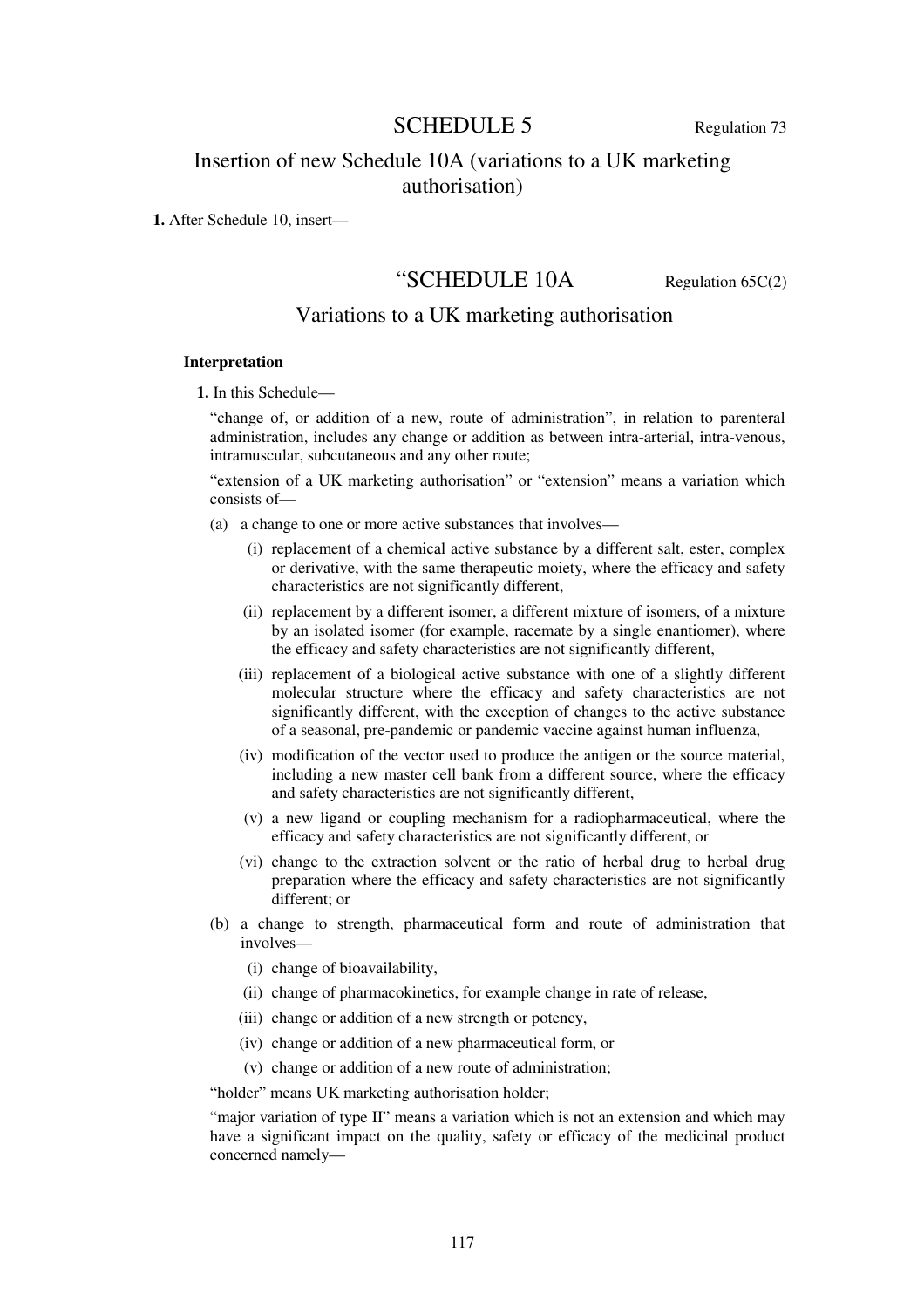- (a) variations related to the addition of a new therapeutic indication or to the modification of an existing one;
- (b) variations related to significant modifications of the summary of product characteristics due in particular to new quality, pre-clinical, clinical or pharmacovigilance findings;
- (c) variations related to changes outside the range of approved specifications, limits or acceptance criteria;
- (d) variations related to substantial changes to the manufacturing process, formulation, specifications or impurity profile of the active substance or finished medicinal product which may have a significant impact on the quality, safety or efficacy of the medicinal product;
- (e) variations related to modifications in the manufacturing process or sites of the active substance for a biological medicinal product;
- (f) variations related to the introduction of a new design space or the extension of an approved one, where the design space has been developed in accordance with international scientific guidelines; or
- (g) variations related to changes to the active substance of a seasonal, pre-pandemic or pandemic vaccine against human influenza;

"minor variation of type IA" means a variation which has only a minimal impact, or no impact at all, on the quality, safety or efficacy of the medicinal product concerned namely—

- (a) variations of purely administrative nature that are related to the identity and contact details of—
	- (i) the holder,
	- (ii) the manufacturer or supplier of any starting material, reagent, intermediate, active substance used in the manufacturing process or finished product;
- (b) variations related to the identity, location and contact details of the qualified person for pharmacovigilance, or the location of the pharmacovigilance system master file;
- (c) variations related to the deletion of any manufacturing site, including for an active substance, intermediate or finished product, packaging site, manufacturer responsible for batch release, site where batch control takes place;
- (d) variations related to minor changes to an approved physico-chemical test procedure, where the updated procedure is demonstrated to be at least equivalent to the former test procedure, appropriate validation studies have been performed and the results show that the updated test procedure is at least equivalent to the former;
- (e) variations related to changes made to the specifications of the active substance or of an excipient in order to comply with an update of the relevant monograph of the European Pharmacopoeia or of the British Pharmacopoeia, where the change is made exclusively to comply with the pharmacopoeia and the specifications for product specific properties are unchanged;
- (f) variations related to changes in the packaging material not in contact with the finished product, which do not affect the delivery, use, safety or stability of the medicinal product;
- (g) variations related to the tightening of specification limits, where the change is not a consequence of any commitment from previous assessment to review specification limits and does not result from unexpected events arising during manufacture;

"minor variation of type IB" means a variation which is not a minor variation of type IA, a major variation of type II nor an extension; and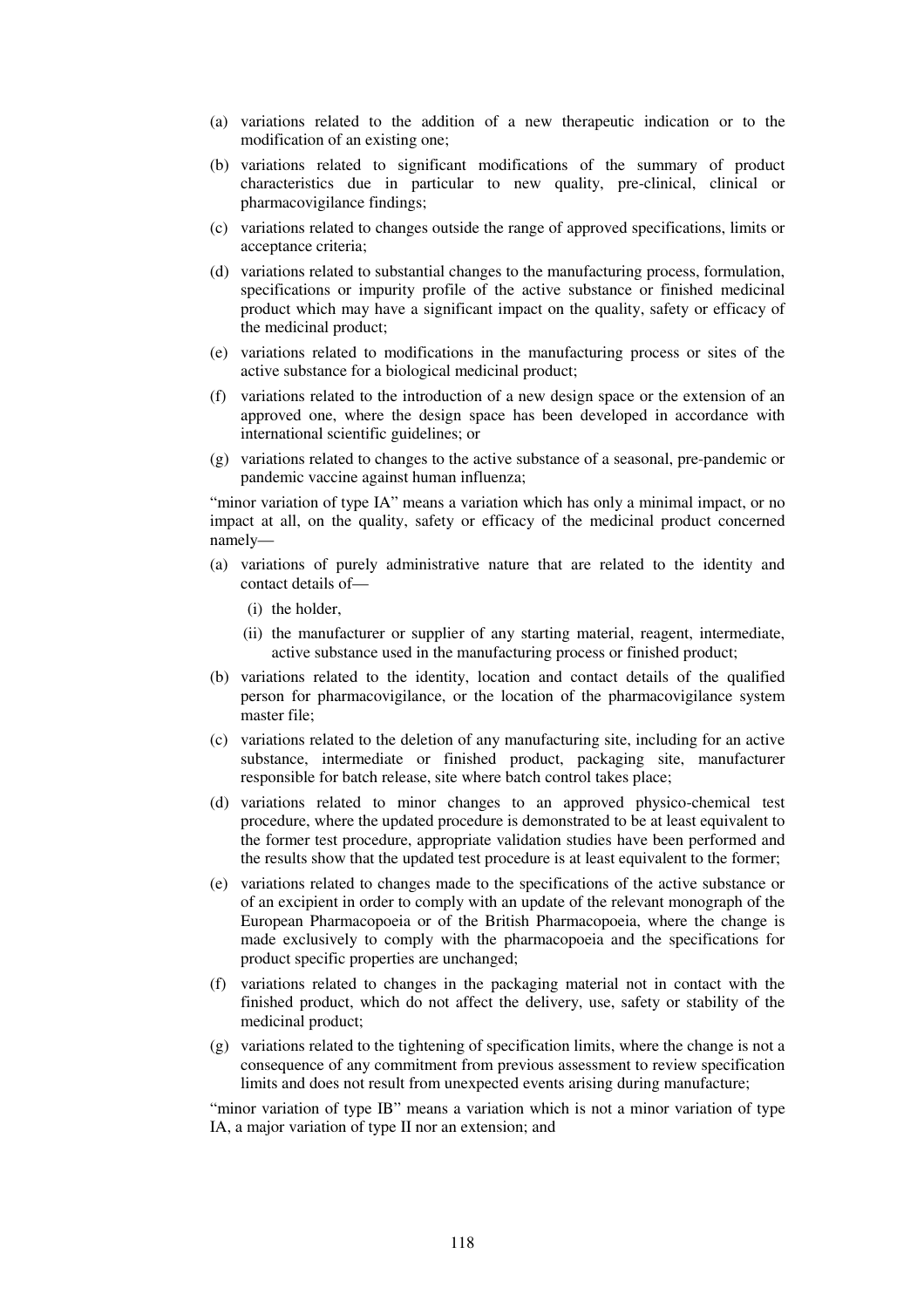"urgent safety restriction" means an interim change in the terms of the UK marketing authorisation due to new information having a bearing on the safe use of the medicinal product.

### **Classification of variations**

**2.**—(1) Except where sub-paragraph (2) applies, a variation which is not an extension, and whose classification is undetermined after—

- (a) application of the provisions in this Schedule; and
- (b) taking into account—
	- (i) the guidance referred to in regulation  $65C(4)$  or  $(6)$  as the case may be), and
	- (ii) where relevant, any recommendations delivered pursuant to paragraph 3,

is to be treated by the licensing authority as a minor variation of type IB.

(2) The licensing authority must treat a variation that would otherwise fall within subparagraph  $(1)$  as a major variation of type II in the following cases—

- (a) upon request from the holder when submitting the variation; or
- (b) where the licensing authority concludes, following the assessment of validity of a notification in accordance with paragraph 7(1), and taking into account the recommendations given under paragraph 3, that the variation may have a significant impact on the quality, safety or efficacy of the medicinal product concerned.

### **Licensing authority recommendation on unclassified variations**

**3.**—(1) Prior to the submission of a variation whose classification is not provided for in this Schedule—

- (a) the holder may request a recommendation on the classification of the variation from the licensing authority; and
- (b) the licensing authority must notify the holder of its recommendation within 45 days of that request, beginning with the date on which the request is received by the licensing authority.

(2) The 45-day period referred to in sub-paragraph (1)(b) may be extended by 25 days where the licensing authority deems it necessary.

### **Variations leading to the revision of product information**

**4.** Where a variation leads to the revision of the summary of product characteristics, labelling or the package leaflet, the revision must be considered by the licensing authority as part of that variation.

### **Grouping of variations**

**5.**—(1) Except where sub-paragraph (2) applies, where several variations are notified or applied for, a separate notification or application in accordance with paragraph 6, 7, 8 or 11 of this Schedule is to be submitted in respect of each variation sought.

(2) This sub-paragraph applies—

- (a) where one or more of the same minor variations of type IA to the terms of one or more UK marketing authorisations owned by the same holder are notified at the same time to the licensing authority, in which case a single notification as referred to in paragraph 6 may cover all such variations;
- (b) where several variations to the terms of the same UK marketing authorisation are submitted at the same time, a single submission may cover all such variations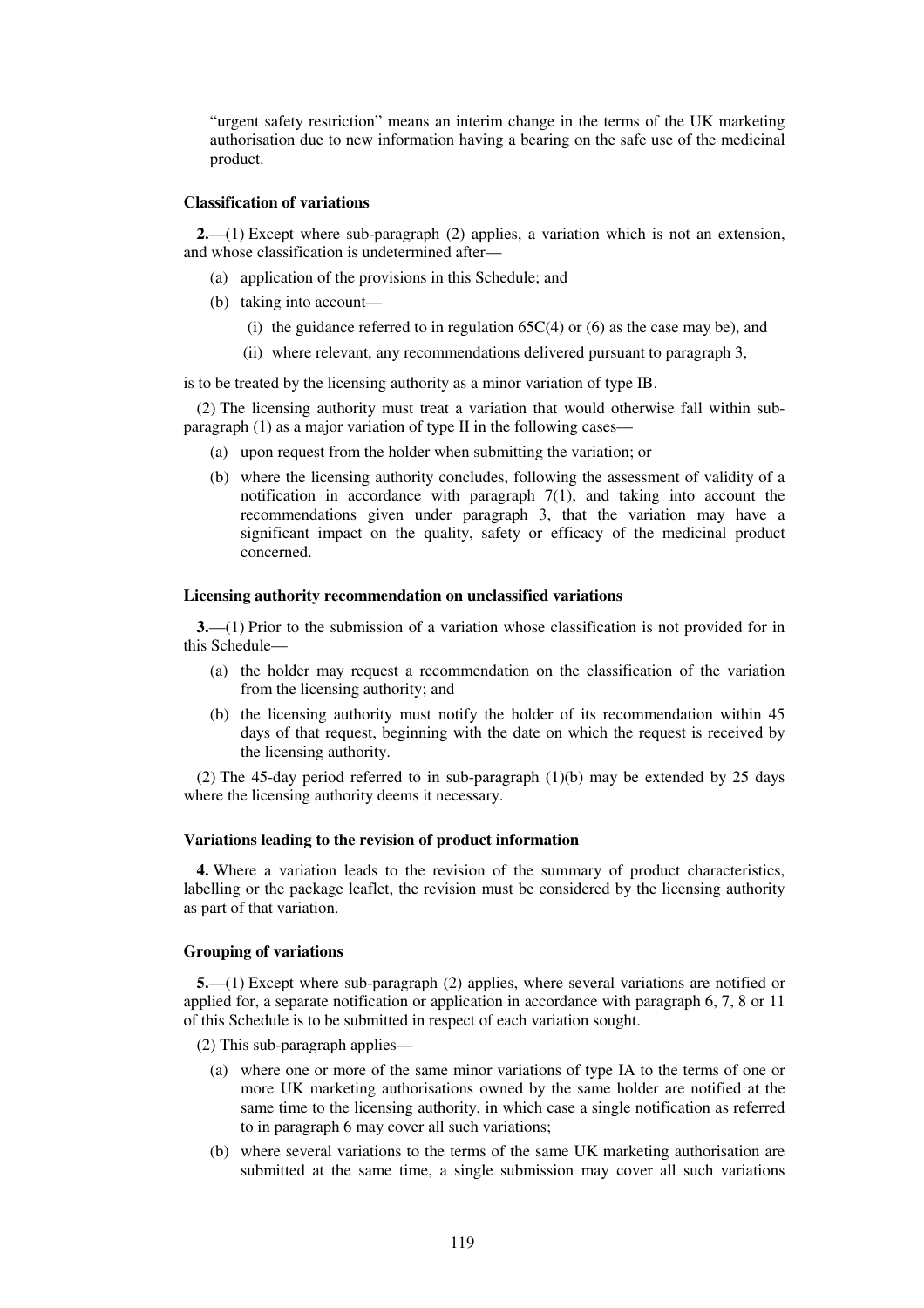provided that the variations concerned fall within one of the relevant circumstances specified in sub-paragraph (3);

- (c) where one or more of the same variation to the terms of one or more UK marketing authorisations held by the same holder are submitted at the same time and the variations do not fall within paragraph (a) or (b), a single submission may cover all such variations provided that the licensing authority agrees to such single submission.
- (3) The relevant circumstances are—
	- (a) one of the variations in the group is an extension of the UK marketing authorisation;
	- (b) one of the variations in the group is a major variation of type II, but all other variations in the group are variations which are consequential to this major variation of type II;
	- (c) one of the variations in the group is a minor variation of type IB, but all other variations in the group are minor variations which are consequential to this minor variation of type IB;
	- (d) all variations in the group relate solely to changes of an administrative nature to the summary of product characteristics, labelling and package leaflet or insert;
	- (e) all variations in the group are changes to an Active Substance Master File, Vaccine Antigen Master File or Plasma Master File;
	- (f) all variations in the group relate to a project intended to improve the manufacturing process and the quality of the medicinal product concerned or one or more of its active substances;
	- (g) all variations in the group are changes affecting the quality of a human pandemic influenza vaccine;
	- (h) all variations in the group are changes to the pharmacovigilance system referred to in paragraph 12 of Schedule 8;
	- (i) all variations in the group are consequential to a given urgent safety restriction and submitted in accordance with paragraph 14;
	- (j) all variations in the group relate to the implementation of a given class labelling;
	- (k) all variations in the group are consequential to the assessment of a given periodic safety update report;
	- (l) all variations in the group are consequential to a given post-authorisation study conducted under the supervision of the holder;
	- (m) all variations in the group are consequential to a condition imposed under regulation 59(4C) or (4D).

(4) The submission referred to in sub-paragraph  $(2)(b)$  and (c) must be made by means of the following—

- (a) a single notification in accordance with paragraph 7 where at least one of the variations is a minor variation of type IB and the remaining variations are minor variations;
- (b) a single application in accordance with paragraph 8 where at least one of the variations is a major variation of type II and none of the variations is an extension; or
- (c) a single application in accordance with paragraph 11 where at least one of the variations is an extension.

### **Notification procedure for minor variations of type IA**

**6.**—(1) Subject to sub-paragraph (2), where a minor variation of type IA is made, the holder must submit to the licensing authority a notification containing the elements listed in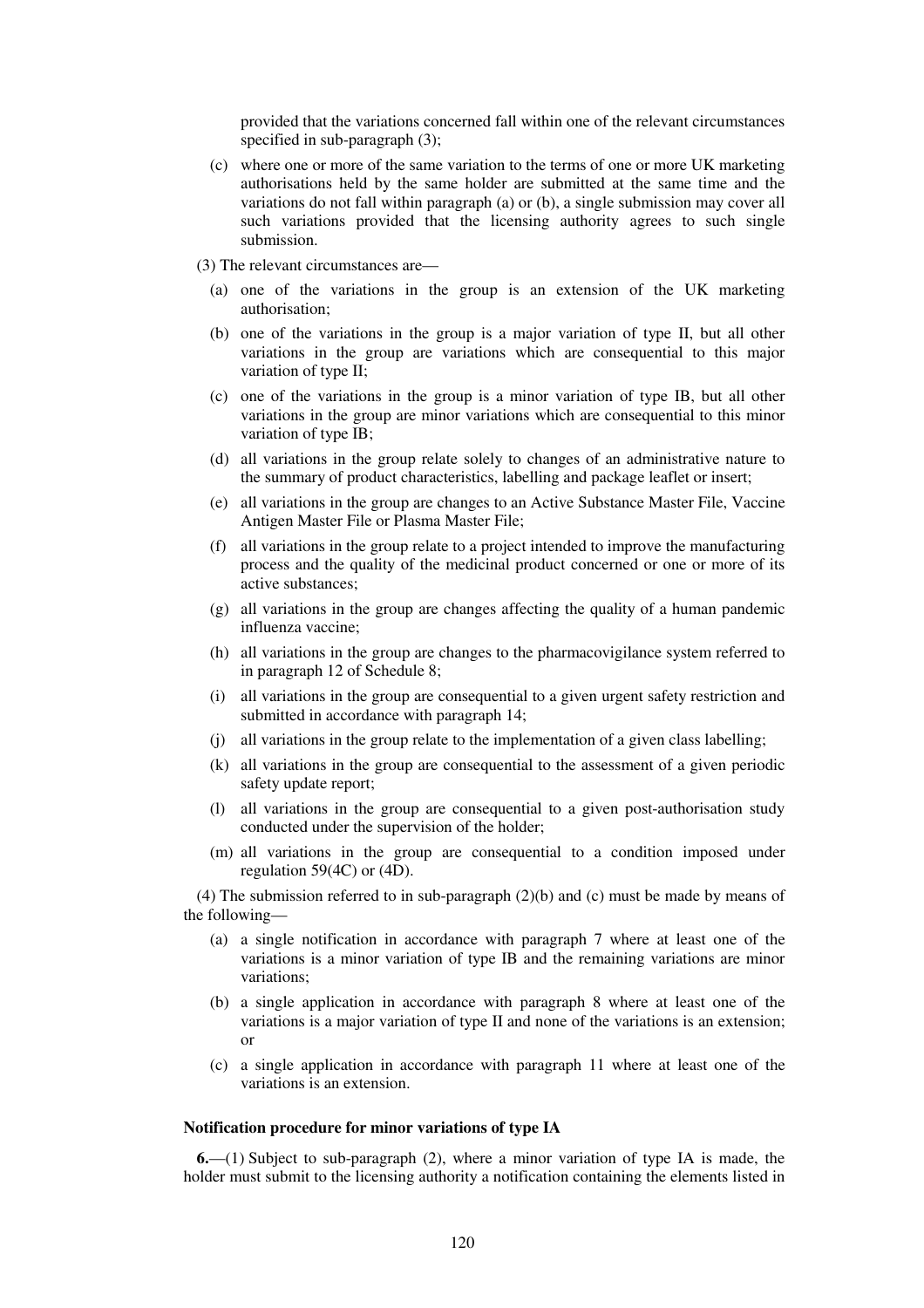paragraph 9 within 12 months, beginning with the date on which the variation is implemented by the holder.

(2) The notification referred to in sub-paragraph (1) must be submitted immediately after the implementation of the variation in the case of minor variations requiring immediate notification for the continuous supervision of the medicinal product concerned.

(3) Within 30 days beginning with the date on which the licensing authority receives a notification under this paragraph, the measures provided for in paragraph 10 are to be taken.

#### **Notification procedure for minor variations of type IB**

**7.**—(1) The holder must for minor variations of type IB submit to the licensing authority a notification containing the elements listed in paragraph 9, and if the notification contains those elements, the licensing authority must acknowledge receipt of a valid notification.

(2) If within 30 days beginning with the date on which the licensing authority acknowledges receipt of a valid notification, the licensing authority has not sent the holder an unfavourable opinion, the notification is deemed to be accepted by the licensing authority.

(3) Where the notification is accepted by the licensing authority, the measures provided for in paragraph 10 are to be taken.

(4) Where the licensing authority is of the opinion that the notification cannot be accepted, it must inform the holder, stating the grounds on which its unfavourable opinion is based.

(5) Within 30 days beginning with the date on which the holder receives the unfavourable opinion, the holder may submit to the licensing authority an amended notification in order to take due account of the grounds laid down in that opinion.

(6) If the holder does not amend the notification in accordance with sub-paragraph (5), the notification is deemed to be rejected.

(7) Where an amended notification has been submitted, the licensing authority must assess it within 30 days beginning with the date on which it receives the amended notification, and the measures provided for in paragraph 10 are to be taken.

(8) This paragraph does not apply where—

- (a) a type IB variation request is submitted in a grouping that includes a variation type II and does not contain an extension: in such a case, the prior approval procedure in paragraph 8 applies; or
- (b) a type IB variation request is submitted in a grouping that includes an extension: in such a case, the procedure in paragraph 11 applies.

#### **Prior approval procedure for major variations of type II**

**8.**—(1) The holder must submit to the licensing authority an application containing the elements listed in paragraph 9, and if the application contains those elements, the licensing authority must acknowledge receipt of a valid application.

(2) Subject to sub-paragraph (3), within 60 days beginning with the date on which the licensing authority acknowledges receipt of a valid application under sub-paragraph (1), the licensing authority must conclude the assessment.

(3) The licensing authority may—

- (a) reduce the period referred to in sub-paragraph (2), having regard to the urgency of the matter; or
- (b) extend it to 90 days for—
	- (i) variations concerning a change to, or addition of, therapeutic indications, or
	- (ii) grouping of variations in accordance with paragraph  $5(2)(c)$ .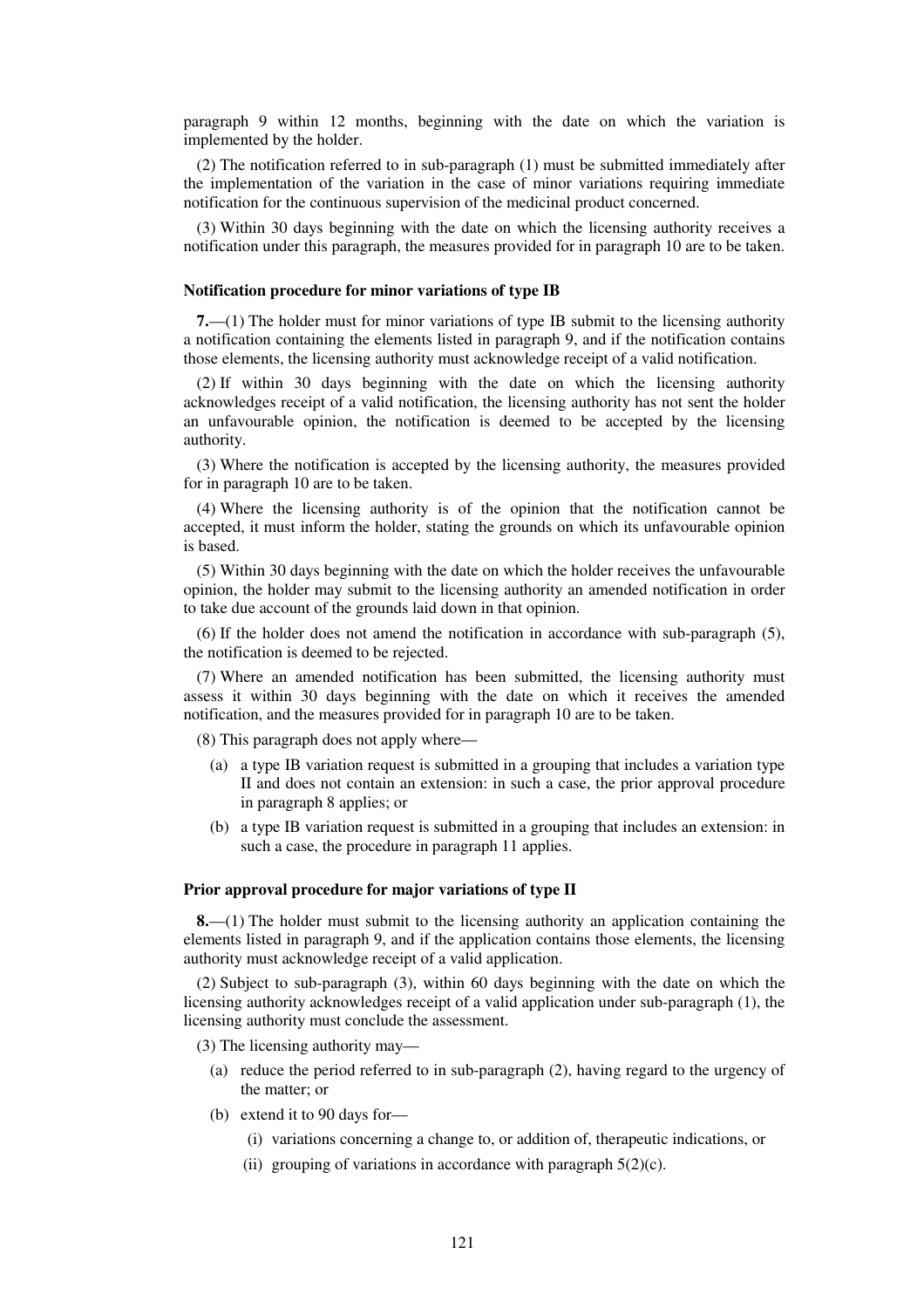(4) Within the periods referred to in sub-paragraph (2) or (3), the licensing authority may request the holder to provide supplementary information within a time limit that it specifies, in which case—

- (a) the procedure is suspended from the date on which such a request is made until the date on which that supplementary information has been provided; and
- (b) the licensing authority may extend the period referred to in sub-paragraph (2) by the period for which the procedure is so suspended.

(5) Within 30 days beginning with the date on which the licensing authority concludes its assessment of the application, the measures provided for in paragraph 10 are to be taken.

(6) This paragraph does not apply where a type II variation request is submitted in a grouping that includes an extension: in such case, the procedure in paragraph 11 applies.

#### **Elements to be submitted**

**9.** An application or notification under this Schedule must include—

- (a) a list of all the UK marketing authorisations affected by the notification or application;
- (b) a description of all the variations submitted, including—
	- (i) in the case of minor variations of type IA, the date of implementation for each variation described,
	- (ii) in the case of minor variations of type IA which do not require immediate notification, a description of all minor variations of type IA made in the last 12 months to the terms of any affected UK marketing authorisation, such period beginning with the day on which the application or notification is submitted, and which have not been already notified,
	- (iii) any documents specified in guidance published under regulation  $65C(4)$  or  $(6)$ (as the case may be), insofar as relevant to the type of variation notified or applied for,
	- (iv) where a variation leads to or is the consequence of other variations to the terms of the same UK marketing authorisation, a description of the relationship between those variations, and
	- (v) the relevant fee provided for in the Fees Regulations.

### **Measures to close the procedures specified in paragraphs 6 to 8**

**10.** Where reference is made to this paragraph, the licensing authority must take the following measures—

- (a) inform the holder as to whether the variation is accepted or rejected;
- (b) where the variation is rejected, inform the holder of the grounds for the rejection; and
- (c) where necessary, amend the decision granting the UK marketing authorisation in accordance with the accepted variation within the time limit laid down in paragraph 15.

## **Extensions of marketing authorisations**

**11.**—(1) An application for an extension of a UK marketing authorisation must be assessed by the licensing authority in accordance with the same or equivalent procedure that applied under Part 5 to the initial UK marketing authorisation to which it relates.

(2) An extension must either be granted a UK marketing authorisation in accordance with the same or equivalent procedure as for the granting of the initial UK marketing authorisation to which it relates, or be included in that initial UK marketing authorisation.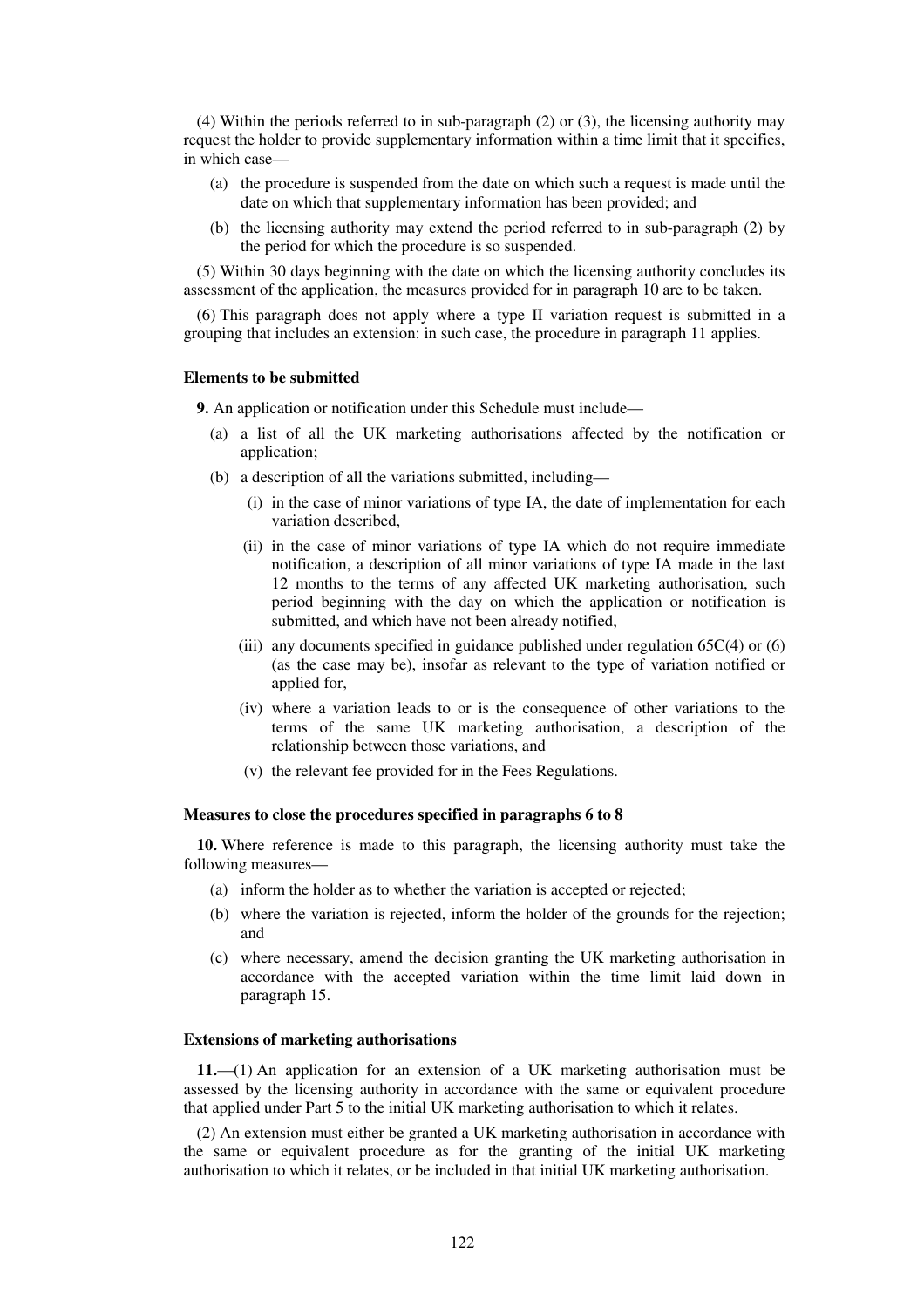#### **Human influenza vaccines**

**12.**—(1) By way of exception from paragraph 8, the procedure laid down in subparagraphs (2) to (4) applies to the examination of variations concerning changes to the active substance for the purposes of the annual update of a human influenza vaccine.

(2) The holder must submit to the licensing authority an application containing the elements listed in paragraph 9, and if it does so, the licensing authority must acknowledge receipt of a valid application.

(3) The licensing authority must assess the application submitted, and where it deems it necessary, the licensing authority may request additional data from the holder in order to complete its assessment.

(4) The licensing authority must—

- (a) adopt a decision within 45 days, beginning with the date on which it receives a valid application; and
- (b) take the measures provided for in paragraph 10.

(5) The 45-day period referred to in sub-paragraph (4) is to be suspended from the date on which the additional data referred to in sub-paragraph (3) is requested until the date on which that data is received by the licensing authority.

### **Pandemic situation with respect to human influenza**

**13.**—(1) By way of exception to the provisions of this Schedule, where a pandemic situation with respect to human influenza is duly recognised by the World Health Organisation, or the licensing authority, the licensing authority may exceptionally and temporarily accept a variation to the terms of a UK marketing authorisation for a human influenza vaccine, where certain non-clinical or clinical data are missing.

(2) Where a variation is accepted pursuant to sub-paragraph (1), the holder must submit the missing non-clinical and clinical data within a time limit set by the licensing authority.

#### **Urgent safety restrictions**

**14.**—(1) Where, in the event of a risk to public health, the holder takes urgent safety restrictions on its own initiative, it must forthwith notify the licensing authority.

(2) If the licensing authority has not raised objections within 24 hours following receipt of that information, the urgent safety restrictions are deemed to be accepted.

(3) In the event of a risk to public health in relation to a medicinal product, the licensing authority may impose urgent safety restrictions on the holder of the UK marketing authorisation in respect of that product.

(4) Where an urgent safety restriction is taken by the holder, or imposed by the licensing authority, the holder must submit the corresponding application for variation within 15 days beginning with the date on which that restriction is initiated.

### **Amendments to the decision granting the marketing authorisation**

**15.**—(1) Amendments to the decision granting the UK marketing authorisation resulting from the procedures laid down in this Schedule must be made by the licensing authority—

- (a) in the case of major variations of type II, within two months, beginning with the date on which the information referred to in paragraph  $10(a)$  is sent to the holder; or
- (b) in the other cases, within six months, beginning with the date on which the information referred to in paragraph 10(a) is sent to the holder,

and the licensing authority must notify the holder of the amended decision without delay.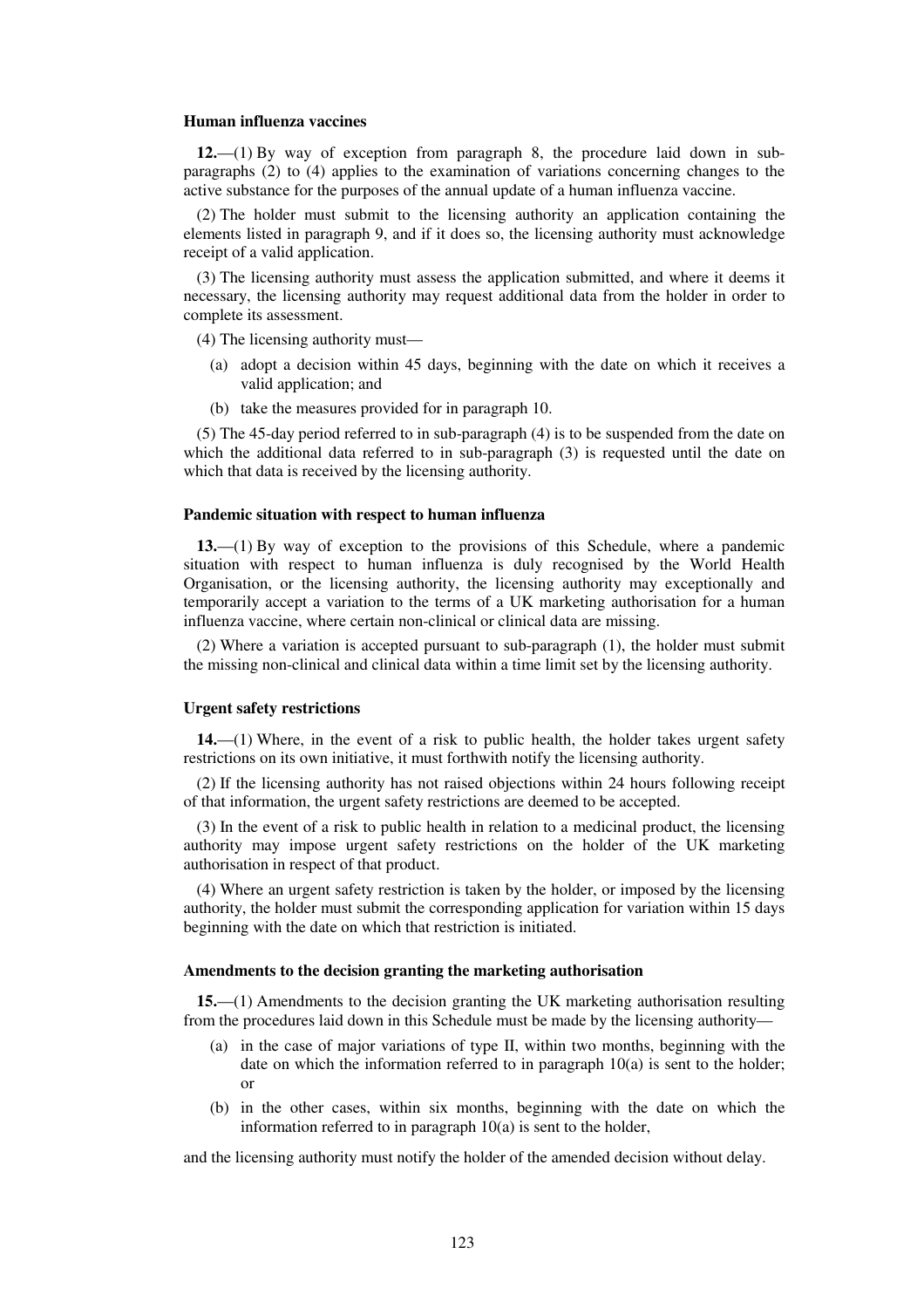(2) The statement indicating compliance with the agreed completed paediatric investigation plan provided for under regulation  $58A(2)(a)$  must be included within the technical dossier of the UK marketing authorisation, and the licensing authority must confirm to the holder that it is so included when it notifies the holder under paragraph 10(a).

#### **Implementation of variations**

**16.**—(1) Minor variations of type IA may be implemented any time before completion of the procedures laid down in paragraph 6.

(2) Where a notification concerning one or several minor variations of type IA is rejected, the holder must cease to apply the rejected variation immediately after receipt of the information referred to in paragraph 10(a).

(3) Minor variations of type IB may only be implemented after the licensing authority has informed the holder that it has accepted the notification pursuant to paragraph 7, or after the notification is deemed accepted pursuant to paragraph 7(2).

(4) Major variations of type II may only be implemented after the licensing authority has informed the holder that it has accepted the variation pursuant to paragraph 10.

(5) An extension may only be implemented after the licensing authority has amended the decision granting the marketing authorisation and notified the holder accordingly.

(6) Urgent safety restrictions, and variations which are related to safety issues, must be implemented within a time frame agreed by the holder and the licensing authority.

#### **Continuous monitoring**

**17.** Where requested to do so by the licensing authority, the holder must supply to the licensing authority without delay any information related to the implementation of a given variation."

## SCHEDULE 6 Regulation 168

## Insertion of new Schedule 12A (further provision as to the performance of pharmacovigilance activities)

**1.** After Schedule 12 insert—

## "SCHEDULE 12A Regulation 205A

# Further provision as to the performance of pharmacovigilance activities

## PART 1

## Pharmacovigilance system master file

### **Structure of the pharmacovigilance system master file**

**1.**—(1) The information in the pharmacovigilance system master file must be accurate and reflect the pharmacovigilance system in place.

(2) The holder may, where appropriate, use separate pharmacovigilance systems for different categories of medicinal products and if it does so, each such system must be described in a separate pharmacovigilance system master file.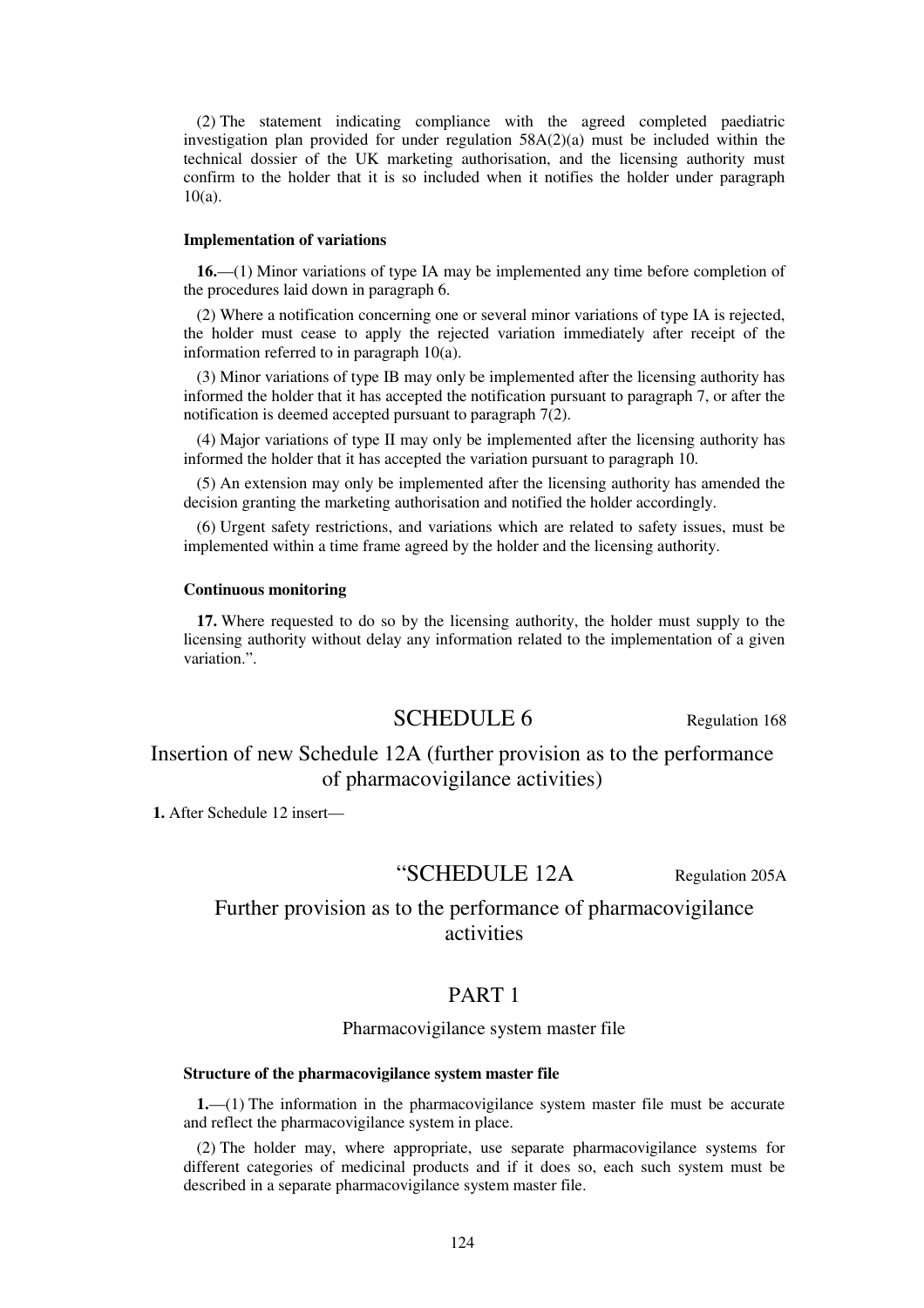(3) All medicinal products for which the holder obtained a UK marketing authorisation in accordance with these Regulations must be covered by a pharmacovigilance system master file.

### **Content of the pharmacovigilance system master file**

**2.** The pharmacovigilance system master file must, as a minimum, contain—

- (a) the following information relating to the qualified person responsible for pharmacovigilance—
	- (i) a description of the responsibilities demonstrating that the qualified person for pharmacovigilance has sufficient authority over the pharmacovigilance system in order to promote, maintain and improve compliance with pharmacovigilance tasks and responsibilities,
	- (ii) a summary curriculum vitae of the qualified person responsible for pharmacovigilance,
	- (iii) contact details of the qualified person for pharmacovigilance, and
	- (iv) details of back-up arrangements to apply in the absence of the qualified person responsible for pharmacovigilance;
- (b) a description of the organisational structure of the holder, including the list of each site where one or more of the following pharmacovigilance activities are undertaken—
	- (i) individual case safety report collection and evaluation,
	- (ii) safety database case entry,
	- (iii) periodic safety update report production,
	- (iv) signal detection and analysis,
	- (v) risk management plan management,
	- (vi) pre and post-authorisation study management, and
	- (vii) management of safety variations to the terms of a UK marketing authorisation;
- (c) a description of the location of, functionality of and operational responsibility for computerised systems and databases used to receive, collate, record and report safety information, and an assessment of their fitness for purpose;
- (d) a description of data handing and recording and of the process used for each of the following pharmacovigilance activities—
	- (i) the continuous monitoring of the risk-benefit balance of each medicinal product, the result of that monitoring and the decision-making process for taking appropriate measures,
	- (ii) operation of each risk management system and of the monitoring of the outcome of risk minimisation measures,
	- (iii) collection, assessment and reporting of individual case safety reports,
	- (iv) drafting and submission of periodic safety update reports, and
	- (v) procedures for communicating safety concerns and safety variations to the summary of product characteristics and package leaflet to healthcare professionals and the general public;
- (e) a description of the quality system for the performance of pharmacovigilance activities, including—
	- (i) a description of—
		- (aa) the organisational structure for the performance of pharmacovigilance activities,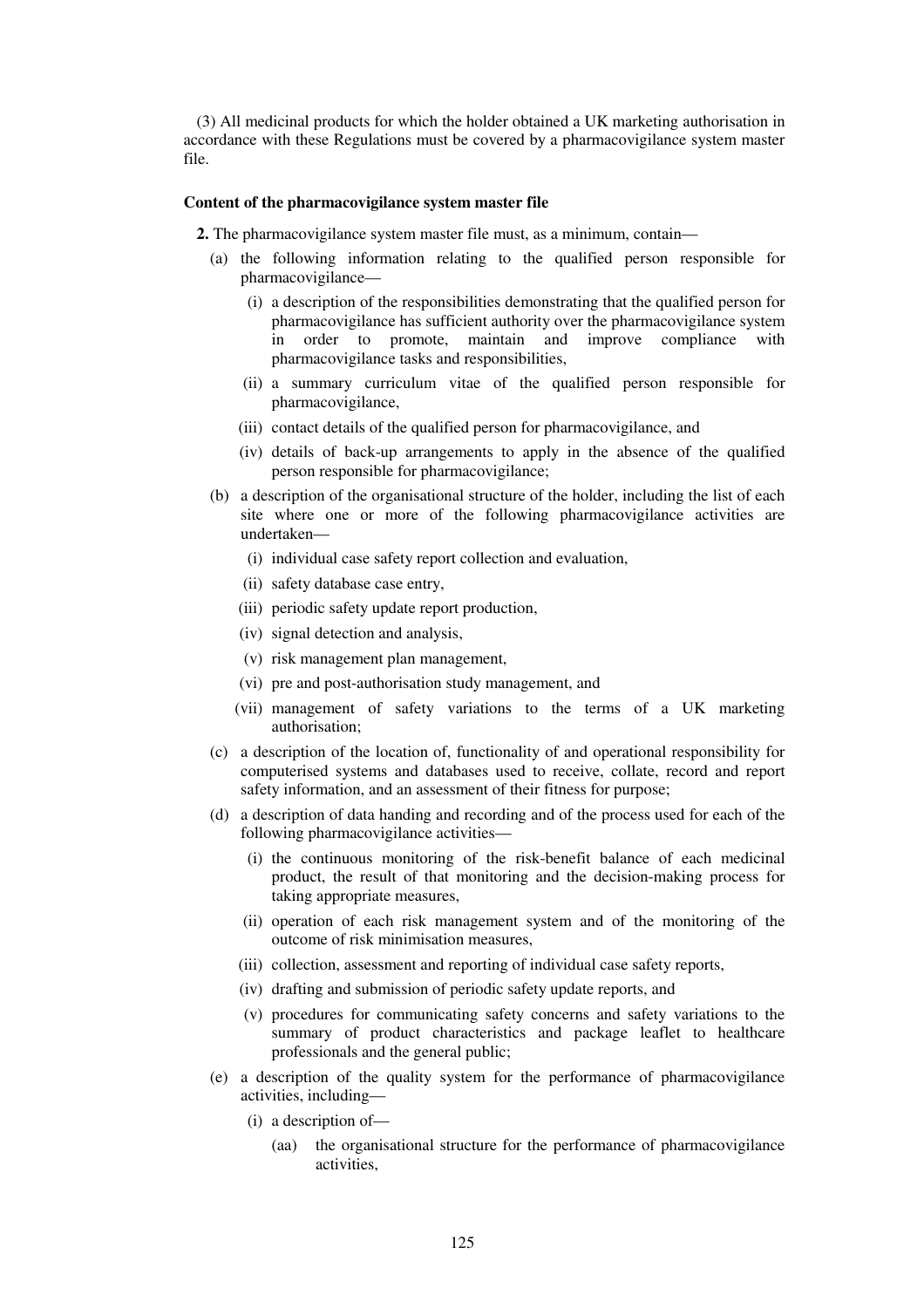- (bb) a summary description of the training concept, including a reference to the location of training files and qualifications records, and
- (cc) instructions on critical processes,
- (ii) a description of the record management system referred to in paragraph 12, including the location of the documents used for pharmacovigilance activities,
- (iii) a description of the system for monitoring the performance of the pharmacovigilance system; and
- (f) where applicable, a description of the activities or services subcontracted by the holder.

### **Content of the Annex to the pharmacovigilance system master file**

**3.** The pharmacovigilance system master file must have an Annex containing the following documents—

- (a) a list of medicinal products covered by the pharmacovigilance system master file, including the name of each medicinal product, the international non-proprietary name (INN) of each active substance and the countries other than the United Kingdom in which the products covered are authorised to be marketed;
- (b) a list of written policies and procedures for the purpose of complying with Part 11 of these Regulations;
- (c) the list of any sub-contracts falling within paragraph  $6(1)$ ;
- (d) a list of the tasks that have been delegated by the qualified person for pharmacovigilance;
- (e) a list of all scheduled and completed audits;
- (f) where applicable, a list of the performance indicators that support the quality system for pharmacovigilance specified in paragraph 2(e);
- (g) where applicable, a list of other pharmacovigilance system master files held by the same holder; and
- (h) a logbook containing a record of any alteration of the content of the pharmacovigilance system master file made within the preceding 5 year period, except any alteration of the content that is specified in of paragraph  $2(a)(ii)$  to (iv) or this paragraph.

#### **Maintenance of the pharmacovigilance system master file**

**4.**—(1) The holder must keep the pharmacovigilance system master file up to date and, where necessary, revise it to take account of experience gained, and of technical and scientific progress.

(2) The pharmacovigilance system master file and its Annex must be subject to version control and, in particular, must indicate the date when it was last updated by the holder.

(3) Any deviations from the pharmacovigilance procedures, their impact and their management must be documented in the pharmacovigilance system master file until resolved.

(4) Without prejudice to the requirements set out in regulation 65C and Schedule 10A (variations to a UK marketing authorisation), the holder must notify the licensing authority immediately of any change—

- (a) in the location of the pharmacovigilance system master file; or
- (b) to the contact details and name of the qualified person responsible for pharmacovigilance.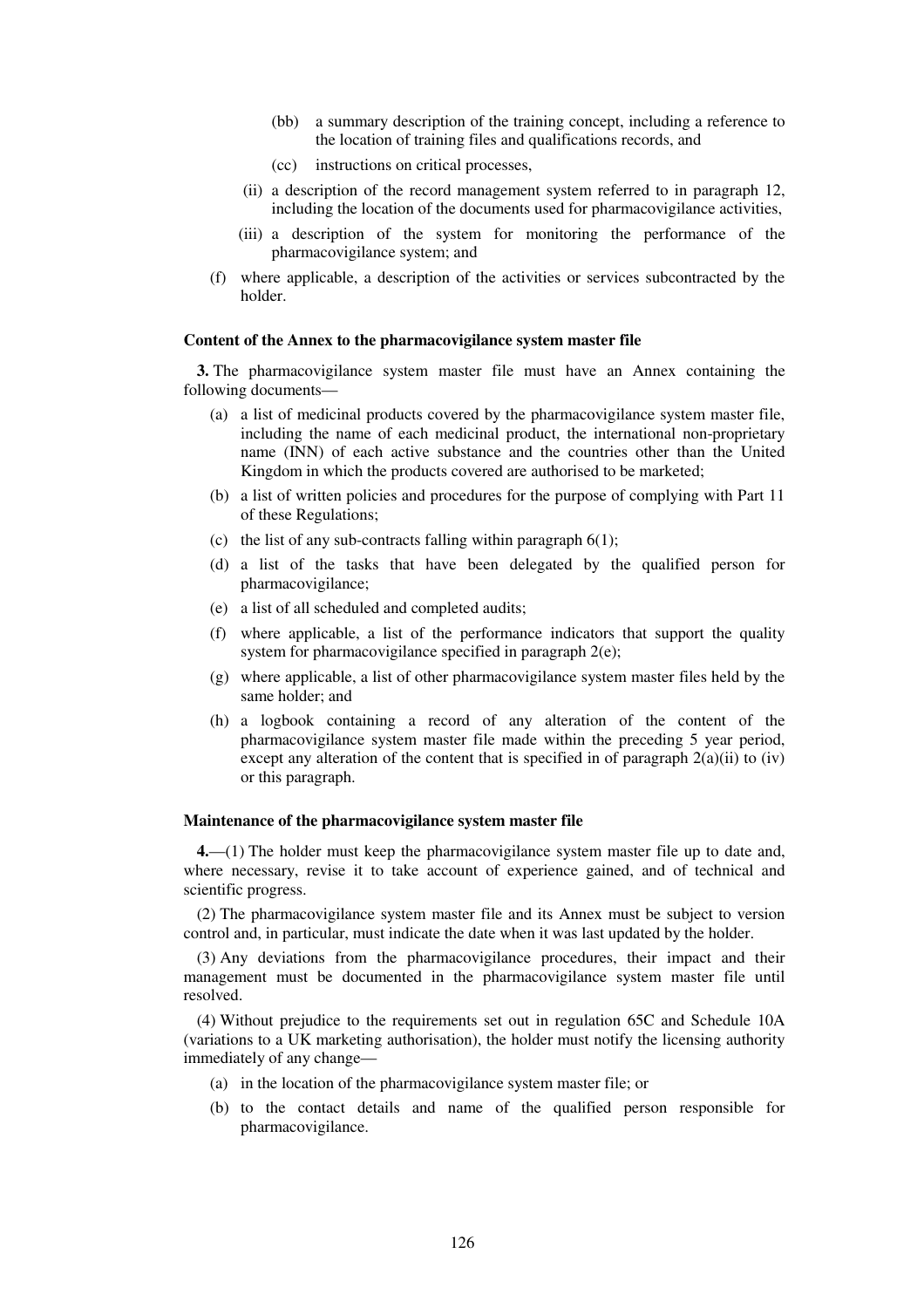#### **Form of the documents contained in the pharmacovigilance system master file**

**5.**—(1) The pharmacovigilance system master file documents must be complete and legible.

(2) Subject to sub-paragraph (1), in the pharmacovigilance system master file—

- (a) where appropriate, information may be provided in the form of charts or flow diagrams;
- (b) all documents must be indexed and archived so as to ensure their accurate and ready retrieval throughout the period for record-keeping; and
- (c) the particulars and documents may be presented in modules in accordance with the system delineated in detail in the guidance on good pharmacovigilance practices which applies by virtue of regulation 205B.

(3) The pharmacovigilance system master file may be stored in electronic form provided that the media used for storage remain readable over time, and a clearly arranged printed copy can be made available for audits and inspections.

### **Subcontracting**

**6.**—(1) The holder may subcontract certain activities of the pharmacovigilance system to third parties, but if it does so it must nevertheless retain full responsibility for the completeness and accuracy of the pharmacovigilance system master file.

(2) The holder must draw up a list of the existing subcontracts between it and the third parties referred to in sub-paragraph (1), specifying each product and each country concerned.

### **Availability and location of the pharmacovigilance system master file**

**7.**—(1) The pharmacovigilance system master file must be—

- (a) located in, or accessible electronically from, the United Kingdom at the single point from which the reports referred to in regulation 187(4) are accessible; and
- (b) permanently and immediately available for inspection at that single point in the United Kingdom.

(2) The holder must ensure that the qualified person for pharmacovigilance has permanent access to the pharmacovigilance system master file.

 $(3)$  For the purposes of regulation  $182(2)(b)$ , the licensing authority may limit its request to specific parts or modules of the pharmacovigilance system master file and the holder is to bear the costs of submitting the copy of the pharmacovigilance system master file.

(4) The licensing authority may request the holder to submit a copy of the logbook referred to in paragraph 3(h) at regular intervals.

## PART 2

Minimum requirements for the quality systems for the performance of pharmacovigilance activities by the licensing authority and holders

## **Quality system**

**8.**—(1) Any holder, and the licensing authority, must establish and use a quality system that is adequate and effective for the performance of their pharmacovigilance activities.

(2) The quality system must cover organisational structure, responsibilities, procedures, processes and resources, appropriate resource management, compliance management and record management.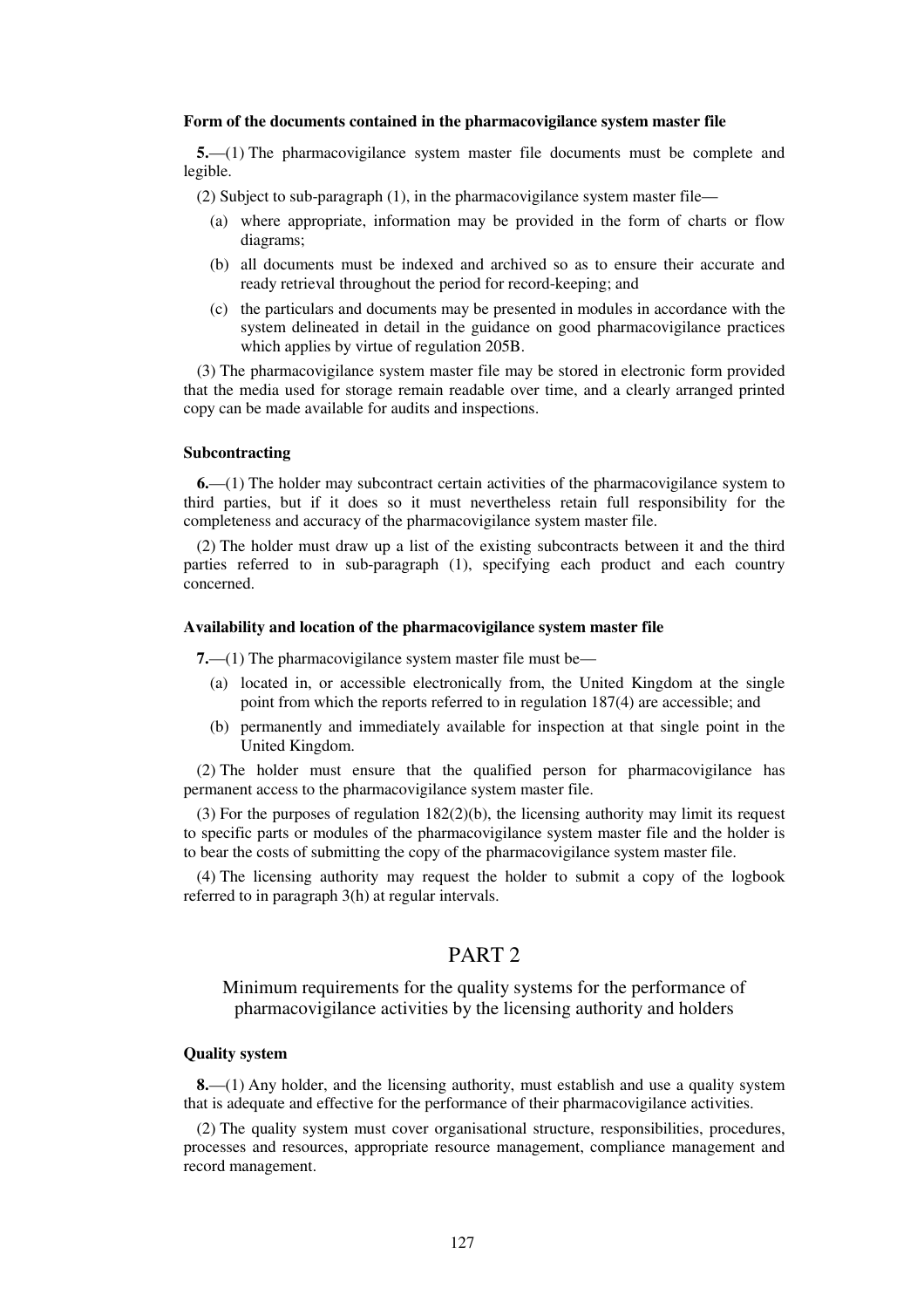(3) The quality system must be based on all of the following activities—

- (a) quality planning: establishing structures and planning integrated and consistent processes;
- (b) quality adherence, namely carrying out tasks and responsibilities in accordance with quality requirements;
- (c) quality control and assurance, namely monitoring and evaluating how effectively the structures and processes have been established and how effectively the processes are being carried out; and
- (d) quality improvements, namely correcting and improving the structures and processes where necessary.

(4) All elements, requirements and provisions adopted for the quality system must be documented in a systematic and orderly manner in the form of written policies and procedures, such as quality plans, quality manuals and quality records.

(5) All persons involved in the procedures and processes of the quality systems established by the licensing authority for the performance of pharmacovigilance activities shall be responsible for the good functioning of those quality systems, and must ensure a systematic approach towards quality and towards the implementation and maintenance of the quality system.

### **Performance indicators**

**9.**—(1) The holder and the licensing authority may use performance indicators to continuously monitor the good performance of pharmacovigilance activities.

(2) The licensing authority may publish a list of performance indicators.

## PART 3

## Minimum requirements for the quality systems for the performance of pharmacovigilance activities by holders

## **Management of human resources**

**10.**—(1) The holder must have sufficient competent and appropriately qualified and trained personnel available for the performance of pharmacovigilance activities.

(2) For the purposes of sub-paragraph (1), the holder must—

- (a) ensure that the qualified person responsible for pharmacovigilance has acquired adequate theoretical and practical knowledge for the performance of pharmacovigilance activities; and
- (b) where the qualified person has not completed basic medical training in accordance with Article 24 of Directive 2005/36/EC of the European Parliament and of the Council of 7 September 2005 on the recognition of professional qualifications, ensure that the qualified person responsible for pharmacovigilance is assisted by a medically trained person, with such assistance being duly documented.

(3) The duties of the managerial and supervisory staff, including the qualified person responsible for pharmacovigilance, must be defined in job descriptions and their hierarchical relationships must be defined in an organisational chart.

(4) The holder must ensure that the qualified person responsible for pharmacovigilance has sufficient authority to influence the performance of the quality system and the pharmacovigilance activities of the holder.

(5) All personnel involved in the performance of pharmacovigilance activities must receive initial and continued training in relation to their role and responsibilities, and the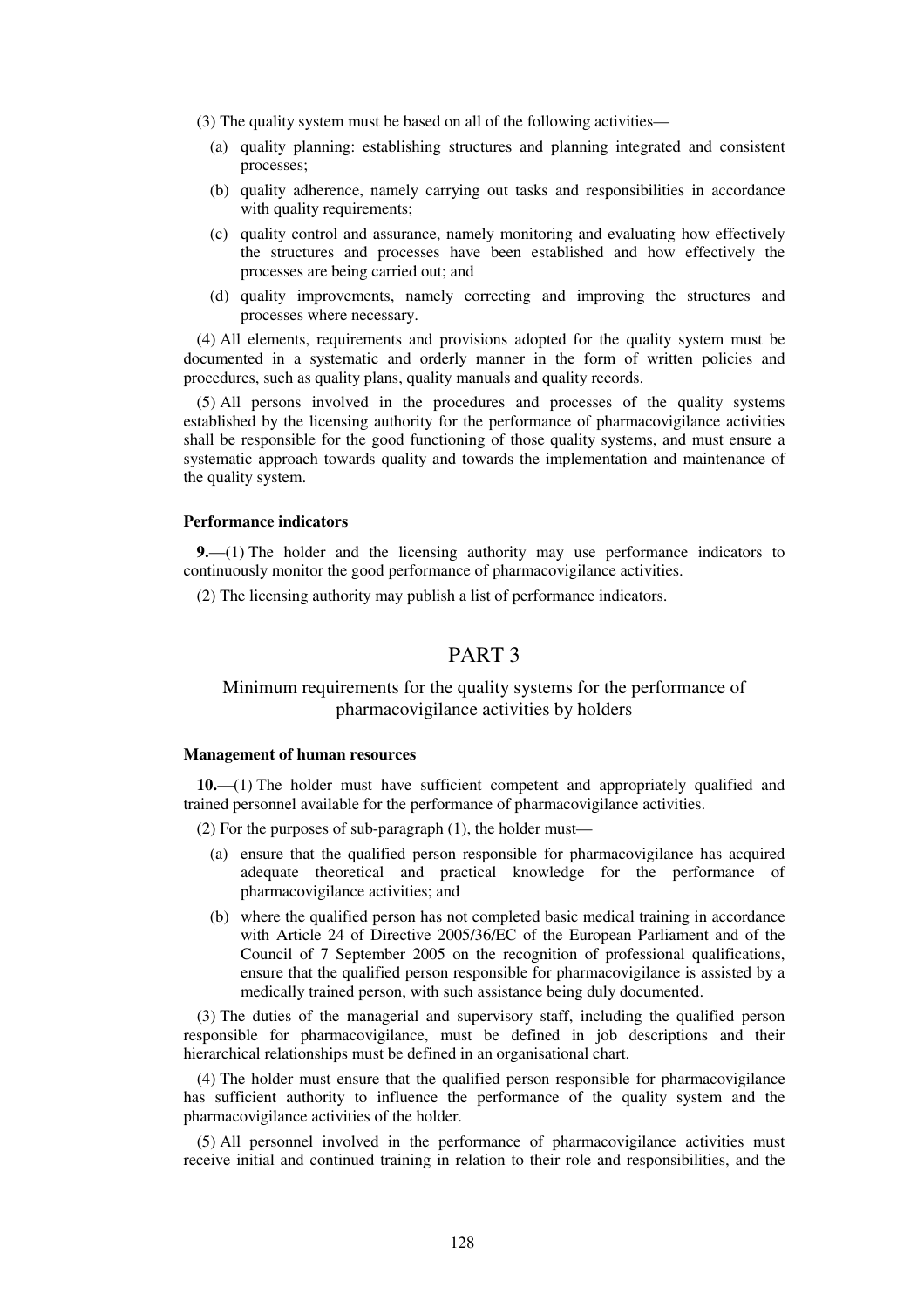holder must keep training plans and records for documenting, maintaining and developing the competences of personnel and make them available for audit or inspection.

(6) The holder must provide appropriate instructions on the processes to be used in case of urgency, including business continuity.

### **Compliance management**

**11.**—(1) Specific quality system procedures and processes must be in place in order to ensure the following—

- (a) the continuous monitoring of pharmacovigilance data, the examination of options for risk minimisation and prevention and that appropriate measures are taken by the holder;
- (b) the scientific evaluation by the holder of all information on the risks of medicinal products, as referred to in regulation 182(4)(a);
- (c) the submission of accurate and verifiable data on serious and non-serious adverse reactions to the licensing authority within the time limits provided for in regulation  $188(1)(a)$  or (b);
- (d) the quality, integrity and completeness of the information submitted on the risks of medicinal products, including processes to avoid duplicate submissions;
- (e) effective communication by the holder with the licensing authority, including communication on—
	- (i) new risks or changed risks,
	- (ii) the pharmacovigilance system master file,
	- (iii) risk management systems,
	- (iv) risk minimisation measures,
	- (v) periodic safety update reports,
	- (vi) corrective and preventive actions, and
	- (vii) post-authorisation studies;
- (f) the update of product information by the holder in the light of scientific knowledge, including the assessments and recommendations made public via the UK web-portal, and on the basis of a continuous monitoring by the holder of information published on that web-portal; and
- (g) appropriate communication by the holder of relevant safety information to healthcare professionals and patients.

(2) Where a holder has subcontracted some of its pharmacovigilance tasks, it must retain responsibility for ensuring that an effective quality system is applied in relation to those tasks.

#### **Record management and data retention**

**12.**—(1) A holder must record all pharmacovigilance information and ensure that it is handled and stored so as to allow for accurate reporting, interpretation and verification of that information.

(2) A holder must put in place a record management system for all documents used for pharmacovigilance activities that ensures—

- (a) the retrievability of those documents; and
- (b) the traceability of the measures taken to investigate safety concerns, of the timelines for those investigations and of decisions on safety concerns, including their date and the decision-making process.

(3) A holder must establish mechanisms enabling the traceability and follow-up of adverse reaction reports.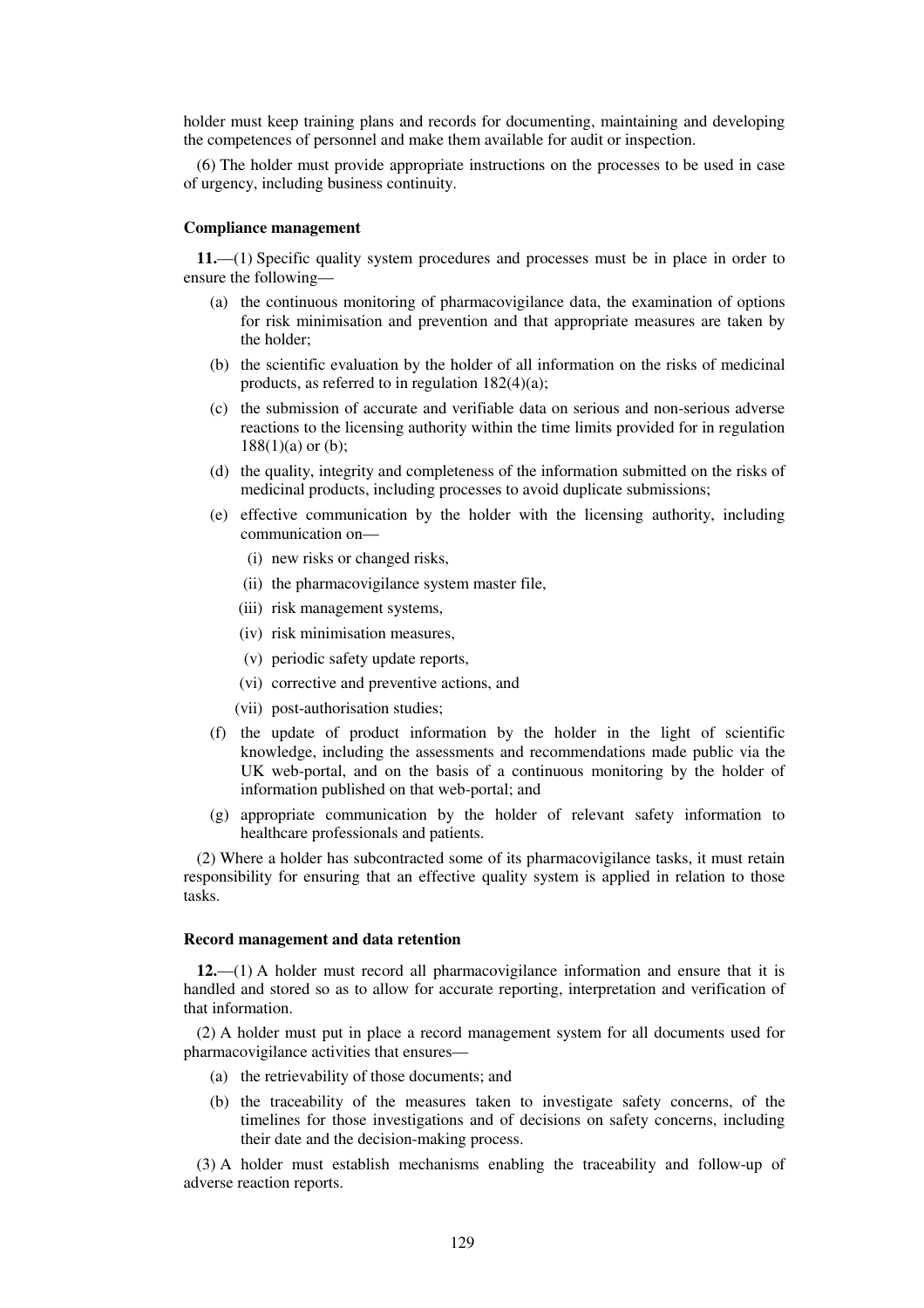(4) A holder must arrange for the elements referred to in sub-paragraph (2) to be kept for at least five years, beginning with the day after the system as described in the pharmacovigilance system master file has been formally terminated by the holder.

(5) Pharmacovigilance data and documents relating to individual authorised medicinal products must be retained as long as the product is authorised and for at least 10 years, beginning with the date on which the UK marketing authorisation ceased to exist.

## **Audit**

**13.**—(1) Risk-based audits of the quality system must be performed at regular intervals to ensure that the quality system complies with the quality system requirements set out in paragraphs 8, 10, 11 and 12, and to determine its effectiveness.

(2) The audits referred to in sub-paragraph (1) must be conducted by individuals who have no direct involvement in or responsibility for the matters or processes being audited.

(3) Following a risk-based audit—

- (a) any corrective action, including a follow-up audit of deficiencies, must be taken where necessary;
- (b) a report on the results of the audit must be drawn up for each audit and follow-up audit;
- (c) the audit report must be sent to the management responsible for the matters audited; and
- (d) the dates and results of audits and follow-up audits must be documented in accordance with regulation 184(1)(b).

## PART 4

## Minimum requirements for the quality systems for the performance of pharmacovigilance activities by the licensing authority

#### **Management of human resources**

**14.**—(1) The licensing authority must have sufficient competent and appropriately qualified and trained personnel available for the performance of pharmacovigilance activities: the organisational structures and the distribution of tasks and responsibilities must be clear and, to the extent necessary, accessible.

(2) Named contact points in the licensing authority for pharmacovigilance activities must be established.

(3) The licensing authority must ensure that—

- (a) all of its personnel involved in the performance of pharmacovigilance activities receive initial and continued training;
- (b) it keeps training plans and records for documenting, maintaining and developing the competences of personnel; and
- (c) such plans and records are available for audit.

(3) The licensing authority must ensure that it provides to its personnel performing pharmacovigilance activities appropriate instructions on the processes to be used in case of urgency, including business continuity.

#### **Compliance management**

**15.** The licensing authority must establish specific procedures and processes in order to achieve the following objectives—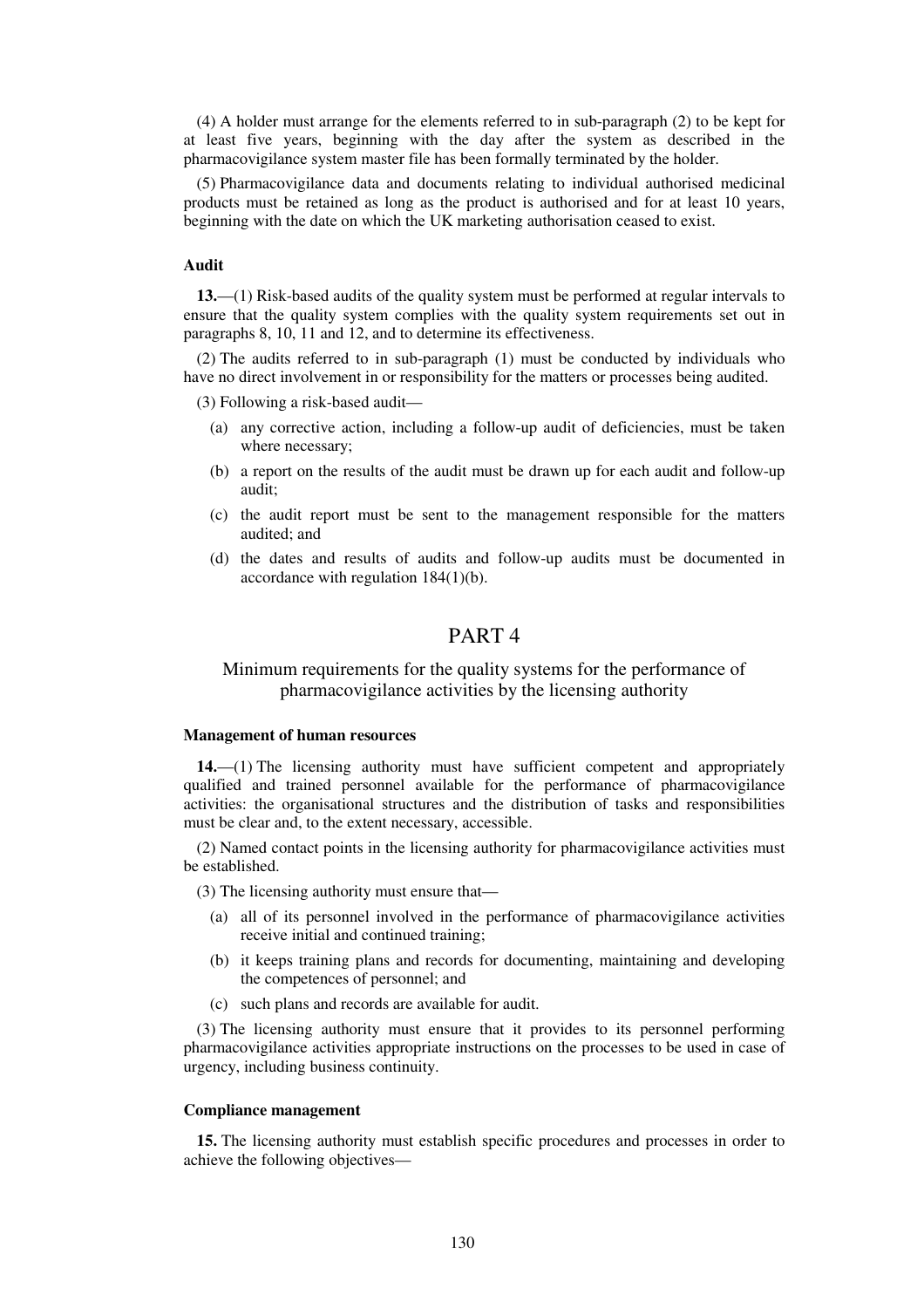- (a) ensuring the evaluation of the quality, including completeness, of pharmacovigilance data submitted;
- (b) ensuring the assessment of pharmacovigilance data and its processing within the timelines provided for in Part 11 of these Regulations;
- (c) ensuring independence in the performance of pharmacovigilance activities;
- (d) ensuring effective communication among regulatory bodies in countries other than the United Kingdom who have the same or similar functions as the licensing authority, as well as with patients, healthcare professionals, marketing authorisation holders and the general public; and
- (e) conducting inspections, including pre-authorisation inspections.

## **Record management and data retention**

**16.**—(1) The licensing authority must—

- (a) record all pharmacovigilance information, and ensure that it is handled and stored so as to allow for accurate reporting, interpretation and verification of that information; and
- (b) put in place a record management system for all documents used for pharmacovigilance activities that ensures—
	- (i) the retrievability of those documents, and
	- (ii) the traceability of the measures taken to investigate safety concerns, of the timelines for those investigations and of decisions on safety concerns, including their date and the decision-making process.

(3) The licensing authority must arrange for the essential documents describing their pharmacovigilance system to be kept for at least five years, such period beginning with the day after the system has been formally terminated.

(4) Pharmacovigilance data and documents relating to individual authorised medicinal products must be retained by the licensing authority for as long as the product is authorised and for at least 10 years, such period beginning with the day after the UK marketing authorisation has expired.

## **Audit**

**17.**—(1) Risk-based audits of the quality system must be performed by the licensing authority at regular intervals to ensure that the quality system complies with the requirements set out in paragraphs 8, 14, 15 and 16, and to ensure its effectiveness.

(2) Following a risk-based audit—

- (a) any corrective action, including a follow-up audit of deficiencies, must be taken where necessary;
- (b) a report on the results of the audit must be drawn up for each audit and follow-up audit;
- (c) the audit report must be sent to the management responsible for the matters audited; and
- (d) the dates and results of audits and follow-up audits must be documented.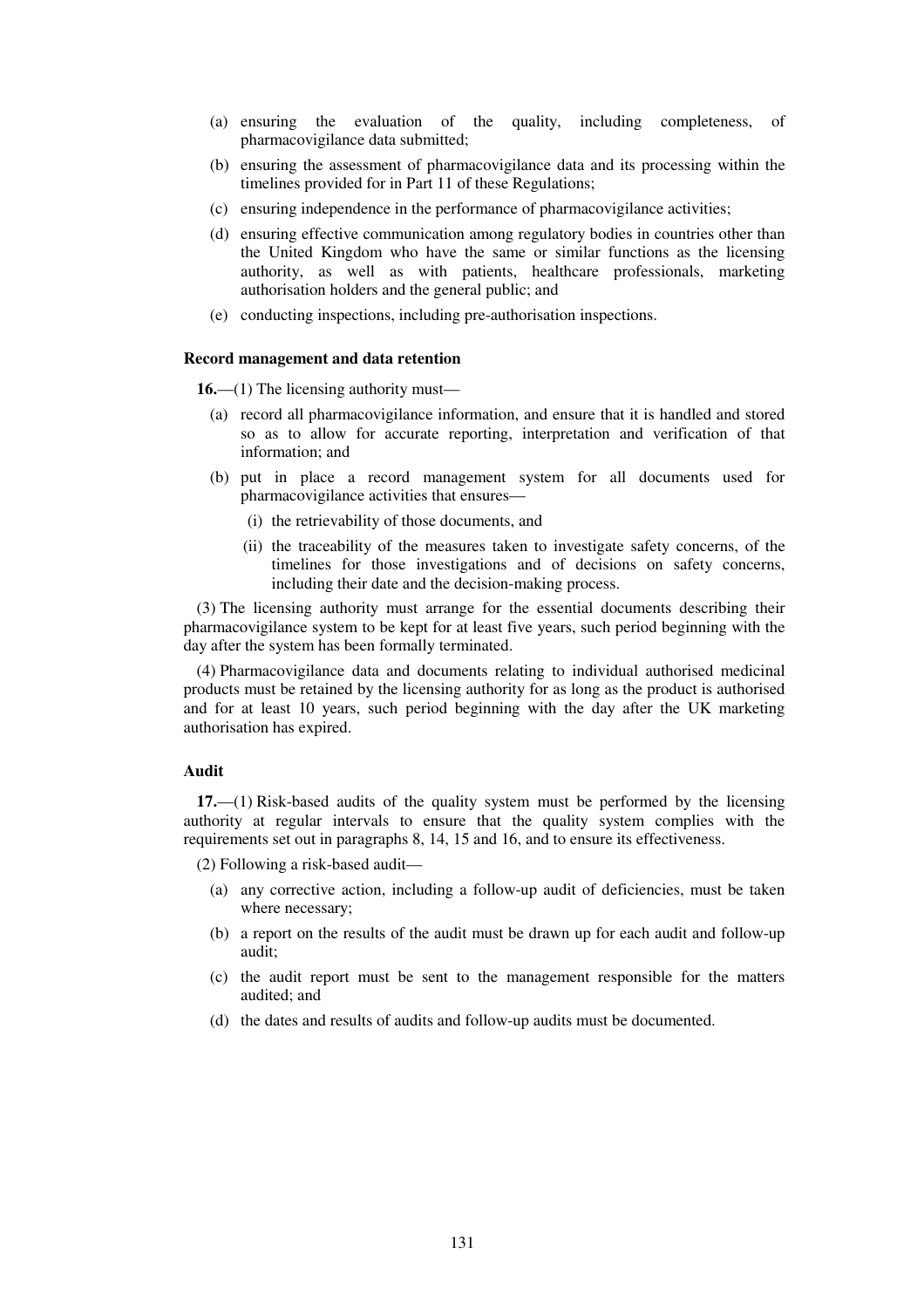## PART 5

## Use of terminology, formats and standards

### **Use of internationally agreed terminology, formats and standards**

**18.** The licensing authority may publish a list of which of the internationally agreed—

- (a) terminology; and
- (b) formats and standards,

are to be used for the description, classification, retrieval, presentation, risk-benefit evaluation and assessment, electronic exchange and communication of pharmacovigilance and medicinal product information.

## PART 6

### Transmission of reports of suspected adverse reactions

### **Individual case safety reports**

**19.** Individual case safety reports must be used for reporting to the licensing authority suspected adverse reactions to a medicinal product that occur in a single patient at a specific point in time.

### **Content of the individual case safety report**

**20.**—(1) Holders must—

-

- (a) ensure that individual case safety reports are as complete as possible; and
- (b) communicate the updates of those reports to the licensing authority in an accurate and reliable manner.

(2) In the case of expedited reporting, the individual case safety report must include at least an identifiable reporter, an identifiable patient, one suspected adverse reaction and any medicinal product concerned.

(3) Holders and the licensing authority must record the details necessary for obtaining follow-up information on individual case safety reports and such reports must be adequately documented.

(4) When reporting suspected adverse reactions, holders must provide all available information on each individual case, including—

- (a) administrative information, namely—
	- (i) report type, date and a worldwide unique case identification number as well as unique sender identification and sender type,
	- (ii) the date on which the report was first received from the source and the date of receipt of the most recent information, using a precise date, and
	- (iii) other case identifiers and their sources, as well as references to additional available documents held by the sender of the individual case safety report, where applicable;
- (b) literature reference in accordance with the 'Vancouver style' as developed by the International Committee of Medical Journal Editors(**a**) for adverse reactions

<sup>(</sup>**a**) International Committee of Medical Journal Editors. Uniform requirements for manuscripts submitted to biomedical journals. N Engl J Med 1997; 336:309-15.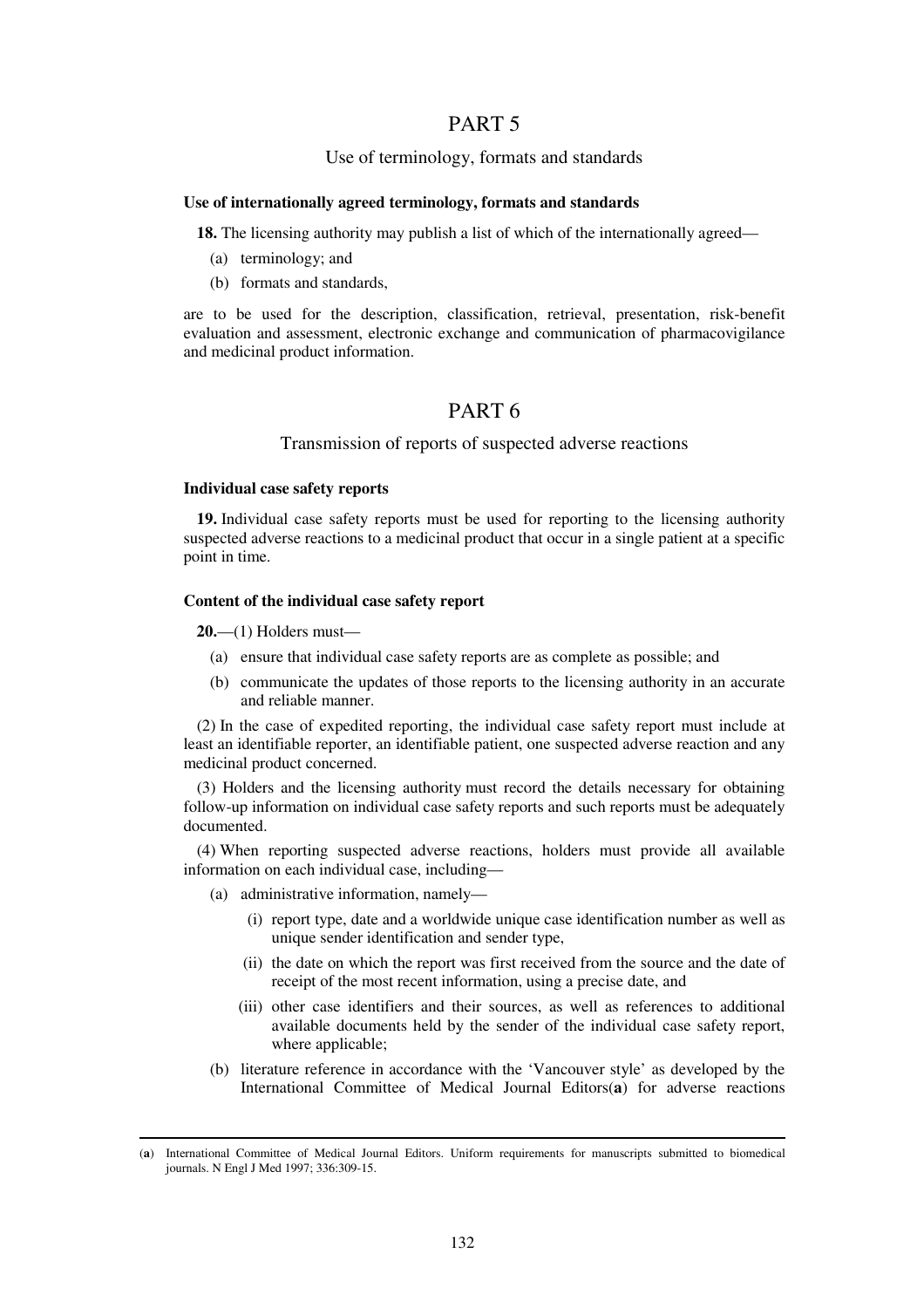reported in the worldwide literature, including a comprehensive English summary of the article;

- (c) study type, study name and the sponsor's study number or study registration number for reports from studies not covered by the Clinical Trials Regulations;
- (d) information on any primary source, namely information identifying the reporter, including country of residence and professional qualifications;
- (e) information identifying the patient (and parent in the case of a parent-child report), including age at the time of the onset of the first reaction, age group, gestation period when reaction or event was observed in the foetus, weight, height or gender, last menstrual date and, where relevant, gestation period at time of exposure;
- (f) relevant medical history and concurrent conditions;
- (g) the name of any medicinal product suspected to be related to the occurrence of the adverse reaction, including interacting medicinal products or, where the name is not known, any active substance and any other characteristics that allow for the identification of a medicinal product, including—
	- (i) the name of the holder, UK marketing authorisation number, pharmaceutical form and each (parent) route of administration,
	- (ii) any indication for use in the case, dose administered, start date and end date of administration,
	- (iii) actions taken with any medicinal product, and
	- (iv) effect of the dechallenge and rechallenge for suspect medicinal products;
- (h) for a biological medicinal product, the batch number;
- (i) concomitant medicinal products, identified in accordance with paragraph (g), which are not suspected to be related to the occurrence of the adverse reaction and past-medical drug therapy for the patient (and for the parent), where applicable;
- (j) information on any suspected adverse reaction, including—
	- (i) start date and end date of any suspected adverse reaction or duration,
	- (ii) seriousness,
	- (iii) outcome of any suspected adverse reaction at the time of last observation,
	- (iv) time intervals between suspect medicinal product administration and start of any adverse reaction,
	- (v) the original reporter's words or short phrases used to describe any reaction, and
	- (vi) country of occurrence of the suspected adverse reaction;
- (k) results of tests and procedures relevant to the investigation of the patient;
- (l) in the event of death of the patient, date and reported cause of death, including autopsy-determined causes;
- (m) a case narrative, where possible, providing all relevant information for individual cases with the exception of non-serious adverse reactions; and
- (n) reasons for nullifying or amending an individual case safety report.

(5) For the purposes of—

- (a) sub-paragraph (4)(b), upon request of the licensing authority, the holder that transmitted the initial report must provide a copy of the relevant article taking into account copyright restrictions, and a full translation of that article into English;
- (b) sub-paragraph (4)(h), a follow-up procedure must be in place to obtain the batch number where it is not indicated in the initial report;
- (c) sub-paragraph  $(4)(m)$ , the information must be presented in a logical time sequence, in the chronology of the patient's experience including clinical course,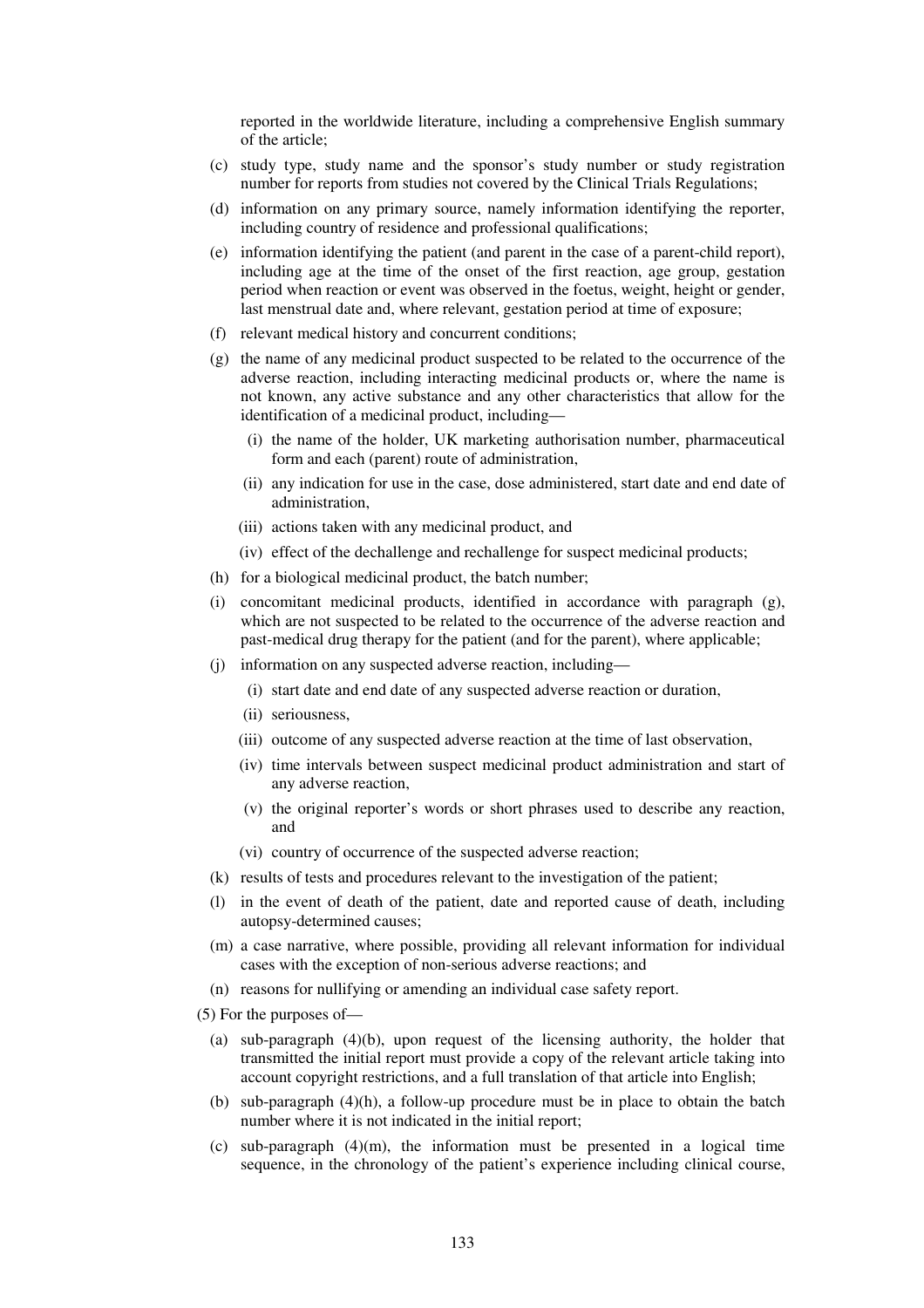therapeutic measures, outcome and follow-up information obtained: any relevant autopsy or post-mortem findings must also be summarised in the narrative.

(6) Suspected adverse reactions must be reported in English.

#### **Format of electronic transmission of suspected adverse reactions**

**21.** Holders must use the formats and terminology specified in the list published under paragraph 18 for the electronic transmission of suspected adverse reactions, if the licensing authority has published a list under that paragraph.

## PART 7

### Risk management plans

#### **Content of the risk management plan**

**22.**—(1) The risk management plan established by the holder must contain the following elements—

- (a) an identification or characterisation of the safety profile of the medicinal product concerned;
- (b) an indication of how to characterise further the safety profile of the medicinal product(s) concerned;
- (c) a documentation of measures to prevent or minimise the risks associated with the medicinal product, including an assessment of the effectiveness of those measures; and
- (d) a documentation of post-authorisation obligations that have been imposed as a condition of the UK marketing authorisation.

(2) Medicinal products may, where appropriate be subject to the same risk management plan if they—

- (a) contain the same active substance; and
- (b) belong to the same holder.

(3) Where a risk management plan refers to post-authorisation studies—

- (a) it must indicate whether those studies are initiated, managed or financed by the holder voluntarily, or pursuant to obligations imposed by the licensing authority or an equivalent authority to the licensing authority in another country; and
- (b) all post-authorisation obligations must be listed in the summary of the risk management plan referred to in paragraph 23, together with a timeframe for meeting those obligations.

#### **Summary of the risk management plan**

**23.**—(1) The summary of the risk management plan to be made publicly available in accordance with regulation  $203(2)(d)$  (obligations on licensing authority in relation to national medicines web-portal) must include key elements of the risk management plan with a specific focus on risk minimisation activities and, with regard to the safety specification of the medicinal product concerned, important information on potential and identified risks as well as missing information.

(2) Where a risk management plan concerns more than one medicinal product, a separate summary of the risk management plan must be provided by holders for each medicinal product.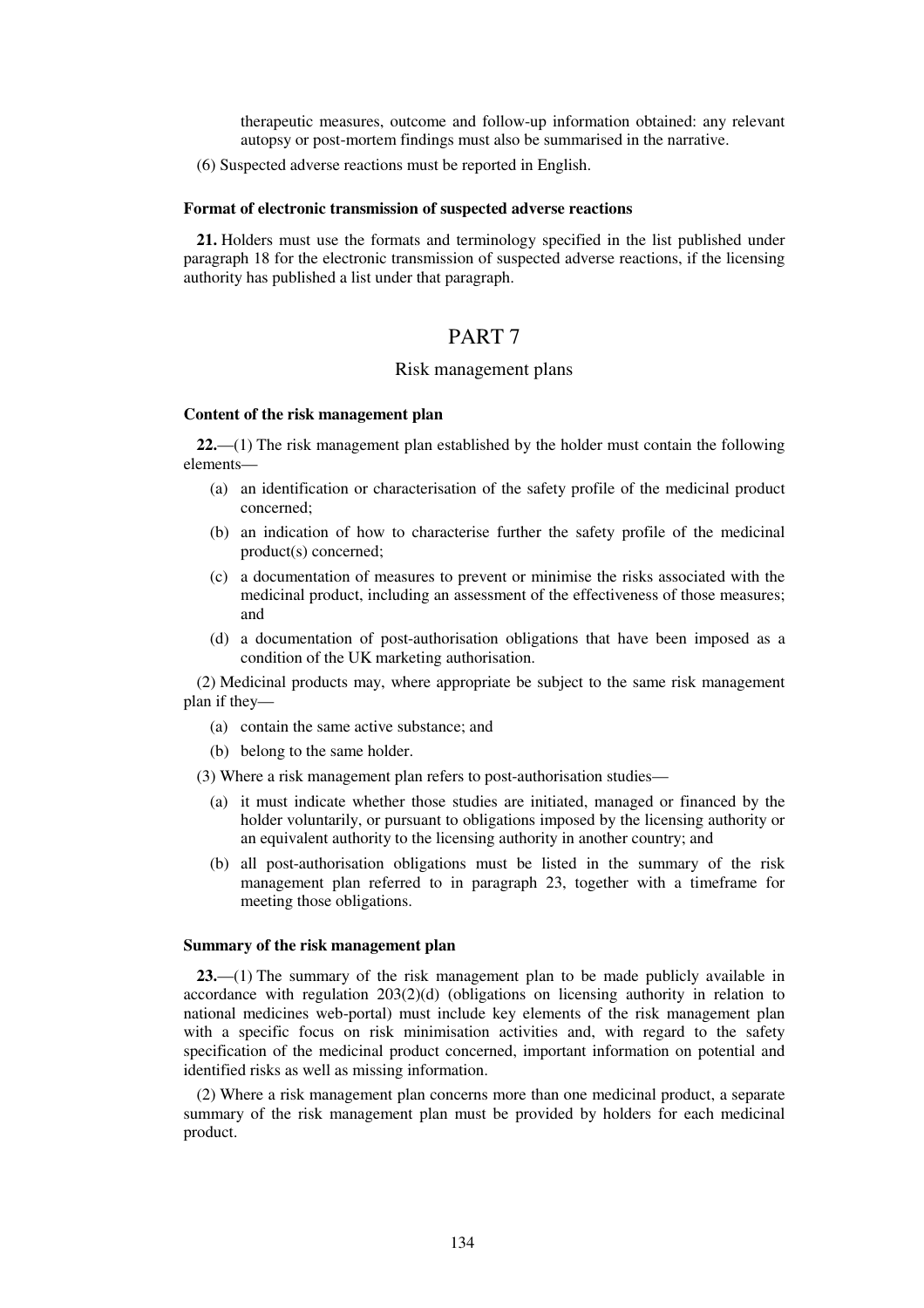#### **Updates of the risk management plan**

**24.**—(1) Subject to sub-paragraph (2), where the holder updates a risk management plan, it must submit the updated risk management plan to the licensing authority.

(2) If the licensing authority agrees, the holder may submit only the modules concerned by the update.

(3) If necessary, the holder must provide the licensing authority with an updated summary of the risk management plan.

(4) Each submission of the risk management plan must—

- (a) have a distinct version number; and
- (b) be dated.

#### **Format of the risk management plan**

**25.** The risk management plan must be in the following format—

- (a) Part I: product overview;
- (b) Part II: safety specification consisting of—
	- (i) Module SI: epidemiology of each indication and each target population,
	- (ii) Module SII: non-clinical part of the safety specification,
	- (iii) Module SIII: clinical trial exposure,
	- (iv) Module SIV: populations not studied in clinical trials,
	- (v) Module SV: post-authorisation experience,
	- (vi) Module SVI: additional EU requirements for the safety specification,
	- (vii) Module SVII: identified and potential risks, and
	- (viii) Module SVIII: summary of the safety concerns;
- (c) Part III: pharmacovigilance plan, including post-authorisation safety studies;
- (d) Part IV: plans for post-authorisation efficacy studies;
- (e) Part V: risk minimisation measures, including evaluation of the effectiveness of risk minimisation activities;
- (f) Part VI: summary of the risk management plan; and
- (g) Part VII: annexes.

## PART 8

### Periodic safety update reports

#### **Content of periodic safety update reports**

**26.**—(1) The periodic safety update report ("PSUR") must—

- (a) be based on all available data; and
- (b) focus on new information which has emerged since the data lock point of the last PSUR.

(2) The PSUR must provide an accurate estimate of the population exposed to the medicinal product, including all data relating to the volume of sales and volume of prescriptions.

(3) The estimate of exposure referred to in sub-paragraph (2) must be accompanied by a qualitative and quantitative analysis of actual use, which must indicate, where appropriate, how actual use differs from the indicated use based on all data available to the holder, including the results of observational or drug utilisation studies.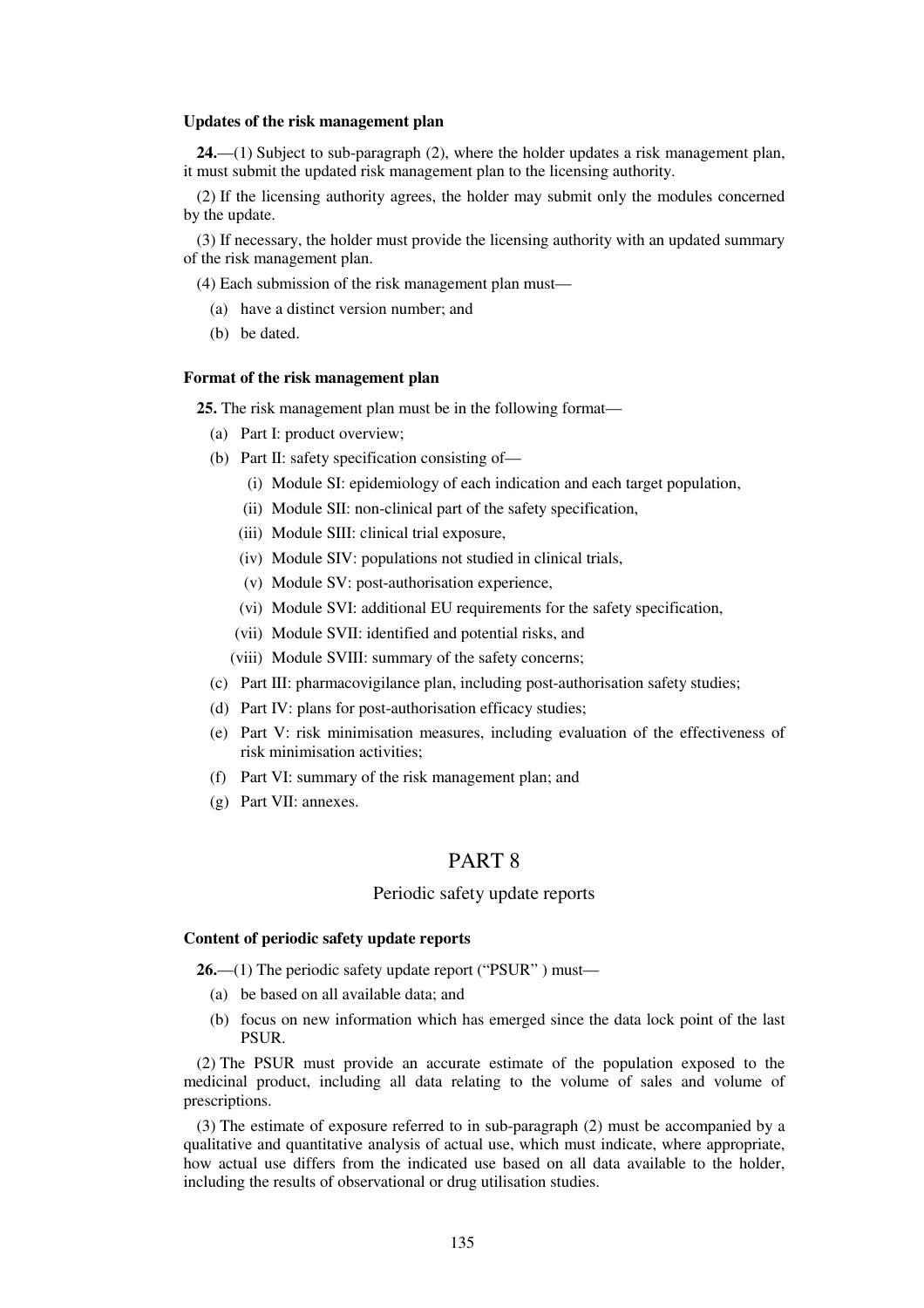(4) The PSUR must contain the results of assessments of the effectiveness of risk minimisation activities relevant to the risk–benefit assessment.

(5) Where any conditions are imposed under regulation 59(4A) (conditions in relation to UK marketing authorisations to which paediatric specific provisions apply) or 59(4D) (conditions in relation to UK marketing authorisations for advanced therapy medicinal products), the PSUR must also include an assessment of the effectiveness of any risk management system, and the results of any studies performed, in order to comply with those conditions.

(6) Subject to sub-paragraph (7), holders are not required to include systematically detailed listings of individual cases, including case narratives, in the PSUR.

(7) Holders must provide case narratives in the relevant risk evaluation section of the PSUR where integral to the scientific analysis of a signal or safety concern in the relevant risk evaluation section.

(8) Based on the evaluation of the cumulative safety data and the risk-benefit analysis, the holder must draw conclusions in the PSUR as to the need for changes or actions, including implications for the approved summary of product characteristics for each product for which the PSUR is submitted.

(9) Unless otherwise agreed with the licensing authority, a single PSUR must be prepared for all medicinal products which—

- (a) contain the same active substance; and
- (b) are authorised for the same holder,

and sub-paragraph (10) applies to that single PSUR.

- (10) Where this sub-paragraph applies—
	- (a) the PSUR must cover all indications, routes of administration, dosage forms and dosing regimens, irrespective of whether authorised under different names and through separate procedures; and
	- (b) where relevant, data relating to a particular indication, dosage form, route of administration or dosing regimen must be presented in a separate section of the PSUR, with any safety concerns addressed accordingly.

(11) Unless otherwise agreed with the licensing authority, if the substance that is the subject of the PSUR is also authorised as a component of a fixed combination medicinal product, the holder must either—

- (a) submit a separate PSUR for the combination of active substances authorised for the same holder, with cross-references to each relevant single-substance PSUR; or
- (b) provide the combination data within one of the single-substance PSURs.

### **Format of periodic safety update reports**

**27.** Electronic PSURs must be submitted in the following format—

- (a) Part I: title page including signature;
- (b) Part II: executive summary; and
- (c) Part III: table of contents which contains—
	- (i) introduction,
	- (ii) worldwide marketing authorisation status,
	- (iii) actions taken in the reporting interval for safety reasons,
	- (iv) changes to reference safety information,
	- (v) estimated exposure and use patterns—
		- (aa) cumulative subject exposure in clinical trials,
		- (bb) cumulative and interval patient exposure from marketing experience,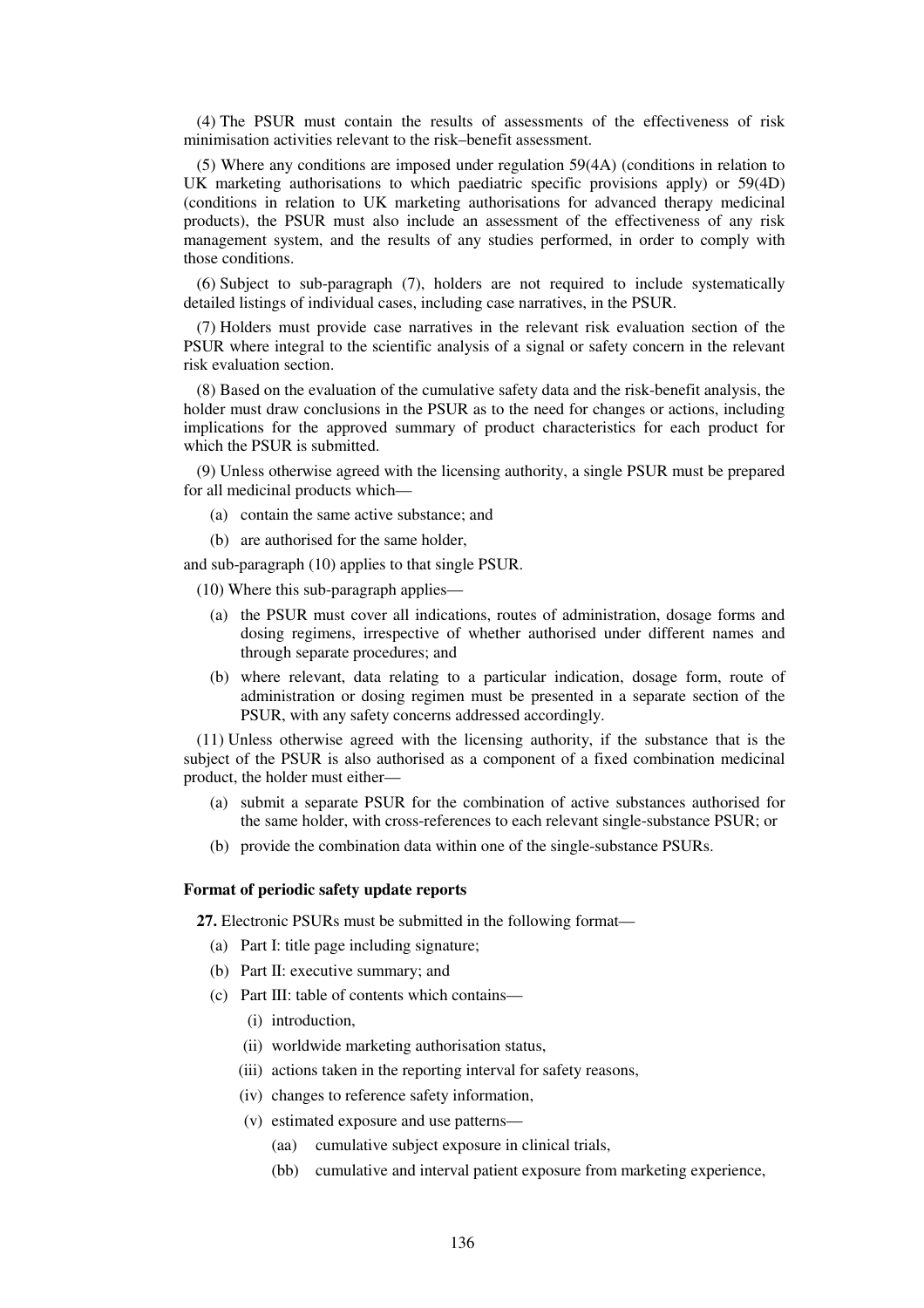- (vi) data in summary tabulations—
	- (aa) reference information,
	- (bb) cumulative summary tabulations of serious adverse events in clinical trials,
	- (cc) cumulative and interval summary tabulations from post-marketing data sources,
- (vii) summaries of significant findings from clinical trials during the reporting interval—
	- (aa) completed clinical trials,
	- (bb) ongoing clinical trials,
	- (cc) long-term follow-up,
	- (dd) other therapeutic use of medicinal product,
	- (ee) new safety data related to fixed combination therapies,
- (viii) findings from non-interventional studies,
	- (ix) information from other clinical trials and sources,
	- (x) non-clinical data,
	- (xi) literature,
- (xii) other periodic reports,
- (xiii) lack of efficacy in controlled clinical trials,
- (xiv) late-breaking information,
- (xv) overview on signals: new, ongoing or closed,
- (xvi) signal and risk evaluation—
	- (aa) summaries of safety concerns,
	- (bb) signal evaluation,
	- (cc) evaluation of risks and new information,
	- (dd) characterisation of risks, and
	- (ee) effectiveness of risk minimisation (if applicable),
- (xvii) benefit evaluation—
	- (aa) important baseline efficacy and effectiveness information,
	- (bb) newly identified information on efficacy and effectiveness, and
	- (cc) characterisation of benefits,
- (xviii) integrated benefit-risk analysis for authorised indications—
	- (aa) benefit-risk context: medical need and important alternatives, and (bb) benefit-risk analysis evaluation,
	-
	- (xix) conclusions and actions, and
	- (xx) appendices to the PSUR.

## PART 9

## Post-authorisation safety studies

## **Scope and interpretation**

**28.**—(1) This Part applies to non-interventional post-authorisation safety studies initiated, managed or financed by a holder under obligations imposed under regulation 59 or 61 (conditions of UK marketing authorisation).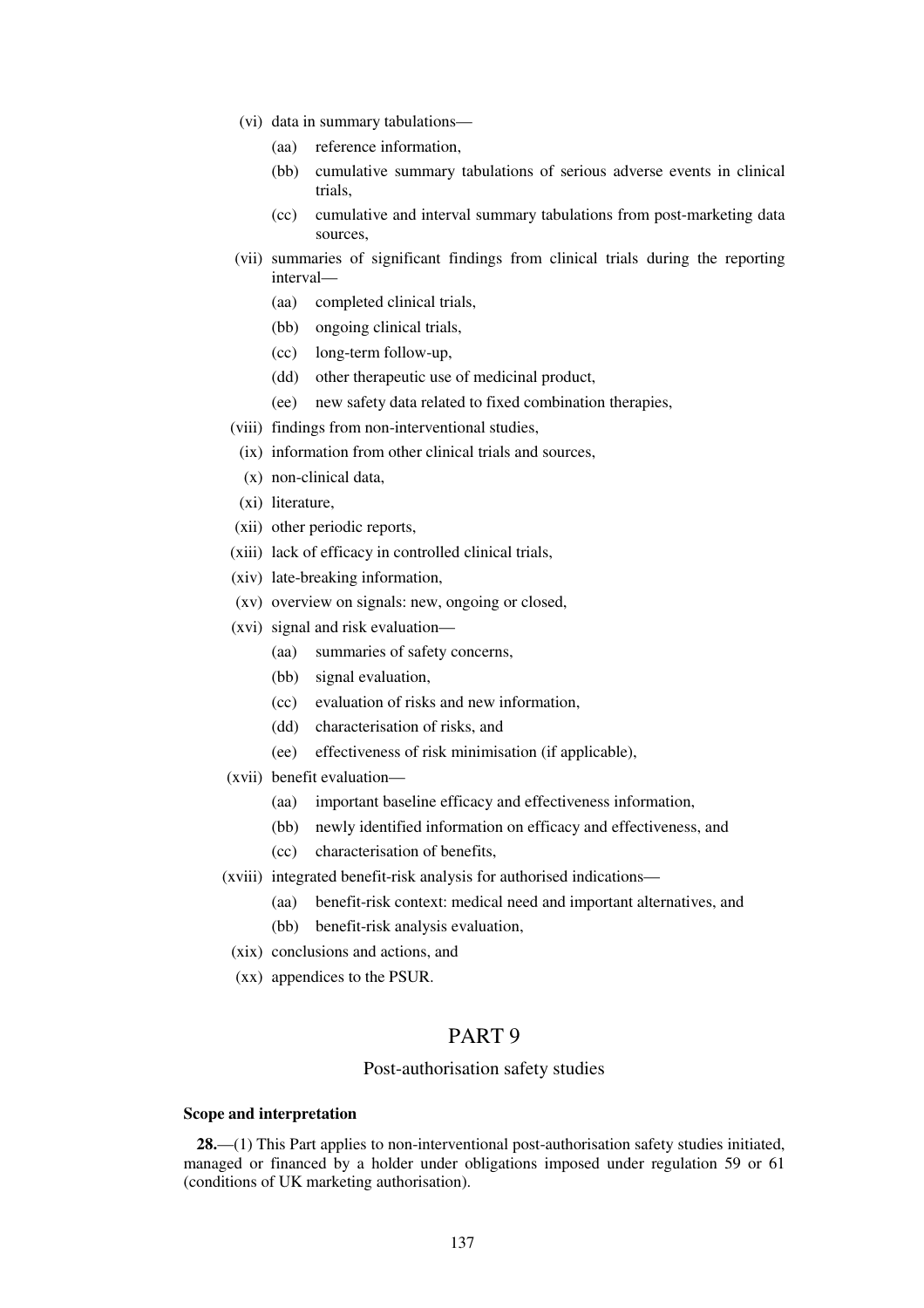(2) In this Part—

"start of data collection" means the date on which information on the first study subject is first recorded in the study dataset or, in the case of the secondary use of data, the date on which the data extraction starts; and

"end of data collection" means the date on which the analytical dataset is completely available.

### **Obligations as to post-authorisation safety studies**

**29.**—(1) The holder must submit in English—

- (a) the study protocol; and
- (b) the abstract of the final study report and the final study report.

(2) The holder must ensure that—

- (a) all study information is handled and stored so as to allow for accurate reporting, interpretation and verification of that information;
- (b) the confidentiality of the records of the study subjects remains protected; and
- (c) the analytical dataset and statistical programmes used for generating the data included in the final study report are kept in electronic format and are available for auditing and inspection.

(3) The licensing authority may publish appropriate templates for the protocol, abstract and final study report.

#### **Format of the study protocol**

**30.** The study protocol for a non-interventional post-authorisation safety studies must be submitted in the following format—

- (a) title: informative title including a commonly used term indicating the study design and the medicinal product, substance or drug class concerned, and a sub-title with a version identifier and the date of the last version;
- (b) name of holder;
- (c) responsible parties including a list of all collaborating institutions and other relevant study sites.
- (d) abstract, which must consist of a stand-alone summary of the study protocol, including the following subsections—
	- (i) title with subtitles including version and date of the protocol and name and affiliation of the main author,
	- (ii) rationale and background,
	- (iii) research question and objectives,
	- (iv) study design,
	- (v) population,
	- (vi) variables,
	- (vii) data sources,
	- (viii) study size,
	- (ix) data analysis, and
	- (x) milestones;
- (e) amendments and updates, namely any substantial amendment and update to the study protocol after the start of data collection, including a justification for the amendment or update, the date of the change, and a reference to the section of the protocol where the change has been made.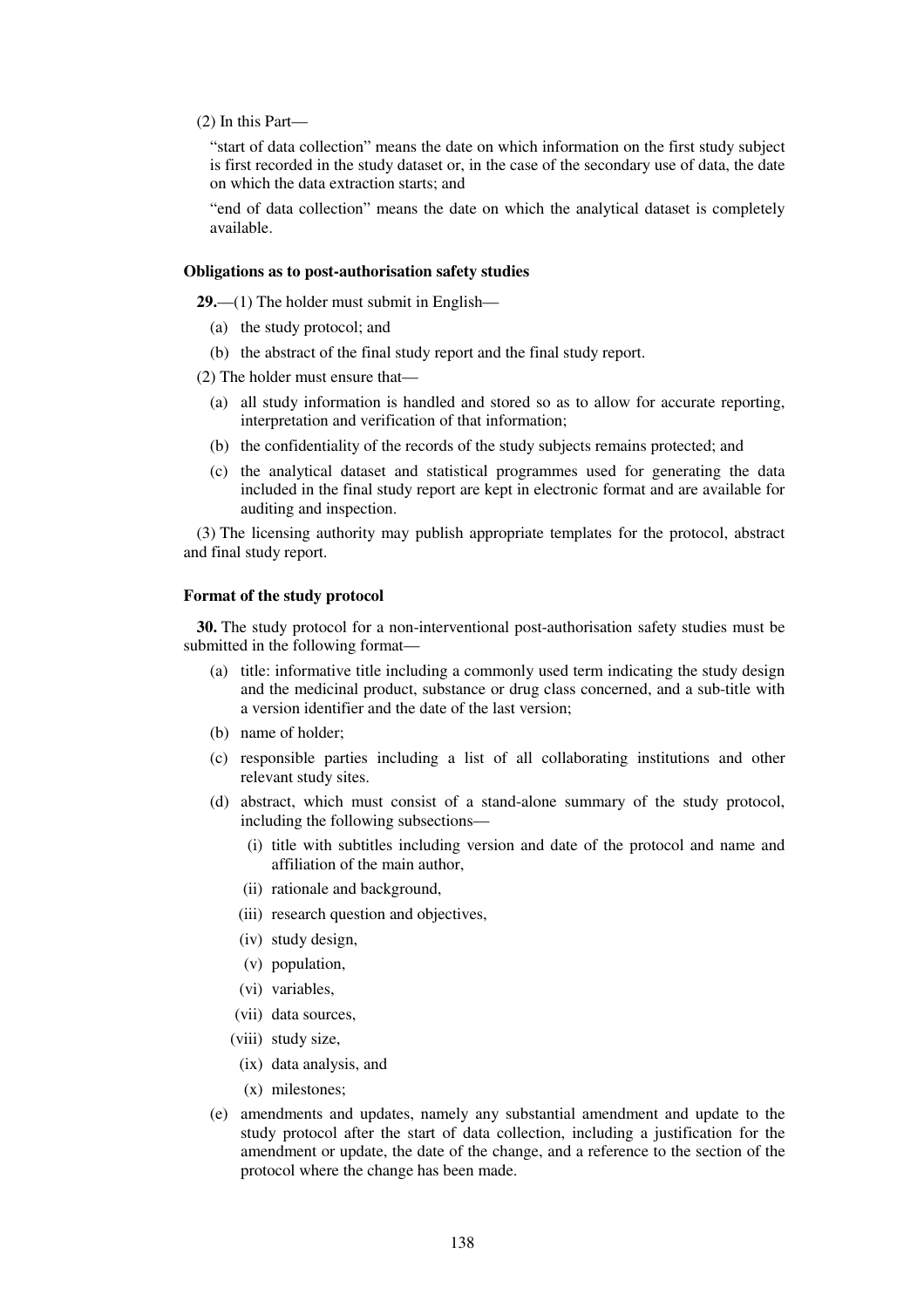- (f) milestones, namely a table with planned dates for the following milestones—
	- (i) start of data collection,
	- (ii) end of data collection,
	- (iii) any study progress report as referred to in regulation 198(2),
	- (iv) any interim report of study results, if applicable, and
	- (v) final report of study results;
- (g) rationale and background, namely a description of any safety hazard, the safety profile or the risk management measures that led to the study being imposed as an obligation for a UK marketing authorisation;
- (h) research question and objectives in accordance with the decision of the licensing authority in imposing the study as an obligation;
- (i) research methods, namely a description of the research methods, including—
	- (i) study design,
	- (ii) setting, namely the study population defined in terms of persons, place, time period, and selection criteria, including the rationale for any inclusion and exclusion criteria: where any sampling from a source population is undertaken, a description of the source population and details of sampling methods must be provided and where the study design is a systematic review or a meta-analysis, the criteria for the selection and eligibility of studies must be explained,
	- (iii) variables,
	- (iv) data sources, namely strategies and data sources for determining exposures, outcomes and all other variables relevant to the study objectives: where the study will use an existing data source, such as electronic health records, any information on the validity of the recording and coding of the data must be reported and in the case of a systematic review or meta-analysis, the search strategy and processes and any methods for confirming data from investigators must be described,
	- (v) study size, namely any projected study size, precision sought for study estimates and any calculation of the study size that can minimally detect a prespecified risk with a pre-specified interpretative power,
	- (vi) data management,
	- (vii) data analysis,
	- (viii) quality control, and
	- (ix) limitations of the research methods;
- (j) protection of human subjects, namely safeguards in order to comply with national requirements for ensuring the well-being and rights of participants in noninterventional post-authorisation safety studies;
- (k) management and reporting of adverse events or adverse reactions and other medically important events while the study is being conducted;
- (l) plans for disseminating and communicating study results; and
- (m) references.

## **Format of the abstract of the final study report**

**31.** The abstract of the final study report for a non-interventional post-authorisation safety studies must be submitted in the following format—

- (a) title, with subtitles including date of the abstract and name and affiliation of main author;
- (b) keywords (not more than five keywords indicating the main study characteristics);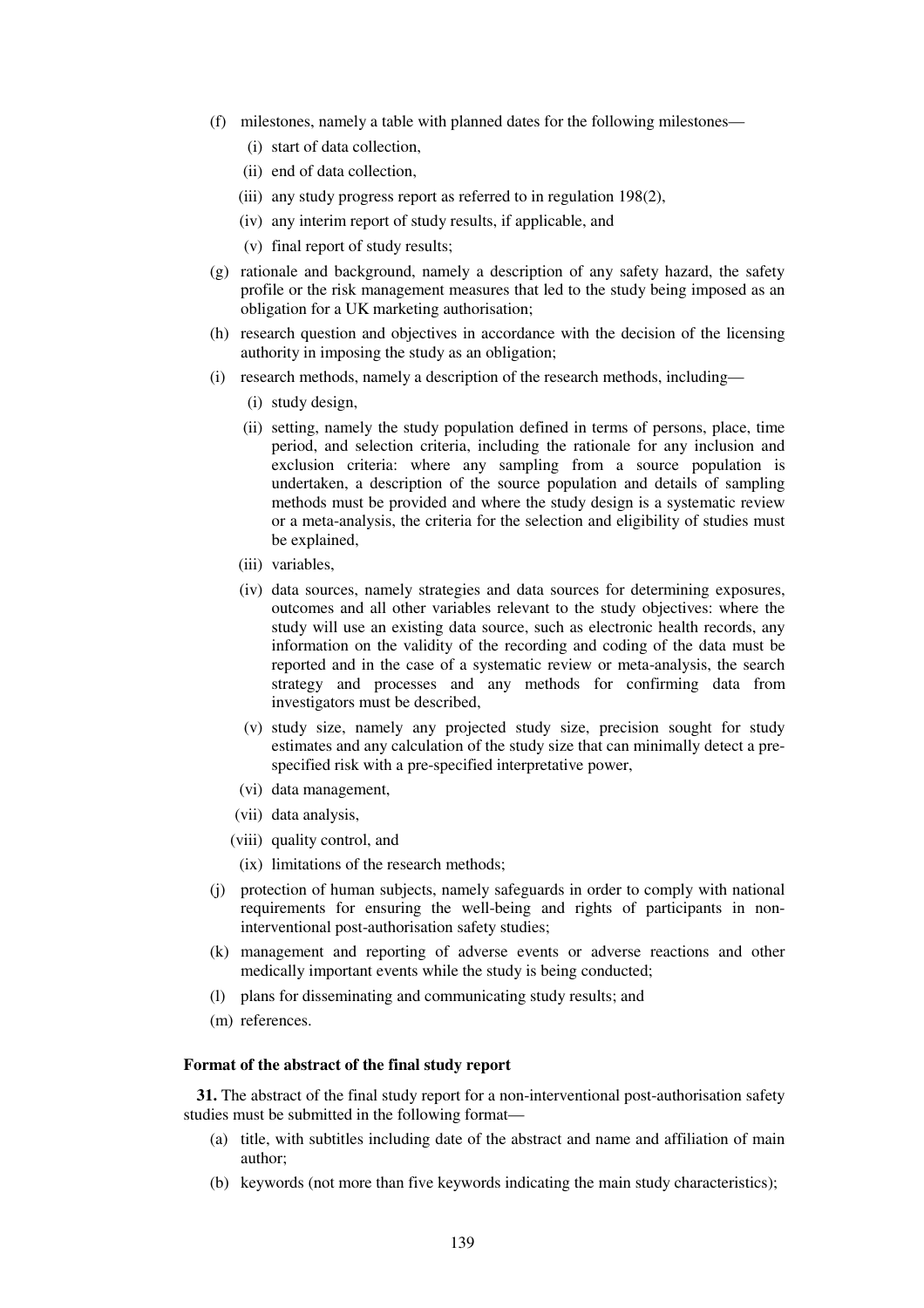- (c) rationale and background;
- (d) research question and objectives;
- (e) study design;
- (f) setting;
- (g) subjects and study size, including dropouts;
- (h) variables and data sources;
- (i) results;
- (j) discussion (including, where relevant, an evaluation of the impact of study results on the risk–benefit balance of the product);
- (k) name of holder; and
- (l) names and affiliations of principal investigators.

#### **Format of the final study report**

**32.** The final study report for a non-interventional post-authorisation safety studies must be submitted in the following format—

- (a) title, including a commonly used term indicating the study design; sub-titles with date of final report and name and affiliation of the main author;
- (b) abstract, namely a stand-alone summary referred to in paragraph 31;
- (c) name and address of the holder;
- (d) investigators, namely the names, titles, degrees, addresses and affiliations of the principal investigator and all co-investigators, and list of all collaborating primary institutions and other relevant study sites;
- (e) milestones, namely the dates for the following milestones—
	- (i) start of data collection (planned and actual dates),
	- (ii) end of data collection (planned and actual dates),
	- (iii) study progress reports,
	- (iv) interim reports of study results, where applicable,
	- (v) final report of study results (planned and actual date), and
	- (vi) any other important milestone applicable to the study, including date of study registration in the electronic study register
- (f) rationale and background, namely a description of the safety concerns that led to the study being initiated, and critical review of relevant published and unpublished data evaluating pertinent information and gaps in knowledge that the study is intended to fill;
- (g) research question and objectives;
- (h) amendments and updates to the protocol, namely a list of any substantial amendments and updates to the initial study protocol after the start of data collection, including a justification for each amendment or update;
- (i) research methods, namely—
	- (i) study design: key elements of the study design and rationale for this choice,
	- (ii) setting: setting, locations, and relevant dates for the study, including periods of recruitment, follow-up, and data collection: in the case of a systematic review or meta-analysis, study characteristics used as criteria for eligibility, with rationale,
	- (iii) subjects: any source population and eligibility criteria for study subjects. Sources and methods for selection of participants shall be provided, including,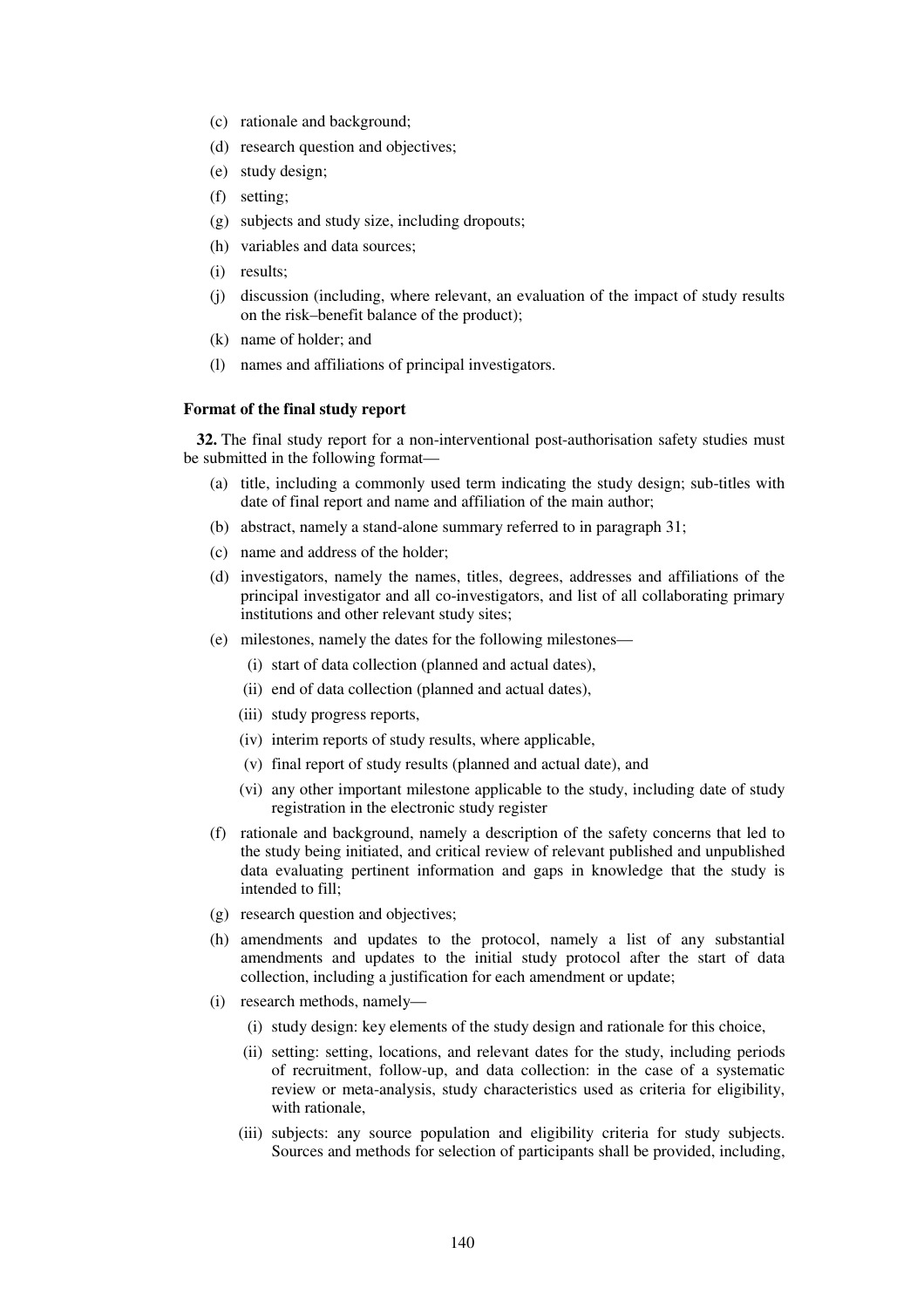where relevant, methods for case ascertainment, as well as number of and reasons for dropouts,

- (iv) variables: all outcomes, exposures, predictors, potential confounders, and effect modifiers, including operational definitions: diagnostic criteria shall be provided, where applicable,
- (v) data sources and measurement: for each variable of interest, sources of data and details of methods of assessment and measurement; if the study has used an existing data source, such as electronic health records, any information on the validity of the recording and coding of the data must be reported and in the case of a systematic review or meta-analysis, description of all information sources, search strategy, methods for selecting studies, methods of data extraction and any processes for obtaining or confirming data from investigators,
- (vi) bias,
- (vii) study size: study size, rationale for any study size calculation and any method for attaining projected study size,
- (viii) data transformation: transformations, calculations or operations on the data, including how quantitative data were handled in the analyses and which groupings were chosen and why,
- (ix) statistical methods: description of the following items—
	- (aa) main summary measures,
	- (bb) all statistical methods applied to the study,
	- (cc) any methods used to examine subgroups and interactions,
	- (dd) how missing data were addressed,
	- (ee) any sensitivity analyses, and
	- (ff) any amendment to the plan of data analysis included in the study protocol, with rationale for the change, and
- (x) quality control: mechanisms to ensure data quality and integrity;
- (j) results: comprising the following subsections—
	- (i) participants, namely numbers of study subjects at each stage of study: in the case of a systematic review or meta-analysis, number of studies screened, assessed for eligibility and included in the review with reasons for exclusion at each stage,
	- (ii) descriptive data: characteristics of study participants, information on exposures and potential confounders and number of participants with missing data. In the case of a systematic review or meta-analysis, characteristics of each study from which data were extracted,
	- (iii) outcome data: numbers of study subjects across categories of main outcomes,
	- (iv) main result: unadjusted estimates and, if applicable, confounder-adjusted estimates and their precision and where relevant, estimates of relative risk must be translated into absolute risk for a meaningful time period,
	- (v) other analyses, and
	- (vi) adverse events and adverse reactions;
- (k) discussion which must include—
	- (i) key results with reference to the study objectives, prior research in support of and conflicting with the findings of the completed post-authorisation safety study, and, where relevant, the impact of the results on the risk–benefit balance of the product,
	- (ii) limitations of the study taking into account circumstances that may have affected the quality or integrity of the data, limitations of the study approach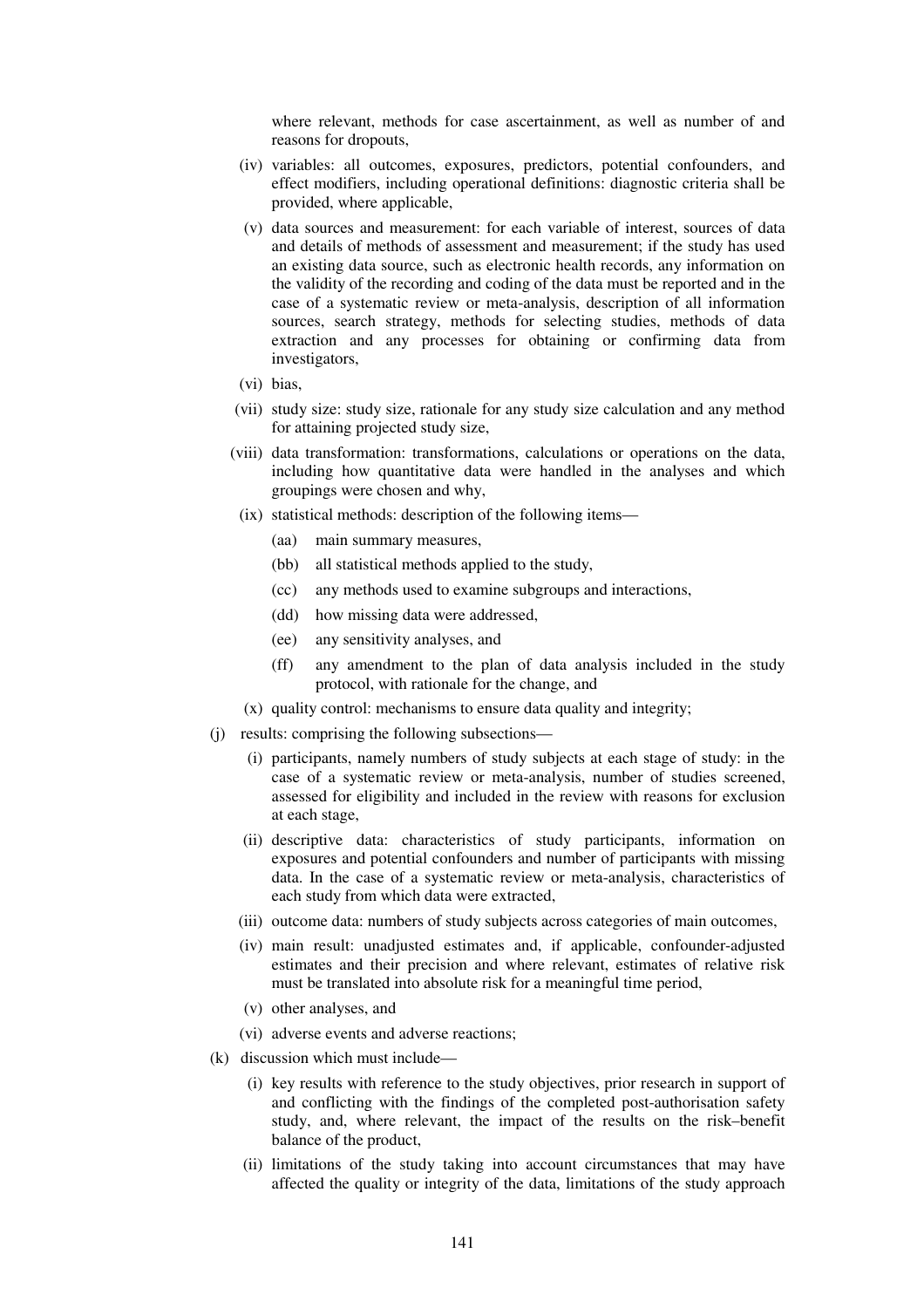and methods used to address them, sources of potential bias and imprecision, and validation of the events; both the direction and magnitude of potential biases must be discussed,

- (iii) interpretation of results, considering objectives, limitations, multiplicity of analyses, results from similar studies and other relevant evidence, and
- (iv) generalisability; and
- (l) references.".

## SCHEDULE 7 Regulation 228(2)

## Insertion of new Schedule 33A (transitional provision)

**1.** After Schedule 33 insert—

## "SCHEDULE 33A Regulation 347A

## Transitional provision in relation to EU Exit

## PART 1

## Interpretation

**1.** In this Schedule—

"the COMP" means the Committee for Orphan Medicinal Products of the EMA, established under Article 4 of the Orphan Regulation;

"converted EU marketing authorisation" has the meaning given in paragraph 6(1) and  $(2)$ ;

"the Paediatric Regulation" means Regulation (EC) No 1901/2006 of the European Parliament and of the Council of 12 December 2006 on medicinal products for paediatric use and amending Regulation (EEC) No 1768/92, Directive 2001/20/EC, Directive 2001/83/EC and Regulation (EC) No 726/2004, as it has effect in EU law(**a**);

"the Paediatric Committee" means the committee of the EMA established under Article 3 of the Paediatric Regulation;

"the Pharmacovigilance Risk Assessment Committee" means the Committee of the EMA established by Article 56(1)(aa) of Regulation (EC) No 726/2004; and

"Regulation (EC) No 507/2006" means Commission Regulation (EC) No 507/2006 on the conditional marketing authorisation for medicinal products for human use falling within the scope of Regulation (EC) No 726/2004 of the European Parliament and of the Council, as it has effect in EU law(**b**).

-

<sup>(</sup>**a**) OJ No. L 387, 27.12.2006, p. 1.

<sup>(</sup>**b**) OJ No. L 92, 30.3.2006, p. 6.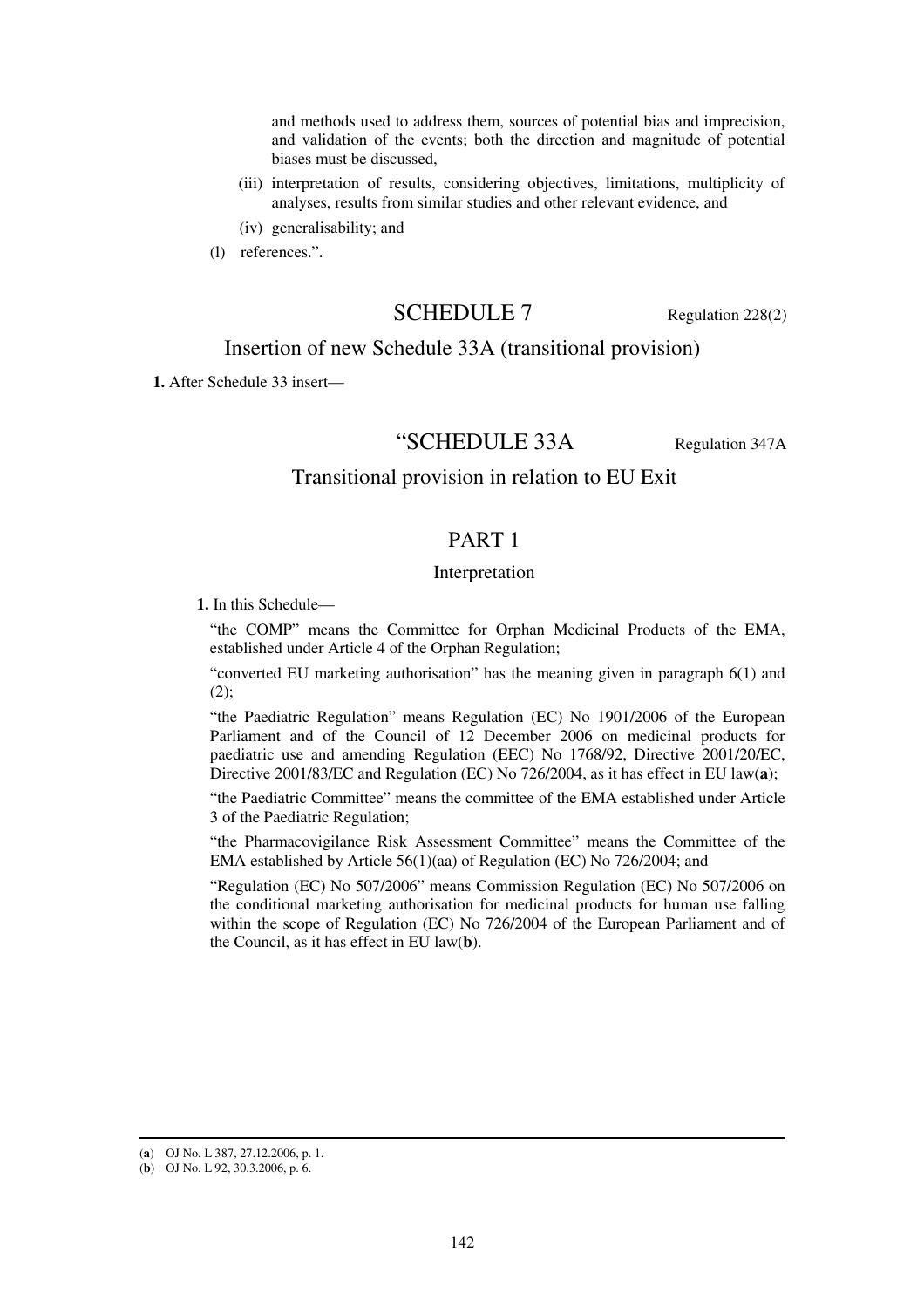## PART 2

## Manufacturing, wholesale dealing and brokering

## **Wholesale dealer's licence used to distribute a medicinal product imported from an EEA State before exit day**

**2.**—(1) Subject to sub-paragraphs (2) and (3), a person ("P") who is the holder of a wholesale dealer's licence which—

- (a) was granted before exit day by the licensing authority;
- (b) was in force immediately before exit day and remains in force on exit day (whether or not it is suspended); and
- (c) was used by P to distribute a medicinal product, which was imported from an EEA State, by way of wholesale dealing, or to possess a medicinal product imported from an EEA State for such a purpose,

is deemed on and after exit day to hold a wholesale dealing licence granted under Part 3 (manufacture and distribution of medicinal products and active substances) that permits the operation of importing medicinal products from an approved country for import for the purposes specified in paragraph (c).

(2) After the end of the period of 6 months beginning with exit day, P is deemed to continue hold a wholesale dealer's licence that permits the operation of importing medicinal products from an approved country for import by virtue of sub-paragraph (1) only if, before the end of that period, P has notified the licensing authority in writing of—

- (a) P's intention to continue to import medicinal products from an approved country for import; and
- (b) either—
	- (i) P's intention to appoint a responsible person (import) who will carry out the functions under regulation 45AA(4) (requirement as to responsible persons where licence holder imports from an approved country for import) in respect of the licence, or
	- (ii) that P will only import medicinal products from an approved country for import to which an exemption in regulation 45AA(2) applies.

(3) Unless P has notified the licensing authority as provided for in sub-paragraph  $(2)(b)(ii)$ , after the end of the period of 2 years beginning with exit day, P is deemed to continue to hold a wholesale dealer's licence that permits the operation of importing medicinal products from an approved country for import by virtue of sub-paragraph (1) only if, before the end of that period, P has notified the licensing authority in writing of the name, address and qualifications of a person who—

- (a) is included in the register under regulation  $45AB(1)$ ; and
- (b) will carry out the functions under regulation 45AA(4) in respect of the licence.

(4) From exit day, until the date on which P notifies the licensing authority of the information specified in sub-paragraph (3), the responsible person in respect of that licence under regulation 45 must carry out the functions under regulation 45AA(4).

(5) As soon as reasonably practicable after receipt of the information specified in paragraph (3), the licensing authority must provide P with written notice that the responsible person (import) is named on the licence.

(6) Where P has notified the licensing authority as provided for in sub-paragraph  $(2)(b)(ii)$ , the licensing authority must, as soon as reasonably practicable, notify P in writing that the wholesale dealer's licence includes import of a medicinal product from an approved country for import limited to medicinal products to which an exemption in regulation 45AA(2) applies.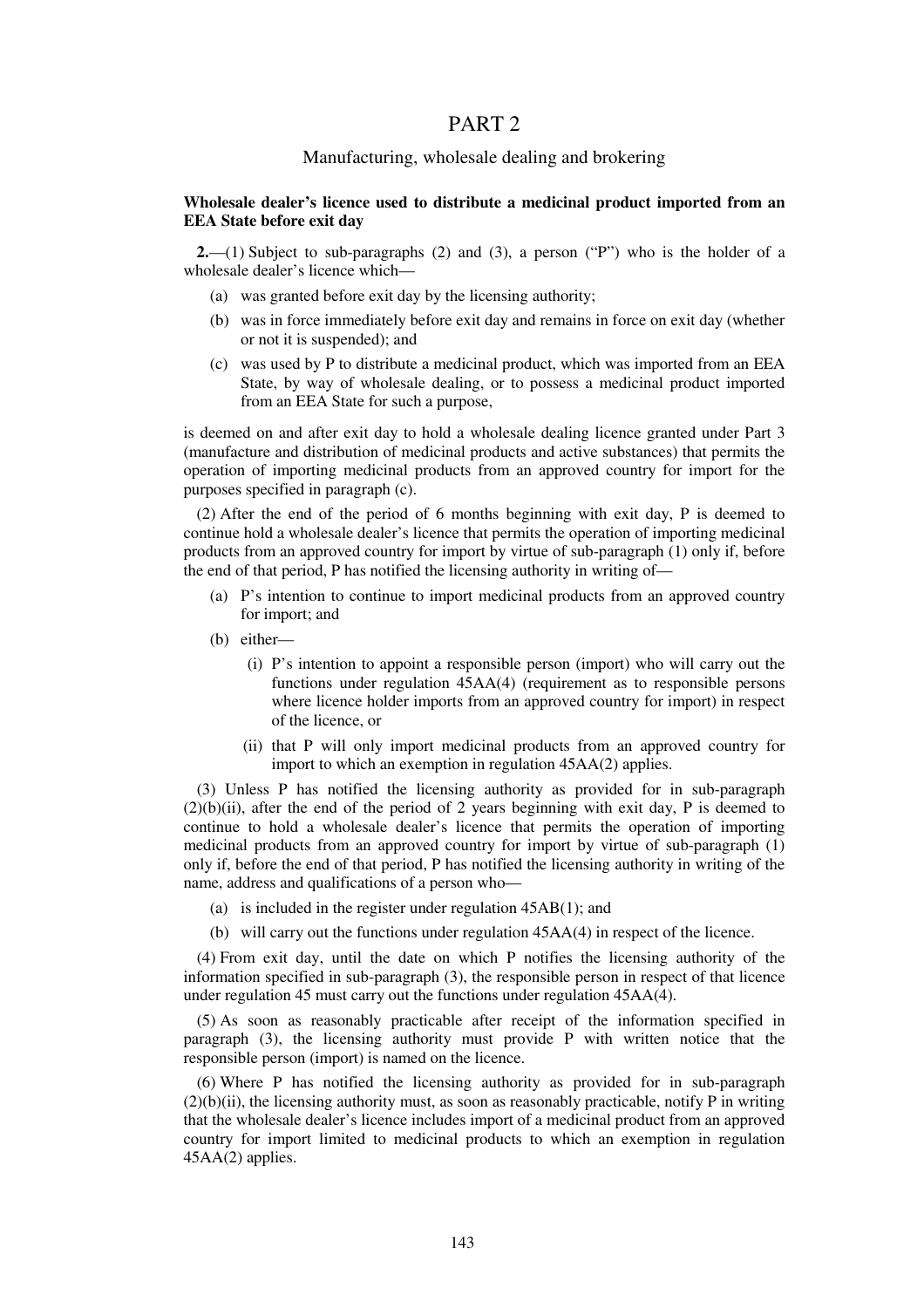#### **Approved country for import list on exit day (regulation 18A)**

**3.**—(1) For the purposes of regulation 18A(1) (approved country for import), during the transitional period, the licensing authority must publish an approved country for import list that includes each EEA State in it.

(2) The licensing authority must not, before the end of the transitional period, exercise its power under regulation 18A(3) to remove an EEA State from the approved country for import list.

(3) In this paragraph, "the transitional period" is the period of two years beginning with exit day.

#### **Qualified persons and approved country for batch testing list on exit day (Schedule 7)**

**4.**—(1) Sub-paragraph (2) applies to a person who—

- (a) is acting as a qualified person immediately before exit day; and
- (b) satisfies the requirements of Part 1 of Schedule 7 (qualification requirements for qualified persons) immediately before exit day as they had effect at that time.

(2) The person is to be treated on and after exit day as continuing to satisfy the requirements of Part 1 of Schedule 7 if the person would otherwise fail to do so as a result of amendments made to that Part by the EU Exit Regulations.

(3) For the purposes of paragraph 14(1)(b) of Schedule 7 (obligations of qualified person), for the transitional period, the licensing authority is deemed to have made appropriate arrangements with—

- (a) each EEA State;
- (b) Australia;
- (c) Canada;
- (d) Israel;
- (e) Japan;
- (f) New Zealand;
- (g) Switzerland; and
- (h) the United States of America,

and the licensing authority must, on exit day, publish a list that includes those countries under paragraph 14(3) of Schedule 7.

(4) The licensing authority may, in respect of any country specified in sub-paragraph (3)(b) to (h), include that country in the list subject to a condition or restriction as provided for in paragraph 14(4) of Schedule 7, insofar as that condition or restriction was reflected in the appropriate arrangements that existed immediately before exit day under Article 51(2) of the 2001 Directive.

(5) The licensing authority must not, before the end of the transitional period, exercise its powers under paragraph 14(6) of Schedule 7 to remove an EEA State from the list it publishes.

(6) In this regulation, "the transitional period" is the period of two years beginning with exit day.

## **List of countries with equivalent regulatory standards as to the manufacturing of active substances on exit day (regulation 45O(6) to (9))**

**5.**—(1) For the purposes of regulation 45O(6) (requirements for registration as an importer, manufacturer or distributor of active substances), for the transitional period, the licensing authority must publish a list that includes the following countries—

(a) each EEA State;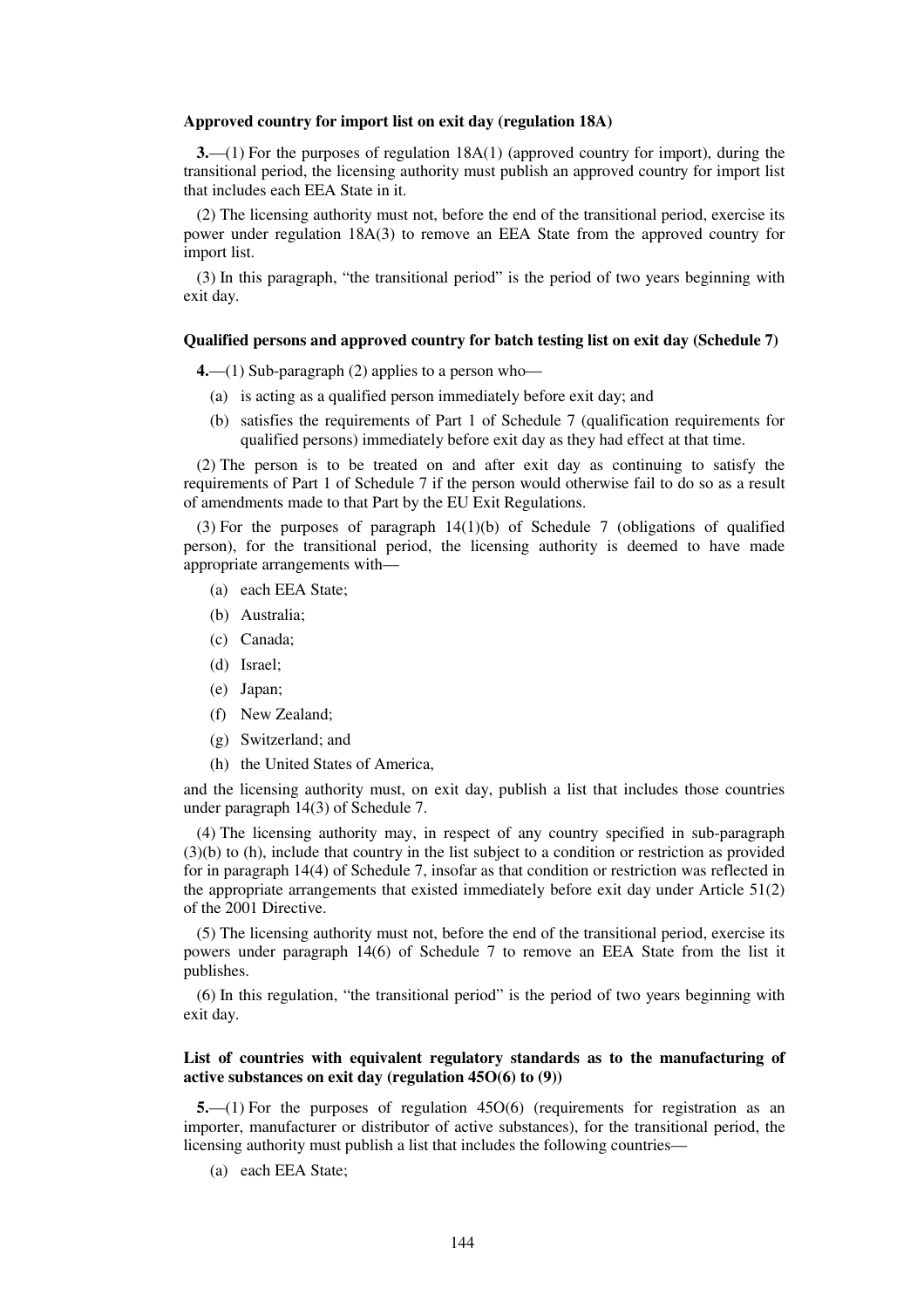- (b) Australia;
- (c) Brazil;
- (d) Israel;
- (e) Japan;
- (f) Switzerland; and
- (g) the United States of America.

(2) The licensing authority must not, before the end of the transitional period, exercise its power under regulation 45O(9) to remove an EEA State from the list it publishes.

(3) In this paragraph, "the transitional period" is the period of two years beginning with exit day.

# PART 3

## Transitional provision in respect of conversion of EU marketing authorisations in force immediately before exit day

#### **Conversion of EU marketing authorisations in force before exit day**

**6.**—(1) This paragraph applies in relation to an EU marketing authorisation which was in force immediately before exit day.

- (2) An EU marketing authorisation to which this paragraph applies—
	- (a) has effect on and after exit day as a UK marketing authorisation granted under regulation 49(1) of these Regulations; and
	- (b) is referred to in this Part as a "converted EU marketing authorisation".

(3) If the holder of an EU marketing authorisation to which this paragraph applies notifies the licensing authority in writing before the end of the period of 21 days beginning with exit day that it does not wish to be the holder of a converted EU marketing authorisation, the licensing authority must revoke the converted EU marketing authorisation with effect from the date of receipt of the notification.

(4) A converted EU marketing authorisation—

- (a) is treated as if it had been granted by the licensing authority under regulation 49(1) on the same terms as those on which the EU marketing authorisation was granted, including any conditions or restrictions subject to which the EU marketing authorisation was granted and which remain in force immediately before exit day;
- (b) is treated, for the purposes of regulations 65 or 65B (validity of UK marketing authorisation), as if it had been granted by the licensing authority on the date that the EU marketing authorisation took effect;
- (c) is treated for the purposes of regulation  $67(1)$  (failure to place on the market) as if it had been granted on exit day, and the period of three years referred to in regulation 67(2) is treated as having started on exit day;
- (d) is treated for the purposes of determining the relevant fee period for the purposes of Schedule 4 to the Fees Regulations (periodic fees for marketing authorisations) as if it had been granted by the licensing authority on the date that the EU marketing authorisation took effect;
- (e) is treated, for the purposes of the reference to the date of grant in regulation 27A(a) of the Fees Regulations (fees for renewals of a marketing authorisation) as if it had been granted on the date that the EU marketing authorisation took effect;
- (f) retains, for the purposes of regulation  $51(1)$  and (2), the benefit of any remaining periods of data or marketing exclusivity (if any) from which the holder benefitted immediately before exit day;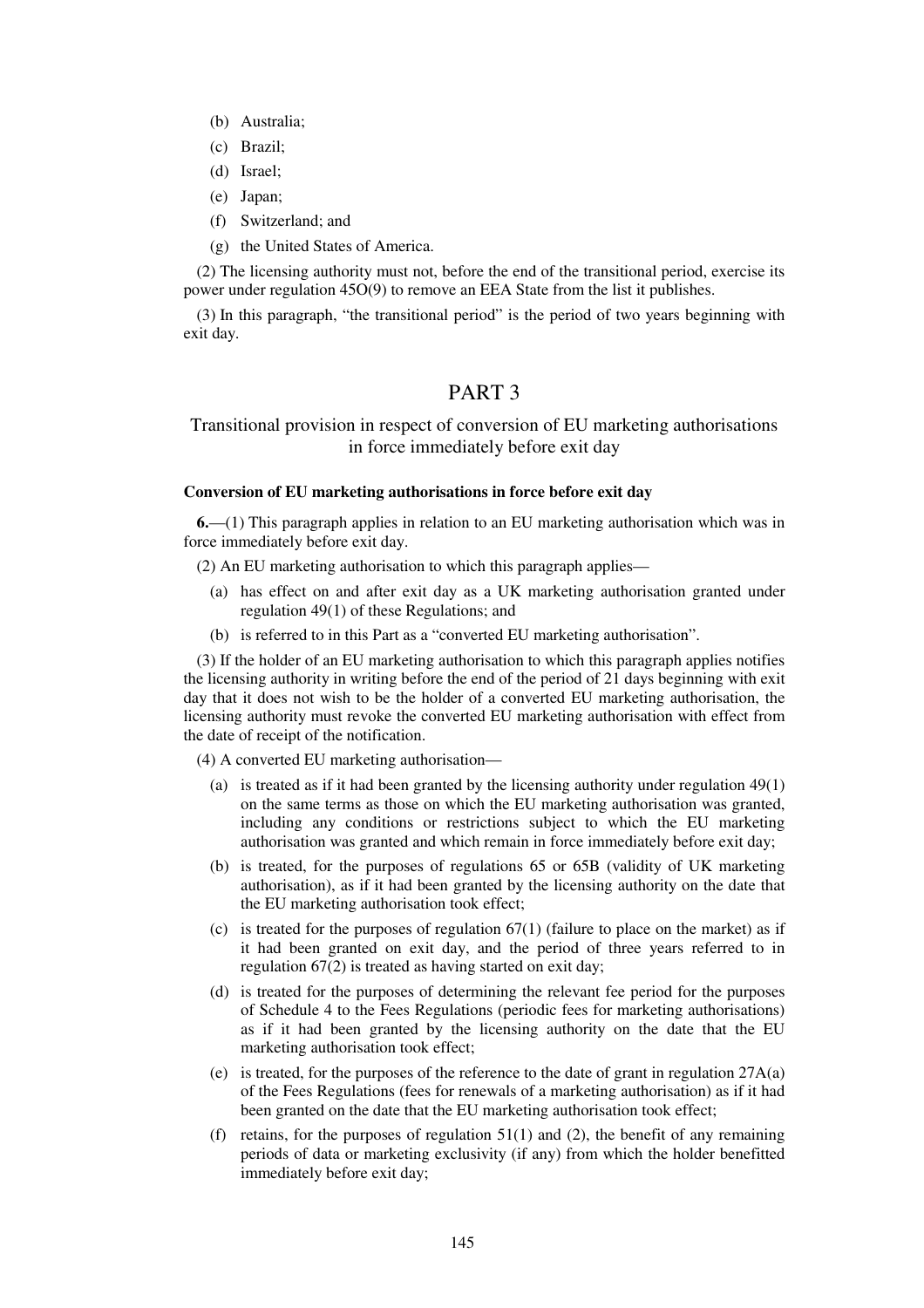- (g) retains the benefit of any decision by the EMA to exempt the holder from Articles 14(4) or (5) of Regulation (EC) No 726/2004 (failure to place on the market), and that decision is treated as if it had been made by the licensing authority under regulation 67(3); and
- (h) remains subject to—
	- (i) any suspension of the EU marketing authorisation that is in force immediately before exit day,
	- (ii) any post-authorisation obligations imposed after it was granted, and which remain in force immediately before exit day, and
	- (iii) any variation to its terms which were granted or accepted before exit day.

(5) For the purposes of this paragraph, an EU marketing authorisation is in force, even if that authorisation is suspended immediately before exit day.

(6) A converted EU marketing authorisation to which this paragraph applies which—

- (a) was granted as a conditional marketing authorisation within the meaning of Article 1 of Regulation (EC) No 507/2006; and
- (b) remains such a conditional marketing authorisation immediately before exit day,

has effect on and after exit day as a UK marketing authorisation granted under regulation 58F.

(7) A converted EU marketing authorisation to which this paragraph applies which relates to a medicinal product which—

- (a) was designated as an orphan medicinal product by the European Commission pursuant to Article 5 of the Orphan Regulation; and
- (b) remains in the Community register of Orphan Medicinal Products as referred to in that Article immediately before exit day,

has effect on and after exit day as a UK marketing authorisation granted under regulation 58C and retains, for the purposes of regulation 58D, the benefit of any period of marketing exclusivity from which the holder benefitted immediately before exit day under Article 8 of the Orphan Regulation.

#### **Classification of converted EU marketing authorisations**

**7.** For the purposes of regulation 62 (classification of UK marketing authorisation), it is a term of a converted EU marketing authorisation that the product to which the authorisation relates is to be available—

- (a) in a case where the product was classified in its EU marketing authorisation immediately before exit day as a prescription only medicine, the product is to be available only on prescription;
- (b) in a case where the product was not so classified and the licensing authority has determined that the product should be available on general sale, the product is to be available on general sale; or
- (c) in any other case, the product is to be available only from a pharmacy.

## **Obligations of licensing authority in connection with converted EU marketing authorisations**

**8.**—(1) The licensing authority must, before the end of the period of 7 days beginning with exit day, notify the holders of converted EU marketing authorisations—

- (a) that the EU marketing authorisation is converted to a UK marketing authorisation; and
- (b) that the holder may notify the licensing authority in accordance with paragraph 6(3) that it does not wish to be the holder of a UK marketing authorisation.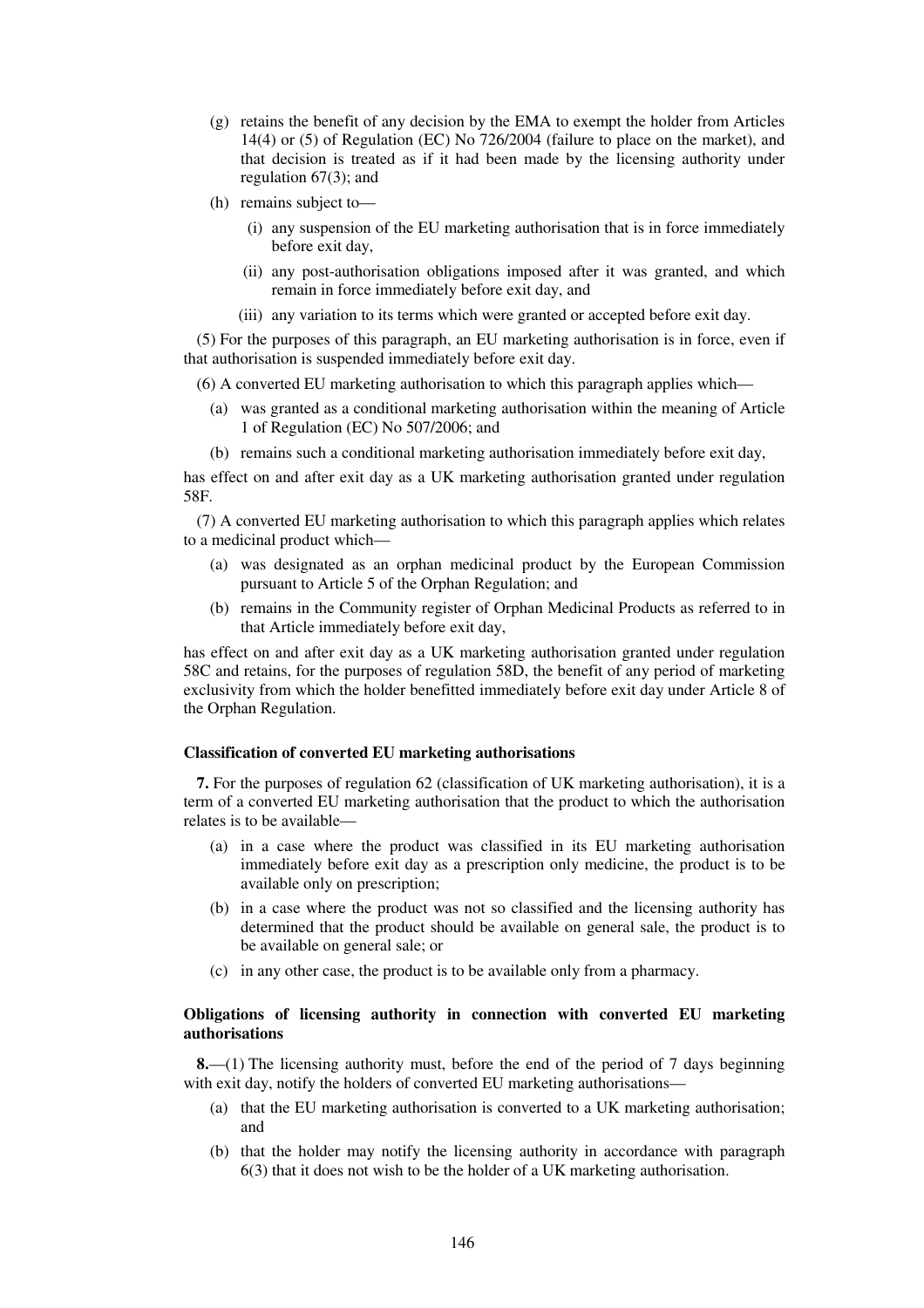(2) The licensing authority must, as soon as reasonably practicable after the end of the period referred to in paragraph 6(3), publish a list of converted EU marketing authorisations.

(3) The list mentioned in sub-paragraph (2) must specify which converted EU marketing authorisations have been revoked in accordance with paragraph 6(3).

#### **Obligations of holders of converted EU marketing authorisations**

**9.**—(1) A holder of a converted EU marketing authorisation must submit to the licensing authority, before the end of the period of one year beginning with exit day, the information described in sub-paragraph (3).

(2) The obligation in sub-paragraph (1) is subject to any requirement imposed by the licensing authority to provide that information before the end of a shorter period specified by the licensing authority under paragraph 10(1).

(3) The information which must be submitted in accordance with sub-paragraph (1) (referred to in this paragraph as the "baseline data") is—

- (a) such information concerning the product to which the converted EU marketing authorisation relates as may be specified in writing for this purpose and published by the licensing authority on or before exit day;
- (b) notification of whether or not the product to which the converted EU marketing authorisation relates—
	- (i) is on the market in the United Kingdom at the time the notification is given, or
	- (ii) if not, whether the product has been on the market in the United Kingdom at any time on or after exit day and if so, the date on which it was withdrawn from the United Kingdom market.

(4) In this Part, the date on which the holder of a converted EU marketing authorisation complies with the obligation in sub-paragraph (1), or with any requirement imposed by the licensing authority under paragraph 10(1) to provide all of the baseline data before the end of a period shorter than the period of one year beginning with exit day, is referred to as "the data submission date".

#### **Powers of licensing authority in connection with provision of information**

**10.**—(1) If the licensing authority requests a holder of a converted EU marketing authorisation to submit all or part of the baseline data at any time before the expiry of the period of one year beginning with exit day, the holder must supply the information within the time period specified by the licensing authority in its request.

(2) If the licensing authority requests a holder of a converted EU marketing authorisation to provide any other information relating to the EU marketing authorisation, the holder must supply the information within the time period specified by the licensing authority in its request.

### **Variations of converted EU marketing authorisations notified or applied for before exit day**

**11.**—(1) This paragraph applies where, before exit day—

- (a) a holder of a converted EU marketing authorisation has notified the EMA of, or made an application to the EMA for, a variation of the EU marketing authorisation to which the converted EU marketing authorisation applies under Chapter III of Regulation (EC) No 1234/2008, or has made an application to the EMA for an extension of that EU marketing authorisation in accordance with Article 19 of that Regulation;
- (b) the procedures specified in Article 17 of that Regulation (measures to close the procedures of Articles 14 to 16) have not concluded, or, in the case of an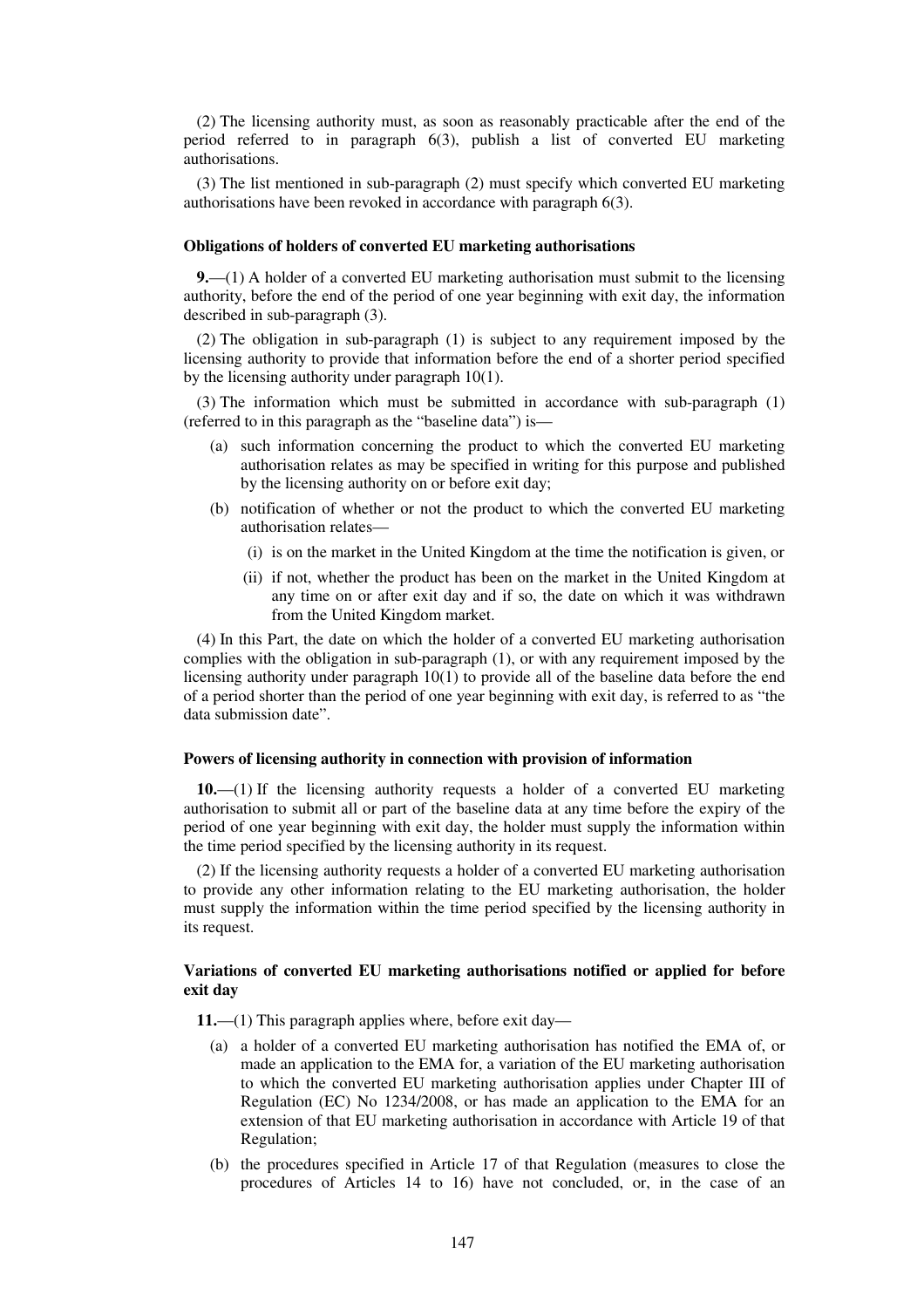extension, no final decision has been made by the European Commission in relation to the application; and

(c) the holder of the converted EU marketing authorisation wishes the variation to be made to the converted EU marketing authorisation.

(2) Where the variation is a minor variation of Type IA—

- (a) the variation may be implemented in relation to the converted EU marketing authorisation at any time on or after the time at which it may be implemented in relation to the EU marketing authorisation to which the converted EU marketing authorisation relates;
- (b) the holder of the converted EU marketing authorisation must (subject to paragraph 13), include in the baseline data—
	- (i) a summary of the variation, and
	- (ii) if the notification has been rejected by the EMA, an indication of that fact; and
- (c) the variation to the converted EU marketing authorisation is deemed to be accepted unless the licensing authority notifies the holder in writing before the end of the period of 30 days beginning with the data submission date that the variation is rejected, in which case the holder must cease to apply the rejected variation immediately after receipt of the notification.

(3) Where the variation is a minor variation of Type IB—

- (a) the variation may be implemented in relation to the converted EU marketing authorisation at any time on or after the time at which it may be implemented in relation to the EU marketing authorisation to which the converted EU marketing authorisation relates;
- (b) if the variation has not been rejected by the EMA, the holder of the converted EU marketing authorisation must (subject to paragraph 13) include a copy of the notification in the baseline data; and
- (c) the variation to the converted EU marketing authorisation is deemed to be accepted unless the licensing authority notifies the holder in writing before the end of the period of 30 days beginning with the data submission date that the variation is rejected, in which case the holder must cease to apply the rejected variation immediately after receipt of the notification.
- (4) Sub-paragraph (5) applies where—
	- (a) the variation is a major variation of Type II or an extension; and
	- (b) before exit day the Committee for Medicinal Products for Human Use gave a positive final opinion in relation to the application with which the United Kingdom concurred.
- (5) Where this sub-paragraph applies—
	- (a) the variation may be implemented in relation to the converted EU marketing authorisation at any time on or after the time at which it may be implemented in relation to the EU marketing authorisation to which the converted EU marketing authorisation relates;
	- (b) the holder of the converted EU marketing authorisation must (subject to paragraph 13) include a copy of the application in the baseline data; and
	- (c) the licensing authority must either—
		- (i) treat the variation as accepted, and, if the variation affects the terms of the converted EU marketing authorisation, amend those terms accordingly; or
		- (ii) notify the holder of the converted EU marketing authorisation before the end of the period of 30 days beginning with the data submission date that the variation is rejected, in which case the holder must cease to apply the rejected variation immediately after receipt of the notification.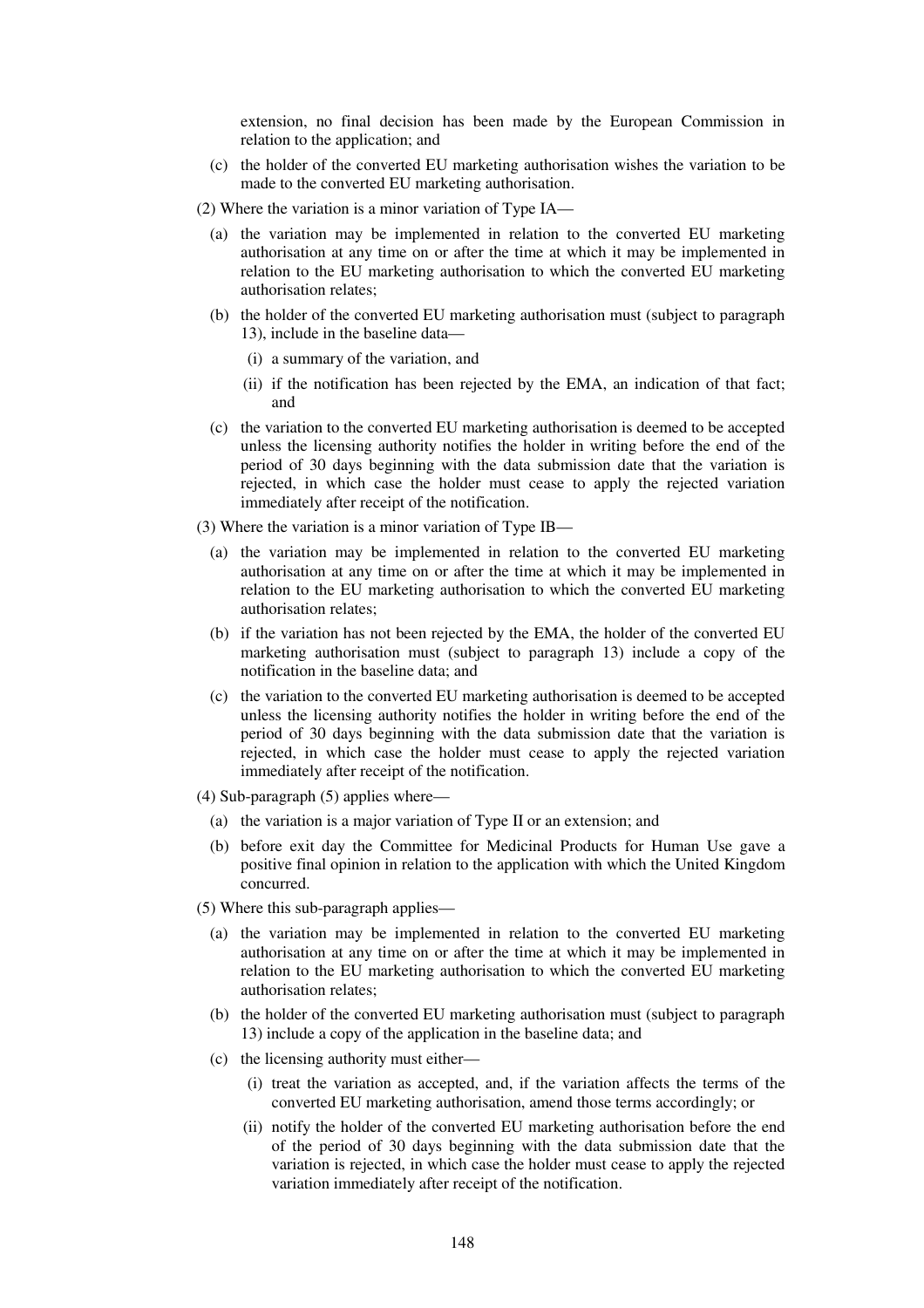- (6) Sub-paragraph (7) applies where—
	- (a) the variation is a major variation of Type II or an extension; and
	- (b) before exit day the Committee for Medicinal Products for Human Use had not given any opinion in relation to the application, or had given a negative final opinion in relation to it, or had given a positive final opinion but the United Kingdom recorded a divergent opinion.

(7) Where this paragraph applies—

- (a) the holder of the converted EU marketing authorisation must submit to the licensing authority—
	- (i) the application for the variation; and
	- (ii) (subject to paragraph 13) the baseline data; and
- (b) the licensing authority must consider the application in accordance with Schedule 10A.

(8) In this paragraph and paragraph 12, "minor variation of Type IA", "minor variation of Type IB", "major variation of Type II" and "extension" have the meanings given in paragraph 1 of Schedule 10A.

#### **Variations of converted EU marketing authorisations submitted to EMA after exit day but before the data submission date**

**12.**—(1) This paragraph applies where a holder of a converted EU marketing authorisation—

- (a) notifies the EMA of, or applies to the EMA for, a variation of the EU marketing authorisation to which the converted EU marketing authorisation relates during the period beginning with exit day and ending on the day before the data submission date; and
- (b) wishes the variation to be made in relation to the converted EU marketing authorisation.

(2) Where the variation is a minor variation of Type IA—

- (a) the variation may be implemented in relation to the converted EU marketing authorisation at the same time as it may be implemented in relation to the EU marketing authorisation to which the converted EU marketing authorisation relates;
- (b) the holder of the converted EU marketing authorisation must (subject to paragraph 13), include in the baseline data—
	- (i) a summary of the variation, and
	- (ii) if the notification has been rejected by the EMA, an indication of that fact; and
- (c) the variation to the converted EU marketing authorisation is deemed to be accepted unless the licensing authority notifies the holder in writing within the period of 30 days beginning with the data submission date that the variation is rejected, in which case the holder must cease to apply the rejected variation immediately after receipt of the notification.

(3) Where the variation is a minor variation of Type IB, a major variation of Type II or an extension which has not been rejected by the EMA—

- (a) the holder of the converted EU marketing authorisation must submit to the licensing authority—
	- (i) the notification of, or application for, the variation, and
	- (ii) (subject to paragraph 13) the baseline data; and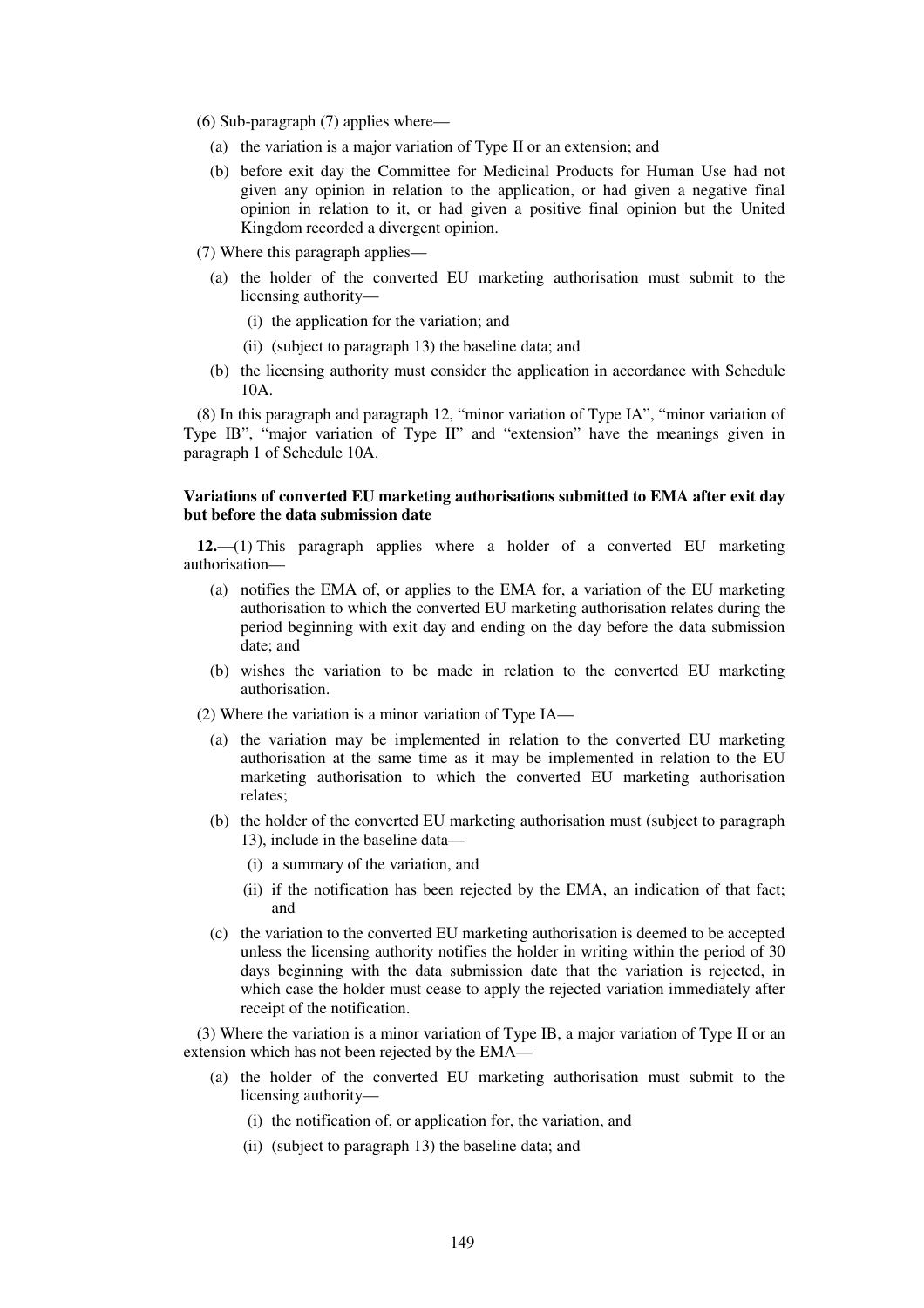(b) the licensing authority must consider the application in accordance with Schedule 10A.

## **Variations of converted EU marketing authorisations sought in advance of the data submission date**

**13.**—(1) If a holder of a converted EU marketing authorisation wishes the licensing authority to consider a notification of, or an application for, a variation to the authorisation before the data submission date, the holder must—

- (a) submit the notification or application to the licensing authority; and
- (b) unless sub-paragraph (2) applies, provide to the licensing authority at the same time such information concerning the product to which the converted EU marketing authorisation relates as may be specified in writing by the licensing authority for this purpose and published on or before exit day.

(2) If a holder of a converted EU marketing authorisation wishes the licensing authority to consider a notification of, or an application for, a variation to the authorisation before the data submission date but does not provide the information described in sub-paragraph (1)(b) with the notification or application, the licensing authority may agree to consider the notification or application if it is satisfied that—

- (a) the variation may be necessary on urgent safety grounds;
- (b) the variation may be necessary in order to maintain supplies of a particular medicinal product to patients in the United Kingdom; or
- (c) there are other good reasons for considering the variation in advance of the submission of the information described in sub-paragraph (1).

(3) Where the licensing authority considers a notification of, or an application for, a variation in advance of the data submission date in accordance with this paragraph, the references in paragraphs  $11(2)(c)$ ,  $(3)(c)$  and  $(5)(c)(ii)$  and  $12(2)(c)$  to the data submission date are to be read as references to the date on which—

- (a) the notification of, or the application for, the variation is submitted to the licensing authority in accordance with sub-paragraph (1); or
- (b) the licensing authority notifies the holder that it will consider the notification or application, in accordance with sub-paragraph (2), without the information referred to in sub-paragraph (2)(b).

## **Applications for renewals of converted EU marketing authorisations made before exit day**

**14.**—(1) This paragraph applies where a holder of a converted EU marketing authorisation has, before exit day, made an application to the EMA for renewal of the EU marketing authorisation in accordance with Article 14 of Regulation (EC) No 726/2004 but no final decision has been made in relation to that application by the European Commission before exit day.

- (2) Where this paragraph applies—
	- (a) the holder of the converted EU marketing authorisation must (subject to paragraph 18) submit the application for renewal to the licensing authority with the baseline data; and
	- (b) the licensing authority must—
		- (i) where before exit day the Committee for Medicinal Products for Human Use has given a positive final opinion in relation to the application with which the United Kingdom concurred, treat the renewal application as accepted for the purposes of regulation 66 (application for renewal of authorisation), or
		- (ii) where before exit day the Committee for Medicinal Products for Human Use has not given any opinion or has given a negative final opinion in relation to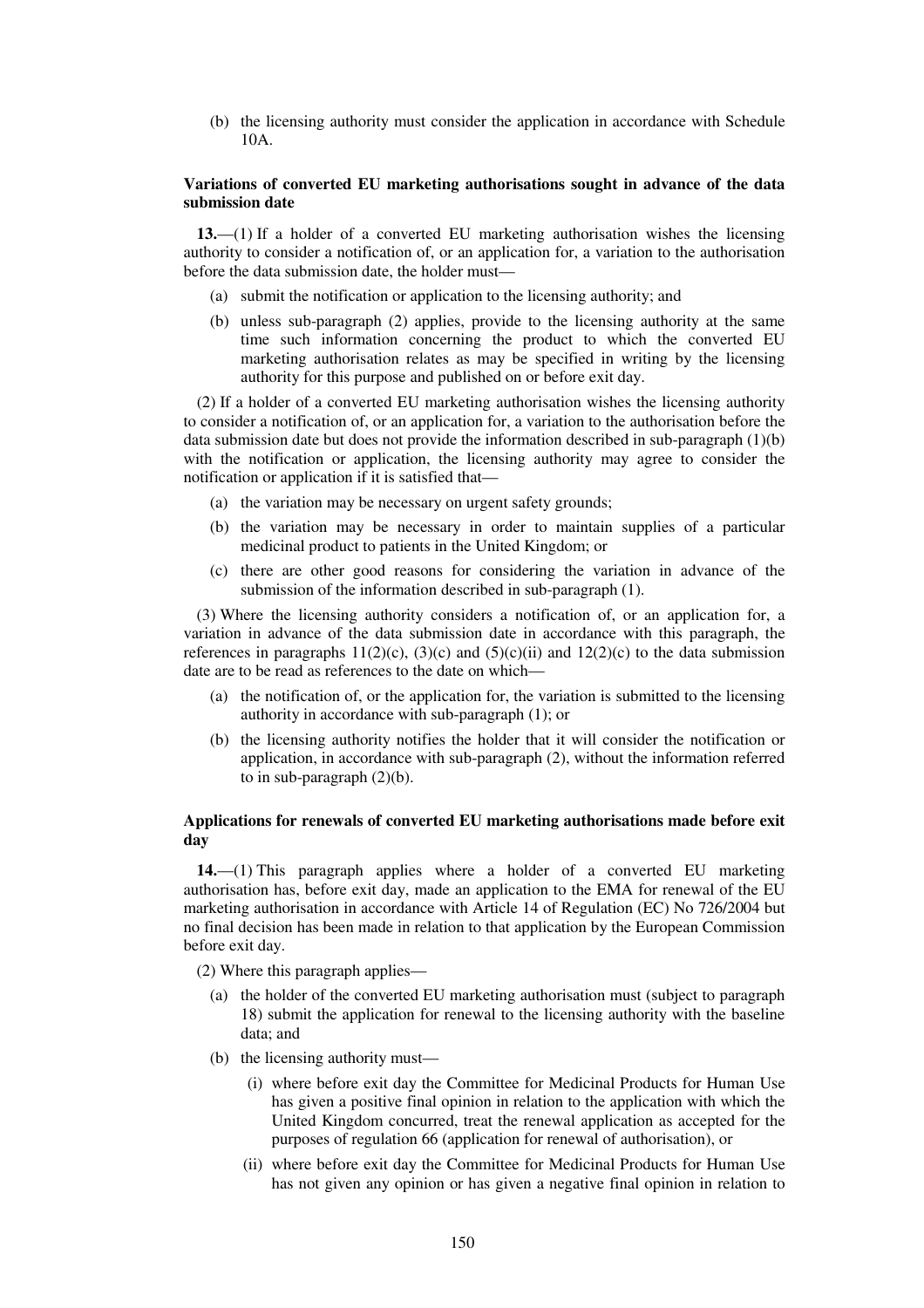the application, or where a positive final opinion has been given but the United Kingdom recorded a divergent opinion, treat the application as an application made in relation to the converted EU marketing authorisation under regulation 66 and consider the application in accordance with that regulation.

## **Applications for renewals of conditional marketing authorisations made before exit day**

**15.**—(1) This paragraph applies where before exit day—

- (a) a holder of a converted EU marketing authorisation which was granted as a conditional marketing authorisation within the meaning of Article 1 of Regulation (EC) No 507/2006 has made an application to the EMA for renewal of the authorisation in accordance with Article 6 of that Regulation; but
- (b) no final decision has been made in relation to that application by the European Commission.

(2) Where this paragraph applies—

- (a) the holder of the converted EU marketing authorisation must (subject to paragraph 18) submit the application for renewal to the licensing authority with the baseline data; and
- (b) the licensing authority must—
	- (i) where before exit day the Committee for Medicinal Products for Human use has given a positive final opinion in relation to the application with which the United Kingdom concurred, treat the renewal application as accepted for the purposes of regulation 66B, or
	- (ii) where before exit day the Committee for Medicinal Products for Human Use has not given any opinion or has given a negative final opinion in relation to the application, or where a positive final opinion has been given but the United Kingdom recorded a divergent opinion, treat the application as an application made in relation to the converted EU marketing authorisation under regulation 66B (renewal of conditional marketing authorisation) and consider the application in accordance with that regulation.

## **Applications for renewals of converted EU marketing authorisations made after exit day**

**16.**—(1) This paragraph applies where a holder of a converted EU marketing authorisation is due to make an application for renewal of the authorisation in accordance with regulation 66 (application for renewal of authorisation) during the period of one year beginning with exit day.

(2) Where this paragraph applies—

- (a) the holder of the converted EU marketing authorisation must (subject to paragraph 18) submit the baseline data so that it is received by the licensing authority at the same time as the application for renewal is made;
- (b) the licensing authority must consider the renewal application in accordance with regulation 66; and
- (c) the converted EU marketing authorisation remains in force until the licensing authority notifies the holder of its decision on the renewal application.

#### **Applications for renewals of conditional marketing authorisations made after exit day**

**17.**—(1) This paragraph applies where the holder of a converted EU marketing authorisation which was granted as a conditional marketing authorisation within the meaning of Article 1 of Regulation (EC) No 507/2006 is due to make an application for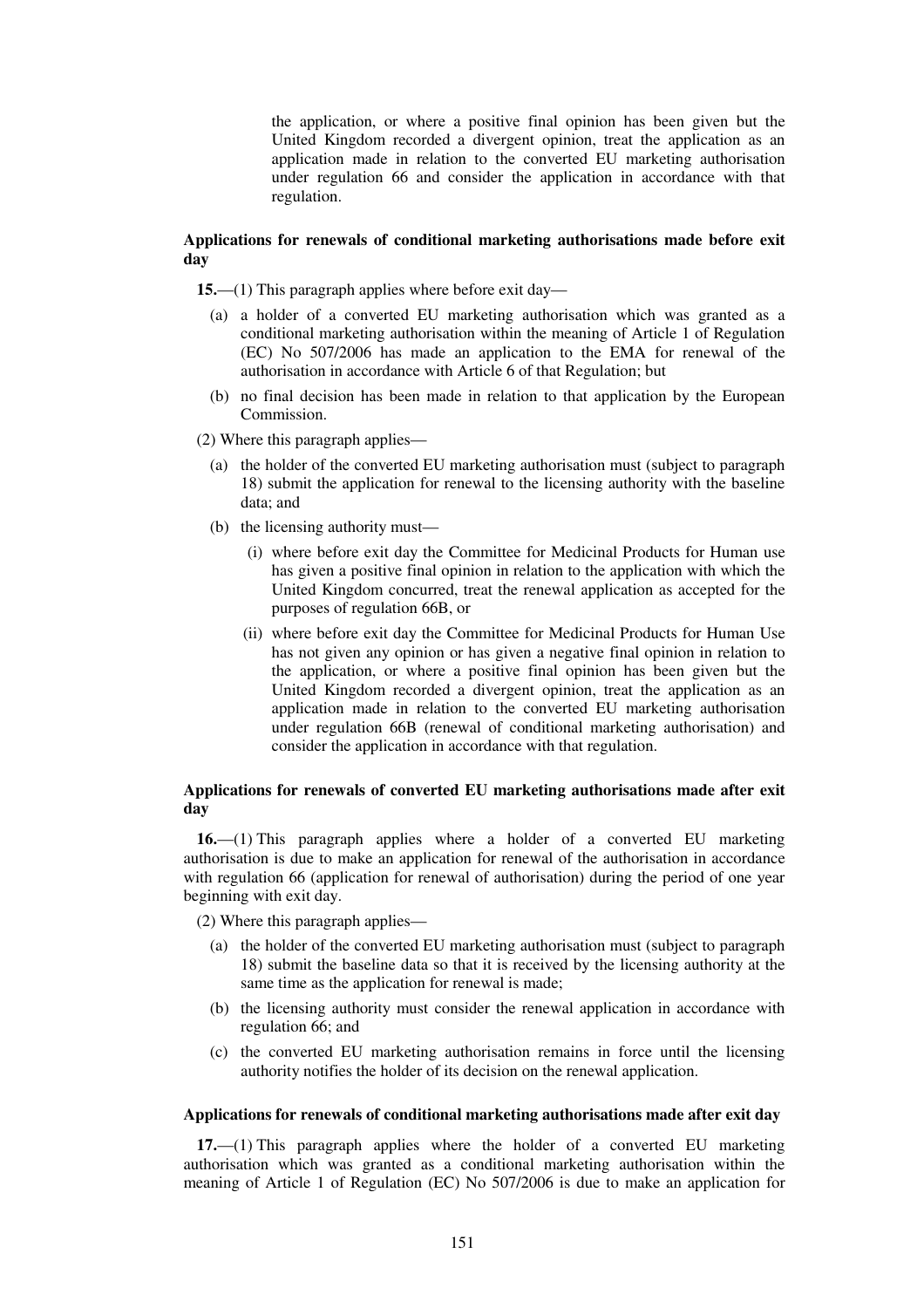renewal of the authorisation in accordance with regulation 66B during the period beginning with exit day and ending on the data submission date.

(2) Where this paragraph applies—

- (a) the holder of the converted EU marketing authorisation must (subject to paragraph 18) submit the baseline data so that it is received by the licensing authority at the same time as the application for renewal is made;
- (b) the licensing authority must consider the renewal application in accordance with regulation 66B (renewal of conditional marketing authorisation); and
- (c) the authorisation remains in force until the licensing authority notifies the holder of its decision on the renewal application.

### **Renewals of converted EU marketing authorisations sought in advance of the data submission date**

**18.**—(1) If a holder of a converted EU marketing authorisation submits an application for renewal in accordance with regulation 66 or 66B before the data submission date, it must, unless sub-paragraph (2) applies, provide to the licensing authority with the application such information concerning the product to which the converted EU marketing authorisation relates as may be specified in writing by the licensing authority for this purpose and published on or before exit day.

(2) If a holder of a converted EU marketing authorisation wishes the licensing authority to consider a renewal application before the data submission date but does not provide the information described in sub-paragraph (1) with the application, the licensing authority may agree to consider the application if it is satisfied that—

- (a) the renewal may be necessary on urgent safety grounds;
- (b) the renewal may be necessary in order to maintain supplies of a particular medicinal product to patients in the United Kingdom; or
- (c) there are other good reasons for considering the renewal in advance of the data submission date.

### **Article 61(3) notifications made before exit day in relation to converted EU marketing authorisations**

**19.**—(1) This paragraph applies where, before exit day—

- (a) a holder of a converted EU marketing authorisation has, in accordance with Article 61(3) of the 2001 Directive, notified the EMA of a proposed change to an aspect of the labelling or the package leaflet of the EU marketing authorisation to which the converted EU marketing authorisation relates; but
- (b) the period of 90 days referred to in Article 61(3) has not elapsed and the EMA has not objected to the proposed change.

(2) Where this paragraph applies, and where the holder wishes the proposed change to apply in relation to the converted EU marketing authorisation—

- (a) the holder may put the change into effect in relation to the converted EU marketing authorisation at the same time as it may be put into effect in relation to the EU marketing authorisation;
- (b) the holder must (subject to paragraph 21) include with the baseline data—
	- (i) a copy of the notification, and
	- (ii) an indication of whether the EMA has opposed the proposed change; and
- (c) the proposed change to the labelling or the package leaflet of the converted EU marketing authorisation is deemed to be accepted unless the licensing authority notifies the holder in writing within the period of 30 days beginning with the data submission date that the proposed change is opposed, in which case the holder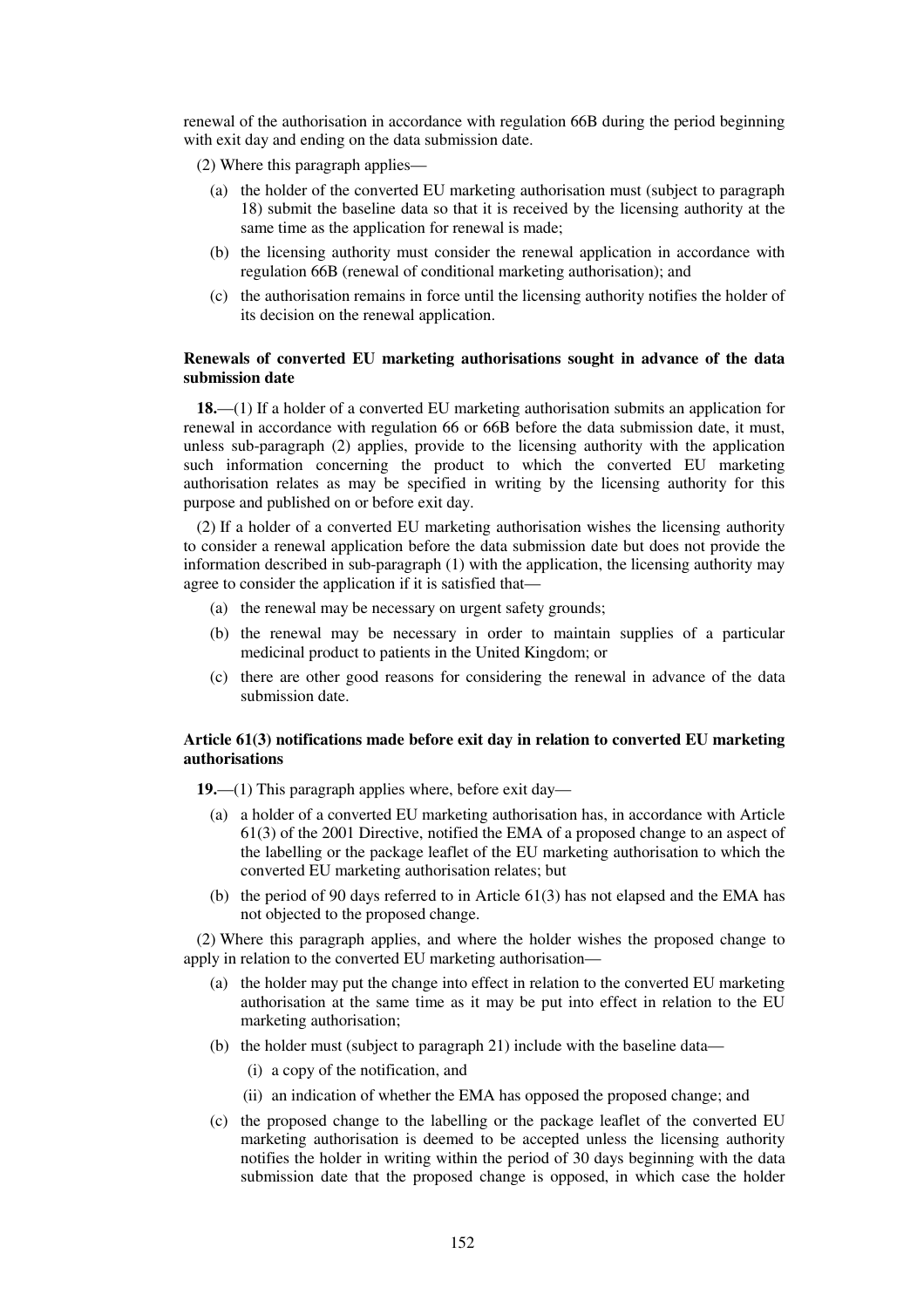must cease to apply the opposed change immediately after receipt of the notification.

#### **Article 61(3) notifications made in relation to converted EU marketing authorisations after exit day but before the data submission date**

**20.**—(1) This paragraph applies where, during the period beginning with exit day and ending on the day before the data submission date, a holder of a converted EU marketing authorisation notifies the EMA in accordance with Article 61(3) of the 2001 Directive of a proposed change to an aspect of the labelling or the package leaflet of the EU marketing authorisation to which the converted EU marketing authorisation relates.

(2) Where this paragraph applies, and where the holder wishes the proposed change to apply in relation to the converted EU marketing authorisation—

- (a) the holder of the converted EU marketing authorisation may put the change into effect at the same time as it may be put into effect in relation to the EU marketing authorisation;
- (b) the holder must (subject to paragraph 21) include with the baseline data—
	- (i) a copy of the notification, and
	- (ii) an indication of whether the EMA has opposed the proposed change; and
- (c) the proposed change to the labelling or the package leaflet of the converted EU marketing authorisation is deemed to be accepted unless the licensing authority notifies the holder in writing within the period of 30 days beginning with the data submission date that the proposed change is opposed, in which case the holder must cease to apply the opposed change immediately after receipt of the notification.

#### **Article 61(3) notifications sought in advance of the data submission date**

**21.**—(1) If a holder of a converted EU marketing authorisation wishes to notify the licensing authority of a proposed change to an aspect of the labelling or the package leaflet of the EU marketing authorisation to which the converted EU marketing authorisation relates in advance of the data submission date, the holder must—

- (a) submit the notification of the proposed change to the licensing authority; and
- (b) unless sub-paragraph (2) applies, at the same time provide the licensing authority with such information concerning the product to which the converted EU marketing authorisation relates as may be specified in writing by the licensing authority for this purpose and published on or before exit day.

(2) If a holder of a converted EU marketing authorisation wishes the licensing authority to consider a proposed change before the data submission date but does not provide the information described in sub-paragraph (1)(b) with the notification, the licensing authority may agree to consider the notification if it is satisfied that—

- (a) the proposed change may be necessary on urgent safety grounds;
- (b) the proposed change may be necessary in order to maintain supplies of a particular medicinal product to patients in the United Kingdom; or
- (c) there are other good reasons for considering the proposed change in advance of the data submission date.

(3) Where the licensing authority considers a proposed change in accordance with this paragraph, the references in paragraph  $19(2)(c)$  and  $20(2)(c)$  to the data submission date are to be read as references to the date on which—

(a) the proposed change is notified to the licensing authority in accordance with subparagraph (1); or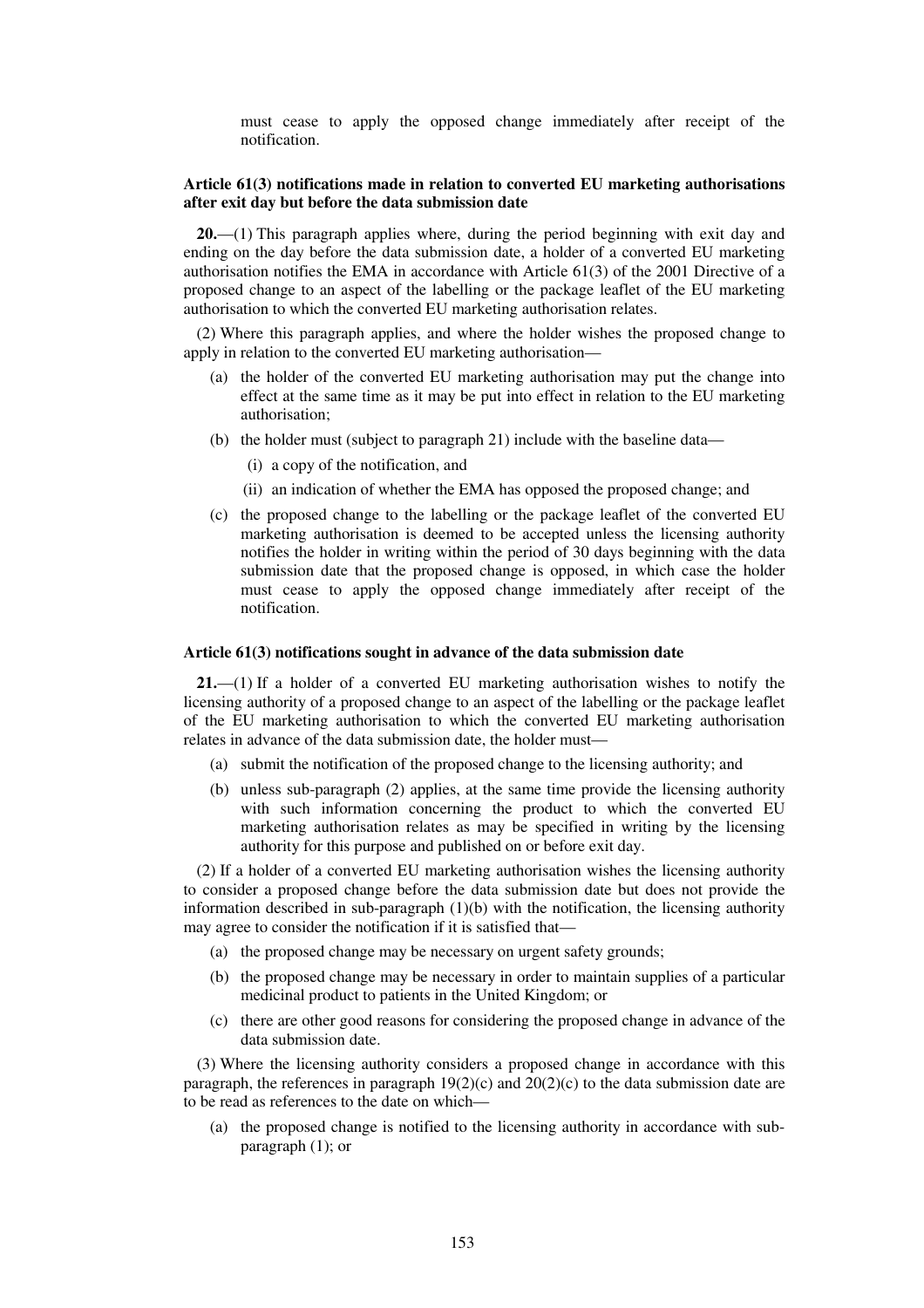(b) the licensing authority notifies the holder that it will consider the notification, in accordance with sub-paragraph (2), without the information referred to in subparagraph (1)(b).

## **Place of establishment for converted EU marketing authorisation holder established in EEA state before exit day**

**22.**—(1) Subject to sub-paragraph (2), a person who—

- (a) holds a converted EU marketing authorisation on exit day (whether or not it is suspended); and
- (b) was, immediately before exit day, established in an EEA State, and remains established there on and after exit day,

is to be treated, for the transitional period, as satisfying the requirements of regulation 49(3) or 66(2) (as the case may be), notwithstanding the amendments made to those provisions by the EU Exit Regulations.

(2) But sub-paragraph (1) continues to apply to a person after the end of the specified period only if the person has, before the end of that period, notified the licensing authority in writing of—

- (a) a named individual who resides and operates in the United Kingdom who the licensing authority may contact in respect of any matter relating to the converted EU marketing authorisation during the transitional period; and
- (b) that individual's address, telephone number and email address.

(3) In this paragraph—

"the specified period" means 4 weeks beginning with exit day; and

"the transitional period" means the period of 21 months beginning with exit day.

### **Temporary exemption as to packaging requirements for converted EU marketing authorisations**

**23.**—(1) A holder of a converted EU marketing authorisation does not commit an offence under regulation 268 during the period of 33 months beginning with exit day to the extent that—

- (a) the packaging and package leaflet do not comply with the requirements of Part 13 by reason only of the fact that the outer or immediate packaging, or the package leaflet, do not include the correct information as to—
	- (i) the name and address of the holder of the UK marketing authorisation, or, where applicable, the name of the holder's representative,
	- (ii) the number of the UK marketing authorisation, or
	- (iii) the name and address of the manufacturer of the product; and
- (b) the outer and immediate packaging, or the package leaflet, do not include the correct information specified in paragraph (a)(i) to (iii) solely because—
	- (i) the number of the marketing authorisation is the number of the EU marketing authorisation to which the converted EU marketing authorisation relates, or
	- (ii) the UK marketing authorisation holder has established itself in the United Kingdom before the end of the period of 21 months beginning with exit day in order to comply with regulation 49(3), and the information specified in paragraph  $(a)(i)$  or  $(iii)$  is no longer correct as a consequence of that establishment in the United Kingdom.
- (2) Sub-paragraph (1) only applies if—
	- (a) the packaging and package leaflet met the requirements of Part 13 as to the matters specified in sub-paragraph  $(1)(a)(i)$  to  $(iii)$  immediately before exit day; and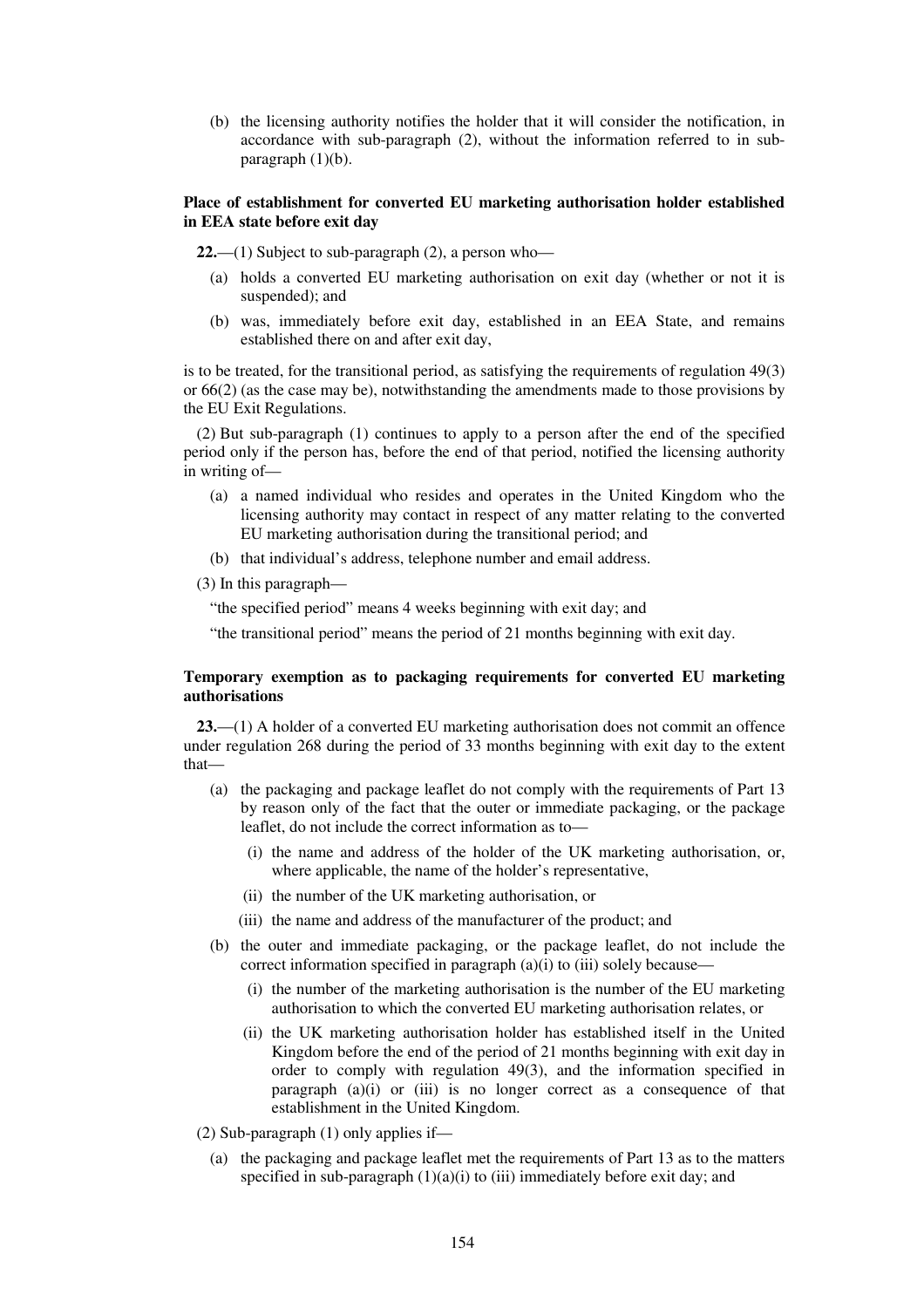(b) the holder of the converted EU marketing authorisation, having been notified of the number of the UK marketing authorisation and having established itself in the United Kingdom, does not otherwise need to make any changes to the outer or immediate packaging, or the package leaflet, during the period referred to in subparagraph (1).

### **Referrals made under Article 20 of Regulation (EC) No 726/2004 that have not concluded or been implemented before exit day**

**24.**—(1) Sub-paragraph (2) applies where—

- (a) the European Commission has requested the opinion of the EMA in accordance with Article 20(2) of Regulation (EC) No 726/2004 in relation to a specified matter; but
- (b) no final decision has been adopted by the European Commission in accordance with Article 20(3) of that Regulation immediately before exit day.

(2) Where this sub-paragraph applies, the licensing authority must make a decision in respect of the specified matter in accordance with regulation 68 (revocation, variation and suspension of UK marketing authorisation) as soon as reasonably practicable.

(3) In making a decision under regulation 68 in accordance with sub-paragraph (2), the licensing authority must have regard to—

- (a) any relevant information obtained by it before exit day in relation to the specified matter as a consequence of its involvement in the procedure under Article 20 of Regulation (EC) No 726/2004;
- (b) any relevant decision made, or agreement reached, before exit day, where the United Kingdom participated as a member State in the making of that decision or agreement, under any procedure provided for in the Council Decision of 28 June 1999 laying down the procedure for the exercise of implementing powers conferred on the Commission; and
- (c) any advice it receives from the appropriate committee pursuant to the procedures in Schedule 11.

(4) Sub-paragraph (5) applies if the licensing authority is making a decision under regulation 68 in accordance with sub-paragraph (2) in a case where the Committee for Medicinal Products for Human Use has given a final opinion in relation to the specified matter.

(5) Where this sub-paragraph applies, the licensing authority may treat the opinion as if it were the opinion of the appropriate committee for the purposes of paragraph 5 of Schedule 11.

(6) Sub-paragraph (7) applies where—

- (a) the European Commission has requested the opinion of the EMA in accordance with Article 20(2) of Regulation (EC) No 726/2004 in relation to a specified matter;
- (b) a final decision has been adopted by the European Commission in accordance with Article 20(3) of that Regulation immediately before exit day; but
- (c) the necessary steps to give effect to the decision referred to in paragraph (b) have not been taken before exit day.

(7) Where this sub-paragraph applies, the licensing authority must, where a Commission decision or opinion requires steps to be taken in respect of an EU marketing authorisation that is a converted EU marketing authorisation, take the steps necessary as a result of the decision or opinion to suspend, revoke or vary a converted EU marketing authorisation as soon as reasonably practicable.

(8) In this paragraph, "specified matter" means a matter in relation to which the opinion of the EMA has been requested by the European Commission under Article 20(2) of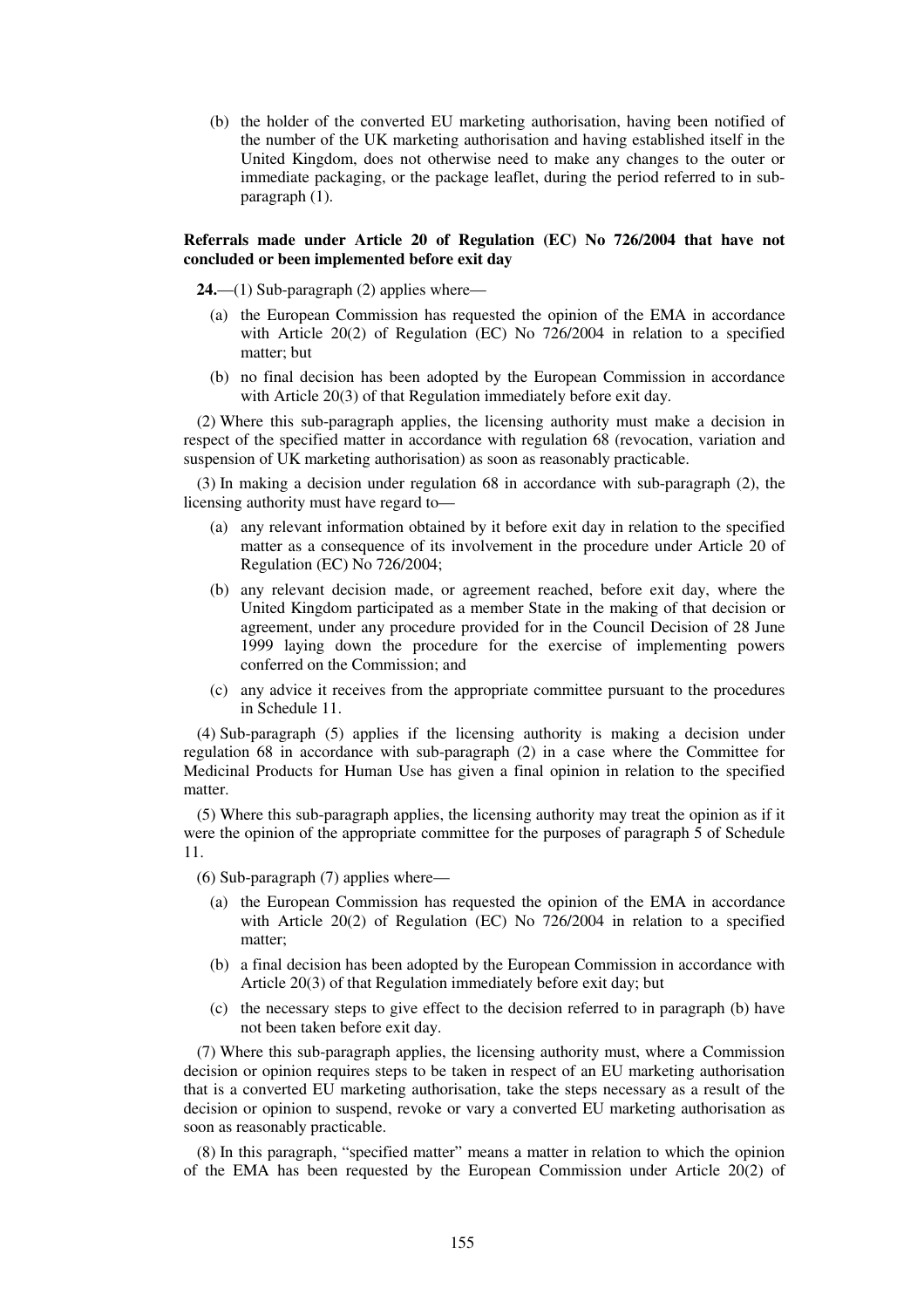Regulation (EC) No 726/2004 before exit day that might result in the suspension, revocation or variation of an EU marketing authorisation which is a converted EU marketing authorisation.

### **Enforcement**

**25.** If a holder of a converted EU marketing authorisation fails to comply with an obligation imposed on the holder by or under this Part, the licensing authority may suspend the authorisation until the holder complies with the obligation.

# PART 4

## Transitional provision in respect of UK marketing authorisations, parallel import licences and parallel distribution notices

## **Place of establishment for UK marketing authorisation holder or parallel import licence holder established in an EEA State before exit day**

**26.**—(1) Subject to sub-paragraphs (2) and (3), any person—

- $(a)$  who—
	- (i) holds a UK marketing authorisation immediately before exit day which remains in force on exit day (whether or not it is suspended),
	- (ii) holds a parallel import licence immediately before exit day which remains in force on exit day (whether or not it is suspended),
	- (iii) has made an application for, or to renew, a UK marketing authorisation or parallel import licence before exit day, which has not been determined before that date, or
	- (iv) makes such an application on or after exit day but before the end of the transitional period; and
- (b) who was, immediately before exit day, established in an EEA State and remains established there on and after exit day,

is to be treated, for the transitional period, as satisfying the requirements of regulation  $49(3)$ ,  $66(2)$  or  $66A(2)$  (as the case may be), notwithstanding the amendments made to those provisions by the EU Exit Regulations.

(2) But sub-paragraph (1) continues to apply to a person only if the person has notified the licensing authority in writing of—

- (a) a named individual who resides and operates in the United Kingdom who the licensing authority may contact in respect of any matter relating to the UK marketing authorisation or parallel import licence, or application for a UK marketing authorisation or parallel import licence (as the case may be), during the transitional period; and
- (b) that individual's address, telephone number and email address.
- (3) A person must notify the licensing authority under sub-paragraph (2)—
	- (a) where sub-paragraph  $(1)(a)(i)$  to (iii) applies, within the period of 4 weeks beginning with exit day; or
	- (b) where sub-paragraph  $(1)(a)(iv)$  applies, at the time of making the application.

(3) This paragraph does not apply to a UK marketing authorisation that is a converted EU marketing authorisation within the meaning of paragraph 6.

(4) In this paragraph "the transitional period" means the period of 21 months beginning with exit day.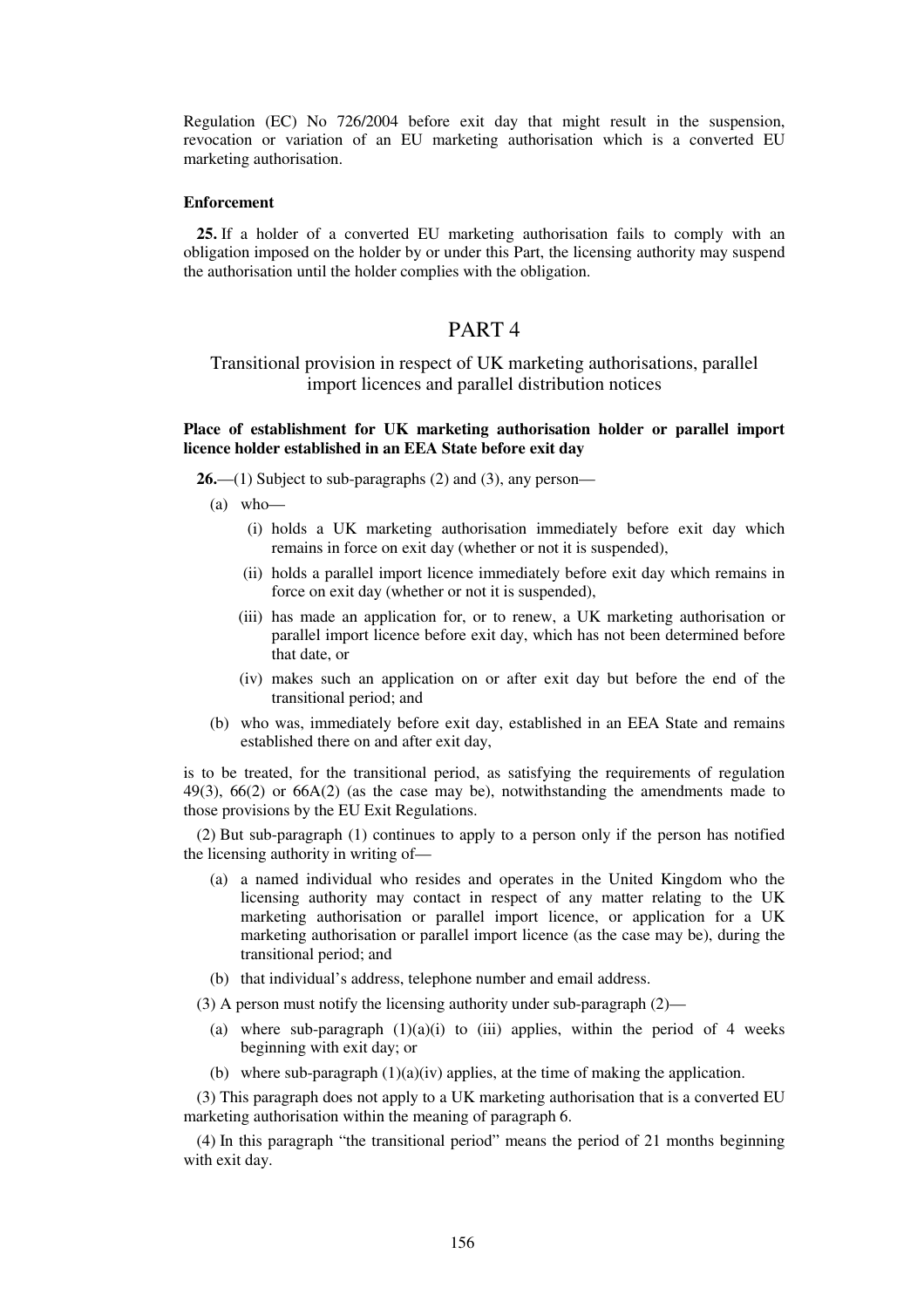#### **Temporary exemption as to packaging requirements: change of place of establishment**

**27.**—(1) Subject to sub-paragraph (2), a person to whom paragraph 26 applies does not commit an offence under regulation 268 (offence relating to packaging and package leaflets: holder of authorisation etc) during the transitional period to the extent that—

- (a) the packaging and package leaflet do not comply with the requirements of Part 13 (packaging and leaflets) by reason only of the fact that the outer or immediate packaging, or the package leaflet (as the case may be), do not include the correct information as to—
	- (i) the name and address of the holder of the UK marketing authorisation, or, where applicable, the name of that holder's representative,
	- (ii) the number of the UK marketing authorisation, or
	- (iii) the name and address of the manufacturer of the product; and
- (b) the outer and immediate packaging, or the package leaflet, do not include the correct information specified in paragraph (a)(i) to (iii) solely because—
	- (i) the UK marketing authorisation holder has established itself in the United Kingdom before the end of the period of 21 months beginning with exit day in order to comply with regulation 49(3), and
	- (ii) the information specified in paragraph  $(a)(i)$  to (iii) is no longer correct as a consequence of that establishment in the United Kingdom.
- (2) Sub-paragraph (1) only applies if—
	- (a) the packaging and package leaflet met the requirements of Part 13 as to the matters specified in paragraph  $(1)(a)(i)$  to  $(iii)$  immediately before exit day; and
	- (b) the UK marketing authorisation holder, having established itself in the United Kingdom, does not otherwise need to make any changes to the outer or immediate packaging, or the package leaflet, as the case may be, during the transitional period.

(3) In this paragraph "the transitional period" means the period of 33 months beginning with exit day.

#### **Conversion of parallel distribution notices in to parallel import licences**

**28.**—(1) Sub-paragraph (2) applies where—

- (a) a person holds a parallel distribution notice, issued by the EMA, for a medicinal product in respect of which there is an EU marketing authorisation;
- (b) that distribution notice, and that EU marketing authorisation, are in force immediately before exit day; and
- (c) that parallel distribution notice specifies the United Kingdom as a member state of destination in respect of that medicinal product.

(2) Subject to sub-paragraph (3), a person who falls within sub-paragraph (1) is deemed, on and after exit day, to have a parallel import licence granted under Part 5 in respect of the medicinal product specified in the parallel distribution notice.

(3) A person who falls within sub-paragraph (1) continues to hold a parallel import licence pursuant to sub-paragraph (2) only if that person notifies the licensing authority—

- (a) before the end of the period of 21 days beginning with exit day, of each medicinal product, and each country from which it is intended to import that product on or after exit day; and
- (b) of any other information that the licensing authority requests, within such time period as the licensing authority may specify.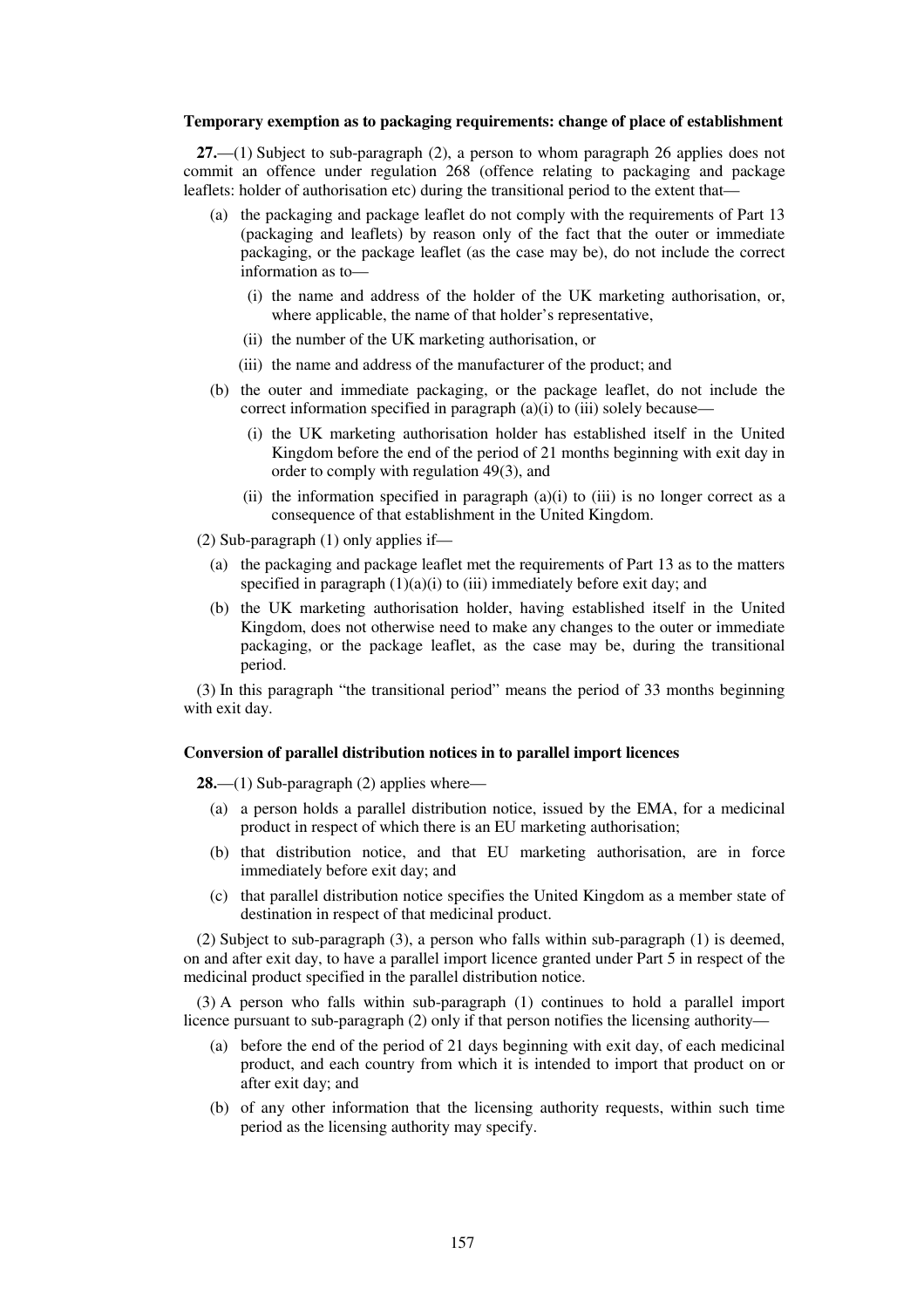(4) The licensing authority must as soon as reasonably practicable after receipt of the information specified in sub-paragraph (3), issue a parallel import licence to the holder of the parallel distribution notice.

## **Inclusion of the batch testing condition in relevant UK marketing authorisations, and batch testing of biological medicinal products in the EEA before exit day (regulation 60A)**

**29.**—(1) Sub-paragraph (2) applies where—

- (a) a marketing authorisation was in force before exit day,
- (b) that authorisation is in force as a UK marketing authorisation on exit day (whether or not it is suspended); and
- (c) that authorisation is for a medicinal product of a type that is specified in regulation  $60A(2)(a)$  to (e) (condition as to the submitting of samples and other information to the appropriate authority).

(2) Where this sub-paragraph applies, the UK marketing authorisation is deemed to include the batch testing condition on and after exit day.

(3) Sub-paragraph (4) applies where a holder of a UK marketing authorisation has, before exit day, submitted to a competent authority of an EEA State samples for testing from a batch of a medicinal product ("the relevant batch") that—

- (a) is the subject of that authorisation; and
- (b) is of a type specified in regulation  $60A(2)(a)$  to (e).

(4) Where this sub-paragraph applies, the holder of the UK marketing authorisation is deemed to have satisfied the batch testing condition in respect of the relevant batch if, before exit day—

- (a) the competent authority of that EEA State examines the sample from the relevant batch; and
- (b) that authority declared it to be in conformity with the approved specifications (within the meaning of Article 114 of the 2001 Directive) before exit day.

(5) The appropriate authority—

- (a) must include each EEA State on the list it publishes under regulation 60A(5) on exit day; and
- (b) must not, before the end of the transitional period, exercise its powers under regulation 60A(8) to remove an EEA State from the list it publishes under regulation 60A(5).
- (6) For the purposes of regulation  $60A(9)$ , the appropriate authority must, on exit day—
	- (a) include Switzerland and Israel in the list it publishes under that paragraph; and
	- (b) include in respect of those countries any conditions or restrictions in the arrangement with those countries that affect the applicability of the batch testing exemption.
- (7) In this paragraph—
	- (a) "the transitional period" means the period of 21 months beginning with exit day; and
	- (b) "the batch testing condition" and "the batch testing exemption" have the same meaning as in regulation 60A.

#### **Existing data and marketing exclusivity and global marketing authorisations**

**30.**—(1) Sub-paragraph (2) applies in relation to a UK marketing authorisation which, immediately before exit day, is part of a global marketing authorisation with one or more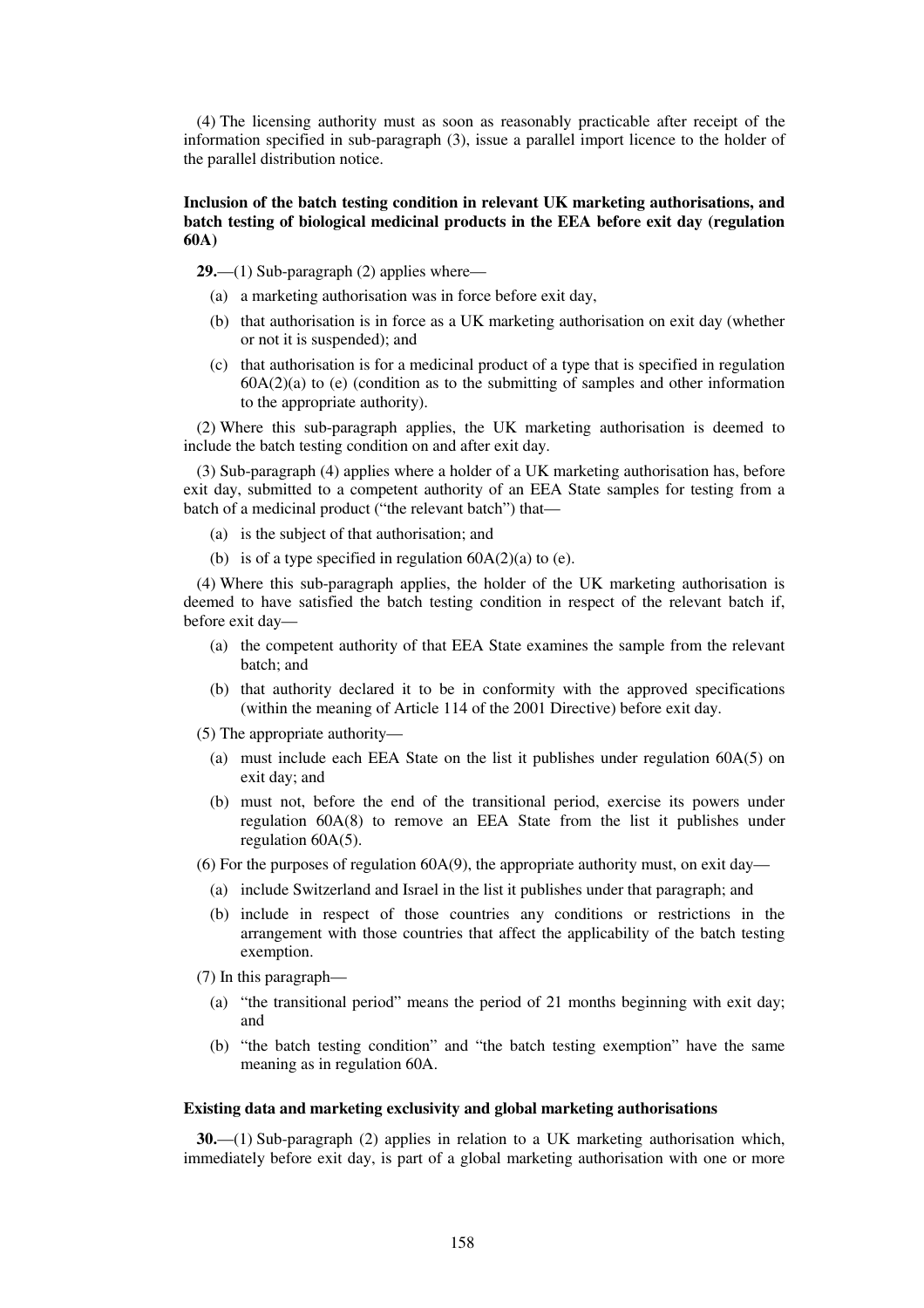EU marketing authorisations or marketing authorisations granted by the competent authority of an EEA state.

(2) Where this sub-paragraph applies, the provisions of regulation 48(5) (definitions for Part 5), in so far as they describe a global marketing authorisation by reference to UK marketing authorisations only, do not affect the periods of data and marketing exclusivity to which the holder of a UK marketing authorisation to which this paragraph applies is entitled immediately before exit day.

#### **Applications for EU marketing authorisations made before exit day**

**31.**—(1) Sub-paragraph (2) applies where, before exit day—

- (a) an application has been made to the EMA for an EU marketing authorisation; but
- (b) no final decision has been made by the European Commission in relation to the grant of an EU marketing authorisation under Article 10 of Regulation (EC) No 726/2004.

(2) Where this sub-paragraph applies, the applicant may apply to the licensing authority for the grant of a UK marketing authorisation by submitting to the licensing authority—

- (a) a copy of the application for the EU marketing authorisation; and
- (b) if requested by the licensing authority, such material or information that the licensing authority reasonably considers necessary for dealing with the application.

(3) Sub-paragraph (4) applies where, before exit day and in relation to an application to which sub-paragraph (2) applies, a final opinion favourable to the granting of an EU marketing authorisation has been given by the Committee for Medicinal Products for Human Use and the United Kingdom concurred with that opinion.

(4) Where this sub-paragraph applies, the licensing authority must grant a UK marketing authorisation in response to an application as described in sub-paragraph (2) as soon as reasonably practicable after it is received.

(5) Sub-paragraph (6) applies where before exit day, in relation to an application to which sub-paragraph (2) applies—

- (a) no final opinion favourable to the granting of an EU marketing authorisation has been given by the Committee for Medicinal Products for Human Use; or
- (b) such an opinion has been given but the United Kingdom recorded a divergent opinion.

(6) Where this sub-paragraph applies, the licensing authority must consider an application made under sub-paragraph (2) in accordance with Part 5 of these Regulations (marketing authorisations).

#### **Place of establishment for UK marketing authorisation holder established in EEA state before exit day (pre-exit EU marketing authorisation applications)**

**32.**—(1) Subject to sub-paragraph (2), a person—

- (a) who applied to the EMA for an EU marketing authorisation before exit day;
- (b) to whom the licensing authority grants a UK marketing authorisation on or after exit day in response to that application in accordance with paragraph 31; and
- (c) who was, immediately before exit day, established in an EEA State, and remains established there on and after exit day,

is to be treated, for the transitional period, as satisfying the requirements of regulation 49(3), notwithstanding the amendments made to those provisions by the EU Exit Regulations.

(2) Sub-paragraph (1) applies to a person only if, when submitting a copy of the application for the EU marketing authorisation to the licensing authority in accordance with paragraph 31, the person notifies the licensing authority in writing of—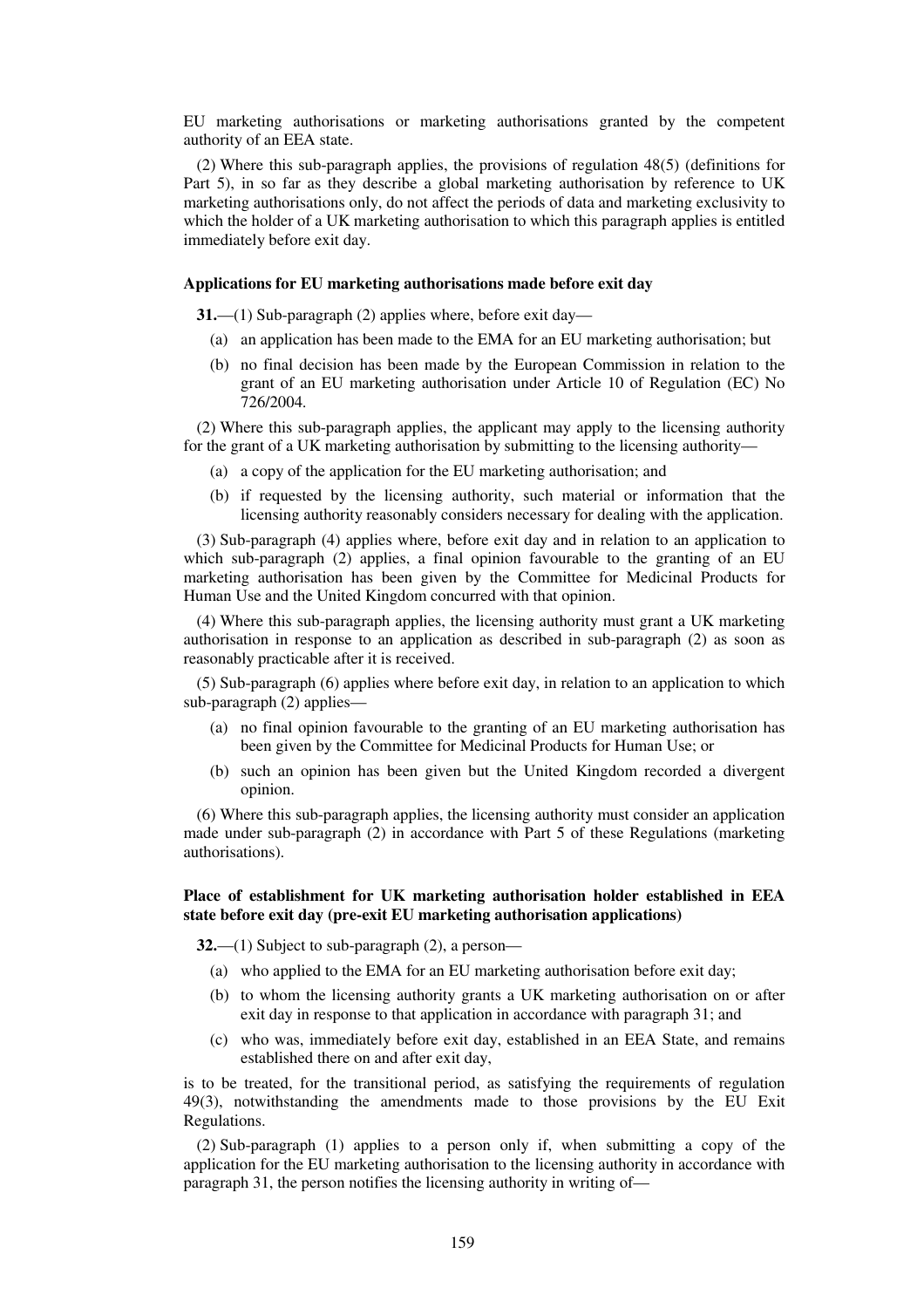- (a) a named individual who resides and operates in the United Kingdom whom the licensing authority may contact in respect of any matter relating to the UK marketing authorisation during the transitional period; and
- (b) that individual's address, telephone number and email address.

(3) In this paragraph, "the transitional period" means the period which beginning with the date on which the licensing authority grants a UK marketing authorisation as described in paragraph 31(4) and ending 21 months after exit day.

## **Packaging in relation to UK marketing authorisations granted in response to application for EU marketing authorisation made before exit day**

**33.**—(1) Subject to sub-paragraph (2), a person to whom paragraph 32(1) applies does not commit an offence under regulation 268 (offence relating to packaging and package leaflets: holder of authorisation etc) during the transitional period to the extent that—

- (a) the packaging and package leaflet do not comply with the requirements of Part 13 (packaging and leaflets) by reason only of the fact that the outer or immediate packaging, or the package leaflet, do not include the correct information as to—
	- (i) the name and address of the holder of the marketing authorisation, or, where applicable, the name of the holder's representative,
	- (ii) the number of the marketing authorisation, or
	- (iii) the name and address of the manufacturer of the product; and
- (b) the outer and immediate packaging, or the package leaflet, do not include the correct information specified in paragraph  $(a)(i)$  to  $(iii)$  solely because—
	- (i) the number of the marketing authorisation is the number of the EU marketing authorisation to which the application for the EU marketing authorisation related, or
	- (ii) the UK marketing authorisation holder has established itself in the United Kingdom before the end of the period of 21 months beginning with exit day in order to comply with regulation 49(3), and the information specified in paragraph (a)(i) or (iii) is no longer correct as a consequence of that establishment in the United Kingdom.

(2) Sub-paragraph (1) only applies if—

- (a) the packaging and package leaflet met the requirements of Part 13 as to the matters specified in sub-paragraph  $(1)(a)(i)$  to  $(iii)$  immediately before exit day; and
- (b) the UK marketing authorisation holder, being aware of the number of the UK marketing authorisation and having established in the United Kingdom, does not otherwise need to make any changes to the outer or immediate packaging, or the package leaflet, as the case may be, during the transitional period.

(3) In this paragraph, "the transitional period" means the period beginning with the date on which the licensing authority grants a UK marketing authorisation as described in paragraph 31(4) and ending 33 months after exit day.

## **Applications made for a UK marketing authorisation before exit day to which Chapter 4 of Title III of the 2001 Directive applied**

**34.**—(1) Sub-paragraph (2) applies where an application for a UK marketing authorisation has been made before exit day and—

- (a) regulation 58(6) and (7) of the 2012 Regulations (applications to be determined under Chapter 4 of Title III of the 2001 Directive) applied to that application before exit day; but
- (b) a decision as specified in Article 28(5) of the 2001 Directive has not been adopted by the licensing authority before exit day.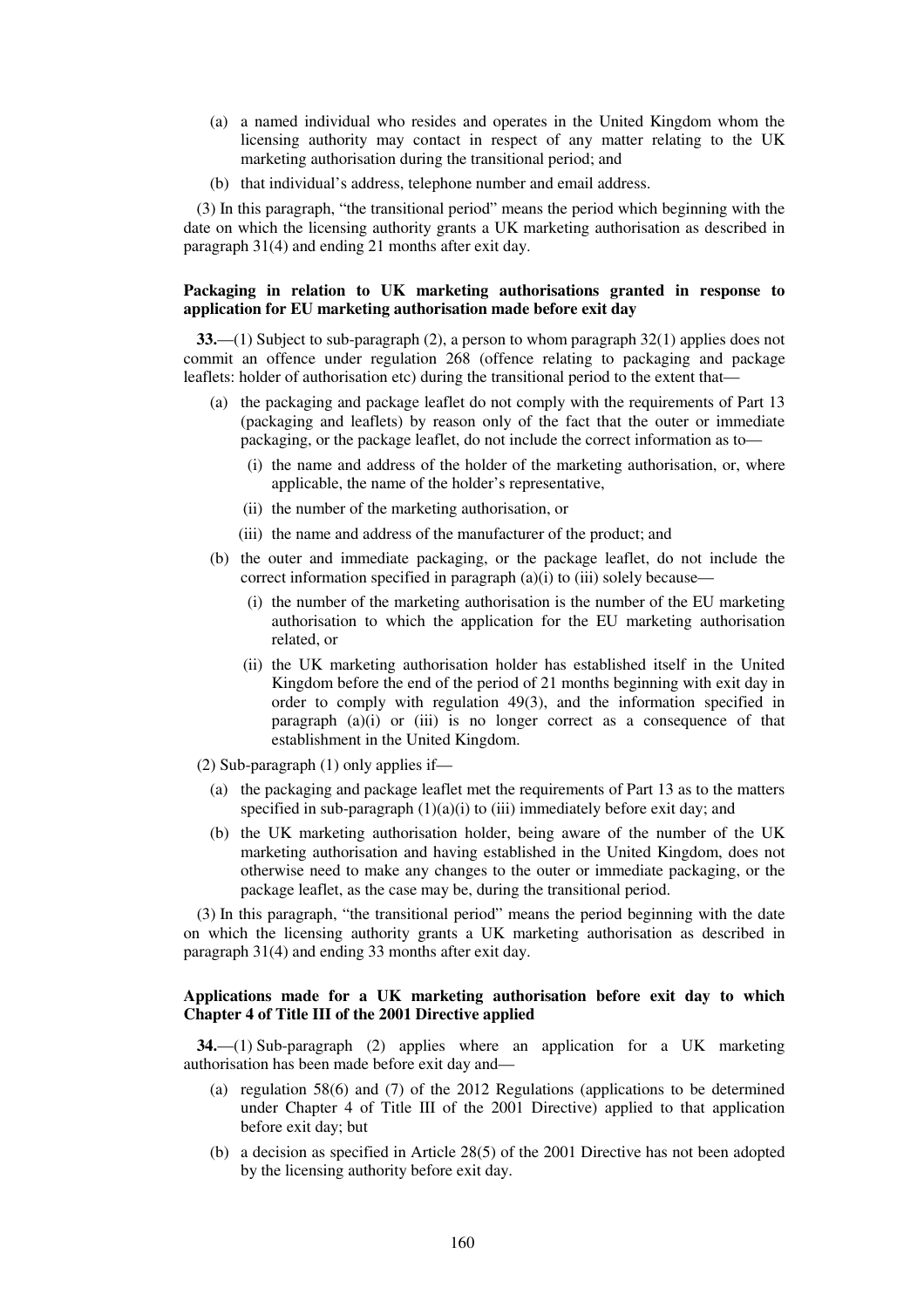- (2) Where this sub-paragraph applies, the licensing authority must—
	- (a) where the procedure specified in Article 28(4) of the 2001 Directive has concluded before exit day in relation to that application, grant a UK marketing authorisation in respect of that application as soon as reasonably practicable, and in any event before the end of the period of 30 days, beginning with exit day; or
	- (b) where the procedure specified in Article 28(4) of the 2001 Directive has not concluded before exit day, determine that application in accordance with Part 5 of these Regulations (marketing authorisations) as soon as reasonably practicable, unless the applicant notifies the licensing authority in writing that they no longer want the application to proceed.

(3) In making a determination under sub-paragraph (2)(b), the licensing authority must have regard to—

- (a) any relevant information obtained by it before exit day in relation to the application as a consequence of its involvement in any procedure provided for in Chapter 4 of Title III of the 2001 Directive;
- (b) any relevant decision made, or agreement reached, before exit day, where the United Kingdom participated as a reference member state or concerned member state in the making of that decision or agreement, under any procedure provided for in Chapter 4 of Title III of the 2001 Directive; and
- (c) any advice it receives from the appropriate committee pursuant to the procedures in Schedule 11 (advice and representations).

(3) In making a determination under sub-paragraph (2)(b), the licensing authority must take all reasonable steps to ensure that it makes a decision to grant or refuse a UK marketing authorisation in the time period specified in regulation  $\overline{58(1)}$  (consideration of application) as if it had applied to that application on the date on which the application was submitted.

#### **Transitional provision in respect of Plasma Master Files**

**35.**—(1) This paragraph applies in relation to a UK marketing authorisation or EU marketing authorisation—

- (a) which was granted before exit day;
- (b) the application for which made reference to a Plasma Master File within the meaning of paragraph 1.1(a), first indent, of Part III of Annex I to the 2001 Directive which was certified by the EMA in accordance with paragraph  $1.1(c)$  of that Part of the Annex; and
- (c) which remains in force as a UK marketing authorisation on and after exit day.

(2) A holder of the UK marketing authorisation to which this paragraph applies may, subject to complying with the obligations in sub-paragraph (3), continue to refer to the Plasma Master File as certified by the EMA, notwithstanding the modifications to paragraph 1.1(c) of Part III of Annex I to the 2001 Directive in Schedule 8B, subject which that paragraph is to be read on and after exit day.

(3) The holder of a UK marketing authorisation to which this paragraph applies must notify the licensing authority of—

- (a) the outcome of the annual update and recertification of the Plasma Master File by the EMA within 4 weeks beginning with the completion of that update and recertification;
- (b) any application for changes to the terms of the Plasma Master File which the holder seeks from the EMA, within 4 weeks beginning with the date of the application; and
- (c) the outcome of any application referred to in paragraph (b), within 4 weeks beginning with the date on which the holder is notified of that outcome.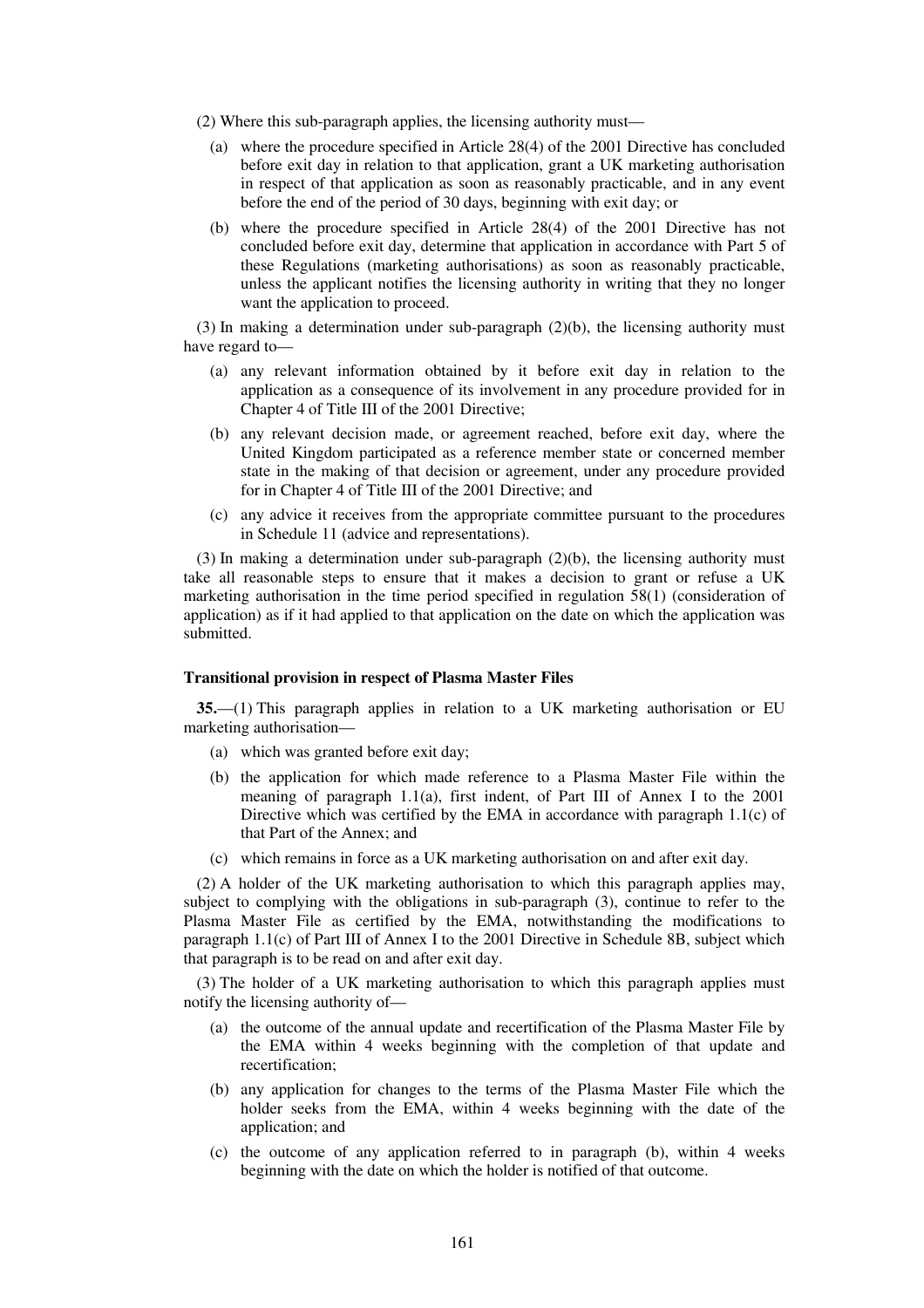(4) The licensing authority may at any time review the terms of a Plasma Master File to which reference is made in accordance with sub-paragraph  $(2)$ , with a view to exercising its powers under these Regulations in relation to the UK marketing authorisation.

## **Suspensions of UK marketing authorisations that have effect immediately before exit day that were imposed under Chapter 4 of Title III of the 2001 Directive or Regulation (EC) No 726/2004**

**36.** Where, immediately before exit day, a marketing authorisation, which is a UK marketing authorisation on exit day, has been suspended pursuant to the procedures in Chapter IV of Title III of 2001 Directive or Regulation (EC) No 726/2004, the suspension—

- (a) continues to have effect on and after exit day in accordance with the terms on which it was imposed; and
- (b) is to be treated as if it had been imposed by the licensing authority under Part 5 (marketing authorisations).

## **Referrals made under Article 31 of the 2001 Directive concerning the suspension, variation or revocation of an EU marketing authorisation or a UK marketing authorisation that have not concluded before exit day**

**37.**—(1) Sub-paragraph (2) applies where—

- (a) a specified matter has been referred under Article 31 of the 2001 Directive before exit day; but
- (b) that procedure has not concluded before exit day.

(2) Where this sub-paragraph applies, the licensing authority must make a decision in respect of the specified matter in accordance with regulation 68 (revocation, variation and suspension of UK marketing authorisation) as soon as reasonably practicable.

(3) In making a decision under regulation 68 in accordance with sub-paragraph (2), the licensing authority must have regard to—

- (a) any relevant information obtained by it before exit day in relation to the specified matter as a consequence of its involvement in any procedure provided for in Chapter 4 of Title III of the 2001 Directive;
- (b) any relevant decision made, or agreement reached, before exit day, where the United Kingdom participated as a member state in the making of that decision or agreement, under any procedure provided for in Chapter 4 of Title III of the 2001 Directive; and
- (c) any advice it receives from the appropriate committee pursuant to the procedures in Schedule 11.

(4) Sub-paragraph (5) applies if the licensing authority is making a decision under regulation 68 in accordance with sub-paragraph (2) in a case where the Committee for Medicinal Products for Human Use or the Co-ordination Group for Mutual Recognition and Decentralised Procedures (as the case may be) has given a final opinion in relation to the matter referred under Article 31 of the 2001 Directive.

(5) Where this sub-paragraph applies, the licensing authority may treat the opinion as if it were the opinion of the appropriate committee for the purposes of paragraph 5 of Schedule 11 (advice and representations).

(6) Sub-paragraph (7) applies where—

- (a) a specified matter has been referred under Article 31 of the 2001 Directive before exit day;
- (b) that referral has concluded before exit day; but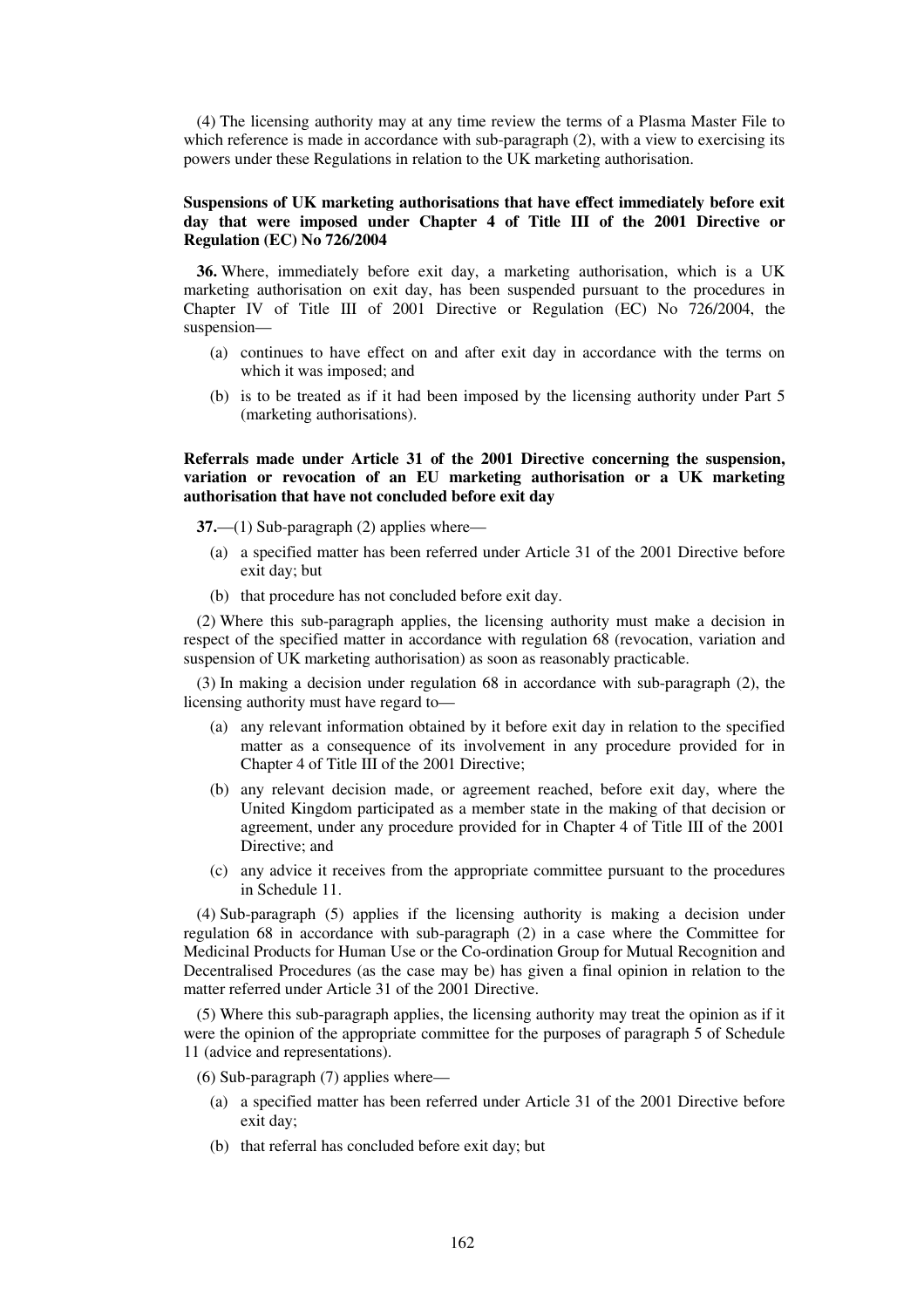(c) the licensing authority has not, before exit day, taken the steps necessary to give effect to that decision or that opinion (as the case may be).

(7) Where this sub-paragraph applies, the licensing authority must take the steps necessary as a result of the decision or opinion to suspend, revoke or vary the UK marketing authorisation—

- (a) as soon as reasonably practicable; and
- (b) in the case of a UK marketing authorisation that is not a converted EU marketing authorisation, within the period specified in Article 34(3) of the 2001 Directive (if relevant).

(8) In this paragraph—

"concluded before exit day", in relation to an Article 31 referral, means—

- (a) a Commission decision as provided for in Article 34(3) of the 2001 Directive has been taken before exit day; or
- (b) an opinion of the Co-ordination Group for Mutual Recognition and Decentralised Procedures, which constituted the end of the Article 31 referral procedure, has been given before exit day; and

"specified matter" means—

- (a) a matter referred under Article 31 of the 2001 Directive before exit day that concerns a proposal to suspend, revoke or otherwise vary a UK marketing authorisation or an EU marketing authorisation; but
- (b) does not include a referral made under Article 107i of the 2001 Directive.

# PART 5

Transitional provision in relation to variations of marketing authorisations other than converted EU marketing authorisations

## **Application or notification made before exit day in respect of a variation under Chapter IIa of Regulation (EC) No 1234/2008 (variations to purely national marketing authorisations)**

**38.**—(1) Sub-paragraph (2) applies where—

- (a) an application or notification in respect of a variation to a UK marketing authorisation has been submitted to the licensing authority under Chapter IIa of Regulation (EC) No 1234/2008 before exit day; but
- (b) the procedures specified in Article 13e of that Regulation (measures to close the variation procedures in Chapter IIa of that Regulation) have not concluded before exit day.

(2) Where this sub-paragraph applies, the licensing authority must—

- (a) determine which of the provisions specified in Schedule 10A that are relevant to that application or notification need to be taken on or after exit day, having regard to the steps that have already been undertaken under Chapter IIa of Regulation (EC) No 1234/2008 before exit day;
- (b) assess the application or notification in accordance with the provisions of that Schedule the authority has determined are relevant to the application, as if the application or notification had been made under them; and
- (c) take all reasonable steps to ensure that it assesses the notification or application in accordance with any relevant time period specified in that Schedule, as if the application had been made under the provisions in that Schedule before exit day.

(3) Paragraphs 15 and 16 of Schedule 10A apply to any variation that falls under subparagraph  $(1)(a)$  or  $(b)$ .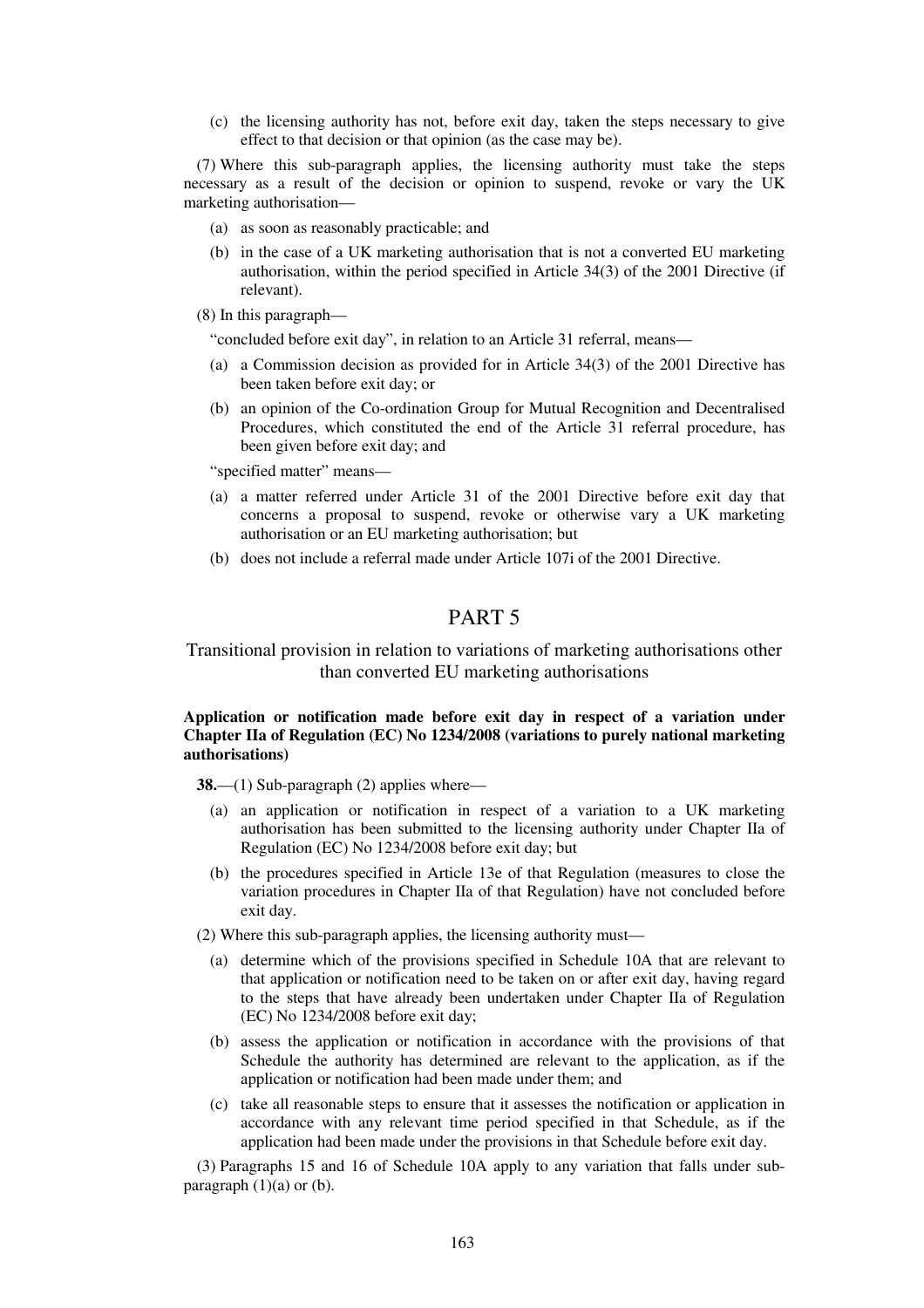## **Application or notification made before exit day in respect of a variation under Chapter II of Regulation (EC) No 1234/2008 (variations to marketing authorisations granted in accordance with Chapter 4 of the 2001 Directive)**

**39.**—(1) This paragraph applies where an application or notification in respect of a variation to a marketing authorisation has been submitted to the licensing authority, as a relevant authority, under Chapter II of Regulation (EC) No 1234/2008 before exit day.

(2) If the procedures specified in Article 11(1) of Regulation (EC) No 1234/2008 have not concluded before exit day, the licensing authority must—

- (a) assess the application or notification in accordance with regulation 65C and Schedule 10A to these Regulations, as if the application or notification had been made under those provisions; and
- (b) make such an assessment having regard to the matters specified in sub-paragraph (5).

(3) If the procedures specified in Article 11(1) of Regulation (EC) No 1234/2008 have concluded before exit day—

- (a) the licensing authority must take the steps specified in Article 11(2) of Regulation (EC) No 1234/2008 within the time limit specified in Article 23(1) of that Regulation; and
- (b) paragraphs 15 and 16 of Schedule 10A apply to the variation.

(4) In making a determination under sub-paragraph (2), the licensing authority must—

- (a) determine which steps of the procedures specified in Schedule 10A that are relevant to that application or notification need to be taken on or after exit day, having regard to the matters specified in sub-paragraph (5); and
- (b) take all reasonable steps to ensure that it assesses the notification or application in accordance with any time period specified in that Schedule, as if the application had been made under the provisions in that Schedule before exit day.

(5) In making a determination under sub-paragraph (2), the licensing authority must have regard to—

- (a) any recommendation in relation to that application or notification given before exit day pursuant to Article 5 of Regulation (EC) No 1234/2008;
- (b) any relevant information obtained by it before exit day, as a relevant authority, in relation to the application or notification by virtue of any procedure provided for in Chapter II of that Regulation; and
- (c) any relevant decision made, or agreement reached, before exit day, where the United Kingdom participated as a relevant authority, including any matter referred under the procedure specified in Article 13 of that Regulation.

### **Application or notification in respect of a variations made before exit day under Article 20 of Regulation (EC) No 1234/2008 (work-sharing procedure)**

**40.**—(1) Sub-paragraph (2) applies where—

- (a) an application or notification in respect of a variation to a UK marketing authorisation has been submitted to the licensing authority, as a relevant authority or the reference authority, under Article 20 of Regulation (EC) No 1234/2008;
- (b) the marketing authorisation is one to which Chapter II or IIa of that Regulation applied; and
- (c) the procedure in Article 20(8) has not been completed before exit day.

(2) Where this sub-paragraph applies, the licensing authority must—

(a) determine which of the provisions specified in Schedule 10A that are relevant to that application or notification need to be taken on or after exit day, having regard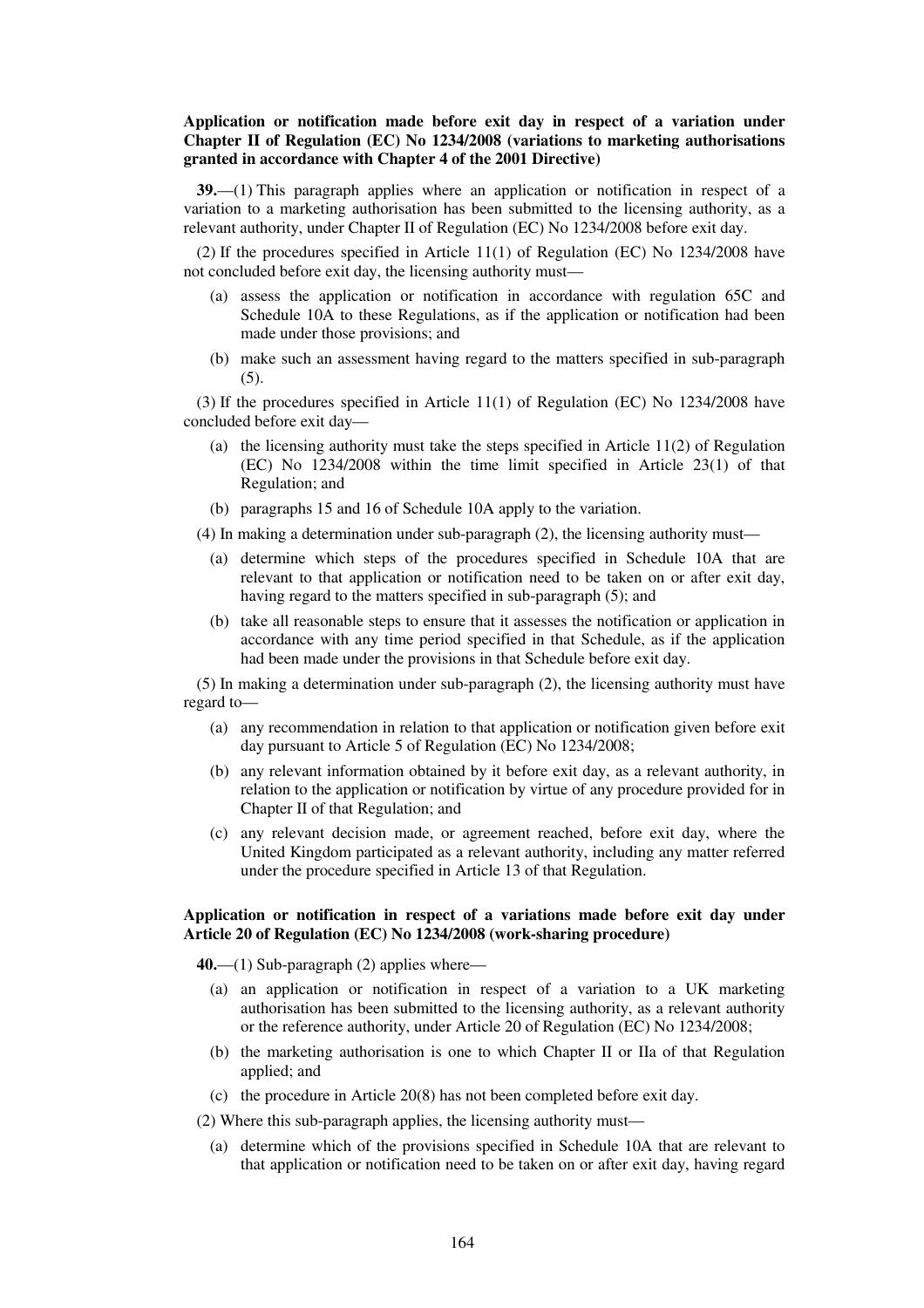to the steps that have already been undertaken under Article 20 of Regulation (EC) No 1234/2008 before exit day;

- (b) assess the application or notification in accordance with the relevant provisions in that Schedule, as if the application or notification had been made under them; and
- (c) take all reasonable steps to ensure that it assesses the notification or application in accordance with any relevant time period specified in that Schedule, as if the application had been made under the provisions in that Schedule before exit day.

(3) In making a determination or assessment under sub-paragraph (2), the licensing authority must have regard to—

- (a) any opinion given by the reference authority before exit day in relation to that application;
- (b) any relevant information obtained by it before exit day, as a reference authority or relevant authority, in relation to the application or notification by virtue of any procedure provided for in regulation 20 of Regulation (EC) No 1234/2008; and
- (c) any relevant decision made, or agreement reached, before exit day, where the United Kingdom participated as a relevant authority.

(4) Paragraphs 15 and 16 of Schedule 10A apply to any variation that falls under subparagraph (1).

# PART 6

## Transitional provision in relation to the Paediatric Regulation

## **Transitional provision in relation to applications made to EMA before exit day under the Paediatric Regulation**

**41.**—(1) Where a paediatric investigation plan has been agreed by the EMA in accordance with the Paediatric Regulation before exit day, that plan, including any modifications agreed by the EMA before exit day, has effect on and after exit day as an agreed paediatric investigation plan.

(2) Sub-paragraph (3) applies where—

- (a) a paediatric investigation plan has been submitted to the EMA with a request for agreement before exit day;
- (b) the proposed paediatric plan is valid in accordance with the provisions of Article 15(2) of the Paediatric Regulation; but
- (c) the EMA has not adopted a decision to agree the plan before exit day.

(3) Where this sub-paragraph applies, the licensing authority must—

- (a) where an opinion favourable to agreeing the paediatric investigation plan with which the United Kingdom concurred has been given by the Paediatric Committee before exit day, treat the plan as an agreed paediatric investigation plan;
- (b) where an opinion against agreeing the paediatric investigation plan with which the United Kingdom concurred has been given by the Paediatric Committee before exit day, decide that it cannot agree the plan under regulation 50B(5) (agreement and modification of paediatric investigation plan); or
- (c) where before exit day no opinion in relation to the paediatric investigation plan has been given by the Paediatric Committee, or where such an opinion has been given but the United Kingdom recorded a divergent opinion, treat it as a request for agreement under regulation 50B(1) and determine that request as soon as reasonably practicable, unless the applicant notifies the licensing authority in writing that they do not want the application to proceed as a request for agreement of a paediatric investigation plan under these Regulations.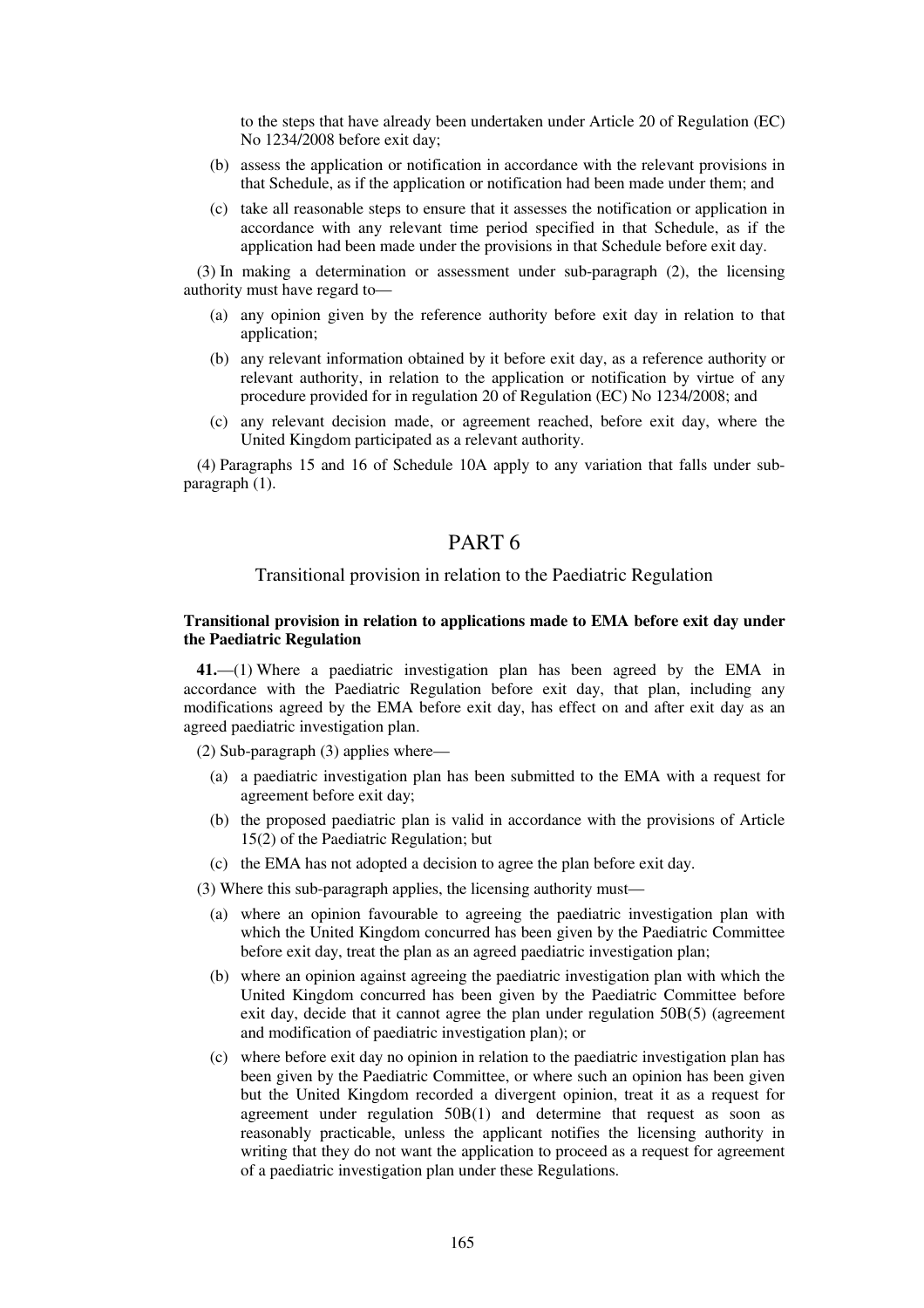- (4) Sub-paragraph (5) applies where—
	- (a) a paediatric investigation plan has been agreed by the EMA in accordance with the Paediatric Regulation before exit day;
	- (b) the person to whom the EMA's decision to agree the plan was addressed has, before exit day, made a proposal under Article 22 of the Paediatric Regulation to modify the plan, or to request a waiver; but
	- (c) the EMA has not adopted a decision to agree to the modification or waiver before exit day.
- (5) Where this sub-paragraph applies, the licensing authority must—
	- (a) where an opinion favourable to agreeing the modification or waiver with which the United Kingdom concurred has been given by the Paediatric Committee before exit day, agree to the modification or waiver as if it had been requested under regulation 50B(6);
	- (b) where an opinion against agreeing the modification or waiver with which the United Kingdom concurred has been given by the Paediatric Committee before exit day, decide that it cannot agree to the modification or waiver as if it had been requested under regulation 50B(6); or
	- (c) where before exit day no opinion in relation to the modification or waiver has been given by the Paediatric Committee, or where such an opinion has been given but the United Kingdom recorded a divergent opinion, treat the proposal as one made under regulation 50B(6) and consider it accordingly, unless the applicant notifies the licensing authority in writing that they do not want the proposal to proceed as a proposal under regulation 50B(6).

(6) Where the EMA has adopted a decision to grant, and has not revoked, a waiver of the obligation to produce the information in Article  $7(1)(a)$  of the Paediatric Regulation before exit day, that waiver has effect on and after exit day as a waiver granted by the licensing authority under regulation 50D (waiver of production of information in a paediatric investigation plan).

- (7) Sub-paragraph (8) applies where—
	- (a) an application has been made to the EMA for a waiver of the obligation to produce the information in Article  $7(1)(a)$  of the Paediatric Regulation before exit day;
	- (b) the application has been accepted as valid by the EMA; but
	- (c) the EMA has not adopted a decision to grant the waiver before exit day.

(8) Where this sub-paragraph applies, the licensing authority must—

- (a) where an opinion favourable to agreeing the waiver with which the United Kingdom concurred has been given by the Paediatric Committee before exit day, grant the waiver under regulation 50D(2);
- (b) where an opinion against agreeing the waiver with which the United Kingdom concurred has been given by the Paediatric Committee before exit day, decide that it cannot grant the waiver under regulation 50D(2); or
- (c) where before exit day no opinion in relation to the waiver has been given by the Paediatric Committee, or where such an opinion has been given but the United Kingdom recorded a divergent opinion, treat the proposal as one made under regulation 50D and consider it accordingly, unless the applicant notifies the licensing authority in writing that they do not want the proposal to proceed as a proposal under regulation 50D.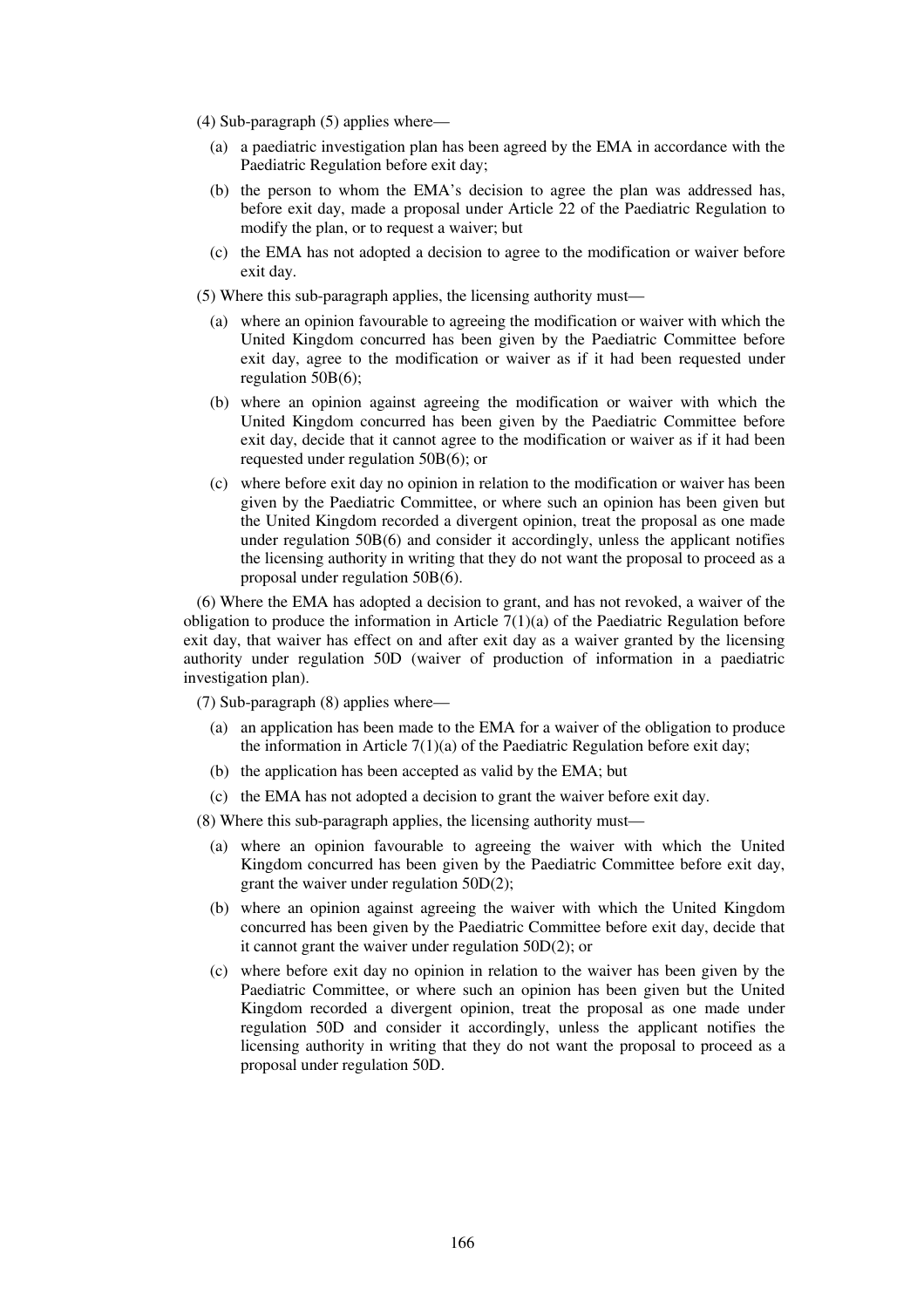# PART 7

## Transitional provision in relation to orphan medicinal products

## **Transitional provision in relation to applications made to EMA before exit day for orphan medicinal products**

**42.**—(1) This sub-paragraph applies where—

- (a) before exit day—
	- (i) an application has been made to the EMA for an EU marketing authorisation in relation to a medicinal product which has been approved as an orphan medicinal product by the European Commission pursuant to Article 5 of the Orphan Regulation and which appears in the Orphan Register, but
	- (ii) no final decision has been made by the European Commission in relation to maintaining the product's inclusion in the Orphan Register following the grant of an EU marketing authorisation, and
- (b) on or after exit day, the licensing authority is granting or considering an application for a UK marketing authorisation in relation to the product in accordance with paragraph 31(4) or (6).

(2) Where sub-paragraph (1) applies, the licensing authority must—

- (a) where an opinion favourable to the maintenance of the inclusion of the medicinal product in the Orphan Register with which the United Kingdom concurred has been given by the COMP before exit day in relation to the application, decide for the purposes of regulation  $58C(1)(a)$  (consideration of applications relating to orphan medicinal products) that the orphan criteria are met in relation to the product, or
- (b) where no opinion favourable to such maintenance has been given by the COMP before exit day in relation to the application, or where such an opinion has been given but the United Kingdom recorded a divergent opinion, reach its own view for the purposes of regulation  $58C(1)(a)$  as to whether the orphan criteria are met in relation to the product.

(3) In this paragraph, "Orphan Register" means the Community register of Orphan Medicinal Products as referred to in Article 5 of the Orphan Regulation.

# PART 8

Transitional provision in respect of homoeopathic medicinal products

## **List of countries for the purposes of the definition of "homoeopathic medicinal product" on exit day**

**43.**—(1) For the purposes of the definition of "homoeopathic medicinal product" in regulation 8 (general interpretation: accepted Pharmacopoeias for homoeopathic manufacturing procedures), during the transitional period, the licensing authority must publish a list of countries that includes each EEA State in it.

(2) The licensing authority must not, before the end of the transitional period, remove an EEA State from the list described in sub-paragraph (1).

(3) In this paragraph, "the transitional period" is the period of two years beginning with exit day.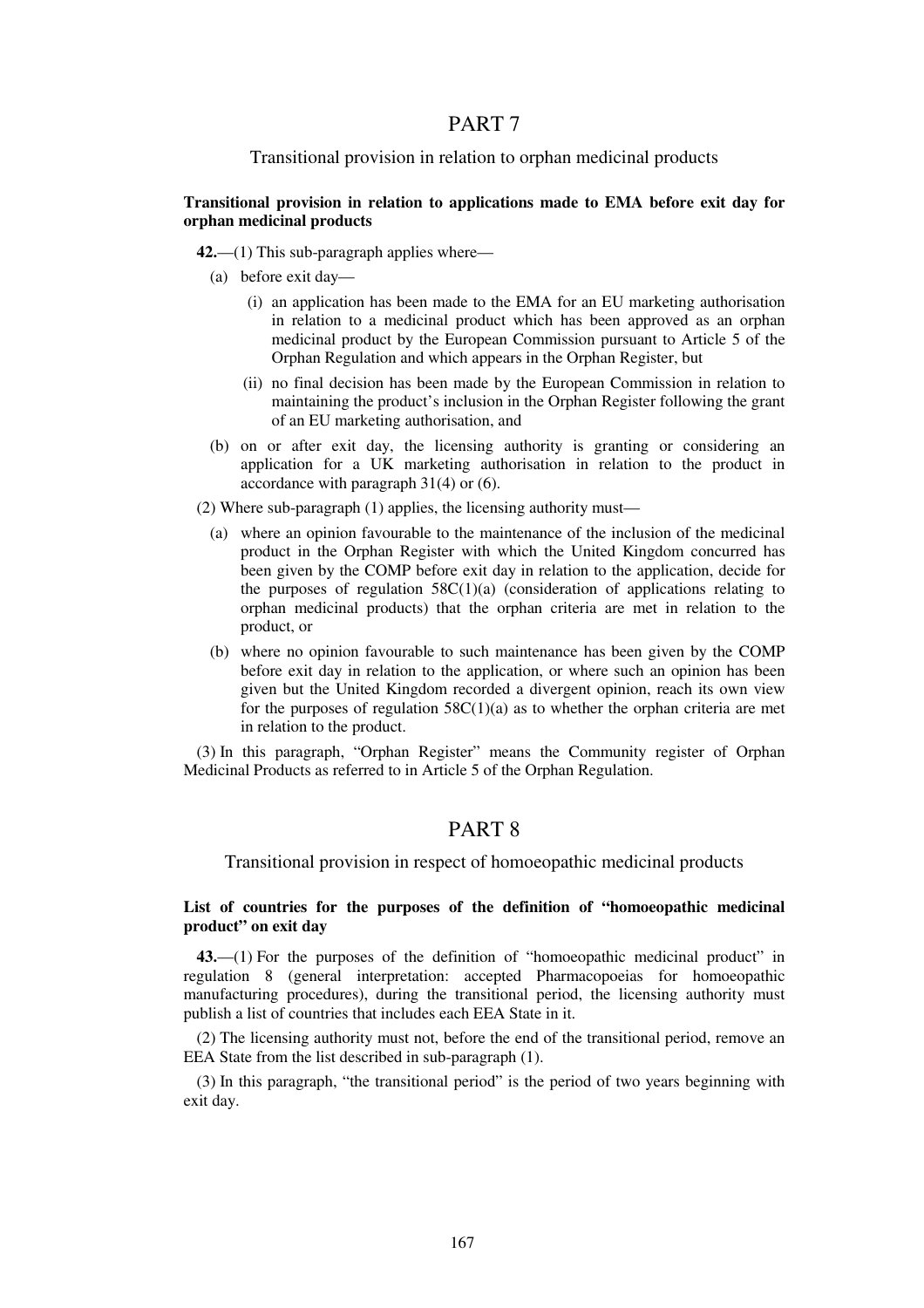## **Place of establishment for holders of certificates of registration established in EEA before exit day**

**44.**—(1) Subject to sub-paragraph (2), any person—

- (a) who—
	- (i) holds a certificate of registration immediately before exit day which remains in force on exit day (whether or not it is suspended),
	- (ii) has made an application for, or to renew, a certificate of registration before exit day, which has not been determined by the licensing authority before that date, or
	- (iii) makes such an application on or after exit day but before the end of the transitional period; and
- (b) who was, immediately before exit day, established in an EEA State and who remains there on and after that day,

is to be treated, for the transitional period, as satisfying the requirements of regulation 103(4) or 108(2) (as the case may be), notwithstanding the amendments made to those provisions by the EU Exit Regulations.

(2) But sub-paragraph (1) continues to apply to a person only if the person has notified the licensing authority in writing of—

- (a) a named individual who resides and operates in the United Kingdom who the licensing authority may contact in respect of any matter relating to the certificate of registration, or application for a certificate of registration, during the transitional period; and
- (b) that individual's address, telephone number and email address.

(3) A person must notify the licensing authority under sub-paragraph (2)—

- (a) where sub-paragraph  $(1)(a)(i)$  or (ii) applies, within the period of 4 weeks beginning with exit day; or
- (b) where sub-paragraph  $(1)(a)(iii)$  applies, at the time of making the application.

(4) In this paragraph "the transitional period" means the period of 21 months beginning with exit day.

## **Temporary exemption as to packaging requirements: change of place of establishment**

**45.**—(1) Subject to sub-paragraph (2), a person to whom paragraph 44 applies does not commit an offence under regulation 268 (offence relating to packaging and package leaflets) during the transitional period in relation to a product to the extent that—

- (a) the packaging and package leaflet do not comply with the requirements of Part 13 (packaging and leaflets) by reason only of the fact that the outer or immediate packaging, or the package leaflet (as the case may be), do not include the correct information as to—
	- (i) the name and address of the holder of the certificate of registration,
	- (ii) the number of the certificate of registration, or
	- (iii) the name and address of the manufacturer of the product if different from the holder of the certificate of registration; and
- (b) the outer and immediate packaging, or the package leaflet, do not include the correct information specified in paragraph (a)(i) to (iii) solely because—
	- (i) the holder of the certificate of registration has established itself in the United Kingdom before the end of the period of 21 months beginning with exit day in order to comply with regulation 103(4) or 108(2), and
	- (ii) the information specified in paragraph  $(a)(i)$  to (iii) is no longer correct as a consequence of that establishment in the United Kingdom.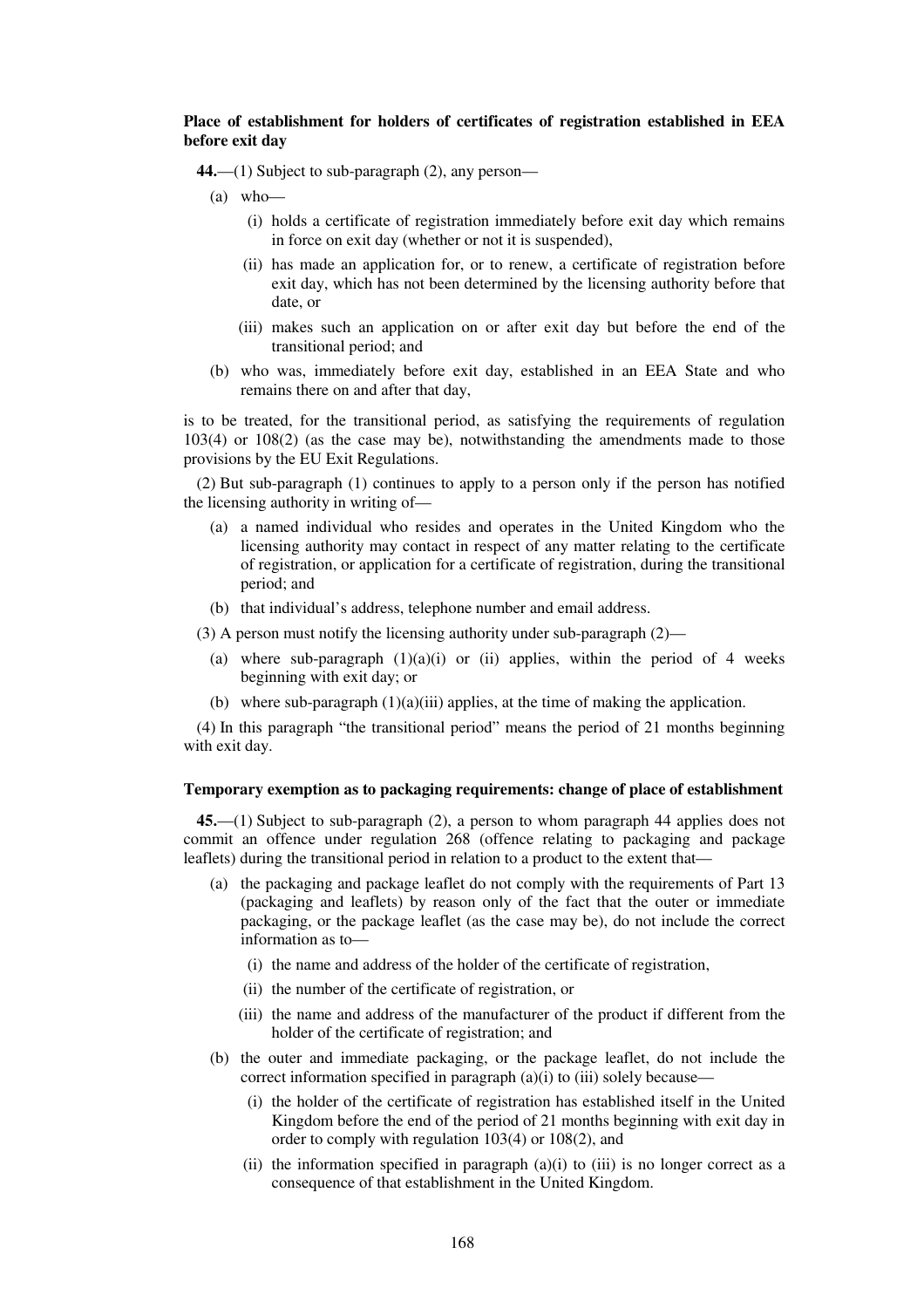(2) Sub-paragraph (1) only applies if—

- (a) the packaging and package leaflet met the requirements of Part 13 as to the matters specified in sub-paragraph (1)(a)(i) to (iii) immediately before exit day; and
- (b) the certificate of registration holder, having established itself in the United Kingdom, does not otherwise need to make any changes to the outer or immediate packaging, or the package leaflet, as the case may be, during the transitional period.

(3) In this paragraph "the transitional period" means the period of 33 months beginning with exit day.

## **Applications made for a certificate of registration for a registrable homoeopathic product before exit day to which Chapter 4 of Title III of the 2001 Directive applied**

**46.**—(1) Sub-paragraph (2) applies where an application for a certificate of registration has been made before exit day and—

- (a) regulation 104(5) and (6) (applications to be determined under Chapter 4 of Title III of the 2001 Directive) applied to that application before exit day; but
- (b) a decision as specified in Article 28(5) of the 2001 Directive has not been adopted by the licensing authority before exit day.

(2) Where this sub-paragraph applies, the licensing authority must—

- (a) where the procedure specified in Article 28(4) of the 2001 Directive has concluded before exit day in relation to that application, grant a certificate of registration in respect of that application as soon as reasonably practicable, and in any event before the end of the period of 30 days, beginning with exit day; or
- (b) where the procedure specified in Article 28(4) of the 2001 Directive has not concluded before exit day, determine that application in accordance with Part 6 of these Regulations as soon as reasonably practicable, unless the applicant notifies the licensing authority in writing that they no longer want the application to proceed.

(3) In making a determination under sub-paragraph (2)(b), the licensing authority must have regard to—

- (a) any relevant information obtained by it before exit day in relation to the application as a consequence of its involvement in any procedure provided for in Chapter 4 of Title III of the 2001 Directive; and
- (b) any relevant decision made, or agreement reached, before exit day, where the United Kingdom participated as a reference member state or concerned member state in the making of that decision or agreement, under any procedure provided for in Chapter 4 of Title III of the 2001 Directive.

(4) In making a determination under sub-paragraph (2)(b), the licensing authority must take all reasonable steps to ensure that it makes a decision to grant or refuse a certificate of registration in the time period specified in regulation 104(1) as if it had applied to that application on the date on which the application was submitted.

## **Suspensions of certificates of registration that have effect immediately before exit day that were imposed under Chapter 4 of Title III of the 2001 Directive**

**47.** Where, immediately before exit day, a certificate of registration has been suspended pursuant to the procedures in Chapter IV of Title III of 2001 Directive, the suspension—

- (a) continues to have effect on and after exit day in accordance with the terms on which it was imposed; and
- (b) is to be treated as if it had been imposed by the licensing authority under Part 6 of these Regulations (certification of homoeopathic medicinal products).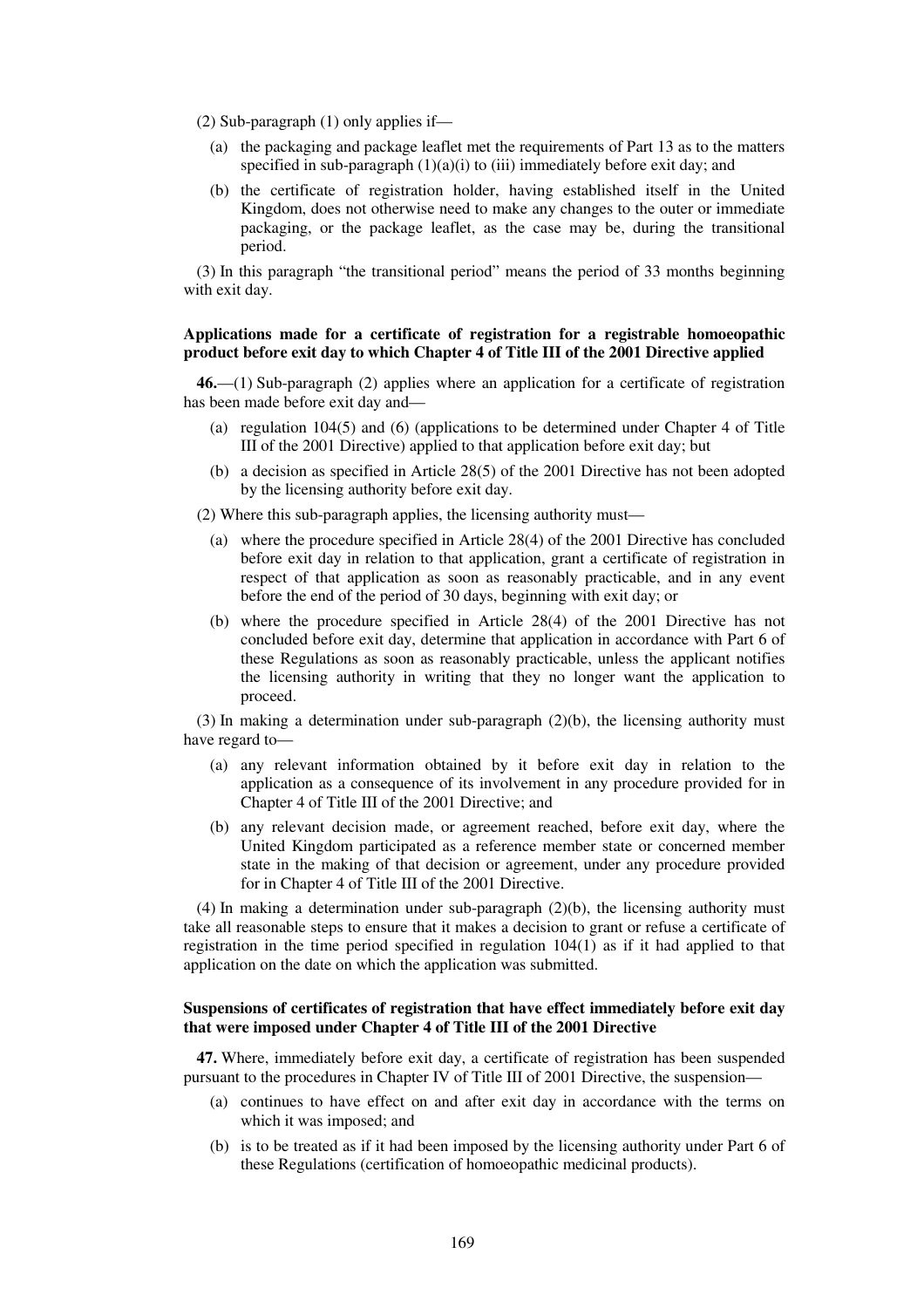## **Referrals made under Article 31 of the 2001 Directive concerning the suspension, variation or revocation of a certificate of registration that have not concluded before exit day**

**48.**—(1) Sub-paragraph (2) applies where—

- (a) a specified matter has been referred under Article 31 of the 2001 Directive before exit day; but
- (b) the procedure has not concluded before exit day.

(2) Where this sub-paragraph applies, the licensing authority must make a decision in respect of the specified matter in accordance with regulation 110 (revocation, variation and suspension of certificate of registration) as soon as reasonably practicable.

(3) In making a decision under regulation 110 in accordance with sub-paragraph (2), the licensing authority must have regard to—

- (a) any relevant information obtained by it before exit day in relation to the specified matter as a consequence of its involvement in any procedure provided for in Chapter 4 of Title III of the 2001 Directive;
- (b) any relevant decision made, or agreement reached, before exit day, where the United Kingdom participated as a member state in the making of that decision or agreement, under any procedure provided for in Chapter 4 of Title III of the 2001 Directive;
- (c) any advice it receives from the appropriate committee pursuant to the procedures in Schedule 11 (advice and representations).

(4) Sub-paragraph (5) applies if the licensing authority is making a decision under regulation 110 in accordance with sub-paragraph (2) in a case where the Co-ordination Group for Mutual Recognition and Decentralised procedures has given an opinion in relation to the matter under Article 31 of the Directive.

(5) Where this sub-paragraph applies, the licensing authority may treat the opinion as if it were the opinion of the appropriate committee for the purposes of paragraph 5 of Schedule 11.

(6) Sub-paragraph (7) applies where—

- (a) a specified matter has been referred under Article 31 of the 2001 Directive before exit day;
- (b) the referral has concluded before exit day; but
- (c) the licensing authority has not, before exit day, taken the steps necessary to give effect to that decision or that opinion (as the case may be).

(7) The licensing authority must take the steps necessary as a result of the decision or opinion to suspend, revoke or vary the certificate of registration within the time period specified in Article 34(3) of the 2001 Directive where the decision or opinion requires steps to be taken in relation to a certificate of registration.

(8) In this paragraph—

"concluded before exit day", in relation to an Article 31 referral, means—

- (a) a Commission decision as provided for in Article 34(3) of the 2001 Directive has been taken before exit day; or
- (b) an opinion of the Co-ordination Group for Mutual Recognition and Decentralised Procedures, which constituted the end of the Article 31 referral procedure, has been given before exit day;

"specified matter" means—

- (a) a matter referred under Article 31 of the 2001 Directive before exit day that concerns a proposal to suspend, revoke or otherwise vary a certificate of registration; but
- (b) does not include a referral made under Article 107i of the 2001 Directive.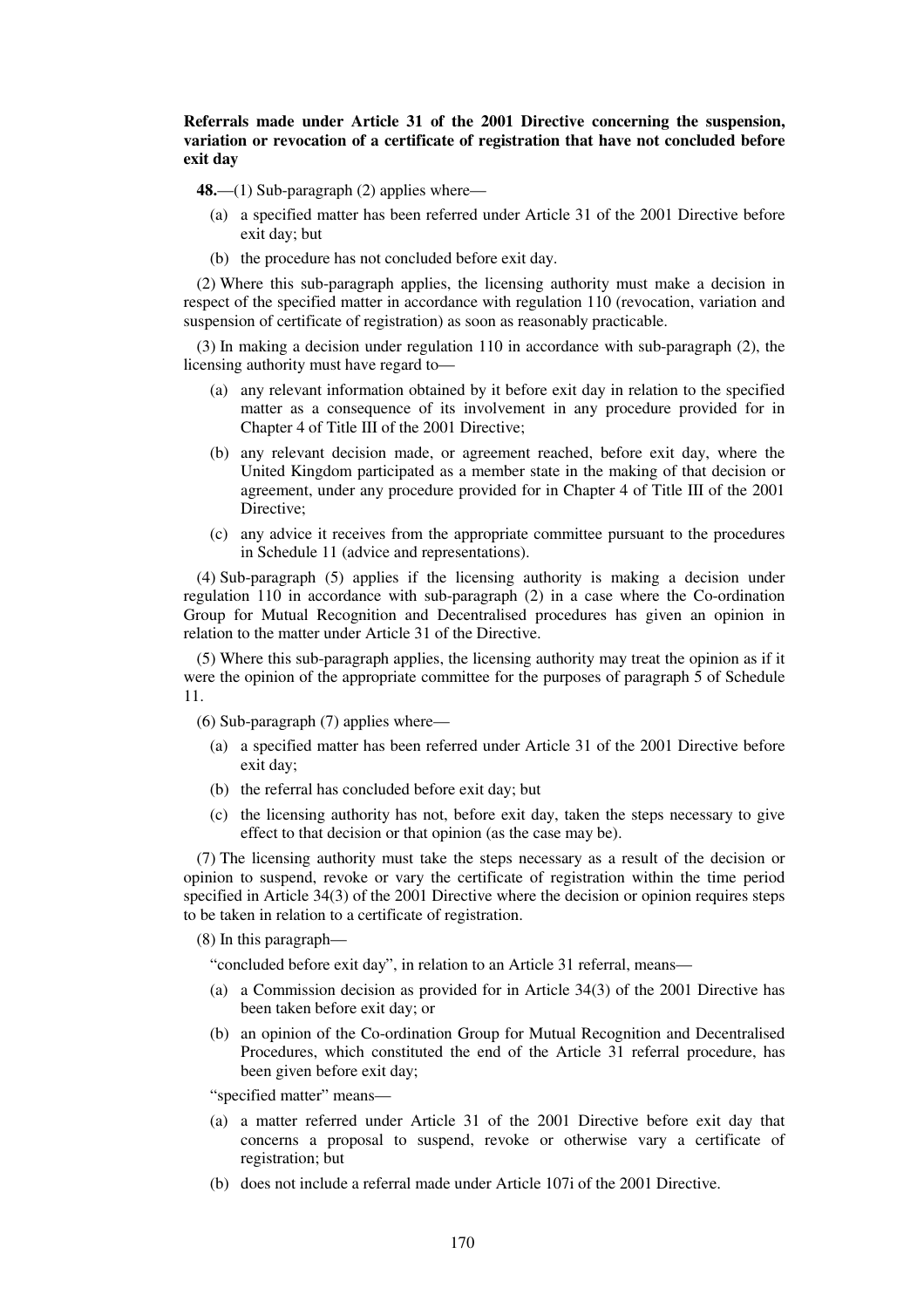# PART 9

## Transitional provision in respect of traditional herbal registrations

## **Place of establishment for holders of traditional herbal registrations established in EEA before exit day**

**49.**—(1) Subject to sub-paragraph (2), any person—

 $(a)$  who—

- (i) holds a traditional herbal registration immediately before exit day which remains in force on exit day (whether or not it is suspended),
- (ii) has made an application for, or to renew, a traditional herbal registration before exit day, which has not been determined by the licensing authority before that date, or
- (iii) makes such an application on or after exit day but before the end of the transitional period; and
- (b) who was, immediately before exit day, established in an EEA State and who remains there on and after that day,

is to be treated, for the transitional period, as satisfying the requirements of regulation 127(3) or 133(2) (as the case may be), notwithstanding the amendments made to those provisions by the EU Exit Regulations.

(2) But sub-paragraph (1) continues to apply to a person only if the person notifies the licensing authority in writing of—

- (a) a named individual who resides and operates in the United Kingdom who the licensing authority may contact in respect of any matter relating to the traditional herbal registration, or application for a traditional herbal registration, during the transitional period; and
- (b) that individual's address, telephone number and email address.

(3) A person must notify the licensing authority under sub-paragraph (2)—

- (a) where sub-paragraph  $(1)(a)(i)$  or (ii) applies, within the period of 4 weeks beginning with exit day; or
- (b) where sub-paragraph  $(1)(a)(iii)$  applies, at the time of making the application.

(4) In this paragraph "the transitional period" means the period of 21 months beginning with exit day.

#### **Temporary exemption as to packaging requirements: change of place of establishment**

**50.**—(1) Subject to sub-paragraph (2), a person to whom paragraph 49 applies does not commit an offence under regulation 268 (offence relating to packaging and package leaflets) during the transitional period in relation to a product to the extent that—

- (a) the packaging and package leaflet do not comply with the requirements of Part 13 (packaging and leaflets) by reason only of the fact that the outer or immediate packaging, or the package leaflet (as the case may be), do not include the correct information as to—
	- (i) the name and address of the holder of the traditional herbal registration, or, if applicable, the holder's representative,
	- (ii) the number of the traditional herbal registration, or
	- (iii) the name and address of the manufacturer of the product; and
- (b) the outer and immediate packaging, or the package leaflet, do not include the correct information specified in paragraph (a)(i) to (iii) solely because—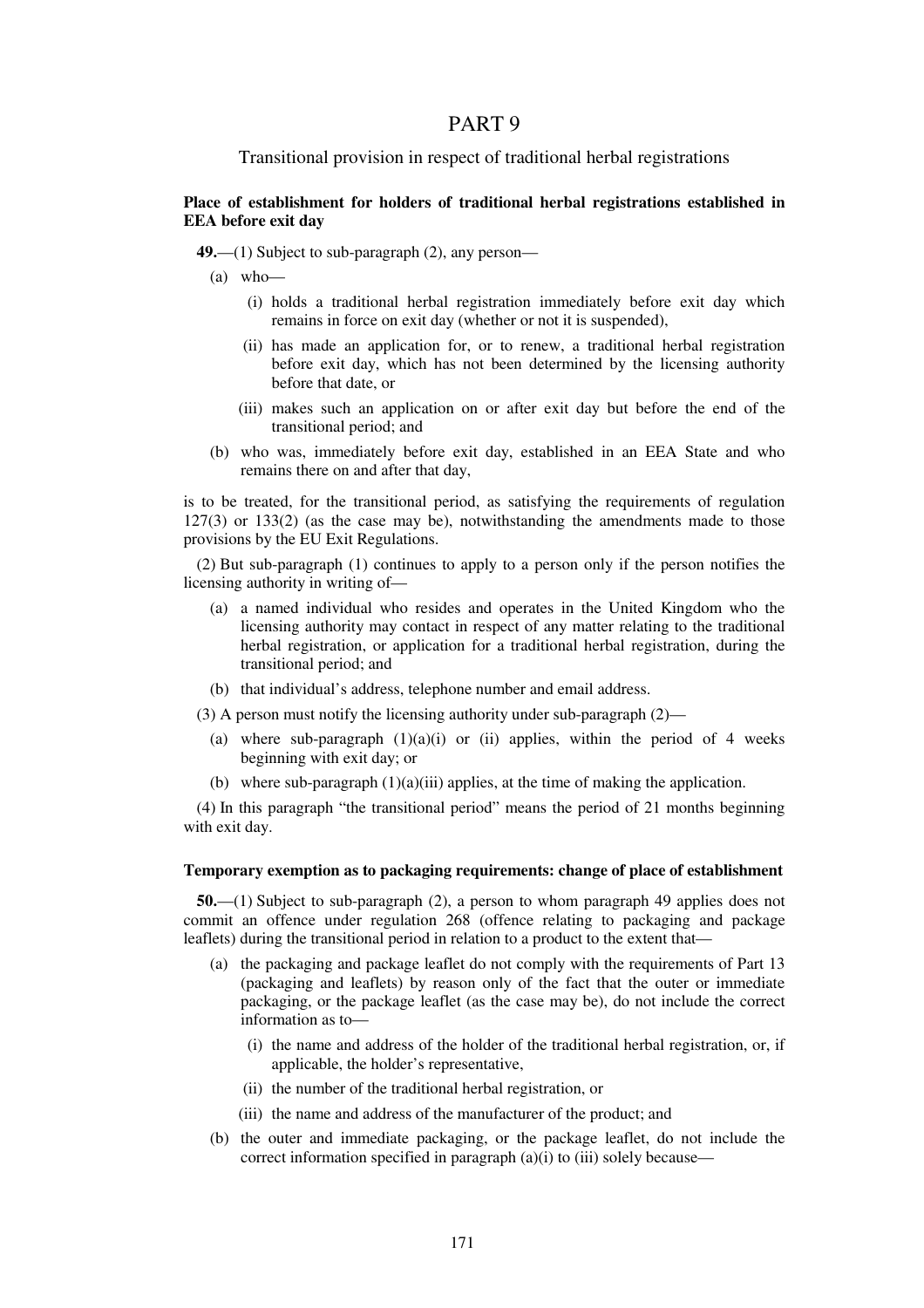- (i) the holder of the traditional herbal registration has established itself in the United Kingdom before the end of the period of 21 months beginning with exit day in order to comply with regulation 127(3) or 133(2), and
- (ii) the information specified in paragraph  $(a)(i)$  to (iii) is no longer correct as a consequence of that establishment in the United Kingdom.

(2) Sub-paragraph (1) only applies if—

- (a) the packaging and package leaflet met the requirements of Part 13 as to the matters specified in sub-paragraph  $(1)(a)(i)$  to  $(iii)$  immediately before exit day; and
- (b) the holder of the traditional herbal registration, having established itself in the United Kingdom, does not otherwise need to make any changes to the outer or immediate packaging, or the package leaflet, as the case may be, during the transitional period.

(3) In this paragraph "the transitional period" means the period of 33 months beginning with exit day.

## **List of approved countries for traditional use of a herbal medicinal product on exit day**

**51.**—(1) For the purpose of regulation 125A (list of approved countries for traditional use of a herbal medicinal product), the licensing authority must, for the transitional period, include each EEA State in the list it publishes under regulation 125A(1).

(2) The licensing authority must not, before the end of the transitional period, exercise its power under regulation 125A(3) to remove an EEA State from the list.

(3) In this paragraph, the transitional period is two years beginning with exit day.

## **Applications made for a traditional herbal registration before exit day to which Chapter 4 of Title III of the 2001 Directive applied**

**52.**—(1) Sub-paragraph (2) applies where an application for a traditional herbal registration has been made before exit day and—

- (a) regulation 130(12) and (13) (applications to be determined under Chapter 4 of Title III of the 2001 Directive) applied to that application before exit day; but
- (b) a decision as specified in Article 28(5) of the 2001 Directive has not been adopted by the licensing authority before exit day.

(2) Where this sub-paragraph applies, the licensing authority must—

- (a) where the procedure specified in Article 28(4) of the 2001 Directive has concluded before exit day in relation to that application, grant a traditional herbal registration in respect of that application as soon as reasonably practicable, and in any event before the end of the period of 30 days, beginning with exit day; or
- (b) where the procedure specified in Article 28(4) of the 2001 Directive has not concluded before exit day, determine that application in accordance with Part 7 of these Regulations as soon as reasonably practicable, unless the applicant notifies the licensing authority in writing that they no longer want the application to proceed.

 $(3)$  In making a determination under sub-paragraph  $(2)(b)$ , the licensing authority must have regard to—

- (a) any relevant information obtained by it before exit day in relation to the application as a consequence of its involvement in any procedure provided for in Chapter 4 of Title III of the 2001 Directive;
- (b) any relevant decision made, or agreement reached, before exit day, where the United Kingdom participated as a reference member state or concerned member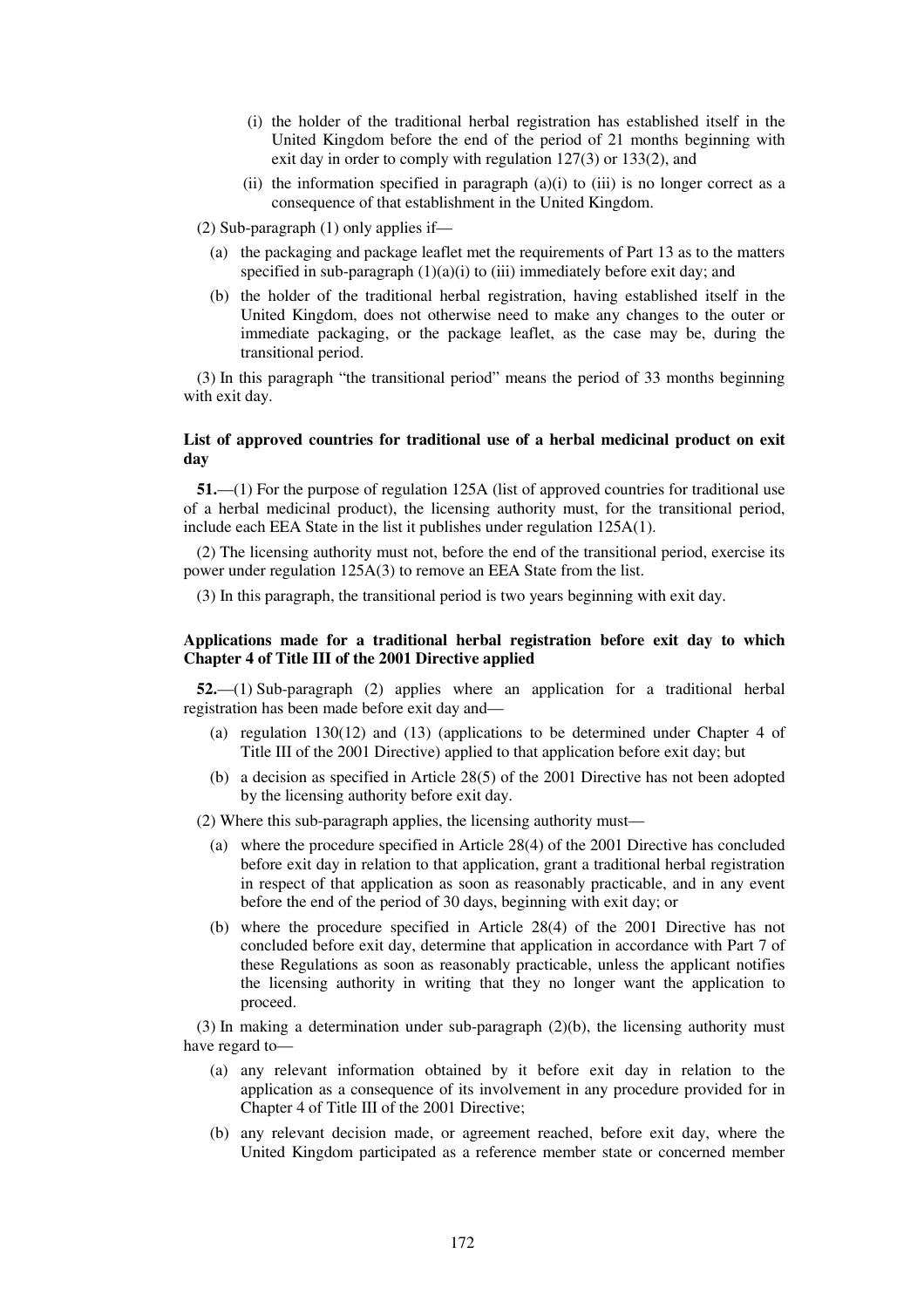state in the making of that decision or agreement, under any procedure provided for in Chapter 4 of Title III of the 2001 Directive;

(c) any advice it receives from the appropriate committee pursuant to the procedures in Schedule 11 (advice and representations).

(4) In making a determination under sub-paragraph (2)(b), the licensing authority must take all reasonable steps to ensure that it makes a decision to grant or refuse a traditional herbal registration in the time period specified in regulation 130(1) as if it had applied to that application on the date on which the application was submitted.

#### **Suspensions of traditional herbal registrations that have effect immediately before exit day that were imposed under Chapter 4 of Title III of the 2001 Directive**

**53.** Where, immediately before exit day, a traditional herbal registration has been suspended pursuant to the procedures in Chapter IV of Title III of 2001 Directive, the suspension—

- (a) continues to have effect on and after exit day in accordance with the terms on which it was imposed; and
- (b) is to be treated as if it had been imposed by the licensing authority under Part 7 of these Regulations (traditional herbal registrations).

## **Referrals made under Article 31 of the 2001 Directive concerning the suspension, variation or revocation of a traditional herbal registration that have not concluded before exit day**

**54.**—(1) Sub-paragraph (2) applies where—

- (a) a specified matter has been referred under Article 31 of the 2001 Directive before exit day; but
- (b) the procedure has not concluded before exit day.

(2) Where this sub-paragraph applies, the licensing authority must make a decision in respect of the specified matter in accordance with regulation 135 (revocation, variation and suspension of traditional herbal registration) as soon as reasonably practicable.

(3) In making a decision under regulation 135 in accordance with sub-paragraph (2), the licensing authority must have regard to—

- (a) any relevant information obtained by it before exit day in relation to the specified matter as a consequence of its involvement in any procedure provided for in Chapter 4 of Title III of the 2001 Directive;
- (b) any relevant decision made, or agreement reached, before exit day, where the United Kingdom participated as a member state in the making of that decision or agreement, under any procedure provided for in Chapter 4 of Title III of the 2001 Directive;
- (c) any advice it receives from the appropriate committee pursuant to the procedures in Schedule 11 (advice and representations).

(4) Sub-paragraph (5) applies if the licensing authority is making a decision under regulation 135 of these Regulations in accordance with sub-paragraph (2) in a case where the Co-ordination Group for Mutual Recognition and Decentralised procedures has given an opinion in relation to the matter under Article 31 of the Directive.

(5) Where this sub-paragraph applies, the licensing authority may treat the opinion as if it were the opinion of the appropriate committee for the purposes of paragraph 5 of Schedule 11.

(6) Sub-paragraph (7) applies where—

(a) a specified matter has been referred under Article 31 of the 2001 Directive before exit day;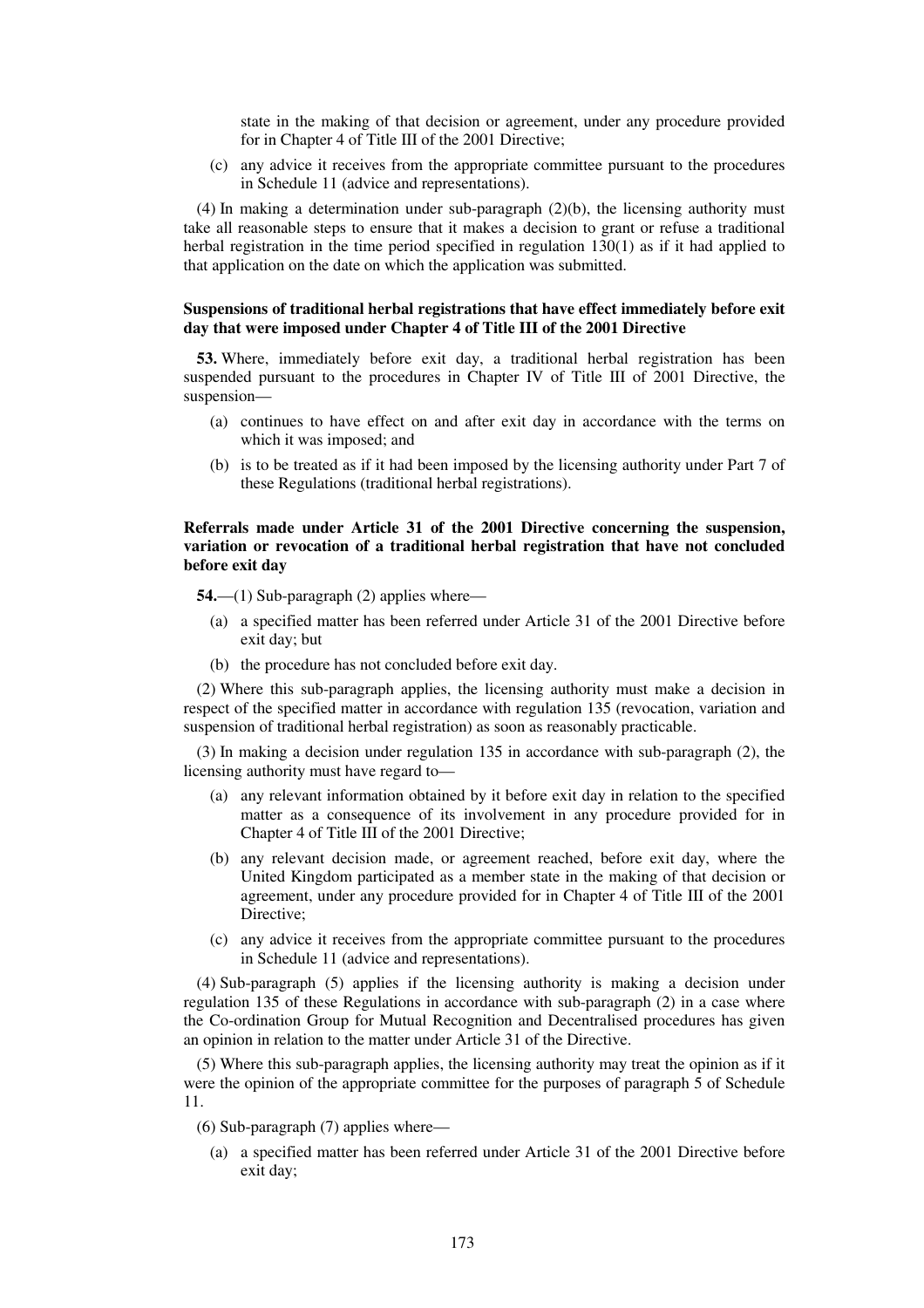- (b) the referral has concluded before exit day; but
- (c) the licensing authority has not, before exit day, taken the steps necessary to give effect to that decision or that opinion (as the case may be).

(7) Where this sub-paragraph applies, the licensing authority must take the steps necessary as a result of the decision or opinion to suspend, revoke or vary the traditional herbal registration within the time period specified in Article 34(3) of the 2001 Directive where the decision or opinion requires steps to be taken in relation to a traditional herbal registration.

(8) In this paragraph—

"concluded before exit day", in relation to an Article 31 referral, means—

- (a) a Commission decision as provided for in Article 34(3) of the 2001 Directive has been taken before exit day; or
- (b) an opinion of the Co-ordination Group for Mutual Recognition and Decentralised Procedures, which constituted the end of the Article 31 referral procedure, has been given before exit day; and

"specified matter" means—

- (a) a matter referred under Article 31 of the 2001 Directive before exit day that concerns a proposal to suspend, revoke or otherwise vary a traditional herbal registration; but
- (b) does not include a referral made under Article 107i of the 2001 Directive.

## **Proposals to refer an application for a traditional herbal registration to the Committee for Herbal Medicinal Products and the procedure in Part 3 of Schedule 11 that were on-going at exit day**

**55.**—(1) This paragraph applies where—

- (a) the licensing authority has proposed to refer an application for a traditional herbal registration to the Committee on Herbal Medicinal Products in accordance with Article 16c(4) of the 2001 Directive before exit day; but
- (b) that application has not been determined in accordance with Part 7 of these Regulations before exit day.

(2) Where the licensing authority has received an opinion of the Committee for Herbal Medicinal Products before exit day in relation to the application, it must take that decision in to account and determine that application.

(3) Where the licensing authority has not received an opinion of the Committee for Herbal Medicinal Products before exit day, notwithstanding the amendments made to Part 3 of Schedule 11 by the EU Exit Regulations, it may—

- (a) proceed to determine the application, taking into account any proceedings that took place before exit day under Part 3 of Schedule 11 (prior to its amendment by the EU Exit Regulations), or any opinion of the Committee on Herbal Medicinal Products in relation to the application that is given on or after exit day; or
- (b) it may refer the matter under regulation 130A in order to obtain the findings and advice of the appropriate committee before determining the application.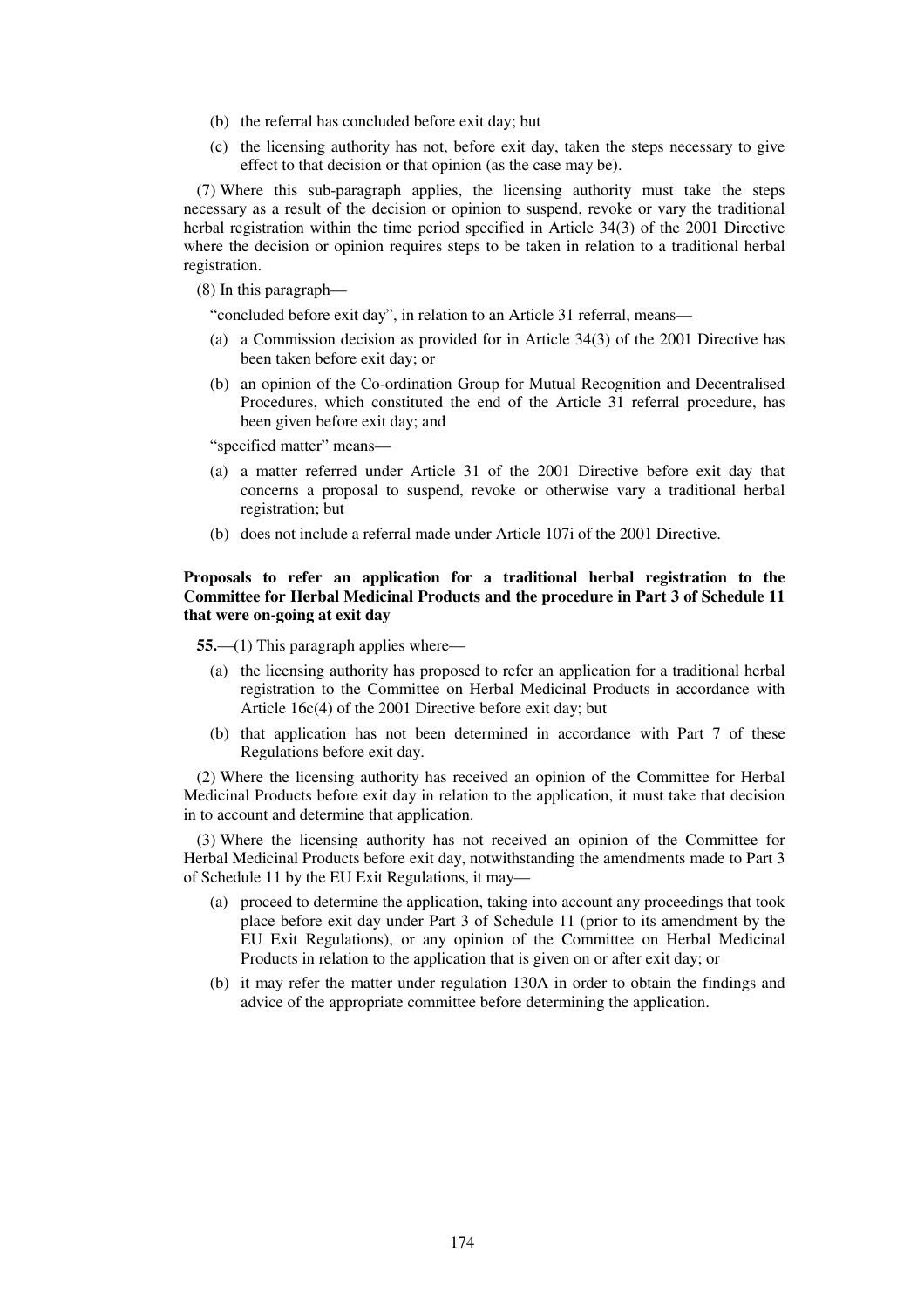## PART 10

## Transitional provision in respect of pharmacovigilance

#### **Interpretation of Part**

**56.** In this Part, references to a "holder" are to the holder of a UK marketing authorisation or a traditional herbal registration.

#### **Temporary exemption as to the location of an appropriately qualified person for pharmacovigilance**

**57.**—(1) Sub-paragraph (2) applies to a holder of a UK marketing authorisation or traditional herbal registration—

- (a) which was granted before exit day;
- (b) that remains in force on exit day as a UK marketing authorisation or traditional herbal registration (as the case may be); and
- (c) in respect of which, the holder had an appropriately qualified person for pharmacovigilance in respect of that authorisation or registration who, immediately before exit day, resided and operated in an EEA State.

(2) Where this sub-paragraph applies to a holder, that holder is to be treated as satisfying the requirements of regulation  $182(2)(a)$ , notwithstanding the amendments made to that provision by the EU Exit Regulations, for the transitional period, insofar as that holder would otherwise not meet those requirements solely because the appropriately qualified person responsible for pharmacovigilance in respect of that authorisation or registration resides and operates in an EEA State.

(3) In this regulation "the transitional period" means the period of 21 months beginning with exit day.

### **Referrals made under Article 107i of the 2001 Directive concerning the evaluation of data from pharmacovigilance activities which are not concluded before exit day**

**58.**—(1) Sub-paragraph (2) applies where—

- (a) a specified matter has been referred under Article 107i of the 2001 Directive (urgent Union procedure) before exit day; but
- (b) that procedure has not concluded before exit day.

(2) Where this sub-paragraph applies, the licensing authority must make a decision in respect of the specified matter in accordance with regulation 68 or 135 (revocation, variation and suspension of UK marketing authorisation or traditional herbal registration) as soon as reasonably practicable.

(3) In making a decision under regulation 68 or 135 in accordance with sub-paragraph (2), the licensing authority must have regard to—

- (a) any relevant information obtained by it before exit day in relation to the specified matter as a consequence of its involvement in any procedure provided for by, or referred to in, Section 4 of Chapter 3 of the 2001 Directive;
- (b) any relevant decision made, or agreement reached, before exit day, where the United Kingdom participated as a member state in the making of that decision or agreement, under any procedure provided for by, or referred to in, Section 4 of Chapter 3 of the 2001 Directive; and
- (c) any advice it receives from the appropriate committee pursuant to the procedures in Schedule 11 (advice and representations).

(4) Sub-paragraph (5) applies if the licensing authority is making a decision under regulation 68 or 135 in accordance with sub-paragraph (2) in a case where the Committee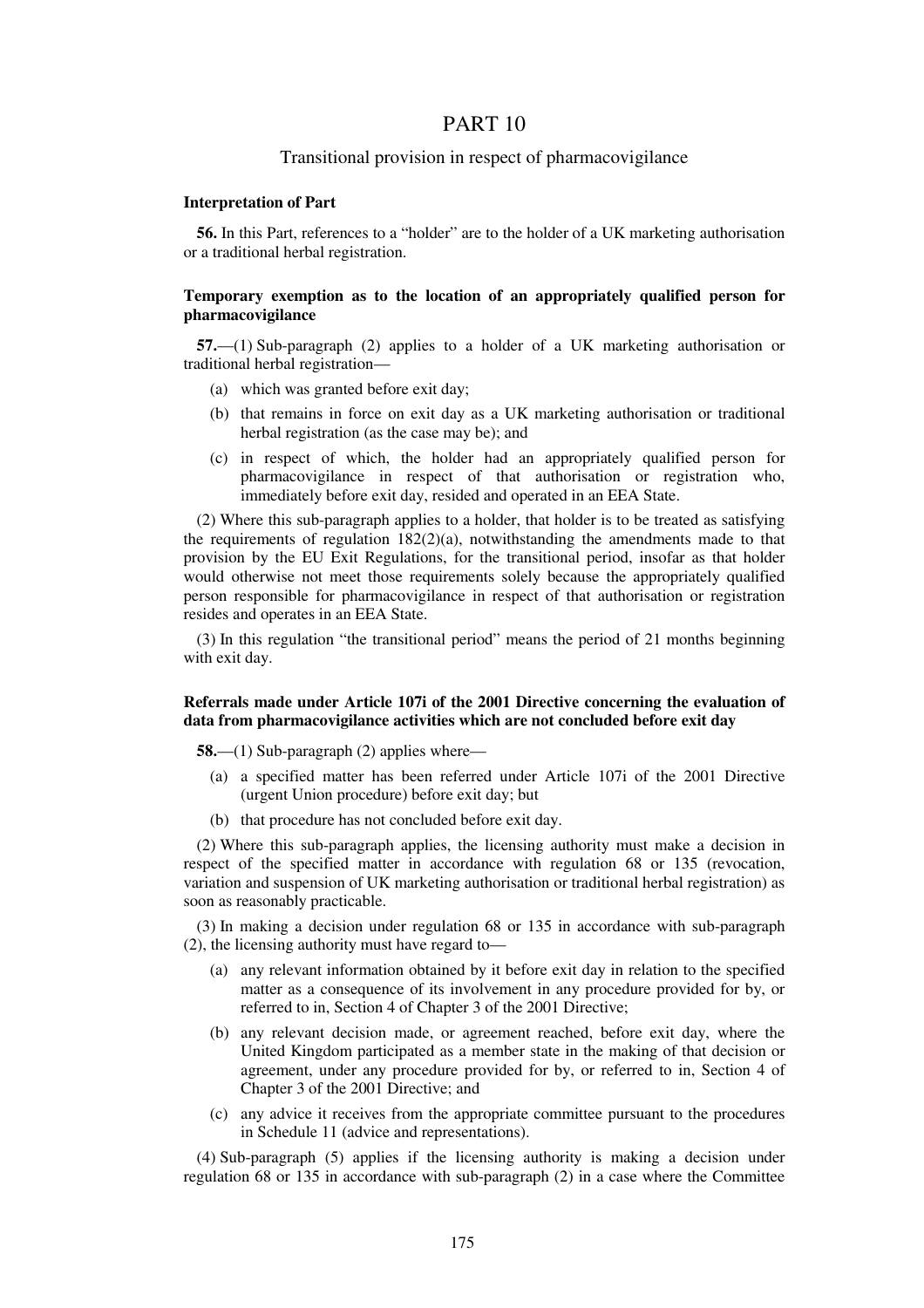for Medicinal Products for Human Use or the Co-ordination Group for Mutual Recognition and Decentralised Procedures (as the case may be) has given a final opinion in relation to the matter.

(5) Where this sub-paragraph applies, the licensing authority may treat the opinion as if it were the opinion of the appropriate committee for the purposes of paragraph 5 of Schedule 11 (advice and representations).

(6) In making a determination under regulation 68 or 135 in accordance with subparagraph (2), the licensing authority may adopt or have regard to any decision made, or agreement reached, in relation to the specified matter under Section 4 of Chapter 3 of the 2001 Directive on or after exit day, notwithstanding that the United Kingdom did not participate in the making of that decision or agreement.

(7) Sub-paragraph (8) applies where—

- (a) a specified matter has been referred under Article 107i of the 2001 Directive before exit day; and
- (b) that referral has concluded before exit day; but
- (c) the licensing authority has not, before exit day, taken the steps necessary to give effect to that decision or that opinion (as the case may be).

(8) Where this sub-paragraph applies, the licensing authority must take the steps necessary as a result of the decision or opinion to suspend, revoke or vary the UK marketing authorisation or traditional herbal registration—

- (a) as soon as reasonably practicable, and, where relevant, within the time period specified in Article 34(3) of the 2001 Directive where a Commission decision requires steps to be taken in relation to a UK marketing authorisation that is not a converted EU marketing authorisation, or traditional herbal registration; or
- (b) as soon as reasonably practicable, where a Commission decision or opinion requires steps to be taken in respect of a UK marketing authorisation that is a converted EU marketing authorisation.
- (9) In this paragraph—

"concluded before exit day", in relation to an Article 107i referral, means—

- (a) a Commission decision as provided for in Article 107k of the 2001 Directive has been taken before exit day; or
- (b) an opinion of the Co-ordination Group for Mutual Recognition and Decentralised Procedures, which constituted the end of the Article 107i referral procedure in accordance with Article 107k(2), has been given before exit day;

"specified matter" means a referral made under Article 107i of the 2001 Directive on the basis of concerns resulting from the evaluation of data from pharmacovigilance activities.

#### **Matters on-going at exit day in respect of periodic safety update reports**

**59.**—(1) Sub-paragraph (2) applies where—

- (a) a holder has submitted a periodic safety update report under regulation 191 before exit day;
- (b) that periodic safety report is, immediately before exit day, to be assessed in accordance with the single assessment procedure in Article 107e of the 2001 Directive;
- (c) the procedure described in Article  $107e(3)$  of the 2001 Directive has been completed before exit day; but
- (d) the licensing authority has not yet taken the steps described in regulation 194 before exit day.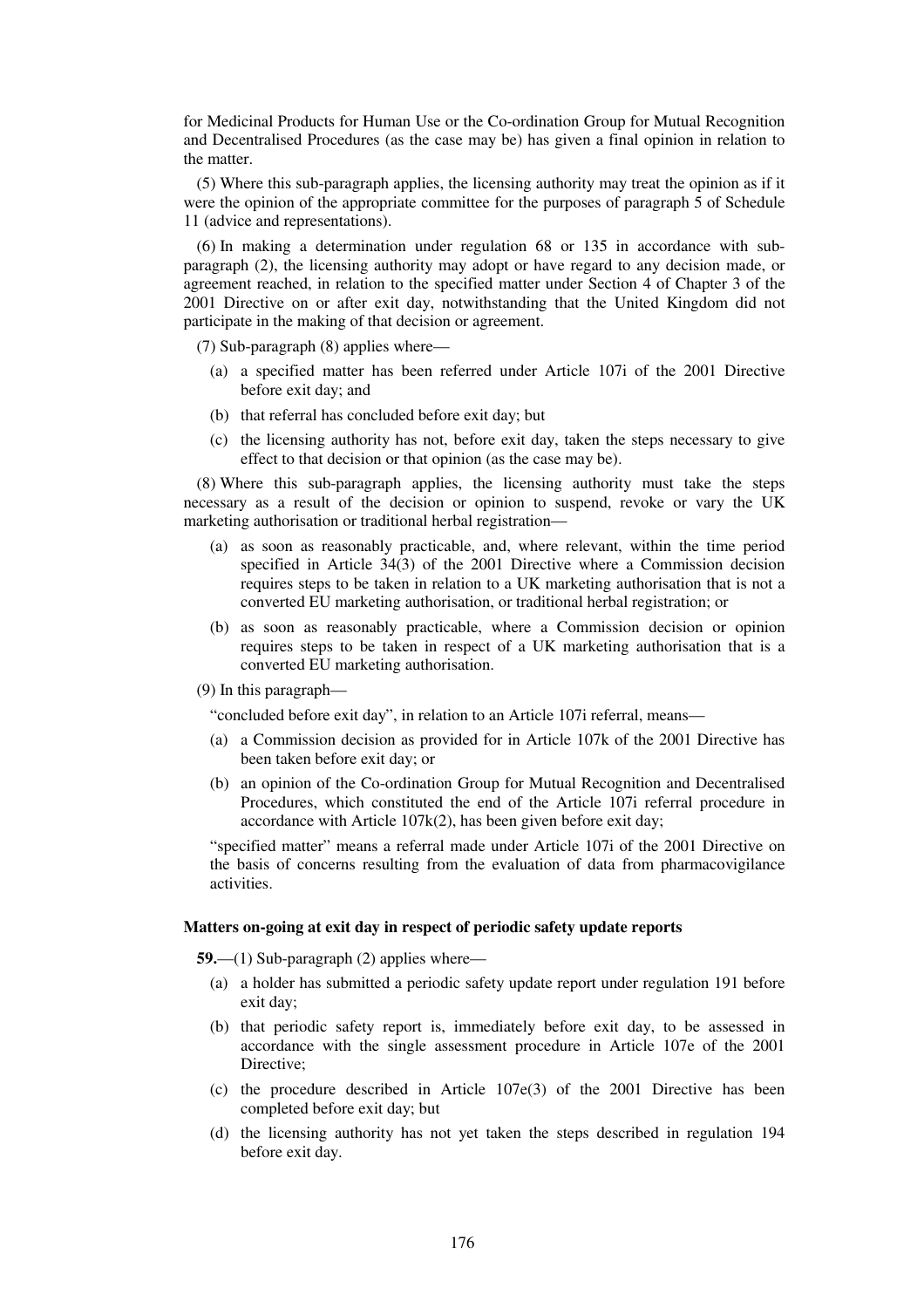(2) Where this sub-paragraph applies, notwithstanding the revocation of regulation 194 (responding to a single assessment of PSUR under Article 107e of the 2001 Directive) by the EU Exit Regulations, the licensing authority must take the steps specified in regulation 194 in respect of the UK marketing authorisation or traditional herbal registration as soon as reasonably practicable.

(3) Sub-paragraph (4) applies where—

- (a) a holder has submitted a periodic safety update report under regulation 191 before exit day;
- (b) that periodic safety report is, immediately before exit day, to be assessed in accordance with the single assessment procedure in Article 107e of the 2001 Directive; and
- (c) the procedure described in Article 107e(3) of the 2001 Directive has not been completed before exit day.

(4) Where this sub-paragraph applies, the licensing authority—

- (a) may notify a holder falling within sub-paragraph  $(3)(a)$  of the need to provide to it such further information that the licensing authority specifies; and
- (b) must, subject to sub-paragraph (5), assess the periodic safety update report in accordance with regulation 195 (obligations on licensing authority to assess PSURs) (as amended by the EU Exit Regulations) as soon as reasonably practicable.

(5) Information required under sub-paragraph (4)(a) must be provided before the end of whatever period the licensing authority may specify.

(6) In making a determination under regulation 195, where sub-paragraph (4) applies, the licensing authority may adopt or have regard to—

- (a) any relevant information obtained by it before exit day in relation to the periodic safety report and the assessment of that report as a consequence of its involvement in any procedure provided for in Section 2 of Chapter III of the 2001 Directive;
- (b) any relevant decision made, or agreement reached, in relation to the periodic safety update report or its assessment before exit day, where the United Kingdom participated as a member state in the making of that decision or agreement, under any procedure provided for in Section 2 of Chapter III of the 2001 Directive;
- (c) any decision made, or agreement reached, in relation to that marketing authorisation or certificate of registration under Section 2 of Chapter III of the 2001 Directive on or after exit day, notwithstanding that the United Kingdom did not participate in the making of that decision or agreement.

## **Matters on-going at exit day in relation to draft study protocols under Article 107n and 107o of the 2001 Directive (submission of, and amendment to, draft study protocols for required studies)**

**60.**—(1) Where the Pharmacovigilance Risk Assessment Committee has, before exit day—

- (a) issued a letter endorsing a draft study protocol under Article 107n(2)(a) of the 2001 Directive:
- (b) informed a holder that the study is a clinical trial under Article  $107n(2)(c)$  of the 2001 Directive; or
- (c) informed a holder of its endorsement of a substantial amendment to that protocol under Article 107o of the 2001 Directive,

the licensing authority is deemed to have accepted the draft study protocol, or the amended draft study protocol, or made that decision (as the case may be) under regulation 199(5) (submission of draft study protocols for required studies) or  $200(5)(b)$  (amendment to study protocols for required studies).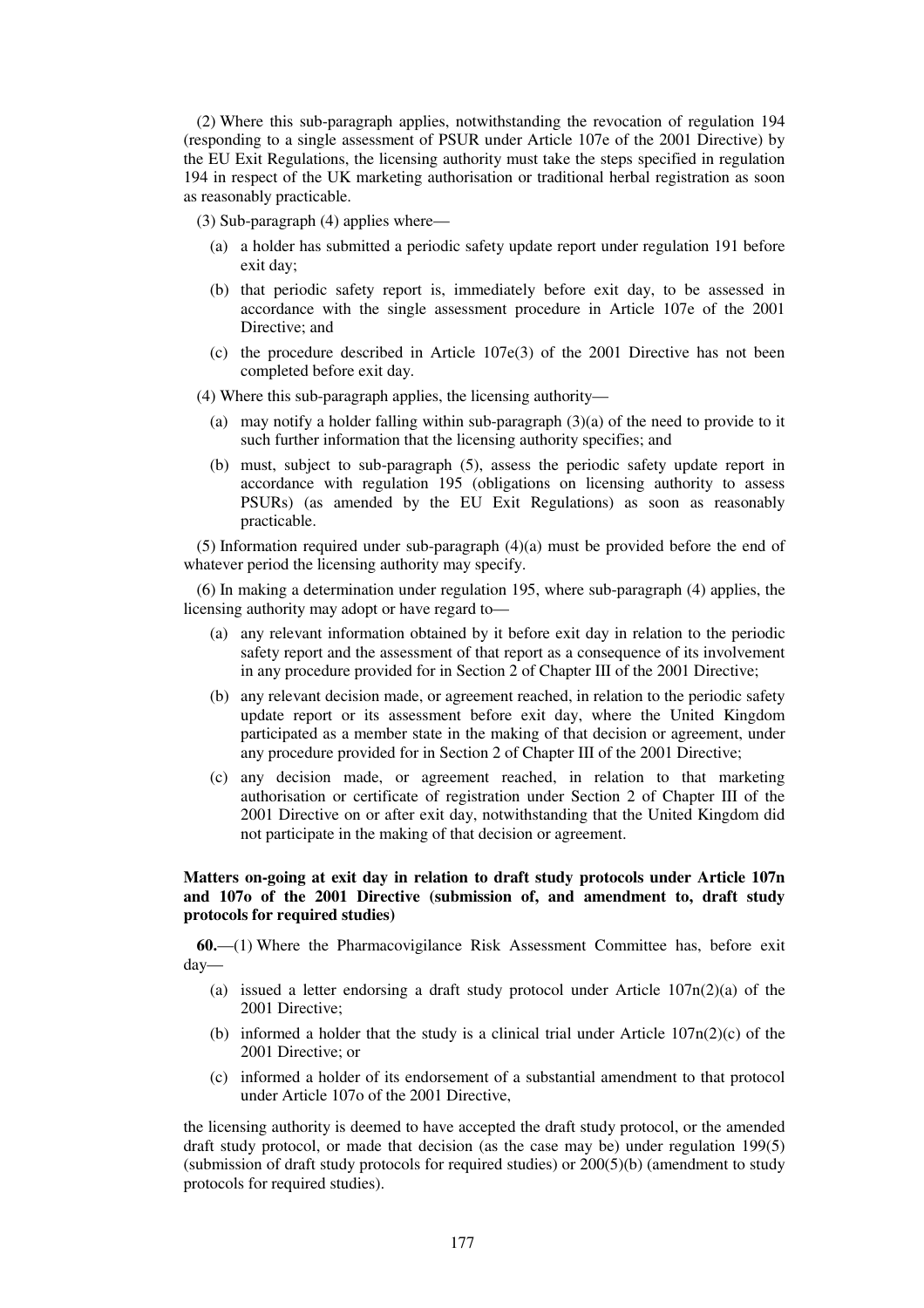(2) Where sub-paragraph (1) applies, the licensing authority may request the holder to provide to it any information in relation to the procedures under Article 107n or 107o of the 2001 Directive within a specified time period, and that holder must provide that information within that time period.

(3) Sub-paragraph (4) applies where, before exit day—

- (a) a holder is proposing to, or, pursuant to Article 21a or 22a of the 2001 Directive, is under a duty to, undertake a non-interventional post-authorisation safety study; and
- (b) the procedure specified in Article 107n or 107o of the 2001 Directive has not concluded before exit day.

(4) Where this sub-paragraph applies, on and after exit day, the holder must—

- (a) submit any further information that has been required of it by the Pharmacovigilance Risk Assessment Committee to the licensing authority; and
- (b) submit to the licensing authority such further information that it may request in relation to the procedures under Article 107n or 107o of the 2001 Directive within a time period specified by the licensing authority, whether or not that information has already been submitted to, or received from, that Committee before exit day,

and the licensing authority must assess that information in accordance with regulation 199 or 200 (as the case may be).

(5) In this paragraph, "not concluded before exit day" means that—

- (a) a holder is proposing to, or, pursuant to Article 21a or 22a of the 2001 Directive, is under a duty to, undertake a non-interventional post-authorisation safety study;
- (b) the Pharmacovigilance Risk Assessment Committee has not taken any of the steps specified in sub-paragraph  $(1)(a)$  to  $(c)$ .

#### **Matters on-going at exit day in respect of the follow up of final study reports**

**61.**—(1) Sub-paragraph (2) applies where—

- (a) a final study report has been submitted to the Pharmacovigilance Risk Assessment Committee under Article 107p of the 2001 Directive; but
- (b) that committee has not, before exit day, made recommendations under Article  $107q(1)$  of the 2001 Directive.
- (2) Where this sub-paragraph applies—
	- (a) the licensing authority may, on or after exit day, request the holder to submit to it the information specified in regulation 201(2) (submission and evaluation of final study reports for required studies), and such further information relating to the final study report, or the procedure provided for in Chapter 4 of Title IX of the 2001 Directive, as the licensing authority may require; and
	- (b) that holder must, in any event, undertake the steps specified in regulation 201(5) in respect of that final study report.
- (3) Sub-paragraph (4) applies where—
	- (a) regulation 202(1) (follow-up of final study reports) applied before exit day in respect of a final study report; but
	- (b) the licensing authority has not, before exit day, taken the steps specified in regulation 202(2).

(4) Where this paragraph applies, notwithstanding the revocation of regulation 202 by the EU Exit Regulations, the licensing authority must take the steps specified in regulation 202(2) in accordance with the time period specified in that paragraph.

(5) Sub-paragraph (6) applies where—

- (a) regulation 202(3) applied before exit day; but
- (b) the holder has not taken the steps specified in regulation 202(4) before exit day.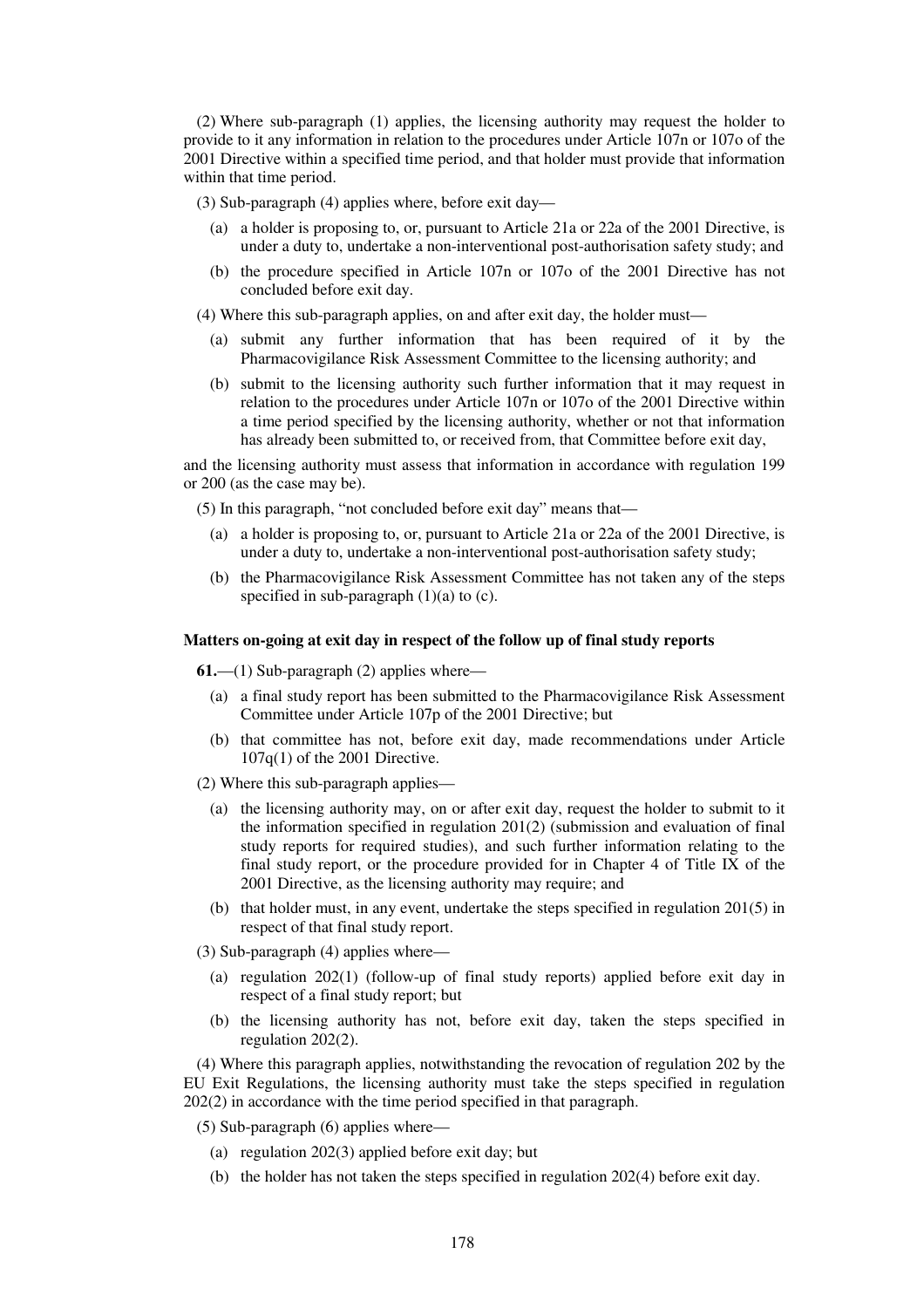(6) Where this sub-paragraph applies, notwithstanding the revocation of regulation 202—

- (a) the holder must take the steps specified in regulation 202(4); and
- (b) the licensing authority must determine that application for a variation in accordance with Part 5 (marketing authorisations) or 7 (traditional herbal registrations).

# PART 11

## Transitional provision in respect of Part 12

#### **Approved country health professional list on exit day (regulation 214(6A))**

**62.**—(1) For the purposes of regulation 214(6A), for the transitional period, the licensing authority must include on the list published under that paragraph, professions of equivalent professional status to an appropriate practitioner under regulation 214(3) to (5D) in each EEA State.

(2) In this paragraph, "transitional period" is the period of one year beginning with exit day.

# PART 12

## General provision in relation to transitional provisions

#### **Licensing authority power to require information**

**63.**—(1) Notwithstanding any other power to require information under this Schedule, the licensing authority may require in writing that a holder of, or an applicant for, a UK marketing authorisation, parallel import licence, manufacturing licence, wholesale dealing licence, certificate of registration or traditional herbal registration provides it with any information which—

- (a) is relevant to the exercise of the licensing authority's functions under this Schedule; and
- (b) is either in the holder's or applicant's possession or is information which the holder or applicant may reasonably access,

within such time period as the licensing authority specifies in that written request.

(2) If the holder of an authorisation, licence, certificate or registration mentioned in subparagraph (1) fails to comply with a request made pursuant to that sub-paragraph, the licensing authority may suspend the authorisation, licence, certificate or registration until the holder complies with the obligation.

(3) Nothing in this Schedule requires a person to supply information in contravention of requirements imposed under the data protection legislation (within the meaning of Part 1 of the Data Protection Act 2018(**a**)).".

-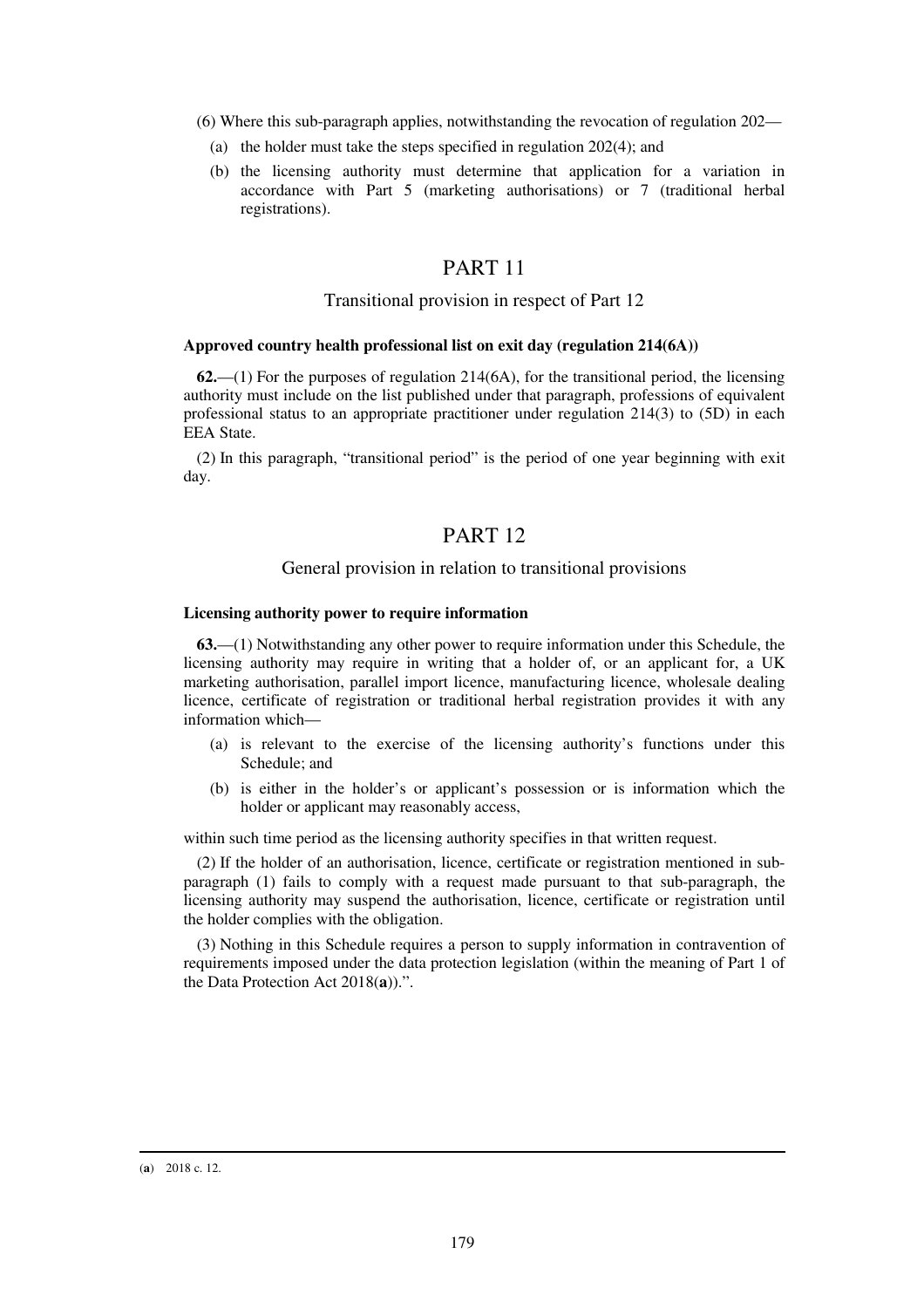# SCHEDULE 8 Regulation 229

# Consequential provision

# PART 1

#### Amendment of primary legislation

#### **Amendment of the National Health Service Act 2006**

**1.**—(1) Section 88 of the National Health Service Act 2006(**a**) (GMS contracts: prescription of drugs, etc) is amended as follows.

(2) In subsection (3), for "Community marketing authorization or United Kingdom" substitute "UK".

(3) For subsection (4) substitute—

"(4) "UK marketing authorisation" has the meaning given by regulation 8(1) of the Human Medicines Regulations 2012 (S.I. 2012/1916)(**b**).".

## **Amendment of the Access to Medical Treatments (Innovation) Act 2016**

**2.** In section 3(2)(b) and (4)(a), (b) and (c) of the Access to Medical Treatments (Innovation) Act 2016(c) (provision supplementary to section 2: database of innovative treatments) insert "UK" before "marketing authorisation".

# PART 2

#### Amendment of secondary legislation

#### **Amendment of the Medicines (Bal Jivan Chamcho Prohibition) (No 2) Order 1977**

**3.** In article 2 of the Medicines (Bal Jivan Chamcho Prohibition) (No 2) Order 1977 (prohibition of sale, supply and importation of Bal Jivan Chamcho)(**d**)—

(a) for paragraph (4) substitute—

"(4) The prohibition imposed by paragraph (1) does not apply where the medicinal product—

- (a) is imported from an approved country for import; and
- (b) is being, or is to be, exported to a country other than the United Kingdom."; and
- (b) for paragraph (5) substitute—

"(5) In paragraph (4), "approved country for import" has the meaning given in regulation 8(1) of the Human Medicines Regulations 2012.".

#### **Amendment of the Prescription Only Medicines (Human Use) Order 1997**

**4.** In article 5(1) of the Prescription Only Medicines (Human Use) Order 1997 (exempt medicinal products)(**e**), insert "UK" before "marketing authorisation".

-

<sup>(</sup>**a**) 2006 c.41.

<sup>(</sup>**b**) S.I. 2012/1916.

<sup>(</sup>**c**) 2016 c.9.

<sup>(</sup>**d**) S.I. 1977/670. Article 2 was amended by S.I. 1990/2487, 1997/856, 2008/548 and 2012/1809.

<sup>(</sup>**e**) S.I. 1997/1830. Article 5(1) was amended by S.I. 2012/1916.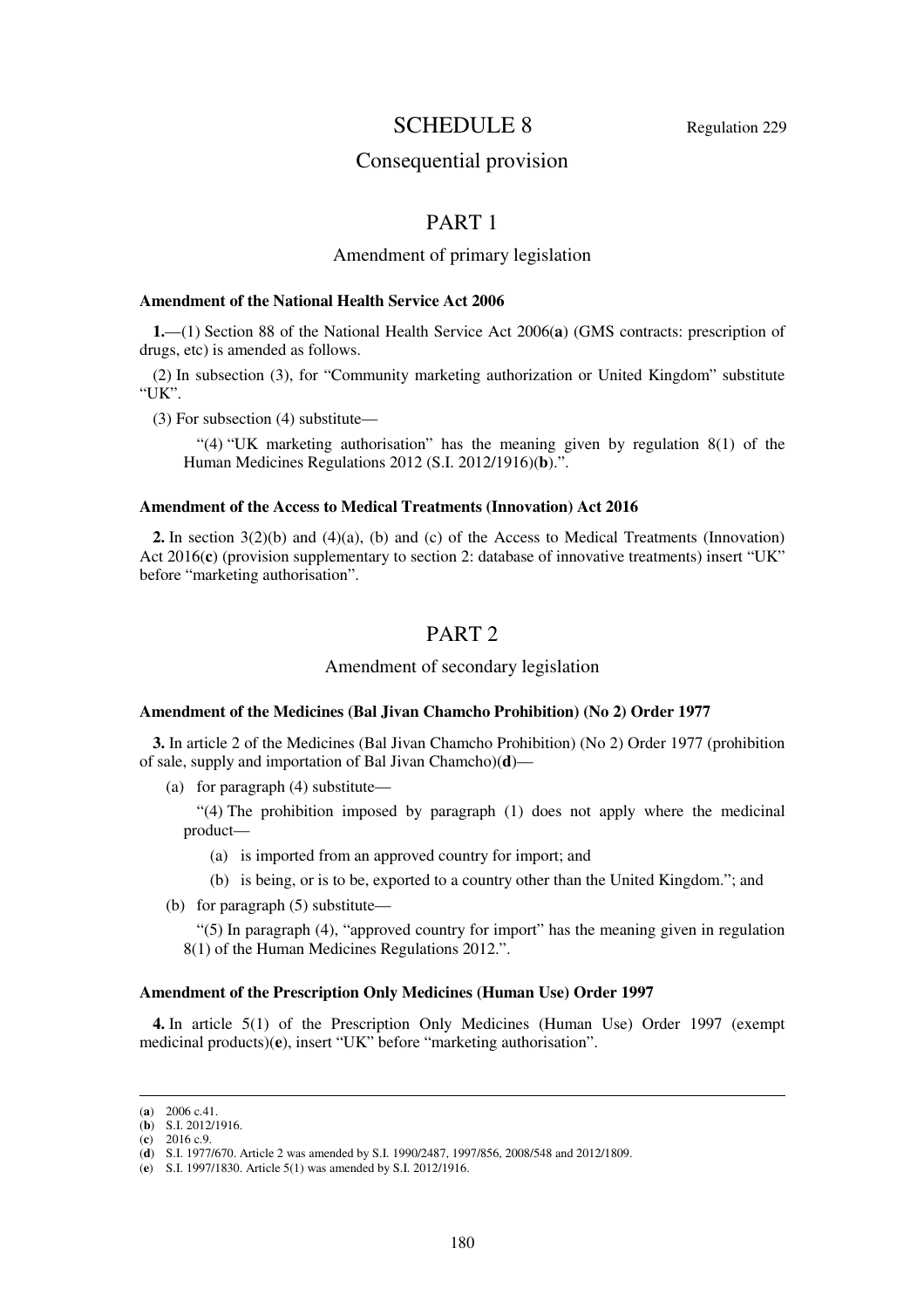#### **Amendment of the Medicines (Aristolochia and Mu Tong etc) (Prohibition) Order 2001**

**5.**—(1) The Medicines (Aristolochia and Mu Tong etc) (Prohibition) Order 2001(**a**) is amended as follows.

(2) In article 1 (citation, commencement and interpretation)(**b**)—

- (a) omit the definitions of "free circulation in member States" and "third country"; and
- (b) insert at the appropriate place—

""approved country for import" has the meaning given in regulation  $8(1)$  of the Human Medicines Regulations 2012;".

(3) In article 4 (exceptions to the prohibition imposed by articles 2 and 3)(**c**)—

(a) for paragraph (3) substitute—

"(3) The prohibition imposed by articles 2 and 3 does not apply where the medicinal product—

- (a) is imported from an approved country for import; and
- (b) is being, or is to be, exported to a country other than the United Kingdom."; and
- (b) in paragraph (4), for "marketing authorisation, certificate of registration, traditional herbal registration or Article 126a authorisation" substitute "UK marketing authorisation, certificate of registration or traditional herbal registration".

#### **Amendment of the Medicines for Human Use (Kava-kava) (Prohibition) Order 2002**

**6.**—(1) The Medicines for Human Use (Kava-kava) Prohibition) Order 2002(**d**) is amended as follows.

(2) In article 1 (citation, commencement and interpretation)(**e**)—

- (a) omit the definitions of "free circulation in member States" and "third country"; and
- (b) insert at the appropriate place—

""approved country for import" has the meaning given in regulation  $8(1)$  of the Human Medicines Regulations 2012;".

- (3) In article 3 (exceptions to the prohibition imposed by article 2)(**f**)—
	- (a) for paragraph (c) substitute—
		- "(c) imported from an approved country for import, and is being, or is to be, exported to a country other than the United Kingdom; or"; and
	- (b) in paragraph (d), for "marketing authorisation, certificate of registration, traditional herbal registration or Article 126a authorisation" substitute "UK marketing authorisation, certificate of registration or traditional herbal registration".

## **Amendment of the Unlicensed Medicinal Products for Human Use (Transmissible Spongiform Encephalopathies) (Safety) Regulations 2003**

**7.** In regulation 1(2) of the Unlicensed Medicinal Products for Human Use (Transmissible Spongiform Encephalopathies) (Safety) Regulations 2003 (citation, commencement and interpretation) $(\mathbf{g})$ , in the definition of "unlicensed product"—

(a) in paragraph (a) for "marketing authorization" substitute "UK marketing authorisation"; and

-

<sup>(</sup>**a**) S.I. 2001/1841.

<sup>(</sup>**b**) Article 1 was amended by S.I. 2008/548 and 2012/1809.

<sup>(</sup>**c**) Article 4 was amended by S.I. 2008/548 and 2012/1916.

<sup>(</sup>**d**) S.I. 2002/3170.

<sup>(</sup>**e**) Article 1 was amended by S.I. 2008/548 and 2012/1809.

<sup>(</sup>**f**) Article 3 was amended by S.I. 2008/548 and 2012/1916.

<sup>(</sup>**g**) S.I. 2003/1680. Regulation 2(1) has been previously amended by S.I. 2004/3224, 2005/2750 and 2754 and 2012/1916.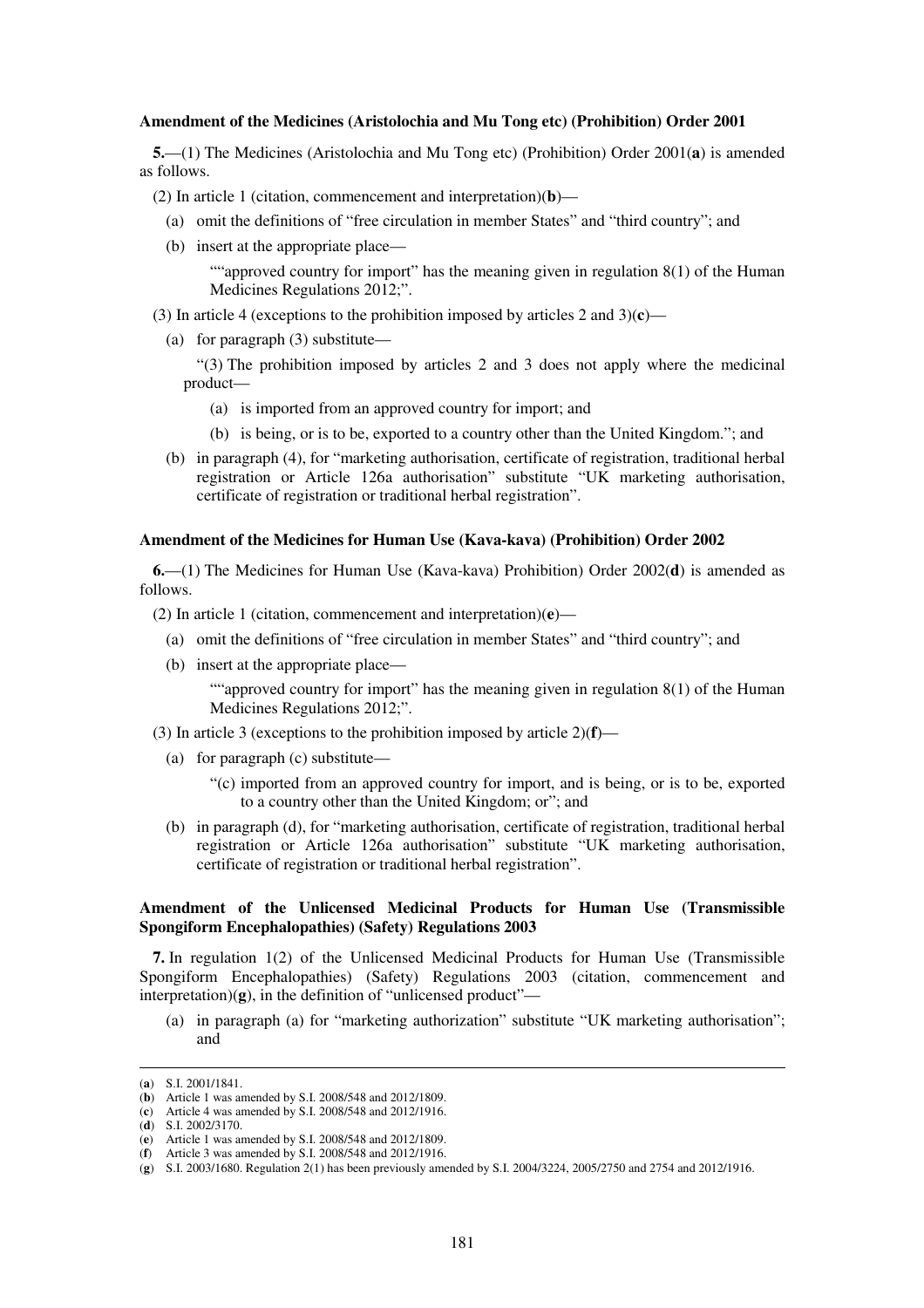(b) omit paragraphs  $(a)(ii)$  and  $(d)$ .

#### **Amendment of the Blood Safety and Quality Regulations 2005**

**8.** In regulation 1A of the Blood Safety and Quality Regulations 2005(**a**), after paragraph (10) insert—

"(10A) Paragraph 7.1 is to be read as if reference to "Directive 2003/94/EC" were to "the Good Manufacturing Practice Directive, within the meaning of regulation 8(1) of the Human Medicines Regulations 2012.".

### **Amendment of the Natural Mineral Water, Spring Water and Bottled Drinking Water (England) Regulations 2007**

**9.** In regulation 3(1)(a) of the Natural Mineral Water, Spring Water and Bottled Drinking Water (England) Regulations 2007 (exemptions)(**b**) for "Directive" to the end substitute "regulation 2(1) of the Human Medicines Regulations 2012".

## **Amendment of the Medicines for Human Use (Prohibition) (Senecio and Miscellaneous Amendments) Order 2008**

**10.**—(1) The Medicines for Human Use (Prohibition) (Senecio and Miscellaneous Amendments) Order 2008(**c**) is amended as follows.

(2) In article 1 (citation, commencement and interpretation)(**d**)—

- (a) omit the definitions of "free circulation in member States" and "third country"; and
- (b) insert at the appropriate place— ""approved country for import" has the meaning given in regulation  $8(1)$  of the Human Medicines Regulations 2012;".

## (3) In article 3 (exceptions to the prohibition imposed by article 2)(**e**)—

- (a) for paragraph (c) substitute—
	- "(c) is imported from an approved country for import, and is being, or is to be, exported to a country other than the United Kingdom; or"; and
- (b) in paragraph (d), for "marketing authorisation, certificate of registration, traditional herbal registration or Article 126a authorisation" substitute "UK marketing authorisation, certificate of registration or traditional herbal registration".

## **Amendment of the National Health Service (Pharmaceutical and Local Pharmaceutical Services) Regulations 2013**

**11.**—(1) The National Health Service (Pharmaceutical and Local Pharmaceutical Services) Regulations 2013(**f**) are amended as follows.

(2) In paragraph 8(10) of Schedule 4 (terms of service of NHS pharmacists: providing ordered drugs or appliances), insert "UK" before "marketing authorisation" in both places it appears.

(3) In paragraph 6(8) of Schedule 7 (mandatory terms for LPS schemes: providing ordered drugs or appliances), insert "UK" before "marketing authorisation" in both places it appears.

-

<sup>(</sup>**a**) S.I. 2005/50. Regulation 1A was inserted by S.I. 2019/4.

<sup>(</sup>**b**) S.I. 2007/2785. Regulation 3(1)(a) was substituted by S.I. 2018/352.

<sup>(</sup>**c**) S.I. 2008/548.

<sup>(</sup>**d**) Article 1 was amended by S.I. 2012/1809.

<sup>(</sup>**e**) Article 3 was amended by S.I. 2012/1916.

<sup>(</sup>**f**) S.I. 2013/349.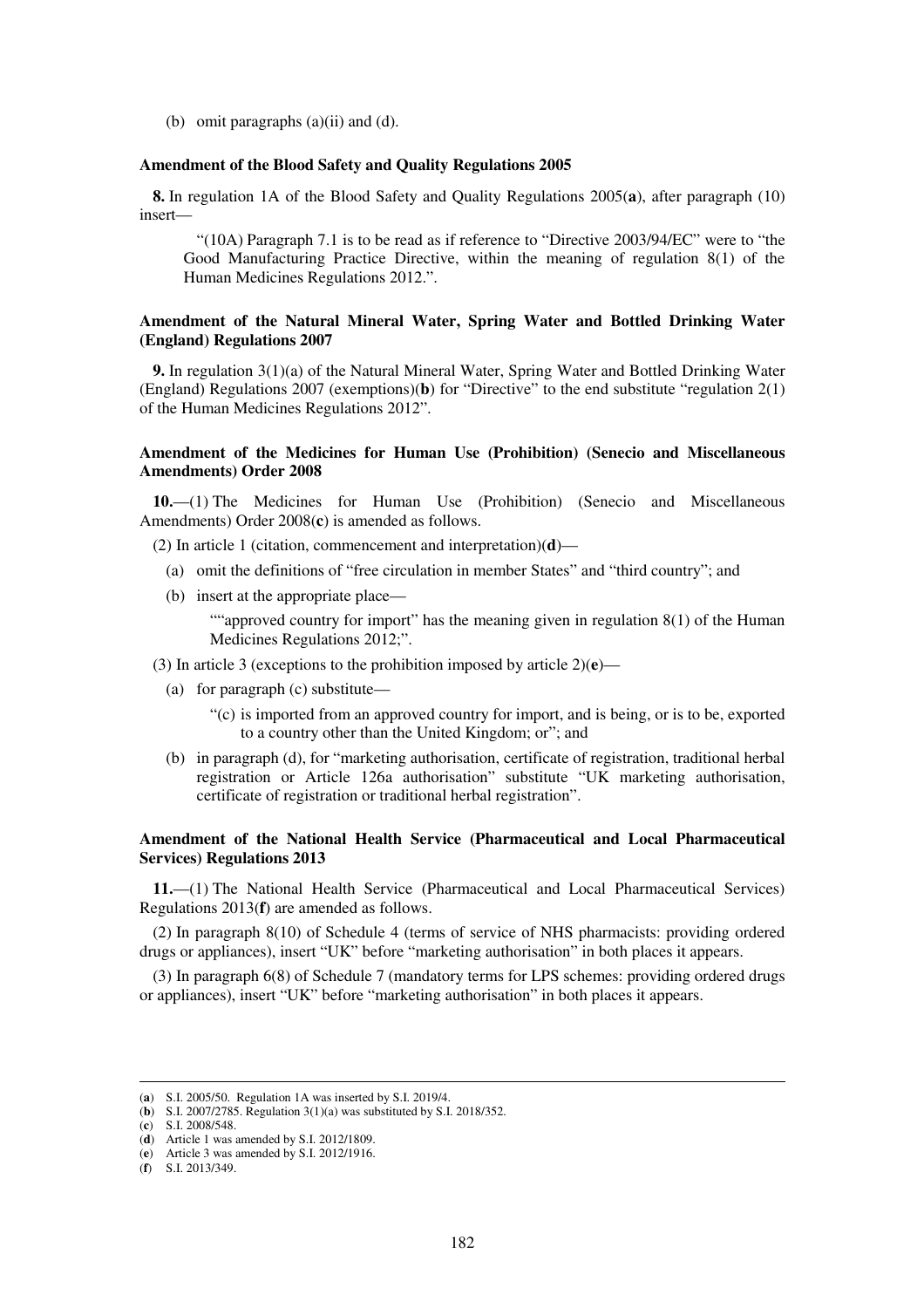#### **Amendment of the Genetically Modified Organisms (Contained Use) Regulations 2014**

**12.** In regulation 3(2)(b) of the Genetically Modified Organisms (Contained Use) Regulations 2014 (application)(**a**), at the end insert—

"; or

 (iv) a medicinal product for human use marketed in accordance with the Human Medicines Regulations 2012;".

## **Amendment of the Nicotine Inhaling Products (Age of Sale and Proxy Purchasing) Regulations 2015**

**13.**—(1) The Nicotine Inhaling Products (Age of Sale and Proxy Purchasing) Regulations 2015(**b**) are amended as follows.

(2) In regulation 1(4) (citation, commencement and interpretation), insert "UK" before "marketing authorisation".

(3) In regulation  $5(2)(c)(i)$  (exception for medicines indicated for the treatment of persons under 18), insert "UK" before "marketing authorisation".

## **Amendment of the Genetically Modified Organisms (Contained Use) Regulations (Northern Ireland) 2015**

**14.** In regulation 3(2)(b) of the Genetically Modified Organisms (Contained Use) Regulations (Northern Ireland) 2015 (application)(**c**), at the end insert—

 $\cdots$  or

 (iv) a medicinal product for human use marketed in accordance with the Human Medicines Regulations 2012;".

## **Amendment of the Health Service Products (Provision and Disclosure of Information) Regulations 2018**

**15.** In regulation 29(4) of the Health Service Products (Provision and Disclosure of Information) Regulations 2018(**d**)—

- (a) in the definition of "notifiable presentation"—
	- (i) insert "UK" before "marketing authorisation", and
	- (ii) omit from "other than" to the end;
- (b) in the definition of "designated producer" insert "UK" before "marketing authorisation"; and
- (c) in the definition of "marketing authorisation" insert "UK" before "marketing".

#### **Amendment of the Branded Health Service Medicines (Costs) Regulations 2018**

**16.**—(1) The Branded Health Service Medicines (Costs) Regulations 2018(**e**) are amended as follows.

(2) In regulation 1(2) (interpretation)—

(a) in the definition of "marketing authorisation" insert "UK" before "marketing" and reinsert the definition at the appropriate place;

-

<sup>(</sup>**a**) S.I. 2014/1663.

<sup>(</sup>**b**) S.I. 2015/895. (**c**) S.R. 2015 No. 339.

<sup>(</sup>**d**) S.I. 2018/677. (**e**) S.I. 2018/345.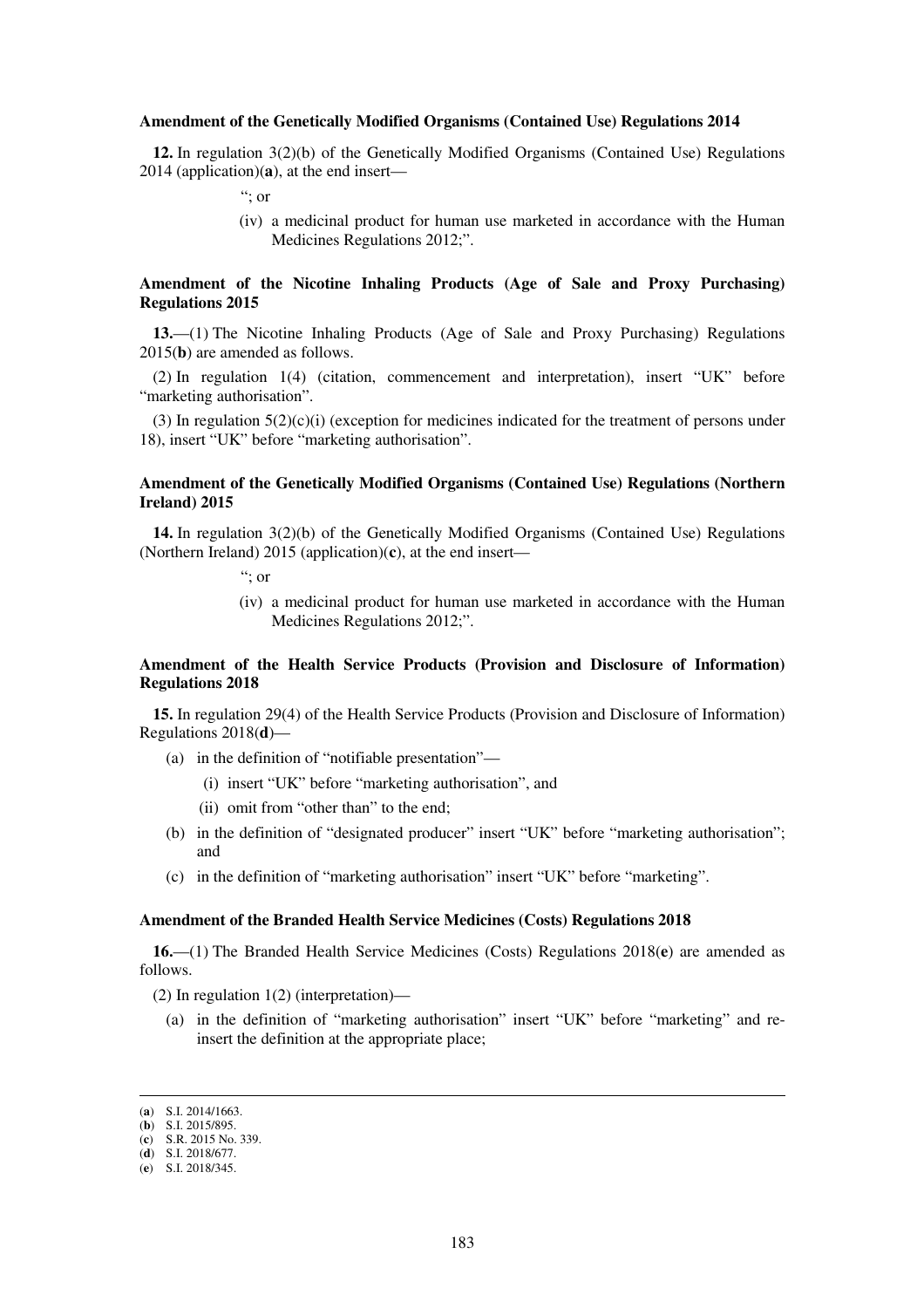- (b) in the definition of "marketing authorisation holder" insert "UK" before "marketing" in and re-insert the definition at the appropriate place;
- (c) omit the definition of "parallel distributed presentation";
- (d) in paragraph (b) of the definition of "relevant medicine" insert "UK" before "marketing authorisation"; and
- (e) in the definition of "supplementary protection certificate" omit from "means" to the end and insert "has the meaning given by section 128B(2) of the Patents Act 1977".
- (3) In regulation 3 (payment scheme)—
	- (a) in paragraph (3)(a), insert "UK" before "marketing authorisation holder";
	- (b) omit paragraph (4)(c).
- (4) In regulation 9 (new presentation)—
	- (a) in paragraph  $(10)$ 
		- (i) in sub-paragraph (a), insert at the beginning "in relation to a product in respect of which there is a converted EU marketing authorisation",
		- (ii) in sub-paragraph (b), for "Article 21" to the end substitute "regulation 64(6) of the 2012 Regulations"; and
	- (b) in paragraph (12), insert before the definition of "licensing authority"—

""converted EU marketing authorisation" has the meaning given in paragraph 6(1) and (2) of Schedule 33A to the 2012 Regulations;".

- (5) In regulation 21 (sales report), omit paragraph (1)(h).
- (6) In regulation 22 (presentation report), omit sub-paragraph (h).

## SCHEDULE 9 Regulation 230

# Retained EU law: revocations

**1.** Insofar as they apply to medicinal products for human use, and subject to the transitional provisions in Schedule 33A to the Human Medicines Regulations 2012(**a**), the following instruments are revoked—

- (a) Council Decision 75/320/EEC of 20 May 1975 setting up a Pharmaceutical Committee;
- (b) Council Regulation (EC) No 297/95 of 10 February 1995 on fees payable to the European Agency for the evaluation of medicinal products;
- (c) Commission Regulation (EC) No 1662/95 of 7 July 1995 laying down certain detailed arrangements for implementing the Community decision-making procedures in respect of marketing authorisations for products for human or veterinary use;
- (d) Commission Regulation (EC) No 2141/96 of 7 November 1996 concerning the examination of an application for the transfer of a marketing authorisation for a medicinal product falling within the scope of Council Regulation (EC) No 2309/93;
- (e) Council Regulation (EC) No 2743/98 of 14 December 1998 amending Regulation (EC) No 297/95 on fees payable to the European Agency for the Evaluation of Medicinal Products;
- (f) Regulation (EC) No 141/2000 of the European Parliament and of the Council of 16 December 1999 on orphan medicinal products;
- (g) Commission Regulation (EC) No 847/2000 of 27 April 2000 laying down the provisions for implementation of the criteria for designation of a medicinal product as an orphan

<sup>-</sup>(**a**) S.I. 2012/1916.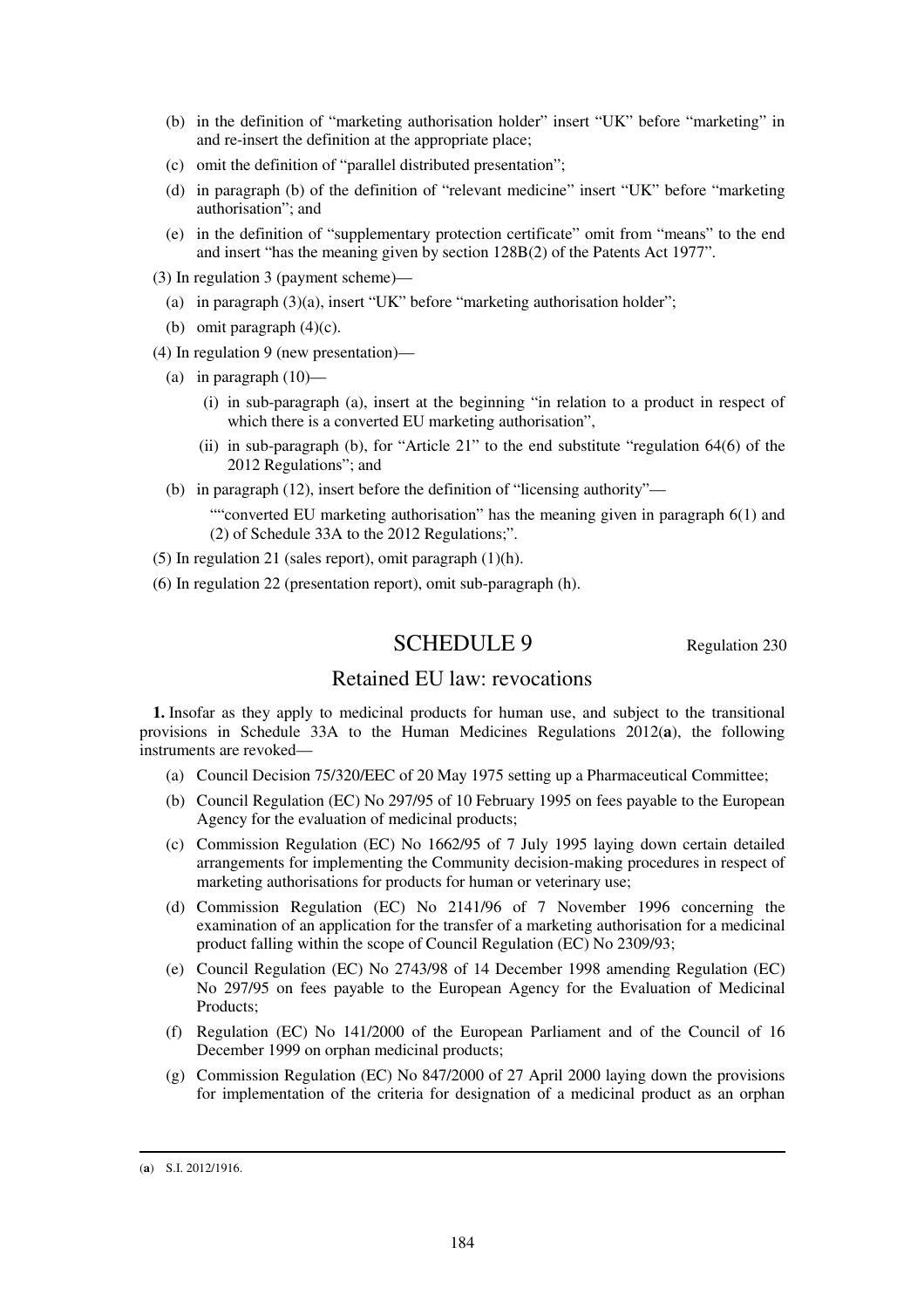medicinal product and definitions of the concepts 'similar medicinal product' and 'clinical superiority';

- (h) Regulation (EC) No 726/2004 of the European Parliament and of the Council of 31 March 2004 laying down Community procedures for the authorisation and supervision of medicinal products for human and veterinary use and establishing a European Medicines Agency;
- (i) Council Regulation (EC) No 1905/2005 of 14 November 2005 amending Regulation (EC) No 297/95 on fees payable to the European Medicines Agency;
- (j) Commission Regulation (EC) No 2049/2005 of 15 December 2005 laying down, pursuant to Regulation (EC) No 726/2004 of the European Parliament and of the Council, rules regarding the payment of fees to, and the receipt of administrative assistance from, the European Medicines Agency by micro, small and medium-sized enterprises;
- (k) Commission Regulation (EC) No 507/2006 of 29 March 2006 on the conditional marketing authorisation for medicinal products for human use falling within the scope of Regulation (EC) No 726/2004 of the European Parliament and of the Council;
- (l) Regulation (EC) No 1901/2006 of the European Parliament and of the Council of 12 December 2006 on medicinal products for paediatric use and amending Regulation (EEC) No 1768/92, Directive 2001/20/EC, Directive 2001/83/EC and Regulation (EC) No 726/2004;
- (m) Regulation (EC) No 1902/2006 of the European Parliament and of the Council of 20 December 2006 amending Regulation (EC) No 1901/2006 on medicinal products for paediatric use;
- (n) Commission Regulation (EC) No 658/2007 of 14 June 2007 concerning financial penalties for infringement of certain obligations in connection with marketing authorisations granted under Regulation (EC) No 726/2004 of the European Parliament and of the Council;
- (o) Regulation (EC) No 1394/2007 of the European Parliament and of the Council of 13 November 2007 on advanced therapy medicinal products and amending Directive 2001/83/EC and Regulation (EC) NO 726/2004;
- (p) Commission Regulation (EC) No 1234/2008 of 24 November 2008 concerning the examination of variations to the terms of marketing authorisations for medicinal products for human use and veterinary medicines;
- (q) Commission Regulation (EC) No 668/2009 of 24 July 2009 implementing Regulation (EC) No 1394/2007 of the European Parliament and of the Council with regard to the evaluation and certification of quality and non-clinical data relating to advanced therapy medicinal products developed by micro, small and medium-sized enterprises;
- (r) Regulation (EU) No 1235/2010 of the European Parliament and of the Council of 15 December 2010 amending, as regards pharmacovigilance of medicinal products for human use, Regulation (EC) No 726/2004 laying down Community procedures for the authorisation and supervision of medicinal products for human and veterinary use and establishing a European Medicines Agency and Regulation (EC) No 1394/2007 on advanced therapy medicinal products;
- (s) Commission Regulation (EU) No 488/2012 of 8 June 2012, amending Regulation (EC) no 658/2007 concerning financial penalties for infringement of certain obligations in connection with marketing authorisations granted under Regulation (EC) No 726/2004 of the European Parliament and of the Council;
- (t) Commission Implementing Regulation (EU) No 520/2012 of 19 June 2012 on the performance of pharmacovigilance activities provided for in Regulation (EC) No 726/2004 of the European Parliament and of the Council and Directive 2001/83/EC of the European Parliament and of the Council;
- (u) Commission Regulation (EU) No 712/2012 of 3 August 2012 amending Regulation (EC) No 1234/2008 concerning the examination of variations to the terms of marketing authorisations for medicinal products for human use and veterinary medicinal products;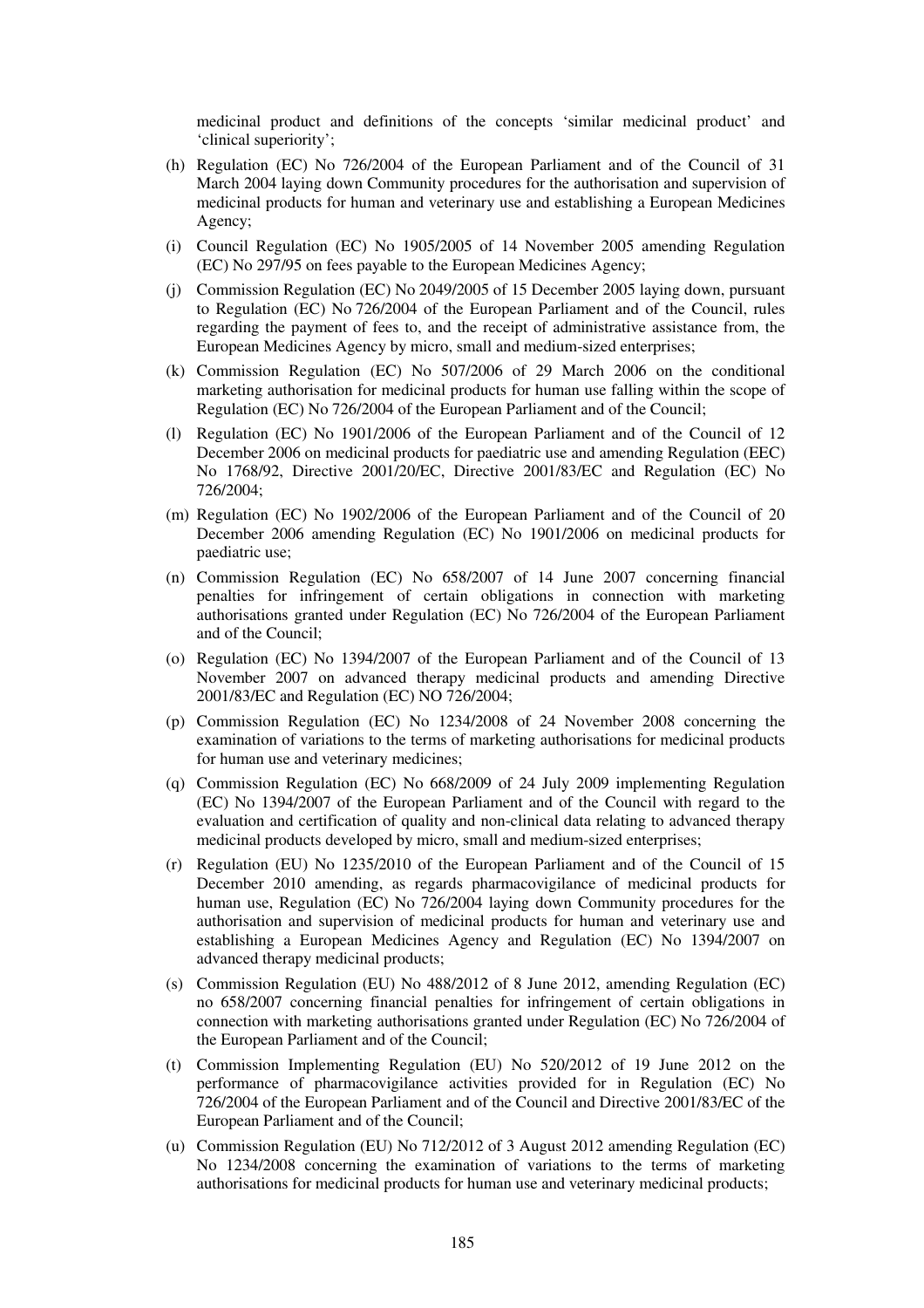- (v) Regulation (EU) N0 1027/2012 of the European Parliament and of the Council of 25 October 2012 amending Regulation (EC) No 726/2004 as regards pharmacovigilance;
- (w) Commission Implementing Decision of 22 November 2012 establishing a list of third countries with a regulatory framework applicable to active substances for medicinal products for human use and the respective control and enforcement activities ensuring a level of protection of public health equivalent to that in the Union, in accordance with Directive 2001/83/EC;
- (x) Commission Implementing Decision of 23 January 2013 on the assessment of a third country's regulatory framework applicable to active substances of medicinal products for human use and of the respective control and enforcement activities pursuant to Article 111b of Directive 2001/83/EC;
- (y) Commission Implementing Regulation (EU) No 198/2013 of 7 March 2013 on the selection of a symbol for the purpose of identifying medicinal products for human use that are subject to additional monitoring;
- (z) Commission implementing Decision of 24 April 2013 amending implementing Decision 2012/715/EU establishing a list of third countries with a regulatory framework applicable to active substances for medicinal products for human use and the respective control and enforcement activities ensuring a level of protection of public health equivalent to that in the Union;
- (aa) Commission implementing Decision of 4 June 2013 amending implementing Decision 2012/715/EU establishing a list of third countries with a regulatory framework applicable to active substances for medicinal products for human use and the respective control and enforcement activities ensuring a level of protection of public health equivalent to that in the Union;
- (bb) Commission implementing Decision of 11 June 2013 amending implementing Decision 2012/715/EU establishing a list of third countries with a regulatory framework applicable to active substances for medicinal products for human use and the respective control and enforcement activities ensuring a level of protection of public health equivalent to that in the Union;
- (cc) Commission Delegated Regulation (EC) No 357/2014 of 3 February 2014 supplementing Directive 2001/83/EC of the European Parliament and of the Council and Regulation (EC) No 726/2004 of the European Parliament and of the Council as regards situations in which post-authorisation efficacy studies may be required;
- (dd) Regulation (EU) No 658/2014 of the European Parliament and of the Council of 15 May 2014 on fees payable to the European Medicines Agency for the conduct of pharmacovigilance activities in respect of medicinal products for human use(**a**);
- (ee) Commission Delegated Regulation (EU) No 1252/2014 of 28 May 2014 supplementing Directive 2001/83 with regard to principles and guidelines of good manufacturing practice for active substances for medicinal products for human use;
- (ff) Commission Implementing Regulation (EU) No 699/2014 of 24 June 2014 on the design of the common logo to identify persons offering medicinal products for sale at a distance to the public and the technical, electronic and cryptographic requirements for verification of its authenticity;
- (gg) Commission implementing Decision of 1 July 2015 amending implementing Decision 2012/715/EU establishing a list of third countries with a regulatory framework applicable to active substances for medicinal products for human use and the respective control and enforcement activities ensuring a level of protection of public health equivalent to that in the Union;
- (hh) Commission Delegated Regulation (EU) No 2016/161 of 2 October 2015 supplementing Directive 2001/83 of the European Parliament and of the Council by laying down detailed

<sup>-</sup>(**a**) OJ No, L 189, 27.6.2014, p. 112.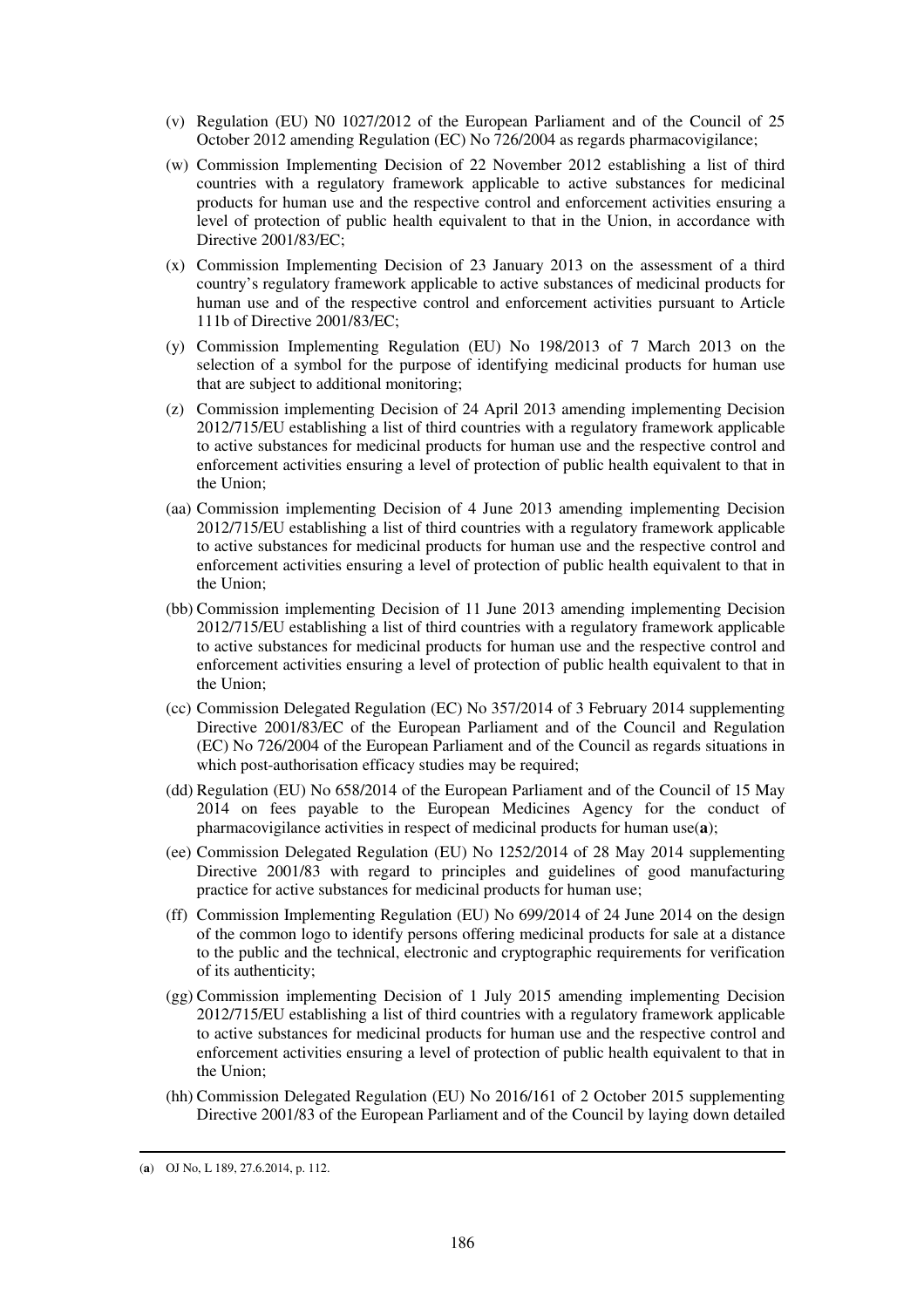rules for the safety features appearing on the packaging of medicinal products for human use;

(ii) Commission Regulation (EU) 2018/781 of 29 May 2018 amending Regulation (EC) No 847/2000 as regards the definition of the concept "similar medicinal product".

## **EXPLANATORY NOTE**

*(This note is not part of the Regulations)* 

These Regulations are made in exercise of the powers conferred by section 8(1) of the European Union (Withdrawal) Act 2018 (c. 16) in order to address failures of retained EU law to operate effectively and other deficiencies (in particular under section  $8(2)(a)$ , (b), (c), (d), (f) and (g) and (6)) arising from the withdrawal of the United Kingdom from the European Union. They are also made under paragraphs 1(1) and 7(2) of Schedule 4 to the European Union (Withdrawal) Act 2018, insofar as they make provision in relation to fees.

These Regulations make amendments to legislation in the field of the regulation of medicinal products for human use. The main body of the Regulations amends the Human Medicines Regulations 2012 (S.I. 2012/1916) and Schedule 1 amends the Medicines (Products for Human Use) (Fees) Regulations 2016 (S.I. 2016/190). Transitional provision is made in new Schedule 33A to the Human Medicines Regulations 2012. Consequential amendments are made in Schedule 8 and revocations of retained EU law are made in Schedule 9.

An impact assessment of the effect that this instrument will have on the costs of business, the voluntary sector and the public sector is available from the Medicines and Healthcare products Regulatory Agency, 10 South Colonnade, Canary Wharf, London, E14 4PU and is published alongside this instrument at www.legislation.gov.uk.

<sup>©</sup> Crown copyright 2019

Printed and published in the UK by The Stationery Office Limited under the authority and superintendence of Jeff James, Controller of Her Majesty's Stationery Office and Queen's Printer of Acts of Parliament.